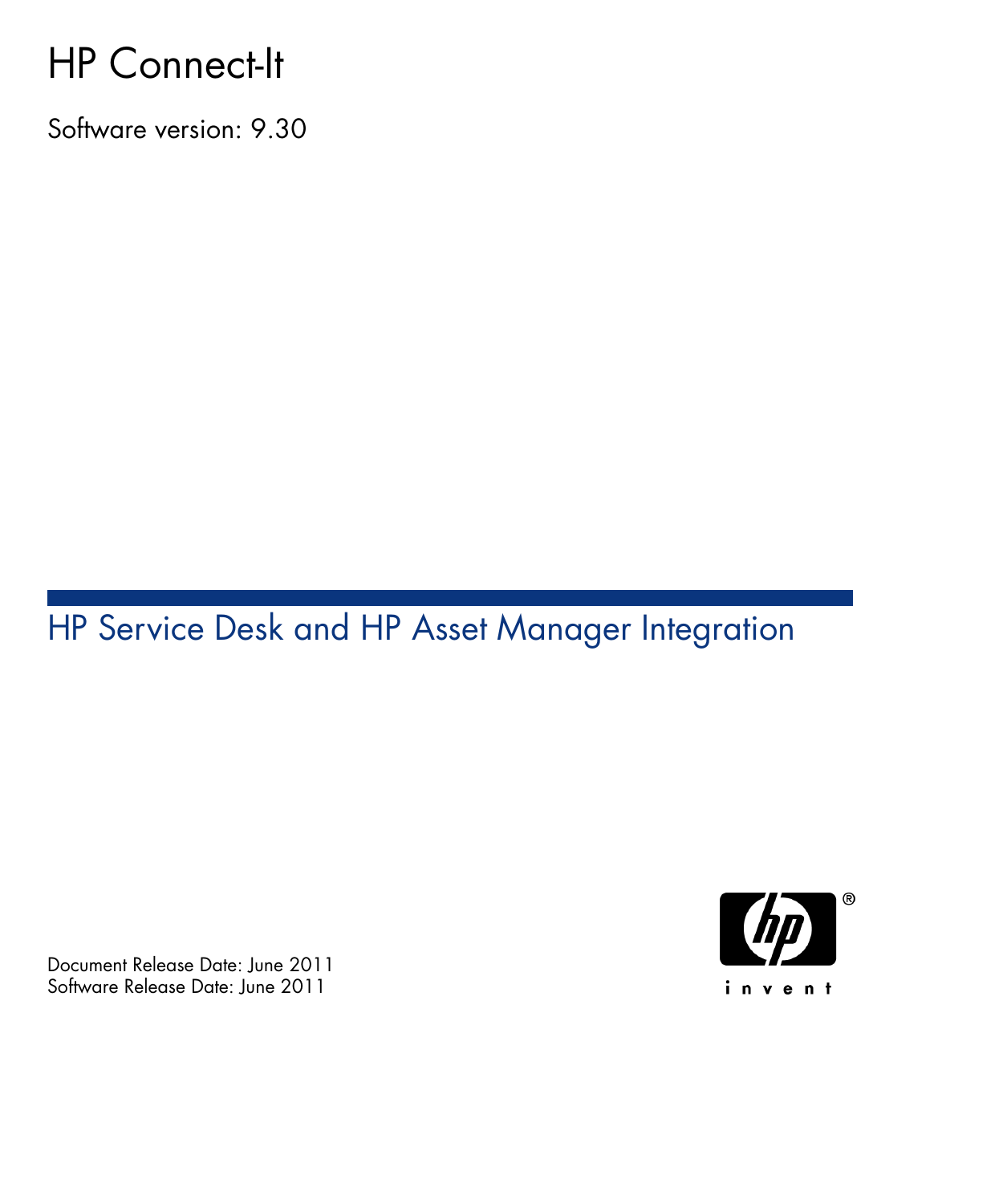# Legal Notices

#### **Copyright Notices**

© Copyright 1994-2011 Hewlett-Packard Development Company, L.P.

#### **Restricted Rights Legend**

Confidential computer software.

Valid license from HP required for possession, use or copying.

Consistent with FAR 12.211 and 12.212, Commercial Computer Software, Computer Software Documentation, and Technical Data for Commercial Items are licensed to the U.S. Government under vendor's standard commercial license.

#### **Warranty**

The only warranties for HP products and services are set forth in the express warranty statements accompanying such products and services.

Nothing herein should be construed as constituting an additional warranty.

HP shall not be liable for technical or editorial errors or omissions contained herein.

The information contained herein is subject to change without notice.

For information about third-party and/or open source license agreements, or to view open source code, use one of the following ways:

- <sup>n</sup> In the ThirdParty directory of the software installation CD-ROM
- n In the directories in which the binary files of the third-party and/or open source tools are located after installation of the software.
- n Through the component's url indicated in the **Open Source and Third-Party Software License Agreements** guide

#### **Trademark Notices**

- n Adobe®, Adobe logo®, Acrobat® and Acrobat Logo® are trademarks of Adobe Systems Incorporated.
- n Corel® and Corel logo® are trademarks or registered trademarks of Corel Corporation or Corel Corporation Limited.
- Java is a registered trademark of Oracle and/or its affiliates.
- n Microsoft®, Windows®, Windows NT®, Windows® XP, Windows Mobile® and Windows Vista® are U.S. registered trademarks of Microsoft Corporation.
- Oracle® is a registered trademark of Oracle Corporation and/or its affiliates.
- UNIX<sup>®</sup> is a registered trademark of The Open Group.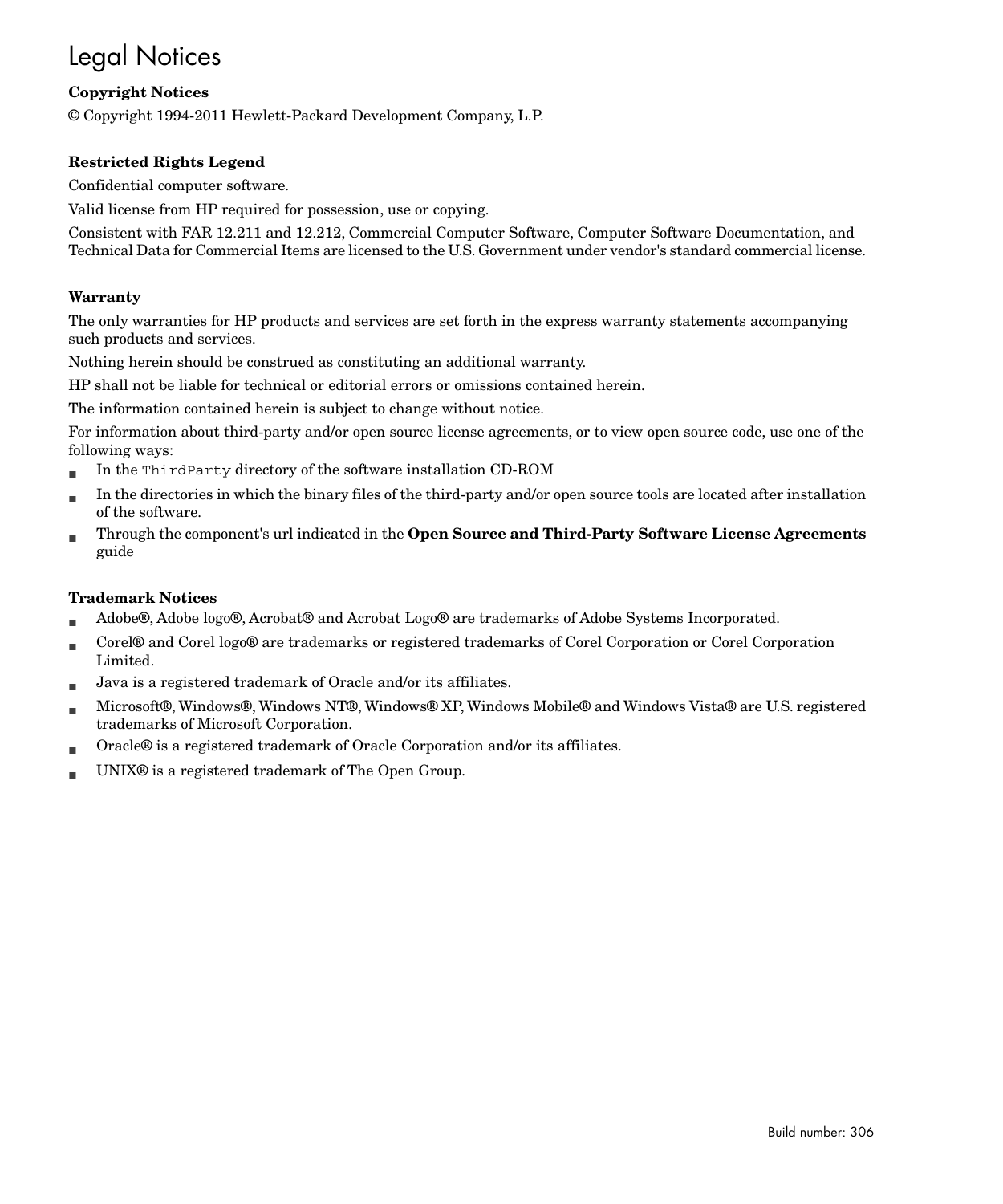# Table of Contents

| Chapter 1. Introduction                                   | 15 |
|-----------------------------------------------------------|----|
|                                                           | 15 |
|                                                           | 16 |
| Chapter 2. Overview                                       | 17 |
|                                                           | 17 |
|                                                           | 19 |
| Chapter 3. Installation and configuration                 | 21 |
|                                                           | 22 |
| Configuration of HP Service Desk                          | 22 |
| Configuration of HP Asset Manager                         | 22 |
| Configuration of Connect-It scenarios                     | 23 |
| Installation of the cross-launch functionality            | 25 |
| Chapter 4. Preparing the integration                      | 27 |
|                                                           | 27 |
| Configuration Item/Asset synchronization                  | 28 |
|                                                           | 28 |
| Configuration of categories (codes, itemized lists, etc.) | 33 |
|                                                           | 34 |
| Configuration of cross-launches                           | 41 |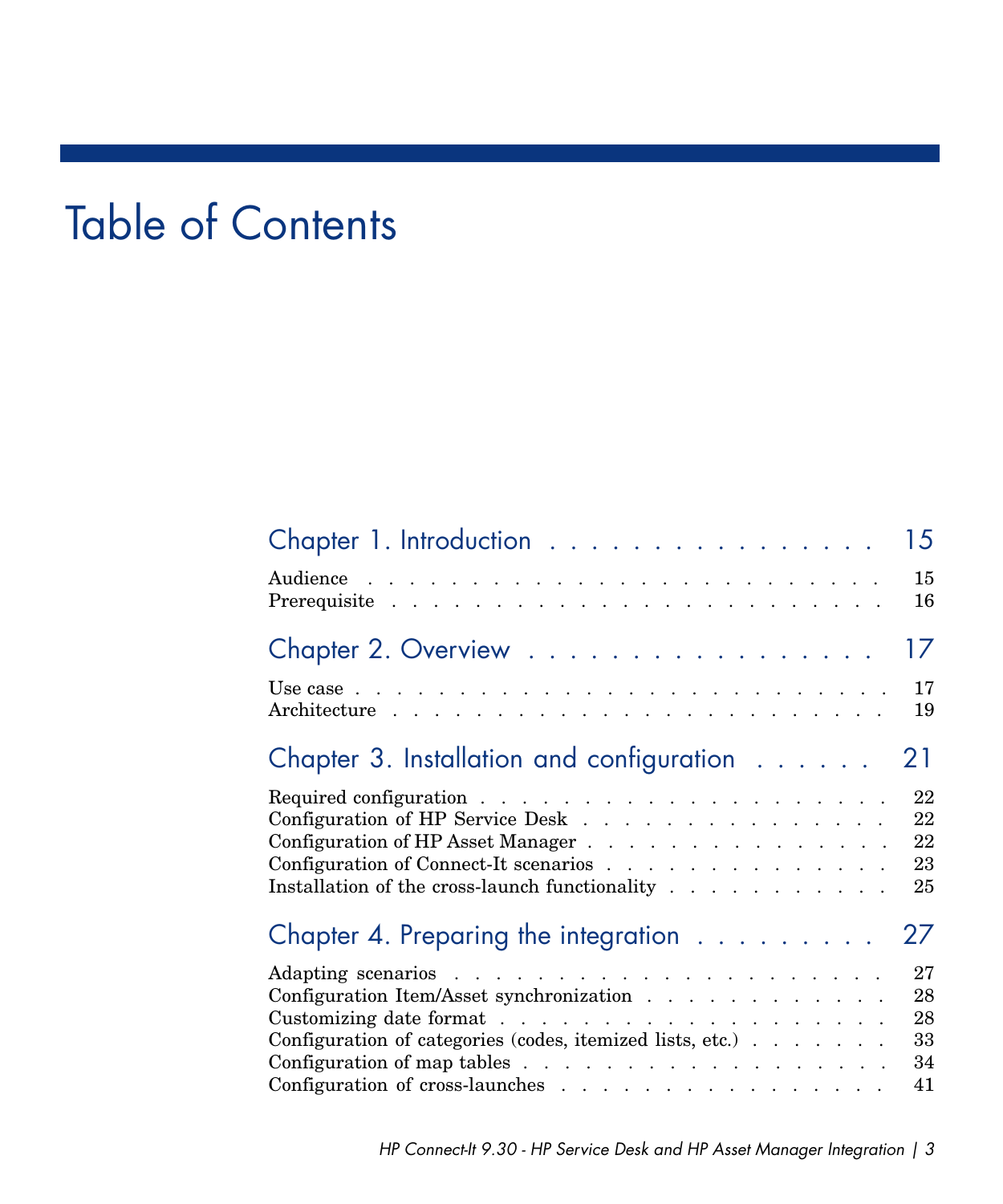|                                                                                                                                                                 | 45                                                       |
|-----------------------------------------------------------------------------------------------------------------------------------------------------------------|----------------------------------------------------------|
| Chapter 5. Performing initial propagation                                                                                                                       | 47                                                       |
| 49<br>Chapter 6. Configuring scheduled services                                                                                                                 |                                                          |
| 51<br>Chapter 7. Implementing choices                                                                                                                           |                                                          |
| Organization and Company/Department<br>Change/Work Order and Work Order                                                                                         | 51<br>52<br>52<br>54                                     |
| Chapter 8. Business process example: Cost tracking with<br>request fulfillment process                                                                          | 57                                                       |
| Chapter 9. Unsupported features                                                                                                                                 | 59                                                       |
| Employees/Workgroups relationship deletion<br>Organizations names and search codes<br>Maintenance contracts synchronization<br>Email of Person and Organization | 59<br>60<br>60<br>60<br>60<br>61<br>61<br>61<br>62<br>62 |
| Chapter 10. Scenario Documentation for Asset Manager<br>4.4 and Service Desk 4.5                                                                                | 63                                                       |
| Scenario Documentation File sdac_Init.scn<br>Scenario Documentation File sdac_Sync.scn<br>Scenario Documentation File acsd_Sync.scn                             | 63<br>69<br>73                                           |
| Chapter 11. Scenario Documentation for Asset Manager<br>4.4 and Service Desk 5.0                                                                                | 85                                                       |
| Scenario Documentation File sdac_Init.scn<br>Scenario Documentation File sdac_Sync.scn<br>Scenario Documentation File acsd_Sync.scn .                           | 85<br>92<br>97                                           |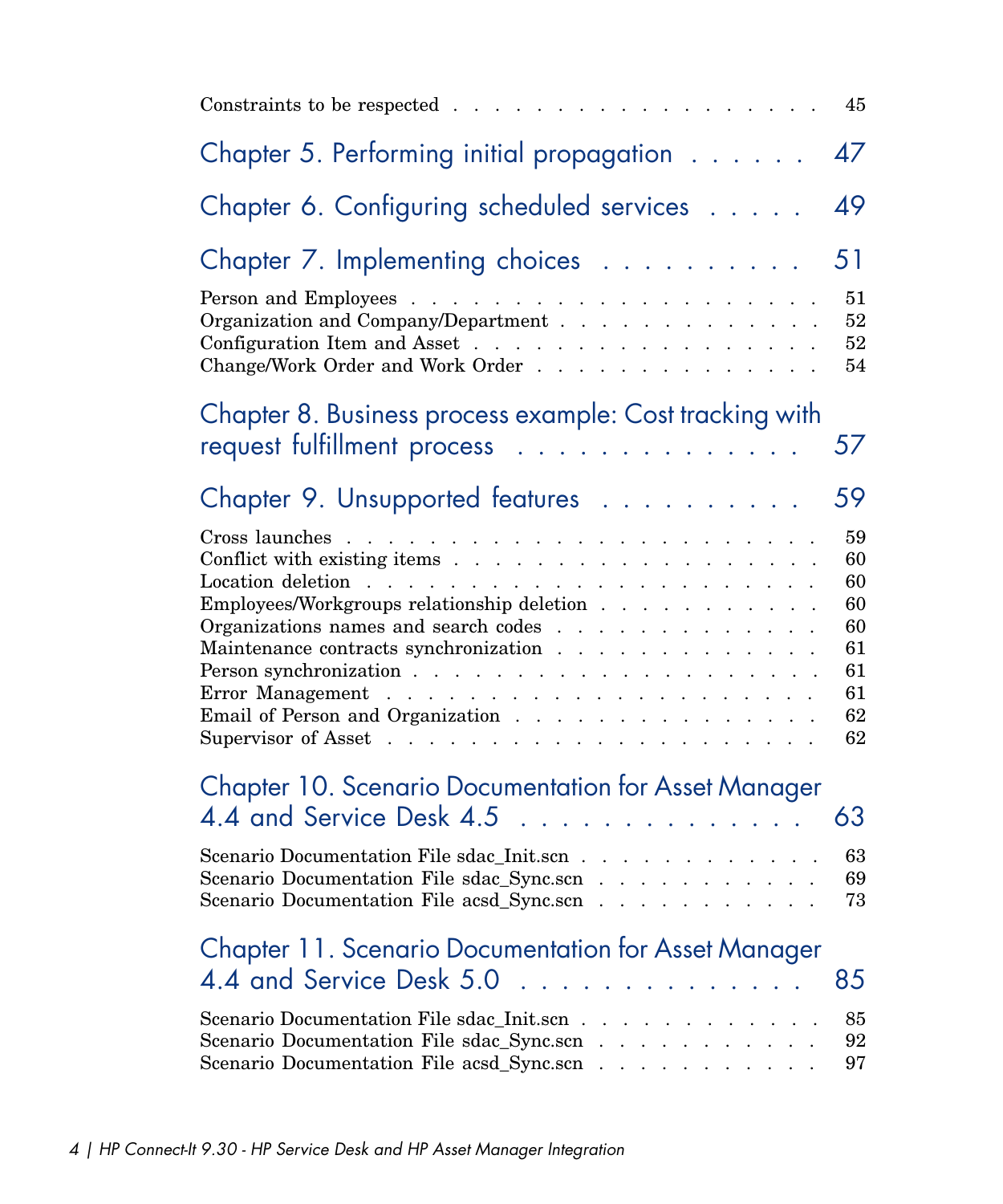| Chapter 12. Scenario documentation for Asset Manager<br>5.0 and Service Desk 4.5<br>111                                                                          |
|------------------------------------------------------------------------------------------------------------------------------------------------------------------|
| Scenario Documentation File sdac_init.scn<br>111<br>Scenario Documentation File sdac_Sync.scn<br>119<br>Scenario Documentation File acsd_Sync.scn<br>125         |
| Chapter 13. Scenario documentation for Asset Manager<br>5.0 and Service Desk 5.0<br>137                                                                          |
| 137<br>Scenario Documentation File sdac_init.scn<br>Scenario Documentation File sdac_Sync.scn<br>146<br>Scenario Documentation File acsd_Sync.scn<br>153         |
| Chapter 14. How to perform an integration to a Service<br>Desk 5.1 database<br>167                                                                               |
| 169                                                                                                                                                              |
|                                                                                                                                                                  |
| 169<br>169<br>170<br>170<br>والمتاوين والمتاوين والمتاوين والمتاوين والمتاوين والمتاوين والمتاوين والمتاوين<br>Service<br>$\overline{a}$<br>170<br>UNSPSC<br>170 |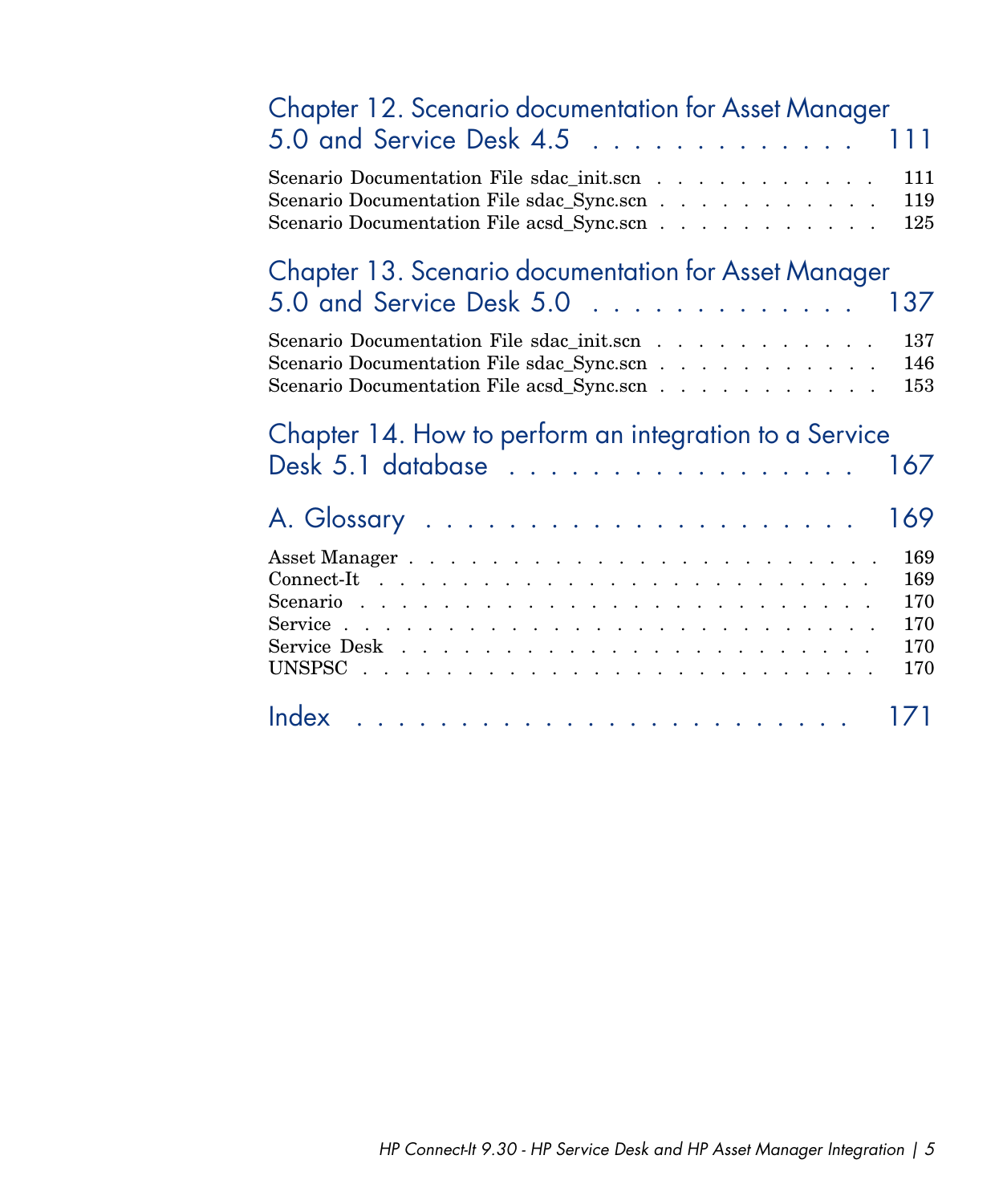*6 | HP Connect-It 9.30 - HP Service Desk and HP Asset Manager Integration*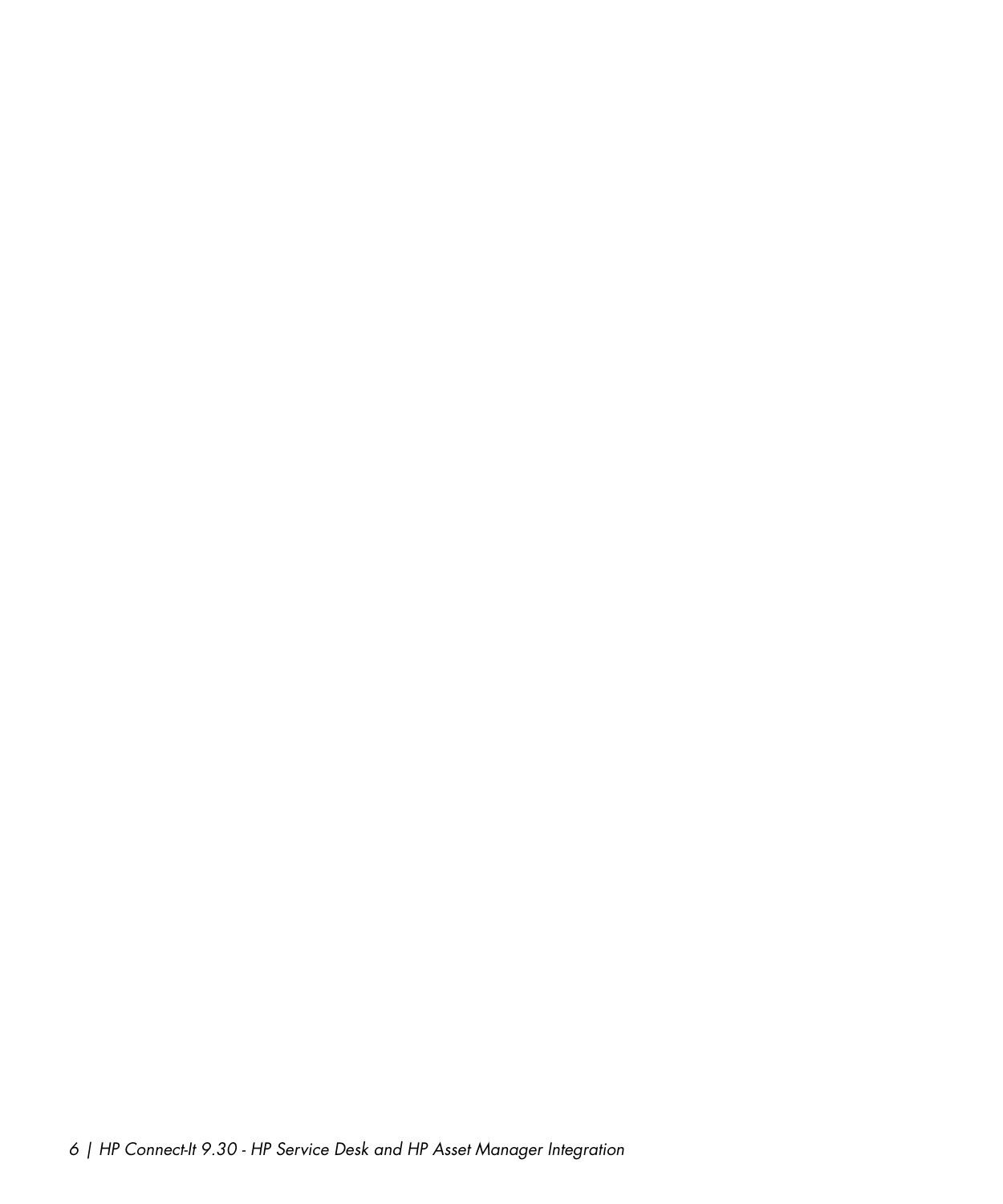# List of Figures

| 2.1. Service Desk to Asset Manager call flow |  |  |  |  |  | 19 |
|----------------------------------------------|--|--|--|--|--|----|
|                                              |  |  |  |  |  | 20 |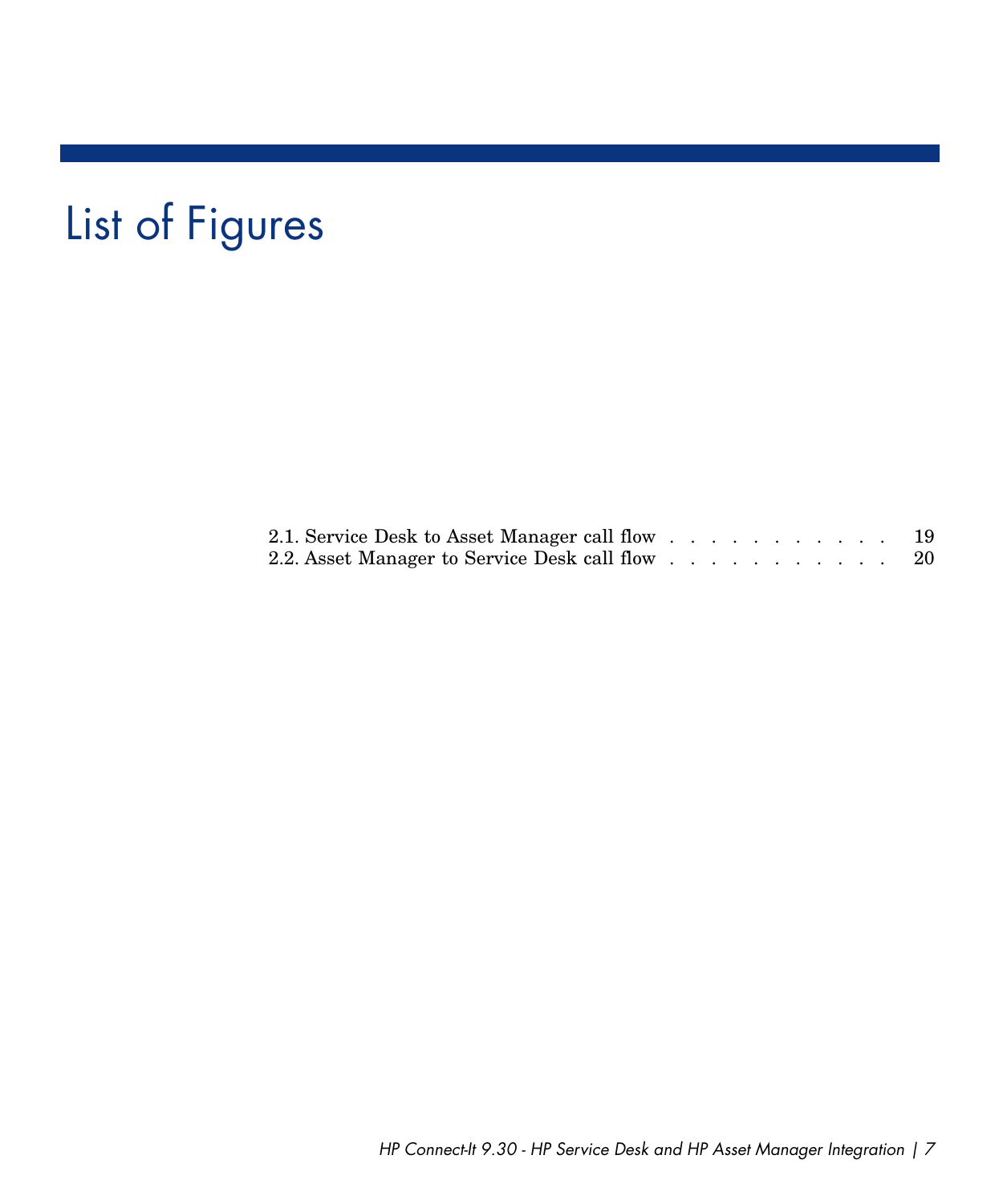*8 | HP Connect-It 9.30 - HP Service Desk and HP Asset Manager Integration*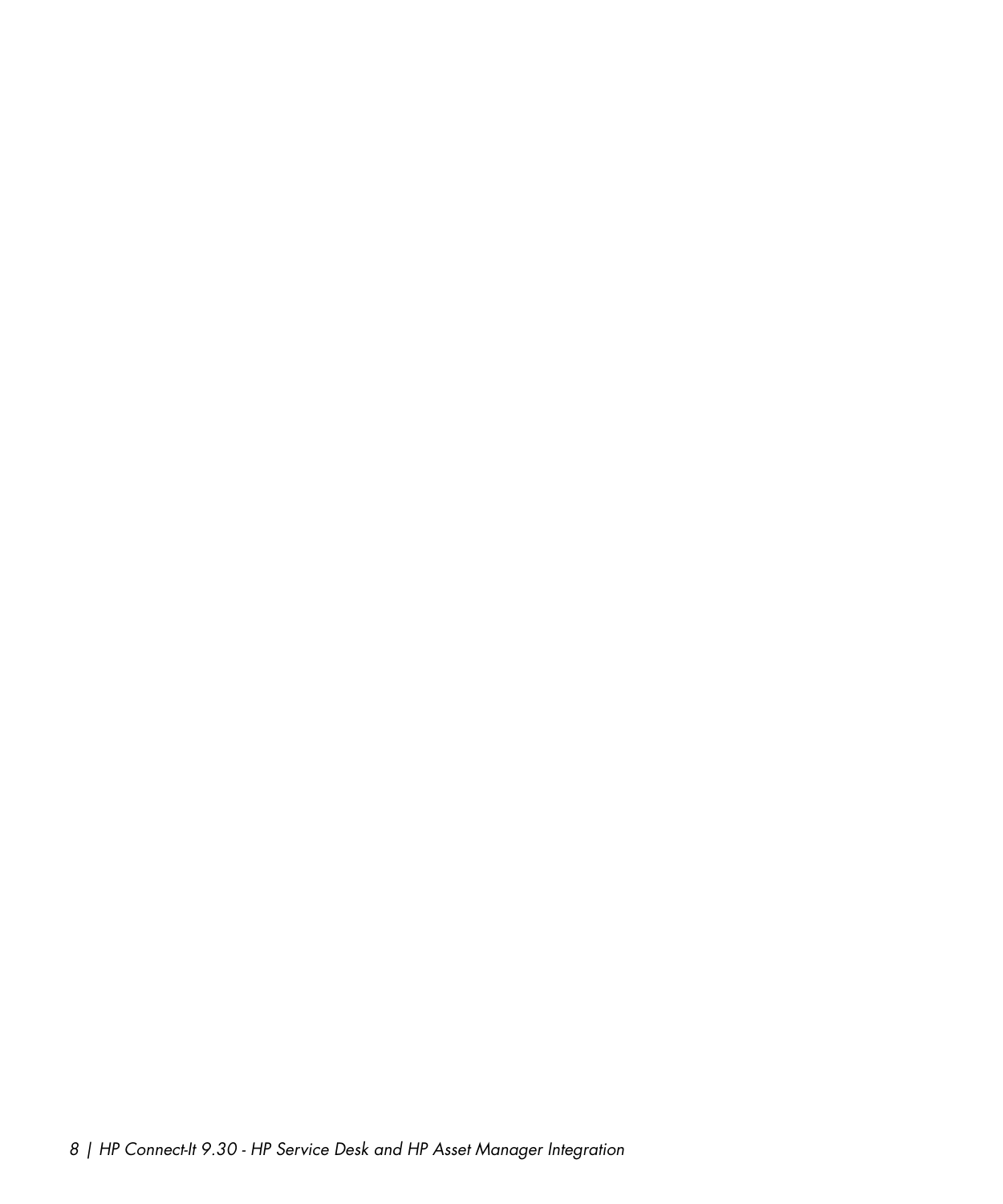# List of Tables

| 10.1. Information about the views                                   |
|---------------------------------------------------------------------|
| 10.2. Connector configuration : Service Desk 4.5                    |
| 10.3. Connector configuration : AssetCenter 4.4                     |
| 10.4. Mapping: Locations -> Locations                               |
| 10.5. Mapping: Persons -> Employees                                 |
| 10.6. Mapping: Workgroups -> Groups                                 |
| 10.7. Mapping: Organizations -> Departments                         |
| 10.8. Mapping: Organizations -> Companies                           |
| 10.9. Mapping: CI Categories -> Models                              |
| 10.10. Mapping: Maintenance Contracts -> Contracts                  |
|                                                                     |
| 10.12. Information about the views                                  |
| 10.13. Connector configuration : Service Desk 4.5                   |
| 10.14. Connector configuration : AssetCenter 4.4                    |
| 10.15. ORDER BY clauses by Document type                            |
| 10.16. Mapping: CI $\rightarrow$ Assets                             |
| 10.17. Mapping: Changes -> Work orders                              |
| 10.18. Mapping: Work orders -> Sub Work orders                      |
| 10.19. Mapping: Parent link between Work orders and Sub Work orders |
| $\mathbf{r}$ . The state of the state $\mathbf{r}$                  |
| 10.20. Mapping: Incidents -> Reconciliation Proposals               |
| 10.21. Information about the views                                  |
| 10.22. Connector configuration : AssetCenter 4.4                    |
| 10.23. Connector configuration : Service Desk 4.5                   |
|                                                                     |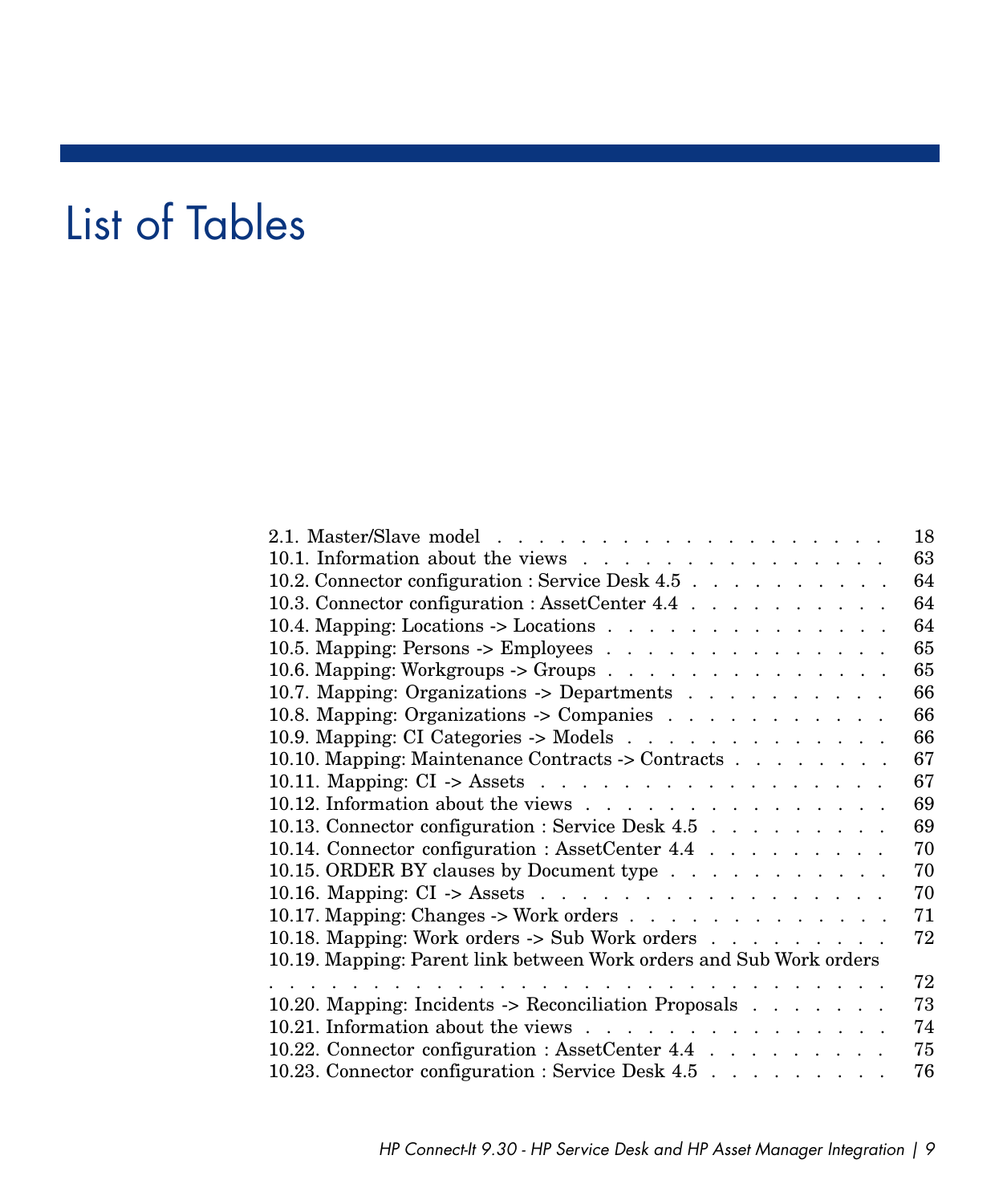| 10.24. Connector configuration : Command line (cleanup)<br>76                                         |
|-------------------------------------------------------------------------------------------------------|
| 10.25. Connector configuration : Command line (SD import)<br>76                                       |
| 77<br>10.26. WHERE clauses by Document type                                                           |
| 77<br>10.27. Mapping: Locations -> Locations                                                          |
| 77<br>10.28. Mapping: Groups -> Workgroups                                                            |
| 10.29. Mapping: Departments -> Organizations<br>77                                                    |
| 78<br>10.30. Mapping: Departments Phones -> Telephones                                                |
| 78<br>10.31. Mapping: Departments Supervisor -> Organizations                                         |
| 78<br>10.32. Mapping: Employees -> Persons                                                            |
| 10.33. Mapping: Employees Phones -> Telephones<br>79                                                  |
| 79<br>10.34. Mapping: Employees Address -> Persons                                                    |
| 79<br>10.35. Mapping: Employees Workgroup -> Persons                                                  |
| 79<br>10.36. Mapping: Companies -> Organizations                                                      |
| 80<br>10.37. Mapping: Companies Phones -> Telephones                                                  |
| 80<br>10.38. Mapping: Maintenance Contracts -> Contracts                                              |
| 10.39. Mapping: Assets $\rightarrow$ CIs<br>80                                                        |
| 81<br>10.40. Mapping: Assets Users -> CIs Users                                                       |
| 81<br>10.41. Mapping: Assets Parent -> CIs Parent                                                     |
| 10.42. Mapping: Work orders -> Changes<br>81                                                          |
| 10.43. Mapping: Sub Work orders -> Work orders<br>82                                                  |
| 10.44. Mapping: Sub Work orders CI -> Work orders CIs<br>82                                           |
| 10.45. Mapping: Reconciliation Proposals -> Incidents<br>83                                           |
| 10.46. Mapping: Relationship Employee/Group -> Members of Group                                       |
| 83<br>والمتعاون والمتعاون والمتعاون والمتعاونة والمتعاونة والمتعاونة والمتعاونة والمتعاونة والمتعاونة |
| 86<br>11.1. Information about the views $\ldots$ $\ldots$ $\ldots$ $\ldots$ $\ldots$ $\ldots$         |
| 86<br>11.2. Connector configuration : Service Desk 4.5                                                |
| 87<br>11.3. Connector configuration : AssetCenter 4.4                                                 |
| 11.4. Mapping: Locations -> Locations<br>87                                                           |
| 87<br>11.5. Mapping: Persons -> Employees                                                             |
| 88<br>11.6. Mapping: Workgroups -> Groups                                                             |
| 11.7. Mapping: Organizations -> Departments<br>88                                                     |
| 11.8. Mapping: Organizations -> Companies<br>89                                                       |
| 11.9. Mapping: CI Categories -> Models<br>89                                                          |
| 90<br>11.10. Mapping: Maintenance Contracts -> Contracts                                              |
| 90<br>11.11. Mapping: $CI \rightarrow Assets$                                                         |
| 11.12. Mapping: CI Person or Organization -> Assets Supervisor<br>91                                  |
| 11.13. Mapping: Countries -> Countries<br>92                                                          |
| 11.14. Information about the views<br>$\boldsymbol{92}$                                               |
| 11.15. Connector configuration : Service Desk 4.5<br>93                                               |
| 11.16. Connector configuration : AssetCenter 4.4<br>93                                                |
| 11.17. ORDER BY clauses by Document type<br>93                                                        |
| 93<br>11.18. Mapping: CI -> Assets $\ldots$ $\ldots$ $\ldots$ $\ldots$ $\ldots$ $\ldots$ $\ldots$     |
| 11.19. Mapping: CI Person or Organization -> Assets Supervisor<br>95                                  |
| 11.20. Mapping: Changes -> Work orders $\ldots$ $\ldots$ $\ldots$ $\ldots$ $\ldots$ $\ldots$<br>95    |
| 11.21. Mapping: Work orders -> Sub Work orders<br>96                                                  |
|                                                                                                       |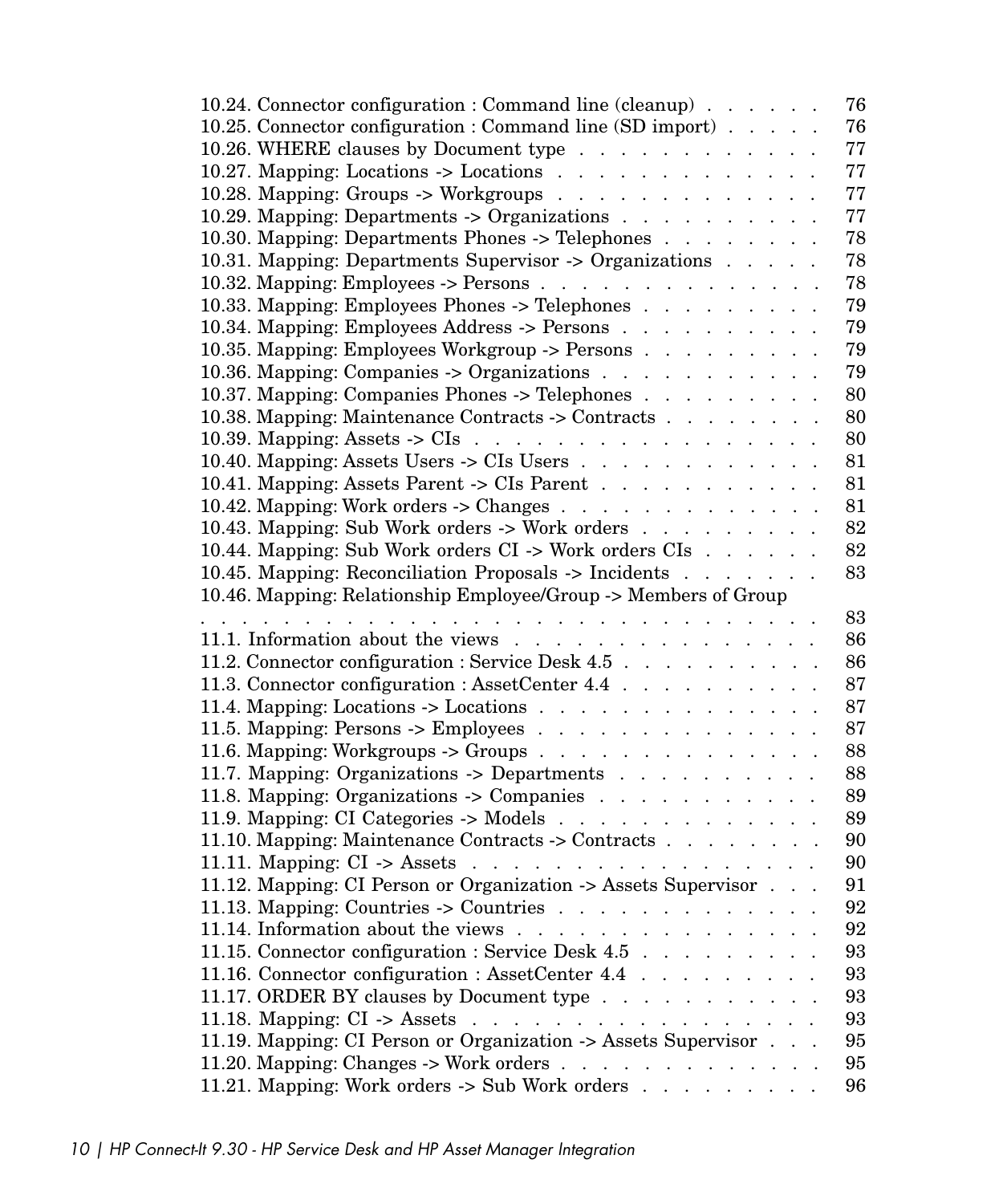| 11.22. Mapping: Parent link between Work orders and Sub Work orders                                                                                                                                                                                                   |
|-----------------------------------------------------------------------------------------------------------------------------------------------------------------------------------------------------------------------------------------------------------------------|
| $\mathcal{A}$ , which is a set of the set of the set of the set of the set of the $\mathcal{A}$<br>$\mathbf{1}$ . The set of $\mathbf{1}$<br>11.23. Mapping: Incidents -> Reconciliation Proposals                                                                    |
|                                                                                                                                                                                                                                                                       |
| 11.24. Information about the views $\ldots$ , $\ldots$ , $\ldots$ , $\ldots$ , $\ldots$ , $\ldots$ , $\ldots$ , 11.25. Connector configuration : AssetCenter 4.4 $\ldots$ ,                                                                                           |
| 11.26. Connector configuration : Service Desk 5.0                                                                                                                                                                                                                     |
| 11.27. Connector configuration : Command line (cleanup)                                                                                                                                                                                                               |
| 11.28. Connector configuration : Command line (SD import)                                                                                                                                                                                                             |
| 11.29. WHERE clauses by Document type                                                                                                                                                                                                                                 |
| 11.30. Mapping: Locations -> Locations                                                                                                                                                                                                                                |
| 11.31. Mapping: Groups -> Workgroups                                                                                                                                                                                                                                  |
| 11.32. Mapping: Departments -> Organizations                                                                                                                                                                                                                          |
| 11.33. Mapping: Departments Phones -> Telephones                                                                                                                                                                                                                      |
| 11.34. Mapping: Departments Supervisor -> Organizations                                                                                                                                                                                                               |
| 11.35. Mapping: Employees -> Persons                                                                                                                                                                                                                                  |
| 11.36. Mapping: Employees Phones -> Telephones                                                                                                                                                                                                                        |
| 11.37. Mapping: Employees Workgroup -> Persons                                                                                                                                                                                                                        |
| 11.38. Mapping: Employees Workgroup -> Persons                                                                                                                                                                                                                        |
| 11.39. Mapping: Companies -> Organizations                                                                                                                                                                                                                            |
| 11.40. Mapping: Companies Phones -> Telephones                                                                                                                                                                                                                        |
| 11.41. Mapping: Departments, Companies or Persons Emails ->                                                                                                                                                                                                           |
| Organizations or Employees Emails                                                                                                                                                                                                                                     |
| 11.42. Mapping: Countries -> Countries                                                                                                                                                                                                                                |
| 11.43. Mapping: Maintenance Contracts -> Contracts                                                                                                                                                                                                                    |
|                                                                                                                                                                                                                                                                       |
| 11.45. Mapping: PortfolioItem -> CIs                                                                                                                                                                                                                                  |
| 11.46. Mapping: Assets Users -> CIs Users                                                                                                                                                                                                                             |
| 11.47. Mapping: Assets Parent -> CIs Parent                                                                                                                                                                                                                           |
| 11.48. Mapping: PortFolio Supervisor -> CIs Persons or Organizations                                                                                                                                                                                                  |
| a construction of the construction of the construction of the construction of the construction of the construction of the construction of the construction of the construction of the construction of the construction of the                                         |
| 11.49. Mapping: Work orders -> Changes                                                                                                                                                                                                                                |
| 11.50. Mapping: Sub Work orders -> Work orders                                                                                                                                                                                                                        |
| 11.51. Mapping: Sub Work orders CI -> Work orders CIs                                                                                                                                                                                                                 |
| 11.52. Mapping: Reconciliation Proposals -> Incidents                                                                                                                                                                                                                 |
| 11.53. Mapping: Relationship Employee/Group -> Members of Group                                                                                                                                                                                                       |
| and a series and a series of the<br>$\mathbf{r}$ . The set of the set of the set of the set of the set of the set of the set of the set of the set of the set of the set of the set of the set of the set of the set of the set of the set of the set of the set of t |
| 12.1. Information about the views                                                                                                                                                                                                                                     |
| 12.2. Connector configuration : Service Desk 4.5                                                                                                                                                                                                                      |
| 12.3. Connector configuration : AssetCenter 5.0                                                                                                                                                                                                                       |
| 12.4. Mapping: Locations -> Locations                                                                                                                                                                                                                                 |
| 12.5. Mapping: Persons -> Employees                                                                                                                                                                                                                                   |
| 12.6. Mapping: Workgroups -> Groups                                                                                                                                                                                                                                   |
| 12.7. Mapping: Organizations -> Departments                                                                                                                                                                                                                           |
| 12.8. Mapping: Organizations -> Companies                                                                                                                                                                                                                             |
| 12.9. Mapping: CI Categories -> Models                                                                                                                                                                                                                                |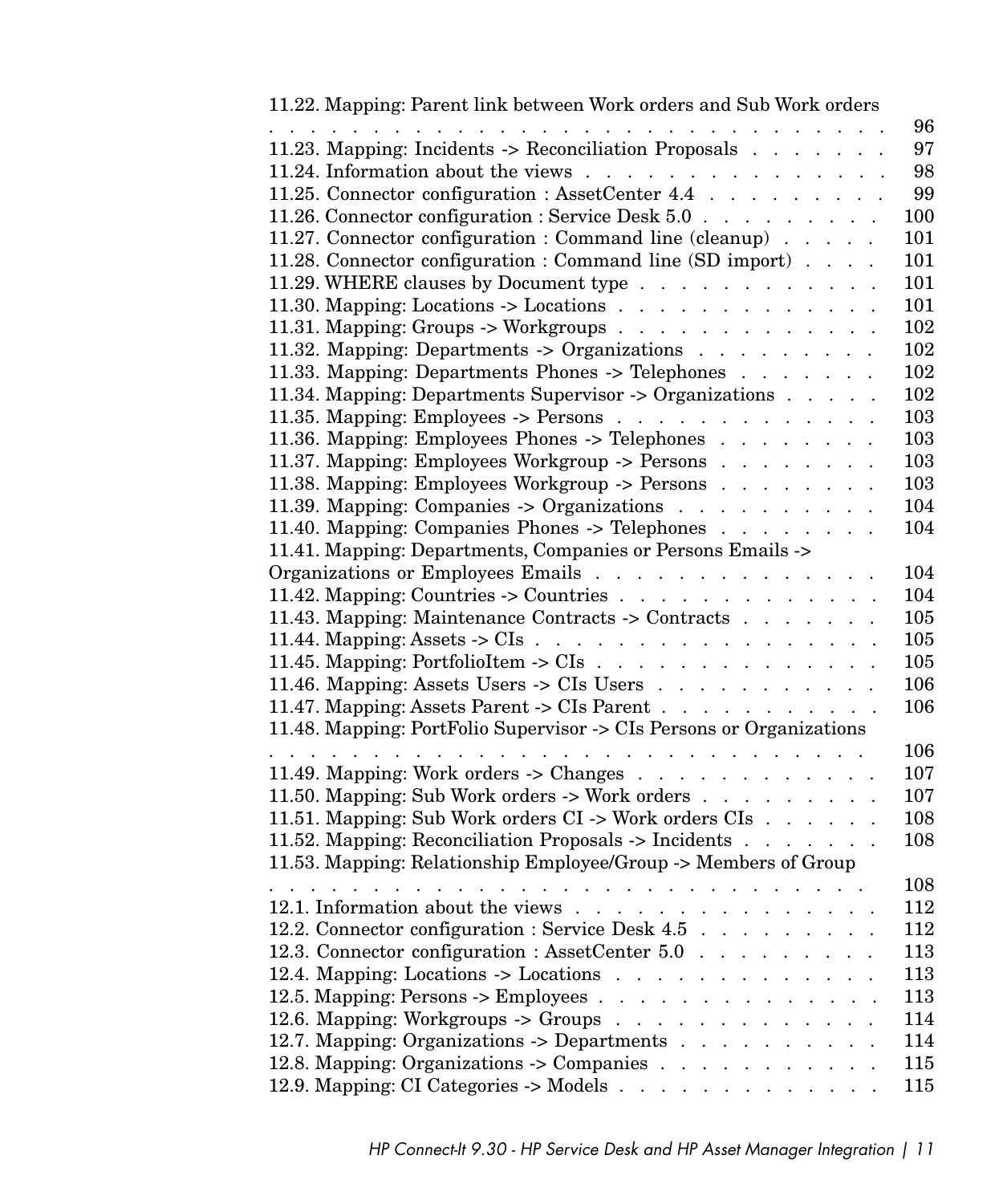| 12.10. Mapping: Maintenance Contracts -> Contracts                                                                                                                                               | 116 |
|--------------------------------------------------------------------------------------------------------------------------------------------------------------------------------------------------|-----|
|                                                                                                                                                                                                  | 116 |
| 12.11. Mapping: CI -> Assets $\ldots$ , $\ldots$ , $\ldots$ , $\ldots$ , $\ldots$ , $\ldots$ , $\ldots$ , 12.12. Mapping: CI Related -> Assets Related $\ldots$ , $\ldots$ , $\ldots$ , $\ldots$ | 118 |
| 12.13. Mapping: CI Users or Organization -> Assets Users                                                                                                                                         | 118 |
| 12.14. Information about the views                                                                                                                                                               | 119 |
| 12.15. Connector configuration : Service Desk 4.5                                                                                                                                                | 120 |
| 12.16. Connector configuration : AssetCenter 5.0                                                                                                                                                 | 120 |
| 12.17. ORDER BY clauses by Document type                                                                                                                                                         | 120 |
| 12.18. Mapping: CI -> Assets                                                                                                                                                                     | 121 |
| 12.19. Mapping: CI Related -> Assets Related                                                                                                                                                     | 122 |
| 12.20. Mapping: CI Users or Organizations -> Assets Users                                                                                                                                        | 122 |
| 12.21. Mapping: Changes -> Work orders                                                                                                                                                           | 123 |
| 12.22. Mapping: Work orders -> Sub Work orders                                                                                                                                                   | 124 |
| 12.23. Mapping: Parent link between Work orders and Sub Work orders                                                                                                                              |     |
| the contract of the contract of the contract of the contract of the contract of the contract of the contract of                                                                                  | 124 |
| 12.24. Mapping: Incidents -> Reconciliation Proposals                                                                                                                                            | 124 |
| 12.25. Information about the views                                                                                                                                                               | 126 |
| 12.26. Connector configuration : AssetCenter 5.0                                                                                                                                                 | 127 |
| 12.27. Connector configuration : Service Desk 5.0                                                                                                                                                | 128 |
| 12.28. Connector configuration : Command line (cleanup)                                                                                                                                          | 128 |
| 12.29. Connector configuration : Command line (SD import)                                                                                                                                        | 129 |
| 12.30. WHERE clauses by Document type                                                                                                                                                            | 129 |
| 12.31. Mapping: Locations -> Locations                                                                                                                                                           | 129 |
| 12.32. Mapping: Groups -> Workgroups                                                                                                                                                             | 129 |
| 12.33. Mapping: Departments -> Organizations                                                                                                                                                     | 130 |
| 12.34. Mapping: Departments Phones -> Telephones                                                                                                                                                 | 130 |
| 12.35. Mapping: Departments Supervisor -> Organizations                                                                                                                                          | 130 |
| 12.36. Mapping: Employees -> Persons                                                                                                                                                             | 130 |
| 12.37. Mapping: Employees Phones -> Telephones                                                                                                                                                   | 131 |
| 12.38. Mapping: Employees Address -> Persons                                                                                                                                                     | 131 |
| 12.39. Mapping: Employees Workgroup -> Persons                                                                                                                                                   | 131 |
| 12.40. Mapping: Companies -> Organizations                                                                                                                                                       | 132 |
| 12.41. Mapping: Companies Phones -> Telephones                                                                                                                                                   | 132 |
| 12.42. Mapping: Maintenance Contracts -> Contracts                                                                                                                                               | 132 |
|                                                                                                                                                                                                  | 132 |
|                                                                                                                                                                                                  | 133 |
| 12.45. Mapping: Portfolios Users -> CIs Users                                                                                                                                                    | 133 |
| 12.46. Mapping: Portfolios Parent -> CIs Parent                                                                                                                                                  | 133 |
| 12.47. Mapping: Assets Related -> CIs Related                                                                                                                                                    | 134 |
| 12.48. Mapping: Work orders -> Changes.<br>and the contract of the contract of                                                                                                                   | 134 |
| 12.49. Mapping: Sub Work orders -> Work orders                                                                                                                                                   | 134 |
| 12.50. Mapping: Sub Work orders CI -> Work orders CIs.<br>$\mathcal{A}$ , and $\mathcal{A}$ , and $\mathcal{A}$                                                                                  | 135 |
| 12.51. Mapping: Reconciliation Proposals -> Incidents.<br>$\mathbf{r}$ . $\mathbf{r}$ . $\mathbf{r}$                                                                                             | 135 |
| 12.52. Mapping: Relationship Employee/Group -> Members of Group                                                                                                                                  |     |
|                                                                                                                                                                                                  | 136 |
| المنافر والمنافر والمنافر والمنافر والمنافر والمنافر والمنافر والمنافر                                                                                                                           |     |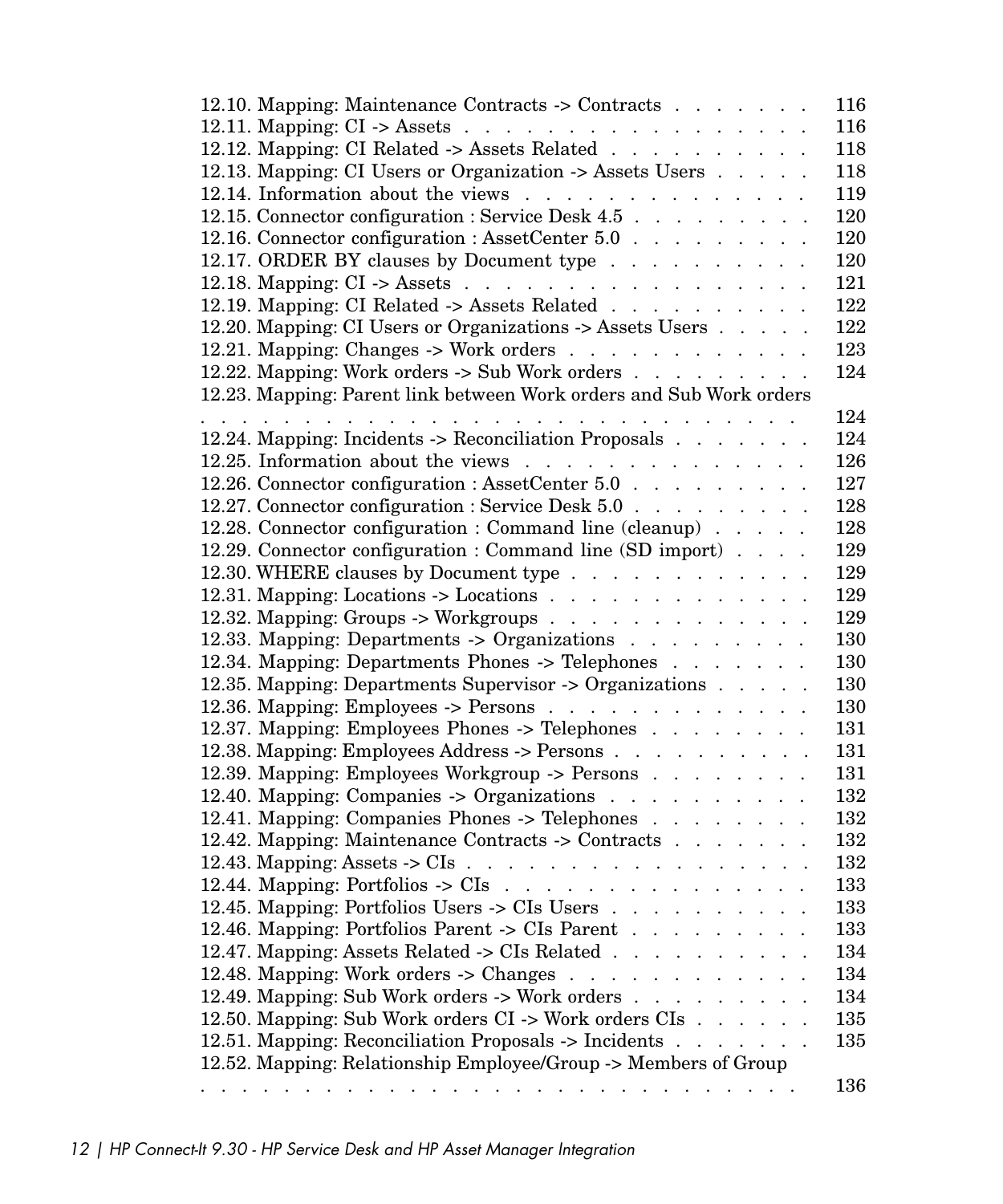| 13.1. Information about the views                                                                                  |
|--------------------------------------------------------------------------------------------------------------------|
| 13.2. Connector configuration : Service Desk 5.0<br>139                                                            |
| 13.3. Connector configuration : AssetCenter 5.0<br>139                                                             |
| 13.4. Mapping: Locations -> Locations<br>140                                                                       |
| 13.5. Mapping: Persons -> Employees<br>140                                                                         |
| 13.6. Mapping: Workgroups -> Groups<br>141                                                                         |
| 13.7. Mapping: Organizations -> Departments<br>141                                                                 |
| 13.8. Mapping: Organizations -> Companies<br>142                                                                   |
| 13.9. Mapping: CI Categories -> Models<br>142                                                                      |
| 13.10. Mapping: Maintenance Contracts -> Contracts<br>142                                                          |
| 13.11. Mapping: CI -> Assets<br>143                                                                                |
| 13.12. Mapping: CI Person or Organization -> Assets Supervisor<br>144                                              |
| 13.13. Mapping: Countries -> Countries<br>145                                                                      |
| 13.14. Mapping: CI Related -> Assets Related<br>145                                                                |
| 13.15. Mapping: CI Users or Organization -> Assets Users<br>145                                                    |
| 13.16. Information about the views $\ldots$<br>146                                                                 |
| 13.17. Connector configuration : Service Desk 5.0<br>147                                                           |
| 13.18. Connector configuration : AssetCenter 5.0<br>147                                                            |
| 13.19. ORDER BY clauses by Document type<br>148                                                                    |
| 148                                                                                                                |
| 13.21. Mapping: Changes -> Work orders<br>150                                                                      |
| 13.22. Mapping: Work orders -> Sub Work orders<br>150                                                              |
| 13.23. Mapping: Parent link between Work orders and Sub Work orders                                                |
| 151<br>المتحاول والمتحاول والمتحاول والمتحاول والمتحاول والمتحاول والمتحاول والمتحاول والمتحاول والمتحاول          |
|                                                                                                                    |
| 151<br>13.24. Mapping: Incidents -> Reconciliation Proposals                                                       |
| 13.25. Mapping: CI Person or Organization -> Assets Supervisor<br>152                                              |
| 13.26. Mapping: CI Related -> Assets Related<br>152                                                                |
| 13.27. Mapping: CI Users or Organization -> Assets Users<br>152                                                    |
| 154                                                                                                                |
| 13.28. Information about the views<br>13.29. Connector configuration : AssetCenter 5.0<br>155                      |
| 13.30. Connector configuration : Service Desk 5.0<br>156                                                           |
| 13.31. Connector configuration : Command line (cleanup)<br>157                                                     |
| 13.32. Connector configuration : Command line (SD import)<br>157                                                   |
| 13.33. WHERE clauses by Document type<br>157                                                                       |
| 13.34. Mapping: Locations -> Locations<br>157                                                                      |
| 158                                                                                                                |
| 13.35. Mapping: Groups -> Workgroups<br>13.36. Mapping: Departments -> Organizations<br>158                        |
| 158                                                                                                                |
| 13.37. Mapping: Departments Phones -> Telephones<br>13.38. Mapping: Departments Supervisor -> Organizations<br>158 |
| 13.39. Mapping: Employees -> Persons<br>159                                                                        |
| 13.40. Mapping: Employees Phones -> Telephones<br>159                                                              |
| 13.41. Mapping: Assets -> $CIs$ .<br>159                                                                           |
| 13.42. Mapping: Companies Phones -> Telephones<br>160                                                              |
| 13.43. Mapping: Maintenance Contracts -> Contracts<br>160                                                          |
| 13.44. Mapping: Companies -> Organizations<br>160                                                                  |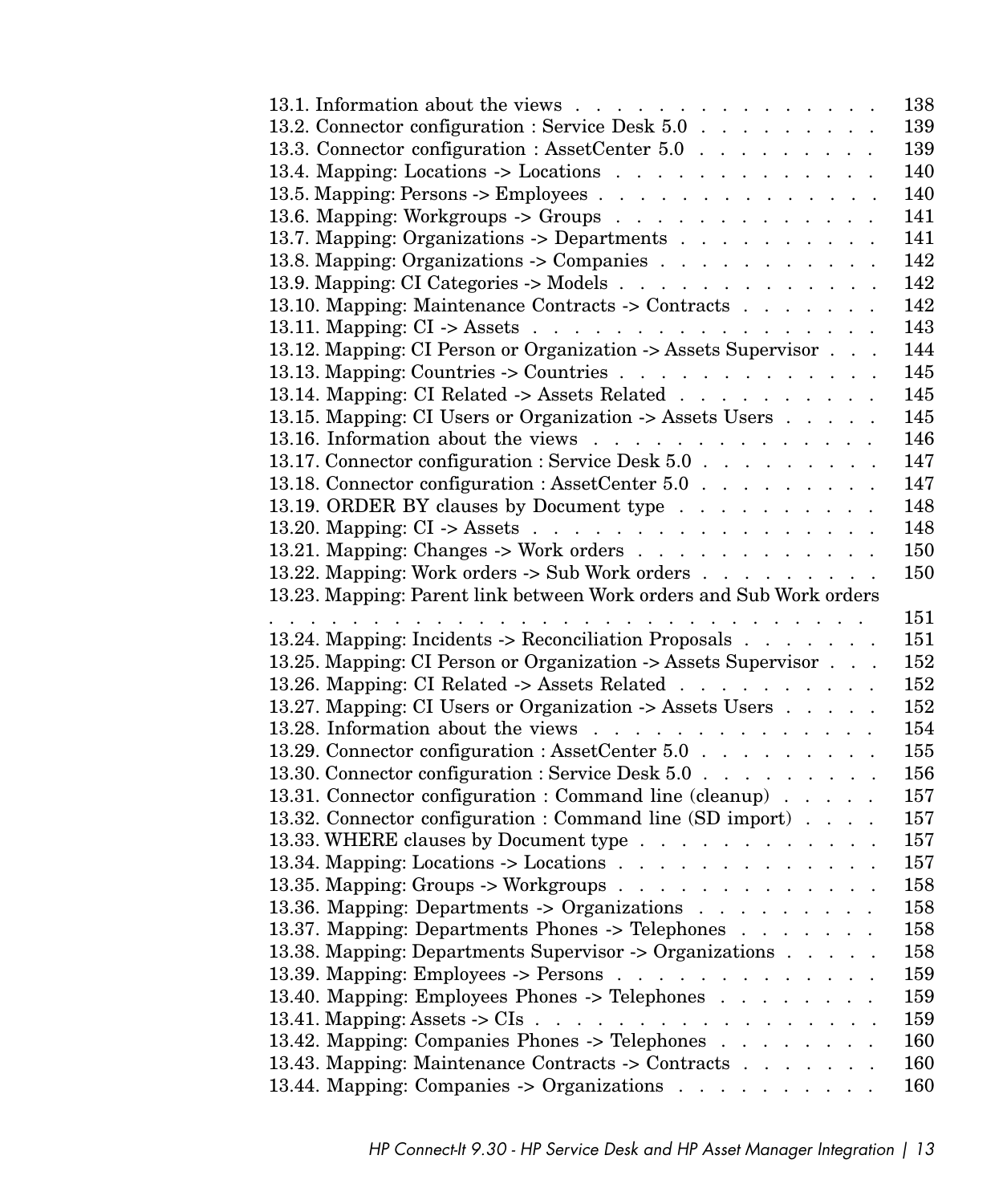| 13.45. Mapping: Employees Address -> Persons                                                                                                                                                                                         | 161 |
|--------------------------------------------------------------------------------------------------------------------------------------------------------------------------------------------------------------------------------------|-----|
| 13.46. Mapping: Employees Workgroup -> Persons                                                                                                                                                                                       | 161 |
| 13.47. Mapping: Portfolios -> CIs                                                                                                                                                                                                    | 161 |
| 13.48. Mapping: Work orders -> Changes                                                                                                                                                                                               | 162 |
| 13.49. Mapping: Sub Work orders -> Work orders                                                                                                                                                                                       | 162 |
| 13.50. Mapping: Sub Work orders CI -> Work orders CIs                                                                                                                                                                                | 163 |
| 13.51. Mapping: Reconciliation Proposals -> Incidents                                                                                                                                                                                | 163 |
| 13.52. Mapping: Employees Workgroup -> Persons                                                                                                                                                                                       | 163 |
| 13.53. Mapping: PortFolio Supervisor -> CIs Persons or Organizations                                                                                                                                                                 |     |
| <u>in the series of the series of the series of the series of the series of the series of the series of the series of the series of the series of the series of the series of the series of the series of the series of the seri</u> | 163 |
| 13.54. Mapping: Portfolios Users -> CIs Users                                                                                                                                                                                        | 164 |
|                                                                                                                                                                                                                                      | 164 |
| 13.56. Mapping: Assets Related -> CIs Related                                                                                                                                                                                        | 164 |
| 13.57. Mapping: Assets Users -> CIs Users Persons or Organizations                                                                                                                                                                   |     |
|                                                                                                                                                                                                                                      | 165 |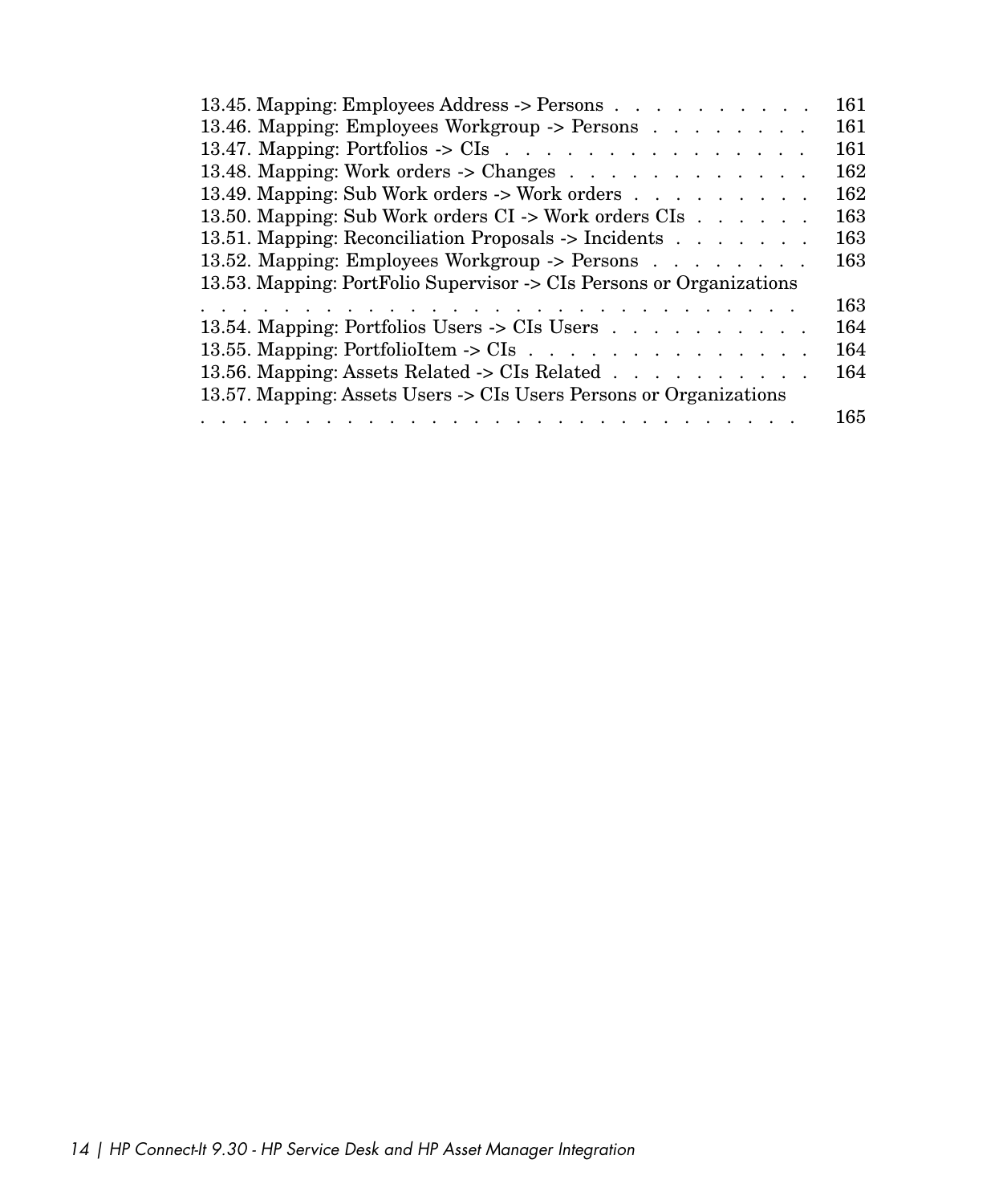# 1 Introduction

<span id="page-14-0"></span>The HP Service Desk and Asset Manager Integration allows to synchronize data between both applications in customizable way, depending on customer Asset and IT management process.

It also provides some direct links to both applications, to either access to some Service Desk specific information from Asset Manager interface or to Asset Manager ones from Service Desk.

This guide covers the main points of integration customization between Service Desk and Asset Manager, to be completed after installation.

For a more detailed description of the two products, please refer to the HP Service Desk and/or HP Asset Manager User's Guides.

<span id="page-14-1"></span>Please also refer to Connect-It documentation set for a detailed description of scenario customization and available configuration parameter to optimize performance.

# Audience

This guide and all the associated documents were originally written for internal use at HP Systems, in particular for the Research and Development Marketing departments to improve production extension and integration.

For this reason, it does not fulfill the requirements of a proper user's guide and is provided with Connect-It for technical support for the integration process.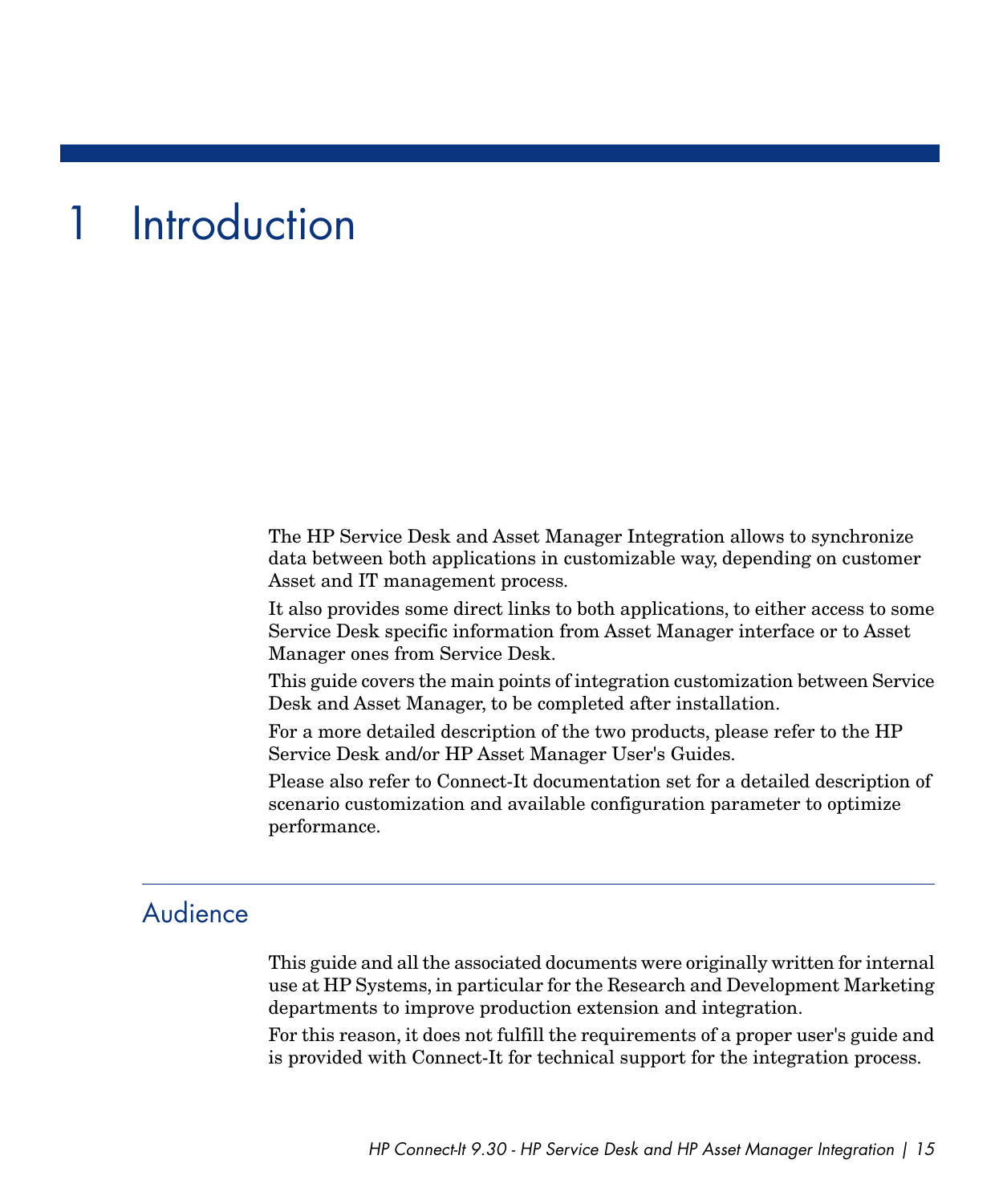## **Prerequisite**

<span id="page-15-0"></span>The following things are required when using and configuring the SDAC Integration:

- <sup>n</sup> Service Desk is installed and its database configured under a MSDE or Oracle instance.
- <sup>n</sup> Asset Manager is installed and its database is empty but configured under a MSDE or Oracle instance. If the database is not empty, please contact support to update it in order to respect the required configuration and constraints listed in chapter 4.
- <sup>n</sup> As this document refers to Service Desk, Asset Manager and Connect-It features, the reader should know their mechanisms. Moreover, he should be familiar with IT management processes.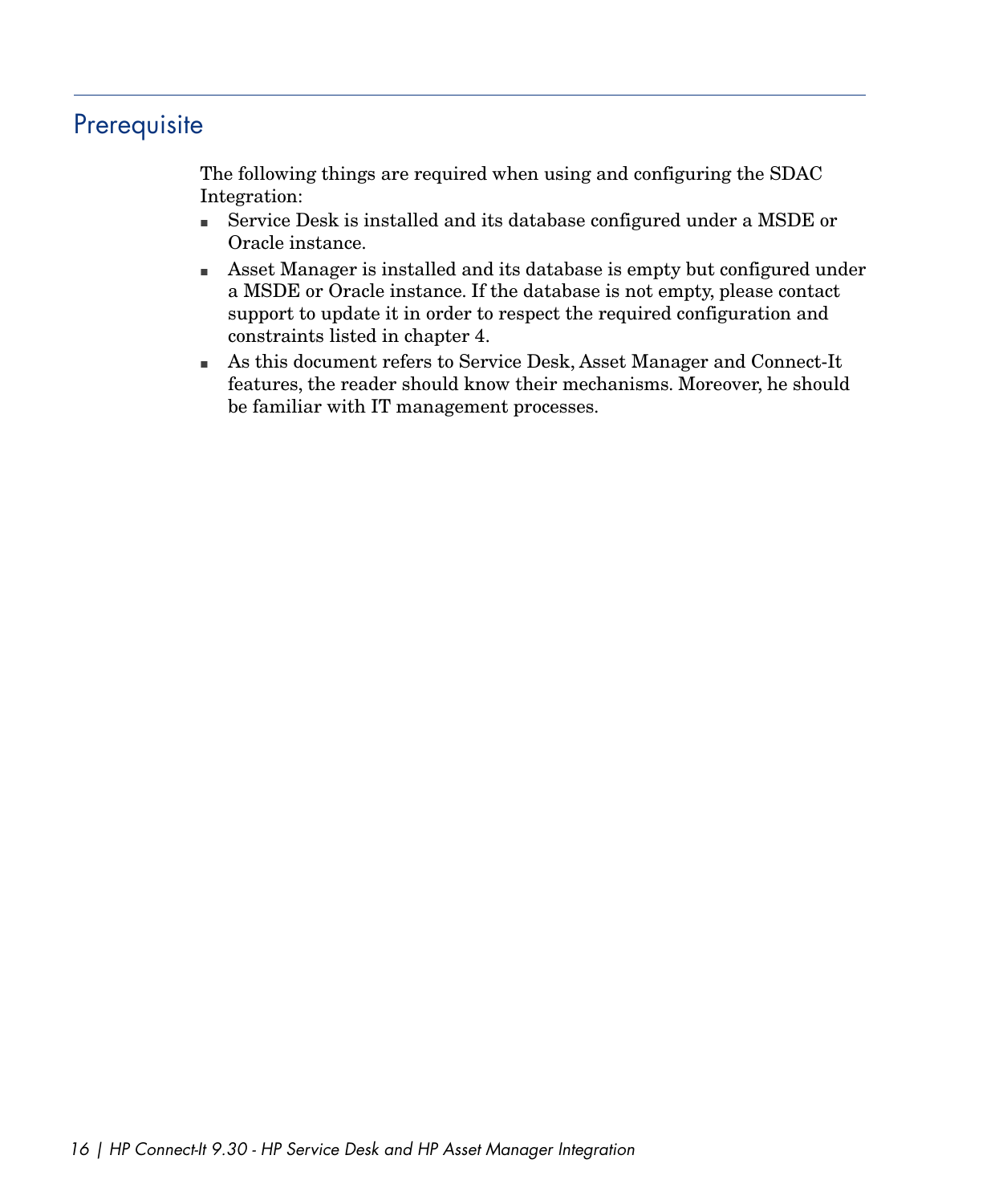# 2 Overview

<span id="page-16-1"></span><span id="page-16-0"></span>This chapter gives an overview of the implemented use cases and presents the architecture of the Service Desk and Asset Manager Integration. It is essential to have a good understanding of the different components to be able to adapt solution to local needs.

#### Use case

The use case covered here starts from an existing Service Desk database and aims at exporting data into a newly installed Asset Manager.

Then, after an initialization phase that exports existing data from Service Desk to Asset Manager, operations could be performed on one product and exported to the other.

The allowed operation type (creation, update, etc.) on one product depends on the data type (Employee, CI, etc.) and the master/slave model defined for this data type.

- Asset Manager is master for:
	- **Employee**
	- **n** Department
	- **Location**
	- $C1$
	- $\blacksquare$  Company
	- Maintenance contract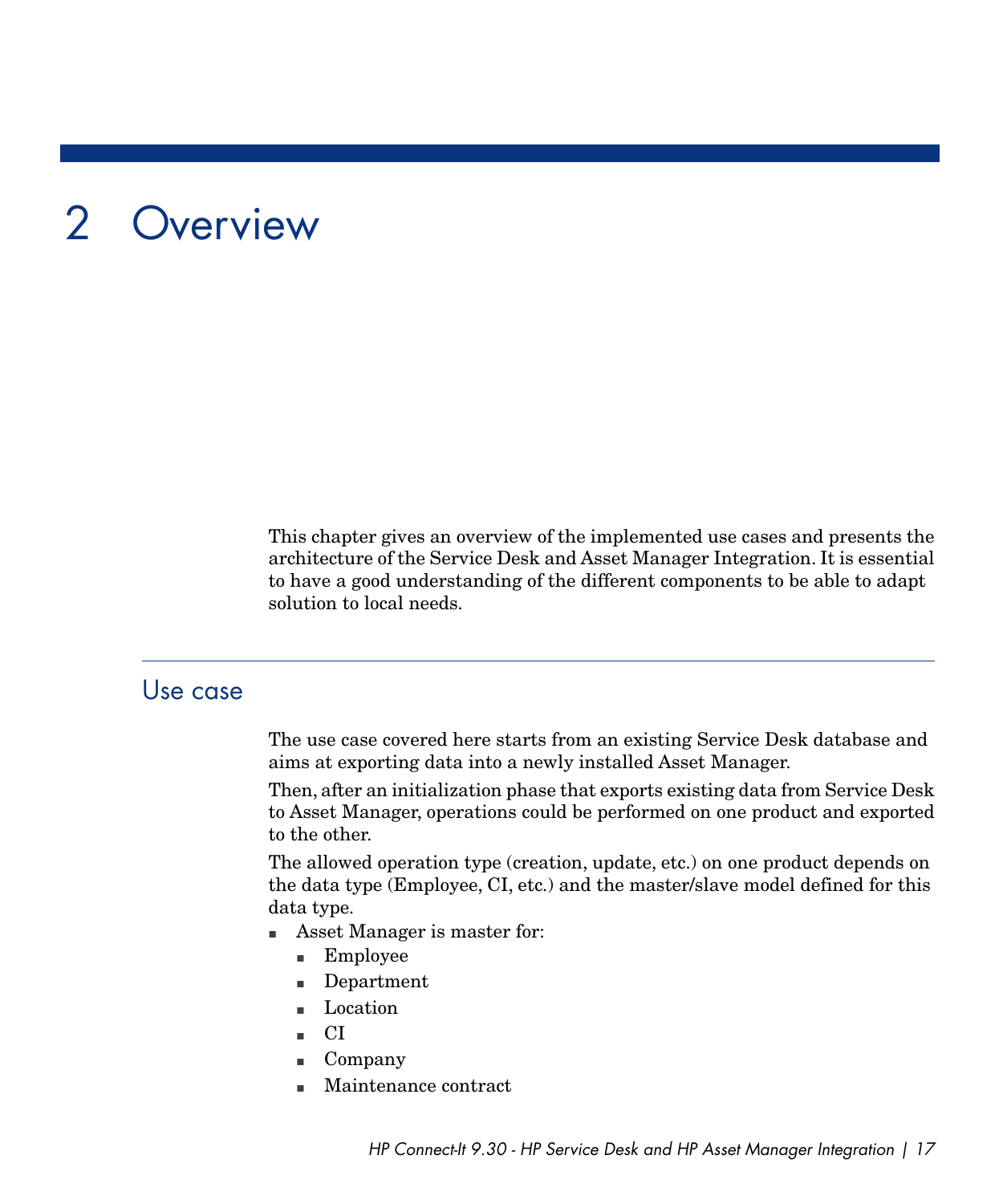- **n** Incident
- <sup>n</sup> All categories (itemized lists, codes, etc.)
- Service Desk is master for:
	- <sup>n</sup> Change
	- Work Order

<span id="page-17-0"></span>In consequence, following operations are authorized in both applications after initialization step:

#### **Table 2.1. Master/Slave model**

|                             | <b>HP Service Desk</b> | <b>HP Asset Manager</b> |
|-----------------------------|------------------------|-------------------------|
| Employee                    |                        | Create/Update/Delete    |
| Department                  |                        | Create/Update/Delete    |
| Location                    |                        | Create/Update           |
| CI                          | Update                 | Create/Update/Delete    |
| Change/Work Order           | Create/Update/Delete   | Create                  |
| Company/Department (organ-  |                        | Create/Update/Delete    |
| <i>ization</i> )            |                        |                         |
| Maintenance contract        |                        | Create/Update/Delete    |
| Incident                    | Update                 | Create                  |
| Categories, itemized lists, |                        | Create/Update           |
| codes                       |                        |                         |

Scenarios related to the different steps and data type are described into the following sections.

Any change to the master/slave model would imply to update scenarios accordingly.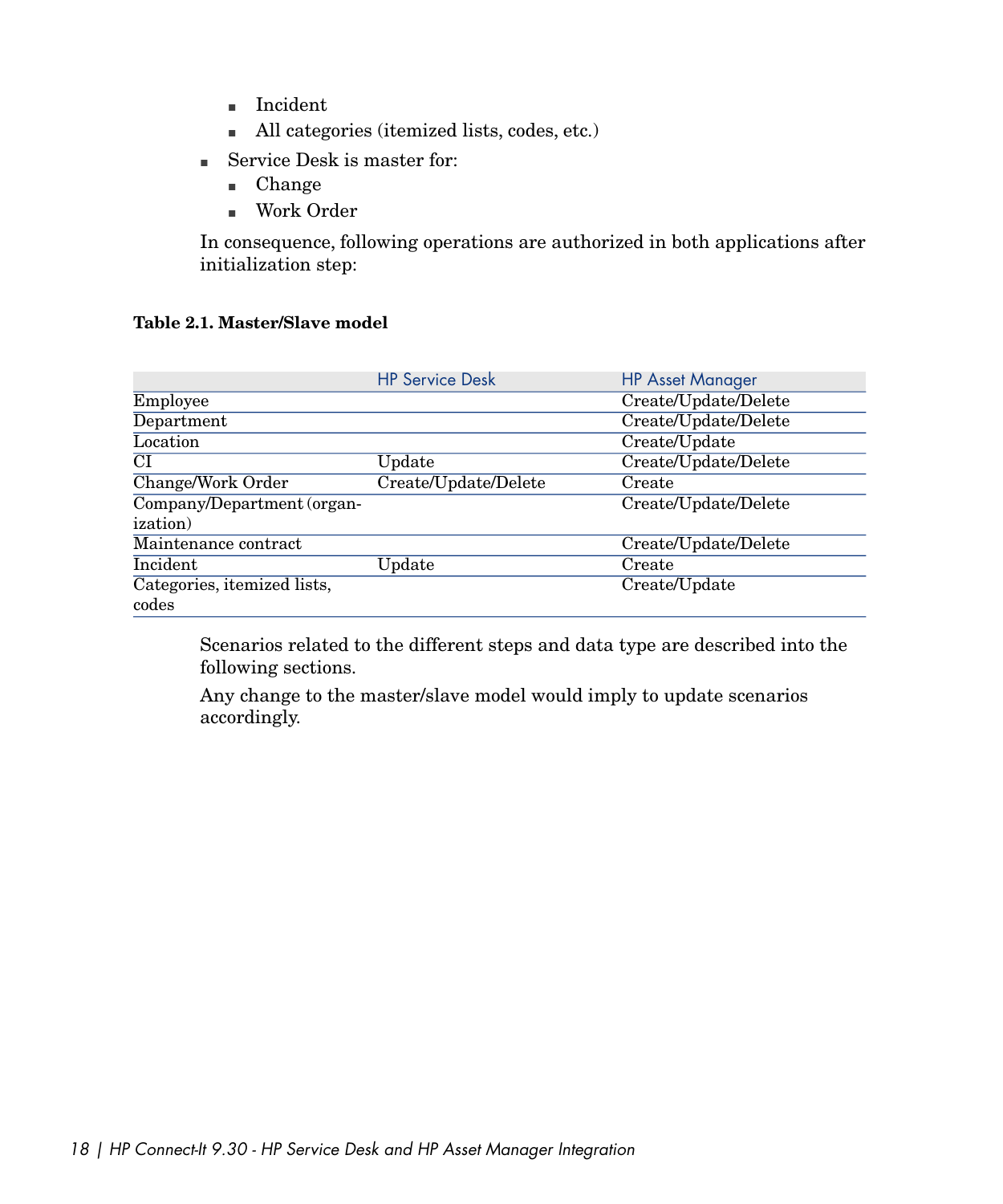## <span id="page-18-0"></span>**Architecture**

### Service Desk to Asset Manager data synchronization

<span id="page-18-1"></span>



#### Insert and Update scenario

- <sup>n</sup> Connect-It uses the Hewlett-Packard HP ServiceDesk connector (either Oracle or SQL Server) to access the SD database (Directly access to tables).
- <sup>n</sup> Using particular columns, it detects which records have been created or updated since the last synchronization and propagates all that changes into the AC database applying the appropriate mapping.

#### Delete scenario

- n Only possible for Changes and Work Orders
- n They are not physically removed from SD DB but moved to a special folder dedicated to deleted items.
- <sup>n</sup> Related AC items are physically removed from AC DB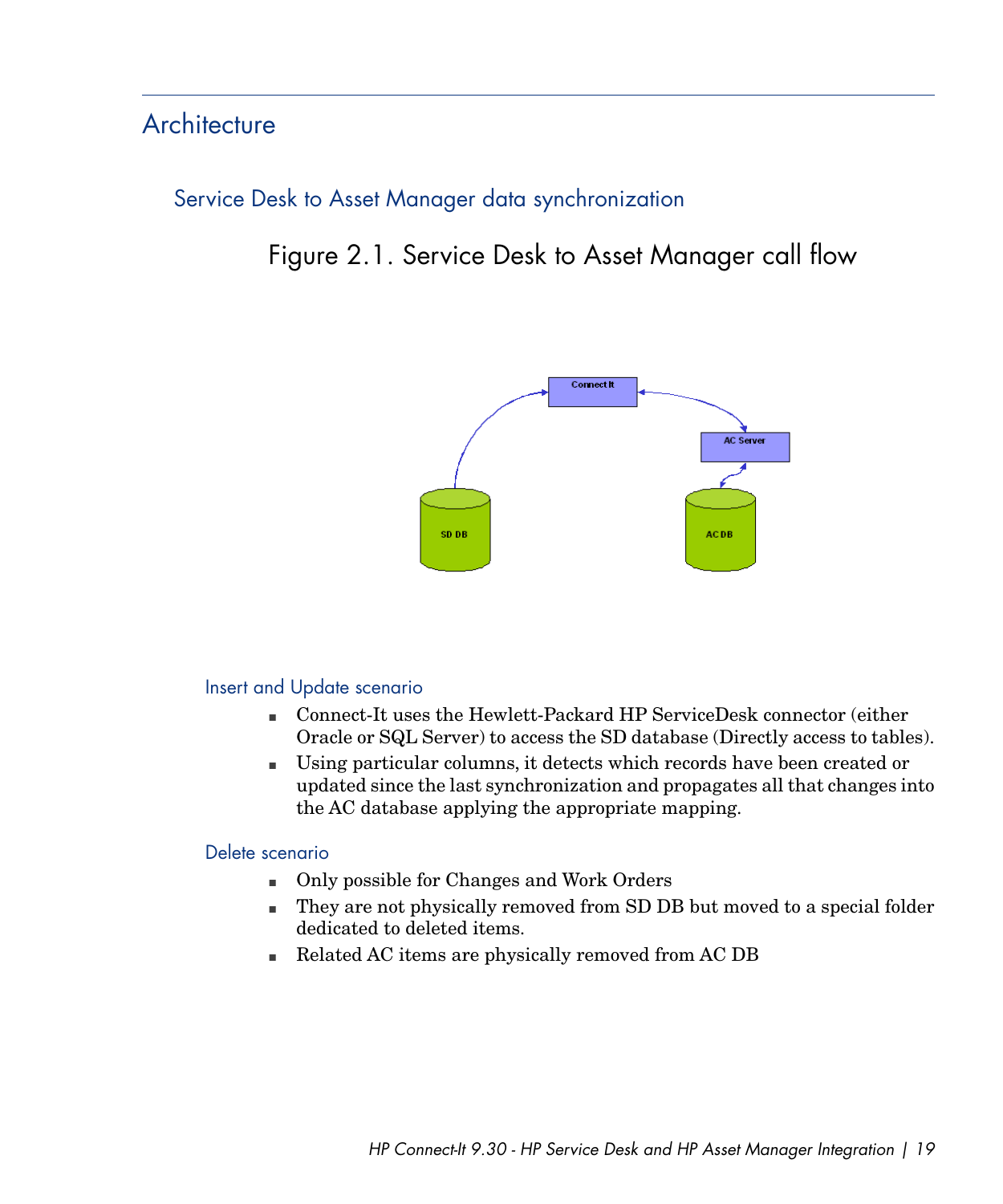#### Asset Manager to Service Desk Data synchronization



## <span id="page-19-0"></span>Figure 2.2. Asset Manager to Service Desk call flow

#### Insert and Update scenario

- <sup>n</sup> A Connect-It scenario regularly detects HP Asset Manager records that have been created or updated (since the last synchronization) and that need to be replicated into the SD data store. The scenario applies the mapping as expected by HP Service Desk.
- n The Connect-It scenario produces an XML CIM document into a given directory.
- n The HP Service Desk Data Exchange Importer is activated to load that XML file and to apply the changes detected by Connect-It.

#### Delete scenario

- $\blacksquare$  AC Master repository: the data is deleted.
- <sup>n</sup> SD Slave repository: the data is moved to a special folder dedicated to deleted items.
- n The AC workflow is configured in a way that deleted records are logged in a specific AC DB table.
- $\blacksquare$  A Connect-It scenario reads regularly that table and produces a list of records which deletion has to be propagated on SD side.
- $\blacksquare$  A script parses the file and applies the mark for deletion in SD by marking the object instances needing to be deleted.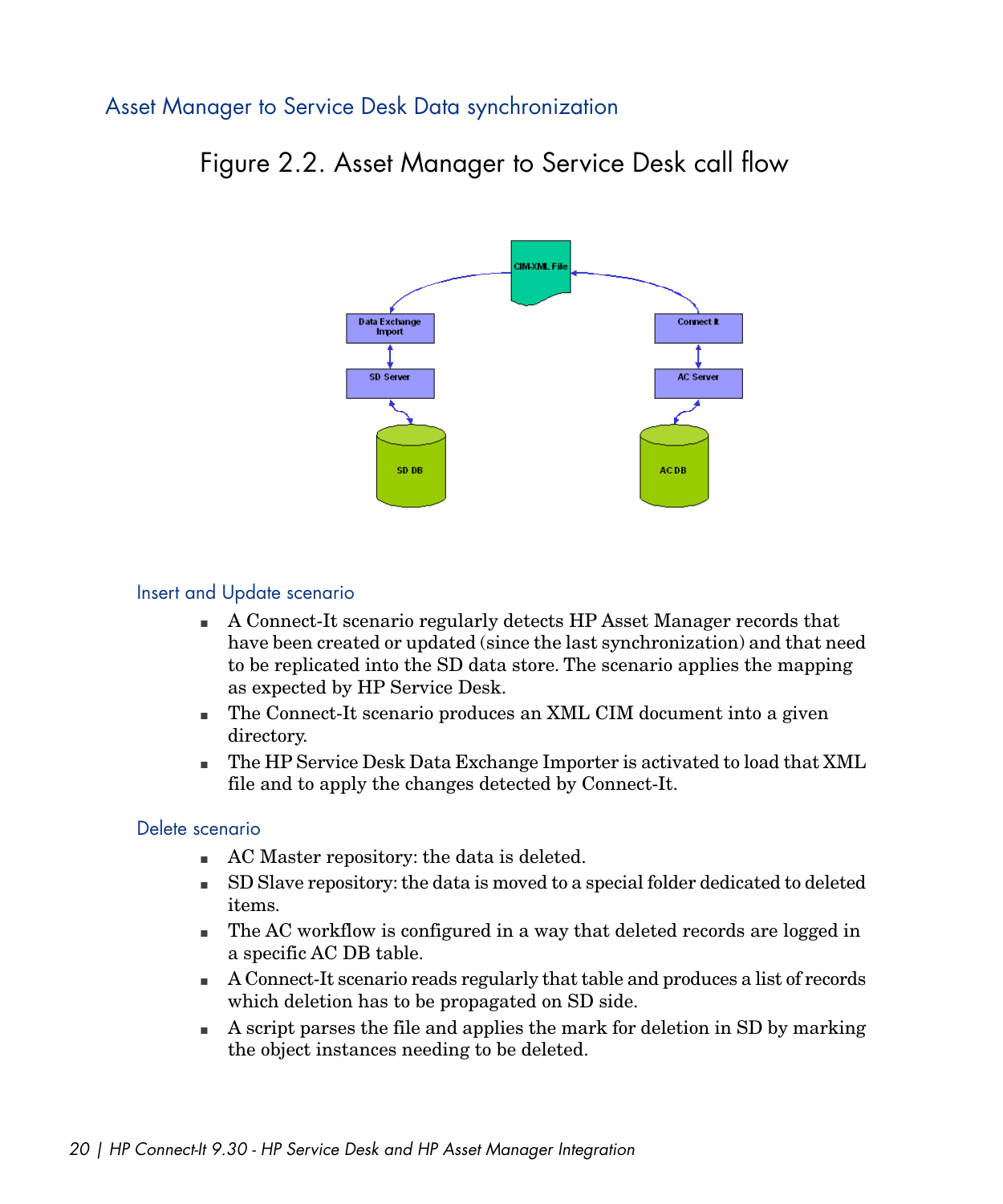# 3 Installation and configuration

<span id="page-20-0"></span>This chapter describes the different subsets corresponding to the SDAC Integration solution and packaged into Connect-It.

These components are divided into two categories :

- <sup>n</sup> scenarios files : all files related to the Connect-It scenarios that deal with the synchronization of data between Asset Manager and Service Desk.
- n configuration subsets : packages containing configuration files needed for the functioning of SDAC Integration tool. These subsets are :
	- <sup>n</sup> HP Service Desk configuration files

This component contains the files required for the configuration of the HP Service Desk product to support the data synchronization with Asset Manager.

<sup>n</sup> Asset Manager configuration files

This component contains the files required for the configuration of the Asset Manager to support the data synchronization with Service Desk.

 $\blacksquare$  Cross Launch configuration files

This component contains the DDE package and the necessary configuration files required for the cross-launch feature of SDAC Integration.

# Note:

As the integration tool is packaged with the Connect-It distribution, this application must be installed. If you need details about how to install it, you can refer to the Connect-It User's Guide documentation.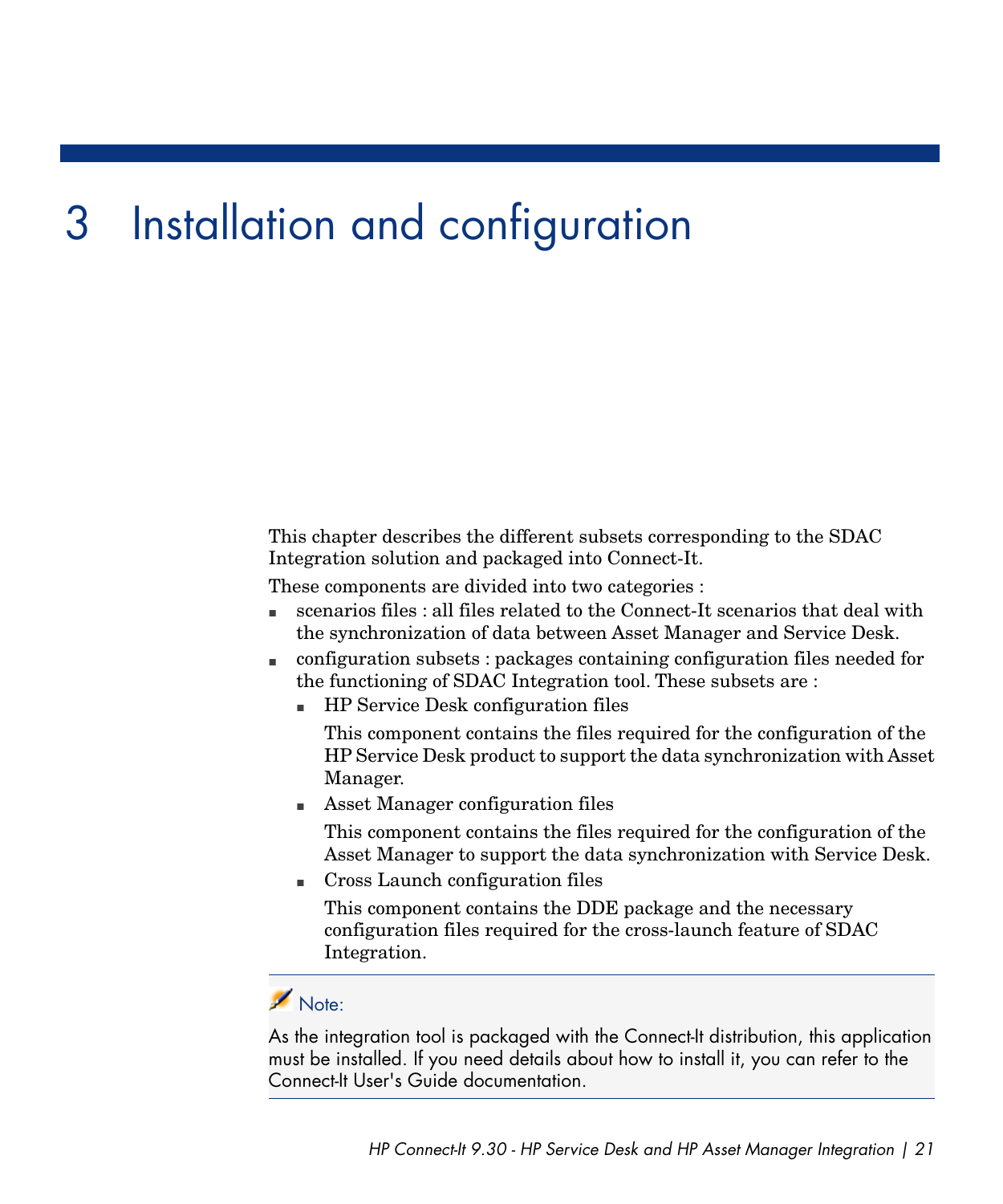# Required configuration

<span id="page-21-0"></span>This integration project is compatible with the following software versions:

| Software               | Version                                   |
|------------------------|-------------------------------------------|
| <b>HP</b> Service Desk | 4.5 Service Pack 16 or 5.0 Service Pack 1 |
| HP Asset Manager       | 4.4 or 5.0                                |
| Connect-It             | 3.6 or higher                             |

<span id="page-21-1"></span>Make sure these software are correctly installed and configured on your system before going any further.

# Configuration of HP Service Desk

The subset containing the SD configuration is composed of one XML file and should be available in the "SD Configuration" subdirectory, under the Connect-It distribution :

```
<Connect-It root path>\datakit\hpovsdac\<Integration version>\SD Configura
tion\ACES.
```
This file must be imported into Service Desk using the ACES importing facilities available from Service Desk Administration Console (refer to Service Desk Administrator's Guide for more information).

### Note:

When importing the XML file into Service Desk with ACES tool, the **overwrite existing items** option should be enabled.

It contains import mapping configuration for Service Desk Data Exchange as well as required views and templates

<span id="page-21-2"></span>Importing this file will also create some categories required to be able to run provided scenarios with Service Desk and Asset Manager demo databases. These categories have been spelled in English and could be updated as well as related map tables, which is explained in the chapter 4.

## Configuration of HP Asset Manager

All the configuration files will be available into the Connect-It distribution :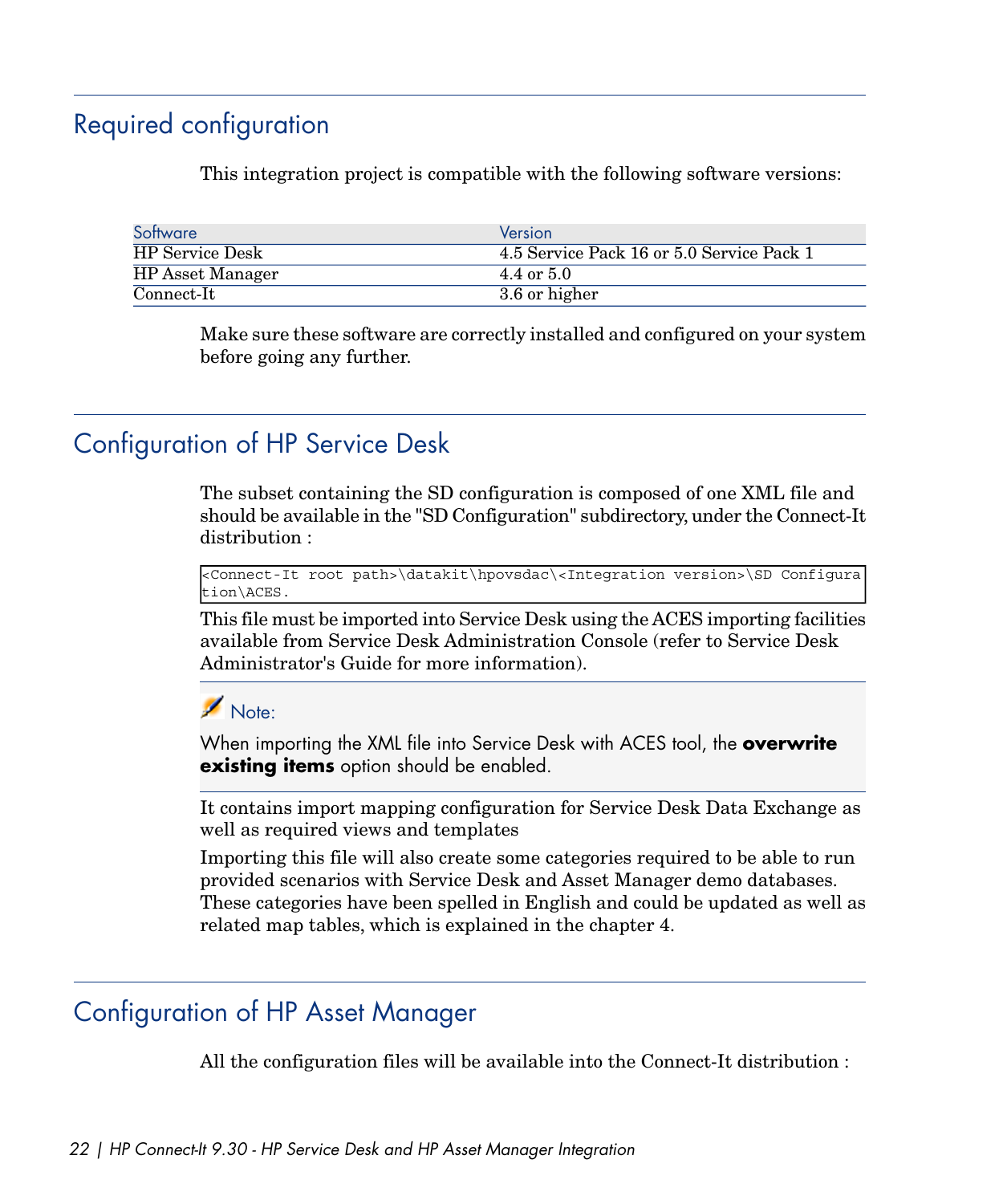```
<Connect-It root path>\datakit\hpovsdac\<Integration version>\AC Configura
tion
```
It contains several workflows to install into Asset Manager application. Each one begins with the WF\_ prefix.

Each workflow must be imported into Asset Manager using from menu **Tools/Workflow/Workflow Schemes**, then click on Import button.

The Import wizard need to have a .lst file to proceed, so for each workflow to import select the .lst file present in its directory :

Once all workflows are imported, the deletion is operational since these workflows deal with preparing the propagation into Service Desk of the deletion of certain Asset Manager objects.

### Warning:

<span id="page-22-0"></span>The database connection must be restarted in order to activate the installed workflows. To do this just select menu File/Disconnect from database, and once disconnected, reconnect to it selecting File /Connect to database.

# Configuration of Connect-It scenarios

The Connect-It Scenarios for the Asset Manager and Service Desk Integration must be configured to be able to connect to the Asset Manager and Service Desk databases and then manage the data to synchronize.

#### Connectors configuration

From Connect-It, configure connectors according to local database installations (Database/ODBC names, user and password, etc.). Please refer to Connect-It - Connector guide for a full description of connector configuration steps.

Execute the following main steps:

- 1 Right-click the connector.
- 2 Select **Configure connector**. Connect-It start the connector configuration wizard.
- 3 Click **Next** twice and configure the connection to the database; Populate the ODBC data source, Login and Password fields.
- 4 Click **Finish**.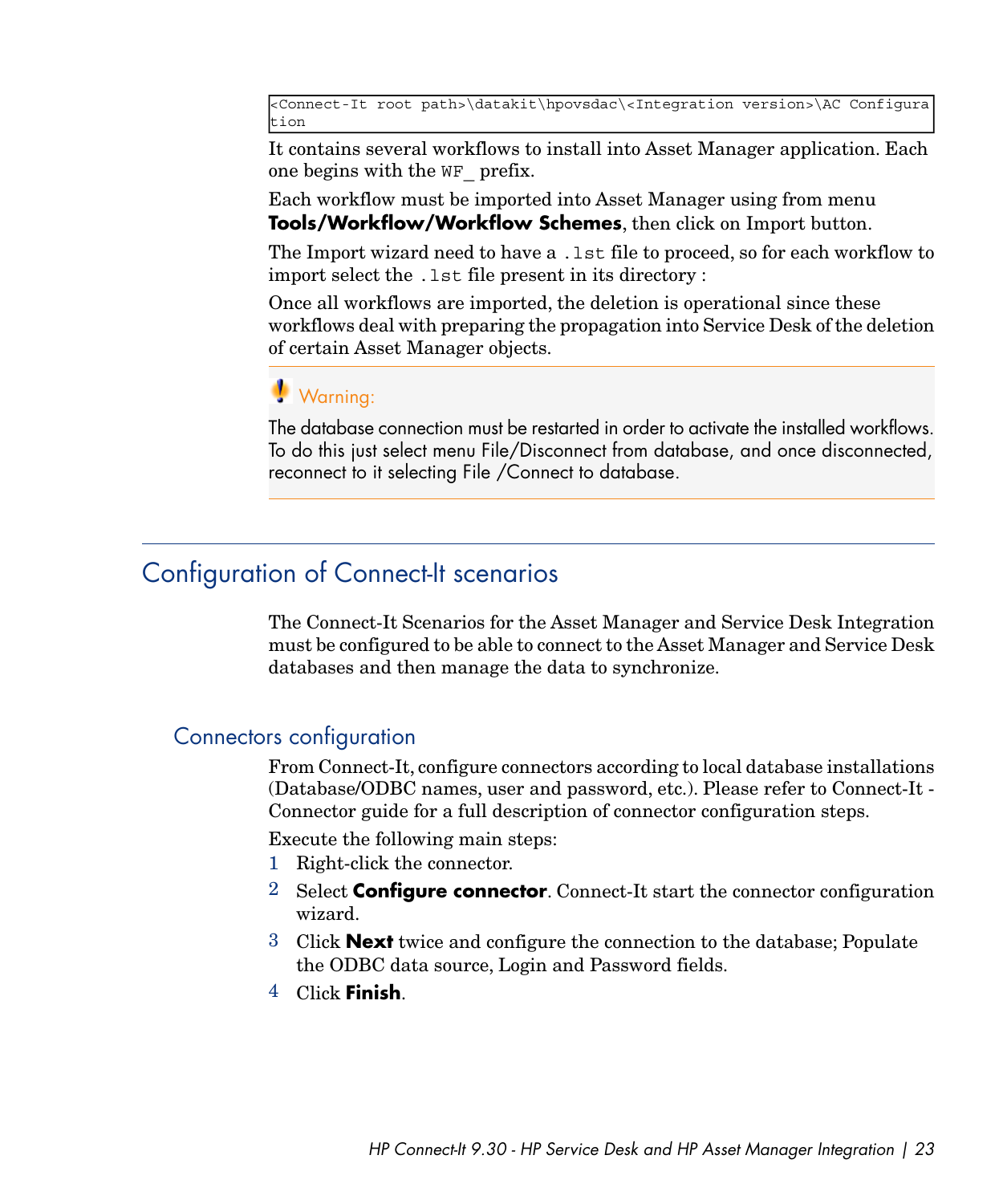# Note:

On Service Desk connector, you may need to configure the server delay (on **Configure Server Delay** wizard screen). Please remember that SD server always stores dates in GMT (Greenwich Mean Time).

Once done, they may need to be adapted to local business process or localized. Please refer to Service Desk and Asset Manager User's Guide to perform these tasks.

### Command files configuration

Four command files are used by the scenario synchronizing the data from AC to SD, and are available under scenario\hpovsdac\<Integration version>\cmd subdirectory of Connect-It distribution:

- 1 XML\_Transformation.bat: Called once XML files containing data to synchronize have been produced by scenario. It performs some reformatting and calls the tool to import the data into SD.
- 2 XML\_cleanup.bat: Called by scenario before execution to clean if needed working files resulting from previous execution.
- 3 acsd\_import.bat: Called by XML\_Transformation.bat script and deals with the call to sd import tool which extracts data from XML files and stores them into SD DB.
- 4 setenv.bat: Called by XML\_Transformation.bat script to set some environment variables. This script at least should be updated to adapt the variables to your environment.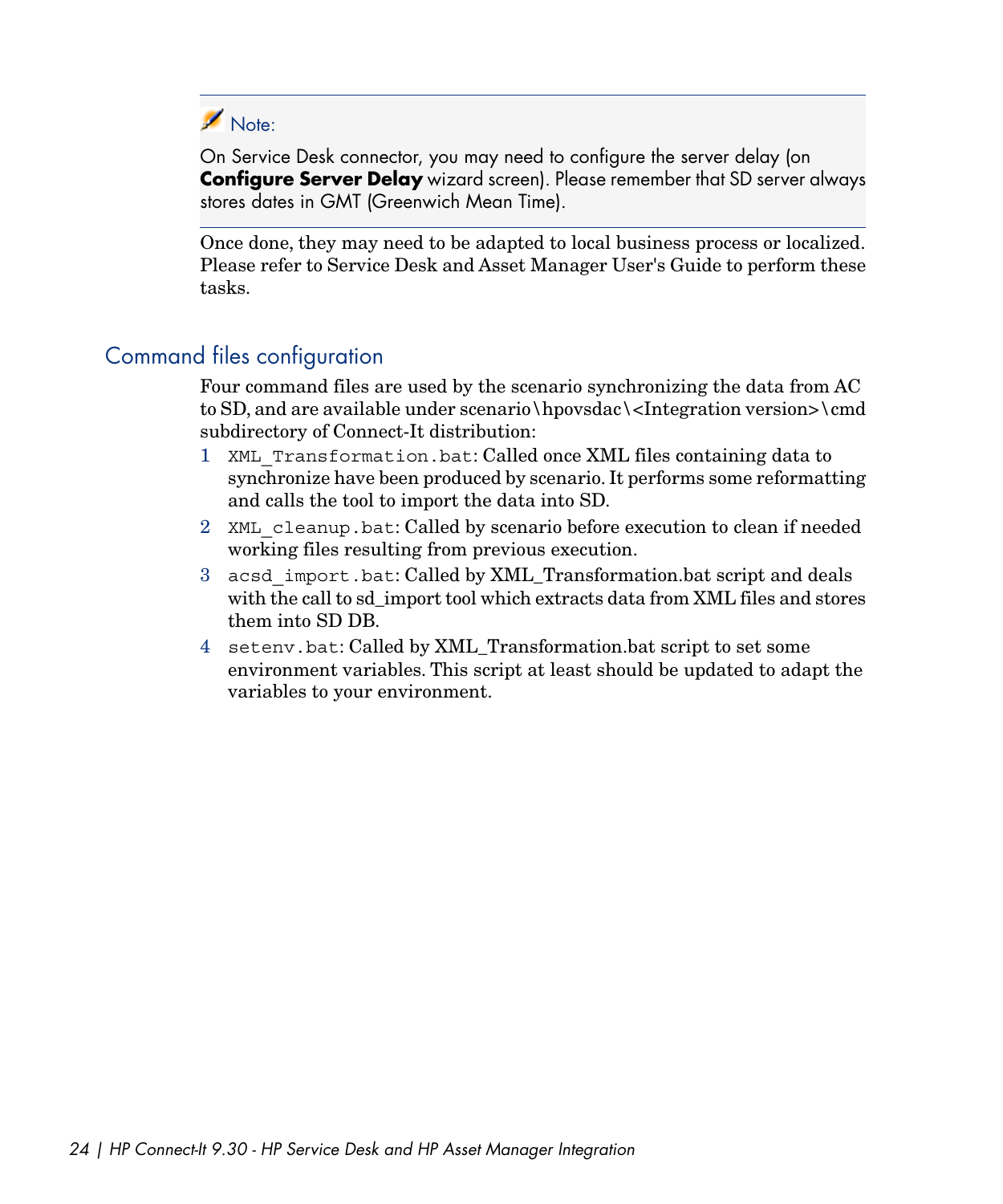# Note:

acsd import. bat script must be updated in case of a distributed environment, like some read/write access permissions given to remote host on working directories (scenario\hpovsdac\<Integration version>\\acsd and subdirectories), or the SD server hostname in the call of sd\_import command.

In this framework, the following guidelines must be respected:

- The sdac\_sync scenario produces XML files containing data to import into Service Desk. XML\_Transformation.bat processes these files and copy the results under **res** subdirectory. This directory must be accessible from remote host as data\_exchange needs to have a read access to these files.
- Logs from the importer are redirected into a text file, which is analysed by the acsd import.bat script. In consequence these logs must be available (i.e. acsd\_import.bat must have an access to it) even if the command has been remotely executed.
- <span id="page-24-0"></span><sup>n</sup> When the log file does not contain any error (i.e. XML file has been processed by Service Desk sd\_import tool), XML source file is moved under the **Archives** subdirectory. If a fatal error has occurred (Service Desk server unreachable), the process is stopped and the file stays in the **res** subdirectory. Then, it will try to load again the non processed files during the next launch of the script. So files in these directories must not be deleted by any external process and must be available to both hosts.

# Installation of the cross-launch functionality

The subset containing the Cross-Launches configuration files should be installed in the "Cross-Launches" subdirectory available into the Connect-It distribution:

<Connect-It root path>\datakit\hpovsd\<Integration version>\Cross-Launches

All these files must be installed on a Windows server where both Asset Manager and Service Desk client GUIs have been installed.

- <sup>n</sup> Service Desk configuration file has been provided with the form of an ACES XML import file (See Service Desk Administrator's Guide for installation instruction), stored into **sd\ACES** subdirectory.
- <sup>n</sup> Asset Manager configuration files have been provided with script file and must be imported using **File/Import** menu and then **Execute a script** action. They have been stored under **ac\Actions** subdirectory
- <sup>n</sup> DDE TestCenter, which can be found under **ac\DDE** subdirectory. It is the engine that permits to launch actions of an application from another one. In the framework of the SDAC Integration, it is used by Service Desk to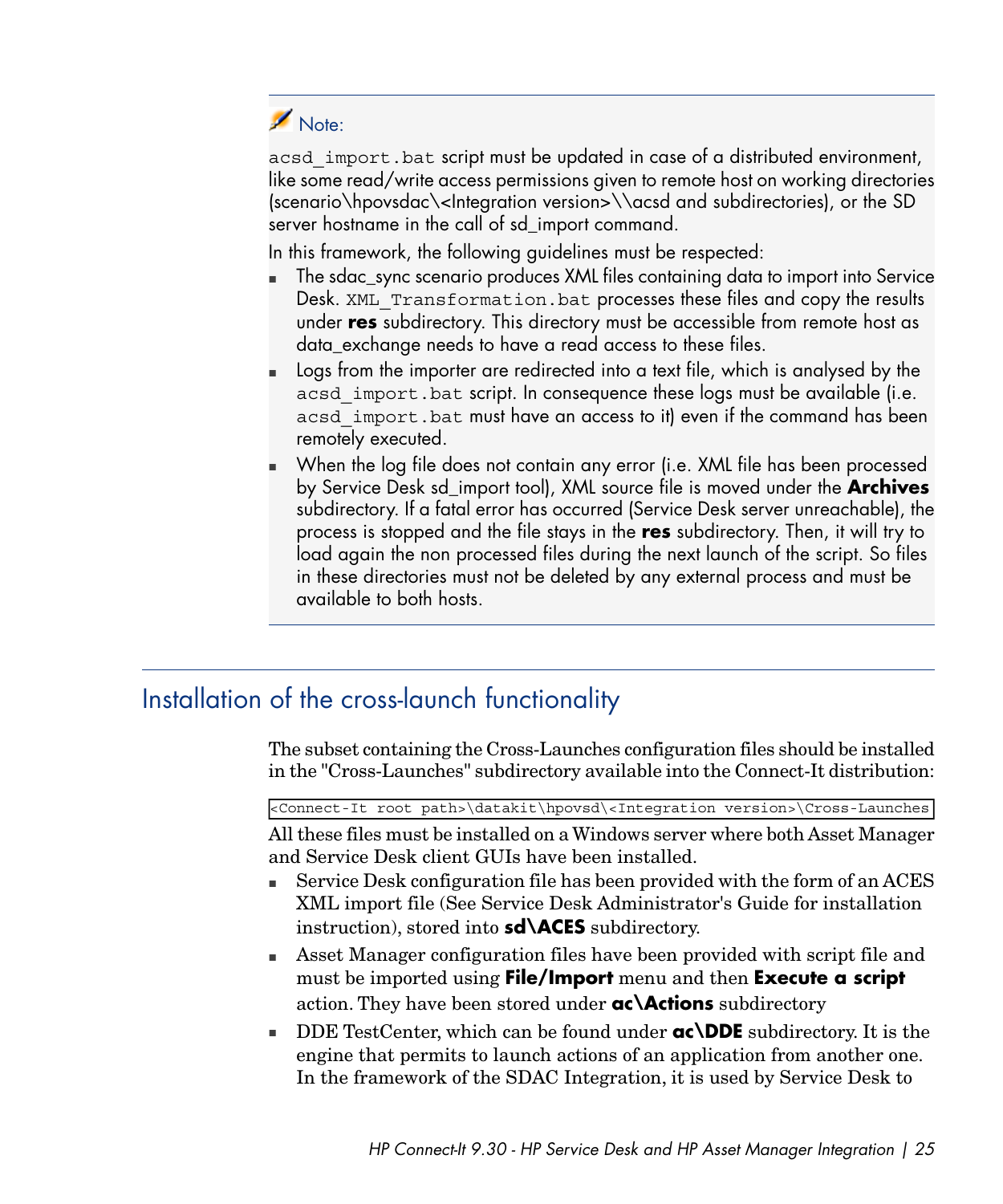launch Asset Manager actions. To install it just launch the Setup.exe command and follow the instructions.

## Note:

This installation makes some predefined cross-launches available, but according to your needs you can easily add new ones in both applications. For more explanations, please refer to the chapter 4, section Configuration of cross-launches.

# Warning:

Opening a contextual screen into SD 5 from an external application expects the OID of the selected item. So needed Service Desk OIDs have been added to data propagation:

- For CIs, OID has been stored into Field 3
- For WOs, OID has been stored into Field 2.

Identifying other items into Service Desk for Cross-Launches would require to stores their related OIDs into Asset Manager. Connect-It scenarios would have to be updated accordingly.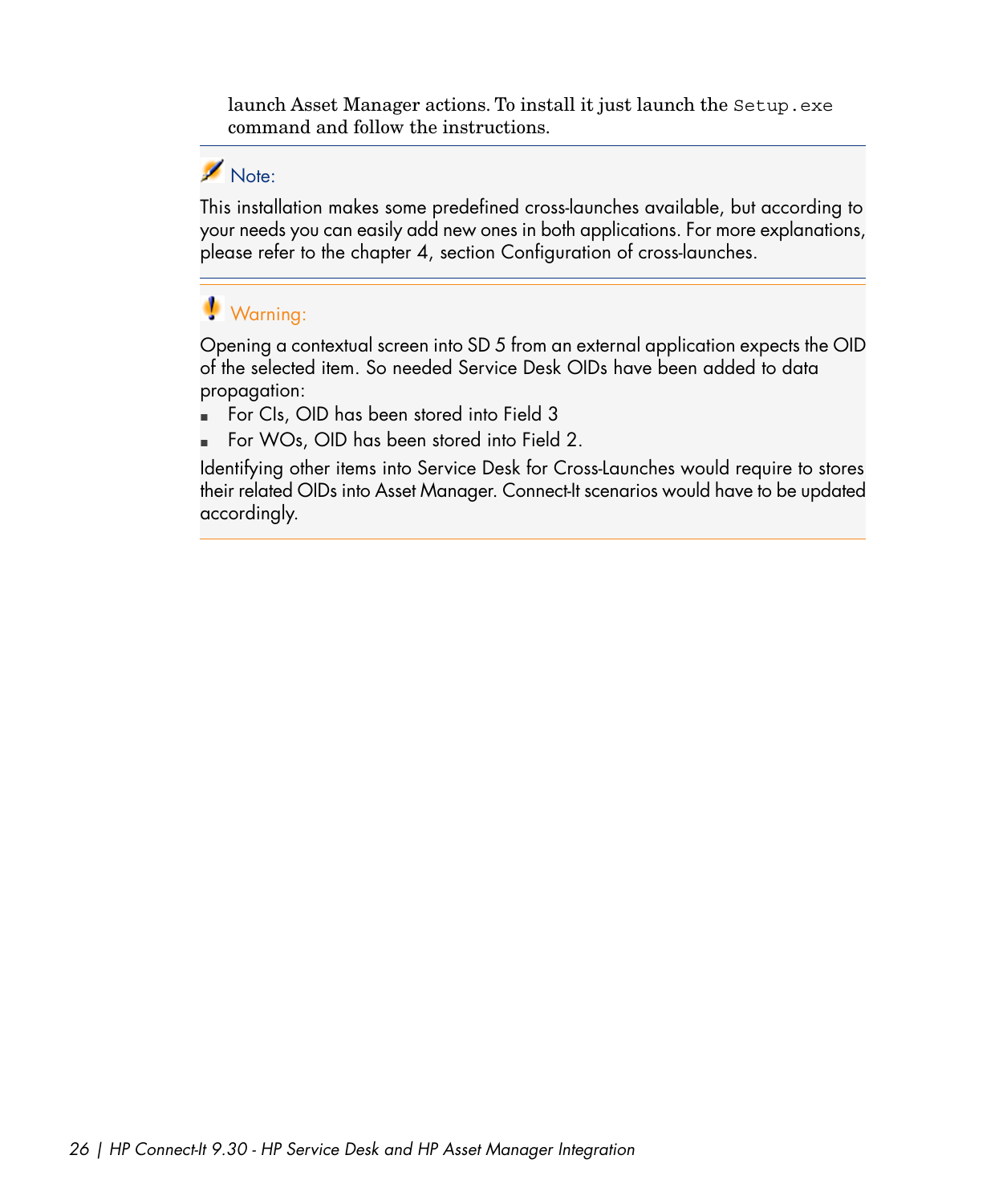# 4 Preparing the integration

<span id="page-26-0"></span>This chapter lists a set of mandatory preparative steps to be performed after Service Desk and Asset Manager Integration has been installed and configured. Then, it lists some rules to apply in order to respect integrity constraints implemented by both applications.

# Warning:

<span id="page-26-1"></span>Delivered scenarios have been based on demonstration databases provided with Asset Manager and Service Desk products, and may need to be adapted to your needs. Chapter 7 highlights some implementation choices linked to these databases which should be reviewed before using the Service Desk and Asset Manager Integration solution.

## Adapting scenarios

#### Customizing the scenario

All the scenarios can be adapted to customer needs directly editing scenarios by using Connect-It. Please refer to Connect-It documentation for more explanation

For example, a SD field not exported today could be mapped to an AC Feature created for this purpose, and mapping added to scenario.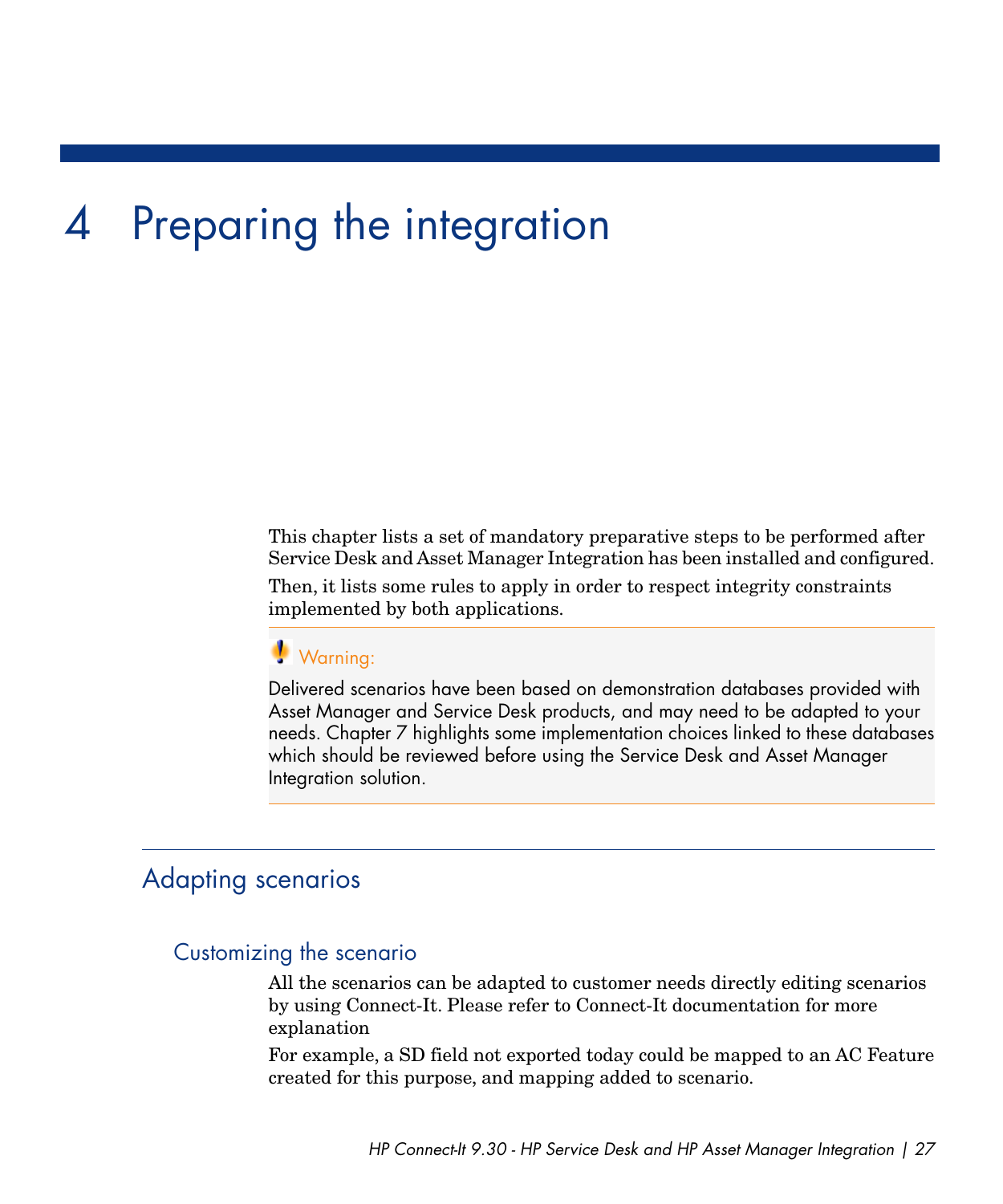To view a mapping:

- 1 Start Connect-It.
- 2 Open the scenario (**File/ Open menu**).
- 3 In the **Mapping scenario** window, **Global** tab, right-click the Mapping box and select **Edit a mapping** from the shortcut menu.
- 4 Double-click the mapping to be viewed in the **Select a mapping** window
- <span id="page-27-0"></span>5 Examine the **Mapping** window.

### Configuration Item/Asset synchronization

Management of Configuration Items is a complex process differently implemented from a company to another.

In consequence, it cannot be mapped in a standard master/slave model applicable for Service Desk and Asset Manager installations

For this reason, all fields have been mapped in both senses into delivered scenarios (from SD to AC and from AC to SD). It must be modified after installation depending on customer process by opening scenario files and removing unexpected mapping

### Note:

<span id="page-27-1"></span>Please also refer to Connect-It User's Guide for important information about how to modify a scenario, performance optimization, getting report on scenario results, etc.

## Customizing date format

In Service Desk, the date format can be customized according to the needs thanks to the tab **Form formats** in menu **Tools/Options** of the client. This has an impact on the data propagation between Asset Manager and Service Desk. Consequently, the mapping of this scenario should be adapted to the customization of the date format done in Service Desk.

The following steps explains how to adapt the mapping:

- $\Box$  Open the scenario sdac Sync.scn with Connect-It
- <sup>n</sup> Go to menu **Scenario/User formats**
- Select the global.usr user formats file (the one of the SDAC Integration solution), then click on Next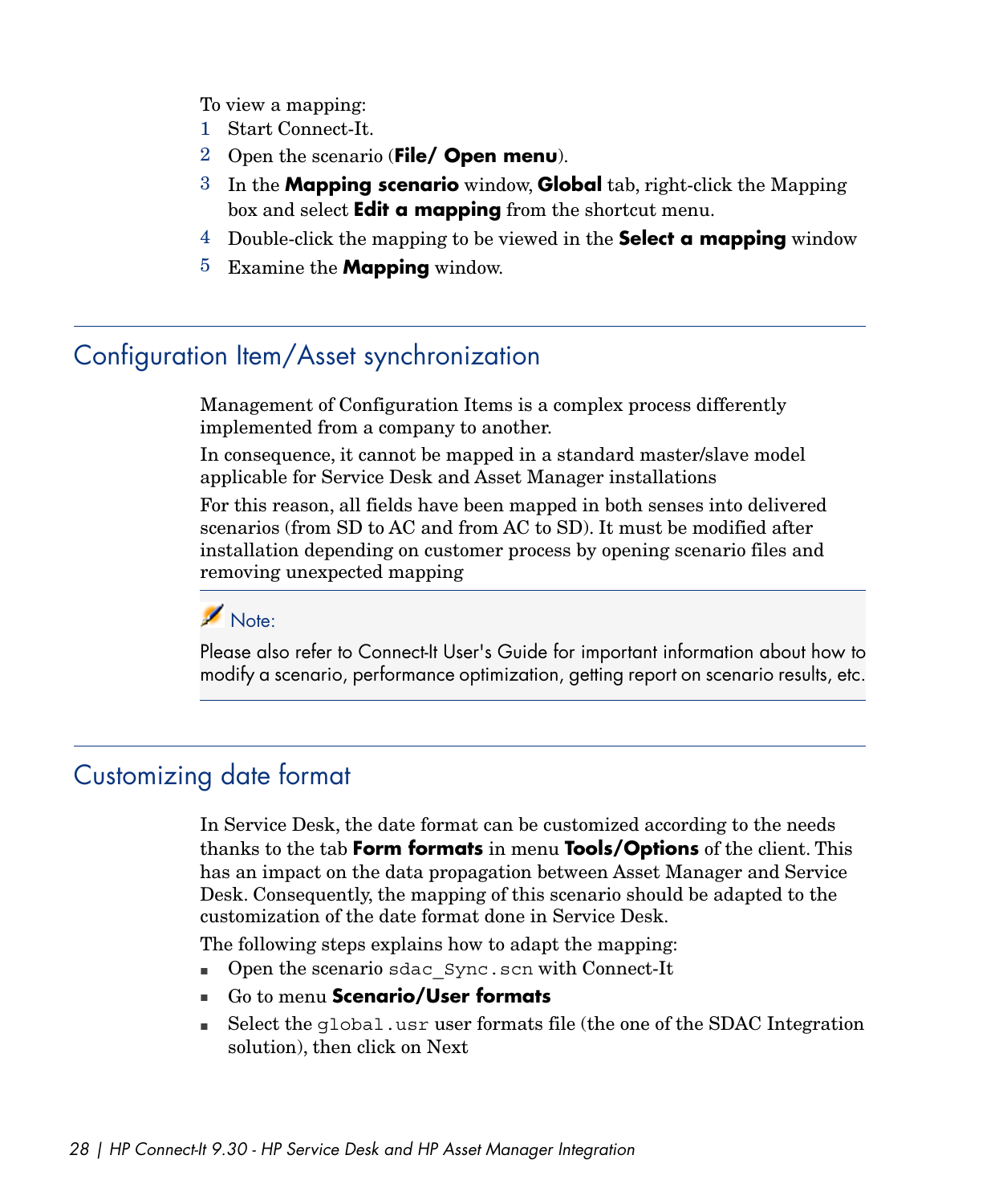- <sup>n</sup> Some predefined strings are stored in this file. They defines different date and datetime formats that Service desk supports. Remember of the name of the date and datetime formats that corresponds to these one chosen in the Service Desk configuration. If another predefined format must be added to this list, just click on  $\mathfrak{I}$  button, enter a name and its predefined format. For more details about the user formats, please refer to the Connect-It User's Guide.
- n Then, click on **Cancel** (or **Ok** if modifications have been done) button
- <sup>n</sup> Go to menu **Scenario/Global** functions
- Select the global.bas functions file (the one of the SDAC Integration solution), then click on **Next**
- **EXECUTE:** Look for the **AC2SDFormatDate** function, and replace the second argument of the **PifUserFmtVarToStr** function with the value of the date predefined format available in the user formats and corresponding to the format defined in Service Desk for Dates
- <sup>n</sup> Do the same for the **AC2SDFormatDateTime** function according to the chosen datetime format in Service Desk
- <sup>n</sup> Finally, click on **Modify** button then **Close** button.

Let's take an example. Here is the current configuration of Service Desk Form formats ·

|  | Font                                                    | Changes the appearance of the required fields in your forms.<br>MS Shell Dlg (11)                         |   |  |
|--|---------------------------------------------------------|-----------------------------------------------------------------------------------------------------------|---|--|
|  | Date and Time Format in Forms<br><b>Datetime format</b> | Determines the format for dates and times in your forms.<br>Medium Date, Long Time (April 3, 2006 19:08 ~ |   |  |
|  | <b>Date format</b><br><b>Time format</b>                | Short Date (03/04/06)                                                                                     |   |  |
|  |                                                         | Long Time (19:08:28)                                                                                      | × |  |
|  |                                                         |                                                                                                           |   |  |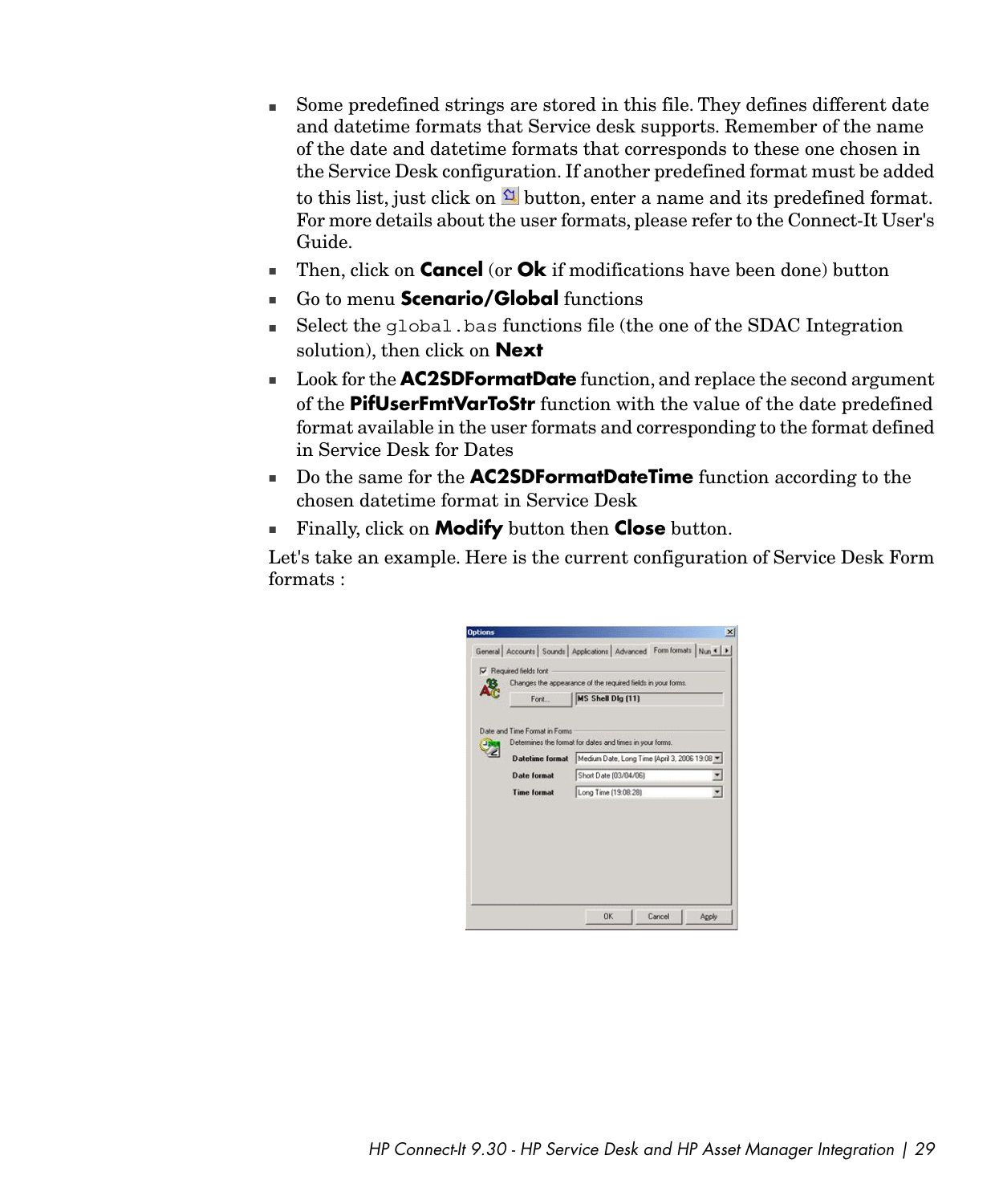The following screen shot presents the available predefined date and datetime formats through the Connect-It GUI :

| <b>Edit date-type formats</b><br>iş.<br>×<br>Name<br>Format<br>ShortDate<br>dd7mm'/ww<br>MediumDate<br>mmmm" d'. 'www<br>LongDate<br>dddd, 'mmmm' 'd', 'yyyy<br>ShortDate_LongTime<br>dd/mm//yyyy/ hhi/nni/ss<br>ShortDate MediumTime<br>dd/mm//ww/ hh:\nn<br>dd/mm//yyyy' hh' t<br>MediumDate ShortTime<br>mmmm"d', 'yyy/'hh' t<br>MediumDate MediumTime<br>mmmm"d', 'ww' 'hh'.'nn<br>MediumDate LongTime<br>mmmm"d', 'yyy/ 'hh'.'nn'.'ss<br>LongDate_ShortTime<br>dddd', 'mmmm' 'd', 'yyyy' 'hin' 't<br>LongDate MediumTime<br>dddd, 'mmmm' 'd', 'ww' 'hhi, 'nn<br>LongDate_LongTime<br>dddd', 'mmmm' 'd', 'wwy' 'hh' 'nn', 'ss<br>Symbol<br>Attribute<br>y<br>Month<br>m<br>Day<br>d | × 2 く |
|-----------------------------------------------------------------------------------------------------------------------------------------------------------------------------------------------------------------------------------------------------------------------------------------------------------------------------------------------------------------------------------------------------------------------------------------------------------------------------------------------------------------------------------------------------------------------------------------------------------------------------------------------------------------------------------------|-------|
| Result in date-type format:<br>03/04/2006<br>List of date-type formats:<br>ShortDate_ShortTime<br>Date-type format symbols:<br>Year                                                                                                                                                                                                                                                                                                                                                                                                                                                                                                                                                     |       |
|                                                                                                                                                                                                                                                                                                                                                                                                                                                                                                                                                                                                                                                                                         |       |
|                                                                                                                                                                                                                                                                                                                                                                                                                                                                                                                                                                                                                                                                                         |       |
|                                                                                                                                                                                                                                                                                                                                                                                                                                                                                                                                                                                                                                                                                         |       |
|                                                                                                                                                                                                                                                                                                                                                                                                                                                                                                                                                                                                                                                                                         |       |
|                                                                                                                                                                                                                                                                                                                                                                                                                                                                                                                                                                                                                                                                                         |       |
|                                                                                                                                                                                                                                                                                                                                                                                                                                                                                                                                                                                                                                                                                         |       |
|                                                                                                                                                                                                                                                                                                                                                                                                                                                                                                                                                                                                                                                                                         |       |
|                                                                                                                                                                                                                                                                                                                                                                                                                                                                                                                                                                                                                                                                                         |       |
|                                                                                                                                                                                                                                                                                                                                                                                                                                                                                                                                                                                                                                                                                         |       |
|                                                                                                                                                                                                                                                                                                                                                                                                                                                                                                                                                                                                                                                                                         |       |
|                                                                                                                                                                                                                                                                                                                                                                                                                                                                                                                                                                                                                                                                                         |       |
|                                                                                                                                                                                                                                                                                                                                                                                                                                                                                                                                                                                                                                                                                         |       |
|                                                                                                                                                                                                                                                                                                                                                                                                                                                                                                                                                                                                                                                                                         |       |
|                                                                                                                                                                                                                                                                                                                                                                                                                                                                                                                                                                                                                                                                                         |       |
|                                                                                                                                                                                                                                                                                                                                                                                                                                                                                                                                                                                                                                                                                         |       |
|                                                                                                                                                                                                                                                                                                                                                                                                                                                                                                                                                                                                                                                                                         |       |
|                                                                                                                                                                                                                                                                                                                                                                                                                                                                                                                                                                                                                                                                                         |       |
|                                                                                                                                                                                                                                                                                                                                                                                                                                                                                                                                                                                                                                                                                         |       |
|                                                                                                                                                                                                                                                                                                                                                                                                                                                                                                                                                                                                                                                                                         |       |
|                                                                                                                                                                                                                                                                                                                                                                                                                                                                                                                                                                                                                                                                                         |       |
|                                                                                                                                                                                                                                                                                                                                                                                                                                                                                                                                                                                                                                                                                         |       |
|                                                                                                                                                                                                                                                                                                                                                                                                                                                                                                                                                                                                                                                                                         |       |
| Hour<br>h                                                                                                                                                                                                                                                                                                                                                                                                                                                                                                                                                                                                                                                                               |       |
| Minute<br>'n                                                                                                                                                                                                                                                                                                                                                                                                                                                                                                                                                                                                                                                                            |       |
| Second                                                                                                                                                                                                                                                                                                                                                                                                                                                                                                                                                                                                                                                                                  |       |
| ۲                                                                                                                                                                                                                                                                                                                                                                                                                                                                                                                                                                                                                                                                                       |       |
| 12-hour system                                                                                                                                                                                                                                                                                                                                                                                                                                                                                                                                                                                                                                                                          |       |

Then just edit the global.bas file to customize the concerned functions, that is to say adapt these two following functions with the name of the corresponding predefined date and datetime formats (in red) :

|              | <b>Detail</b>                                                                                                                                                                                                                                                                       |
|--------------|-------------------------------------------------------------------------------------------------------------------------------------------------------------------------------------------------------------------------------------------------------------------------------------|
|              | File name: C:\Program Files\Peregrine\Connect-It 3.6.0 en\scenario\hpovsdac\sd45ac44\bas\global.bas                                                                                                                                                                                 |
| End Function | transform dates from assetcenter format to local oracle format<br>Function AC2SDFormatDate(ByVal initialDate As Date) As Variant<br>AC2SDFormatDate = PifUserFmtVarToStr(initialDate,"ShortDate")<br>' transform dates from assetcenter format to local oracle format date and time |
|              | Function AC2SDFormatDateTime(ByVal initialDate As Date) As Variant                                                                                                                                                                                                                  |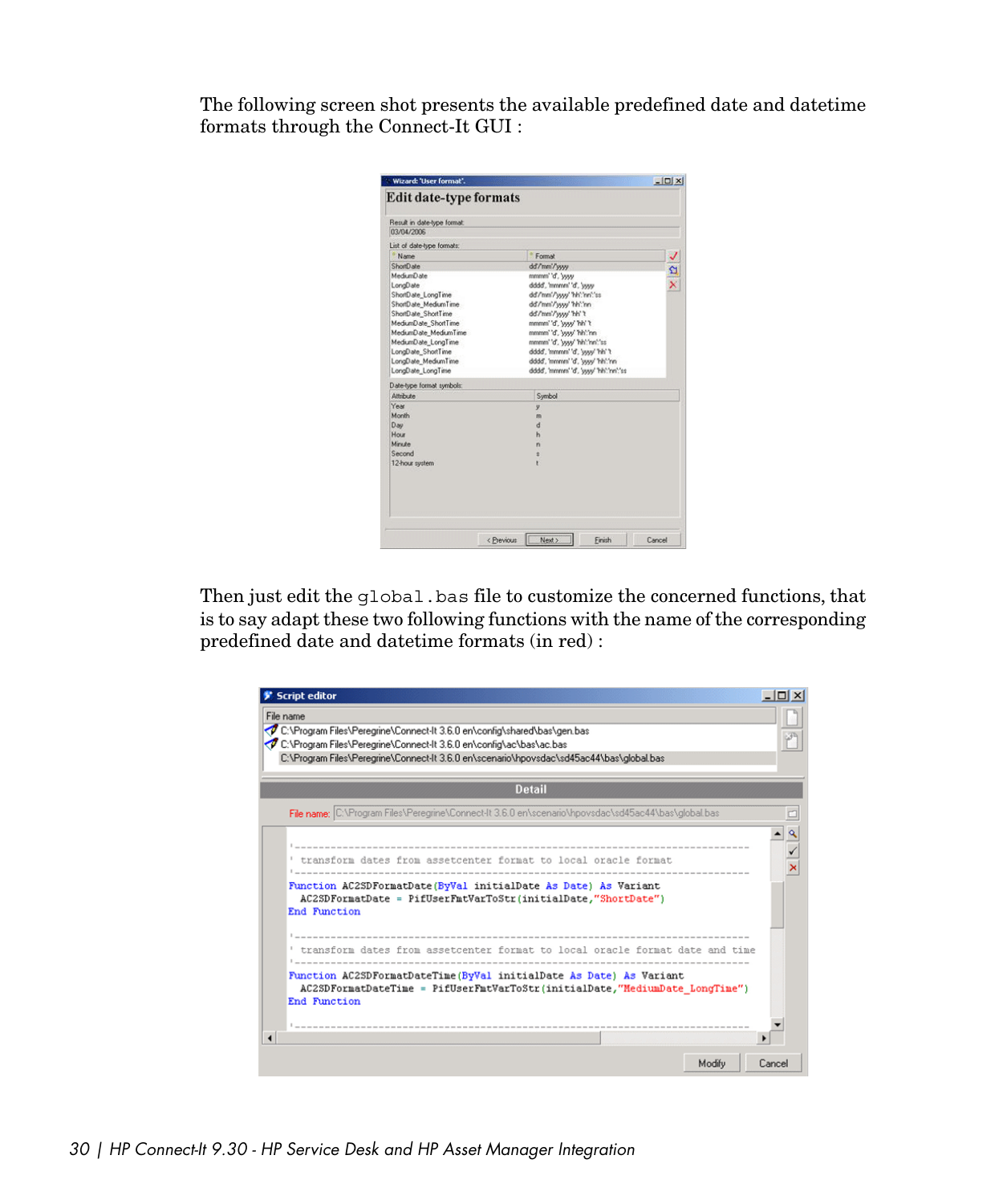#### Customizing date conversion

In order to manage correctly the date between Service Desk and Asset Manager, it is necessary to convert date between different times zones. SD server always stores dates in GMT. Consequently, the mapping of this scenario should be adapted to the date conversion.

The following steps explains how to adapt the mapping:

- 1 Open the scenario sdac\_sync.scn with Connect-It
- 2 Go to menu **Scenario/Global** functions
- 3 Select the **global.bas** functions file (the one of the SDAC Integration solution)

Look for the **SD2ACTimeZone** function, and replace the fourth argument of the **PifDateToTimeZone** function with the name of the time zone of Asset Manager server. The second argument of this function is the time zone of Service Desk server, **UTC** corresponds to the Greenwich Mean Time.

4 Finally, click on **Modify** button then **Close** button

Then just edit the global.bas file to customize the concerned function, that is to say adapt these this following function with the name of the corresponding time zone (in red):



# Note:

The list of time zones are fully described into Connect-It Programmers Reference guide. Please refer for more information.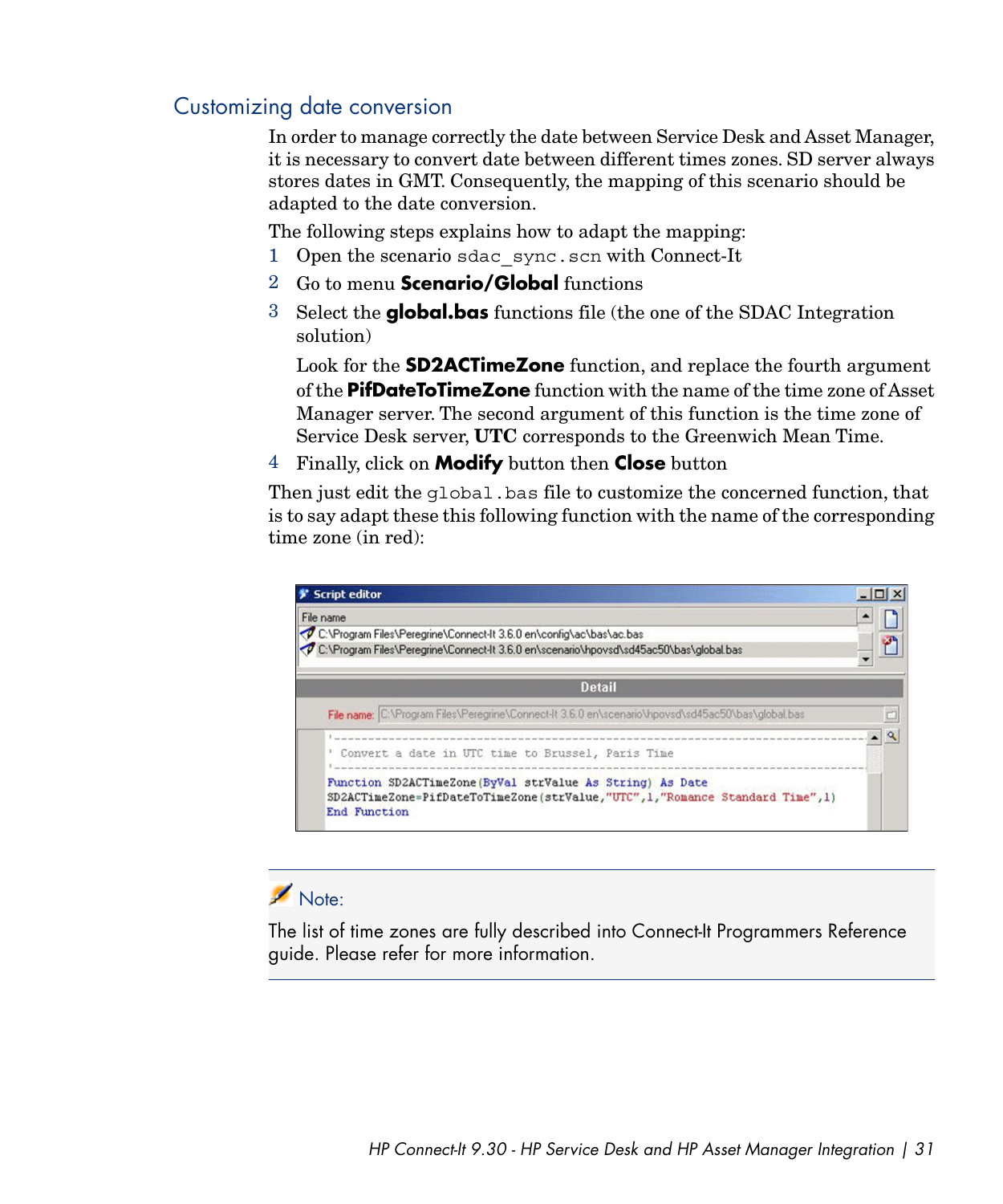### Customizing the mapping of CIs

The mapping of the Configuration Items from Service Desk into Assets in Asset Manager consists in three different mappings:

- <sup>n</sup> Mapping of the CIs with a Service Desk Category (Configuration Items SD CI Category)
- <sup>n</sup> Mapping of the CIs with an Asset Manager Category (Configuration Items AC CI Category)
- $\blacksquare$  Mapping of the CIs with no Category (Configuration Items no CI Category)

They correspond to the three situations below:

- 1 Service Desk CIs whose category is a Service Desk category. They can be CIs existing in Service Desk before the Asset Manager integration, or some CIs mapped in Service Desk to a Service Desk Category. As they rely on Service Desk CI categories with no associated Model Ref, they need a specific mapping. If all have been mapped with Asset Manager models (either by using a map table or by affecting a new category having a model ref), this mapping can be deactivated.
- 2 Service Desk CIs whose CI category has been related to an Asset Manager Model (with Model Ref). They can be also assets created in Asset Manager after integration (with a model having a Model Ref and a parent) and 'propagated' into Service Desk. It is the recommended configuration as it allows to uniquely identify models.
- 3 Service Desk CIs with no CI category, or Asset with a model located on the top of the hierarchy (no parent model). This situation is not recommended as it requires a dedicated mapping. If no CI/Asset corresponds to this situation, this mapping can be deactivated.

|                            | Configuration Items SD CI Cat-<br>egory |           | Configuration Items AC CI Cat-<br>egory |           | Configuration<br>Items no CI<br>Category |
|----------------------------|-----------------------------------------|-----------|-----------------------------------------|-----------|------------------------------------------|
|                            | Key Set 1                               | Key Set 2 | Key Set 1                               | Key Set 2 | Key Set 1                                |
| Model.Name                 | $\mathbf{x}$                            | X         | x                                       | x         | X                                        |
| Model.Parent x             |                                         |           | $\mathbf x$                             | x         |                                          |
| Model.Par-<br>ent.ModelRef |                                         |           | X                                       |           |                                          |
| me                         | $\mathbf x$                             | x         |                                         |           |                                          |
| Model.Par-<br>ent.Nature   | $\mathbf{x}$                            | X         |                                         |           |                                          |

The main difference between these three mappings is the reconciliation of the Model and its parent in Asset Manager.

For the Configuration Items with a Service Desk Category (case 1), the reconciliation of the model is done using the Model.Name, Model.Parent, Model.Parent.Name and Model.Parent.Nature. Another Key Set is used for the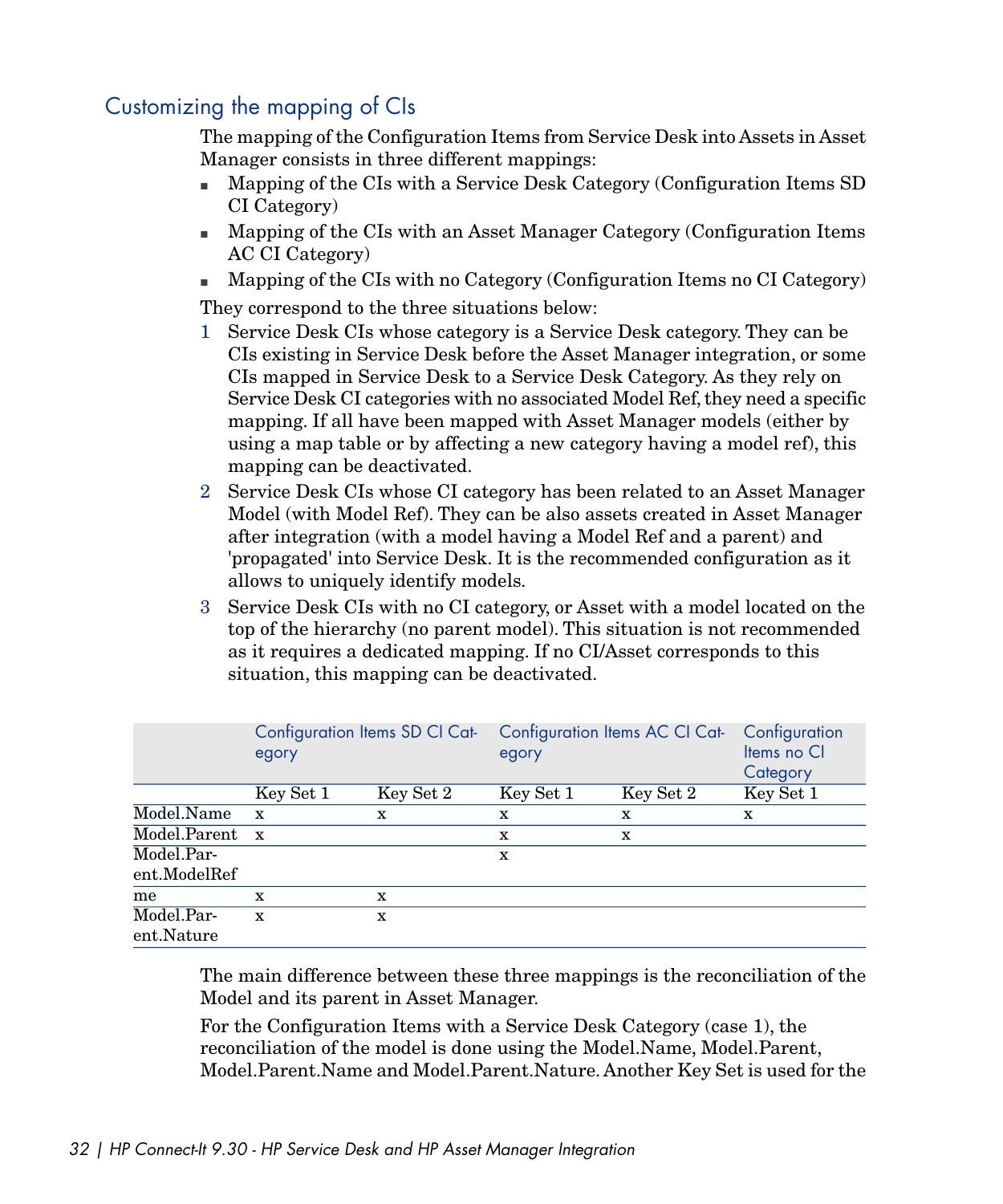reconciliation of these Configuration Items when their categories are changed. Note that these categories do not contain the ModelRef.

For the Configuration Items with an Asset Manager Category (Case 2), the reconciliation of the model is done using the Model.Name, Model.Parent and Model.Parent.ModelRef. Another Key Set is used for the reconciliation of these Configuration Items when their categories are changed. Note that these categories do contain the ModelRef which consists a unique reconciliation key for the models.

For the Configuration Items with no Category (case 3), the reconciliation of the model is only done on Model.Name (one key set is used).

These three mapping can be activated/deactivated depending on customer needs to improve performance.

<span id="page-32-0"></span>If the UNSPSC codes are not used, the **Configuration Items AC CI Category** mapping must be deactivated in the sdac  $\sigma$  sync. scn scenario and the mapping of the CIs in the acsd\_sync.scn scenario must be modified in order to ignore the ModelRef in the mapping of the CI Category.

## Configuration of categories (codes, itemized lists, etc.)

#### Creation of categories into Service Desk

It is not possible to create new categories into Service Desk by a simple process 'on-the-fly'.

Considering that such items do not need to be regularly updated (as they reflect ITSM process implementation which should not be regularly updated), it is expected to manually create missing ones into SD to reflect Asset Manager configuration.

The correspondence between SD list of values and AC ones is given by map table files. (see the next section for map table configuration). These files can also be used to handle different localizations between the two applications).

Completing these map tables is a prerequisite before any synchronization.

As Asset Manager 5.0 has aligned models on UNSPSC codes (United Nations Standard Products and Services Code), related integrations have been provided with a separated ACES import file for these.

User has the choice to load them in Service Desk or not (see how to adapt scenarios into chapter 4-Preparing the integration).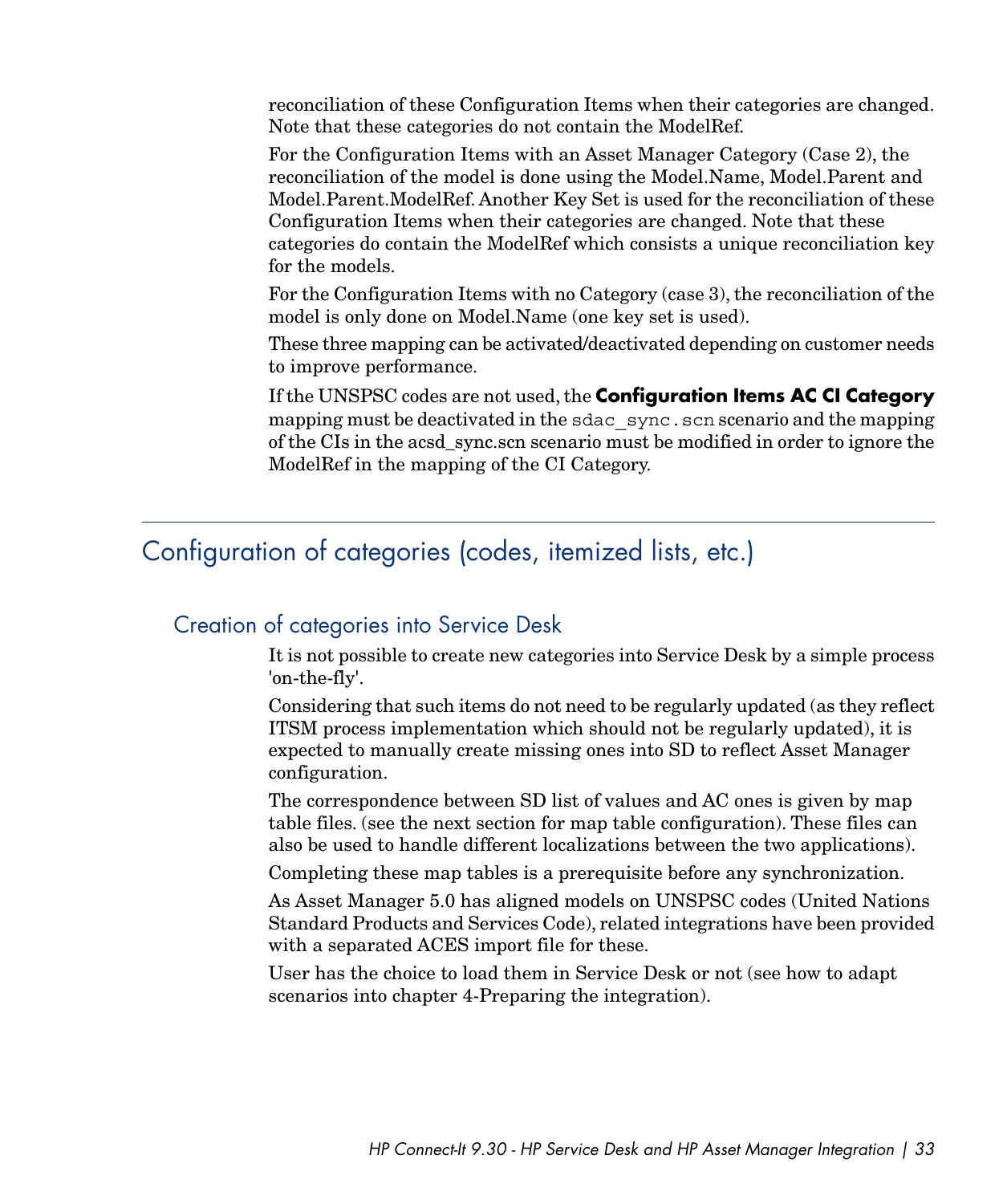#### Creation of categories into Asset Manager

Missing categories in Asset Manager can be automatically created by the Integration.

In order to handle different values into both applications (or different languages), related map tables must be filled (see next section for map table configuration).

Completing these map tables is a prerequisite before any synchronization.

## **Warning:**

Please note that SD and AC categories (itemized lists) cannot have same names, even located on different places into hierarchy (as name is the key for map table).

<span id="page-33-0"></span>Remark: Next to UNSPSC code integration, the proposed mapping concatenates Model Ref to model name when converting it to Service Desk CI category. By this way, each model can be uniquely identified wherever in the hierarchy.

# Configuration of map tables

#### Customizing a map table

### Note:

Map tables are fully described into Connect-It User's Guide. Please refer for more information.

Map tables have been used to in the context of Service Desk / Asset Manager Liaison to allow to have different values between both applications, or different languages.

By this way, a field that can take a value among a limited possible choices in one application can be mapped to a similar field into other application, even though list of authorized values is slightly different.

It also applies when a string value on one side must be mapped to a numbered one on the other side.

In a map table, the first column contains a key and the following columns contain values. Each key corresponds to a value in a given column.

Two map tables files have been created for the Liaison and have been stored under mpt subdirectory:

 $\Box$  sdac.mpt is used when getting a value from Service Desk to convert it into Asset Manager corresponding one.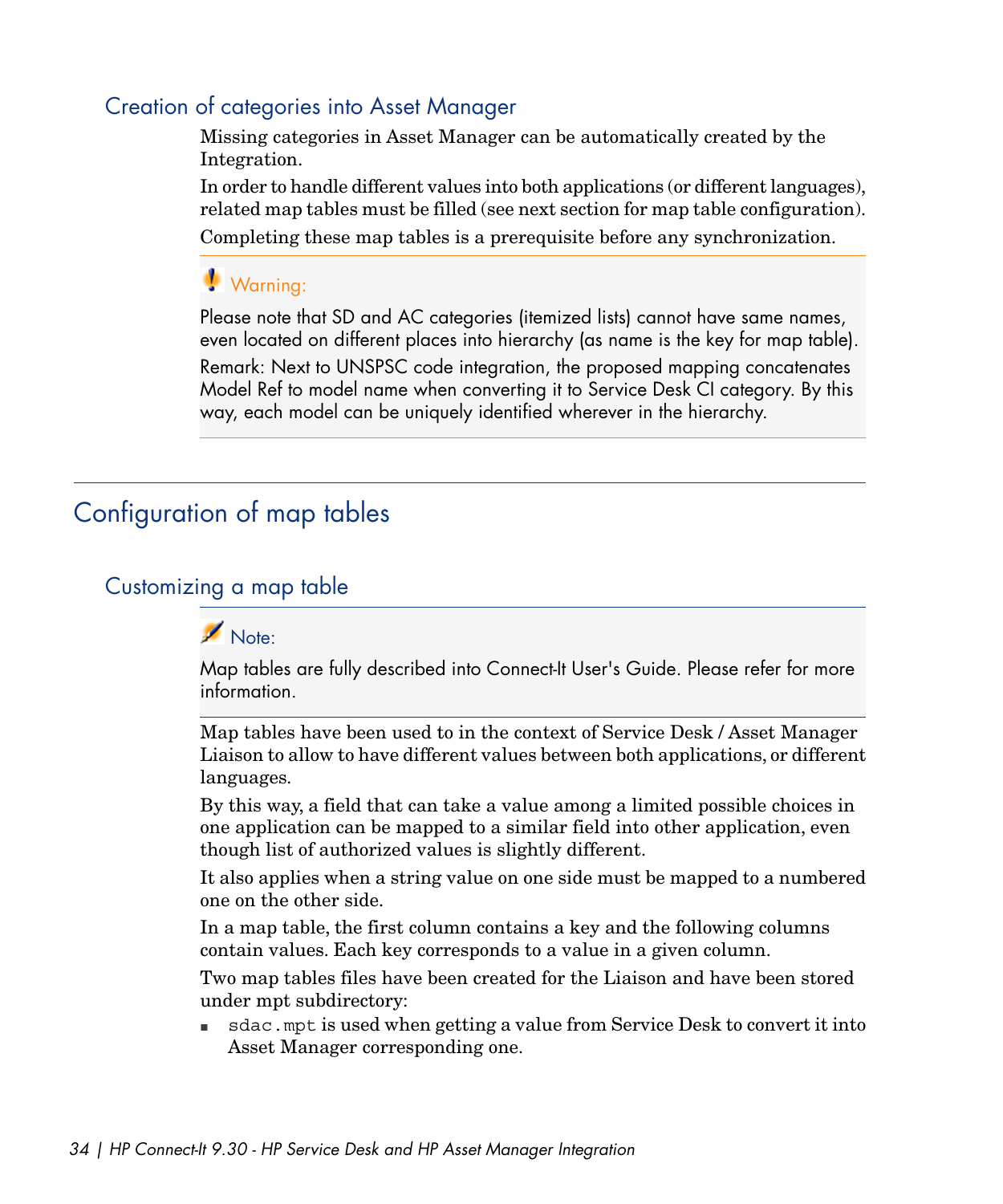<sup>n</sup> acsd.mpt is used when getting a value from Asset Manager to convert it into Service Desk corresponding one.

In order to make internationalization easier, these files contains only key references whose corresponding string value has been defined into "string files", stored into strings subdirectory and included into map table file with the directive #include\_str at the beginning of file.

A special DEFAULT entry has been often added into map tables to return a default value when none of the other entries has matched with searched value.

Note:

Any map table defined into either <Integration version>.mpt file should have a corresponding one into the other file so that mapping correctly applies in both senses.

As example, map table TelephoneTypes in file <Integration version>.mpt gives the list of types a telephone could have in Service Desk:

```
{ MapTable TelephonesTypes
BUSINESS | $(IDS_TELEPHONESTYPES_BUSINESS)
HOMEPHONE | $(IDS_TELEPHONESTYPES_HOME)
FAX | $(IDS_TELEPHONESTYPES_FAX)
MOBILE | $(IDS_TELEPHONESTYPES_MOBILE)
}
```
First column is the fixed key that gives the corresponding value stored in the second column. Actually, the second column only stores keys whose values as string have been defined into hpovsd45ac44.str

Following values have been defined:

```
TELEPHONESTYPES_BUSINESS, "Business"
TELEPHONESTYPES HOME, "Home"
TELEPHONESTYPES FAX, "Fax"
TELEPHONESTYPES MOBILE, "Mobile"
```
This map table is used to internationalize the telephones types retrieved from Service Desk during the mapping of the phone numbers into Asset Manager. So, if Service Desk has been installed with another language or if a telephone type value has been changed, it is easy to propagate this modification in order to keep a correct mapping of phone numbers.

Let's suppose that the telephone type Home has been replaced with Personal into Service Desk, then just redefine the value of the key

TELEPHONESTYPES\_HOME into <Integration version>.str file as following:

TELEPHONESTYPES\_HOME, "Personal"

Created map tables with their format has been listed hereunder.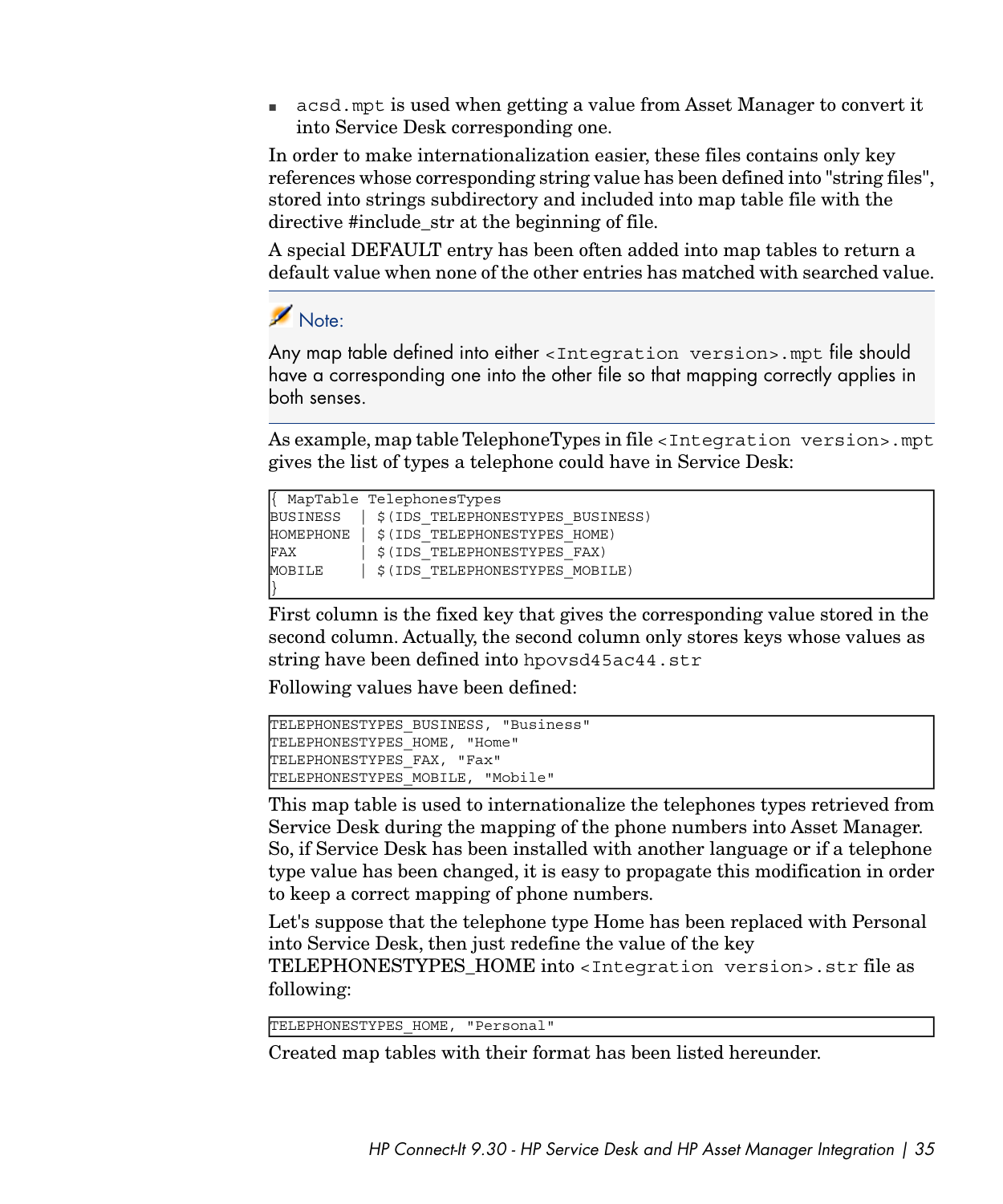### Service Desk to Asset Manager map table formats

Related files are sdac.mpt and sdac.str

- **n** MapTable **Currency** 
	- <sup>n</sup> Gives the symbol of currency used in Service Desk, to be added to costs when created into Asset Manager. It has a unique entry point.
	- <sup>n</sup> Column 1 is CURRENCY and cannot be modified.
	- <sup>n</sup> Column 2 is the currency symbol as expected by Asset Manager and can be modified.

#### <sup>n</sup> MapTable **CICategoryName**

- <sup>n</sup> Gives identifier of codes related to CI Categories into Service Desk. This value may be change in the case of internationalization. It must have a single entry point.
- Column 1 is DEFAULT and cannot be changed.
- <sup>n</sup> Column 2 is the code of CI category in Service Desk as seen in Administration Console.

#### <sup>n</sup> MapTable **TelephoneTypes**

- <sup>n</sup> Gives the different telephone types used in Service Desk.
- $\blacksquare$  Column 1 is the identifier key, and should not be changed
- Column 2 is Service Desk value

#### <sup>n</sup> MapTable **EmployeeGender**

- <sup>n</sup> Gives the correspondence between Service Desk integer values and Asset Manager string ones.
- Column 1 is Service Desk integer values.
- Column 2 is Asset Manager strings.
- <sup>n</sup> MapTable **WorkgroupStatus**
	- <sup>n</sup> Gives the correspondence between Service Desk string values and Asset Manager integer ones for the mapping of workgroup status.
	- <sup>n</sup> Column 1 is Service Desk values (Active or Inactive)
	- Column 2 is Asset Manager values as integer

#### <sup>n</sup> MapTable **MaintContract**

- n This map table gives the common tag used to fill the SD SourceID field. of a contract
- <sup>n</sup> Column 1 is the identifier key, and should not be changed
- Column 2 is the key for the common tag to used.
- **n** MapTable **ContractModel** 
	- <sup>n</sup> Service Desk only manage Maintenance Contracts. This table gives corresponding contract model to be used in Asset Manager.
	- Column 1 is MAINTENANCE and cannot be modified.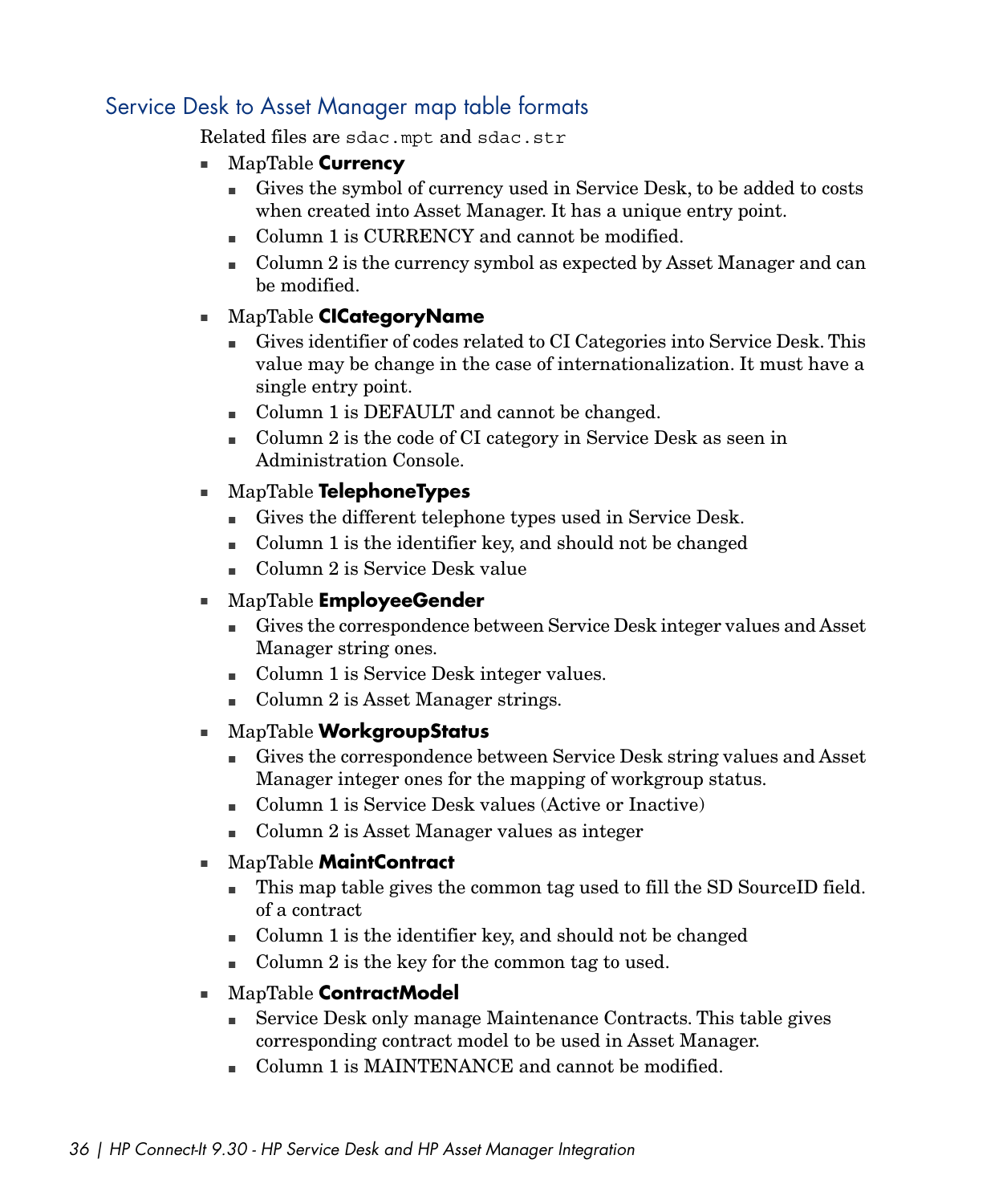- <sup>n</sup> Column 2 is string value as expected by Asset Manager
- <sup>n</sup> MapTable **ContractStatus**
	- <sup>n</sup> Maps Service Desk available statuses for contracts with Asset Manager expected values
	- Column 1 is Service Desk possible values.
	- Column 2 is Asset Manager corresponding value as integer.
- **n** MapTable **CICategory** 
	- <sup>n</sup> Gives mapping between Service Desk CI category and related nature into Asset Manager.
	- Column 1 is Service Desk possible values.
	- <sup>n</sup> Column 2 is Asset Manager code values of corresponding nature.
- <sup>n</sup> MapTable **CompanyQualif1**
	- $\blacksquare$  This map table gives the "Qualif 1" value to be used into Asset Manager when a Service Desk Organization is exported to an Asset Manager Company. It must have a unique entry point
	- <sup>n</sup> Column 1 is DEFAULT and cannot be modified.
	- <sup>n</sup> Column 2 is Qualif 1 value to export to Asset Manager.
- <sup>n</sup> MapTable **SD2ACWOGeneral**
	- n This map table gives the name of Asset Manager work orders parent to all work orders created from Service Desk Changes. It must have a unique entry point.
	- Column 1 is COMMON\_PARENT\_WONO and cannot be changed.
	- <sup>n</sup> Column 2 is the Work order Number of common work order parent in Asset Manager.
- <sup>n</sup> MapTable **FulfillmentGeneral**
	- n This map table gives the name of Service Desk changes and work orders categories to use when a work order created in Asset Manager is exported into Service Desk.
	- <sup>n</sup> Column 1 is the identifier key, and should not be changed
	- Column 2 is the name of the category in Service Desk as seen in Administration Console.
- <sup>n</sup> MapTable **IncidentClosure**
	- n This map table gives the name of a Service Desk Incident closure code.
	- Column 1 is the identifier key, and should not be changed
	- <sup>n</sup> Column 2 is the name of the closure code in Service Desk as seen in Administration Console.
- <sup>n</sup> MapTable **IncidentClass**
	- n This map table gives the name of a Service Desk Incident classification.
	- Column 1 is the identifier key, and should not be changed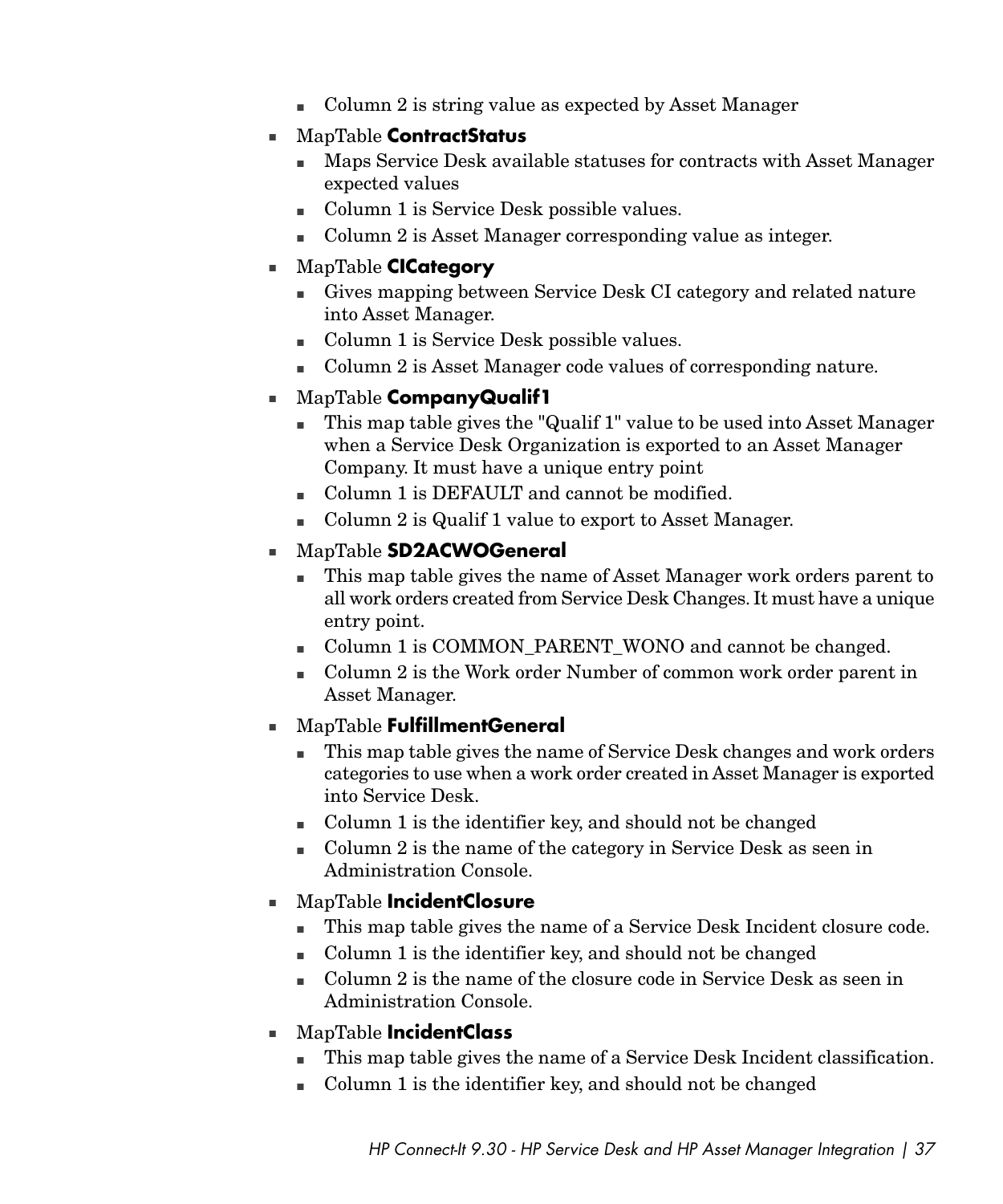- Column 2 is the name of the classification in Service Desk as seen in Administration Console.
- **NapTable Folder** 
	- n This map table gives the name of Service Desk Folder used to mark an object as deleted.
	- <sup>n</sup> Column 1 is the identifier key, and should not be changed
	- <sup>n</sup> Column 2 is the name of this special folder in Service Desk as seen in Administration Console.

## Warning:

MapTable CICategory has been updated from the Integration concerning Asset Manager 4.4 (2 columns) to the one concerning Asset Manager 5.0 (3 columns). If this MapTable is migrated from the Integration of Asset Manager 4.4 to the one of Asset Manager 5.0, it must be updated and each line must be composed of three columns (this can be done by adding the | (pipe) character to the end of the line)

## Asset Manager to Service Desk map table formats

Related files are acsd.mpt and acsd.str

- **n** MapTable **Gender** 
	- <sup>n</sup> Gives the correspondence between Asset Manager string values and Service Desk integer ones
	- Column 1 is Asset Manager strings.
	- Column 2 is Service Desk integer values.
- **n** MapTable **EmployeeCategory** 
	- <sup>n</sup> Gives the value of the category to use in Service Desk for an Employee mapping
	- Column 1 is the identifier key, and should not be changed.
	- Column 2 is Service Desk string values.

#### <sup>n</sup> MapTable **CIStatus**

- <sup>n</sup> Maps assets statuses from Asset Manager to Service Desk CI statuses.
- Column 1 is Asset Manager integer value.
- Column 2 is Service Desk related value as string.
- <sup>n</sup> MapTable **ChangeState**
	- <sup>n</sup> Maps Asset Manager Work Order status to Service Desk Change state.
	- <sup>n</sup> Column 1 is Asset Manager integer value.
	- Column 2 is Service Desk related value as string.
- <sup>n</sup> MapTable **MaintContract**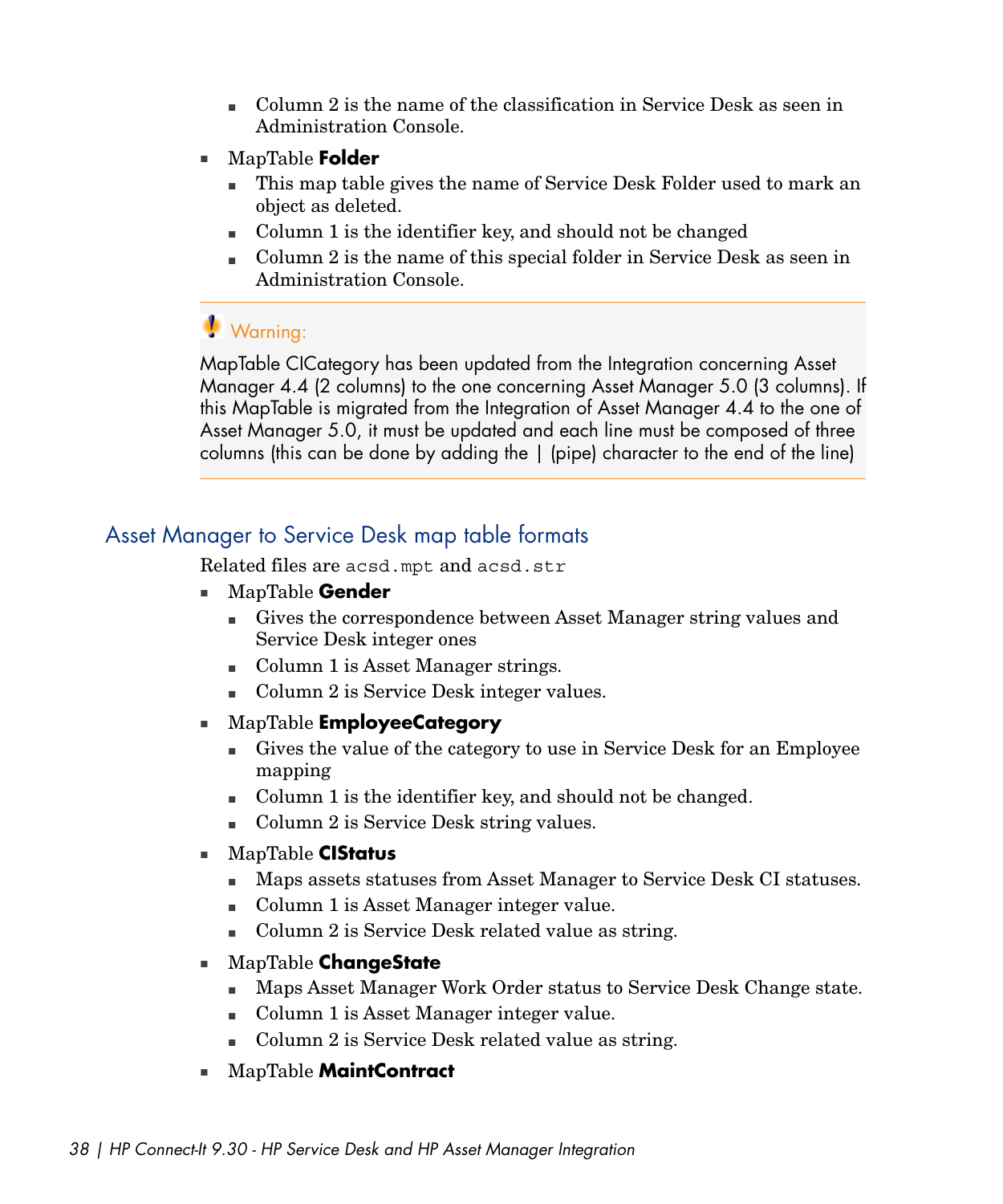- n This map table gives the common tag used to fill the SD SourceID field. of a contract
- Column 1 is the identifier key, and should not be changed
- Column 2 is the key for the common tag to used.
- <sup>n</sup> MapTable **ContractStatus**
	- <sup>n</sup> Maps Asset Manager available statuses for contracts with Service Desk expect values
	- <sup>n</sup> Column 1 is Asset Manager possible values as integer.
	- <sup>n</sup> Column 2 is Service Desk corresponding value as string.
- **n** MapTable **LocationCategory** 
	- <sup>n</sup> Maps the category of location between Asset Manager and Service Desk
	- Column 1 is Asset Manager value as string.
	- Column 2 is Service Desk value as string.
- **n** MapTable **CICategory** 
	- <sup>n</sup> Maps Asset Manager Models to Service Desk CI categories.
	- Column 1 is Asset Manager Asset model
	- Column 2 is Service Desk CI category.
- <sup>n</sup> MapTable **CIBrand**
	- If no brand, gives the default value to be used in Asset Manager (as it is a mandatory field in AM)
	- Column 1 is DEFAULT and cannot be changed.
	- Column 2 is default value as string.
- <sup>n</sup> MapTable **SD2ACWOGeneral**
	- n This map table gives the name of Asset Manager work orders parent to all work orders created from Service Desk Changes. It must have a unique entry point.
	- Column 1 is COMMON PARENT WONO and cannot be changed.
	- <sup>n</sup> Column 2 is the Work order Number of common work order parent in Asset Manager.
- <sup>n</sup> MapTable **FulfillmentGeneral**
	- n This map table gives the name of Service Desk changes and work orders categories to use when a work order created in Asset Manager is exported into Service Desk.
	- <sup>n</sup> Column 1 is the identifier key, and should not be changed
	- <sup>n</sup> Column 2 is the name of the category in Service Desk as seen in Administration Console.
- <sup>n</sup> MapTable **FWOClass**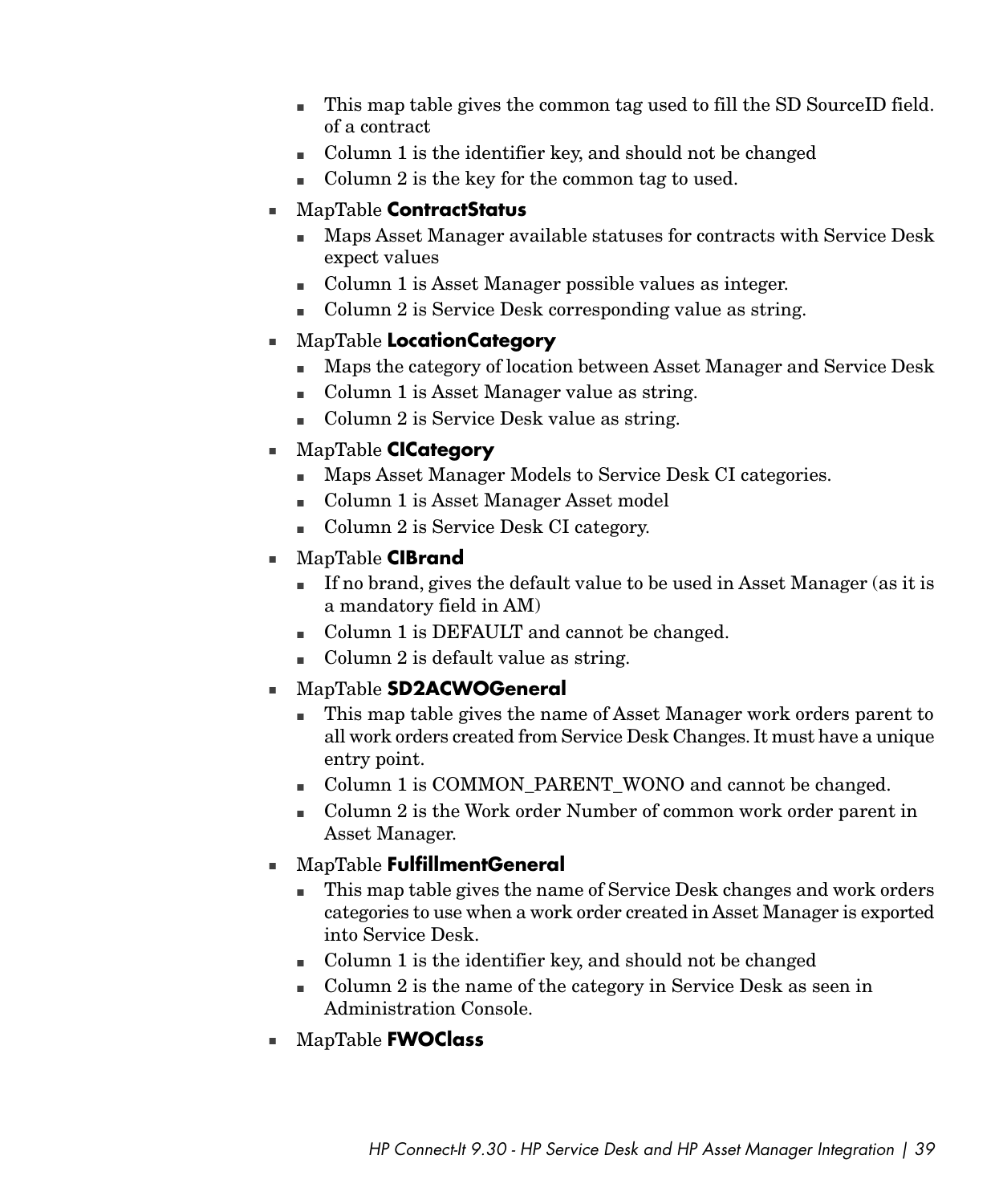- n This map table gives the correspondence between the Asset Manager models of work orders and the Service Desk Change classifications for the mapping of the request fulfillments from Asset Manager to Service Desk.
- <sup>n</sup> Column 1 is the name the work order model in Asset Manager.
- <sup>n</sup> Column 2 is the name of the change classification in Service Desk.
- **NapTable Priority** 
	- n This map table gives the correspondence between the Asset Manager priorities and Service Desk ones. The values of Asset Manager priorities can be changed. This map table is used for the mapping of the request fulfillments from Asset Manager to Service Desk.
	- Column 1 is the priority value as string in Asset Manager.
	- Column 2 is the priority value as integer in Service Desk.
- **n** MapTable **FWOStatus** 
	- n This map table gives the correspondence between the Asset Manager work order status and the Service Desk change one when a work order created in Asset Manager is exported into Service Desk.
	- Column 1 is the work order status value as integer in Asset Manager.
	- <sup>n</sup> Column 1 is the change status value as integer in Service Desk.
- <sup>n</sup> MapTable **FSWOStatus**
	- n This map table gives the correspondence between the Asset Manager sub work order status and the Service Desk work order one when a sub work order created in Asset Manager is exported into Service Desk.
	- Column 1 is the sub work order status value as integer in Asset Manager.
	- Column 1 is the workorder status value as integer in Service Desk.
- <sup>n</sup> MapTable **IncidentClass**
	- n This map table gives the name of a Service Desk Incident classification.
	- <sup>n</sup> Column 1 is the identifier key, and should not be changed
	- Oolumn 2 is the name of the classification in Service Desk as seen in Administration Console.

## New Service Desk 5.0 MapTables :

- <sup>n</sup> MapTable **WorkGroupStatus**
	- n This map table gives the name of a Service Desk Status of the WorkGroup, active or inactive.
	- Column 1 is the identifier key, and should not be changed
	- Column 2 is the name of the status value as string in Service Desk.
- <sup>n</sup> MapTable **CISupervisorRole**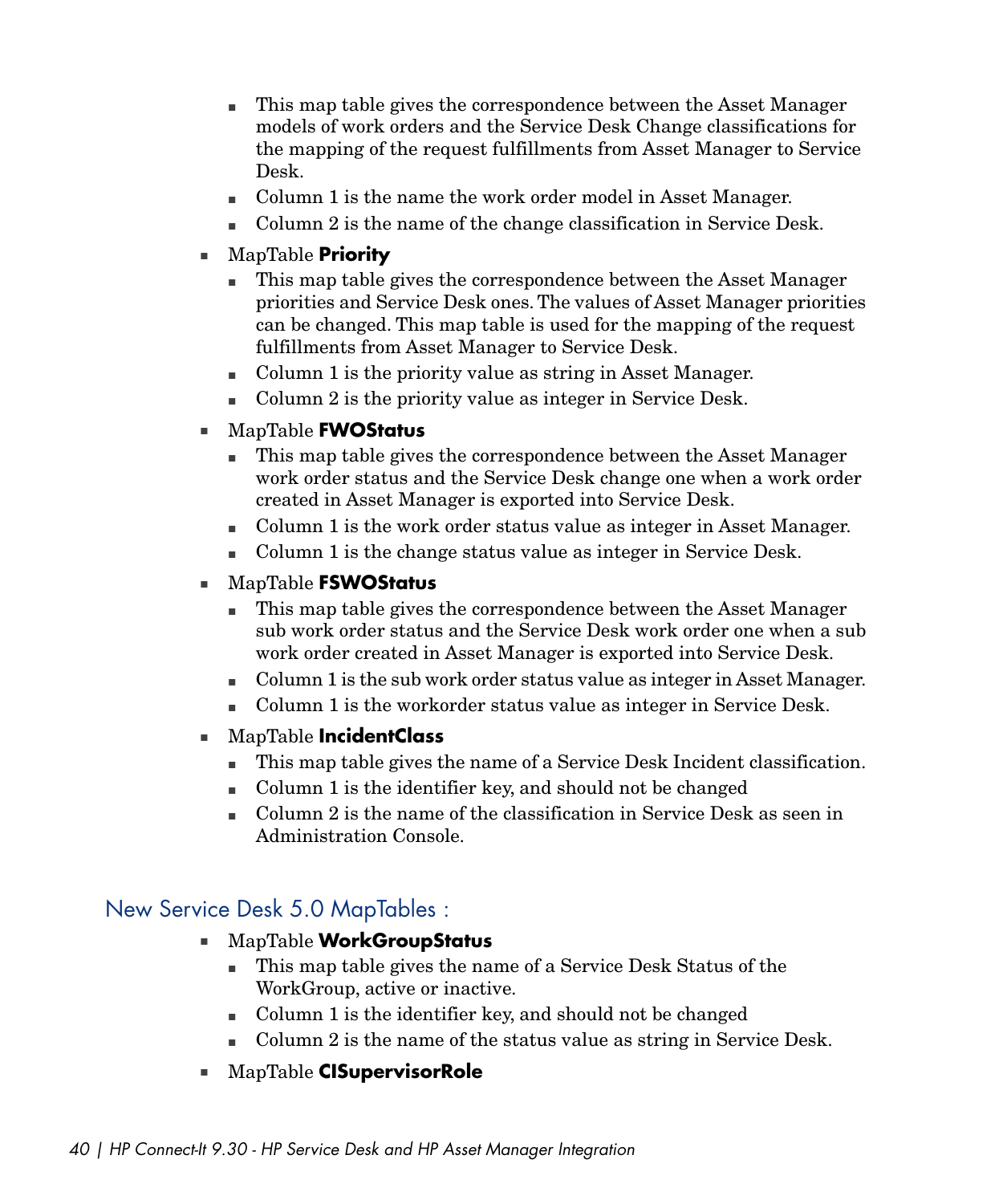- <sup>n</sup> All supervisors in Asset Manager are mapped with the 'Owner' Role in Service Desk.
- Column 1 is DEFAULT and cannot be changed.
- Column 2 is default value as string.
- **n** MapTable **Folder** 
	- n This map table gives the name of Service Desk Folder used to mark an object as deleted.
	- Column 1 is the identifier key, and should not be changed

## New Asset Manager MapTables

- **n** MapTable CIRType
	- <sup>n</sup> Maps the relation type of CIs related between Asset Manager and Service Desk
	- Column 1 is Asset Manager value as string.
	- Column 2 is Service Desk value as string.
- <sup>n</sup> MapTable NameTitle
	- <sup>n</sup> Maps the title (Mr/Mrs) of an employee from Asset Manager to Service Desk
	- Column 1 is Asset Manager value as string.
	- Column 2 is Service Desk value as string.

## Configuration of cross-launches

Cross-launches allow the user to perform an action on one application from the other one.

Some predefined cross-launches have been created, and can be installed with the SDAC Integration tool.

New cross-launches can be added to each application if needed, just follow these steps:

- Service Desk cross-launch creation:
	- 1 open the Administrator console (Tools/System)
	- 2 go to Business Logic/Application. Asset Manager and DDE TestCenter should be present if the predefined cross-launches have been installed. There are two types of cross-launches: the contextual ones and the non-contextual ones. The contextual cross-launches use the DDE TestCenter application and the other one use the Asset Manager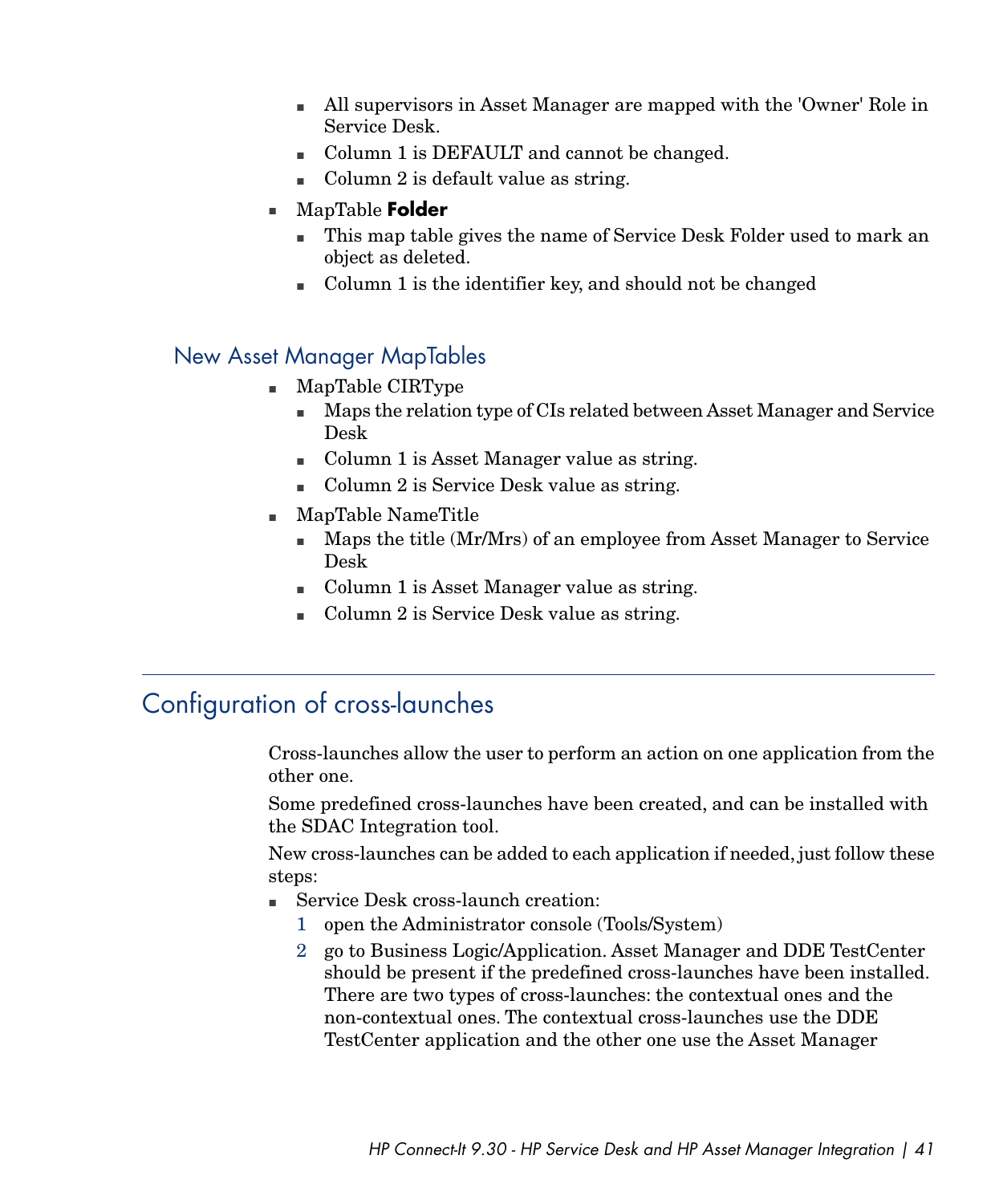application. If these applications must be redefined, refer to the following screenshots :

| AssetCenter - Application                    |             |  |               |
|----------------------------------------------|-------------|--|---------------|
| File Edit View Tools Actions Help            |             |  |               |
| $\blacksquare$ Save and Close $\blacksquare$ |             |  | $\rightarrow$ |
| <b>Name</b>                                  | AssetCenter |  |               |
| <b>Command line</b>                          |             |  |               |
| am.exe                                       |             |  |               |
| <b>Start in</b>                              |             |  |               |
| C:V                                          |             |  |               |
| Description                                  |             |  |               |
| Launch AssetCenter client                    |             |  |               |
|                                              |             |  |               |

|                               | <b>DDE TestCenter - Application</b> |   |
|-------------------------------|-------------------------------------|---|
|                               | File Edit View Tools Actions Help   |   |
| Save and Close M              |                                     | » |
| Name                          | <b>DDE TestCenter</b>               |   |
| <b>Command line</b>           |                                     |   |
| "DDE TestCenter.exe"          |                                     |   |
| Start in                      |                                     |   |
| lc۸                           |                                     |   |
| Description                   |                                     |   |
| Launch AssetCenter DDE client |                                     |   |
|                               |                                     |   |
|                               |                                     | T |
|                               |                                     |   |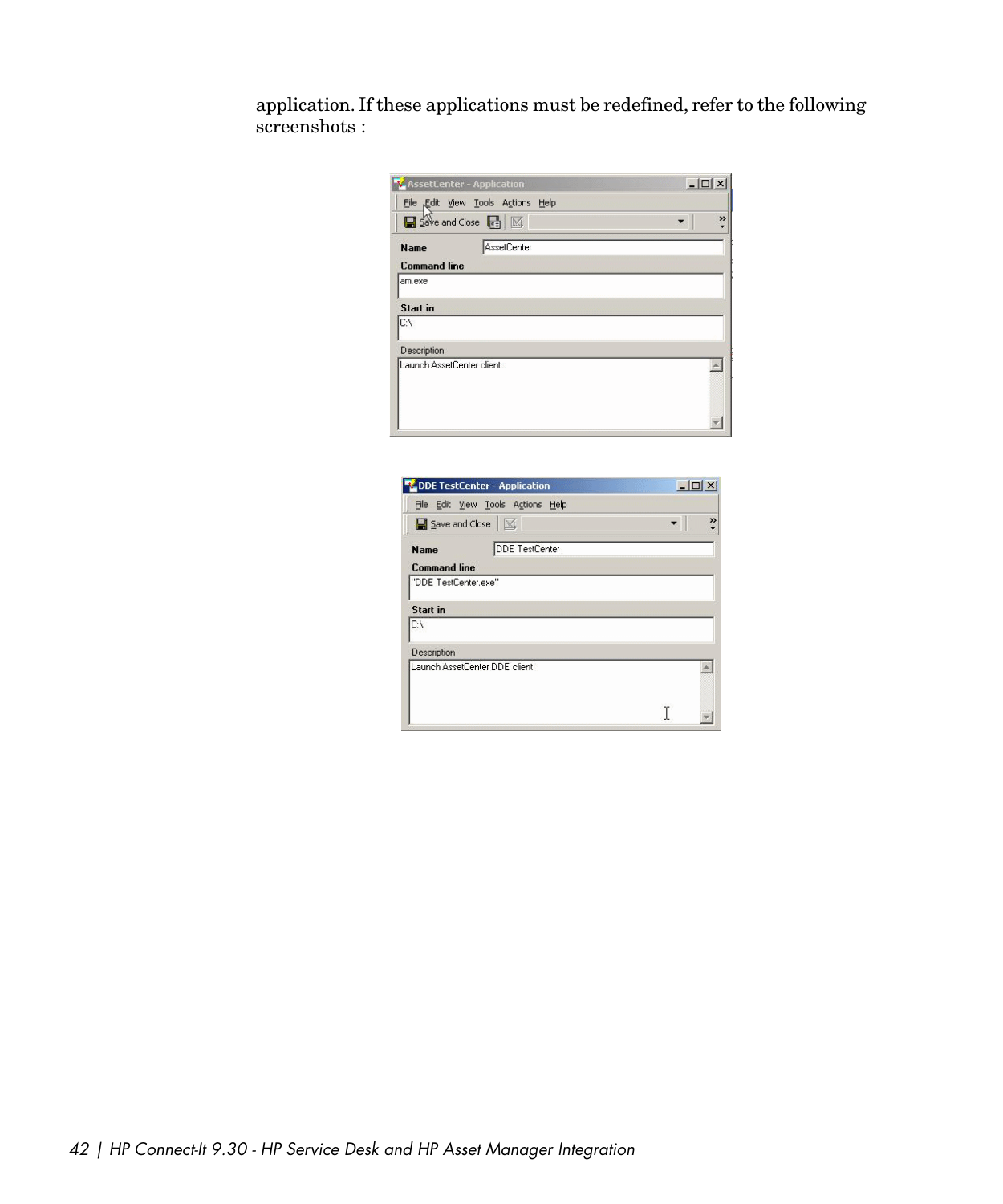3 then the new cross-launch can be defined. Go to Business Logic/Actions/Smart Actions. Choose the object on which a new cross-launch will be performed. Just fill the different fields as following

|                    | New Cross-launch For Change - Smart Action                                 |       |   | ?         |
|--------------------|----------------------------------------------------------------------------|-------|---|-----------|
| Item               | Change                                                                     |       |   | <b>OK</b> |
| Text               | New Cross-launch for change                                                |       |   | Cancel    |
| <b>Application</b> | <b>DDE TestCenter</b>                                                      |       | 神 |           |
| Parameters         |                                                                            |       |   |           |
|                    | -d¤OpenTable(amEmplDept)¤amEmplDept.SetSelection(BarCode='[Search code]'). |       |   |           |
|                    |                                                                            |       |   |           |
|                    | Insert at cursor position:                                                 | Field |   |           |
|                    | Convert fields in parameters to URL format                                 |       |   |           |
| <b>Comment</b>     |                                                                            |       |   |           |
|                    |                                                                            |       |   |           |
|                    |                                                                            |       |   |           |
| Blocked            |                                                                            |       |   |           |

- 4 choose the application Asset Manager or DDE TestCenter according to the kind of the cross-launch.
- 5 specify the parameters referring to the Asset Manager Administration document, chapter 15 Using Asset Manager as a DDE server. Each parameter is delimited thanks to the  $\epsilon$  character. The **-d** parameter allows to display a popup window if a problem occurs.You can also launch an action with conditions, that is to say simulate a conditional loop. First precise the **-if** option as parameter, then the next parameter gathers the condition, the action to execute if true, the action to execute otherwise, each of them separated by **§** character. (Warning : The condition can only be an equality test). For example, the previous cross-launch parameters could be :

| Parameters                                                                                                                         |    |
|------------------------------------------------------------------------------------------------------------------------------------|----|
| -d¤OpenTable(amWorkOrder)¤ar¤(Category)=AC RF Ch§amWorkOrder.SetSelection(WONo="Source ID)")§amWorkOrder.SetSelection(WONo="(ID)") | ×. |
|                                                                                                                                    |    |

Where the action amWorkOrder.SetSelection(WONo='[Source ID]') is launched if the test [Category]=AC RF Ch is true, otherwise amWorkOrder.SetSelection(WONo='[ID]') action is launched

- 6 click on ok to save this new cross-launch.
- <sup>n</sup> Asset Manager cross-launch creation :
	- 1 go to **Tools/Actions/Edit** menu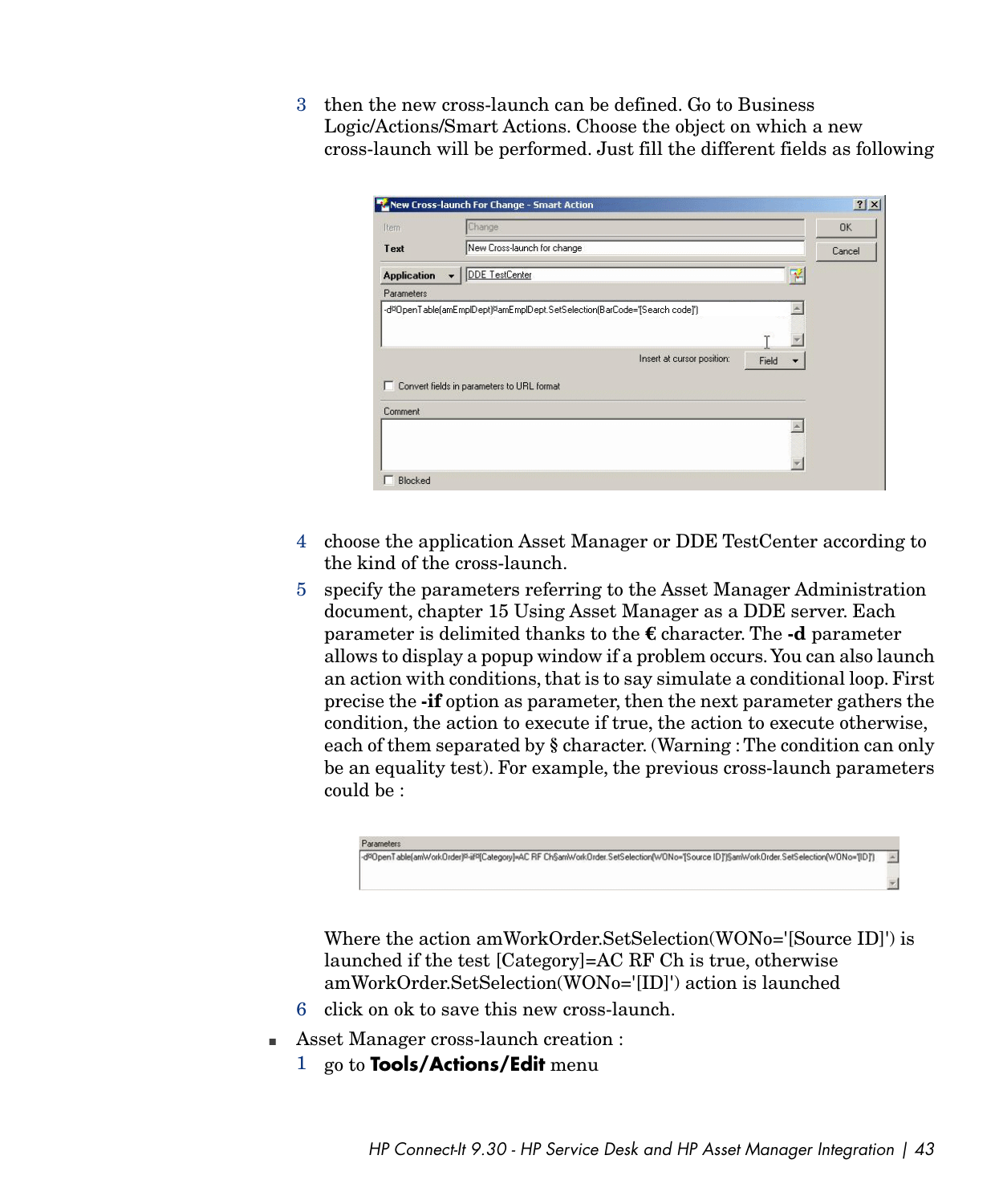- 2 click on **New** button to create a new cross-launch
- 3 fill the **Name**. For a contextual cross-launch, choose the object that will be concerned by this cross-launch in **Context** field. Select **Executable** as value of **Type** field.
- 4 in **Executable or DDE** tab, specify sd\_dataform.bat (Service Desk 4.5) or ovconsolecmd.bat (Service Desk 5.0) as file. No absolute path is necessary.
- 5 in **Parameter**s field, specify as first parameter the Service Desk targeted view, and as second one the research criteria. Each parameter must be enclosed with double-quote character. Refer to the Service Desk Administrator's Guide, chapter 5.
- 6 click on **Create** button once defined the cross-launch.

|                           | Fe Actions: Detail of action 'new cross-launch for Employees' |         |                                              |    |                             | $ \Box$ $\times$ |
|---------------------------|---------------------------------------------------------------|---------|----------------------------------------------|----|-----------------------------|------------------|
| / Name                    |                                                               |         | / SQL name                                   |    | / Dom <sup>+</sup>          |                  |
|                           | Declare an absence                                            |         | sysCoreEmplAbscence                          |    | /Core/                      |                  |
|                           | New employee/department                                       |         | sysCoreEmplNew                               |    | /Core/                      |                  |
| <sup>NT</sup> Domain user |                                                               |         | sysCoreDomainUser                            |    | /Admir                      |                  |
|                           | Change the total quantity of the batch                        |         | sysCoreAssetChangeQty                        |    | /Portfc                     |                  |
|                           | Change the quantity of the batch                              |         | sysCorePItemsChangeQty                       |    | /Portfc                     |                  |
| Divide a batch            | Use item from stock                                           |         | sysSplitAssignment                           |    | /Portfc                     |                  |
|                           | Add an item from stock                                        |         | sysCoreAddFromStToWo<br>sysCoreAddFromStToPi |    | /Portfc $\sim$<br>/Portfc + |                  |
| $\blacktriangleleft$      |                                                               |         |                                              |    | ٠                           |                  |
|                           |                                                               |         |                                              | 人役 | 272/272                     |                  |
|                           | Name: new cross-launch for Employees                          |         |                                              |    |                             |                  |
|                           | Context: ETEmployees and departments (amEmplDept)             |         |                                              |    |                             |                  |
|                           | Type: Executable                                              |         | Test                                         |    |                             |                  |
| Description               | Executable or DDE                                             | History | Documents                                    |    |                             |                  |
|                           | Startup parameters of the executable or the DDE service       |         |                                              |    |                             |                  |
|                           | File: sd_dataform.bat                                         |         |                                              |    | $\alpha$                    |                  |
| Folder:                   |                                                               |         |                                              |    | ÷<br>$\alpha$               |                  |
|                           | Parameters: "Person" "Searchcode=[BarCode]"                   |         |                                              |    | ۹                           |                  |
|                           |                                                               |         |                                              |    |                             |                  |
|                           |                                                               |         |                                              |    | $\overline{\mathbf{x}}$     |                  |
|                           |                                                               |         |                                              |    |                             |                  |
|                           |                                                               |         | T                                            |    |                             |                  |
|                           |                                                               |         |                                              |    |                             |                  |
|                           |                                                               |         |                                              |    |                             |                  |
|                           |                                                               |         |                                              |    |                             |                  |
|                           |                                                               |         |                                              |    |                             |                  |
|                           |                                                               |         |                                              |    |                             | Create           |
|                           |                                                               |         |                                              |    |                             | Create <>        |
|                           |                                                               |         |                                              |    |                             | Cancel           |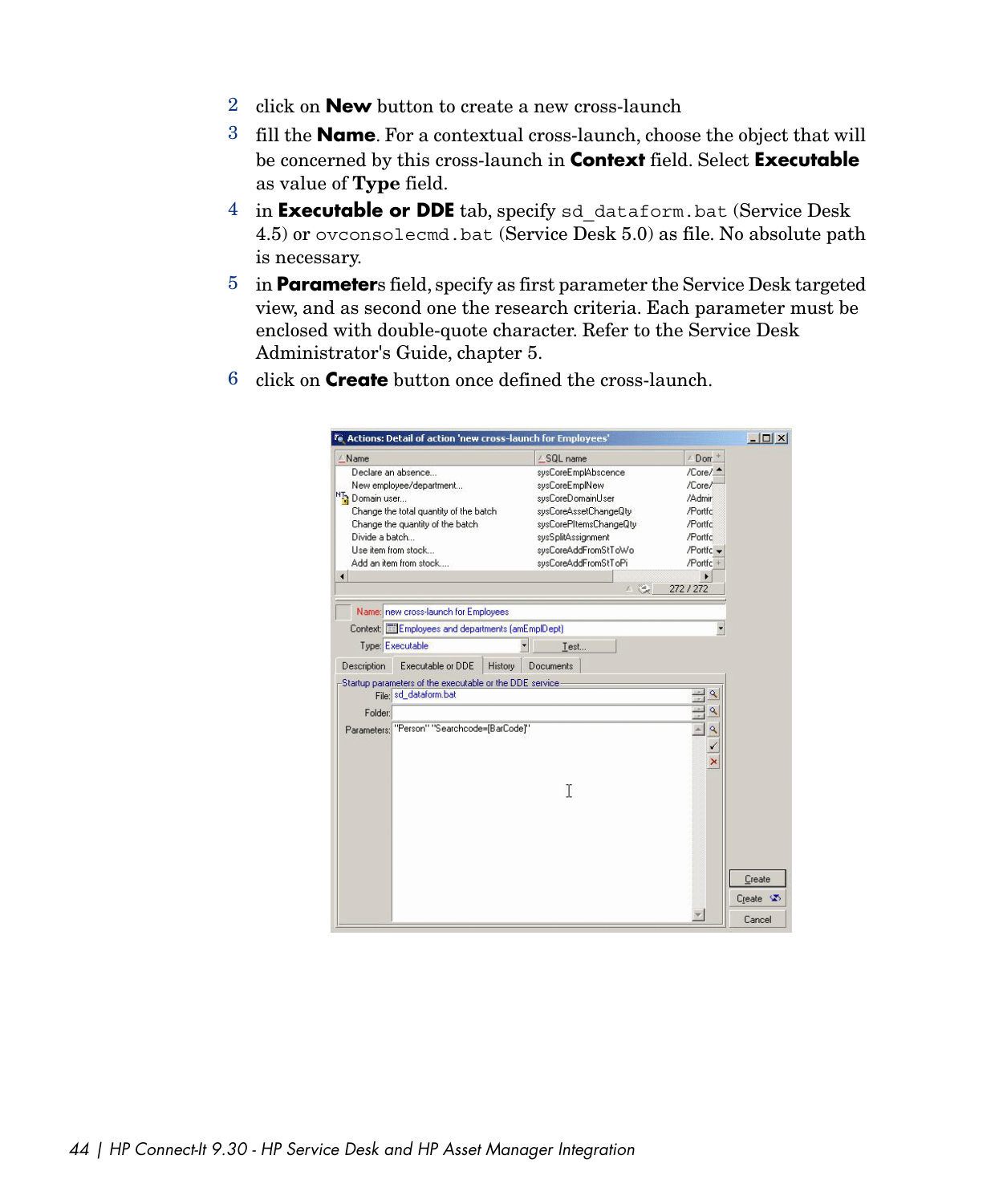## Constraints to be respected

Maintaining consistent data in two different systems brings about a series of constraints.

This chapter describes a list of recommendations to apply to both applications.

## Recommendations on Service Desk

#### Search code constraints

Search Code must be unique in Service Desk as it will be mapped to Bar Code in Asset Manager, which cannot be duplicated.

Moreover, Asset Manager Bar Code field is limited to 40 chars (Service Desk accepts up to 50 chars).

In consequence it is expected to ensure that these rules have been respected before exporting any data from Service Desk to Asset Manager.

#### Management of deletion

It is not allowed within provided liaison implementation to delete items from Service Desk, except Changes and Work Orders within conditions.

Change and work orders should be moved to folder "Deleted" instead of using "Delete" action. By this way, the deletion could then be propagated to Asset Manager.

It is advised to prevent Service Desk users from deleting other items by configuring user profiles (see Service Desk documentation for more information).

When an item has been deleted from Asset Manager, corresponding record is marked as deleted in Service Desk by moving it to a special dedicated folder.

This folder has been named by default "Deleted" and is created when importing ACES configuration file after installation. It must not be remove from Service Desk and changing its name would imply to adapt scenarios.

Moreover, a good practice would be to adapt view in Service Desk to show only items not belonging to "Deleted" Folder so that such items would not be visible to users anymore.

### Recommendations on Asset Manager

#### Bar Code constraints

Asset Manager Bar Code field has been mapped to Service Desk Search Code, which has some constraints into Service Desk: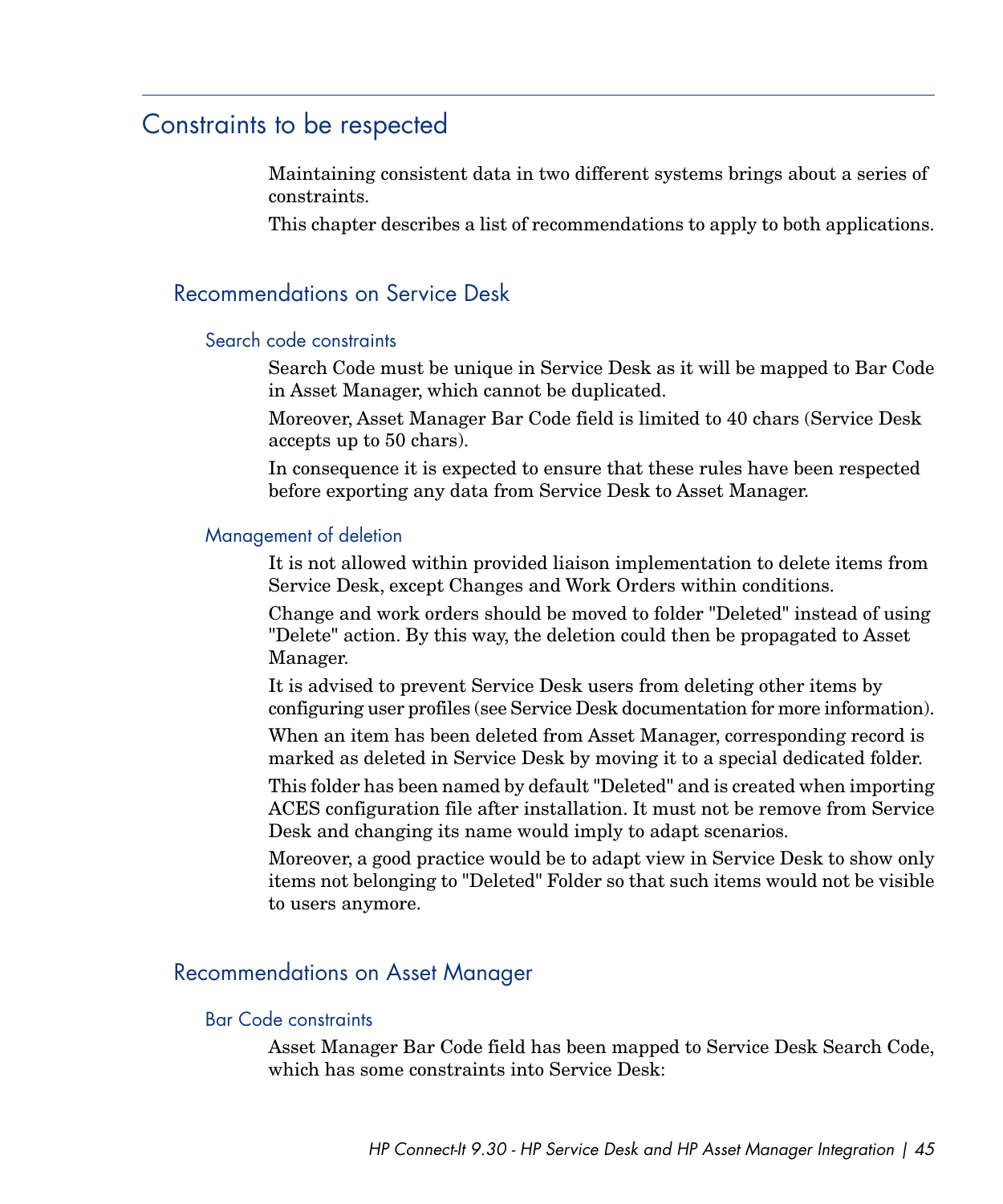- **No. 1.5:** No spaces nor special characters ("?", "\*", "\_", "%") nor start with a number.
- **version 5.0:** No wildcard characters  $("?", "'''],$  nor only numbers.

In consequence, it is expected to ensure that these rules have been respected before exporting any data from Asset Manager to Service Desk.

## Note:

In case this constraint could not be respected, it may be possible to map AC Bar Code to SD Source Id if this field has not been used yet.

This would imply to modify scenarios in accordance.

#### Management of deletion

Workflows are created into Asset Manager during installation to manage Deletion. These call flows should not be removed nor modified, otherwise the deletion will not any more be propagated into Service Desk.

#### Fields configuration

It is possible to configure each field in Asset Manager, and some of them have a default configuration fixed during the installation of the application

In order to avoid conflicts when mapping objects from Service Desk to Asset Manager, it is recommended to disable the default configuration of some of these scripts :

- **n** The **Notified On** field present in the Work orders view,
- **n** The **IP address** field, in the Network tab of some of Portfolio Items. To disable their configuration:
- <sup>n</sup> Click on right button mouse on the concerned field, and **Configure object**.
- **n** Then remove script in **Default** section, and validate the modification.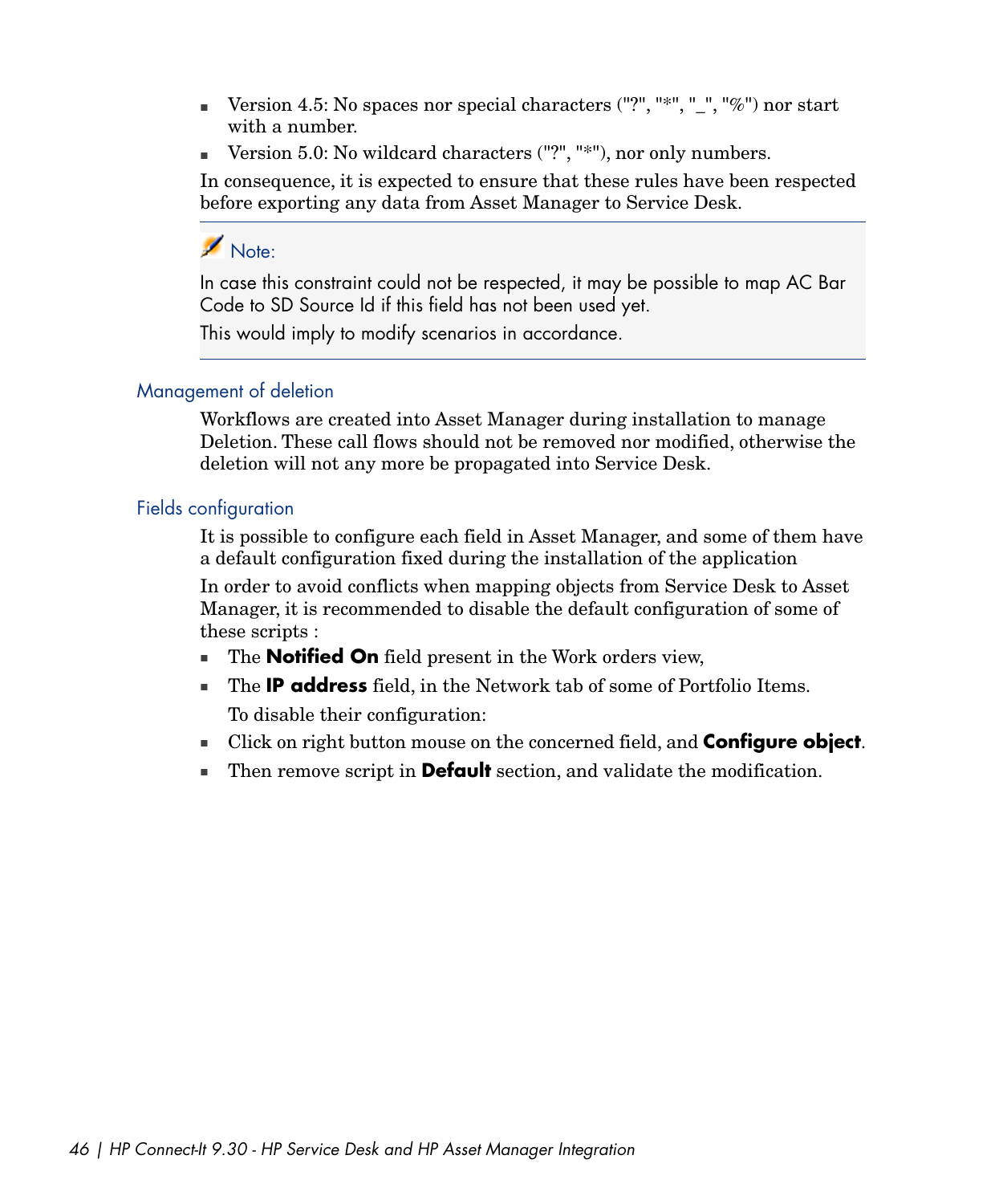# 5 Performing initial propagation

Open the sdac Init.scn scenario and run it once by clicking **Produce now**. After running it, review the Connect-It log for any errors that may have occurred.



The best practices mentioned in this guide only deal with implementing Asset Manager when Service Desk is already being used. They do not deal with the case of implementing both applications at the same time.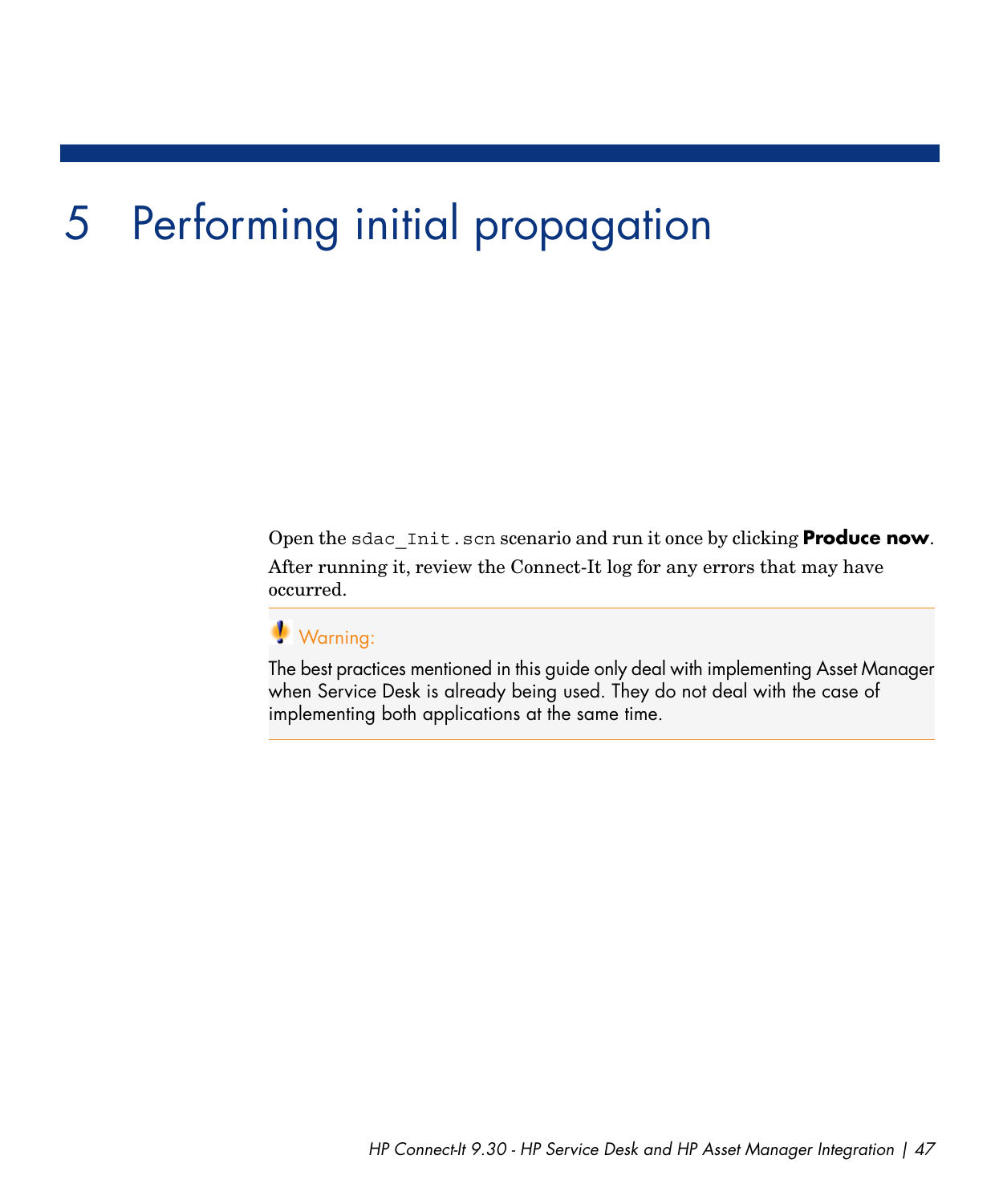*48 | HP Connect-It 9.30 - HP Service Desk and HP Asset Manager Integration*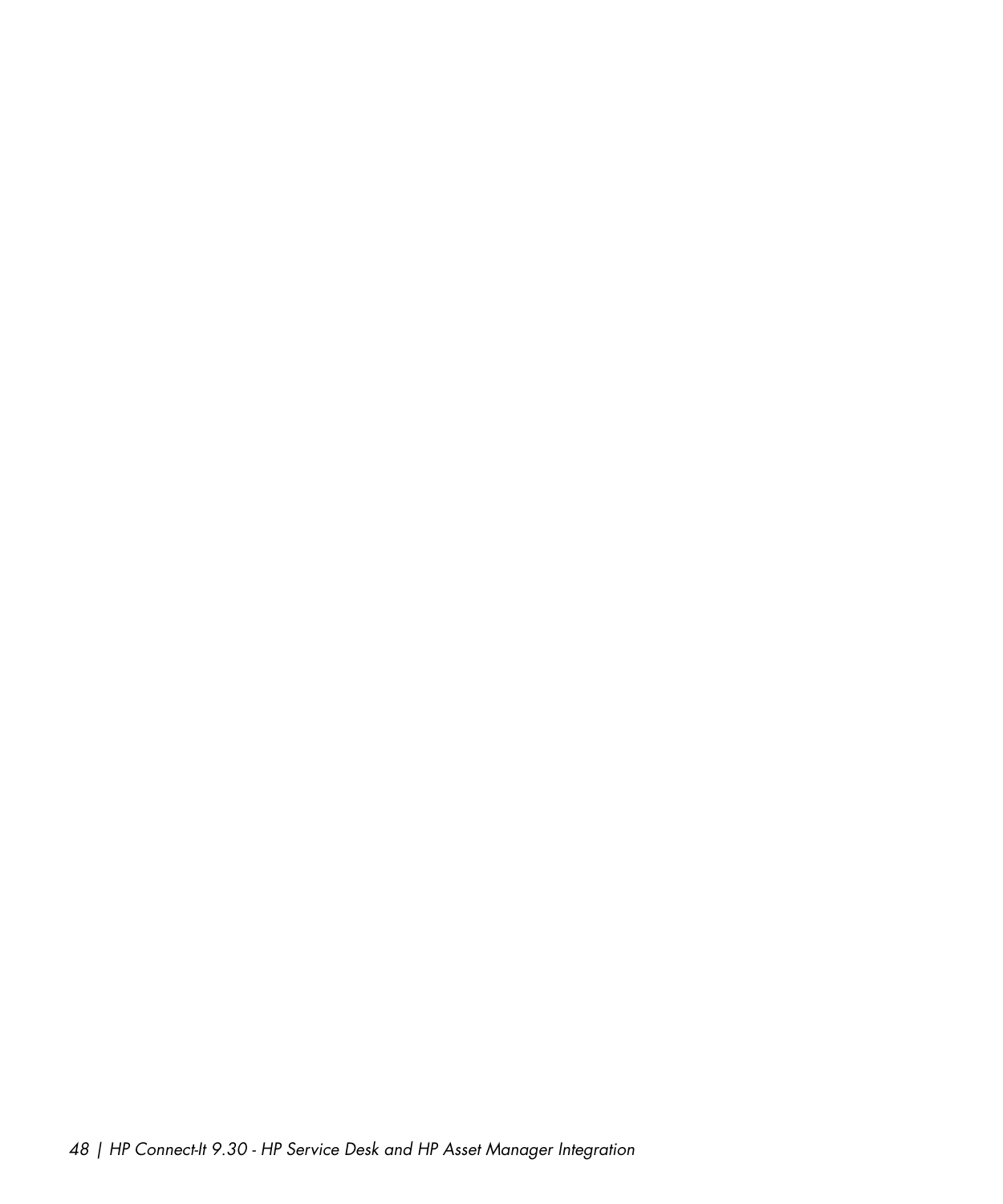# 6 Configuring scheduled services

Connect-It enables to associate a Windows service to a scenario. This service allows your Connect-It server to start the data-processing procedure as a background task, depending on the scheduler associated to the scenario. Then these services regularly perform data synchronization between both applications.

Creating a Windows Service is composed of the following steps :

- <sup>n</sup> Create the service
- <sup>n</sup> Configure the service
- Install the service
- Start the service

Connect-It provides a Service Console which is a graphical interface that enables to manage the scenarios and create services to associate to them

To create a new service for a scenario, please refer to Connect-It User's Guide, chapter 4, sections Define a Connect-It service (Windows environment) and Creating a schedule.

Then to manage a scheduled service, you can also refer to Connect-It User's Guide, chapter 5, section Managing the tracking of a scenario using the Service console.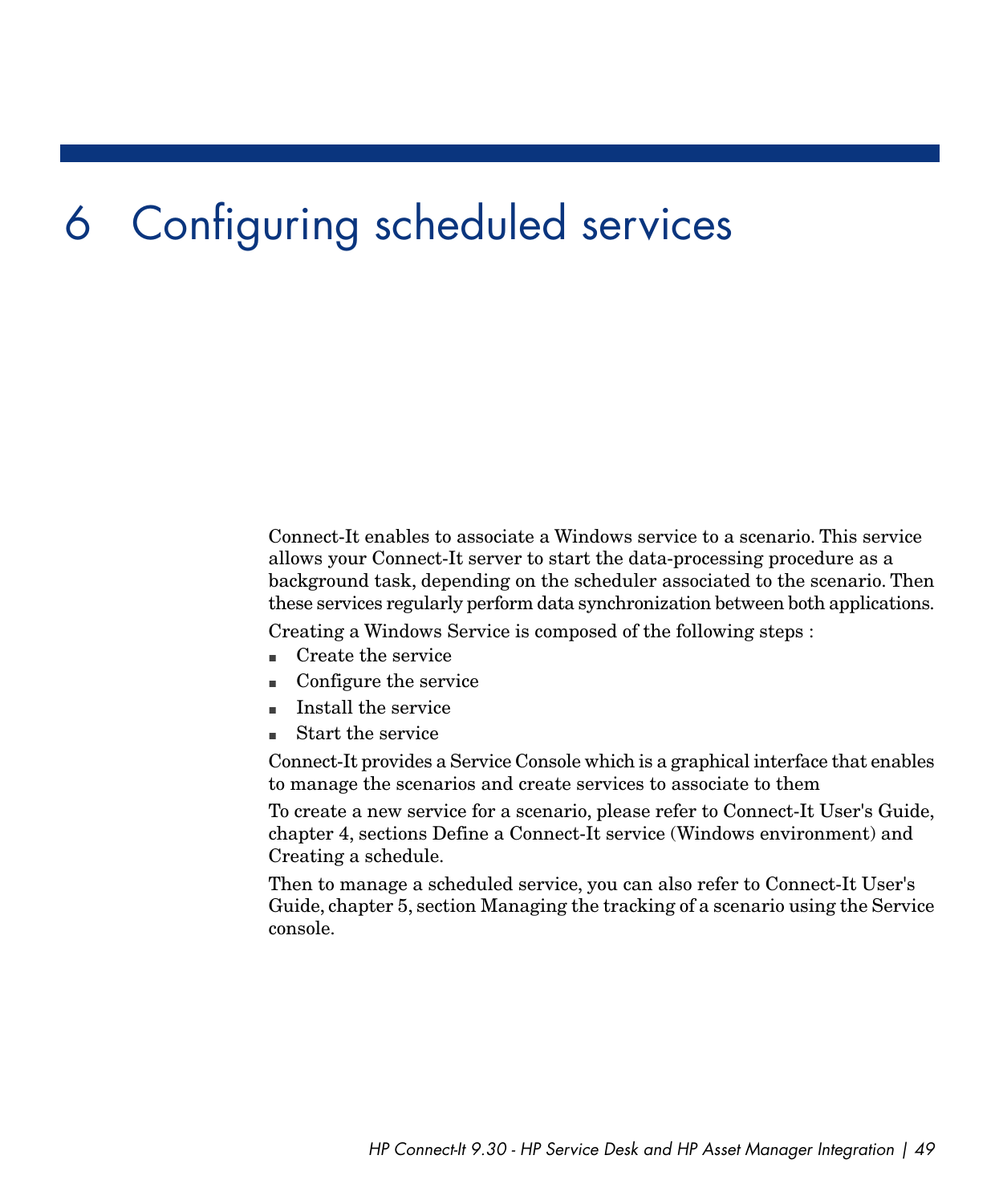*50 | HP Connect-It 9.30 - HP Service Desk and HP Asset Manager Integration*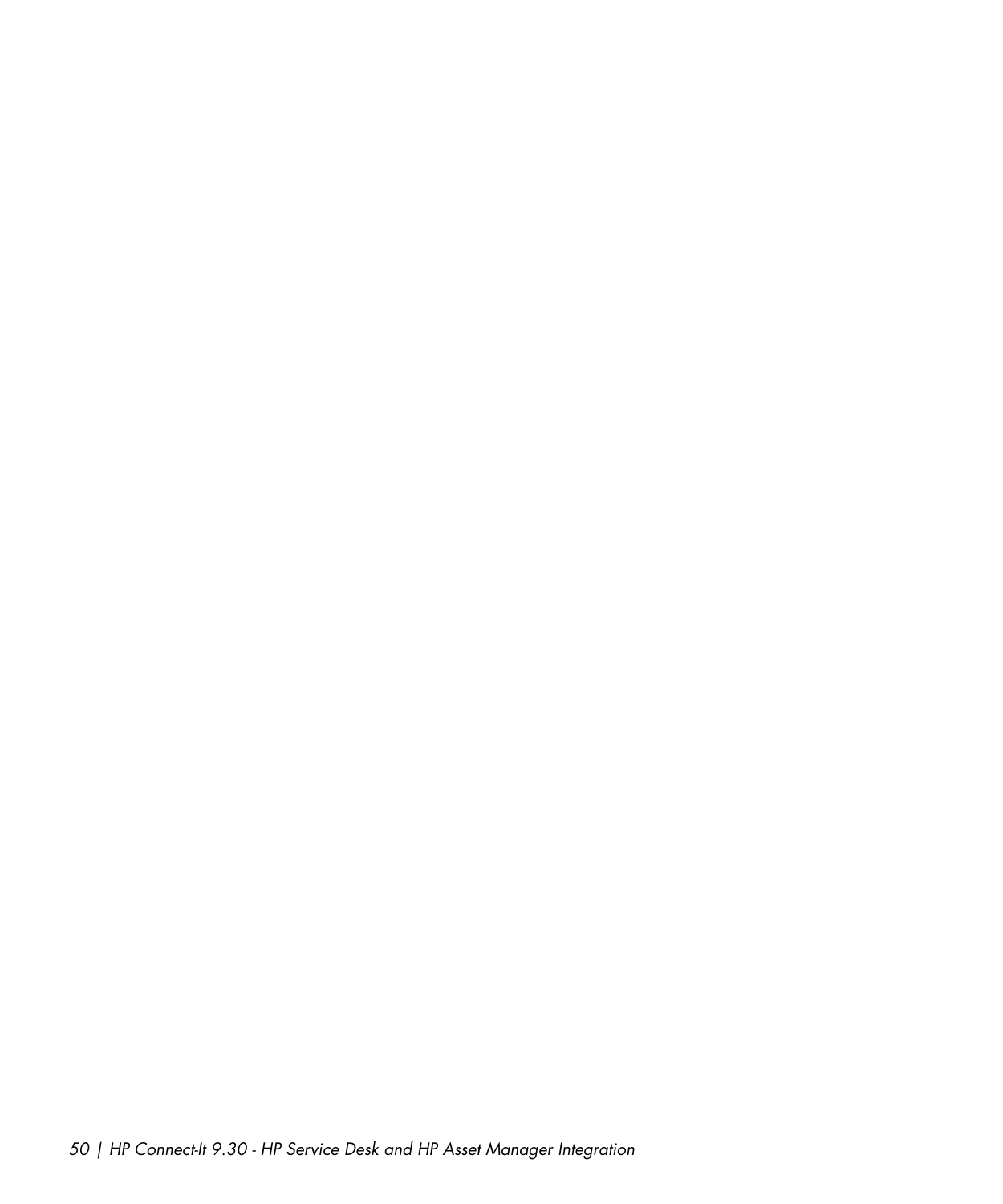# 7 Implementing choices

This section focuses on particular choices of implementation that may need to be reviewed and checked against customer IT and Asset management process. The full list of delivered mappings is given in Appendix.

## Person and Employees

## **Telephone**

Service Desk 4.5 allows to associate several telephones for each category, while Asset Manager 4.4 handles only one per category.

In consequence, only first phone for each category is exported to Asset Manager.

## Address

Exervice Desk  $4.5$  allows to associate several addresses for an employee, including personal one.

In Asset Manager, professional address depends on location and is not tied to employee.

In consequence, the address of the employee is not exported to Asset Manager.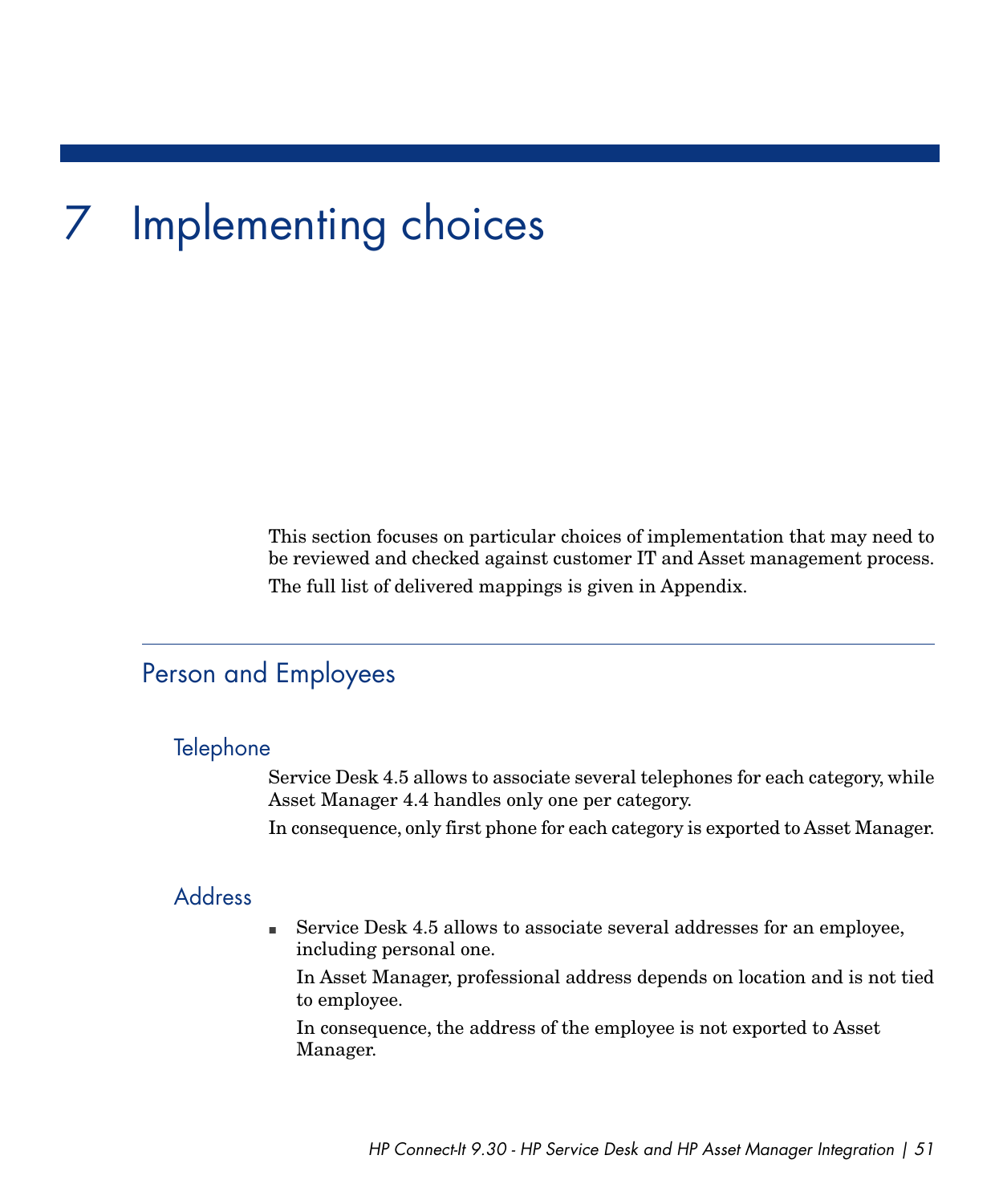<sup>n</sup> Service Desk 5.0 manage the address of the employees as Location entity, so the location of employees is exported to Asset Manager.

## Organization and Company/Department

Asset Manager keeps separated lists of Supplier and Company while Service Desk merges all in Organization.

Target table during export from SD to AC depends on the context: an Organization referenced from a CI will be mapped to a Company categorized as supplier in AC, while it is mapped to Department when referenced from Person.

As a result, it is not possible to have a Department and a Company with the same name in Asset Manager as it would result in conflicts during an export from AC to SD: both would be targeted as Organization, which is the same table in database view.

A second result is that not all Organizations are exported from SD to AC, but only those referenced by CIs or Persons.

## Configuration Item and Asset

### Initialization step

During first initialization, new Asset Models could be created into AC to reflect SD CI Categories.

By default, these models will have a nature taken from map table and no bar code.

### SD to AC synchronization

#### Parent relationship

Service Desk allows to have several parents on a CI while it is not possible on Asset Manager 4.4.

In consequence, synchronization process from SD to AC only exports first parent of the CI.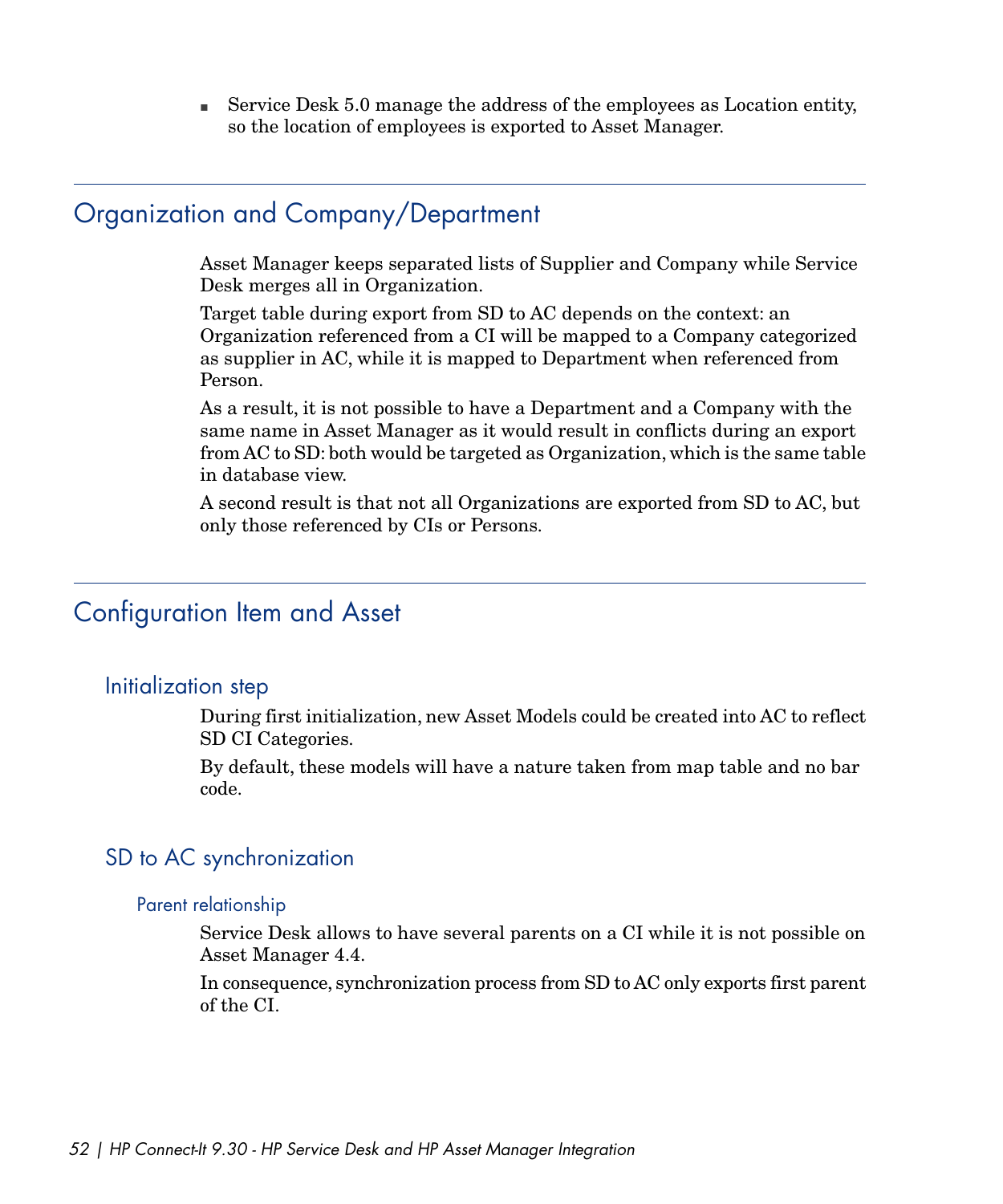#### Mapping of category to model

Service Desk classic data organization is to limit CI categories to a generic naming (ex: Business PC) while Asset Manager classic approach is to include also the model of the asset (ex: "Deskpro EN - DT - PIII 933") to Model field.

So category from Service Desk would likely correspond more to the rank before the last into AC model hierarchy in classic usage of these products, and last name in model full name should comes from another field in SD.

This could be illustrated having a look on AC and SD demo databases:

- <sup>n</sup> In AC demo database, full name for "Deskpro EN DT PIII 933" model is "/IT/Workstation/Desktop computer/Deskpro EN - DT - PIII 933".
- n In SD demo database, some CIs have a category "Business PC" and "Name" 1" field set to "PCKAYAK P3 900 MHz".

Provided scenario has been designed in this sense: Asset Manager Model is built from Service Desk category (using a map table) and "Name 1" field, according to data organization in SD demo database.

This may need to be adapted if installed Service Desk repository has applied a different approach.

## Note:

For Asset Manager 5.0 integrations and model alignment to UNSPSC codes:

As some models appear with same name on different places in the model hierarchy and because Service Desk does not support it, model name are appended with Technical Reference in Service Desk to have unique CI categories. Technical Reference typically contains in Asset Manager the UNSPSC code in number format.

The algorithm applies as follows:

- First look for model without Tech Ref into map table. It allows to keep compatibility with a AC 4.4 integration.
- $\blacksquare$  If not found, try again using model name appended with Tech Ref between square brackets. As for previous versions, it allows to keep different hierarchy or different naming between applications.
- $\blacksquare$  If not found, the previous key is used as value. By this way it is not mandatory to fill the whole map table if the names and hierarchy must be kept.

It is possible to leave Tech Ref empty if the value does not appear elsewhere in the hierarchy. The corresponding category in SD would have in this case an empty value between square brackets (unless map table is used).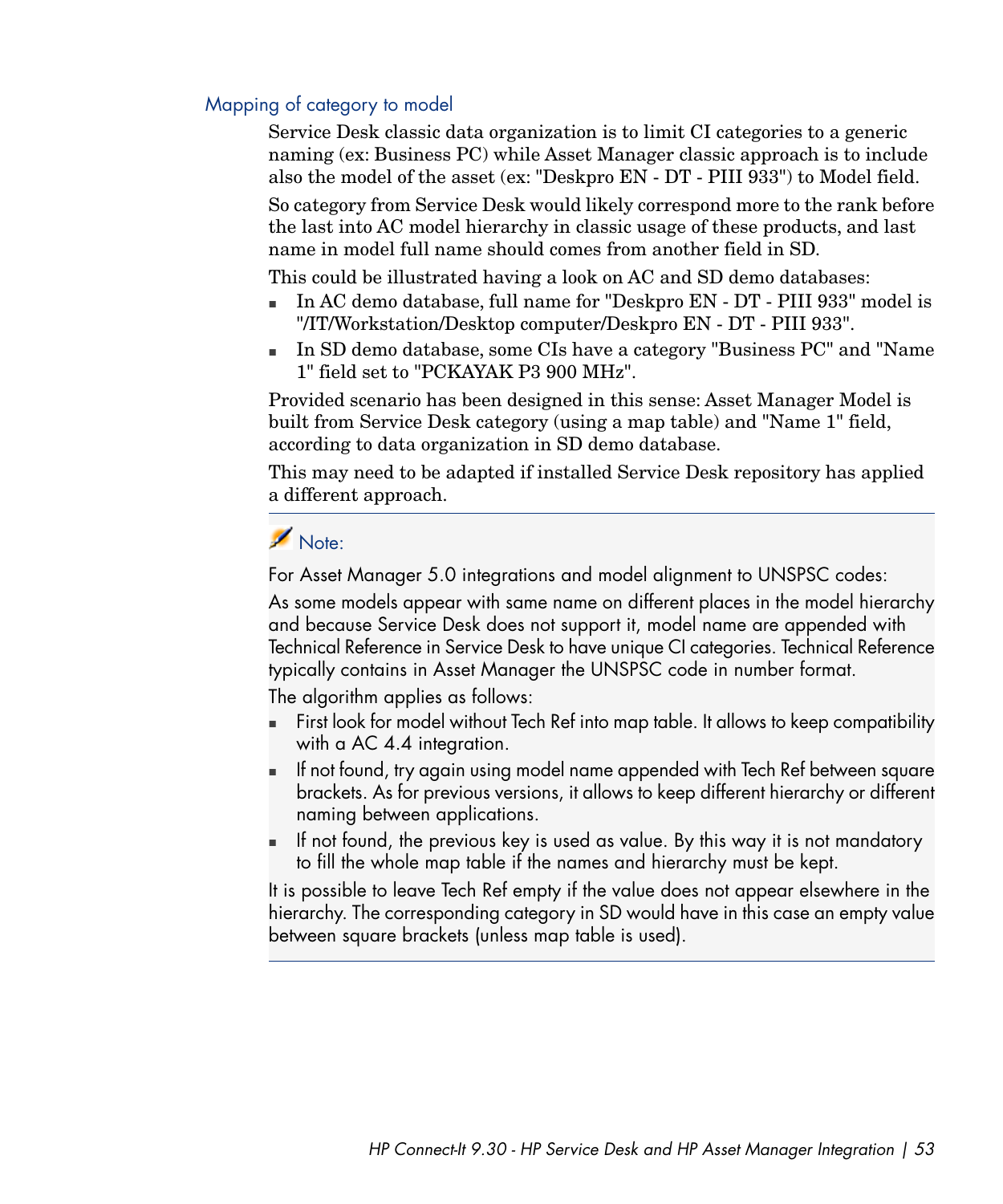## AC to SD synchronization

#### Mapping of model to category

In order to be consistent with the mapping of Category to Model performed in the context of SD to AC data synchronization (see SD to AC Synchronization above), asset models are exported to CI categories as follows:

- "Name 1" field is filled with last qualifier in AC model full name ("Deskpro") EN - DT - PIII 933" in previous example).
- <sup>n</sup> CI category is built according to AC model, taking the hierarchical path of the full name ("/IT/Workstation/Desktop computer" into previous example"). This may need to be adapted if installed Service Desk repository has applied a different approach.

## Note:

Please refer to SD to AC synchronization section for a description of UNSPSC code support.

## Change/Work Order and Work Order

## Service Desk to Asset Manager synchronization

Changes and Work Orders are only created into Asset Manager for TCO calculation purpose, so only a few set of mandatory fields are mapped.

They are located in Asset Manager under a common parent work order which must be created into Asset Manager before performing a synchronization. This common parent has a default name (SD#Changes#Workorders), but it can be modified when it is created in Asset Manager. In this case, do not forget to propagate this modification into the SD2ACWOGeneral map table (see both the Asset Manager to Service Desk and Service Desk to Asset Manager map tables formats section of this document)

This may be useful to be able to easily make the difference from Asset Manager interface between work orders created from Asset Manager and the ones coming from Service Desk.

## Asset Manager to Service Desk synchronization

In the opposite sense,AC work orders are only mapped to Service Desk changes and work orders for fulfillment process. So only items not belonging to common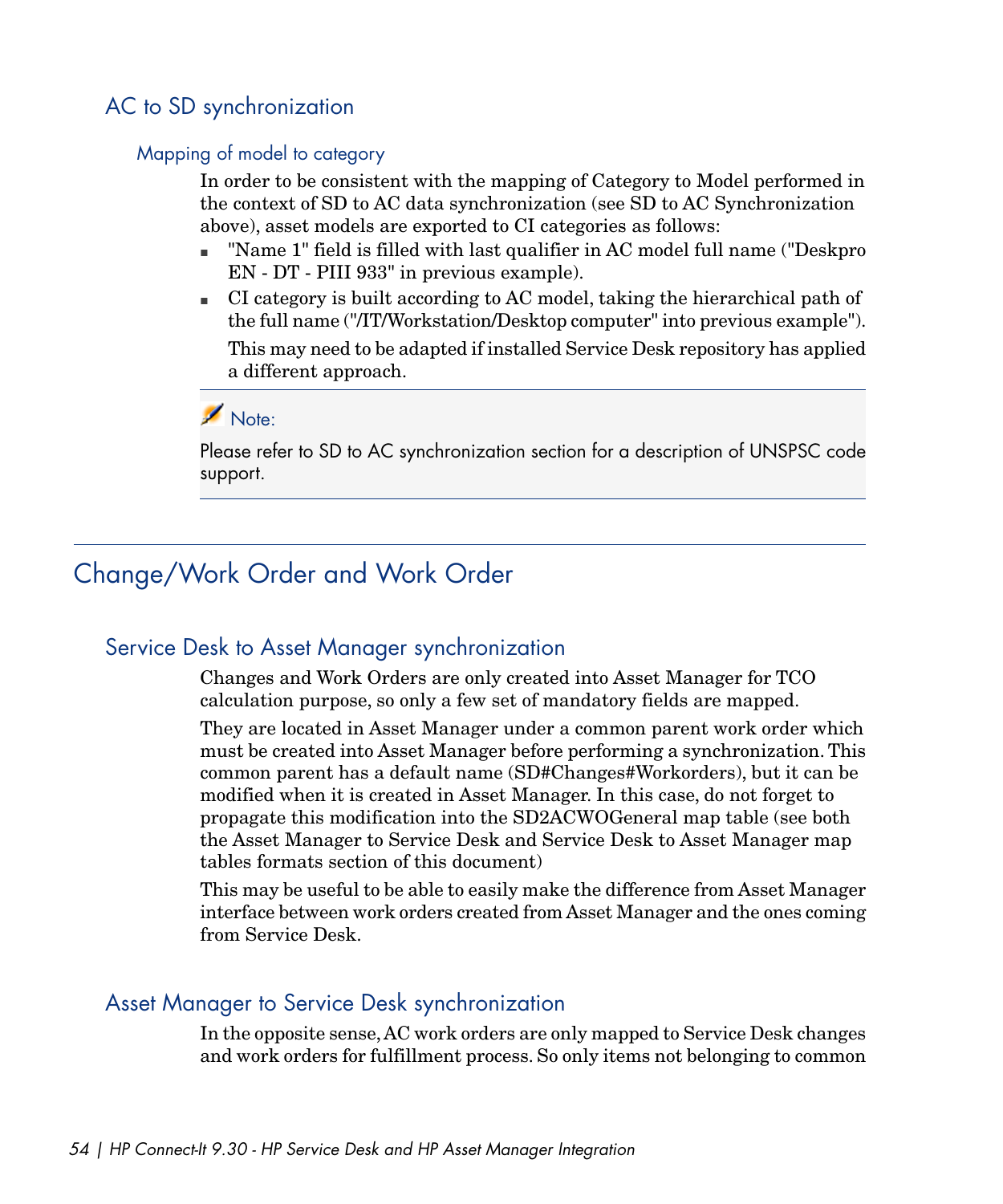parent (see SD to AC synchronization) are exported with a few set of mandatory fields.

Moreover, only first two levels of AC work orders can be mapped on the Service Desk change / work order model as SD work orders do not implement parent/child relation.

When AC work order creator is a Department, the supervisor of this department is mapped to SD (as SD expects a person to be creator).

As Status is a mandatory field in Service Desk for the Changes and Work orders, a default value taken from the corresponding map table is mapped during export.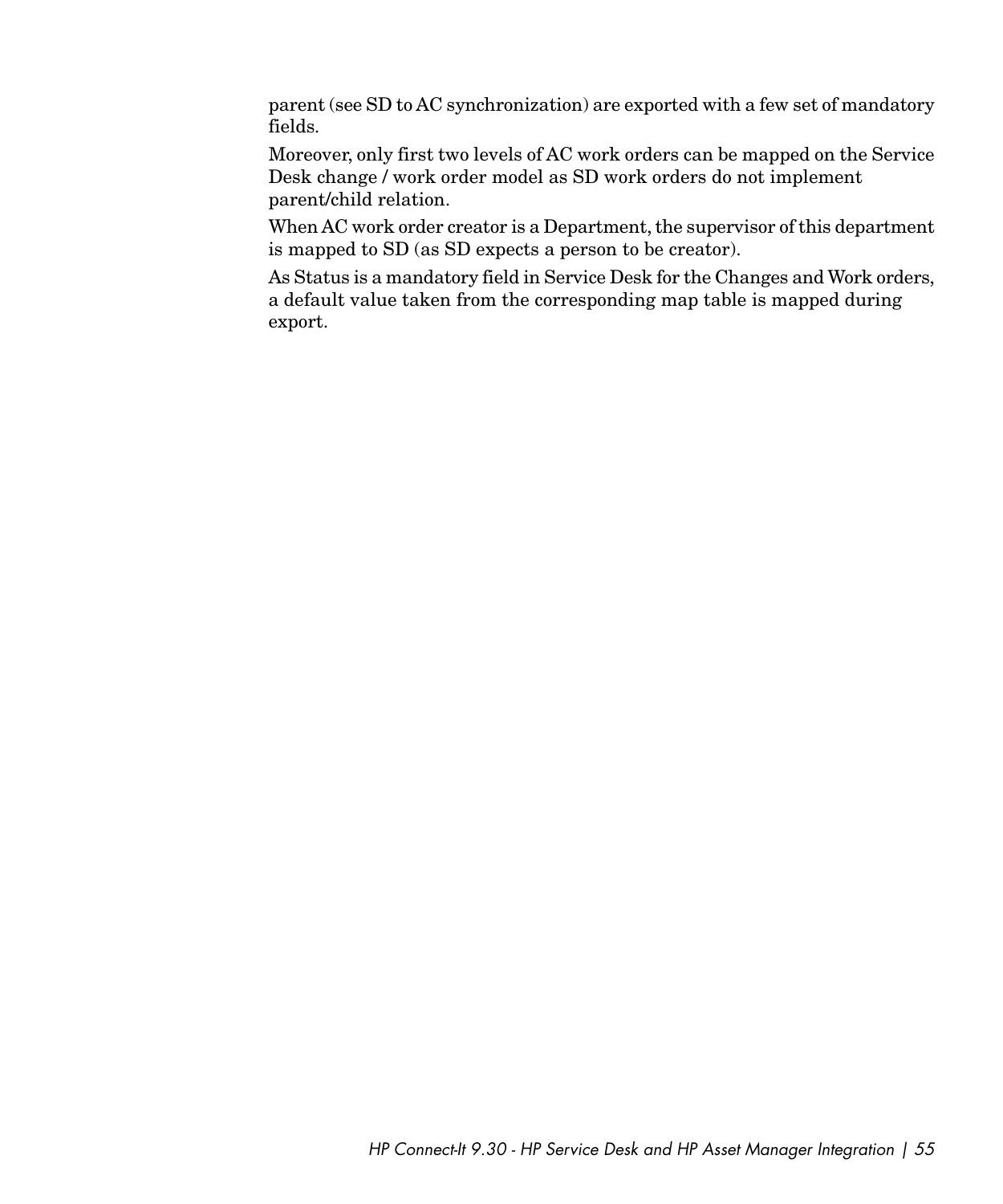*56 | HP Connect-It 9.30 - HP Service Desk and HP Asset Manager Integration*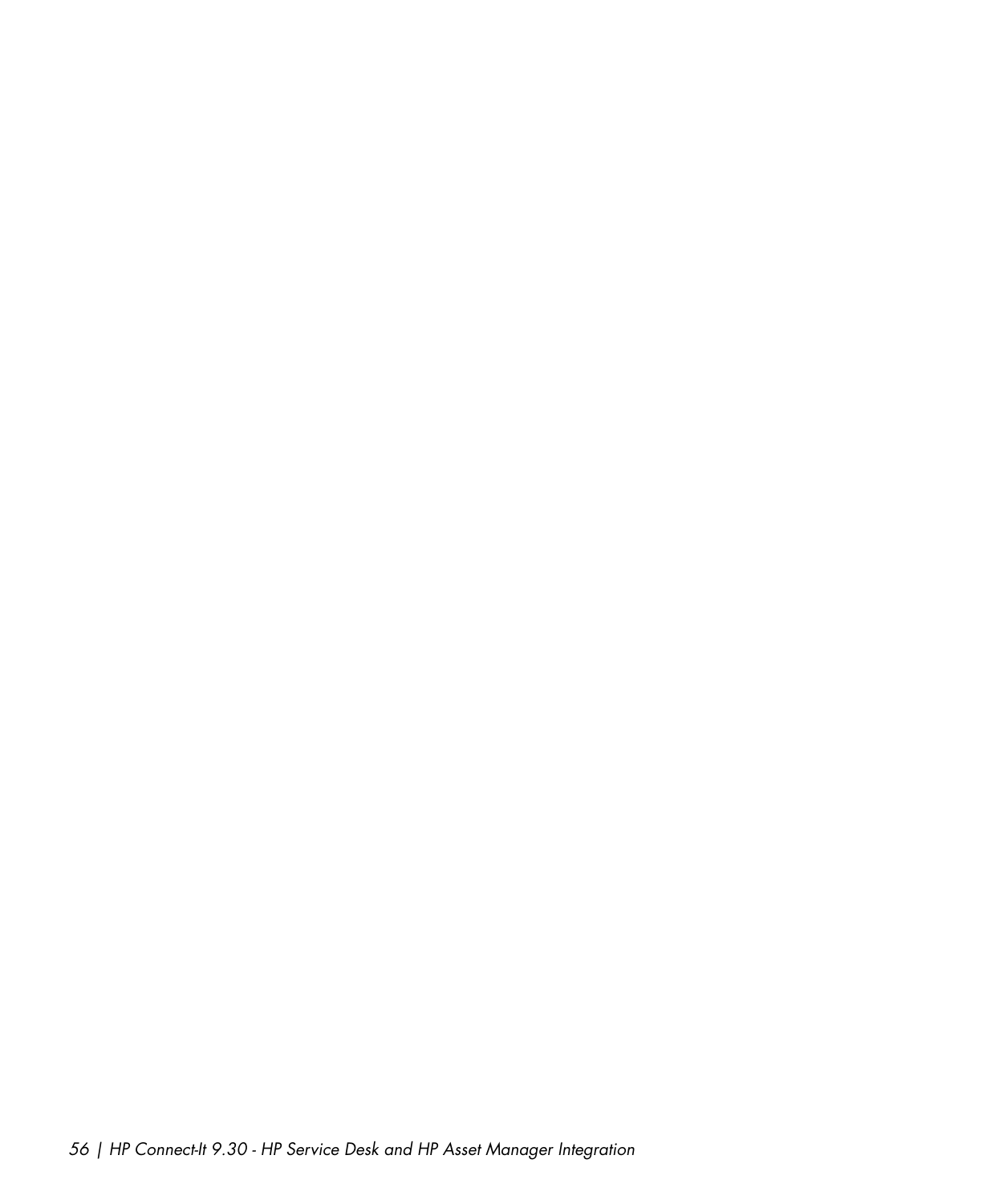# Business process example: Cost tracking with request fulfillment process 8

It is important to track cost associated with assets. This information can be used to help make appropriate decisions regarding the asset. In situations where a charge back system or billing system is used, the creation of cost records are necessary to track the cost of providing service and to charge the cost to the appropriate business unit.

Asset Manager has the ability to collect expense lines to calculate the Total Cost of Ownership (TCO) of an asset while Service Desk has the ability to collect costs tied to any incident, problem or change. These costs collected by Service Desk can integrated to Asset Manager in order to create corresponding expense lines.

The following scenario is representative of a business process starting from fulfillment process and integrating SD costs. For more convenience, it is described here from the Demo database provided with Asset Manager.

- <sup>n</sup> In Asset Manager, go to Portfolio/Standard Request , look at the request DEMO-REQ5 (High-end graphics workstation), and in the composition tab, you'll see that this is a Goods and Services request, with one change to be created (installation).
- <sup>n</sup> Go to Procurement/Purchase Request, click New, Fill the purpose field with 'New employee setup', click on the next input, then click on Ok, then choose the 'High-End graphics workstation' in the Service Catalog and click on finish.
- n The request should appear in the screen. Change the Req. status to Validated and click execute then Finish.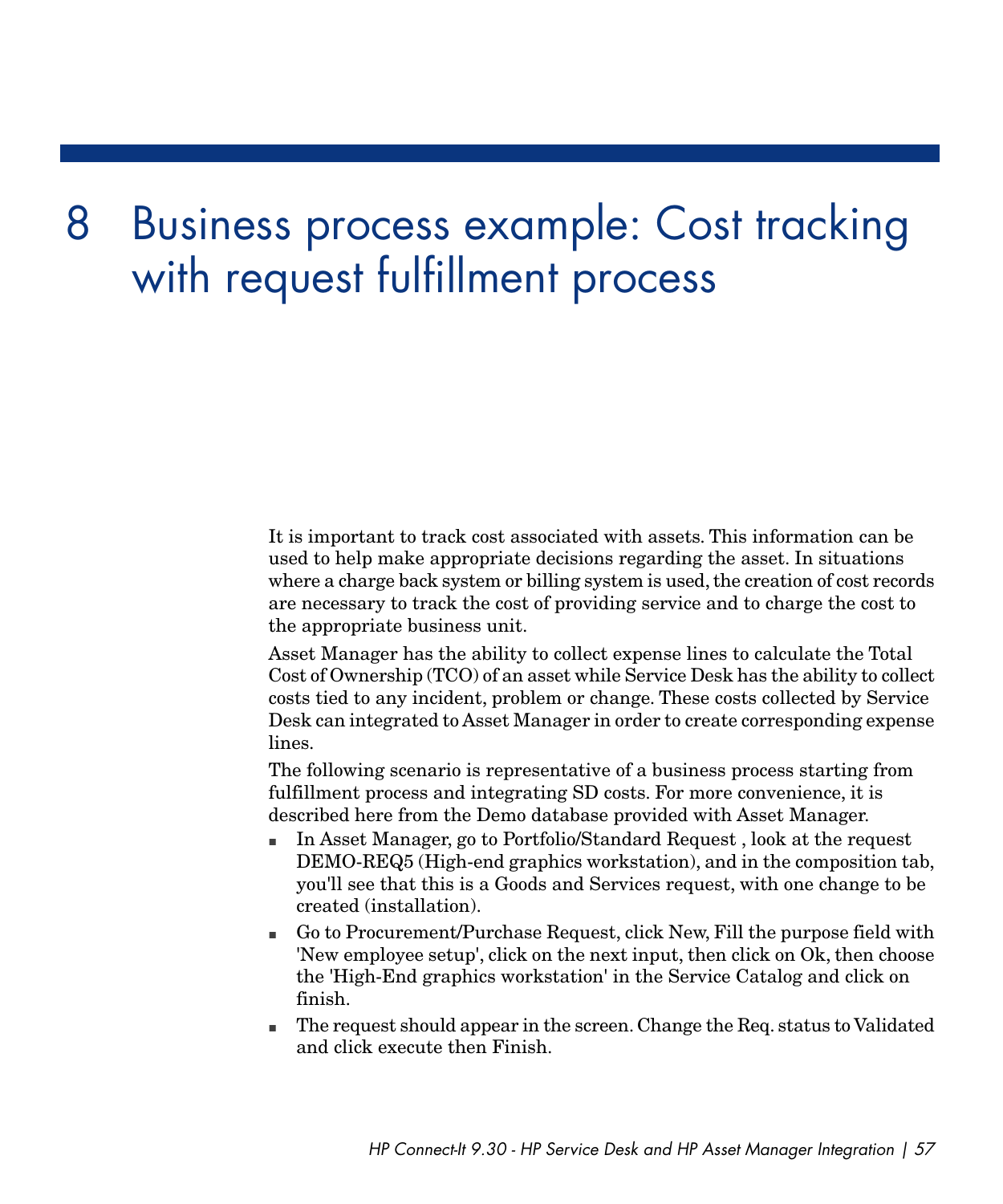- n This should have created a new work order. In the work order Acquisition tab, you can see the relationship between work order and request. Note that this is not a full procurement cycle but just a shortcut for the test.
- n Once synchronization has been performed from Asset Manager to Service Desk, this work order will have been created on Service Desk.
- <sup>n</sup> Fill information into Service Desk (actual duration, cost, assignment, etc.) and close Change.
- n These information will be reported into Asset Manager and will lead to the creation of an expense line, resulting from the actual duration/cost and hourly price.

Another classic business process would be to create an incident with Service Desk, create associated Change and Work Order with all cost related information.These information will be propagated to Asset Manager and would impact the Total Cost of Ownership of the related Asset.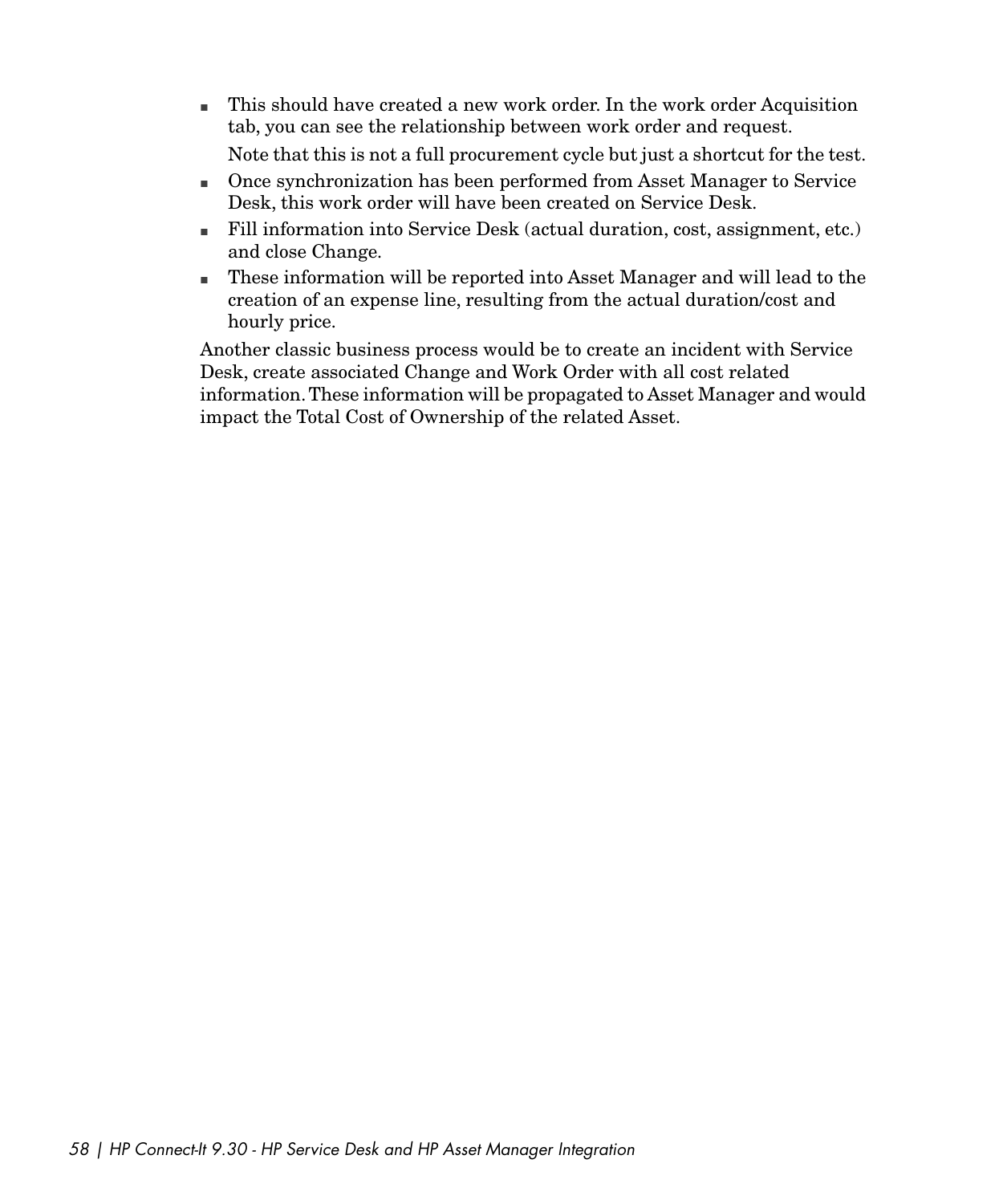# 9 Unsupported features

## Cross launches

Cross-Launch functionality expects both clients to be installed on same Windows server. Service Desk server must be manually started.

When Asset Manager client is started from Service Desk via a cross-launch, the connection properties to AC database must be manually entered.

If the clients are not running, trying to call a screen of an application from another one will result in an error message.

The locations can't dispose of a cross-launch to SD from AC because Locations are not considered as objects (like CIs for example) and so no action can be associated to them.

In Service Desk 4.5, Locations can't dispose of a cross-launch to SD from AC because they are not considered as objects (like CIs for example) and so no action can be associated to them.

As SD Organizations are mapped into AC in a complex way (organizations referenced by CIs or maintenance contracts are mapped as Companies, the ones referenced by Persons are mapped as Departments, and others are not mapped), the corresponding cross-launch has not been added into Service Desk.

## Warning:

Service Desk 5.0 expects OIDs of selected item for contextual cross-launches.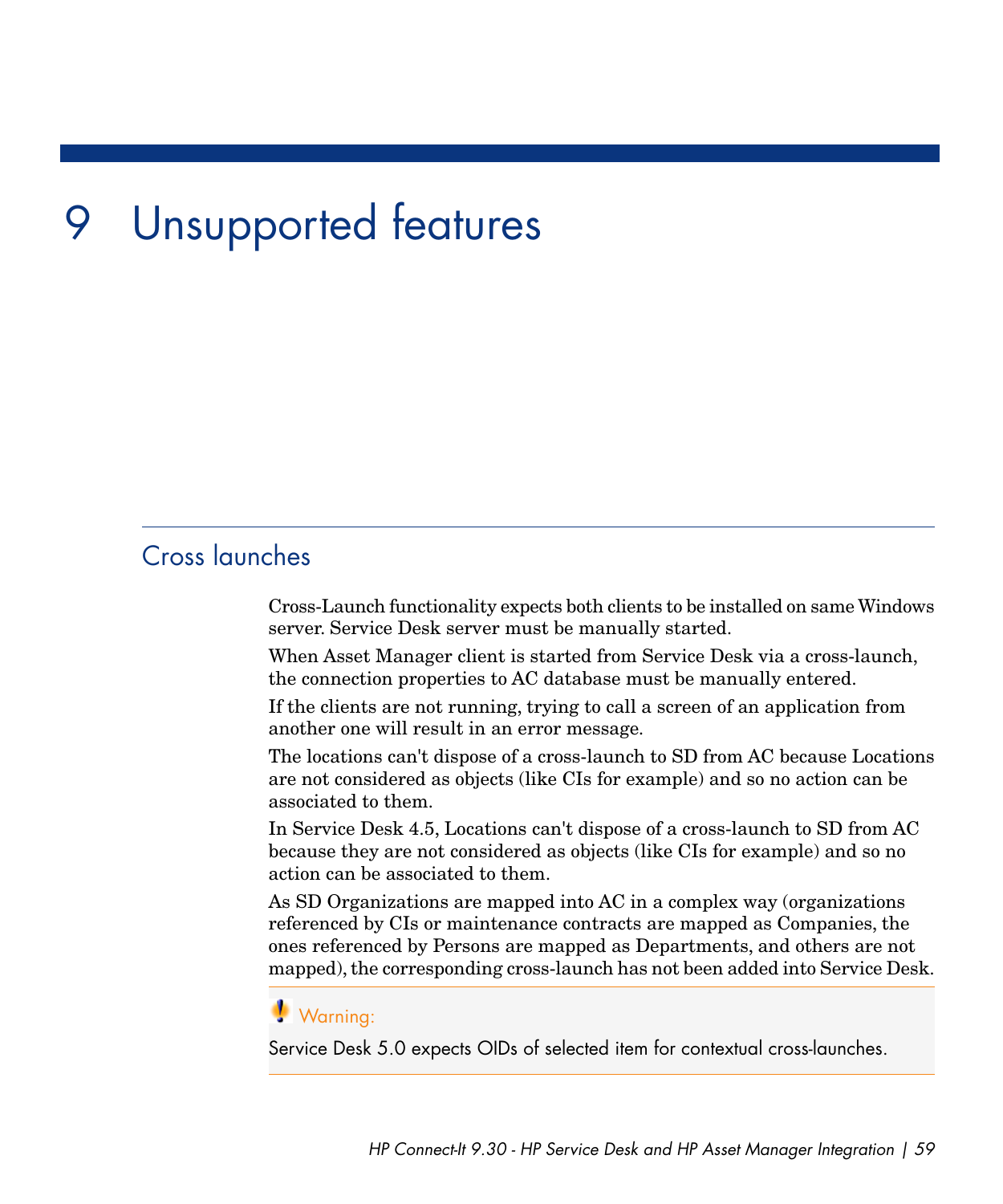## Conflict with existing items

Conflicts may appear during an export if data with same key already exists in target database. These conflicts may result either in an error (due to some integrity constraints) or to override items.

As example, CI categories may have a parent which is exported when synchronizing it with AC CI models. If this parent already exists in AC, new CI category may be relocated as a child of this parent instead of a separated one.

## Location deletion

A location in **Service Desk 4.5** is only represented by a Code, and consequently it doesn't have a Folder attribute. So if a location is deleted in Asset Manager, this deletion can't be propagated into Service Desk.

With **Service Desk 5.0**, a location is represented by a table, it's an object full-fledged, so the deletion of location is propagated in Folder.

## Employees/Workgroups relationship deletion

As the deletion can't be propagated from AC to SD, if the relationship between an employee and a group is removed from AC DB, it will not be removed from SD DB.

## Organizations names and search codes

For SD organizations, both **Search code** and **Name 1** fields don't need to be unique. However, in AC, they must be ("SD Organization->Name 1" mapped in AC to "Companies->Name", and "SD Organization->Search Code" mapped in AC to "Companies->Code"). So, to prevent conflicts during the synchronization, be sure these fields are also unique in SD.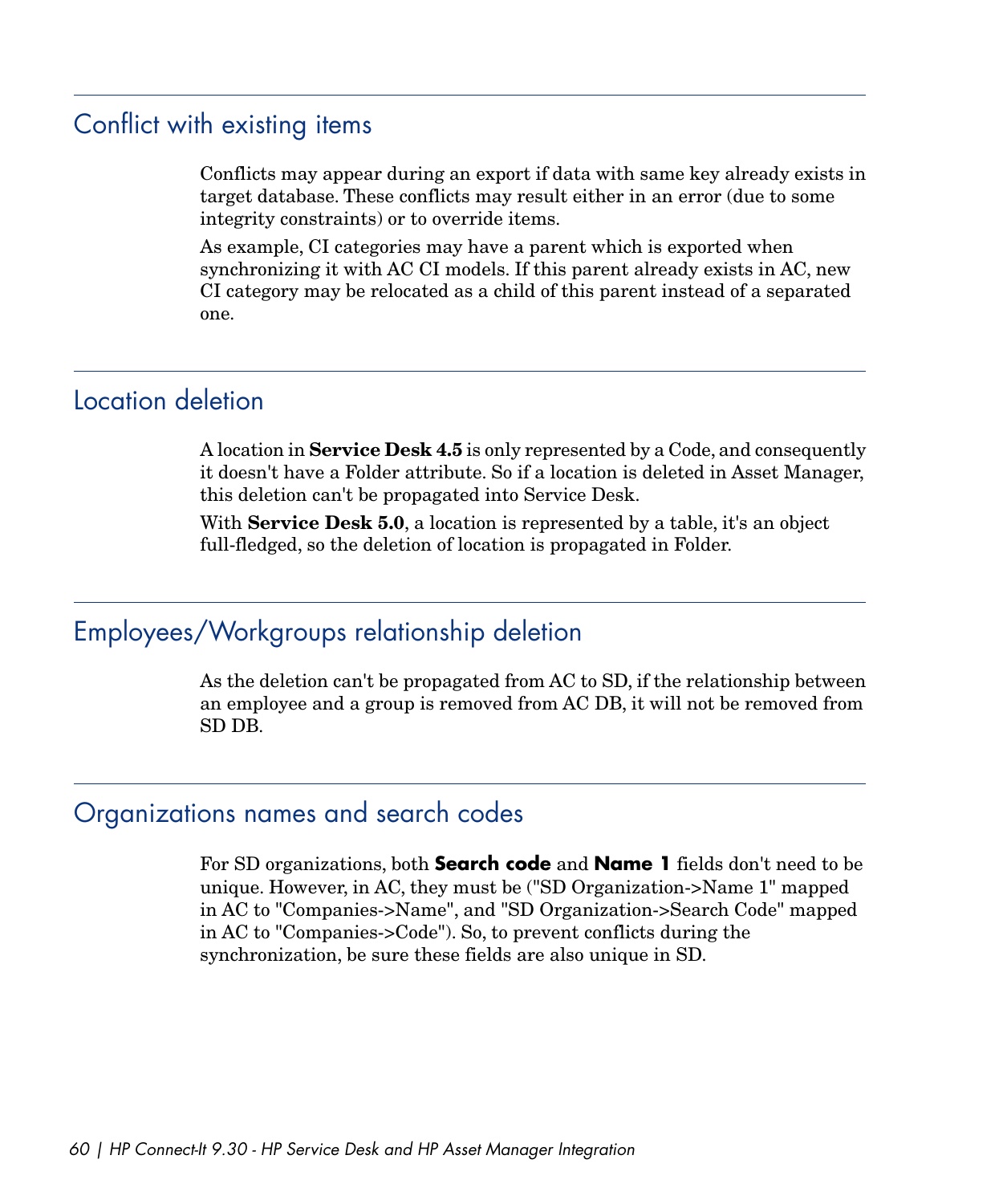## Maintenance contracts synchronization

Asset Manager and Service Desk don't manage same way the maintenance contracts. In Service Desk, the Name of the contract is used as primary key where as in Asset Manager it's a Reference, and so several contracts can have the same name. Consequently, when a SD maintenance contract is exported in AC, a reference is built thanks to information about it. In the opposite sense, the contract name is composed of its original name plus its reference as it must be unique in SD (the original reference is stocked in the SourceID field).

As a result maintenance contracts can be duplicated in Service Desk since a contract synchronized in the two ways have a different name.

## Person synchronization

As the field **Name** of an Employee is mandatory in Asset Manager, the **Last Name** field in **FullName** properties of a Service Desk Person must be filled. Otherwise, the object will be rejected during the initial synchronization from SD to AC.

## Error Management

Unprocessed XML files are left into directory when Service Desk server is unreachable (server stopped).

They will be automatically reprocessed prior to next resynchronization if connection to server has been restored.

When an XML file has been processed, it is moved into "Archives" subdirectory, but error(s) occurring during process are not automatically handled (rejected or duplicated record, unexpected status/enumerated value, etc).

In consequence Administrator must check log messages and results after synchronization (available in Service Desk Data Exchange logs for the 4.5 version) and may have to take actions.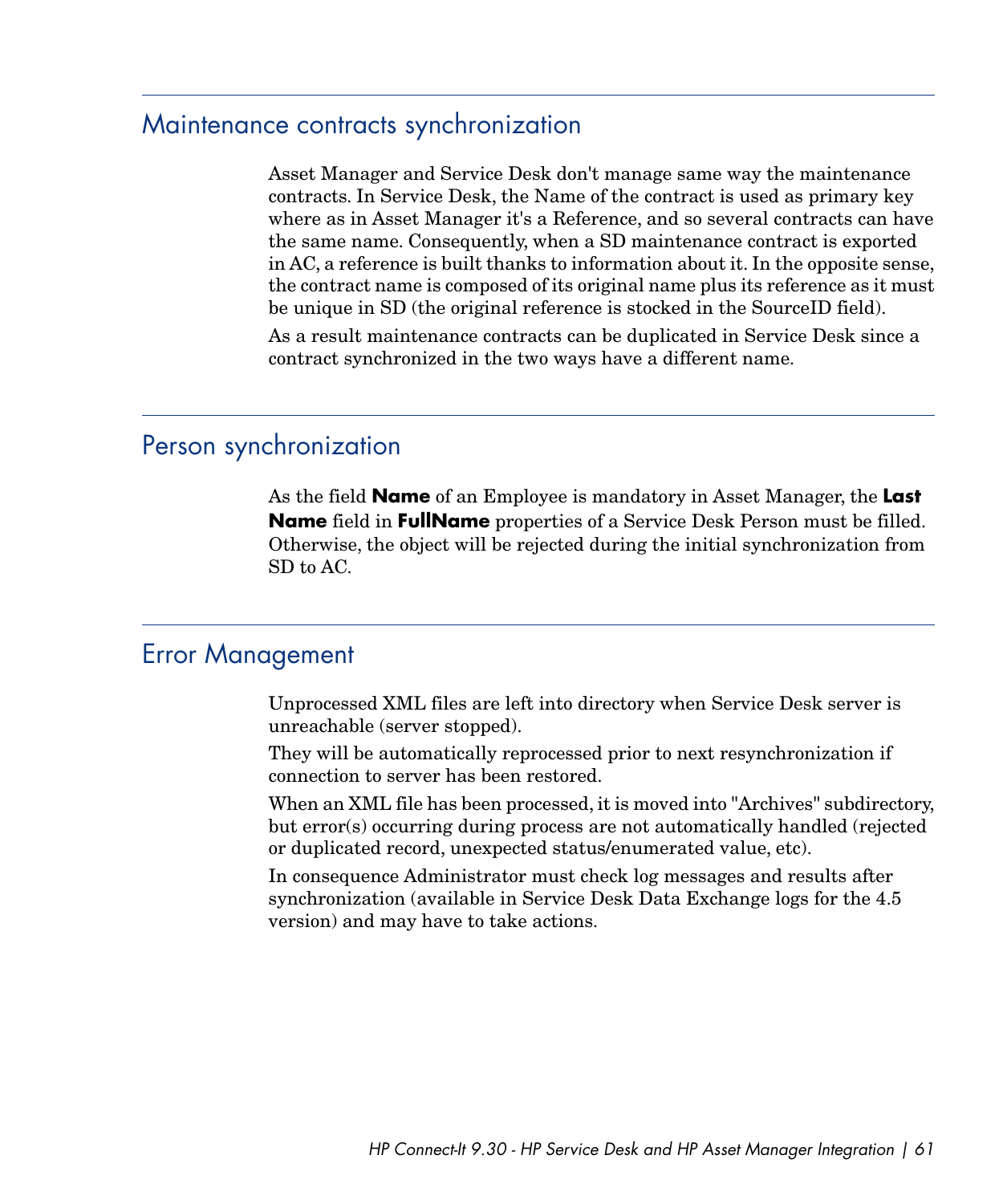## Email of Person and Organization

In Asset Manager, if the email of employee, department or company is modified, then the new email is exported as primary email in **Service Desk 5.0**; but the formers emails exist yet in the list of emails.

# Supervisor of Asset

If the supervisor of Asset is a person which hasn't parent department then it isn't exported in **Service Desk 5.0**, because the persons of CI is correlated to the organization of CI for **Owner** role and we don't add a person which doesn't belong to the existing organization of CI.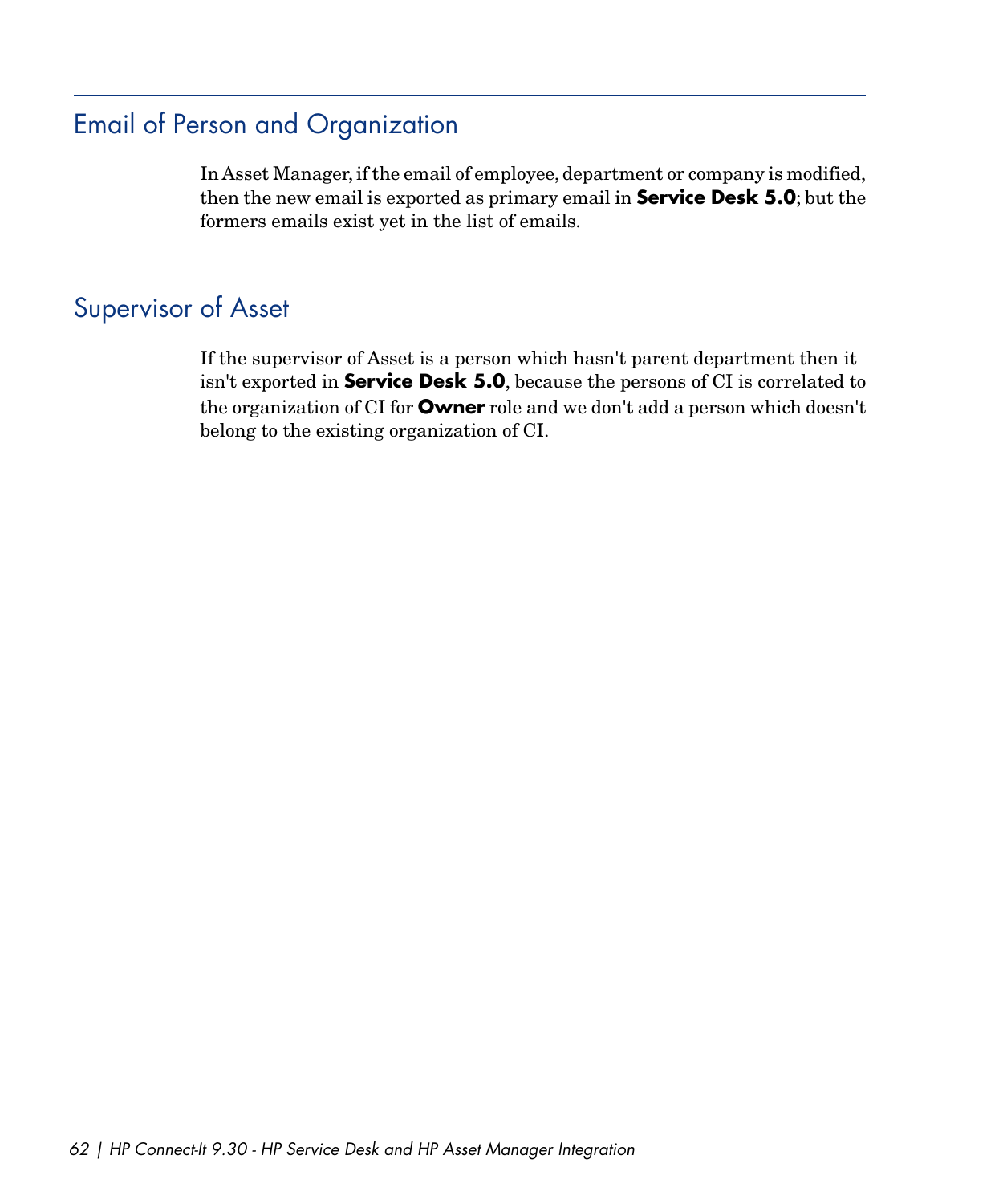# 10 Scenario Documentation for Asset Manager 4.4 and Service Desk 4.5

## Scenario Documentation File sdac Init.scn

This appendix presents information about the mapping realized by the scenario sdac Init.scn, which corresponds to the initialization phase between Service Desk and Asset Manager.

#### **Table 10.1. Information about the views**

| <b>View Name</b> | <b>Associated Mappings</b>                     |  |
|------------------|------------------------------------------------|--|
| Global           | SD LOCATIONS/AC LOCATIONS                      |  |
|                  | SD PERSONS/AC PERSONS                          |  |
|                  | SD WORKGROUPS/AC WORKGROUPS                    |  |
|                  | SD DEPARTMENT/AC DEPARTMENT                    |  |
|                  | SD_CI_SUPPLIER / AC_COMPANIES                  |  |
|                  | SD CATEGORY/AC MODEL                           |  |
|                  | SD TELEPHONES / AC EMPLOYEES                   |  |
|                  | SD MAINTENANCE CONTRACTS/<br>AC CONTRACTS      |  |
|                  | SD_CONFIGURATION_ITEMS / AC_AS-<br><b>SETS</b> |  |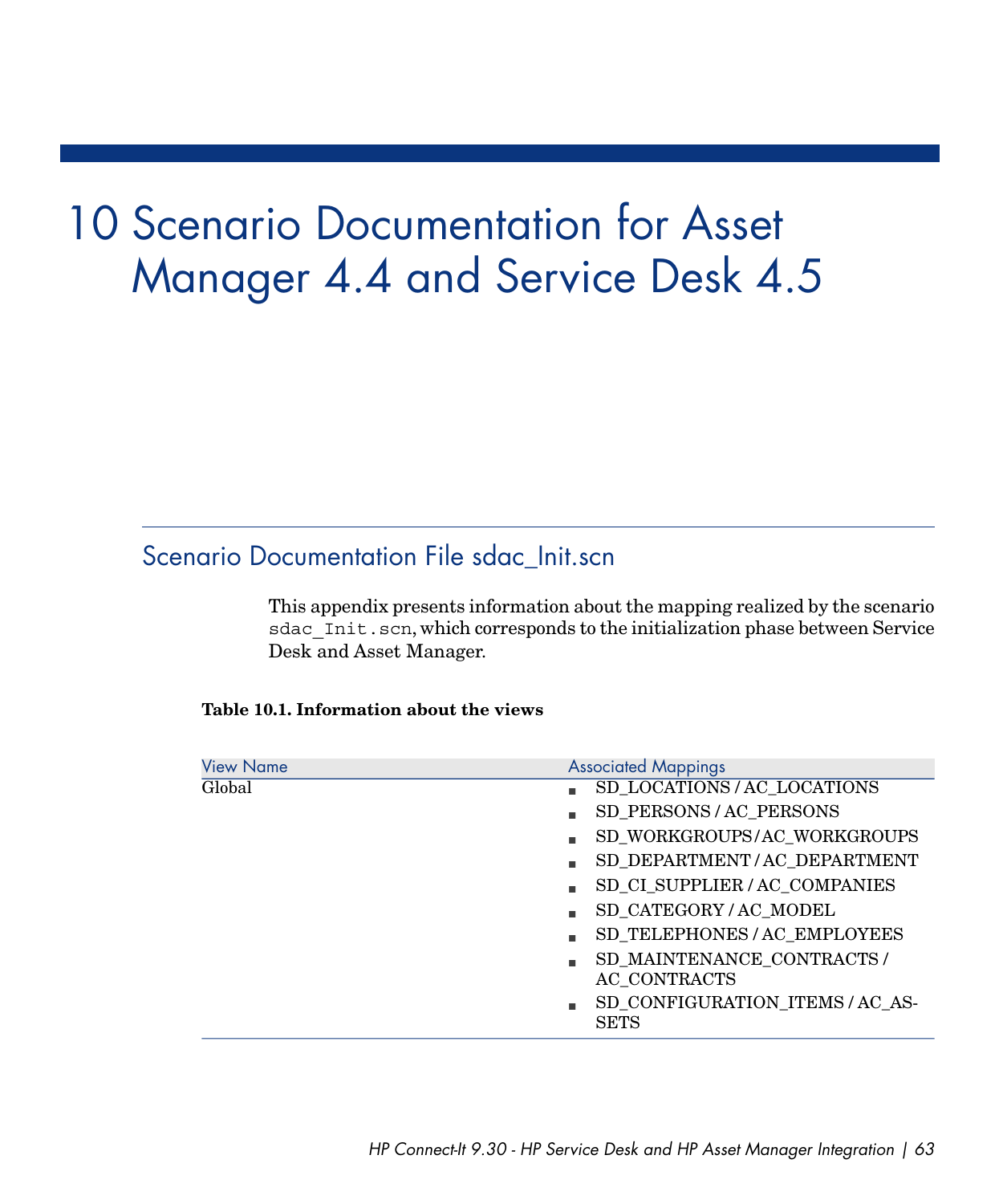### **Table 10.2. Connector configuration : Service Desk 4.5**

| Connector name | Produced document types  |
|----------------|--------------------------|
| Service Desk   | <b>SD_LOCATIONS</b>      |
|                | <b>SD_PERSONS</b>        |
|                | <b>SD DEPARTMENT</b>     |
|                | <b>SD TELEPHONES</b>     |
|                | SD CI SUPPLIER           |
|                | <b>SD WORKGROUPS</b>     |
|                | SD_CATEGORY              |
|                | SD MAINTENANCE CONTRACTS |
|                | SD_CONFIGURATION_ITEMS   |

#### **Table 10.3. Connector configuration : AssetCenter 4.4**

| Connector name   | Consumed document types |
|------------------|-------------------------|
| Asset Management | AC_LOCATIONS            |
|                  | <b>AC_PERSONS</b>       |
|                  | <b>AC_WORKGROUPS</b>    |
|                  | <b>AC_DEPARTMENT</b>    |
|                  | <b>AC_COMPANIES</b>     |
|                  | AC MODEL                |
|                  | AC EMPLOYEES            |
|                  | <b>AC_CONTRACTS</b>     |
|                  | AC ASSETS               |

#### **Table 10.4. Mapping: Locations -> Locations**

| AC fields      | SD fields         | Comment |
|----------------|-------------------|---------|
| Comment        | Remark            |         |
| Name           | Searchcode        |         |
| BarCode        | Searchcode        |         |
| LocationType   | Category          |         |
| Parent.BarCode | Parent.Searchcode |         |
| Parent.Name    | Parent.Searchcode |         |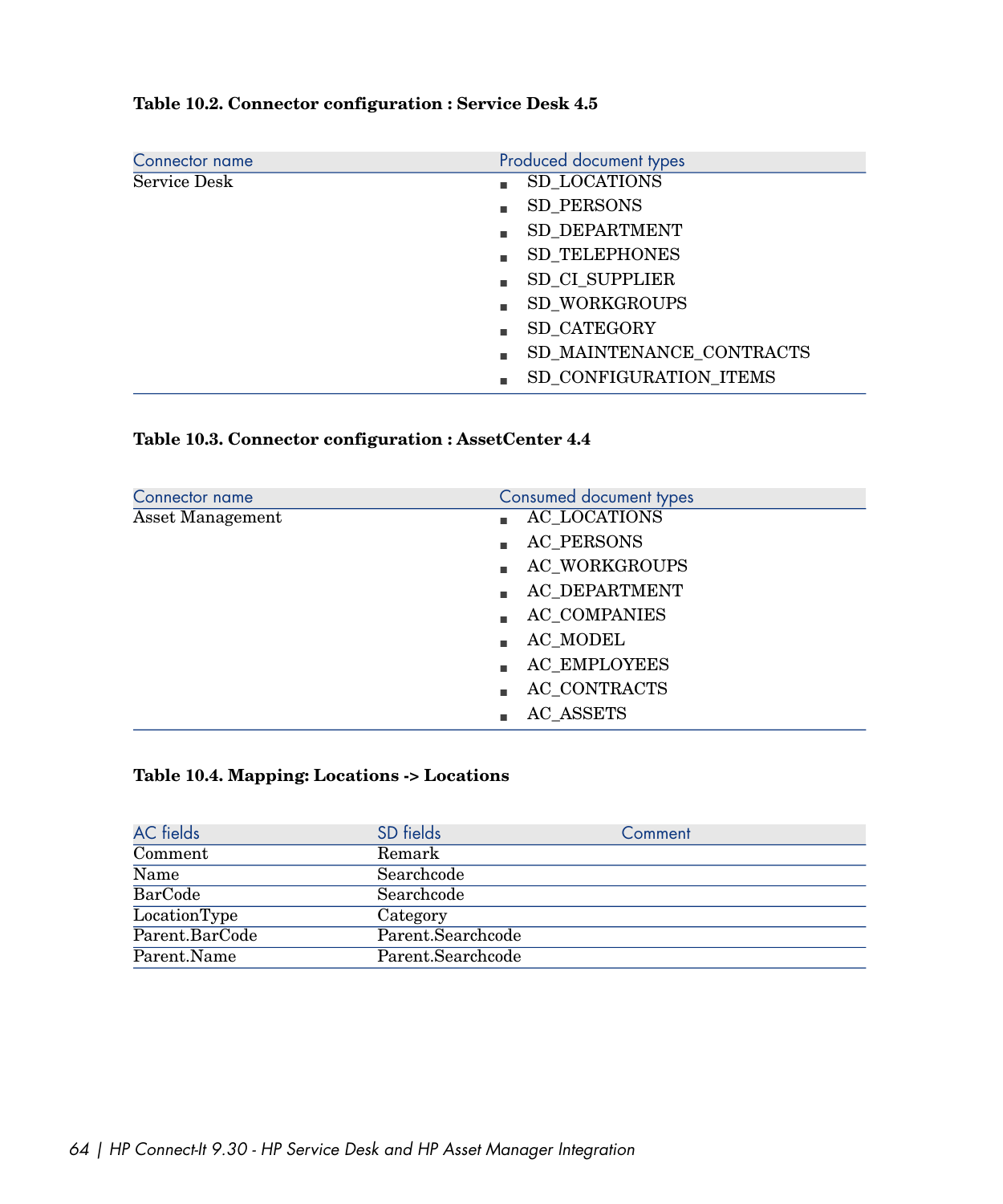#### **Table 10.5. Mapping: Persons -> Employees**

| <b>AC</b> fields           | SD fields                      | Comment                                                                                                                 |
|----------------------------|--------------------------------|-------------------------------------------------------------------------------------------------------------------------|
| <b>BarCode</b>             | Searchcode                     |                                                                                                                         |
| Name                       | Last Name                      |                                                                                                                         |
| First                      | <b>First Name</b>              |                                                                                                                         |
| FirstName2                 | <b>Middle Name</b>             |                                                                                                                         |
| MrMrs                      | Gender                         |                                                                                                                         |
| bDepartment                | $\Omega$                       | Boolean defining the type of<br>object to map. For an employ-<br>ee the value is 0, whereas it's<br>1 for a department. |
| Comment                    | Remark                         |                                                                                                                         |
| EMail                      | E-Mail                         |                                                                                                                         |
| ID#                        | <b>Identification Number</b>   | Boolean defining the type of<br>object to map. for an employee<br>the value is 0, whereas it's 1<br>for a department.   |
| Figi 12                    | <b>Birthdate</b>               |                                                                                                                         |
| $\overline{\text{Field3}}$ | <b>Status</b>                  |                                                                                                                         |
| Title                      | Category                       |                                                                                                                         |
| Telephone                  | <b>Business Phone</b>          |                                                                                                                         |
| Fax                        | Fax                            |                                                                                                                         |
| Mobile tel                 | Mobile                         |                                                                                                                         |
| Home tel                   | Home                           |                                                                                                                         |
| <b>Icon</b>                | $images\img16x16\perp$<br>.bmp | Chosen icon among these<br>provided in Asset Manager                                                                    |
| Parent.Name                | Organization.Name1             | the parent of an employee is a<br>department                                                                            |
| Parent.BarCode             | Organization.Searchcode        | the parent of an employee is a<br>department                                                                            |
| Parent. bDepartment        | $\overline{1}$                 | the parent of an employee is a<br>department                                                                            |
| Location.BarCode           | Location, Searchcode           |                                                                                                                         |

#### **Table 10.6. Mapping: Workgroups -> Groups**

| AC fields       | SD fields          | Comment                                        |
|-----------------|--------------------|------------------------------------------------|
| BarCode         | Searchcode         |                                                |
| Name            | Name               |                                                |
| bAssignable     | Status             | Boolean defining the status of<br>a workgroup. |
| Parent.Name     | Parent.Name1       |                                                |
| Parent.BarCode  | Parent.Searchcode  |                                                |
| Members.BarCode | Members.Searchcode | Relation between employees<br>and workgroup    |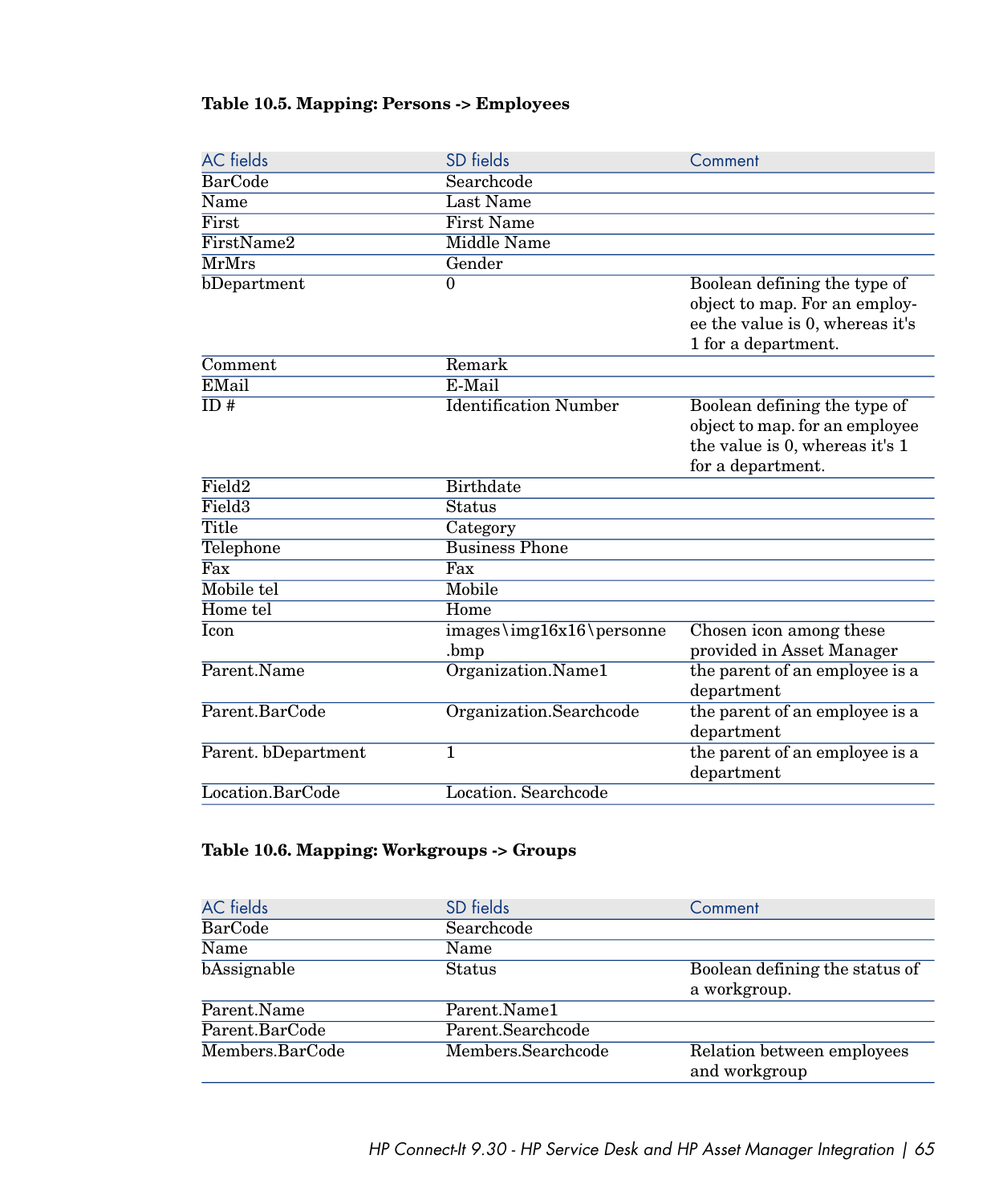### **Table 10.7. Mapping: Organizations -> Departments**

| <b>AC</b> fields   | SD fields                          | Comment                                                                                                                 |
|--------------------|------------------------------------|-------------------------------------------------------------------------------------------------------------------------|
| <b>BarCode</b>     | Searchcode                         |                                                                                                                         |
| Name               | Name1                              |                                                                                                                         |
| bDepartment        |                                    | Boolean defining the type of<br>object to map. For an employ-<br>ee the value is 0, whereas it's<br>1 for a department. |
| Comment            | Remark                             |                                                                                                                         |
| Telephone          | <b>Business Phone</b>              |                                                                                                                         |
| Fax                | Fax                                |                                                                                                                         |
| EMail              | E-Mail                             |                                                                                                                         |
| Icon               | $images\img16x16\ser-$<br>vice.bmp | Chosen icon among these<br>provided in Asset Manager                                                                    |
| Parent.Name        | Parent.Name1                       |                                                                                                                         |
| Parent.BarCode     | Parent.Searchcode                  |                                                                                                                         |
| Supervisor.BarCode | Manager.Searchcode                 |                                                                                                                         |
| Location.BarCode   | Location. Searchcode               |                                                                                                                         |

An SD Organization is mapped in AC Departments only if it is referenced by a Person.

#### **Table 10.8. Mapping: Organizations -> Companies**

| <b>AC</b> fields         | SD fields             | Comment |
|--------------------------|-----------------------|---------|
| $\overline{\text{Code}}$ | Searchcode            |         |
| Name                     | Name1                 |         |
| <b>Qualif1</b>           | Category              |         |
| Comment                  | Remark                |         |
| Telephone                | <b>Business Phone</b> |         |
| $\overline{\text{Fax}}$  | Fax                   |         |
| <b>EMail</b>             | E-Mail                |         |
| URL                      | Web page              |         |
| Mainsite.BarCode         | Location. Searchcode  |         |

An SD Organization is mapped in AC Company only if it is referenced by a CI.

#### **Table 10.9. Mapping: CI Categories -> Models**

| <b>AC</b> fields | SD fields | Comment                  |
|------------------|-----------|--------------------------|
| Name             | Text      |                          |
| bInvent          |           | Determines if BarCode is |
|                  |           | mandatory or not.        |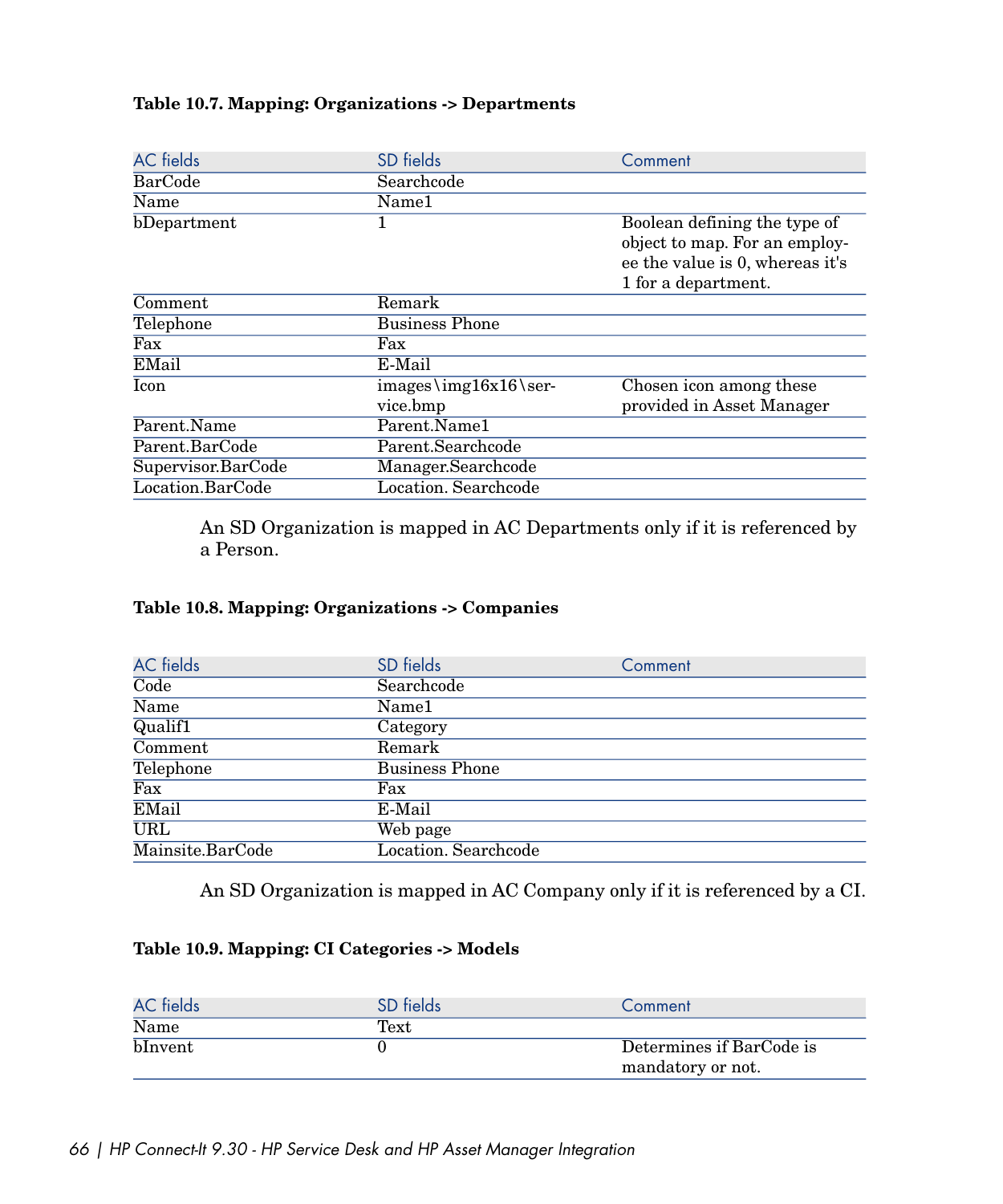| <b>AC</b> fields   | SD fields   | Comment                      |
|--------------------|-------------|------------------------------|
| Nature.Code        | Text        | Association defined in a map |
|                    |             | table                        |
| Parent.Name        | Parent.Text |                              |
| Parent, bInvent    |             | Determines if BarCode is     |
|                    |             | mandatory or not.            |
| Parent.Nature.Code | Parent.Text | Association defined in a map |
|                    |             | table                        |

#### **Table 10.10. Mapping: Maintenance Contracts -> Contracts**

| <b>AC</b> fields         | SD fields               | Comment                         |
|--------------------------|-------------------------|---------------------------------|
| Reference                | OID                     | built with a common tag and     |
|                          |                         | the OID database of the con-    |
|                          |                         | tract                           |
| Comment                  | Description             |                                 |
| End                      | End date                |                                 |
| Start                    | Start date              |                                 |
| Init Payment             | Price                   |                                 |
| <b>IntPayCur</b>         | Currency                | gives by a map table            |
| Purpose                  | Name                    |                                 |
| Type                     | 4                       | Always a contract of type       |
|                          |                         | 'maintenance'                   |
| <b>Status</b>            | Status                  |                                 |
| Model.Name               | 'maintenance'           | Always the 'maintenance'        |
|                          |                         | model used                      |
| Company.Code             | Organization.Searchcode | If a company is referenced by   |
| Company.Name             | Organization.Name1      | the contract, it is created 'on |
| Company.Qualif1          | Organization.Category   | the fly' as Company into Asset  |
| Company.Comment          | Organization.Remark     | Manager                         |
| Company.EMail            | Organization.E-Mail     |                                 |
| Company.URL              | Organization. Web page  |                                 |
| Company.Mainsite.BarCode | Organization.Location.  |                                 |
|                          | Searchcode              |                                 |

## **Table 10.11. Mapping: CI -> Assets**

| <b>AC</b> fields | SD fields            | Comment                   |
|------------------|----------------------|---------------------------|
| BarCode          | Searchcode           |                           |
| AssetTag         | Searchcode           |                           |
| Serial #         | Serial Number        |                           |
| External ID      | Name2                |                           |
| Comment          | Remark               |                           |
| Icon             | 'images\img16x16\pc- | Chosen icon among these   |
|                  | statn.bmp'           | provided in Asset Manager |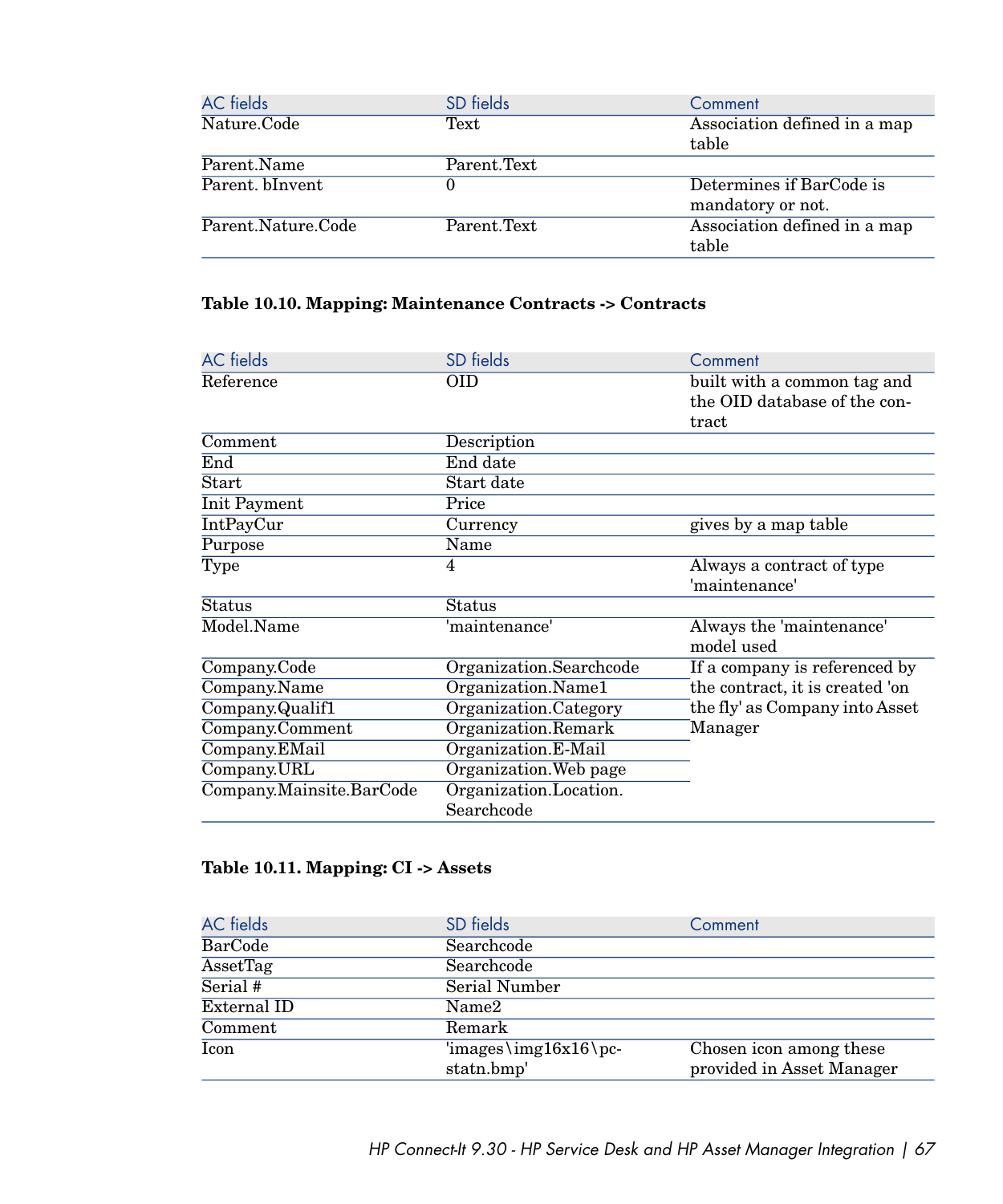| <b>AC</b> fields             | SD fields               | Comment                                                               |
|------------------------------|-------------------------|-----------------------------------------------------------------------|
| Acquis.Purchase date         | Purchase date           |                                                                       |
| Acquis.Purchas Price         | Price                   |                                                                       |
| Acquis.Procurement.Suppli-   | Supplier.Searchcode     |                                                                       |
| er.BarCode                   |                         |                                                                       |
| Maint.Expiration             | Warranty date           |                                                                       |
| Maint.dInstall               | Purchase date           |                                                                       |
| Maint, Maint, Contract, Ref  | MaintenanceContract.OID | built with a common tag and                                           |
|                              |                         | the OID database of the con-                                          |
|                              |                         | tract                                                                 |
| Model.Name                   | Name1                   |                                                                       |
| Model.bInvent                | $\theta$                | Determines if BarCode is<br>mandatory or not.                         |
| Model.Brand.Name             | <b>Brand.Name</b>       |                                                                       |
| Model.Nature.Code            | Category                | Association defined in a map<br>table                                 |
| Model.Parent.Name            | Category.Text           |                                                                       |
| Portfolio.AssetTag           | Searchcode              |                                                                       |
| Portfolio.Comment            | Remark                  |                                                                       |
| Portfolio.Unit               | <b>Value Price</b>      |                                                                       |
| Portfolio.AvgPriceCur        | Currency                | gives by a map table                                                  |
| Portfolio.Model.Name         | Name1                   |                                                                       |
| Portfolio.Model.bInvent      | $\Omega$                | Determines if BarCode is                                              |
|                              |                         | mandatory or not.                                                     |
| Portfolio.Model.Nature.Code  | Category                | Association defined in a map<br>table                                 |
| Portfolio.Model.Parent.Name  | Category.Text           |                                                                       |
| Portfolio.Location.BarCode   | Location.Searchcode     |                                                                       |
| Portfolio.Location.Name      | Location.Searchcode     |                                                                       |
| Portfolio.Icon               | 'images\img16x16\pc-    | Chosen icon among these                                               |
|                              | statn.bmp'              | provided in Asset Manager                                             |
| Portfolio.Parent.AssetTag    | ParentCI.Searchcode     |                                                                       |
| Portfolio.Parent.Model.Name  | ParentCI.Name1          |                                                                       |
| Portfolio.Parent.Model.bIn-  | 0                       | Determines if BarCode is                                              |
| vent                         |                         | mandatory or not.                                                     |
| Portfolio.Parent.Mod-        | ParentCI.Category       | Association defined in a map                                          |
| el.Nature.Code               |                         | table                                                                 |
| Portfolio.User.BarCode       | Person                  |                                                                       |
| Portfolio.Supervisor.BarCode | Owner.Searchcode        | owner person if defined else<br>supervisor of owner organiza-<br>tion |
| Network.IP Address           | <b>IP</b> Address       |                                                                       |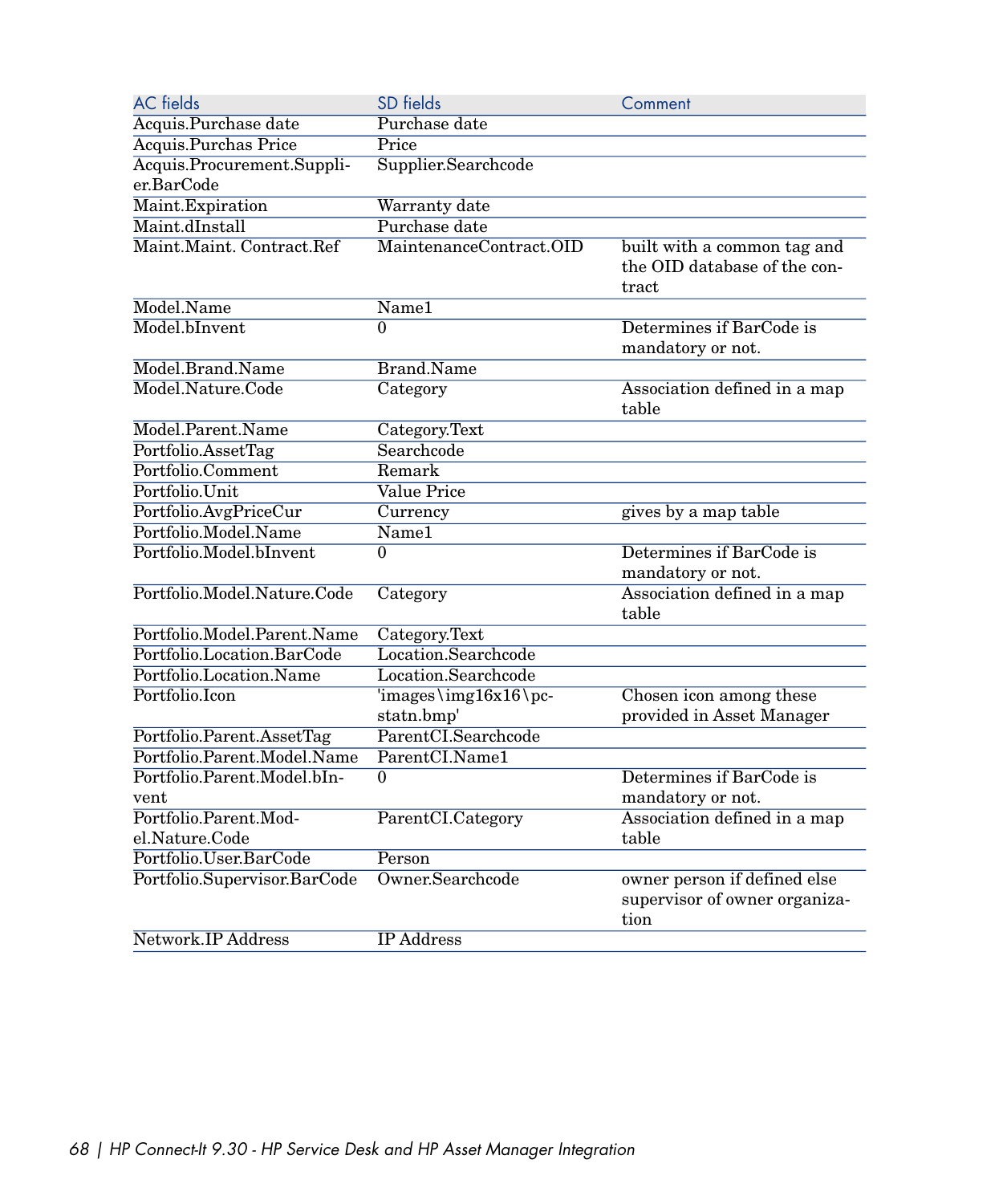# Scenario Documentation File sdac\_Sync.scn

This appendix presents information about the mapping realized by the scenario sdac\_Sync.scn, which corresponds to the synchronization phase between Service Desk and Asset Manager.

#### **Table 10.12. Information about the views**

| <b>View Name</b> | <b>Associated Mappings</b> |                                 |
|------------------|----------------------------|---------------------------------|
| Global           | <b>SETS</b>                | SD_CONFIGURATION_ITEMS / AC_AS- |
|                  |                            | SD CHANGES/AC WORKORDERS        |
|                  |                            | SD CHANGES/AC WORKORDERS2       |
|                  | <b>WORKORDERS</b>          | SD WORKORDERS/AC SUB-           |
|                  | WORKORDERS2                | SD WORKORDERS/AC SUB-           |
|                  | WORKORDERS3                | SD WORKORDERS/AC SUB-           |
|                  | AL                         | SD_INCIDENTS/AC_RECONC_PROPOS-  |

#### **Table 10.13. Connector configuration : Service Desk 4.5**

| Connector name | Produced document types       |  |
|----------------|-------------------------------|--|
| Service Desk   | <b>SD_CONFIGURATION_ITEMS</b> |  |
|                | SD CHANGES                    |  |
|                | <b>SD WORKORDERS</b>          |  |
|                | - SD INCIDENTS                |  |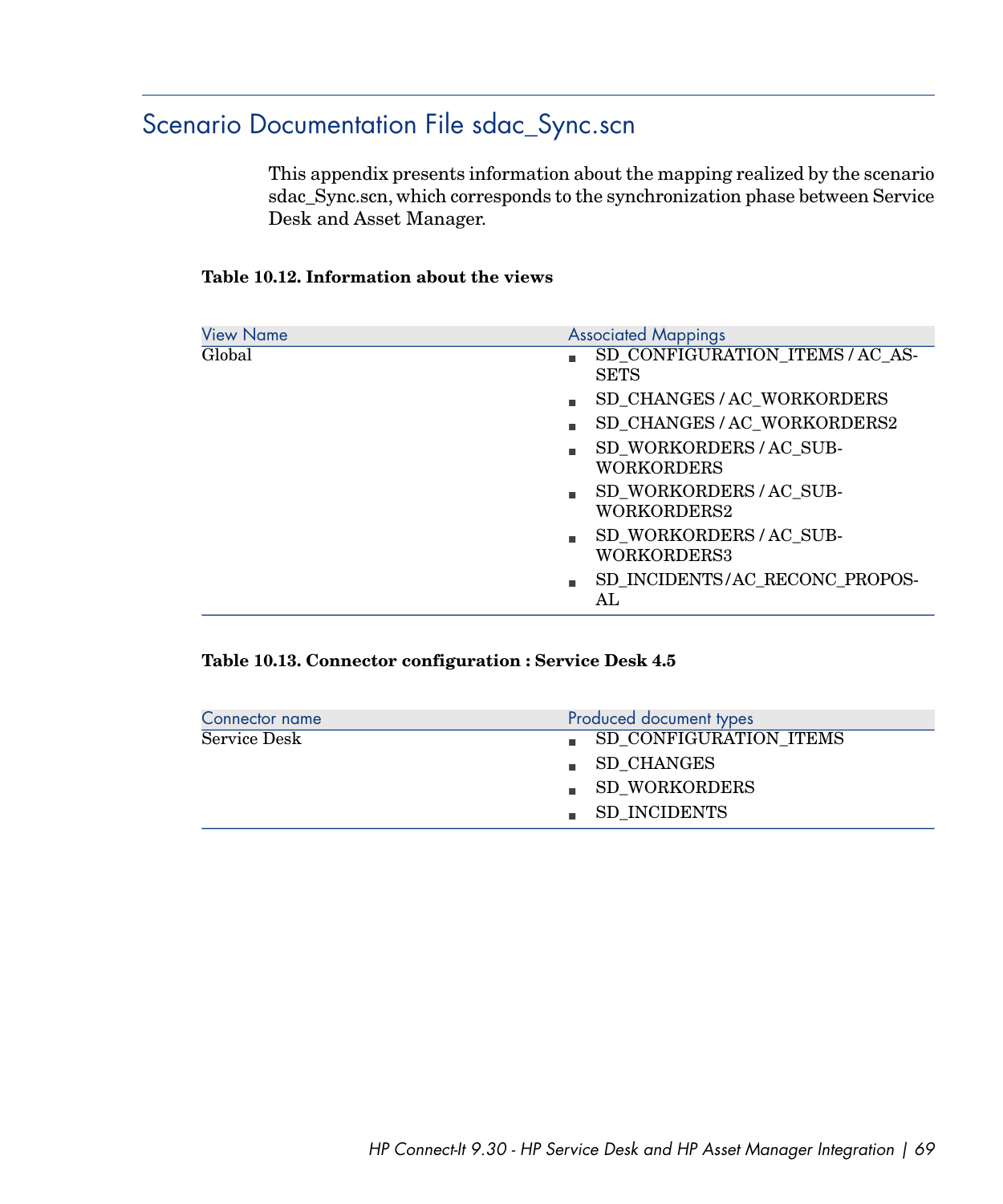### **Table 10.14. Connector configuration : AssetCenter 4.4**

| Connector name   | Consumed document types       |  |
|------------------|-------------------------------|--|
| Asset Management | <b>AC ASSETS</b>              |  |
|                  | AC_WORKORDERS                 |  |
|                  | $\blacksquare$ AC_WORKORDERS2 |  |
|                  | AC_SUBWORKORDERS              |  |
|                  | AC_SUBWORKORDERS2             |  |
|                  | AC_SUBWORKORDERS3             |  |
|                  | AC RECONC PROPOSAL            |  |

## **Table 10.15. ORDER BY clauses by Document type**

| SD WORKORDERS<br>Status<br>and their parent at the appropriate | Document type | <b>WHERE</b> clause | Comment                                        |
|----------------------------------------------------------------|---------------|---------------------|------------------------------------------------|
|                                                                |               |                     | In order to closed the subworkorders<br>moment |

### **Table 10.16. Mapping: CI -> Assets**

| <b>AC</b> fields           | SD fields                      | Comment                           |
|----------------------------|--------------------------------|-----------------------------------|
| BarCode                    | Searchcode                     |                                   |
| AssetTag                   | Searchcode                     |                                   |
| Serial #                   | Serial Numbe                   |                                   |
| External ID                | Name2                          |                                   |
| Comment                    | Remark                         |                                   |
| Icon                       | $images\img16x16\cdot pc$      | Chosen icon among these           |
|                            | statn.bmp                      | provided in Asset Manager         |
| Acquis.Purchase date       | Purchase date                  |                                   |
| Acquis.Purchas Price       | Price                          |                                   |
| Acquis.Procurement.Suppli- | Supplier.Searchcode            |                                   |
| er.BarCode                 |                                |                                   |
| Maint.Expiration           | Warranty date                  |                                   |
| Maint.dInstall             | Purchase date                  |                                   |
| Maint.Maint. Contract.Ref  | MaintenanceCon-                | if SourceID is filled and begins  |
|                            | tract.SourceID or Maintenance- | with the correct tag, the origin- |
|                            | Contract.OID                   | al AC reference is extracted.     |
|                            |                                | otherwise the reference is re-    |
|                            |                                | built with a common tag and       |
|                            |                                | the OID database of the con-      |
|                            |                                | tract                             |
| Model.Name                 | Name1                          |                                   |
| Model.Brand.Name           | Brand.Name                     |                                   |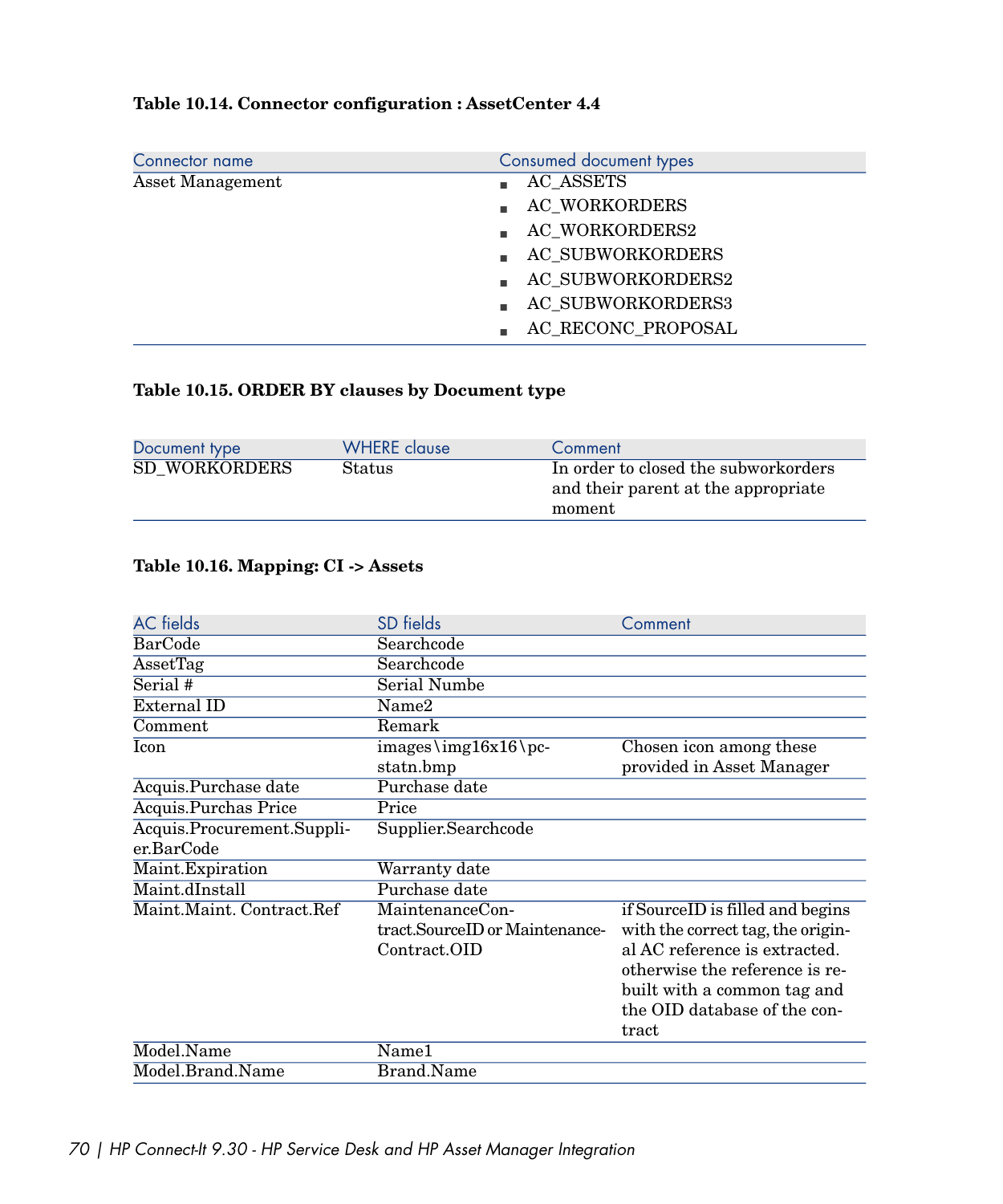| <b>AC</b> fields             | SD fields                 | Comment                       |
|------------------------------|---------------------------|-------------------------------|
| Model.Nature.Code            | Category                  | Association defined in a map  |
|                              |                           | table                         |
| Model.Parent.Name            | Category.Text             |                               |
| Portfolio.AssetTag           | Searchcode                |                               |
| Portfolio.Comment            | Remark                    |                               |
| Portfolio.Unit Value         | Price                     |                               |
| Portfolio.AvgPriceCur        | Currency                  | gives by a map table          |
| Portfolio.Model.Name         | Name1                     |                               |
| Portfolio.Model.Nature.Code  | Category                  | Association defined in a map  |
|                              |                           | table                         |
| Portfolio.Model.Parent.Name  | Category.Text             |                               |
| Portfolio.Location.BarCode   | Location.Searchcode       |                               |
| Portfolio.Location.Name      | Location.Searchcode       |                               |
| Portfolio.Icon               | images\img16x16\occas.bmp | Chosen icon among these       |
|                              |                           | provided in Asset Manager     |
| Portfolio.Parent.AssetTag    | ParentCI.Searchcode       |                               |
| Portfolio.Parent.Model.Name  | ParentCI.Name1            |                               |
| Portfolio.User.BarCode       | Person                    |                               |
| Portfolio.Supervisor.BarCode | Owner.Searchcode          | owner person if defined else  |
|                              |                           | supervisor of owner organiza- |
|                              |                           | tion                          |
| Network.IP Address           | <b>IP</b> Address         |                               |

## **Table 10.17. Mapping: Changes -> Work orders**

| <b>AC</b> fields            | SD fields                                                                 | Comment                                                                                     |
|-----------------------------|---------------------------------------------------------------------------|---------------------------------------------------------------------------------------------|
| Work order #                | SourceID or ID                                                            | if the change originally comes<br>from AC, the SourceID is<br>mapped, otherwise it's the ID |
| <b>Expected Resol</b>       | Deadline                                                                  |                                                                                             |
| Type                        | 0                                                                         | always 'internal maintenance'<br>type                                                       |
| Title                       | Description                                                               |                                                                                             |
| Problem                     | Description                                                               |                                                                                             |
| Icon                        | $\overline{\text{images}\langle \text{img16x16}\rangle}$ pc-<br>statn.bmp | Chosen icon among these<br>provided in Asset Manager                                        |
| Priority                    | Priority                                                                  |                                                                                             |
| <b>Estimated Cost</b>       | Planned Cost                                                              |                                                                                             |
| Init. Cost                  | Actual Cost                                                               |                                                                                             |
| Planned end date            | <b>Planned Finish</b>                                                     |                                                                                             |
| Planned start               | <b>Planned Start</b>                                                      |                                                                                             |
| Actual end date             | <b>Actual Finish</b>                                                      |                                                                                             |
| Actual start                | <b>Actual Start</b>                                                       |                                                                                             |
| Notified On                 | Creation date                                                             |                                                                                             |
| Requester.BarCode           | Requestor.Searchcode                                                      |                                                                                             |
| Tracking.Technician.BarCode | ToPerson.Searchcode                                                       |                                                                                             |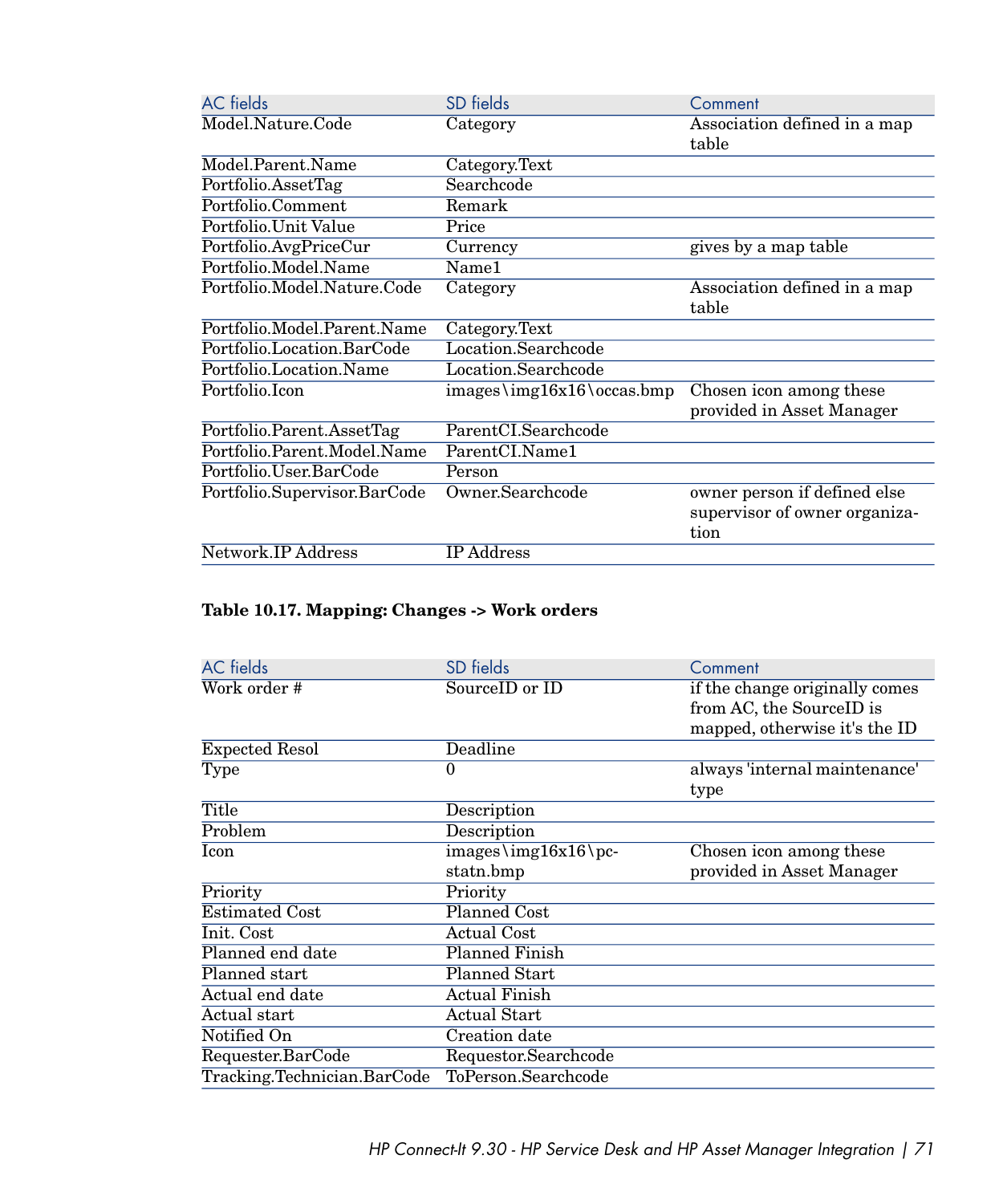| <b>AC</b> fields       | SD fields              | Comment                        |
|------------------------|------------------------|--------------------------------|
| Tracking.Group.BarCode | ToWorkgroup.Searchcode |                                |
| Asset.BarCode          | CI.Searchcode          |                                |
| Asset.Model.Name       | CLName1                |                                |
| Parent work order      | Default value          | each change originally created |
|                        |                        | in SD are mapped under a       |
|                        |                        | common parent into AC          |

#### **Table 10.18. Mapping: Work orders -> Sub Work orders**

| <b>AC</b> fields      | SD fields                   | Comment                                                                                            |
|-----------------------|-----------------------------|----------------------------------------------------------------------------------------------------|
| Work order #          | SourceID or ID              | if the work order originally<br>comes from AC, the SourceID<br>is mapped, otherwise it's the<br>ID |
| <b>Expected Resol</b> | Deadline                    |                                                                                                    |
| Type                  | $\theta$                    | always 'internal maintenance'<br>type                                                              |
| Title                 | Description                 |                                                                                                    |
| Problem               | Description                 |                                                                                                    |
| Icon                  | $images\img16x16\locas.bmp$ | Chosen icon among these<br>provided in Asset Manager                                               |
| Priority              | Priority                    |                                                                                                    |
| <b>Estimated Cost</b> | <b>Planned Cost</b>         |                                                                                                    |
| Init. Cost            | Actual Cost                 |                                                                                                    |
| Planned end date      | Planned Finish              |                                                                                                    |
| Planned start         | <b>Planned Start</b>        |                                                                                                    |
| Actual end date       | <b>Actual Finish</b>        |                                                                                                    |
| Actual start          | <b>Actual Start</b>         |                                                                                                    |
| Notified On           | Creation date               |                                                                                                    |
| Requester.BarCode     | Requestor.Searchcode        |                                                                                                    |

## **Table 10.19. Mapping: Parent link between Work orders and Sub Work orders**

| <b>AC</b> fields     | SD fields                       | Comment                                                        |
|----------------------|---------------------------------|----------------------------------------------------------------|
| Work order #         | SourceID or ID                  | if the work order originally<br>comes from AC, the SourceID    |
|                      |                                 | is mapped, otherwise it's the                                  |
|                      |                                 | ΙD                                                             |
| Parent. Work order # | Change.SourceID or<br>Change.ID | if the parent change originally<br>comes from AC, the SourceID |
|                      |                                 |                                                                |
|                      |                                 | is mapped, otherwise it's the                                  |
|                      |                                 | ID. If the work order hasn't                                   |
|                      |                                 | any parent, it is mapped under                                 |
|                      |                                 | the common parent into AC.                                     |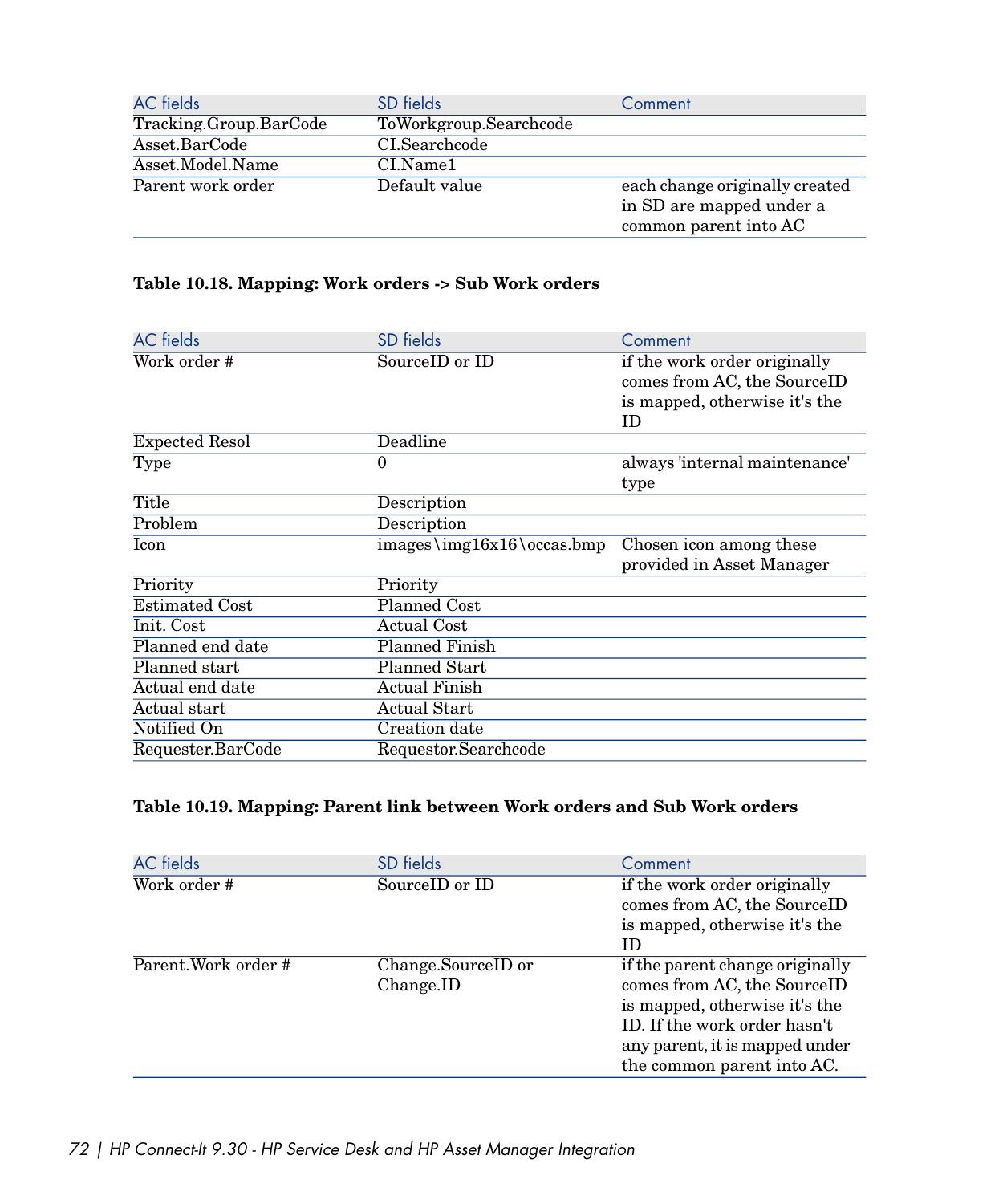|  |  |  |  | Table 10.20. Mapping: Incidents -> Reconciliation Proposals |  |  |  |
|--|--|--|--|-------------------------------------------------------------|--|--|--|
|--|--|--|--|-------------------------------------------------------------|--|--|--|

| <b>AC</b> fields            | SD fields                           | Comment                                                                                                                      |
|-----------------------------|-------------------------------------|------------------------------------------------------------------------------------------------------------------------------|
| Code                        | SourceID                            |                                                                                                                              |
| <b>Selected Value</b>       | Solution                            | only if the Incident was closed                                                                                              |
|                             |                                     | with the code solved                                                                                                         |
| <b>Status</b>               | Validated or Document rejec-<br>ted | <b>Validated</b> if closed with the<br>code solved, Document rejec-<br><b>ted</b> if closed with the code<br><b>Unsolved</b> |
| $\mathop{\mathsf{Comment}}$ |                                     |                                                                                                                              |

Two other mappings deals with the deletion of items :

- <sup>n</sup> SD\_CHANGES / AC\_WORKORDERS2 : manages the deletion of Changes from SD to AC
- <sup>n</sup> SD\_WORKORDERS / AC\_SUBWORKORDERS2 : manages the deletion of Workorders from SD to AC

To propagate the deletion of these objects, they must not be physically removed from SD, but must be moved into the **Deleted** Folder. Then these mappings will physically remove the corresponding AC objects from database.

# Scenario Documentation File acsd\_Sync.scn

This appendix presents information about the mapping realized by the scenario acsd\_Sync.scn, which corresponds to the synchronization phase between Asset Manager and Service Desk.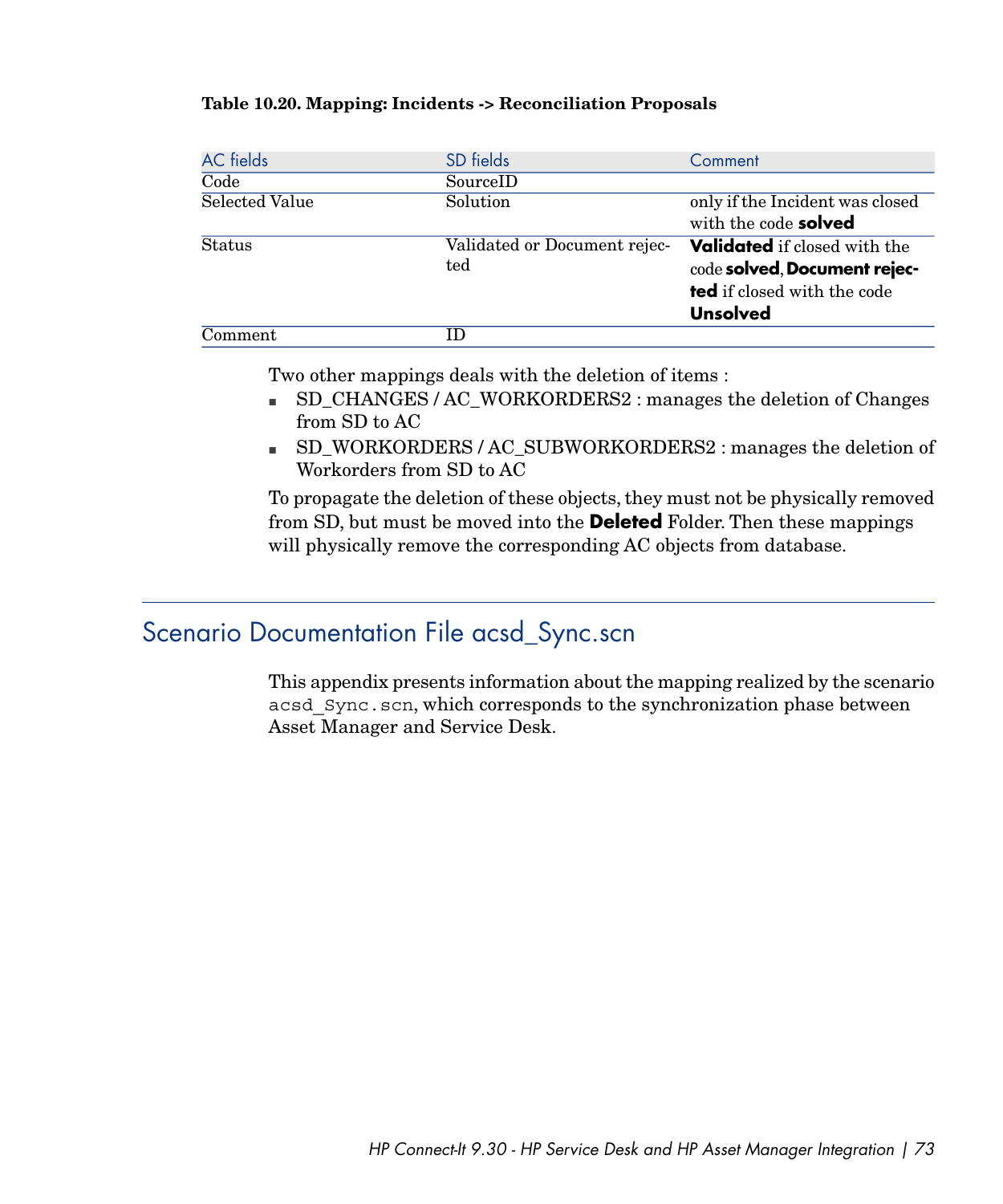| <b>View Name</b> | <b>Associated Mappings</b>                        |
|------------------|---------------------------------------------------|
| Global           | Deletions / SD_Deletions                          |
|                  | Process-end / Events-deletion                     |
|                  | Locations / SD_Locations                          |
|                  | WorkGroups / SD_Workgroups<br>٠                   |
|                  | Departments / SD_Departments<br>٠                 |
|                  | Departments / SD_Departments-phone<br>н           |
|                  | Departments / SD_Departments-fax<br>٠             |
|                  | Departments/SD_Departments-supervisor<br>٠        |
|                  | Employees / SD_Employees                          |
|                  | Employees / SD_Employees-phone                    |
|                  | Employees / SD_Employees-address                  |
|                  | Employees / SD_Employees-group<br>н               |
|                  | Employees / SD_Employees-fax<br>п                 |
|                  | Employees / SD_Employees-mobilephone              |
|                  | Employees / SD_Employees-homephone<br>н           |
|                  | Company / SD_Companies                            |
|                  | Company / SD_Companies-phone                      |
|                  | Company / SD_Companies-fax<br>н                   |
|                  | Contracts / SD_Contracts                          |
|                  | Asset / SD_CIs-users                              |
|                  | Asset / SD_CIs-parents                            |
|                  | Asset / SD_CIs<br>٠                               |
|                  | Workorders / SD_Changes                           |
|                  | Workorders / SD_Workorders<br>н                   |
|                  | Workorders / SD_Workorders_Cis                    |
|                  | Reconciliation Proposal / SD_Incidents<br>٠       |
| Exception        | Process-end / Events-deletion<br>$\ddot{\bullet}$ |

# **Table 10.21. Information about the views**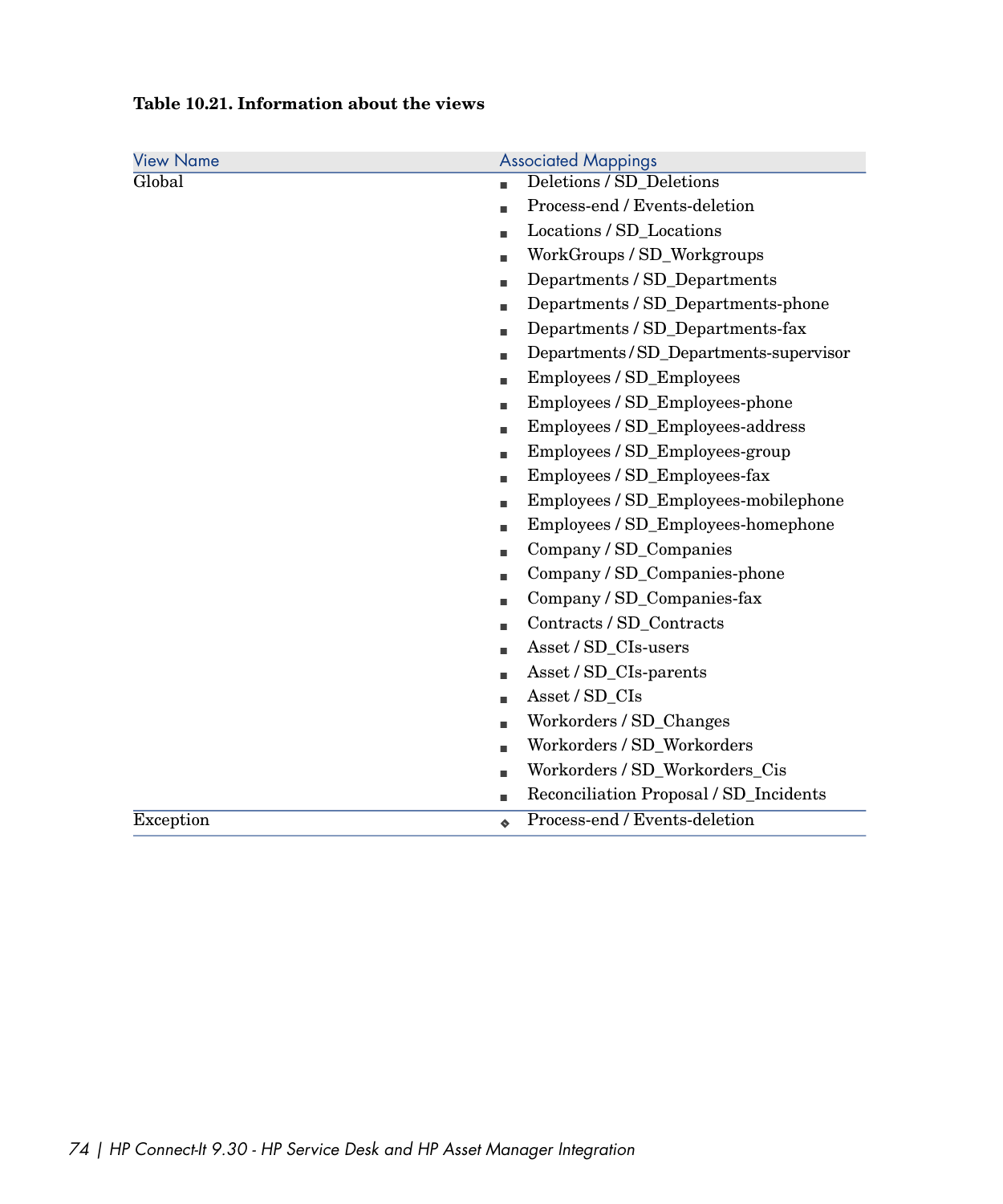| Connector name          | Produced document types      | Consumed document types         |
|-------------------------|------------------------------|---------------------------------|
| <b>Asset Management</b> | Deletions<br>٠               | Process-end / Events-dele-<br>۰ |
|                         | Locations<br>٠               | tion                            |
|                         | WorkGroups<br>٠              |                                 |
|                         | Departments<br>٠             |                                 |
|                         | Company<br>٠                 |                                 |
|                         | Employees<br>٠               |                                 |
|                         | Contracts<br>٠               |                                 |
|                         | Asset<br>٠                   |                                 |
|                         | Workorders<br>۰              |                                 |
|                         | Reconciliation Proposal<br>٠ |                                 |
|                         | Employees-Groups             |                                 |

# **Table 10.22. Connector configuration : AssetCenter 4.4**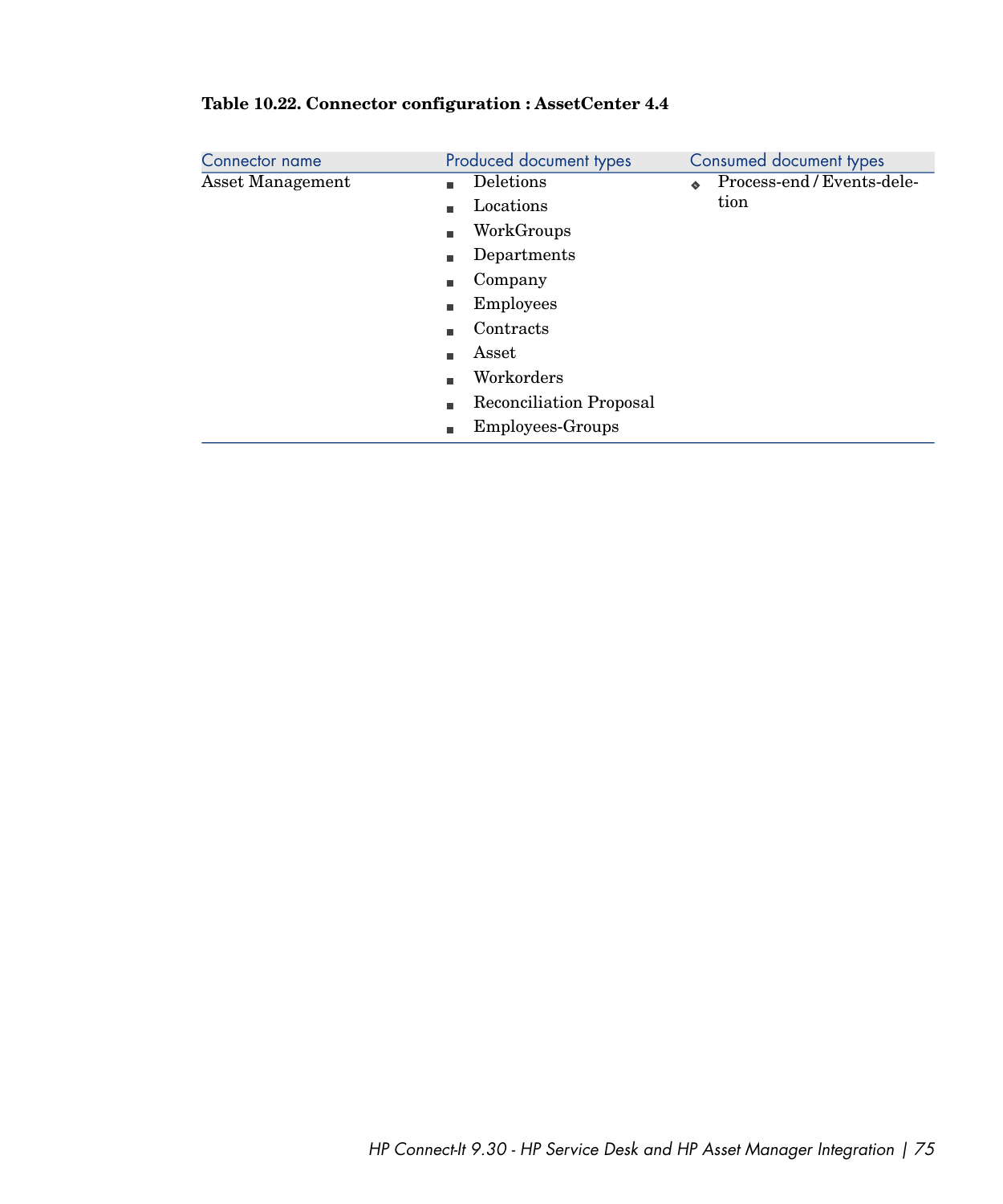| Connector name | Consumed document types        |
|----------------|--------------------------------|
| Service Desk   | <b>SD_Deletions</b><br>٠       |
|                | SD_Locations<br>٠              |
|                | SD_Workgroups<br>٠             |
|                | SD_Departments<br>٠            |
|                | SD_Departments-phone<br>٠      |
|                | SD_Departments-fax             |
|                | SD_Departments-supervisor      |
|                | SD_Employees<br>٠              |
|                | SD_Employees-phone<br>٠        |
|                | SD_Employees-address<br>٠      |
|                | SD_Employees-group             |
|                | SD_Employees-fax<br>٠          |
|                | SD_Employees-mobilephone<br>×. |
|                | SD_Employees-homephone<br>٠    |
|                | SD_Companies<br>٠              |
|                | SD_Companies-phone             |
|                | SD_Companies-fax<br>۰.         |
|                | SD_Contracts<br>٠              |
|                | SD_CIs-users<br>٠              |
|                | SD_CIs-parents                 |
|                | SD CIs<br>٠                    |
|                | SD_Changes<br>۰.               |
|                | SD_Workorders<br>٠             |
|                | SD_Workorders_Cis<br>٠         |
|                | SD_Incidents                   |
|                | SD_Employee-Group              |

# **Table 10.23. Connector configuration : Service Desk 4.5**

# **Table 10.24. Connector configuration : Command line (cleanup)**

| Connector name      | Consumed document types |
|---------------------|-------------------------|
| <b>Service Desk</b> | Command cleanup         |

# **Table 10.25. Connector configuration : Command line (SD import)**

| Connector name      | Consumed document types |
|---------------------|-------------------------|
| <b>Service Desk</b> | Command SD import       |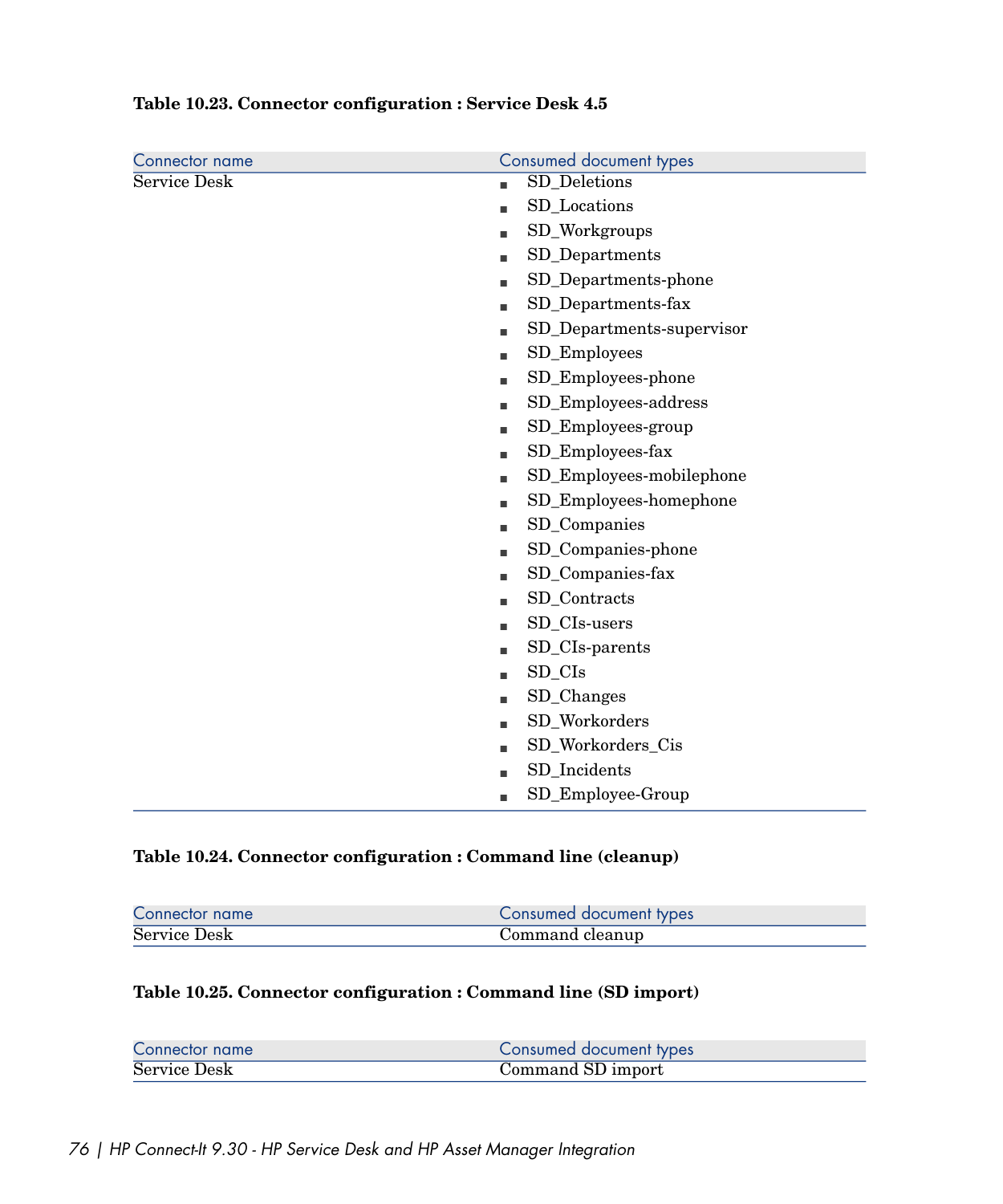# **Table 10.26. WHERE clauses by Document type**

| Document type    | <b>WHERE</b> clause | Comment                        |
|------------------|---------------------|--------------------------------|
| Departments      | $bDepartment = 1$   | Selects only the departments   |
|                  |                     | as AC stores in the same table |
|                  |                     | the departments and the em-    |
|                  |                     | ployees                        |
| <b>Employees</b> | $bDepartment = 0$   | Selects only the employees as  |
|                  |                     | AC stores in the same table    |
|                  |                     | the departments and the em-    |
|                  |                     | ployees                        |
| Contracts        | $seType = 4$        | Selects only the contracts     |
|                  |                     | whose type is 'maintenance',   |
|                  |                     | since SD manages only this     |
|                  |                     | type of contracts.             |

#### **Table 10.27. Mapping: Locations -> Locations**

| SD fields         | AC fields      | Comment |
|-------------------|----------------|---------|
| Remark            | Comment        |         |
| Searchcode        | Name           |         |
| Category          | LocationType   |         |
| Parent.Searchcode | Parent.BarCode |         |

#### **Table 10.28. Mapping: Groups -> Workgroups**

| SD fields         | AC fields      | Comment                                        |
|-------------------|----------------|------------------------------------------------|
| Searchcode        | BarCode        |                                                |
| Name              | Name           |                                                |
| Status            | bAssignable    | Boolean defining the status of<br>a workgroup. |
| Parent.Searchcode | Parent.BarCode |                                                |

# **Table 10.29. Mapping: Departments -> Organizations**

| SD fields           | AC fields        | Comment |
|---------------------|------------------|---------|
| Searchcode          | <b>BarCode</b>   |         |
| Name1               |                  |         |
| Remark              | Comment          |         |
| E-Mail              | EMail            |         |
| Parent.Searchcode   | Parent.BarCode   |         |
| Location.Searchcode | Location.BarCode |         |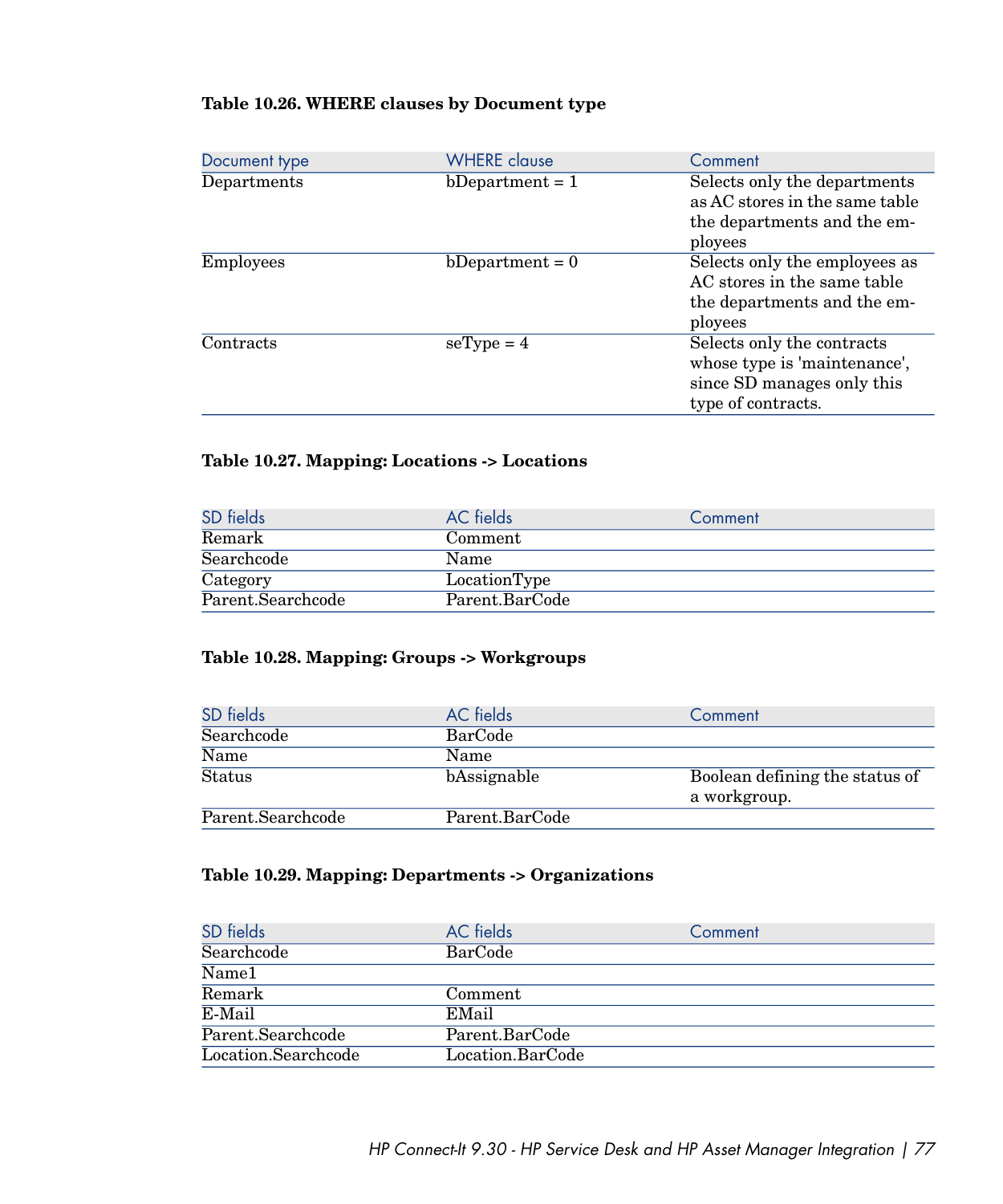#### **Table 10.30. Mapping: Departments Phones -> Telephones**

| SD fields               | AC fields           | Comment                                         |
|-------------------------|---------------------|-------------------------------------------------|
| Organization.Searchcode | Department.BarCode  |                                                 |
| Number                  | Number              |                                                 |
| Category                | 'value of Category' | the value of the category cur-<br>rently mapped |
| $\sim$ $\cdot$          |                     |                                                 |

Primary

Subsidiary mapping to associates the different phone numbers to the departments (same mapping is duplicated two times for each category)

#### **Table 10.31. Mapping: Departments Supervisor -> Organizations**

| SD fields             | AC fields          | Comment |
|-----------------------|--------------------|---------|
| Department.Searchcode | Department.BarCode |         |
| Supervisor.Searchcode | Supervisor.BarCode |         |

This mapping defines the relation between the departments and their supervisor.

#### **Table 10.32. Mapping: Employees -> Persons**

| SD fields                    | <b>AC</b> fields   | Comment                                                                                                               |
|------------------------------|--------------------|-----------------------------------------------------------------------------------------------------------------------|
| Searchcode                   | BarCode            |                                                                                                                       |
| Last Name                    | Name               |                                                                                                                       |
| FirstName                    | FirstName          |                                                                                                                       |
| Middle Name                  | FirstName2         |                                                                                                                       |
| Gender                       | MrMrs              | thanks to a map table                                                                                                 |
| FullName.Title               | MrMrs              |                                                                                                                       |
| Remark                       | Comment            |                                                                                                                       |
| <b>Identification Number</b> | ID#                | Boolean defining the type of<br>object to map. for an employee<br>the value is 0, whereas it's 1<br>for a department. |
| Job title                    | Title              |                                                                                                                       |
| Category                     | 'Default category' | value in a map table                                                                                                  |
| Organization.Searchcode      | Parent.BarCode     |                                                                                                                       |
| Location. Searchcode         | Location.BarCode   |                                                                                                                       |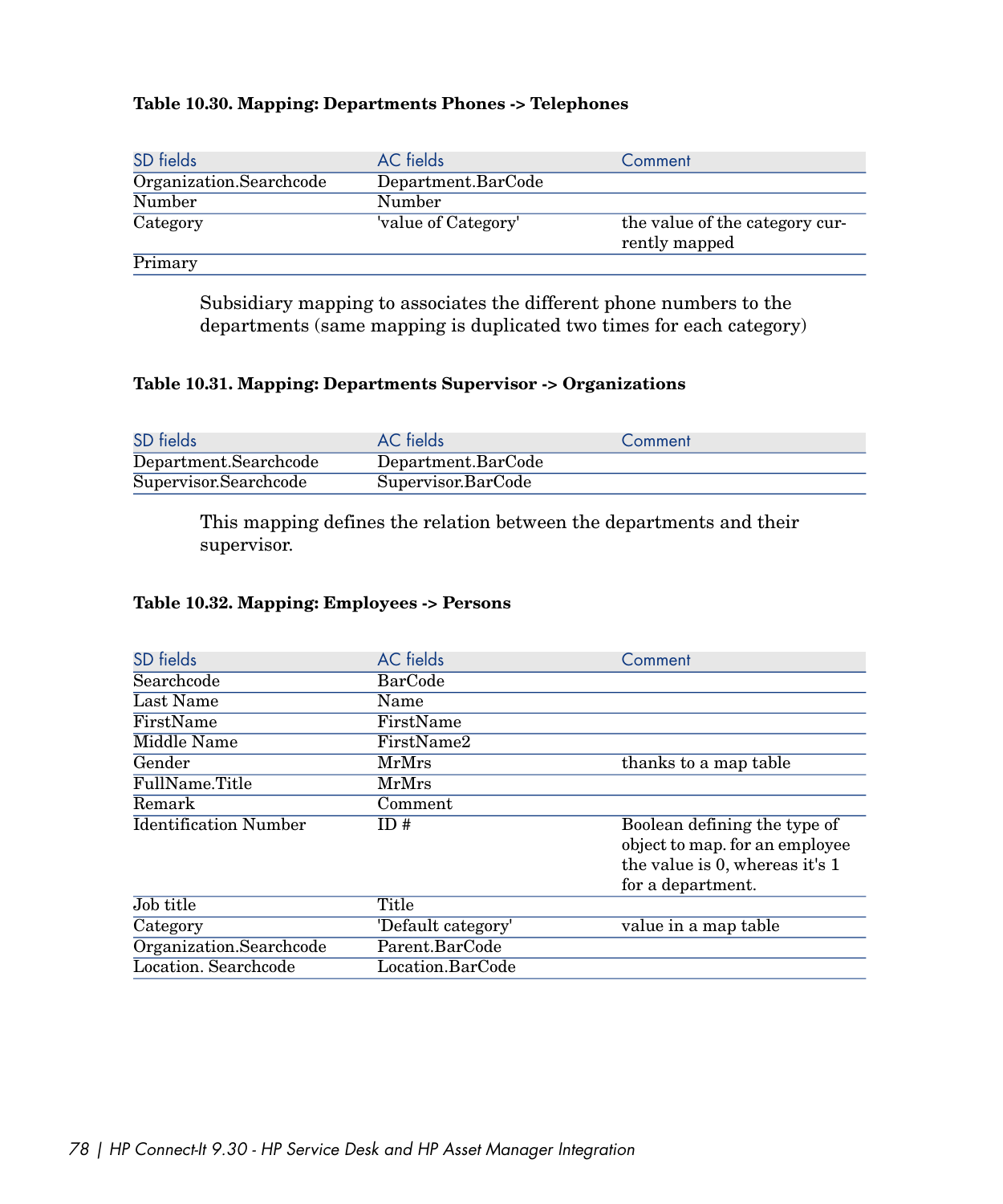#### **Table 10.33. Mapping: Employees Phones -> Telephones**

| SD fields                             | AC fields           | Comment                                         |
|---------------------------------------|---------------------|-------------------------------------------------|
| Person.Searchcode                     | Employee.BarCode    |                                                 |
| Number                                | Number              |                                                 |
| Category                              | 'value of Category' | the value of the category cur-<br>rently mapped |
| $\mathbf{n}$ . The state $\mathbf{n}$ |                     |                                                 |

Primary

Subsidiary mapping to associates the different phone numbers to the persons (same mapping is duplicated four times for each category)

#### **Table 10.34. Mapping: Employees Address -> Persons**

| SD fields                  | <b>AC</b> fields           | Comment       |
|----------------------------|----------------------------|---------------|
| Person.Searchcode          | Employee.BarCode           |               |
| Address type               | 'Business'                 | default value |
| Street1                    | Employee.Location.Address1 |               |
| Street <sub>2</sub>        | Employee.Location.Address2 |               |
| $\overline{\mathrm{City}}$ | Employee.Location.City     |               |
| <b>ZIP</b>                 | Employee.Location.ZIP      |               |
| <b>State</b>               | Employee.Location.State    |               |
| Country                    | Employee.Location.Coun-    |               |
|                            | try.Name                   |               |

Subsidiary mapping to associates the business address to the persons

#### **Table 10.35. Mapping: Employees Workgroup -> Persons**

| SD fields            |                        |
|----------------------|------------------------|
| Person.Searchcode    | Employee.BarCode       |
| Workgroup.Searchcode | Employee.Group.BarCode |

Subsidiary mapping to associates the workgroup to the persons

#### **Table 10.36. Mapping: Companies -> Organizations**

| SD fields  | AC fields | Comment |
|------------|-----------|---------|
| Searchcode | Code      |         |
| Name1      | Name      |         |
| Remark     | Comment   |         |
| E-Mail     | EMail     |         |
| Web page   | URL       |         |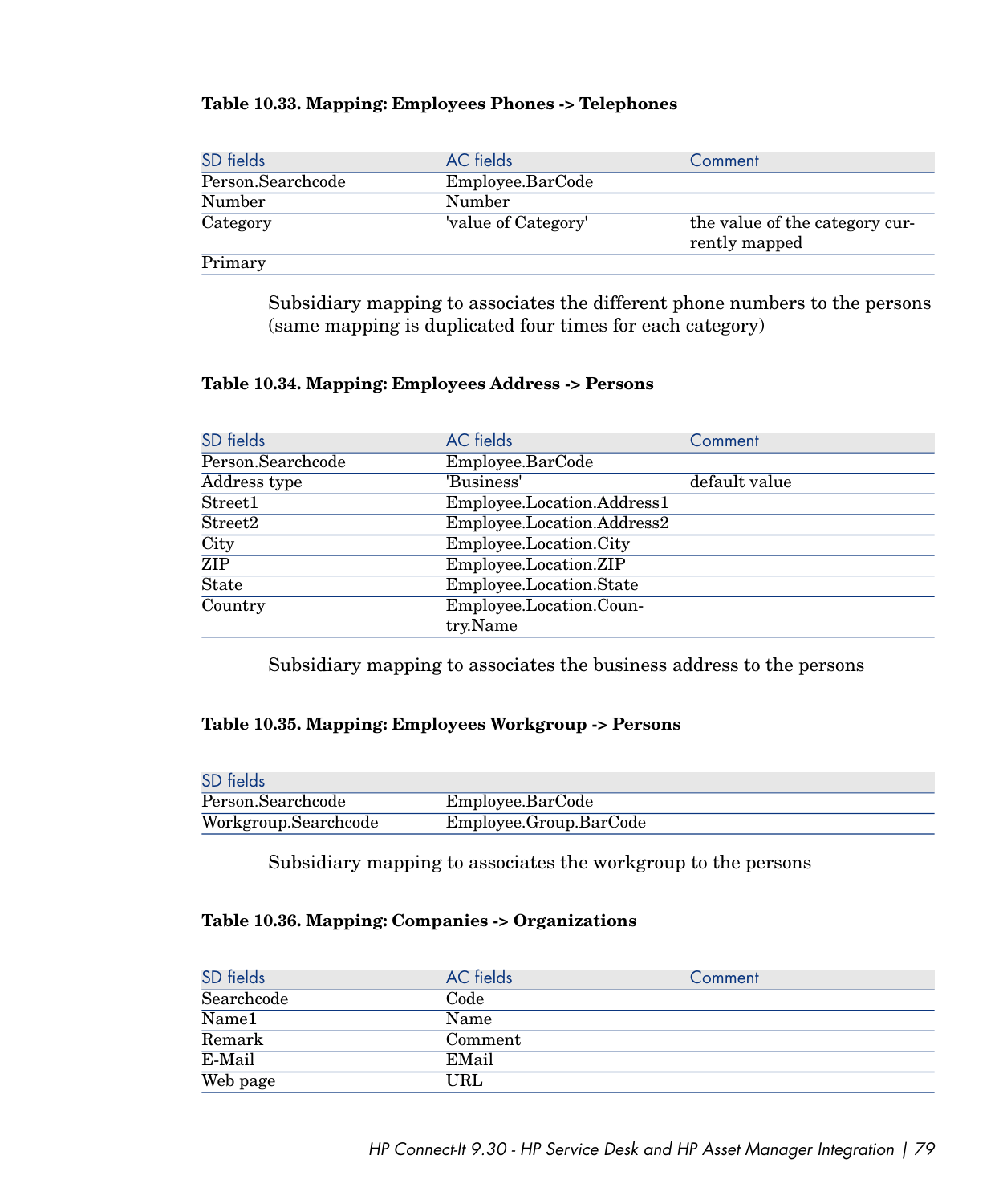| <b>SD</b> fields     | AC fields        | .omment |
|----------------------|------------------|---------|
| Location. Searchcode | Mainsite.BarCode |         |

# **Table 10.37. Mapping: Companies Phones -> Telephones**

| SD fields               | AC fields           | Comment                                         |
|-------------------------|---------------------|-------------------------------------------------|
| Organization.Searchcode | Company, BarCode    |                                                 |
| Number                  | Number              |                                                 |
| Category                | 'value of Category' | the value of the category cur-<br>rently mapped |
| Primary                 |                     |                                                 |

Subsidiary mapping to associates the different phone numbers to the companies (same mapping is duplicated two times for each category)

#### **Table 10.38. Mapping: Maintenance Contracts -> Contracts**

| SD fields               | <b>AC</b> fields     | Comment                         |
|-------------------------|----------------------|---------------------------------|
| Name                    | Purpose + Reference  | to respect unicity of name      |
| Description             | Comment              |                                 |
| End date                | $\operatorname{End}$ |                                 |
| Start date              | Start                |                                 |
| Price                   | Init Payment         |                                 |
| <b>Status</b>           | <b>Status</b>        |                                 |
| SourceID                | Reference            | common tag + Reference          |
| Organization.Searchcode | Company.Code         | If a company is referenced by   |
|                         |                      | the contract, it is created 'on |
|                         |                      | the fly' as Company into Asset  |
|                         |                      | Manager                         |

#### **Table 10.39. Mapping: Assets -> CIs**

| SD fields         | <b>AC</b> fields      | Comment |
|-------------------|-----------------------|---------|
| Searchcode        | AssetTag              |         |
| Name1             | Model.Name            |         |
| Serial Number     | Serial #              |         |
| Name2             | BarCode + External ID |         |
| Max Installations | Quantity              |         |
| Price             | Acquis.Purchas Price  |         |
| Category          | Model.Parent.Name     |         |
| <b>Status</b>     | Assignment            |         |
| Remark            | Comment               |         |
| <b>IP</b> Address | Network.IP Address    |         |
| Purchase date     | Acquis.Purchase date  |         |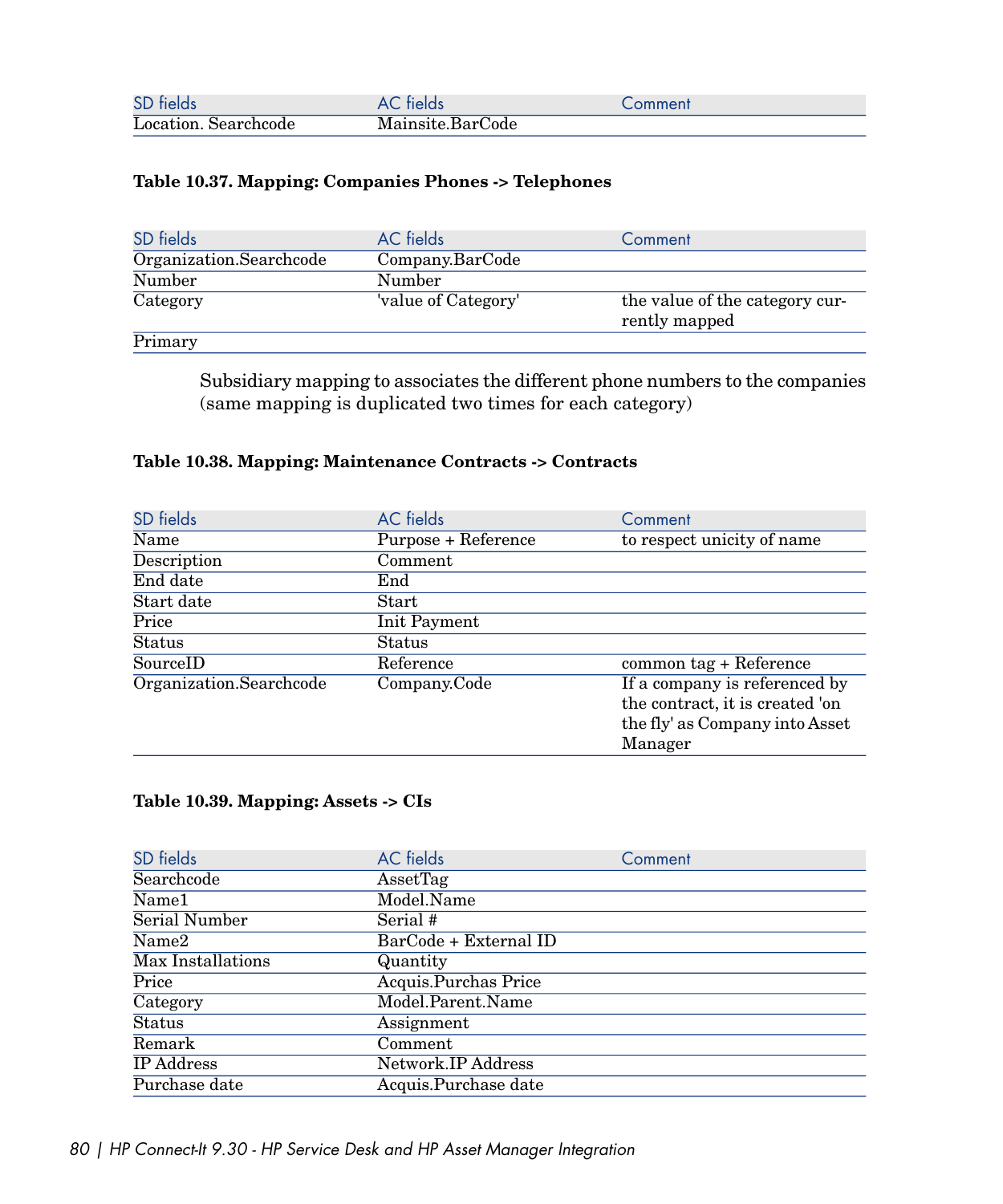| SD fields                                            | <b>AC</b> fields                         | Comment                                                                                                 |
|------------------------------------------------------|------------------------------------------|---------------------------------------------------------------------------------------------------------|
| Warranty date                                        | Maint.Expiration                         |                                                                                                         |
| Location.Searchcode                                  | Portfolio.Location.BarCode               |                                                                                                         |
| Brand.Name                                           | Model.Brand.Name                         |                                                                                                         |
| Owner.Searchcode                                     | Portfolio.Supervisor.BarCode             | Owner Organization if Super-<br>visor is a Department, Owner<br>Person if Supervisor is an<br>Employee. |
| Supplier.Searchcode                                  | Acquis.Procurement.Suppli-<br>er.BarCode |                                                                                                         |
| MaintenanceContract.OID<br>Maint.Maint. Contract.Ref | Maint.Maint.Contract.Ref                 | built with a common tag and<br>the OID database of the con-<br>tract                                    |

# **Table 10.40. Mapping: Assets Users -> CIs Users**

| <b>SD</b> fields | <b>AC</b> fields             | Comment |
|------------------|------------------------------|---------|
| CI.Searchcode    | Asset.AssetTag               |         |
| User.Searchcode  | Asset.Portfolio.User.BarCode |         |

this mapping defines the link between the CIs and their users

# **Table 10.41. Mapping: Assets Parent -> CIs Parent**

| SD fields         | AC fields                  | Comment |
|-------------------|----------------------------|---------|
| CI.Searchcode     | Asset.AssetTag             |         |
| Parent.Searchcode | Asset.Portfolio.Parent.As- |         |
|                   | setTag                     |         |

this mapping defines the relationship between the CIs

#### **Table 10.42. Mapping: Work orders -> Changes**

| SD fields      | <b>AC</b> fields | Comment                                                                                                       |
|----------------|------------------|---------------------------------------------------------------------------------------------------------------|
| SourceID       | Work order #     |                                                                                                               |
| Description    | Title            |                                                                                                               |
| Priority       | Priority         |                                                                                                               |
| <b>Status</b>  | 'Default Value'  | Since the status field is man-<br>datory in SD, it is filled with<br>a default value stored in a<br>map table |
| Classification | Model.Name       | Association between Model<br>and Classification in a map<br>table                                             |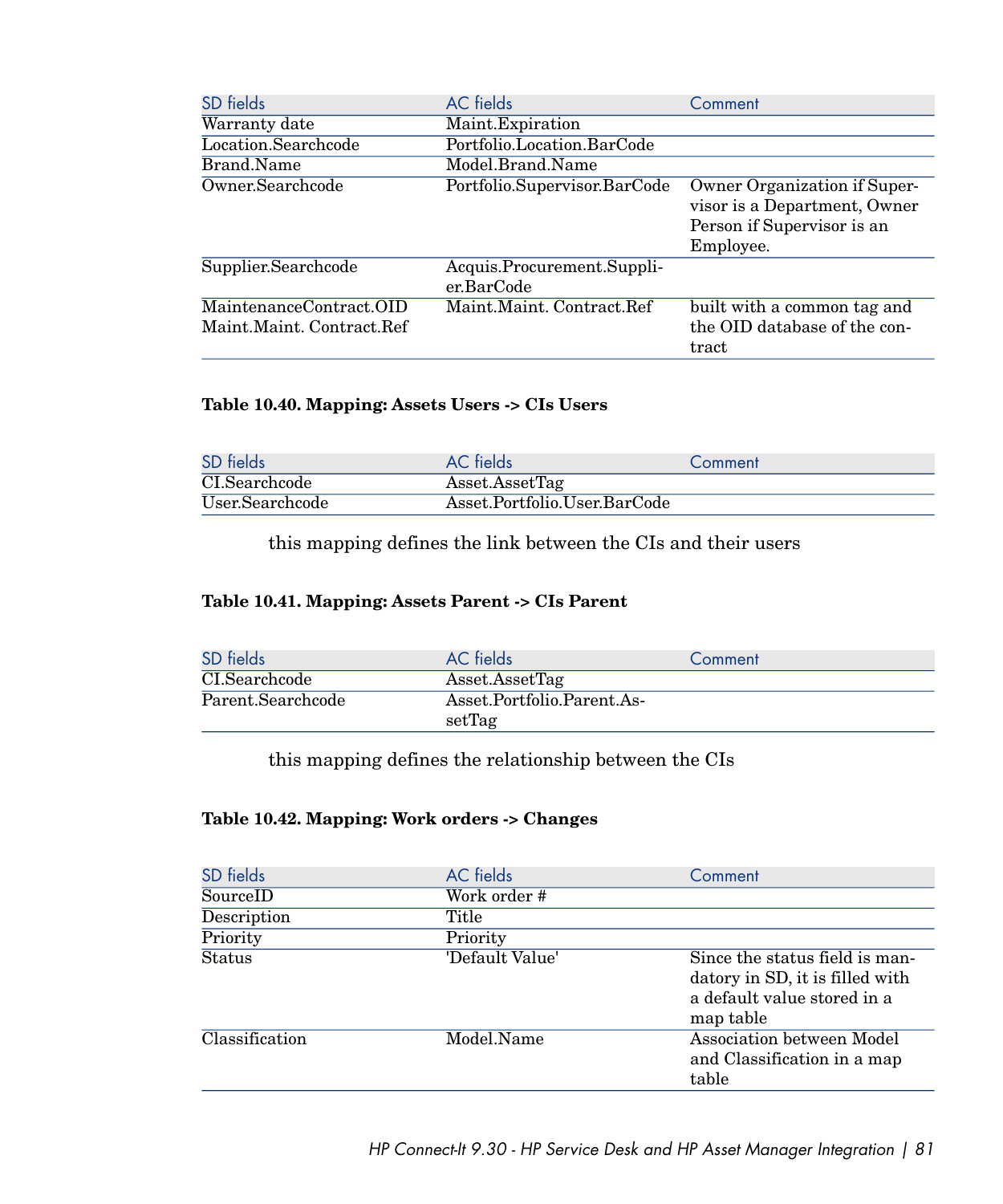| SD fields               | AC fields                                              | Comment                                                                                                    |
|-------------------------|--------------------------------------------------------|------------------------------------------------------------------------------------------------------------|
| Category                | 'Common Category'                                      | The category is a common one,<br>specially created for these<br>kind of workorder to distin-<br>guish them |
| <b>Planned Duration</b> | Planned duration                                       |                                                                                                            |
| Requestor.Searchcode    | Requester.BarCode or Re-<br>quester.Supervisor.BarCode | The BarCode of Requester if<br>it's an Employee or Supervisor<br>BarCode if it's a Department              |
| CI.Searchcode           | Asset.BarCode                                          |                                                                                                            |

Only workorders created in AC via a request fulfillment are mapped into SD

# **Table 10.43. Mapping: Sub Work orders -> Work orders**

| SD fields               | <b>AC</b> fields                                       | Comment                                                                                                       |
|-------------------------|--------------------------------------------------------|---------------------------------------------------------------------------------------------------------------|
| SourceID                | Work order #                                           |                                                                                                               |
| Description             | Title                                                  |                                                                                                               |
| Priority                | Priority                                               |                                                                                                               |
| <b>Status</b>           | 'Default Value'                                        | Since the status field is man-<br>datory in SD, it is filled with<br>a default value stored in a<br>map table |
| Category                | 'Common Category'                                      | The category is a common one,<br>specially created for these<br>kind of workorder to distin-<br>guish them    |
| <b>Planned Duration</b> | Planned duration                                       |                                                                                                               |
| Requestor.Searchcode    | Requester.BarCode or Re-<br>quester.Supervisor.BarCode | The BarCode of Requester if<br>it's an Employee or Supervisor<br>BarCode if it's a Department                 |
| Change                  | Parent.BarCode                                         |                                                                                                               |

Only sub workorders created in AC via a request fulfillment are mapped into SD

#### **Table 10.44. Mapping: Sub Work orders CI -> Work orders CIs**

| SD fields          | AC tields               | Comment |
|--------------------|-------------------------|---------|
| Workorder.SourceID | Workorder.Work order #  |         |
| CI.Searchcode      | Workorder.Asset.BarCode |         |

This mapping defines the link between Work orders and their CI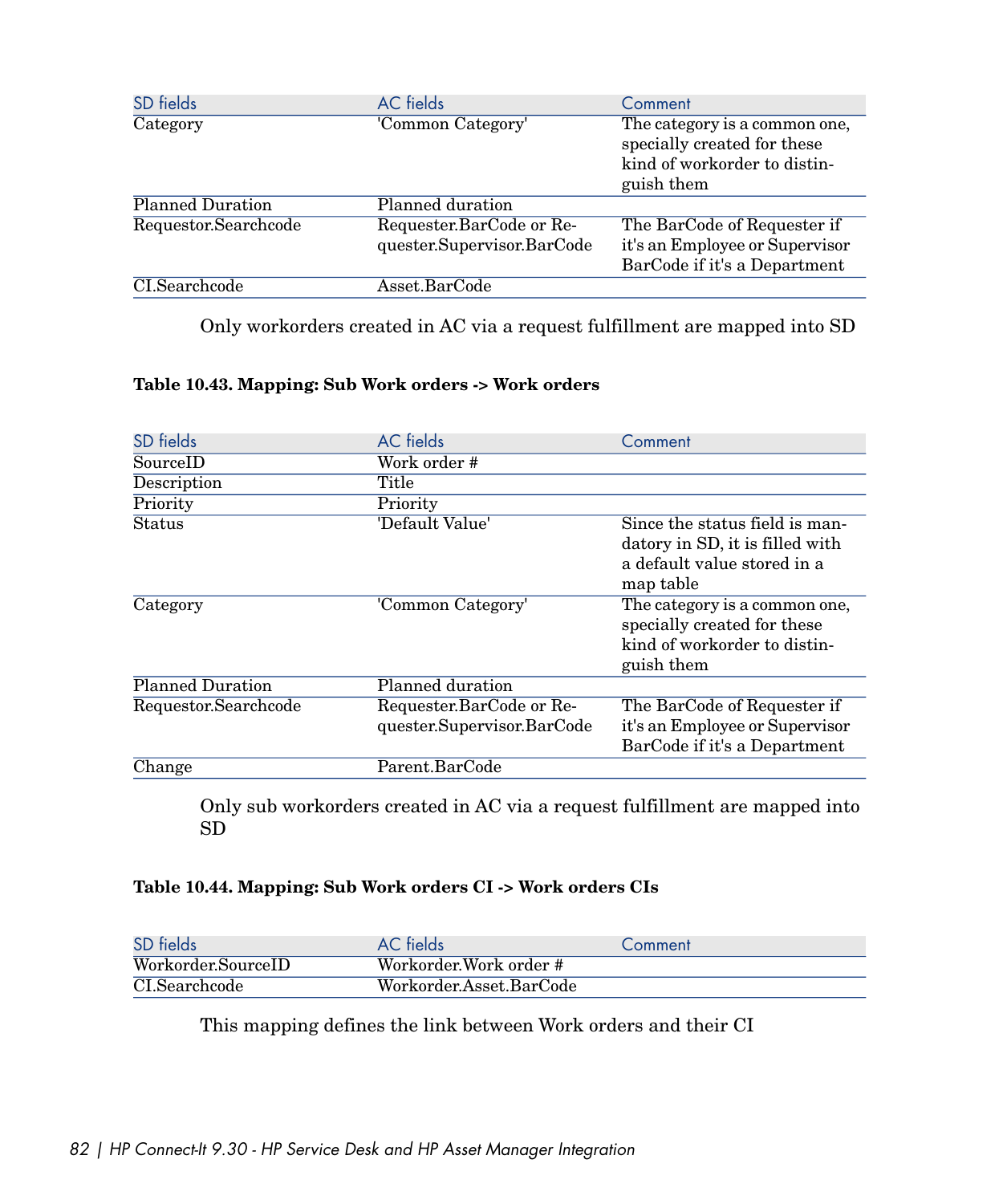#### **Table 10.45. Mapping: Reconciliation Proposals -> Incidents**

| SD fields          | <b>AC</b> fields | Comment                                                                                           |
|--------------------|------------------|---------------------------------------------------------------------------------------------------|
| SourceID           | Code             |                                                                                                   |
| Classification     | 'Reconciliation' | A new Classification must be<br>created into SD                                                   |
| <b>Status</b>      | 'Registered'     |                                                                                                   |
| Description        | Name             |                                                                                                   |
| Information        | built string     | a string including following<br>fields:<br>Code<br>Path<br>New Value<br>Previous Value<br>Comment |
| Configuration Item |                  | The linked asset (in Computer<br>table)                                                           |

#### **Table 10.46. Mapping: Relationship Employee/Group -> Members of Group**

| SD fields            | AC fields        | Comment |
|----------------------|------------------|---------|
| Workgroup.Searchcode | Group.BarCode    |         |
| Person.Searchcode    | Employee.BarCode |         |

This mapping is used to define the relationship between employees and workgroups.

The mappings :

- n Deletions / SD\_Deletions
- Process-end / Events-deletion

aims at propagating the deletion of Employees, Departments, Companies, Groups, Assets and Maintenance Contracts, from AC to SD. Let's consider an example to explain its functioning : if an employee is physically deleted from AC, the corresponding SD Person will have 'Deleted' as Folder and will no longer be synchronized.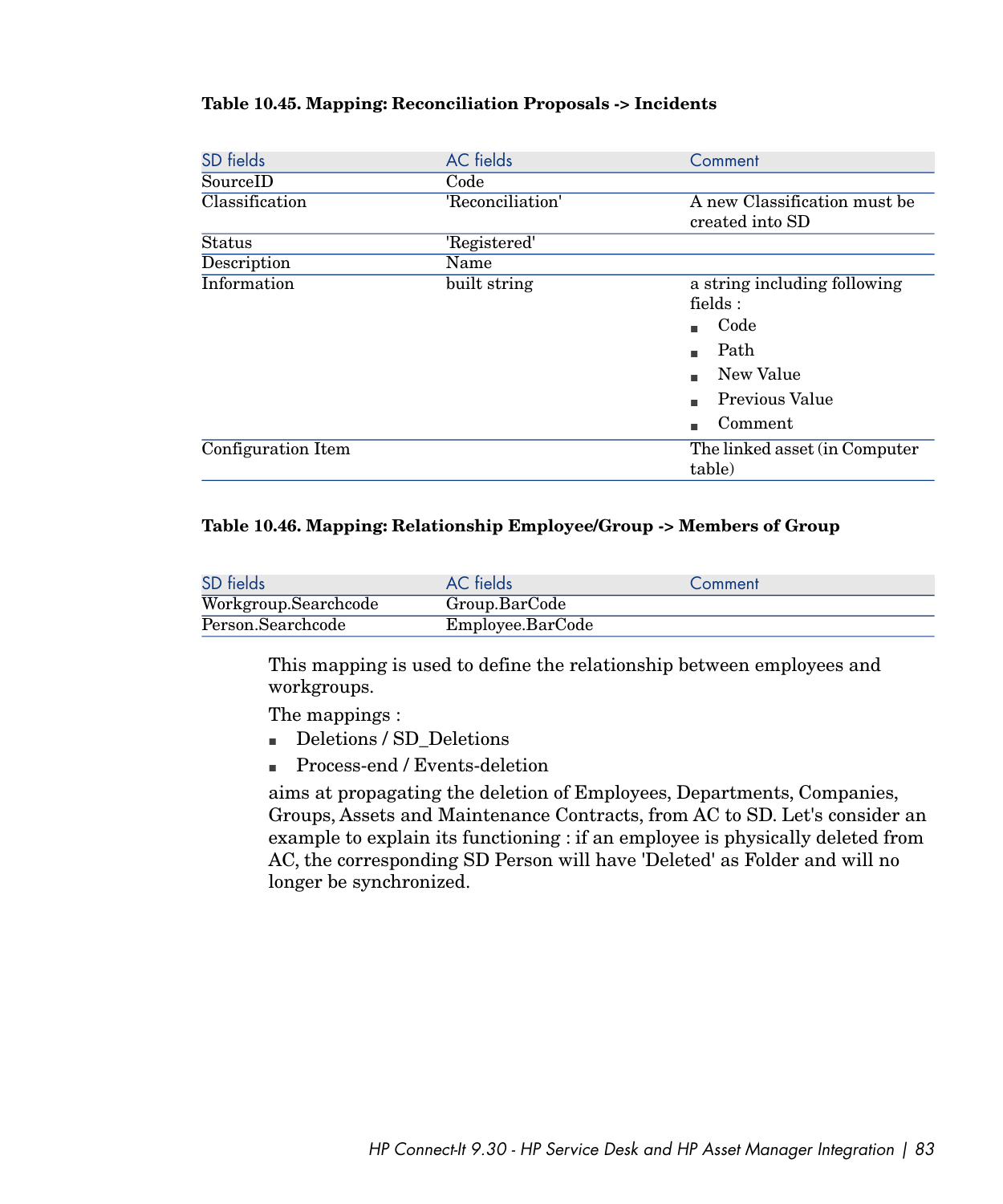*84 | HP Connect-It 9.30 - HP Service Desk and HP Asset Manager Integration*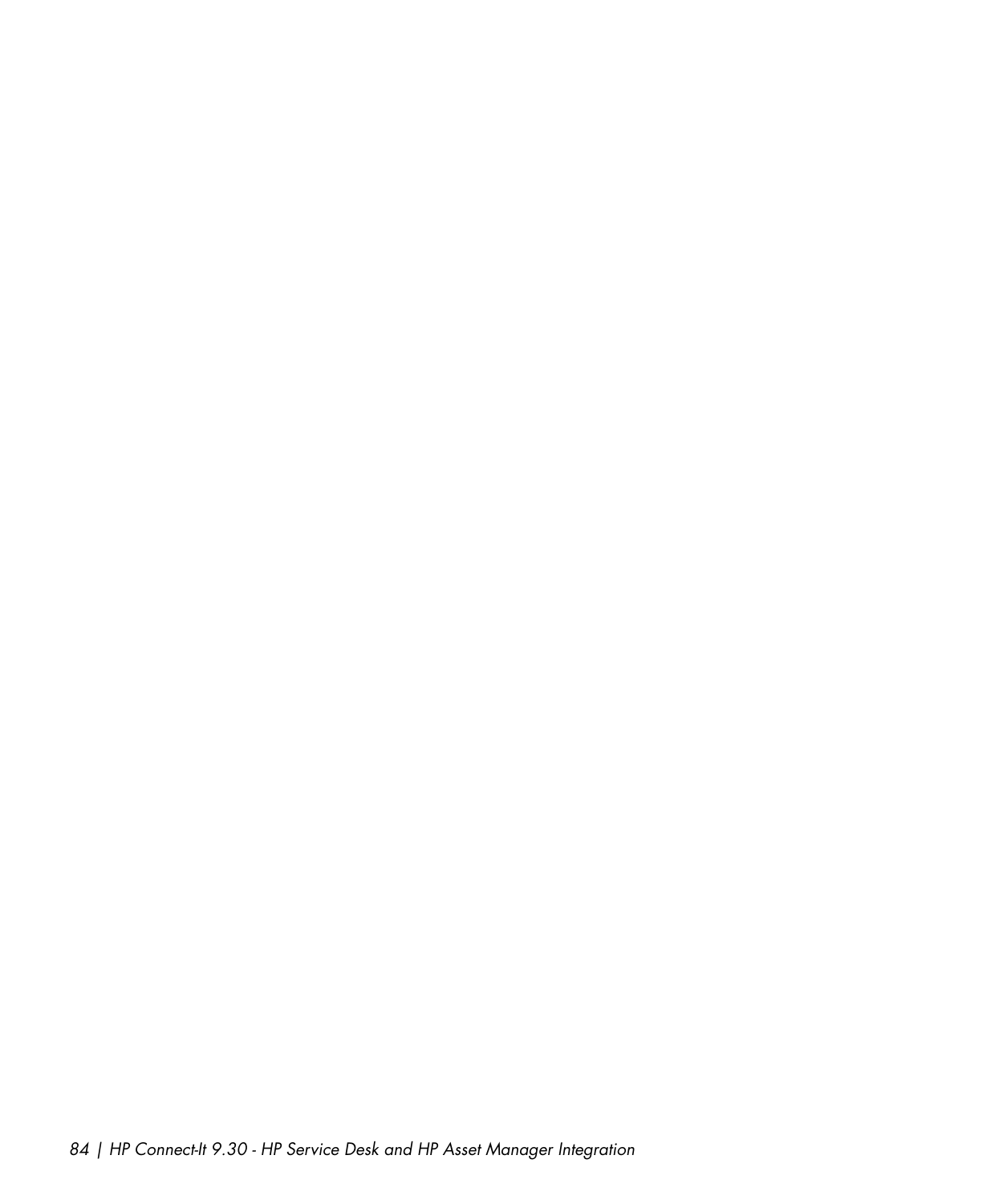# 11 Scenario Documentation for Asset Manager 4.4 and Service Desk 5.0

# Scenario Documentation File sdac\_Init.scn

This appendix presents information about the mapping realized by the scenario sdac init.scn, which corresponds to the initialization phase between Service Desk and Asset Manager.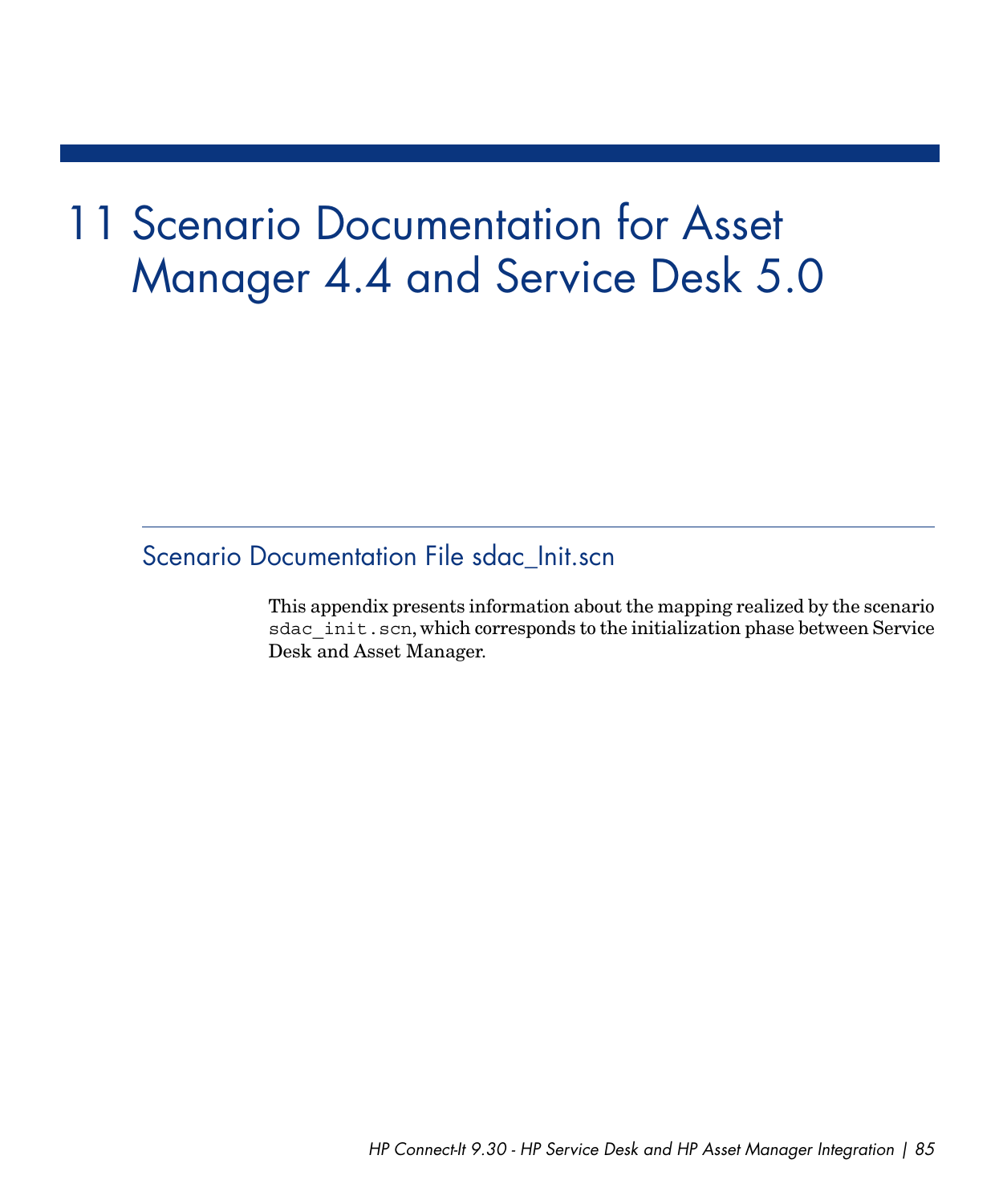| <b>View Name</b> | <b>Associated Mappings</b>                     |
|------------------|------------------------------------------------|
| Global           | SD LOCATIONS / AC LOCATIONS                    |
|                  | SD PERSONS/AC PERSONS                          |
|                  | SD WORKGROUPS/AC WORKGROUPS                    |
|                  | SD DEPARTMENT/AC DEPARTMENT                    |
|                  | SD CI SUPPLIER/AC COMPANIES                    |
|                  | SD CATEGORY/AC MODEL                           |
|                  | SD MAINTENANCE CONTRACTS/<br>AC CONTRACTS      |
|                  | SD CONFIGURATION ITEMS/AC AS-<br><b>SETS</b>   |
|                  | SD CIPERSONS/AC ASSETS SUPER-<br>VISOR PERSONS |
|                  | SD CI ORGS/AC ASSETS SUPER-<br>VISOR ORGS      |
|                  | SD COUNTRIES/AC COUNTRIES                      |

# **Table 11.1. Information about the views**

# **Table 11.2. Connector configuration : Service Desk 4.5**

| Connector name | Produced document types  |
|----------------|--------------------------|
| Service Desk   | SD LOCATIONS             |
|                | <b>SD_PERSONS</b>        |
|                | <b>SD DEPARTMENT</b>     |
|                | <b>SD CI SUPPLIER</b>    |
|                | <b>SD_WORKGROUPS</b>     |
|                | SD_CATEGORY              |
|                | SD MAINTENANCE CONTRACTS |
|                | SD CONFIGURATION ITEMS   |
|                | SD_CIPERSONS             |
|                | SD CI ORGS               |
|                | <b>SD COUNTRIES</b>      |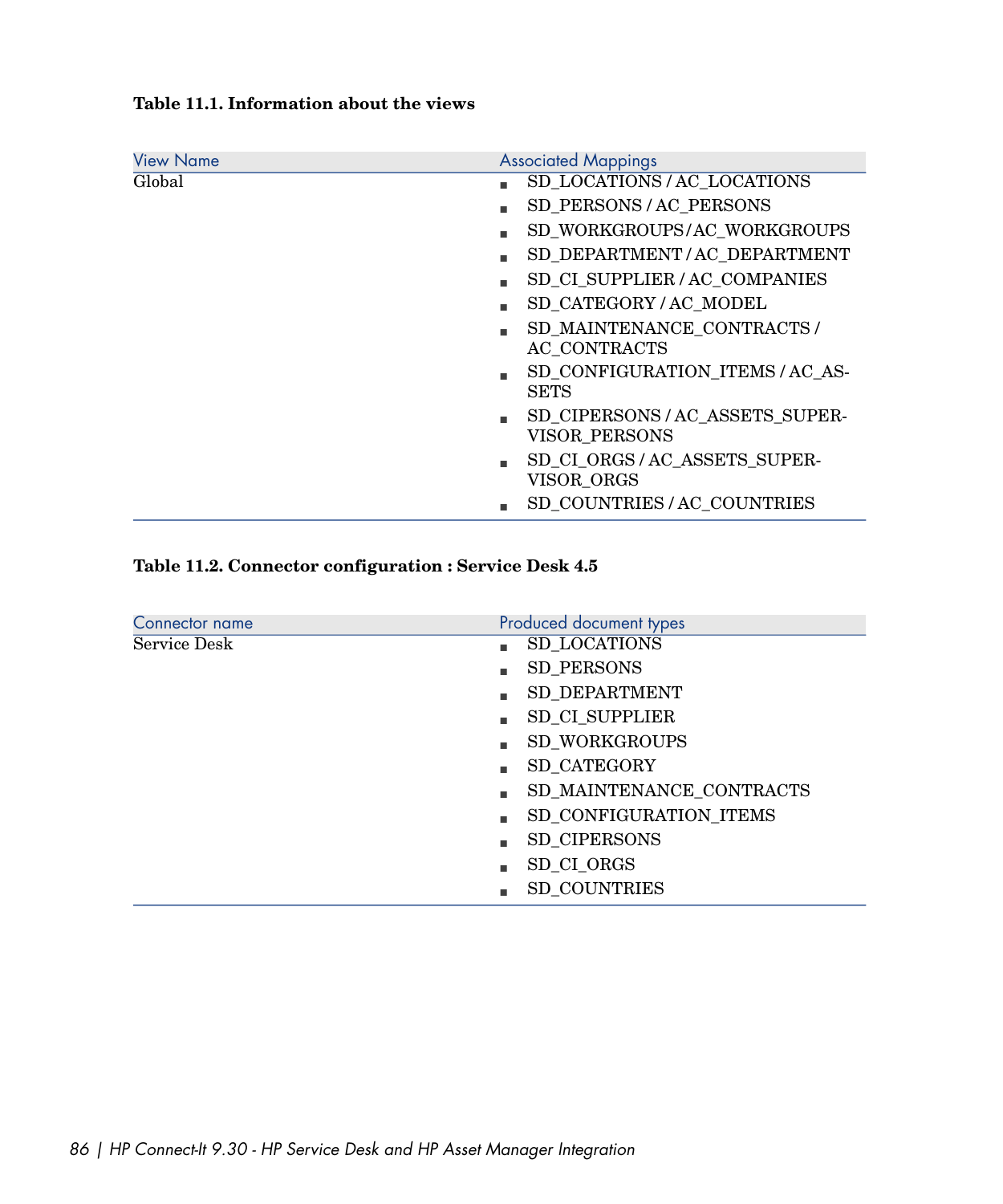| Connector name          | Consumed document types      |
|-------------------------|------------------------------|
| <b>Asset Management</b> | <b>AC LOCATIONS</b>          |
|                         | <b>AC_PERSONS</b>            |
|                         | AC WORKGROUPS                |
|                         | AC DEPARTMENT                |
|                         | <b>AC COMPANIES</b>          |
|                         | AC MODEL                     |
|                         | AC CONTRACTS                 |
|                         | <b>AC ASSETS</b>             |
|                         | AC ASSETS SUPERVISOR PERSONS |
|                         | AC ASSETS SUPERVISOR ORGS    |
|                         | AC COUNTRIES                 |

# **Table 11.3. Connector configuration : AssetCenter 4.4**

# **Table 11.4. Mapping: Locations -> Locations**

| <b>AC</b> fields | SD fields           | Comment |
|------------------|---------------------|---------|
| Comment          | Remark              |         |
| Name             | Name                |         |
| <b>BarCode</b>   | SearchCode          |         |
| LocationType     | Category            |         |
| Parent.BarCode   | Parent.Searchcode   |         |
| Parent.Name      | Parent.Searchcode   |         |
| Address1         | Street1             |         |
| Address2         | Street <sub>2</sub> |         |
| City             | City                |         |
| <b>ZIP</b>       | ZIP                 |         |
| Country.ISOCode  | Country             |         |

# **Table 11.5. Mapping: Persons -> Employees**

| <b>AC</b> fields | SD fields         | Comment                                                                                                                 |
|------------------|-------------------|-------------------------------------------------------------------------------------------------------------------------|
| <b>BarCode</b>   | Searchcode        |                                                                                                                         |
| Name             | Last Name         |                                                                                                                         |
| First            | <b>First Name</b> |                                                                                                                         |
| FirstName2       | Middle Name       |                                                                                                                         |
| MrMrs            | Gender            |                                                                                                                         |
| bDepartment      | 0                 | Boolean defining the type of<br>object to map. For an employ-<br>ee the value is 0, whereas it's<br>1 for a department. |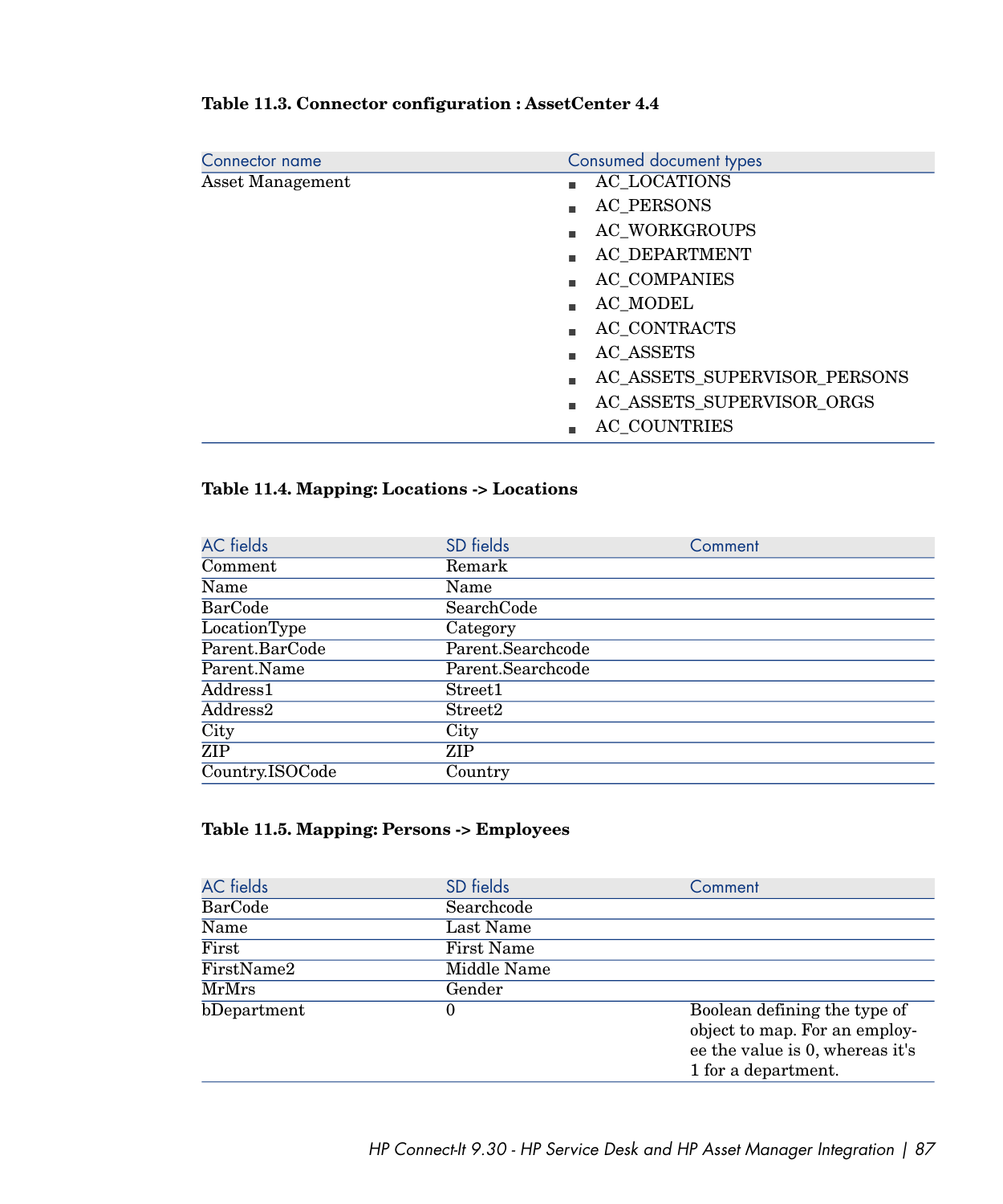| <b>AC</b> fields    | SD fields                    | Comment                        |
|---------------------|------------------------------|--------------------------------|
| Comment             | Remark                       |                                |
| EMail               | Primary E-Mail Address       |                                |
| ID#                 | <b>Identification Number</b> | Boolean defining the type of   |
|                     |                              | object to map. for an employee |
|                     |                              | the value is 0, whereas it's 1 |
|                     |                              | for a department.              |
| Field <sub>2</sub>  | "Birthdate" + Birthdate      |                                |
| Field <sub>3</sub>  | "Status" + Status            |                                |
| Title               | Category                     |                                |
| Telephone           | Business Phone               |                                |
| Fax                 | Fax                          |                                |
| Mobile tel          | Mobile                       |                                |
| Home tel            | Home                         |                                |
| Icon                | $images\img16x16\perp$       | Chosen icon among these        |
|                     | .bmp                         | provided in Asset Manager      |
| Parent.Name         | Organization.Name1           | the parent of an employee is a |
|                     |                              | department                     |
| Parent.BarCode      | Organization.Searchcode      | the parent of an employee is a |
|                     |                              | department                     |
| Parent. bDepartment | $\mathbf{1}$                 | the parent of an employee is a |
|                     |                              | department                     |
| Location.BarCode    | Location. Searchcode         |                                |

# **Table 11.6. Mapping: Workgroups -> Groups**

| <b>AC</b> fields | SD fields          | Comment                                        |
|------------------|--------------------|------------------------------------------------|
| BarCode          | Searchcode         |                                                |
| Name             | Name               |                                                |
| bAssignable      | Status             | Boolean defining the status of<br>a workgroup. |
| Parent.Name      | Parent.Name1       |                                                |
| Parent.BarCode   | Parent.Searchcode  |                                                |
| Members.BarCode  | Members.Searchcode | Relation between employees<br>and workgroup    |

# **Table 11.7. Mapping: Organizations -> Departments**

| AC fields   | SD fields  | Comment                                                                                                                 |
|-------------|------------|-------------------------------------------------------------------------------------------------------------------------|
| BarCode     | Searchcode |                                                                                                                         |
| Name        | Name1      |                                                                                                                         |
| bDepartment |            | Boolean defining the type of<br>object to map. For an employ-<br>ee the value is 0, whereas it's<br>1 for a department. |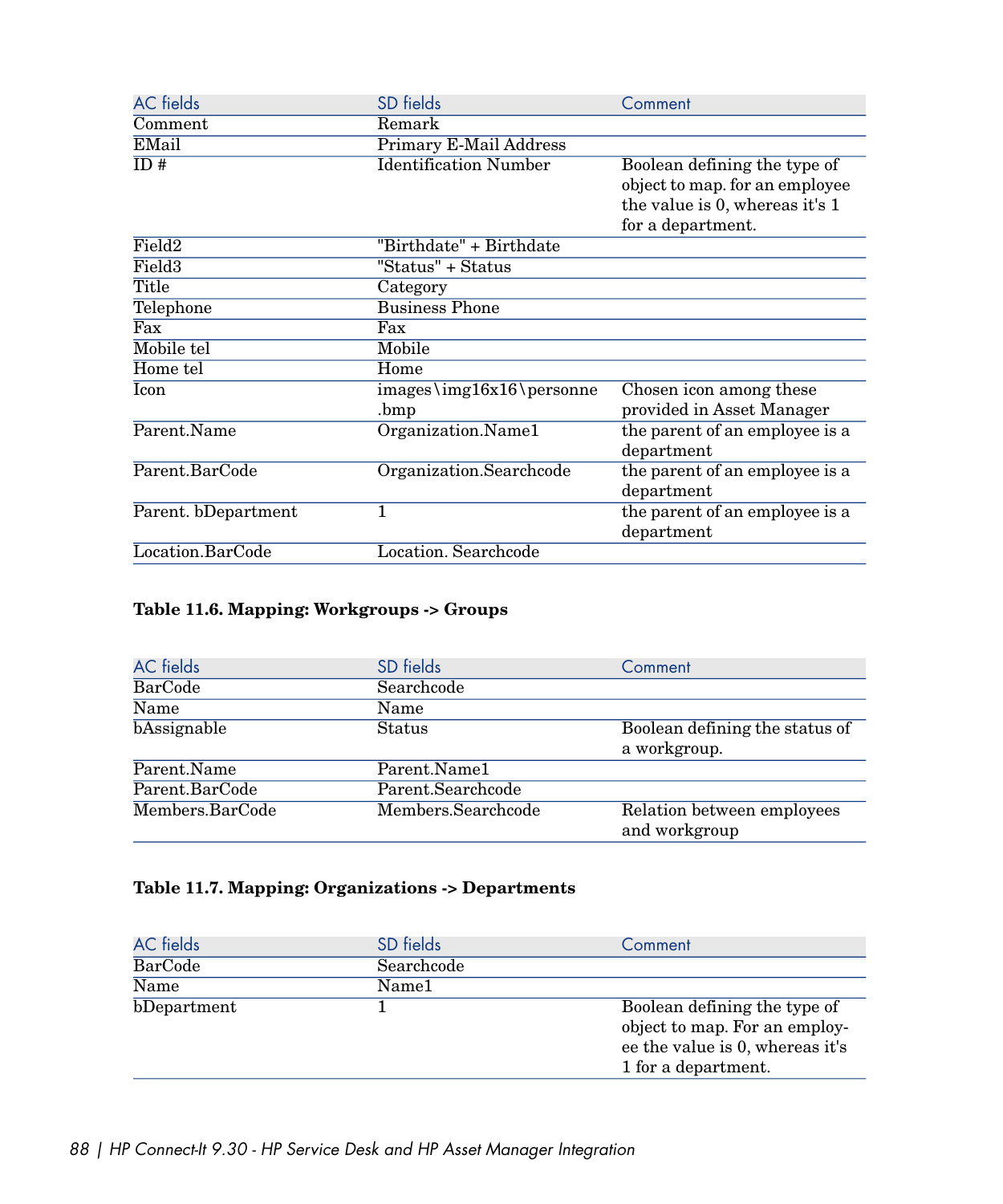| <b>AC</b> fields   | SD fields              | Comment                   |
|--------------------|------------------------|---------------------------|
| Comment            | Remark                 |                           |
| Telephone          | <b>Business Phone</b>  |                           |
| Fax                | Fax                    |                           |
| EMail              | Primary E-Mail Address |                           |
| Icon               | $images\img16x16\ser-$ | Chosen icon among these   |
|                    | vice.bmp               | provided in Asset Manager |
| Parent.Name        | Parent.Name1           |                           |
| Parent.BarCode     | Parent.Searchcode      |                           |
| Supervisor.BarCode | Manager.Searchcode     |                           |
| Location.BarCode   | Location. Searchcode   |                           |

An SD Organization is mapped in AC Departments only if it is referenced by a Person.

# **Table 11.8. Mapping: Organizations -> Companies**

| <b>AC</b> fields | SD fields             | Comment |
|------------------|-----------------------|---------|
| Code             | Searchcode            |         |
| Name             | Name1                 |         |
| <b>Qualif1</b>   | Category              |         |
| Comment          | Remark                |         |
| Telephone        | <b>Business Phone</b> |         |
| Fax              | Fax                   |         |
| EMail            | E-Mail                |         |
| URL              | Web page              |         |
| Mainsite.BarCode | Location. Searchcode  |         |

#### **Table 11.9. Mapping: CI Categories -> Models**

| <b>AC</b> fields   | SD fields   | Comment                      |
|--------------------|-------------|------------------------------|
| Name               | Text        |                              |
| bInvent            | 0           | Determines if BarCode is     |
|                    |             | mandatory or not.            |
| Nature.Code        | Text        | Association defined in a map |
|                    |             | table                        |
| Parent.Name        | Parent.Text |                              |
| Parent, bInvent    | 0           | Determines if BarCode is     |
|                    |             | mandatory or not.            |
| Parent.Nature.Code | Parent.Text | Association defined in a map |
|                    |             | table                        |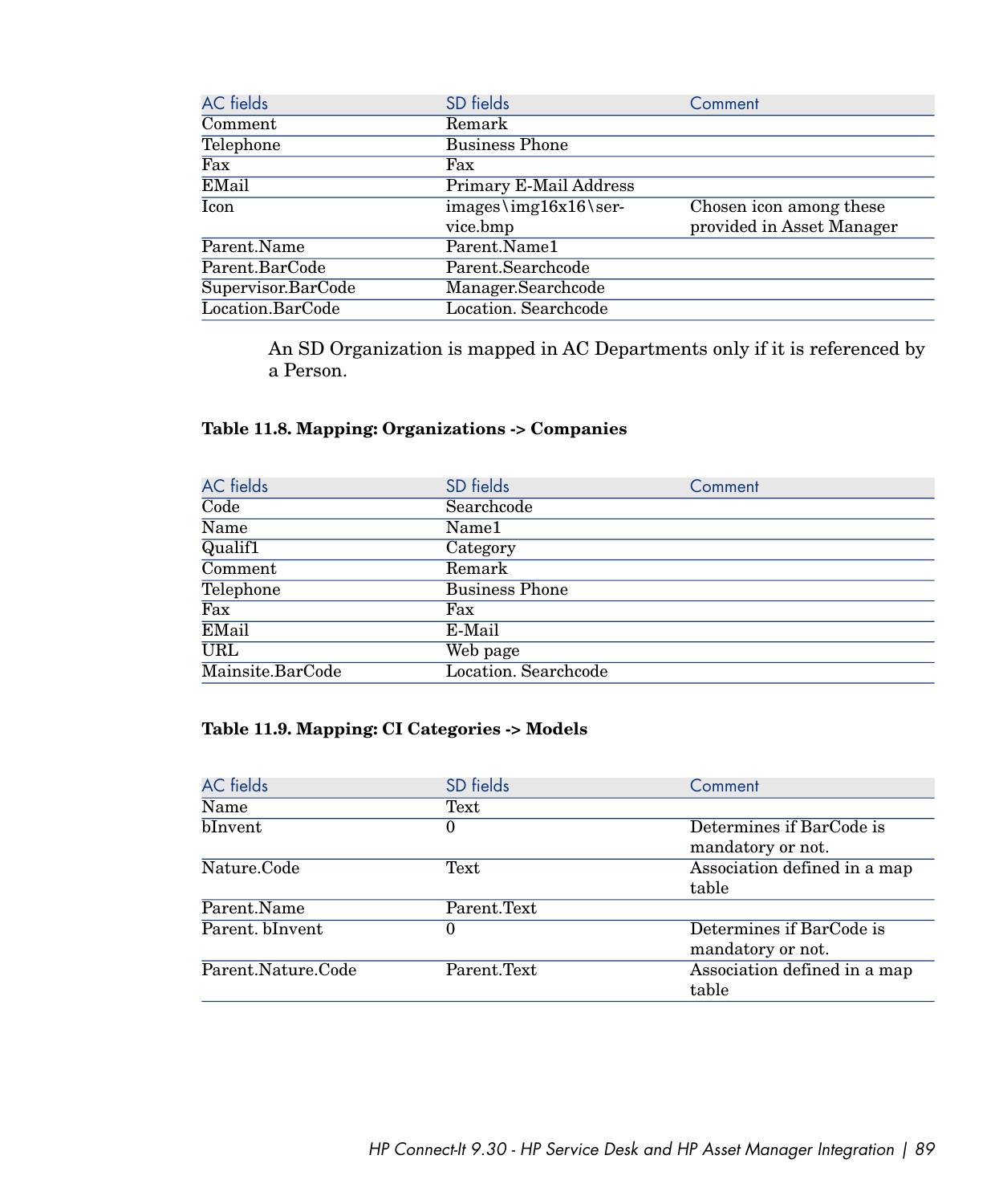| <b>AC</b> fields         | SD fields                              | Comment                                                              |
|--------------------------|----------------------------------------|----------------------------------------------------------------------|
| Reference                | OID                                    | built with a common tag and<br>the OID database of the con-<br>tract |
| Comment                  | Description                            |                                                                      |
| End                      | End date                               |                                                                      |
| Start                    | Start date                             |                                                                      |
| Init Payment             | Price                                  |                                                                      |
| <b>IntPayCur</b>         | Currency                               | gives by a map table                                                 |
| Purpose                  | Name                                   |                                                                      |
| Type                     | $\overline{4}$                         | Always a contract of type<br>'maintenance'                           |
| <b>Status</b>            | <b>Status</b>                          |                                                                      |
| Model.Name               | 'maintenance'                          | Always the 'maintenance'<br>model used                               |
| Company.Code             | Organization.Searchcode                | If a company is referenced by                                        |
| Company.Name             | Organization.Name1                     | the contract, it is created 'on                                      |
| Company.Qualif1          | Organization.Category                  | the fly' as Company into Asset                                       |
| Company.Comment          | Organization.Remark                    | Manager                                                              |
| Company.EMail            | Organization.PrimaryE-Mail-<br>Address |                                                                      |
| Company.URL              | Organization. Web page                 |                                                                      |
| Company.Mainsite.BarCode | Organization.Location.<br>Searchcode   |                                                                      |
| Telephone                | <b>Business Phone</b>                  |                                                                      |
| Fax                      | Fax                                    |                                                                      |

# **Table 11.10. Mapping: Maintenance Contracts -> Contracts**

# **Table 11.11. Mapping: CI -> Assets**

| <b>AC</b> fields             | SD fields                                                       | Comment                                                 |
|------------------------------|-----------------------------------------------------------------|---------------------------------------------------------|
| BarCode                      | Searchcode                                                      |                                                         |
| AssetTag                     | Searchcode                                                      |                                                         |
| Field <sub>3</sub>           | OID                                                             | Use this attribute to manage.<br>cross-Launches on CIs. |
| $\overline{\text{Serial}\#}$ | Serial Number                                                   |                                                         |
| External ID                  | Name2                                                           |                                                         |
| Comment                      | Remark                                                          |                                                         |
| <b>Icon</b>                  | $\overline{\text{images}\rightarrow\text{16x16}}$<br>statn.bmp' | Chosen icon among these<br>provided in Asset Manager    |
| Acquis.Purchase date         | Purchase date                                                   |                                                         |
| Acquis.Purchas Price         | Price                                                           |                                                         |
| Acquis.Procurement.Suppli-   | Supplier.Searchcode                                             |                                                         |
| er.BarCode                   |                                                                 |                                                         |
| Maint.Expiration             | Warranty date                                                   |                                                         |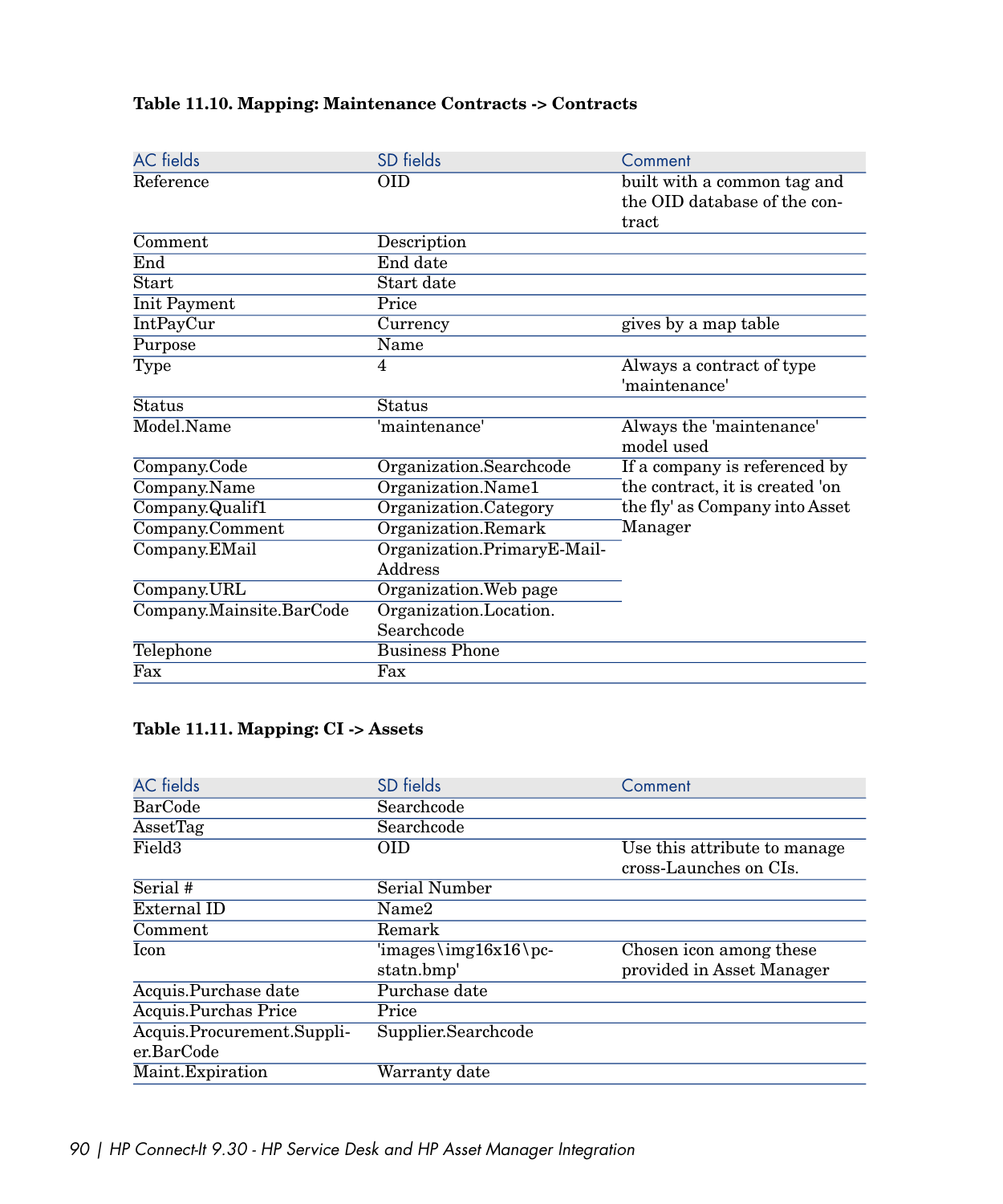| <b>AC</b> fields            | SD fields                          | Comment                                                                                                   |
|-----------------------------|------------------------------------|-----------------------------------------------------------------------------------------------------------|
| Maint.dInstall              | Purchase date                      |                                                                                                           |
| Maint.Maint. Contract.Ref   | MaintenanceContract.OID            | built with a common tag and<br>the OID database of the con-<br>tract.                                     |
| Model.Name                  | Name1 or Name1 + Search-<br>Code   | $if Name1 = \text{Category}$ then the<br>Name of Model is mapped on<br>Name1+ SearchCode else on<br>Name1 |
| Model.bInvent               | $\Omega$                           | Determines if BarCode is<br>mandatory or not.                                                             |
| Model.Brand.Name            | <b>Brand.Name</b>                  |                                                                                                           |
| Model.Nature.Code           | Category                           | Association defined in a map<br>table                                                                     |
| Model.Parent.Name           | Category.Text                      |                                                                                                           |
| Portfolio.AssetTag          | Searchcode                         |                                                                                                           |
| Portfolio.Comment           | Remark                             |                                                                                                           |
| Portfolio.AvgPriceCur       | Currency                           | gives by a map table                                                                                      |
| Portfolio.Unit Value        | Price                              |                                                                                                           |
| Portfolio.Model.Name        | Name1 or Name1+ Search-<br>Code    | $if Name1 = \text{Category}$ then the<br>Name of Model is mapped on<br>Name1+ SearchCode else on<br>Name1 |
| Portfolio.Model.bInvent     | $\theta$                           | Determines if BarCode is<br>mandatory or not.                                                             |
| Portfolio.Model.Nature.Code | Category                           | Association defined in a map<br>table                                                                     |
| Portfolio.Model.Parent.Name | Category.Text                      |                                                                                                           |
| Portfolio.Location.BarCode  | Location.Searchcode                |                                                                                                           |
| Portfolio.Location.Name     | Location.Searchcode                |                                                                                                           |
| Portfolio.Icon              | 'images\img16x16\pc-<br>statn.bmp' | Chosen icon among these<br>provided in Asset Manager                                                      |
| Portfolio.Parent.AssetTag   | ParentCI.Searchcode                |                                                                                                           |
| Portfolio.Parent.Model.Name | ParentCI.Name1                     |                                                                                                           |
| Portfolio.Parent.Model.bIn- | 0                                  | Determines if BarCode is                                                                                  |
| vent                        |                                    | mandatory or not.                                                                                         |
| Portfolio.Parent.Mod-       | ParentCI.Category                  | Association defined in a map                                                                              |
| el.Nature.Code              |                                    | table                                                                                                     |
| Portfolio.User.BarCode      | Person                             |                                                                                                           |
| Network.IP Address          | <b>IP</b> Address                  |                                                                                                           |

# **Table 11.12. Mapping: CI Person or Organization -> Assets Supervisor**

| <b>AC</b> fields | SD fields  | comment |
|------------------|------------|---------|
| AssetTag         | Searchcode |         |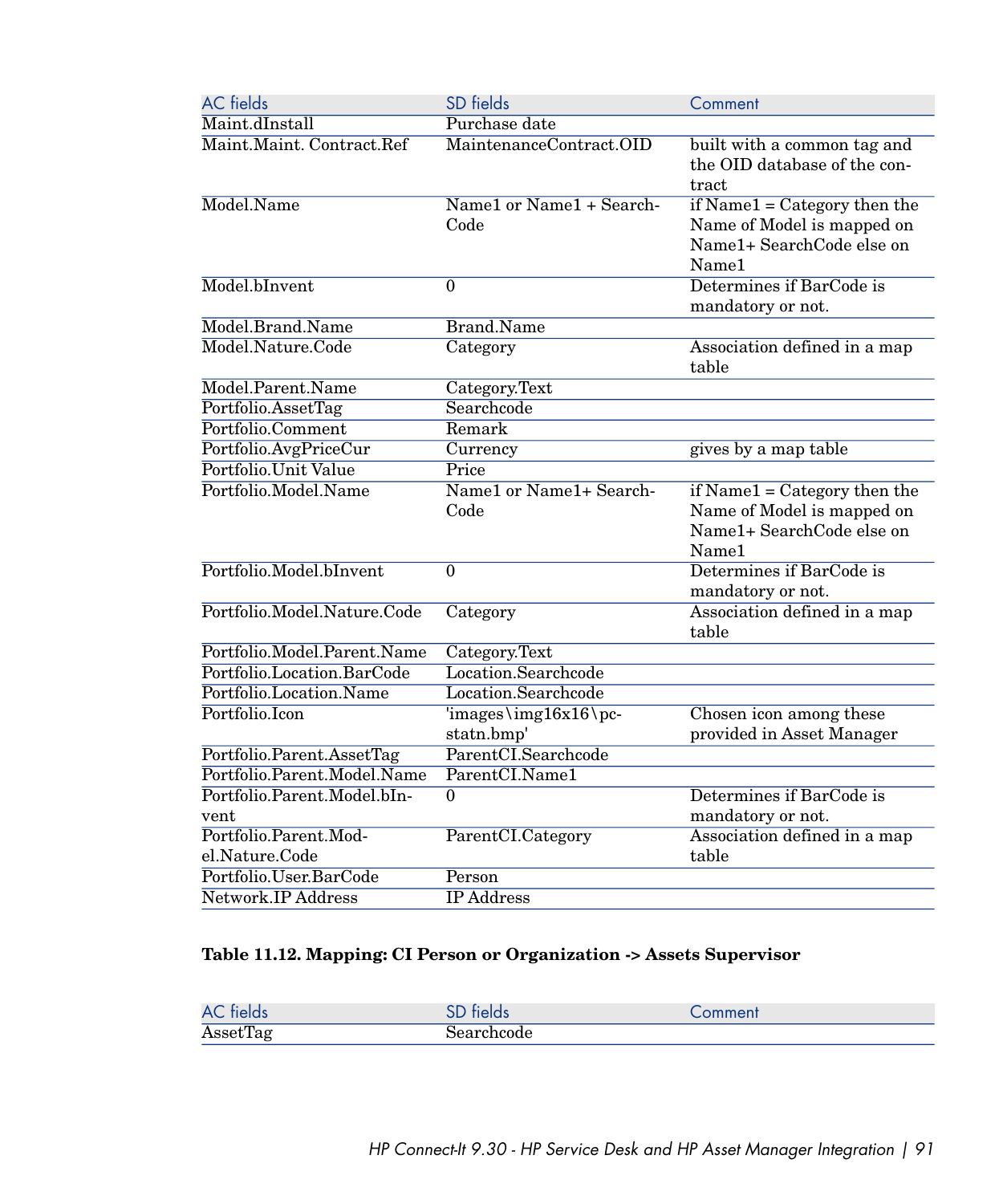| AC fields                     | SD fields                   | Comment                          |
|-------------------------------|-----------------------------|----------------------------------|
| PortFolioItem.Supervisor.Bar- | Roles.Persons.Searchcode or | Supervisor is mapped on CI       |
| Code                          | Roles.Organizations.Search- | Person if Role of Person is      |
|                               | code                        | "Owner" else on CI Organiza-     |
|                               |                             | tion if the Role of Organization |
|                               |                             | is "Owner"                       |

this mapping defines the link between the Asset and their supervisor

#### **Table 11.13. Mapping: Countries -> Countries**

| <b>AC</b> fields | SD fields     | Comment |  |
|------------------|---------------|---------|--|
| <b>ISOCode</b>   | $_{\rm Code}$ |         |  |
| Name             | Name          |         |  |

# Scenario Documentation File sdac\_Sync.scn

This appendix presents information about the mapping realized by the scenario sdac Sync.scn, which corresponds to the synchronization phase between Service Desk and Asset Manager.

#### **Table 11.14. Information about the views**

| View Name |                                                       |
|-----------|-------------------------------------------------------|
|           | <b>Associated Mappings</b>                            |
| Global    | SD CONFIGURATION ITEMS/AC AS-<br><b>SETS</b>          |
|           | SD CI ORGS/AC ASSETS SUPER-<br>VISOR ORGS             |
|           | SD CIPERSONS/AC ASSETS SUPER-<br><b>VISOR PERSONS</b> |
|           | SD CHANGES/AC WORKORDERS                              |
|           | SD CHANGES/AC WORKORDERS2                             |
|           | SD_CHANGES / AC_WORKORDERS0                           |
|           | SD WORKORDERS/AC SUB-<br><b>WORKORDERS</b>            |
|           | SD WORKORDERS/AC SUB-<br>WORKORDERS2                  |
|           | SD WORKORDERS/AC SUB-<br>WORKORDERS3                  |
|           | SD INCIDENTS/AC RECONC PROPOS-<br>AL                  |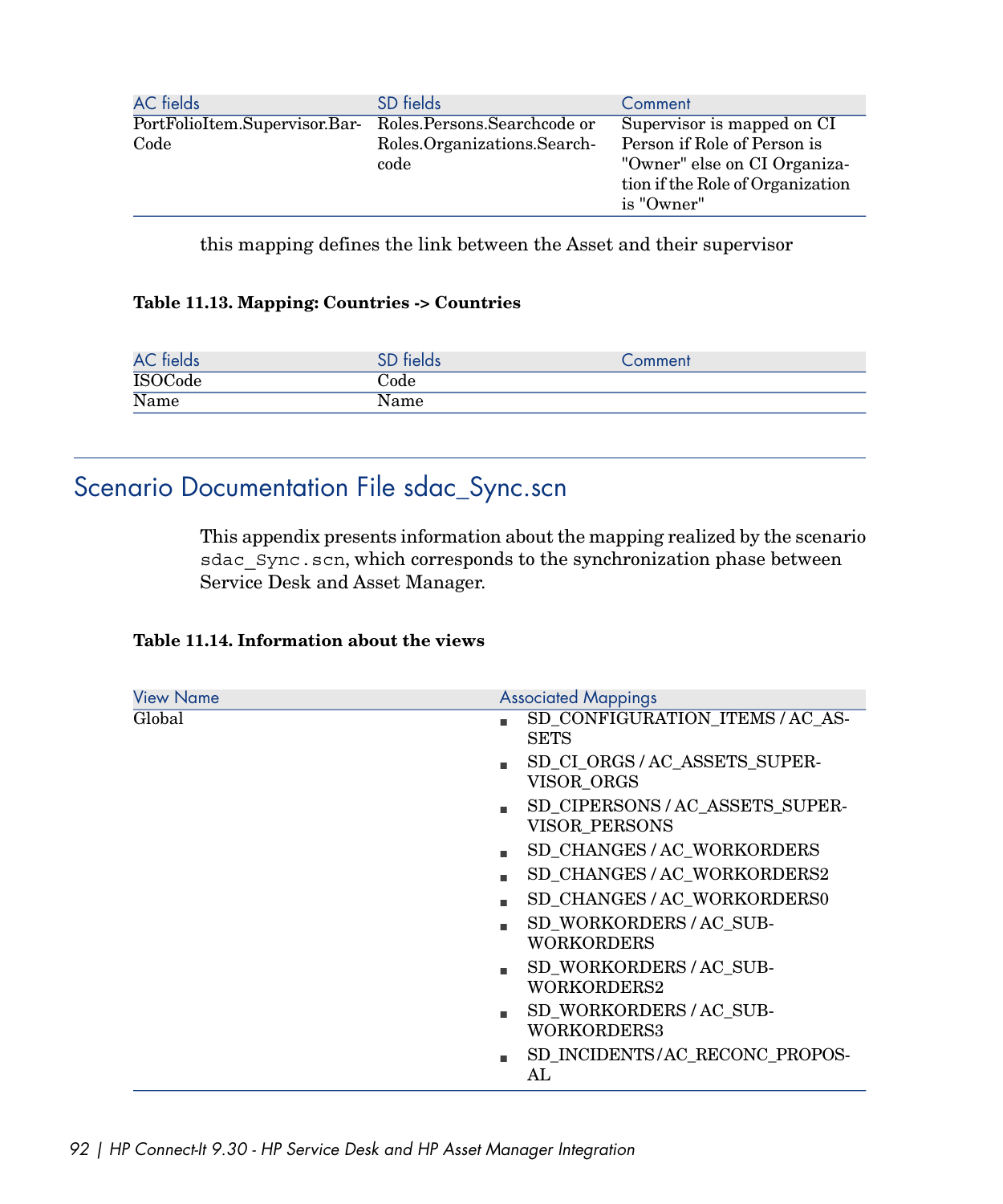|  |  | Table 11.15. Connector configuration : Service Desk 4.5 |  |  |
|--|--|---------------------------------------------------------|--|--|
|--|--|---------------------------------------------------------|--|--|

| Connector name | Produced document types       |  |
|----------------|-------------------------------|--|
| Service Desk   | <b>SD_CONFIGURATION_ITEMS</b> |  |
|                | SD_CI_ORGS                    |  |
|                | <b>SD_CIPERSONS</b>           |  |
|                | <b>SD_CHANGES</b>             |  |
|                | SD_CHANGES0                   |  |
|                | SD_WORKORDERS                 |  |
|                | <b>SD_INCIDENTS</b>           |  |
|                |                               |  |

# **Table 11.16. Connector configuration : AssetCenter 4.4**

| Connector name          | Consumed document types      |  |
|-------------------------|------------------------------|--|
| <b>Asset Management</b> | AC ASSETS                    |  |
|                         | AC ASSETS SUPERVISOR ORGS    |  |
|                         | AC_ASSETS_SUPERVISOR_PERSONS |  |
|                         | AC WORKORDERS                |  |
|                         | AC WORKORDERS0               |  |
|                         | AC WORKORDERS2               |  |
|                         | AC SUBWORKORDERS             |  |
|                         | AC SUBWORKORDERS2            |  |
|                         | AC SUBWORKORDERS3            |  |
|                         | AC RECONC PROPOSAL           |  |

# **Table 11.17. ORDER BY clauses by Document type**

| Document type | <b>WHERE</b> clause | Comment                                                                               |
|---------------|---------------------|---------------------------------------------------------------------------------------|
| SD WORKORDERS | Status              | In order to closed the subworkorders<br>and their parent at the appropriate<br>moment |

# **Table 11.18. Mapping: CI -> Assets**

| AC fields          | SD fields     | Comment                                                 |
|--------------------|---------------|---------------------------------------------------------|
| BarCode            | Searchcode    |                                                         |
| AssetTag           | Searchcode    |                                                         |
| Field <sub>3</sub> | 0ID.          | Use this attribute to manage.<br>cross-Launches on CIs. |
| Serial #           | Serial Number |                                                         |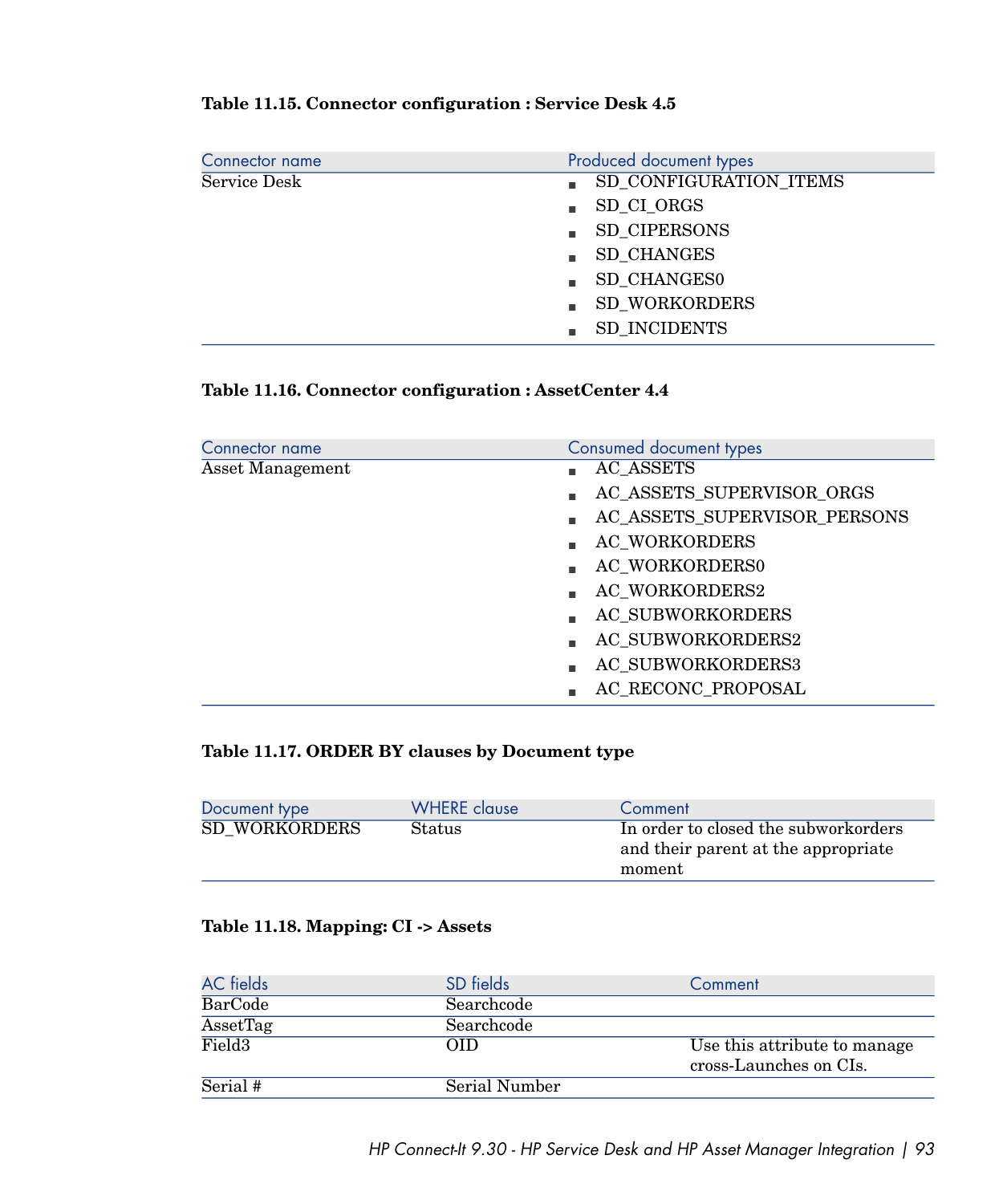| <b>AC</b> fields                         | SD fields                      | Comment                               |
|------------------------------------------|--------------------------------|---------------------------------------|
| External ID                              | Name2                          |                                       |
| Comment                                  | Remark                         |                                       |
| Icon                                     | images\img16x16\pc-            | Chosen icon among these               |
|                                          | statn.bmp                      | provided in Asset Manager             |
| Acquis.Purchase date                     | Purchase date                  |                                       |
| Acquis.Purchas Price                     | Price                          |                                       |
| Acquis.Procurement.Suppli-               | Supplier.Searchcode            |                                       |
| er.BarCode                               |                                |                                       |
| Acquis.Procurement.Suppli-               | Supplier.Remark                |                                       |
| er.Comment                               |                                |                                       |
| Acquis.Procurement.Suppli-               | Supplier.PrimaryEmailAd-       |                                       |
| er.Email                                 | $\mathrm{dress}$               |                                       |
| Acquis.Procurement.Suppli-<br>er.Phone   | Supplier.Telephone             |                                       |
| Acquis.Procurement.Suppli-               | Supplier.Name1                 |                                       |
| er.Name                                  |                                |                                       |
| Acquis.Procurement.Suppli-               | Supplier.Fax                   |                                       |
| er.Fax                                   |                                |                                       |
| Acquis.Procurement.Suppli-<br>er.URL     | Supplier. WebPage              |                                       |
| Acquis.Procurement.Suppli-               | "Supplier"                     |                                       |
| er.Qualif1                               |                                |                                       |
| Acquis.Procurement.Suppli-<br>er.Address | Supplier.Location.searchCode   |                                       |
| Maint.Expiration                         | Warranty date                  |                                       |
| Maint.dInstall                           | Purchase date                  |                                       |
| Maint.Maint.Contract.Ref                 | MaintenanceCon-                | if SourceID is filled and begins      |
|                                          | tract.SourceID or Maintenance- | with the correct tag, the origin-     |
|                                          | $\rm Contract. OID$            | al AC reference is extracted.         |
|                                          |                                | otherwise the reference is re-        |
|                                          |                                | built with a common tag and           |
|                                          |                                | the OID database of the con-          |
|                                          |                                | tract                                 |
| Model.Name                               | Name1                          |                                       |
| Model.Brand.Name                         | Brand.Name                     |                                       |
| Model.Nature.Code                        | Category                       | Association defined in a map<br>table |
| Model.Parent.Name                        | Category.Text                  |                                       |
| Portfolio.AssetTag                       | Searchcode                     |                                       |
| Portfolio.Comment                        | Remark                         |                                       |
| Portfolio.Unit Value                     | Price                          |                                       |
| Portfolio.AvgPriceCur                    | Currency                       | gives by a map table                  |
| Portfolio.Model.Name                     | Name1                          |                                       |
| Portfolio.Model.Nature.Code              | Category                       | Association defined in a map<br>table |
| Portfolio.Model.Parent.Name              | Category.Text                  |                                       |
| Portfolio.Location.BarCode               | Location.Searchcode            |                                       |
| Portfolio.Location.Name                  | Location.Name.Searchcode       |                                       |
|                                          |                                |                                       |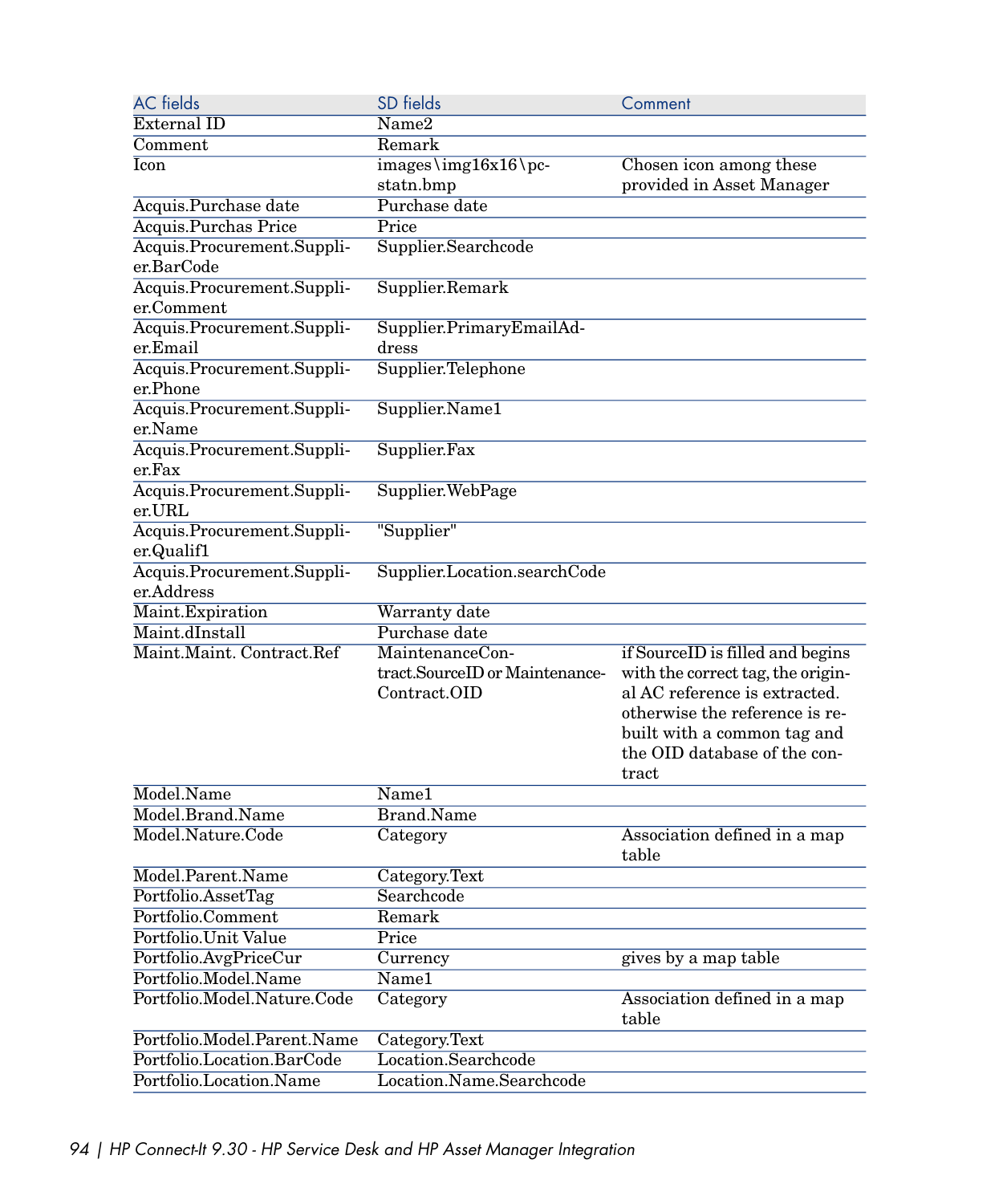| AC fields                   | SD fields                   | Comment                                              |
|-----------------------------|-----------------------------|------------------------------------------------------|
| Portfolio.Icon              | $images\img16x16\occas.bmp$ | Chosen icon among these<br>provided in Asset Manager |
| Portfolio.Parent.AssetTag   | ParentCI.Searchcode         |                                                      |
| Portfolio.Parent.Model.Name | ParentCLName1               |                                                      |
| Portfolio.User.BarCode      | Person                      |                                                      |
| Network.IP Address          | <b>IP</b> Address           |                                                      |

# **Table 11.19. Mapping: CI Person or Organization -> Assets Supervisor**

| AC fields                             | SD fields                                                          | Comment                                                                                                                       |
|---------------------------------------|--------------------------------------------------------------------|-------------------------------------------------------------------------------------------------------------------------------|
| AssetTag                              | Searchcode                                                         |                                                                                                                               |
| PortFolioItem.Supervisor.Bar-<br>Code | Roles.Persons.Searchcode or<br>Roles.Organizations.Search-<br>code | Supervisor is mapped on CI<br>Person if Role of Person is<br>"Owner" else on CI Organiza-<br>tion if the Role of Organization |
|                                       |                                                                    | is "Owner"                                                                                                                    |

this mapping defines the link between the Asset and their supervisor.

# **Table 11.20. Mapping: Changes -> Work orders**

| <b>AC</b> fields      | SD fields                              | Comment                                                                                     |
|-----------------------|----------------------------------------|---------------------------------------------------------------------------------------------|
| Work order #          | SourceID or ID                         | if the change originally comes<br>from AC, the SourceID is<br>mapped, otherwise it's the ID |
| Field <sub>2</sub>    | <b>OID</b>                             | Use this attribute to manage<br>cross-Launches on<br>change/work orders.                    |
| Expected Resol        | Deadline                               |                                                                                             |
| Type                  | $\theta$                               | always 'internal maintenance'<br>type                                                       |
| <b>Title</b>          | Description                            |                                                                                             |
| Problem               | Description                            |                                                                                             |
| Icon                  | $images\img16x16\cdot pc$<br>statn.bmp | Chosen icon among these<br>provided in Asset Manager                                        |
| Priority              | Priority                               |                                                                                             |
| <b>Estimated Cost</b> | <b>Planned Cost</b>                    |                                                                                             |
| Init. Cost            | <b>Actual Cost</b>                     |                                                                                             |
| Planned end date      | <b>Planned Finish</b>                  |                                                                                             |
| Planned start         | <b>Planned Start</b>                   |                                                                                             |
| Actual end date       | <b>Actual Finish</b>                   |                                                                                             |
| Actual start          | <b>Actual Start</b>                    |                                                                                             |
| Notified On           | Creation date                          |                                                                                             |
| Requester.BarCode     | Requestor.Searchcode                   |                                                                                             |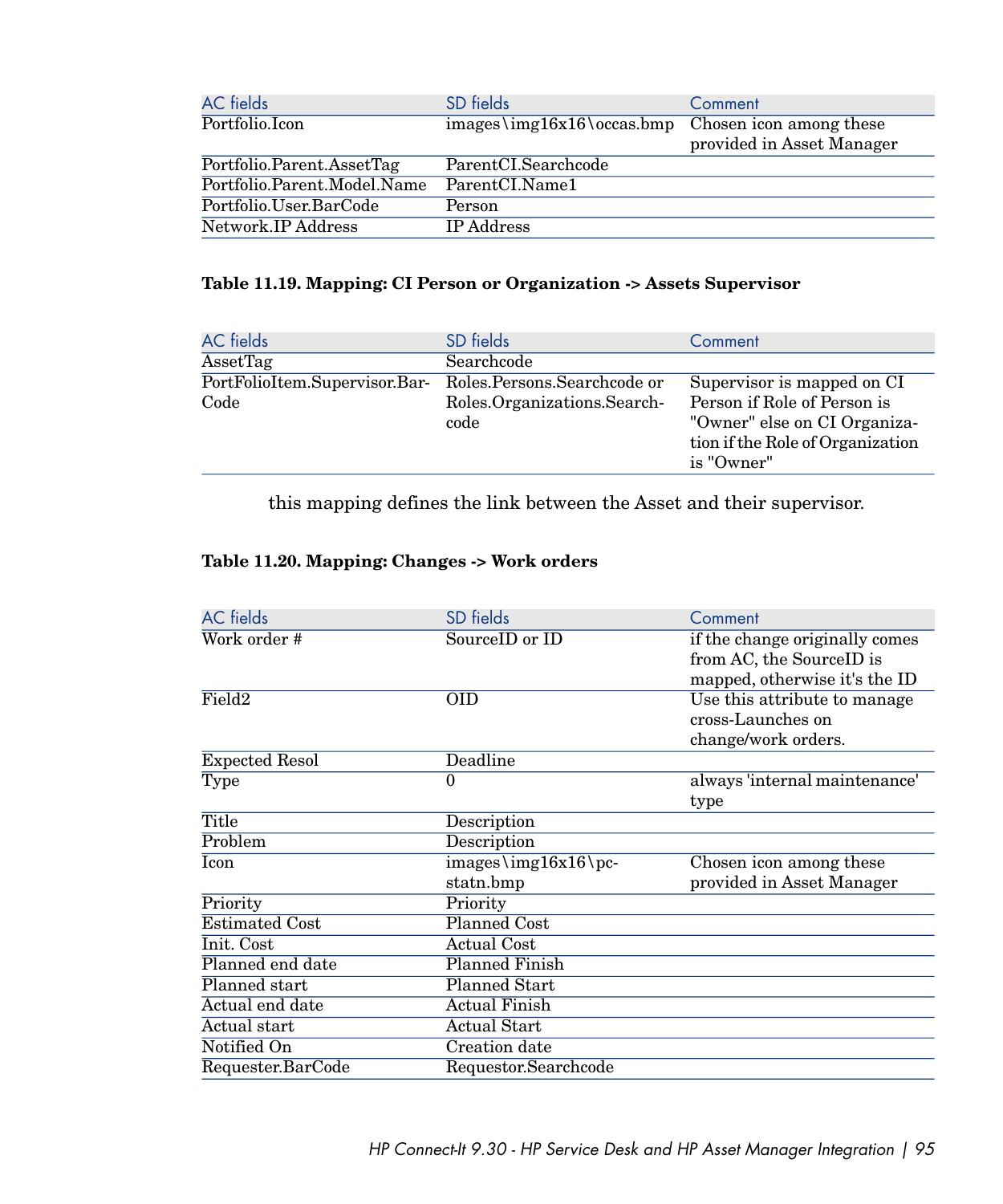| <b>AC</b> fields            | SD fields                    | Comment                        |
|-----------------------------|------------------------------|--------------------------------|
| Tracking.Closure.workTime   | Actual Finish - Actual Start |                                |
| Tracking.Technician.BarCode | ToPerson.Searchcode          |                                |
| Tracking.Group.BarCode      | ToWorkgroup.Searchcode       |                                |
| Asset.BarCode               | CI.Searchcode                |                                |
| Asset.Model.Name            | CI.Name1                     |                                |
| Parent work order           | Default value                | each change originally created |
|                             |                              | in SD are mapped under a       |
|                             |                              | common parent into AC          |

# **Table 11.21. Mapping: Work orders -> Sub Work orders**

| <b>AC</b> fields      | SD fields                   | Comment                                                                                                   |
|-----------------------|-----------------------------|-----------------------------------------------------------------------------------------------------------|
| Work order #          | SourceID or ID              | if the work order originally<br>comes from AC, the SourceID<br>is mapped, otherwise it's the<br><b>ID</b> |
| Field <sub>2</sub>    | <b>OID</b>                  | Use this attribute to manage<br>cross-Launches on work or-<br>ders.                                       |
| <b>Expected Resol</b> | Deadline                    |                                                                                                           |
| Type                  | $\theta$                    | always 'internal maintenance'<br>type                                                                     |
| <b>Title</b>          | Description                 |                                                                                                           |
| Problem               | Description                 |                                                                                                           |
| Icon                  | $images\img16x16\locas.bmp$ | Chosen icon among these<br>provided in Asset Manager                                                      |
| Priority              | Priority                    |                                                                                                           |
| Estimated Cost        | <b>Planned Cost</b>         |                                                                                                           |
| Init. Cost            | <b>Actual Cost</b>          |                                                                                                           |
| Planned end date      | <b>Planned Finish</b>       |                                                                                                           |
| Planned start         | <b>Planned Start</b>        |                                                                                                           |
| Actual end date       | <b>Actual Finish</b>        |                                                                                                           |
| Actual start          | <b>Actual Start</b>         |                                                                                                           |
| Notified On           | Creation date               |                                                                                                           |
| Requester.BarCode     | Requestor.Searchcode        |                                                                                                           |

# **Table 11.22. Mapping: Parent link between Work orders and Sub Work orders**

| AC fields    | SD fields      | Comment                                                                                      |
|--------------|----------------|----------------------------------------------------------------------------------------------|
| Work order # | SourceID or ID | if the work order originally<br>comes from AC, the SourceID<br>is mapped, otherwise it's the |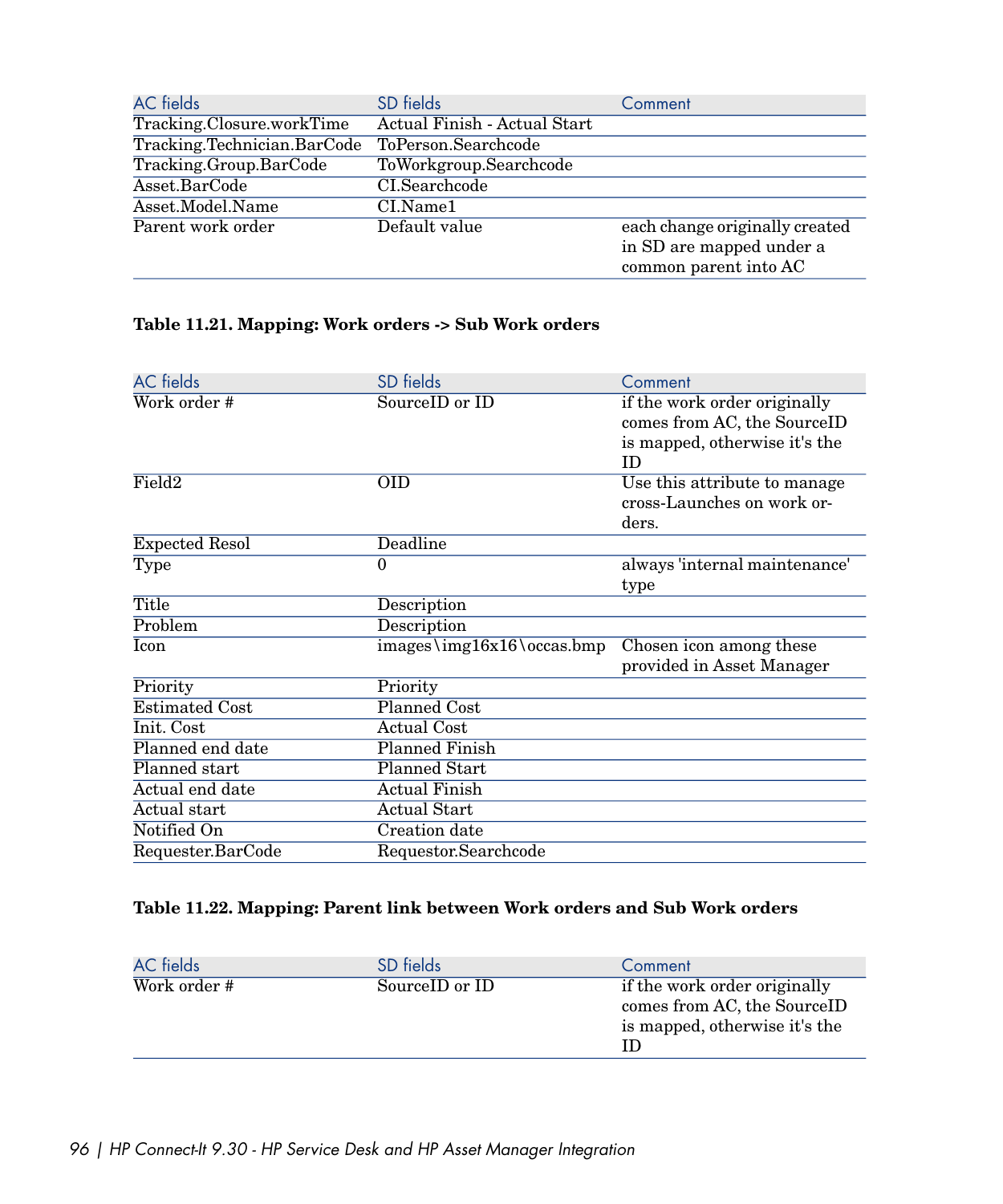| AC fields            | SD fields                       | Comment                                                                                                                                                                                         |
|----------------------|---------------------------------|-------------------------------------------------------------------------------------------------------------------------------------------------------------------------------------------------|
| Parent. Work order # | Change.SourceID or<br>Change.ID | if the parent change originally<br>comes from AC, the SourceID<br>is mapped, otherwise it's the<br>ID. If the work order hasn't<br>any parent, it is mapped under<br>the common parent into AC. |
|                      |                                 |                                                                                                                                                                                                 |

#### **Table 11.23. Mapping: Incidents -> Reconciliation Proposals**

| <b>AC</b> fields      | SD fields                        | Comment                             |
|-----------------------|----------------------------------|-------------------------------------|
| Code                  | SourceID                         |                                     |
| <b>Selected Value</b> | Solution                         | only if the Incident was closed     |
|                       |                                  | with the code solved                |
| Status                | <b>Validated or Document re-</b> | <b>Validated</b> if closed with the |
|                       | jected                           | code solved, Document rejec-        |
|                       |                                  | <b>ted</b> if closed with the code  |
|                       |                                  | <b>Unsolved</b>                     |
| Comment               | ΙD                               |                                     |

Two other mappings deals with the deletion of items :

- n SD\_CHANGES / AC\_WORKORDERS2 : manages the deletion of Changes from SD to AC
- <sup>n</sup> SD\_WORKORDERS / AC\_SUBWORKORDERS2 : manages the deletion of Workorders from SD to AC

To propagate the deletion of these objects, they must not be physically removed from SD, but must be moved into the **Deleted** Folder. Then these mappings will physically remove the corresponding AC objects from database.

# Scenario Documentation File acsd\_Sync.scn

This appendix presents information about the mapping realized by the scenario acsd\_Sync.scn, which corresponds to the synchronization phase between Asset Manager and Service Desk.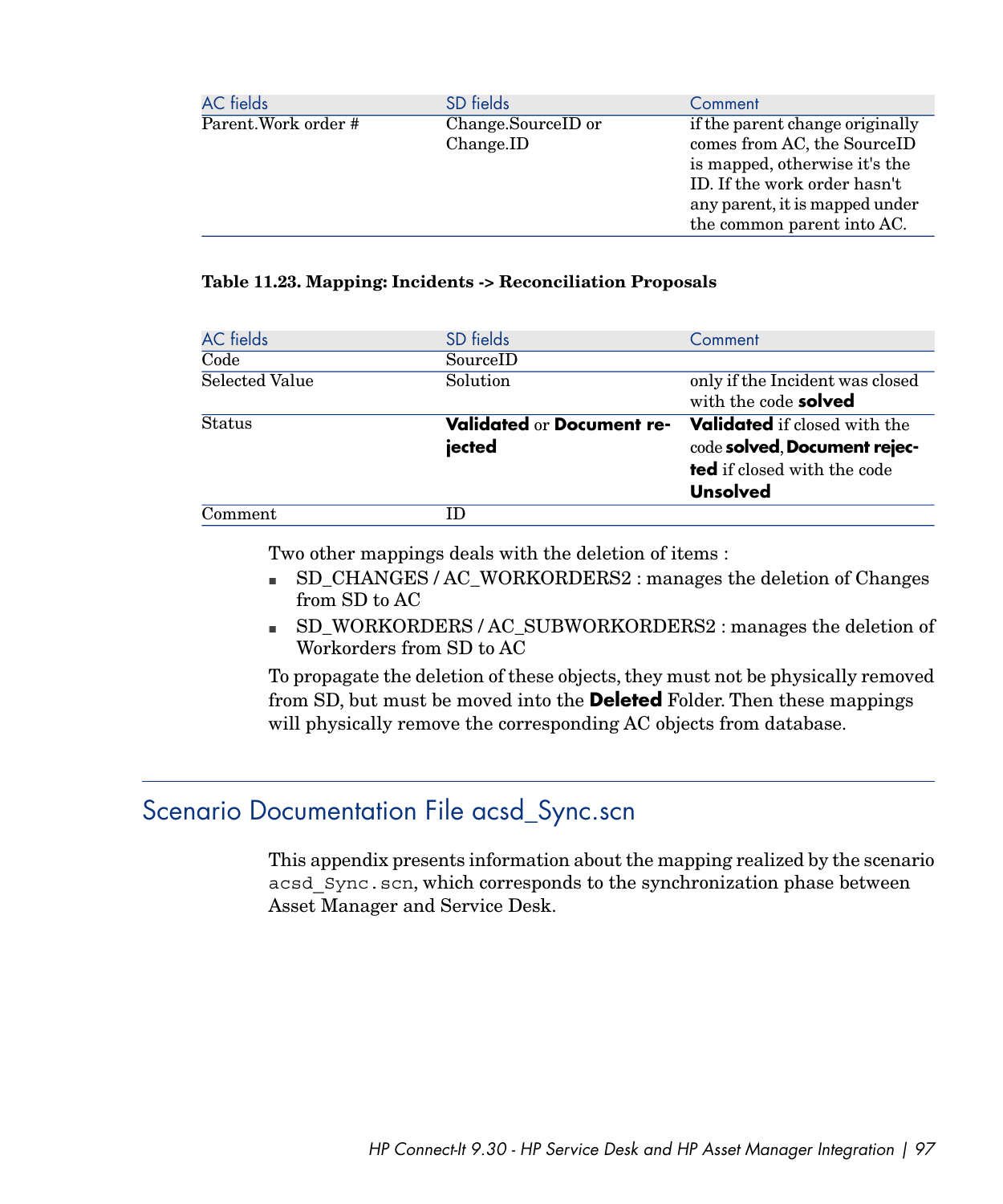| <b>View Name</b> | <b>Associated Mappings</b>                        |  |
|------------------|---------------------------------------------------|--|
| Global           | Deletions / SD_Deletions                          |  |
|                  | Process-end / Events-deletion<br>٠                |  |
|                  | Locations / SD_Locations<br>٠                     |  |
|                  | WorkGroups / SD_Workgroups<br>٠                   |  |
|                  | Departments / SD_Departments<br>٠                 |  |
|                  | Departments / SD_Departments-phone<br>٠           |  |
|                  | Departments / SD_Departments-fax<br>٠             |  |
|                  | Departments/SD_Departments-supervisor<br>٠        |  |
|                  | Departments / SD_Departments-emails               |  |
|                  | Departments / SD_Departments-locations<br>٠       |  |
|                  | Employees / SD_Employees<br>٠                     |  |
|                  | Employees / SD_Employees-phone                    |  |
|                  | Employees / SD_Employees-address                  |  |
|                  | Employees / SD_Employees-group                    |  |
|                  | Employees / SD_Employees-fax<br>٠                 |  |
|                  | Employees / SD_Employees-mobilephone<br>٠         |  |
|                  | Employees / SD_Employees-homephone<br>n.          |  |
|                  | Employees / SD_Employees-email<br>Ű.              |  |
|                  | Company / SD_Companies<br>٠                       |  |
|                  | Company / SD_Companies-phone<br>٠                 |  |
|                  | Company / SD_Companies-fax<br>٠                   |  |
|                  | Company / SD_Companies-emails<br>٠                |  |
|                  | Company / SD_Companies-locations<br>٠             |  |
|                  | Contracts / SD Contracts<br>٠                     |  |
|                  | Asset / SD_CIs-users<br>٠                         |  |
|                  | Asset / SD_CIs-parents                            |  |
|                  | Asset / SD_CIs                                    |  |
|                  | PortFolioItem / SD_CIs_portfolios                 |  |
|                  | PortFolioItem/SD_CIs-supervisors_person           |  |
|                  | PortFolioItem/SD_CIs-supervisors_organ-           |  |
|                  | ization                                           |  |
|                  | Asset / SD_CIs-supervisors_organization           |  |
|                  | Workorders / SD_Changes<br>٠                      |  |
|                  | Workorders / SD_Workorders<br>٠                   |  |
|                  | Workorders / SD_Workorders_Cis<br>٠               |  |
|                  | Reconciliation Proposal / SD_Incidents            |  |
|                  | Countries / SD_Countries<br>ш                     |  |
| <b>Exception</b> | Process-end / Events-deletion<br>$\ddot{\bullet}$ |  |

# **Table 11.24. Information about the views**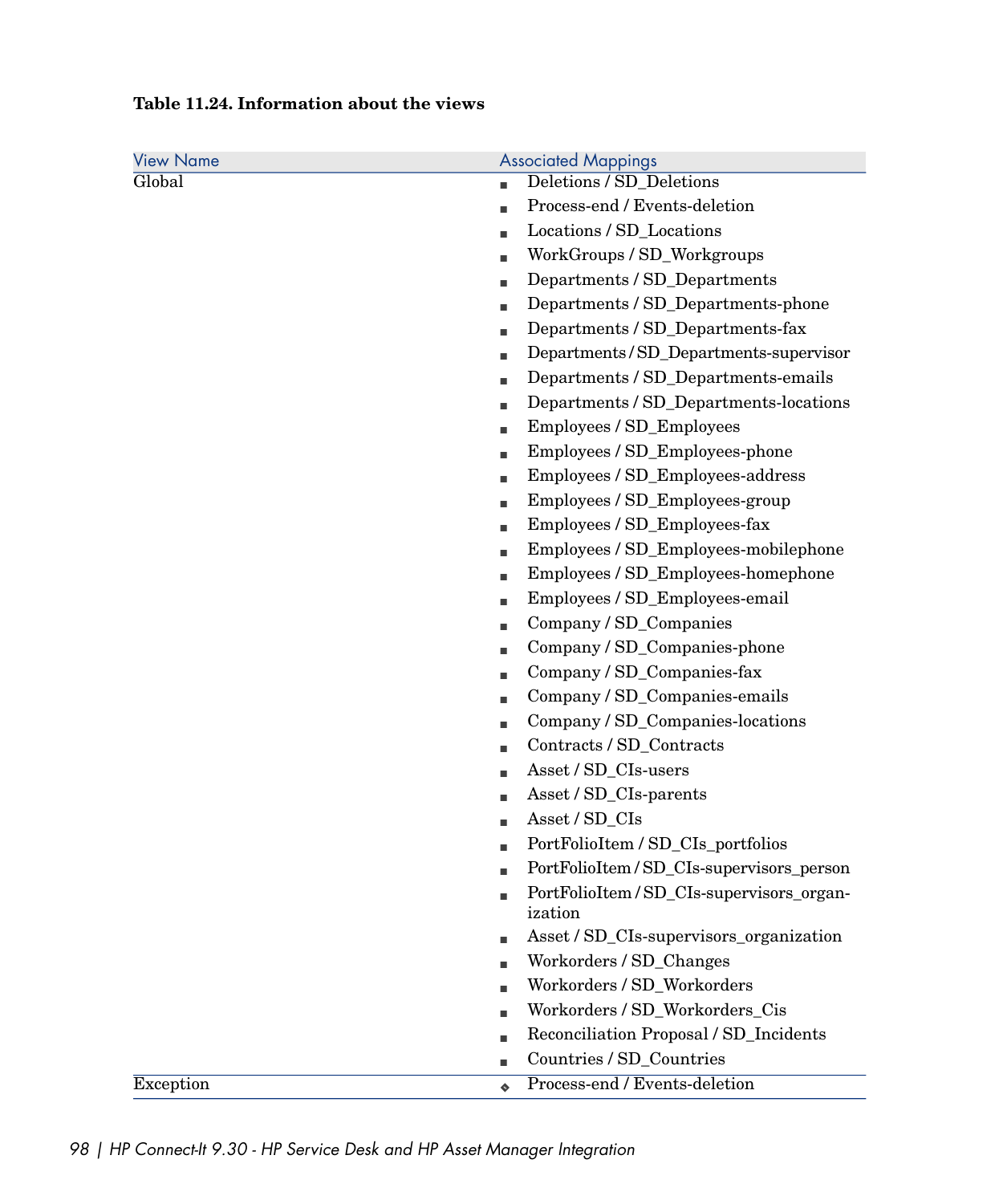| Connector name   | Produced document types      |   | Consumed document types    |
|------------------|------------------------------|---|----------------------------|
| Asset Management | Deletions<br>٠               | ó | Process-end / Events-dele- |
|                  | Locations<br>٠               |   | tion                       |
|                  | WorkGroups<br>٠              |   |                            |
|                  | Departments<br>٠             |   |                            |
|                  | Company<br>٠                 |   |                            |
|                  | Employees<br>٠               |   |                            |
|                  | Contracts<br>٠               |   |                            |
|                  | Asset<br>٠                   |   |                            |
|                  | PortFolioItem<br>۰           |   |                            |
|                  | Workorders<br>٠              |   |                            |
|                  | Reconciliation Proposal<br>٠ |   |                            |
|                  | Employees-Groups<br>٠        |   |                            |
|                  | Countries<br>٠               |   |                            |

# **Table 11.25. Connector configuration : AssetCenter 4.4**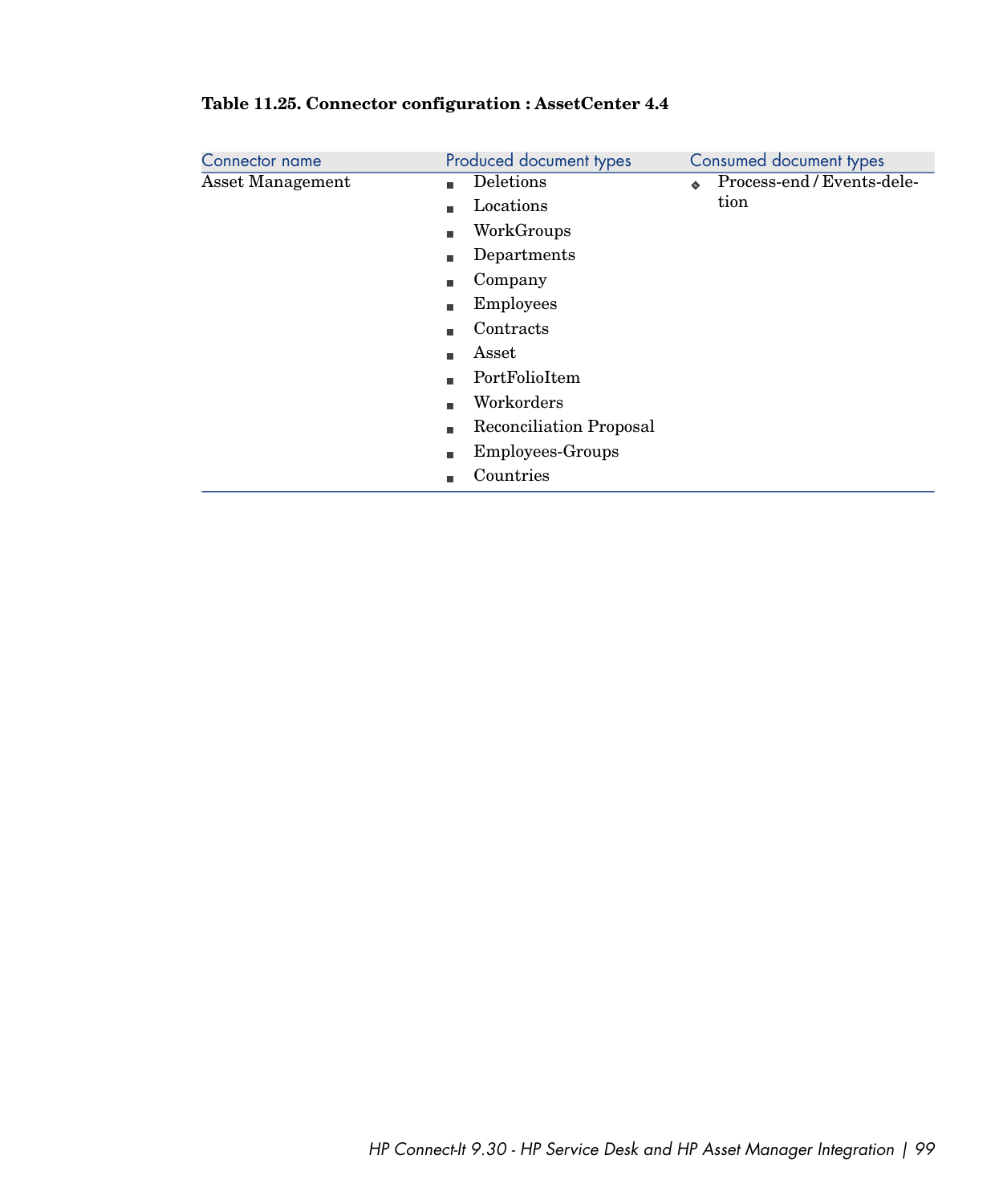| Connector name | Consumed document types              |
|----------------|--------------------------------------|
| Service Desk   | SD_Deletions                         |
|                | SD_Locations<br>٠                    |
|                | SD_Workgroups<br>٠                   |
|                | SD_Departments<br>٠                  |
|                | SD_Departments-phone<br>٠            |
|                | SD_Departments-fax<br>٠              |
|                | SD_Departments-supervisor<br>ш       |
|                | SD_Employees<br>٠                    |
|                | SD_Employees-phone<br>٠              |
|                | SD_Employees-address<br>٠            |
|                | SD_Employees-group<br>٠              |
|                | SD_Employees-fax<br>×.               |
|                | SD_Employees-mobilephone<br>٠        |
|                | SD_Employees-homephone<br>n.         |
|                | SD_Companies<br>٠                    |
|                | SD_Companies-phone<br>٠              |
|                | SD_Companies-fax<br>٠                |
|                | SD_Contracts<br>٠                    |
|                | SD_CIs<br>٠                          |
|                | SD_CIs-users<br>٠                    |
|                | SD_CIs-parents<br>٠                  |
|                | SD_CIs-supervisors_person<br>٠       |
|                | SD_CIs-supervisors_organization<br>٠ |
|                | SD_CIs_portfolios<br>٠               |
|                | SD_Changes<br>٠                      |
|                | SD_Workorders<br>٠                   |
|                | SD_Workorders_Cis<br>٠               |
|                | SD_Incidents<br>٠                    |
|                | SD_Employee-Group<br>٠               |
|                | SD_Employees-email<br>Ű.             |
|                | SD_Departments-emails<br>Ű.          |
|                | SD_Departments-locations<br>٠        |
|                | SD_Companies-emails<br>٠             |
|                | SD_Companies-locations               |
|                | SD_Countries<br>٠                    |
|                |                                      |

# **Table 11.26. Connector configuration : Service Desk 5.0**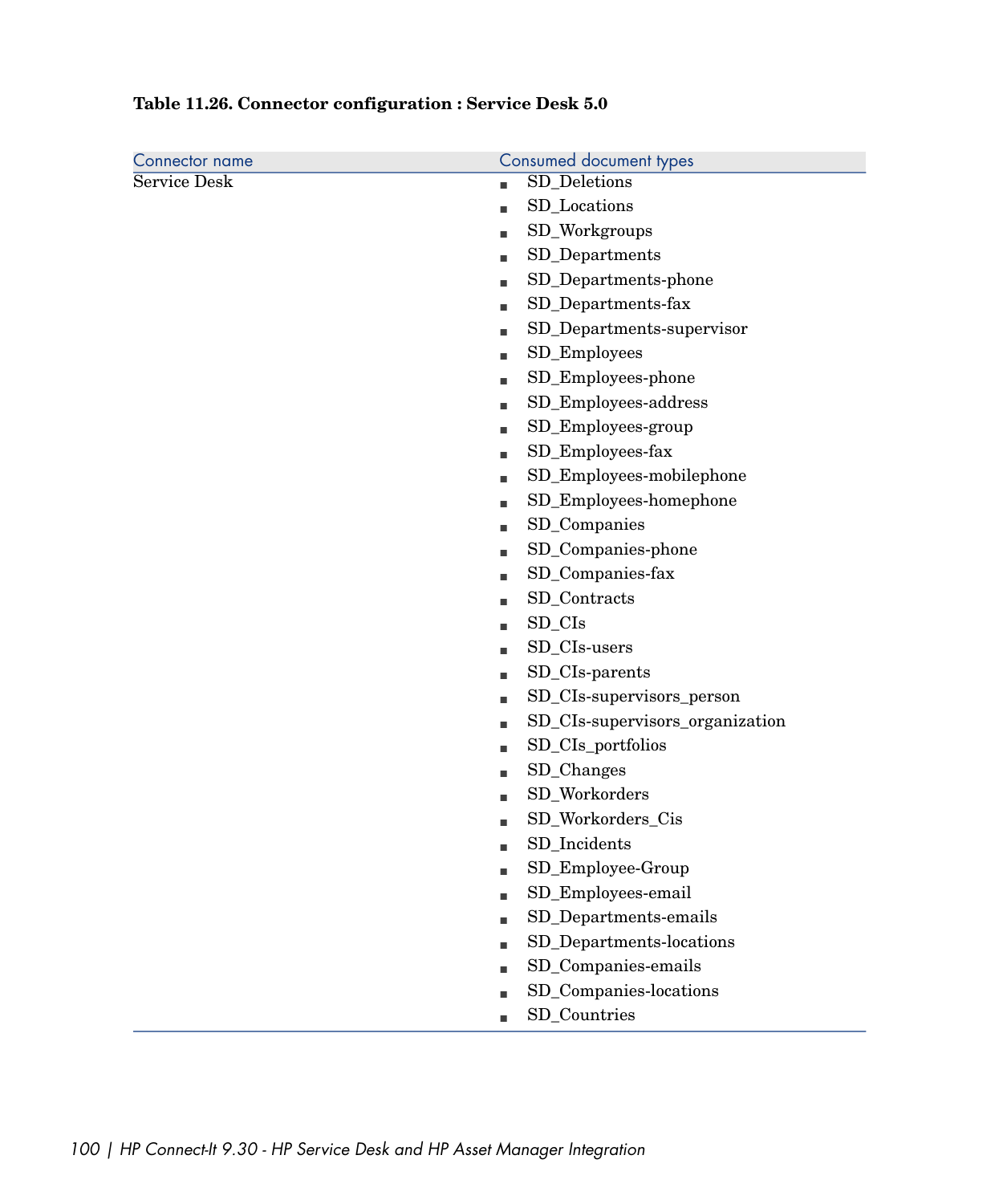#### **Table 11.27. Connector configuration : Command line (cleanup)**

| Connector name      | Consumed document types |
|---------------------|-------------------------|
| <b>Service Desk</b> | Command cleanup         |

#### **Table 11.28. Connector configuration : Command line (SD import)**

| Connector name | Consumed document types |
|----------------|-------------------------|
| Service Desk   | Command SD import       |

#### **Table 11.29. WHERE clauses by Document type**

| <b>WHERE</b> clause | Comment                        |
|---------------------|--------------------------------|
| $b$ Department = 1  | Selects only the departments   |
|                     | as AC stores in the same table |
|                     | the departments and the em-    |
|                     | ployees                        |
| $b$ Department = 0  | Selects only the employees as  |
|                     | AC stores in the same table    |
|                     | the departments and the em-    |
|                     | ployees                        |
| $seType = 4$        | Selects only the contracts     |
|                     | whose type is 'maintenance',   |
|                     | since SD manages only this     |
|                     | type of contracts.             |
|                     |                                |

# **Table 11.30. Mapping: Locations -> Locations**

| SD fields                   | <b>AC</b> fields | Comment |
|-----------------------------|------------------|---------|
| Remark                      | Comment          |         |
| Searchcode                  | Name             |         |
| Category                    | LocationType     |         |
| Parent.Searchcode           | Parent.BarCode   |         |
| Street1                     | Address1         |         |
| $\overline{\text{Street2}}$ | Address2         |         |
| $\overline{\mathrm{City}}$  | City             |         |
| <b>ZIP</b>                  | <b>ZIP</b>       |         |
| Country                     | Country.ISOCode  |         |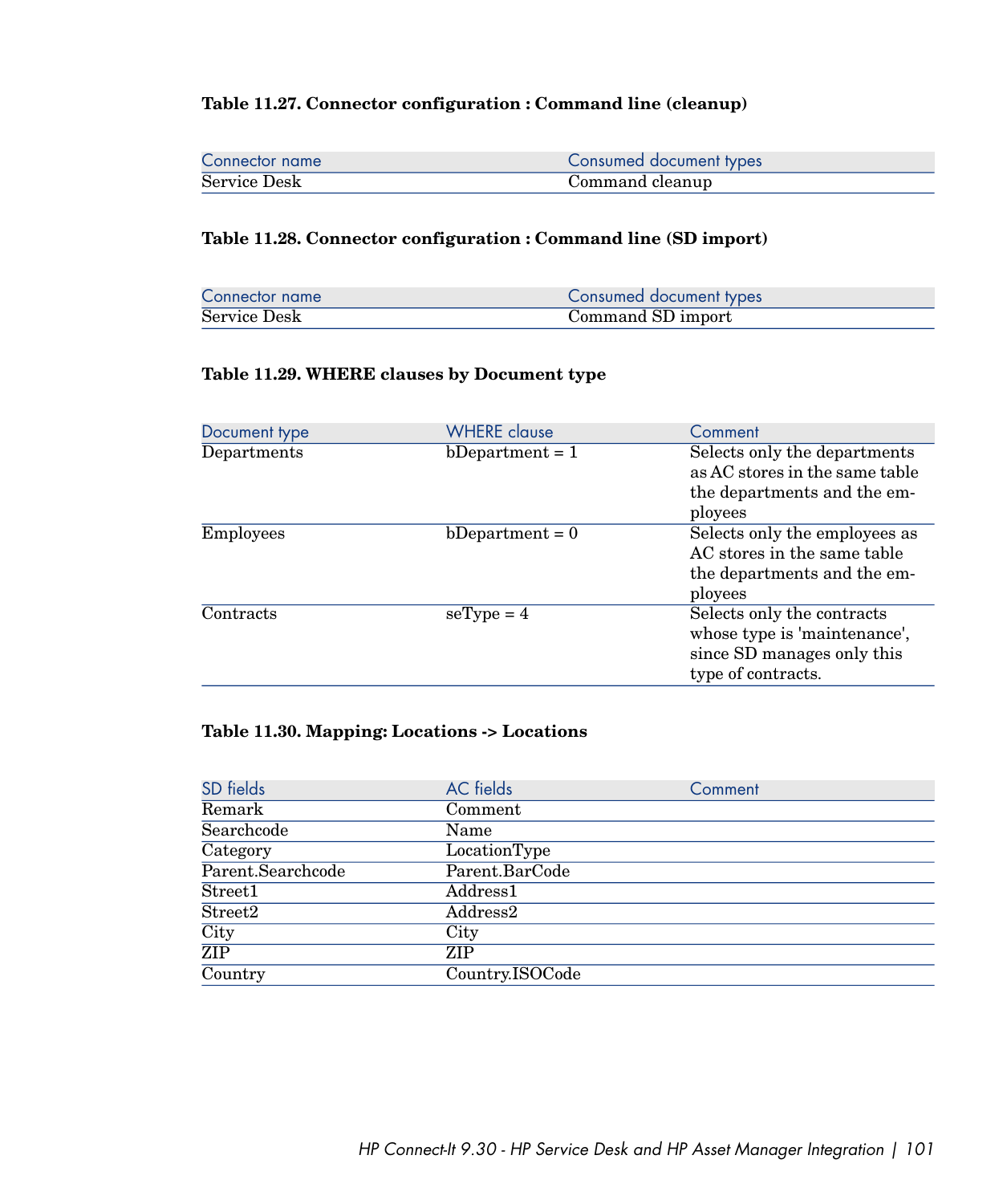# **Table 11.31. Mapping: Groups -> Workgroups**

| SD fields         | AC fields      | Comment                                        |
|-------------------|----------------|------------------------------------------------|
| Searchcode        | BarCode        |                                                |
| Name              | Name           |                                                |
| <b>Status</b>     | bAssignable    | Boolean defining the status of<br>a workgroup. |
| Parent.Searchcode | Parent.BarCode |                                                |

#### **Table 11.32. Mapping: Departments -> Organizations**

| SD fields           | AC fields        | Comment |
|---------------------|------------------|---------|
| Searchcode          | <b>BarCode</b>   |         |
| Name1               | Name             |         |
| Remark              | Comment          |         |
| $E$ -Mail           | EMail            |         |
| Parent.Searchcode   | Parent.BarCode   |         |
| Location.Searchcode | Location.BarCode |         |

#### **Table 11.33. Mapping: Departments Phones -> Telephones**

| SD fields               | AC fields           | Comment                                         |
|-------------------------|---------------------|-------------------------------------------------|
| Organization.Searchcode | Department.BarCode  |                                                 |
| Number                  | Number              |                                                 |
| Category                | 'value of Category' | the value of the category cur-<br>rently mapped |
| Primary                 |                     |                                                 |

Subsidiary mapping to associates the different phone numbers to the departments (same mapping is duplicated two times for each category)

#### **Table 11.34. Mapping: Departments Supervisor -> Organizations**

| SD fields             | AC fields          | Comment |
|-----------------------|--------------------|---------|
| Department.Searchcode | Department.BarCode |         |
| Supervisor.Searchcode | Supervisor.BarCode |         |

This mapping defines the relation between the departments and their supervisor.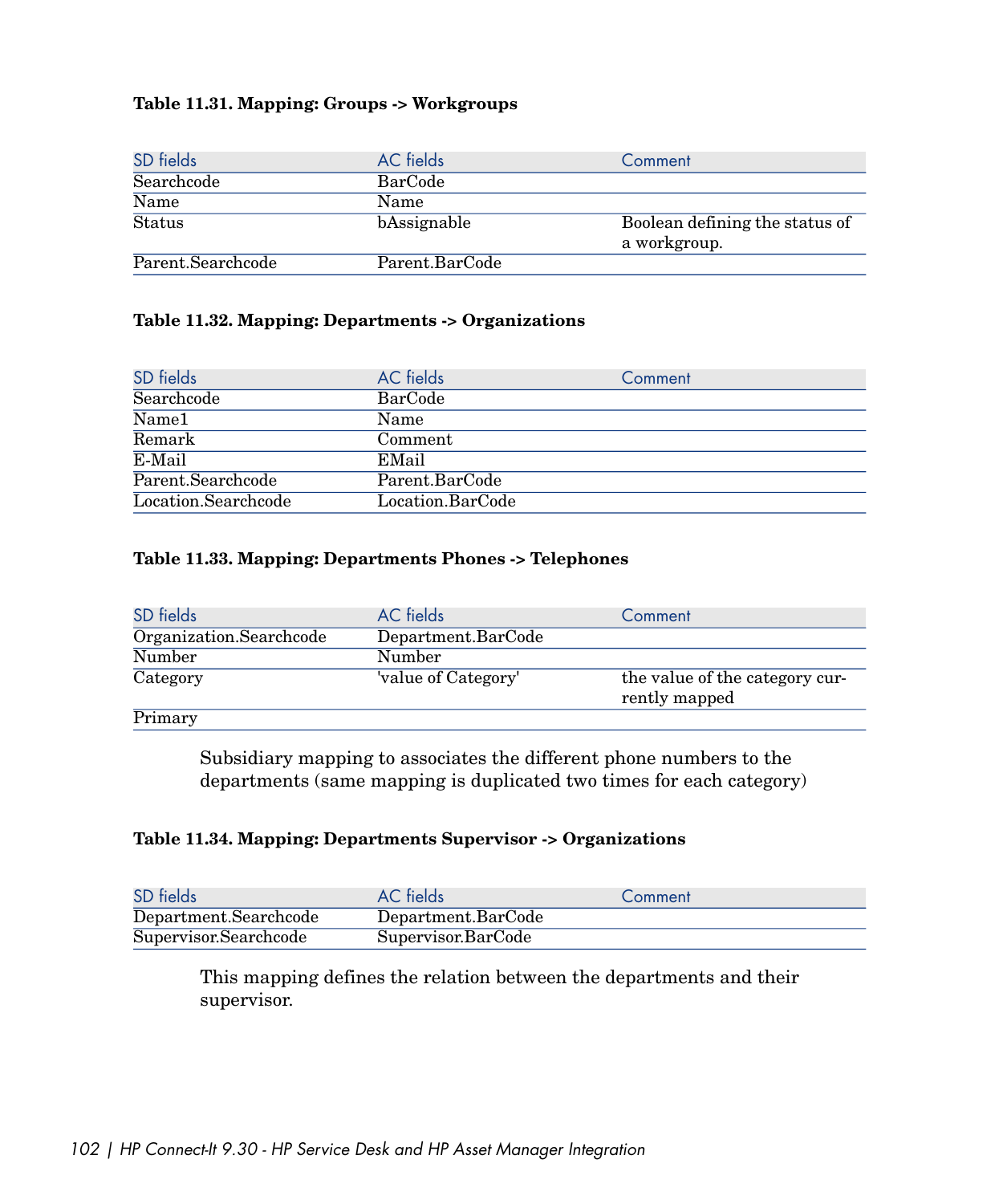#### **Table 11.35. Mapping: Employees -> Persons**

| <b>AC</b> fields   | Comment                                                                                                               |
|--------------------|-----------------------------------------------------------------------------------------------------------------------|
| BarCode            |                                                                                                                       |
| Name               |                                                                                                                       |
| FirstName          |                                                                                                                       |
| FirstName2         |                                                                                                                       |
| MrMrs              | thanks to a map table                                                                                                 |
| MrMrs              |                                                                                                                       |
| Comment            |                                                                                                                       |
| ID#                | Boolean defining the type of<br>object to map. for an employee<br>the value is 0, whereas it's 1<br>for a department. |
| Title              |                                                                                                                       |
| 'Default category' | $\overline{\text{value in a}}$ map table                                                                              |
| Parent.BarCode     |                                                                                                                       |
| Location.BarCode   |                                                                                                                       |
|                    |                                                                                                                       |

#### **Table 11.36. Mapping: Employees Phones -> Telephones**

| SD fields         | AC fields           | Comment                                         |
|-------------------|---------------------|-------------------------------------------------|
| Person.Searchcode | Employee.BarCode    |                                                 |
| Number            | Number              |                                                 |
| Category          | 'value of Category' | the value of the category cur-<br>rently mapped |
| Primary           |                     |                                                 |

Subsidiary mapping to associates the different phone numbers to the persons (same mapping is duplicated four times for each category)

#### **Table 11.37. Mapping: Employees Workgroup -> Persons**

| SD fields            | AC fields              | Comment       |
|----------------------|------------------------|---------------|
| Person.Searchcode    | Employee.BarCode       |               |
| Workgroup.Searchcode | Employee.Group.BarCode | default value |

Subsidiary mapping to associates the workgroup to the persons

#### **Table 11.38. Mapping: Employees Workgroup -> Persons**

| <b>SD</b> fields  |                  |
|-------------------|------------------|
| Person.Searchcode | Employee.BarCode |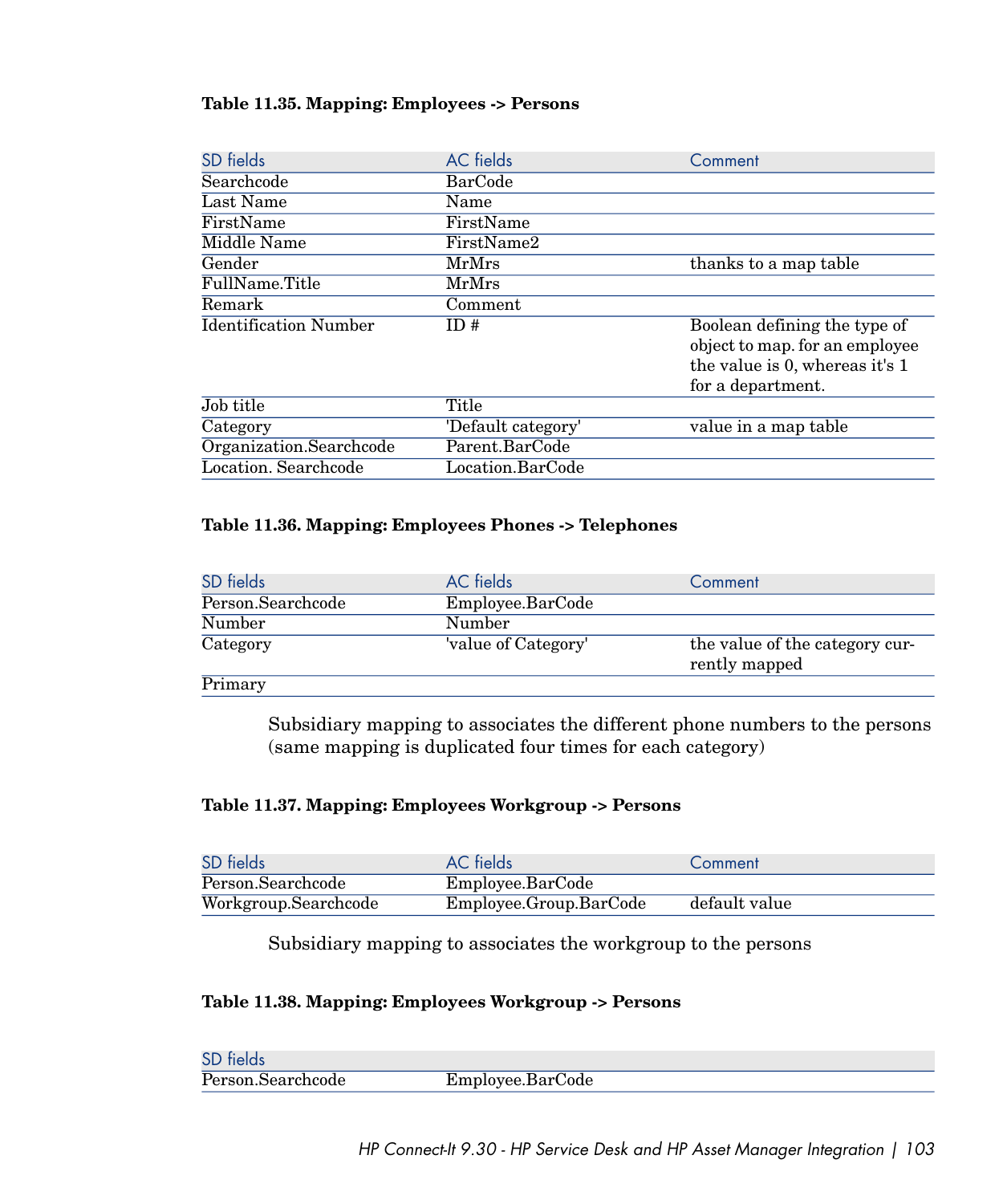#### Subsidiary mapping to associates the workgroup to the persons

#### **Table 11.39. Mapping: Companies -> Organizations**

| SD fields            | AC fields        | Comment |
|----------------------|------------------|---------|
| Searchcode           | Code             |         |
| Name1                | Name             |         |
| Remark               | Comment          |         |
| Web page             | URL              |         |
| Location. Searchcode | Mainsite.BarCode |         |

#### **Table 11.40. Mapping: Companies Phones -> Telephones**

| SD fields               | AC fields           | Comment                                         |
|-------------------------|---------------------|-------------------------------------------------|
| Organization.Searchcode | Company.BarCode     |                                                 |
| Number                  | Number              |                                                 |
| Category                | 'value of Category' | the value of the category cur-<br>rently mapped |
| Primary                 |                     |                                                 |

Subsidiary mapping to associates the different phone numbers to the companies (same mapping is duplicated two times for each category)

#### **Table 11.41. Mapping: Departments, Companies or Persons Emails -> Organizations or Employees Emails**

| SD fields  | AC fields      | Comment |
|------------|----------------|---------|
| SearchCode | <b>BarCode</b> |         |
| Address    | Email          |         |
| Primary    |                |         |

The mapping of emails for departments, companies and persons is similarly.

#### **Table 11.42. Mapping: Countries -> Countries**

| <b>SD</b> fields | tields<br>ЭF   | .omment |
|------------------|----------------|---------|
| Key              | <b>ISOCode</b> |         |
| Text             | Name           |         |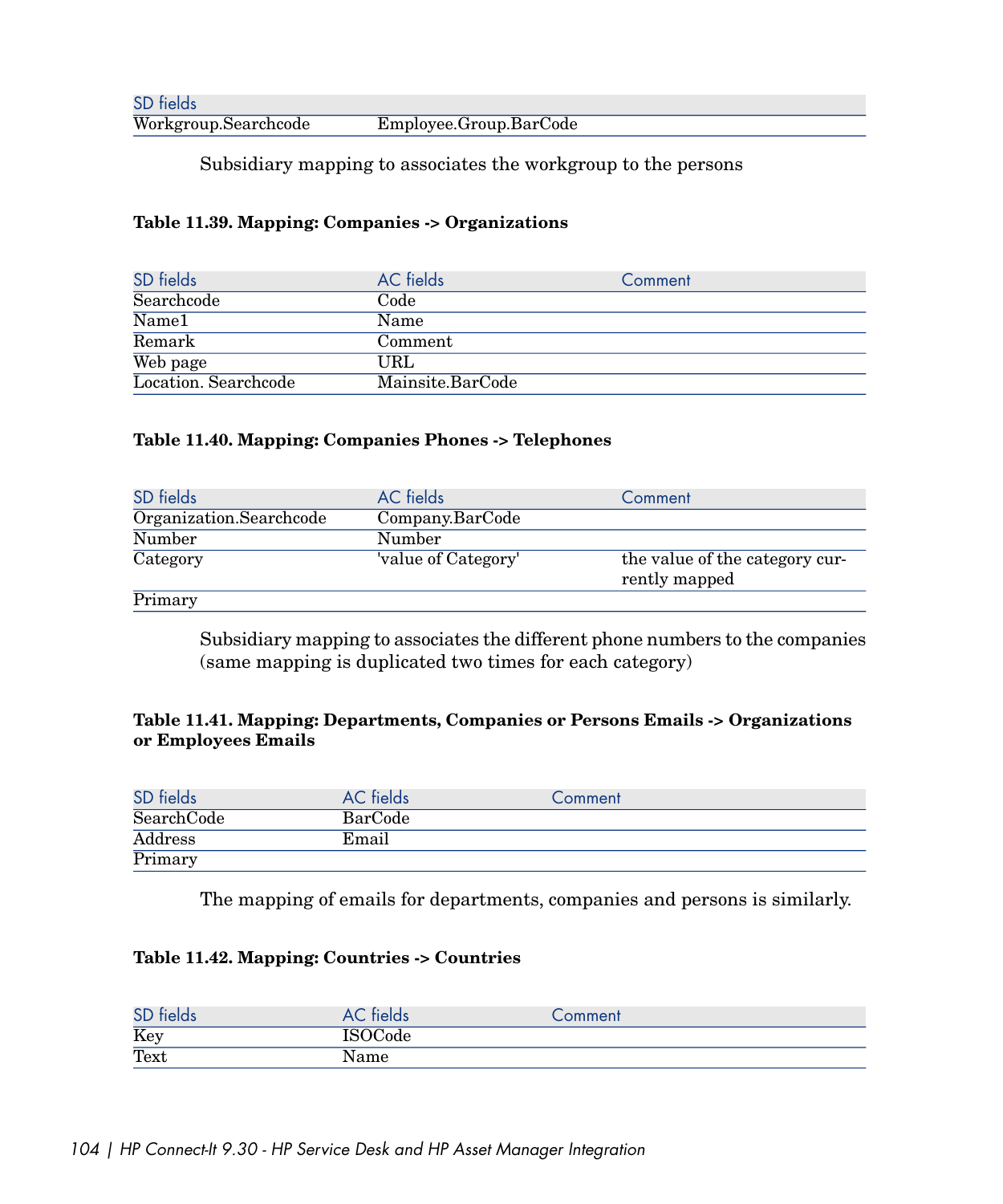# **Table 11.43. Mapping: Maintenance Contracts -> Contracts**

| SD fields               | <b>AC</b> fields         | Comment                         |
|-------------------------|--------------------------|---------------------------------|
| Name                    | Purpose + Reference      | to respect unicity of name      |
| Description             | $\operatorname{Comment}$ |                                 |
| End date                | End                      |                                 |
| Start date              | Start                    |                                 |
| Price                   | <b>Init Payment</b>      |                                 |
| <b>Status</b>           | Status                   |                                 |
| SourceID                | Reference                | common tag + Reference          |
| Organization.Searchcode | Company.Code             | If a company is referenced by   |
|                         |                          | the contract, it is created 'on |
|                         |                          | the fly' as Company into Asset  |
|                         |                          | Manager                         |

# **Table 11.44. Mapping: Assets -> CIs**

| SD fields               | <b>AC</b> fields                         | Comment                                                                                                 |
|-------------------------|------------------------------------------|---------------------------------------------------------------------------------------------------------|
| Searchcode              | AssetTag                                 |                                                                                                         |
| Name1                   | Model.Name                               |                                                                                                         |
| Serial Number           | Serial #                                 |                                                                                                         |
| Name2                   | BarCode + External ID                    |                                                                                                         |
| Price                   | Acquis.Purchas Price                     |                                                                                                         |
| Category                | Model.Parent.Name                        |                                                                                                         |
| Status                  | Assignment                               |                                                                                                         |
| Remark                  | Comment                                  |                                                                                                         |
| Purchase date           | Acquis.Purchase date                     |                                                                                                         |
| Warranty date           | Maint.Expiration                         |                                                                                                         |
| Brand.Name              | Model.Brand.Name                         |                                                                                                         |
| Owner.Searchcode        | Portfolio.Supervisor.BarCode             | Owner Organization if Super-<br>visor is a Department, Owner<br>Person if Supervisor is an<br>Employee. |
| Supplier.Searchcode     | Acquis.Procurement.Suppli-<br>er.BarCode |                                                                                                         |
| MaintenanceContract.OID | Maint.Maint. Contract.Ref                | built with a common tag and<br>the OID database of the con-<br>tract                                    |

# **Table 11.45. Mapping: PortfolioItem -> CIs**

| <b>SC</b> fields  | AC fields          | Comment |
|-------------------|--------------------|---------|
| Searchcode        | Asset.AssetTag     |         |
| Max Installations | Quantity           |         |
| IP Address        | Network.IP Address |         |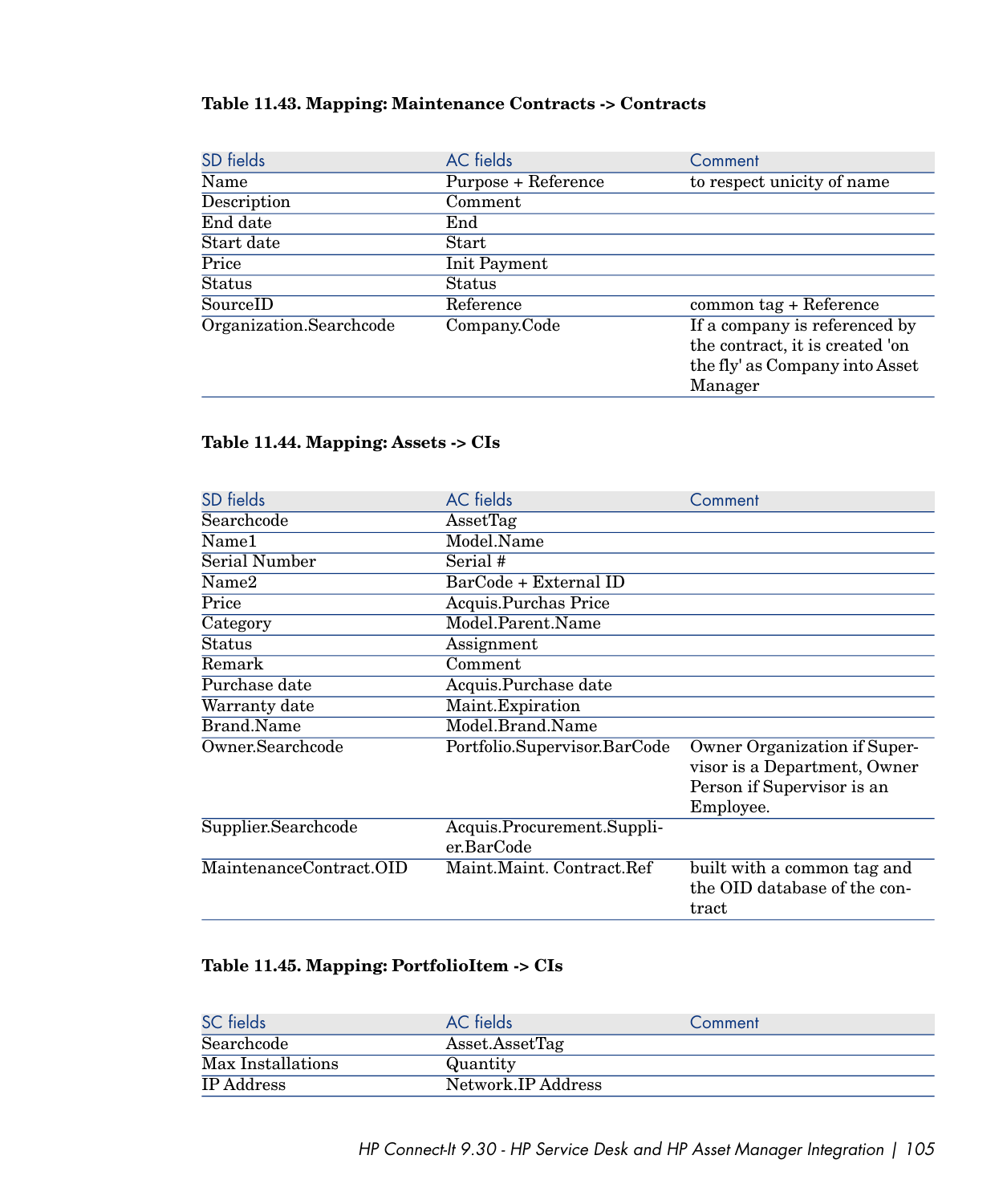| <b>SC</b> fields    |                                                          | .omment |
|---------------------|----------------------------------------------------------|---------|
| Location.Searchcode | $\operatorname{\sf Location}.\operatorname{\sf BarCode}$ |         |

#### **Table 11.46. Mapping: Assets Users -> CIs Users**

| SD fields       | <b>AC</b> fields             | Comment |
|-----------------|------------------------------|---------|
| CI.Searchcode   | Asset.AssetTag               |         |
| User.Searchcode | Asset.Portfolio.User.BarCode |         |

This mapping defines the link between the CIs and their users.

#### **Table 11.47. Mapping: Assets Parent -> CIs Parent**

| SD fields         | AC fields                            | Comment |
|-------------------|--------------------------------------|---------|
| CI.Searchcode     | Asset.AssetTag                       |         |
| Parent.Searchcode | Asset.Portfolio.Parent.As-<br>setTag |         |

This mapping defines the relationship between the CIs.

#### **Table 11.48. Mapping: PortFolio Supervisor -> CIs Persons or Organizations**

| SD fields                    | <b>AC</b> fields   | Comment                        |
|------------------------------|--------------------|--------------------------------|
| CI.Searchcode                | Asset.AssetTag     |                                |
| Roles. Persons. Searchcode   | Supervisor.BarCode | BarCode is mapped if Super-    |
|                              |                    | $visor.bDepartment = 0$        |
| Roles.Organizations.Search-  | Supervisor.BarCode | BarCode is mapped if Super-    |
| code                         |                    | visor.bDepartment $= 1$ and if |
|                              |                    | $Supervisor.bDepartment = 0$   |
|                              |                    | and Supervisor.Parent.Bar-     |
|                              |                    | Code is not Null               |
| Roles, Persons, Role Default | Default "Owner"    | Role is mapped if Super-       |
|                              |                    | $visor.bDepartment = 0$        |
| Roles.Organizations.Role     | Default "Owner"    | Role is mapped if Super-       |
|                              |                    | visor.bDepartment $= 1$ and if |
|                              |                    | Supervisor.bDepartment = $0$   |
|                              |                    | and Supervisor.Parent.Bar-     |
|                              |                    | Code is not Null               |

this mapping defines the link between the CIs and their supervisors.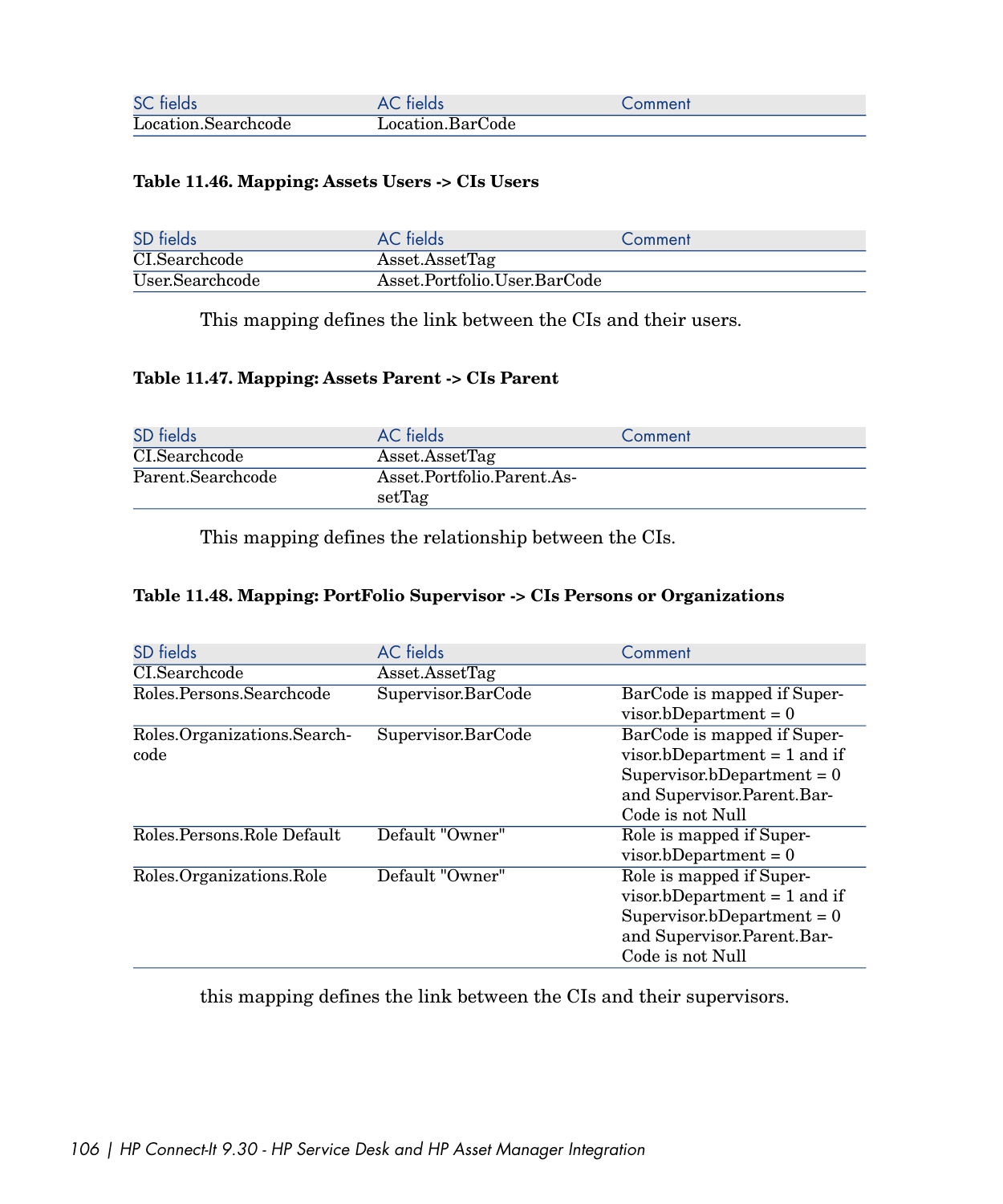# **Table 11.49. Mapping: Work orders -> Changes**

| SD fields               | <b>AC</b> fields                                       | Comment                                                                                                       |
|-------------------------|--------------------------------------------------------|---------------------------------------------------------------------------------------------------------------|
| SourceID                | Work order #                                           |                                                                                                               |
| Description             | Title                                                  |                                                                                                               |
| Priority                | Priority                                               |                                                                                                               |
| Status                  | 'Default Value'                                        | Since the status field is man-<br>datory in SD, it is filled with<br>a default value stored in a<br>map table |
| Classification          | Model.Name                                             | Association between Model<br>and Classification in a map<br>table                                             |
| Category                | 'Common Category'                                      | The category is a common one,<br>specially created for these<br>kind of workorder to distin-<br>guish them    |
| <b>Planned Duration</b> | Planned duration                                       |                                                                                                               |
| Requestor.Searchcode    | Requester.BarCode or Re-<br>quester.Supervisor.BarCode | The BarCode of Requester if<br>it's an Employee or Supervisor<br>BarCode if it's a Department                 |
| CI.Searchcode           | Asset.AssetTag                                         |                                                                                                               |

Only workorders created in AC via a request fulfillment are mapped into SD

# **Table 11.50. Mapping: Sub Work orders -> Work orders**

| SD fields               | <b>AC</b> fields                                       | Comment                                                                                                       |
|-------------------------|--------------------------------------------------------|---------------------------------------------------------------------------------------------------------------|
| SourceID                | Work order #                                           |                                                                                                               |
| Description             | Title                                                  |                                                                                                               |
| Priority                | Priority                                               |                                                                                                               |
| <b>Status</b>           | 'Default Value'                                        | Since the status field is man-<br>datory in SD, it is filled with<br>a default value stored in a<br>map table |
| Category                | 'Common Category'                                      | The category is a common one,<br>specially created for these<br>kind of workorder to distin-<br>guish them    |
| <b>Planned Duration</b> | Planned duration                                       |                                                                                                               |
| Requestor.Searchcode    | Requester.BarCode or Re-<br>quester.Supervisor.BarCode | The BarCode of Requester if<br>it's an Employee or Supervisor<br>BarCode if it's a Department                 |
| Change                  | Parent.BarCode                                         |                                                                                                               |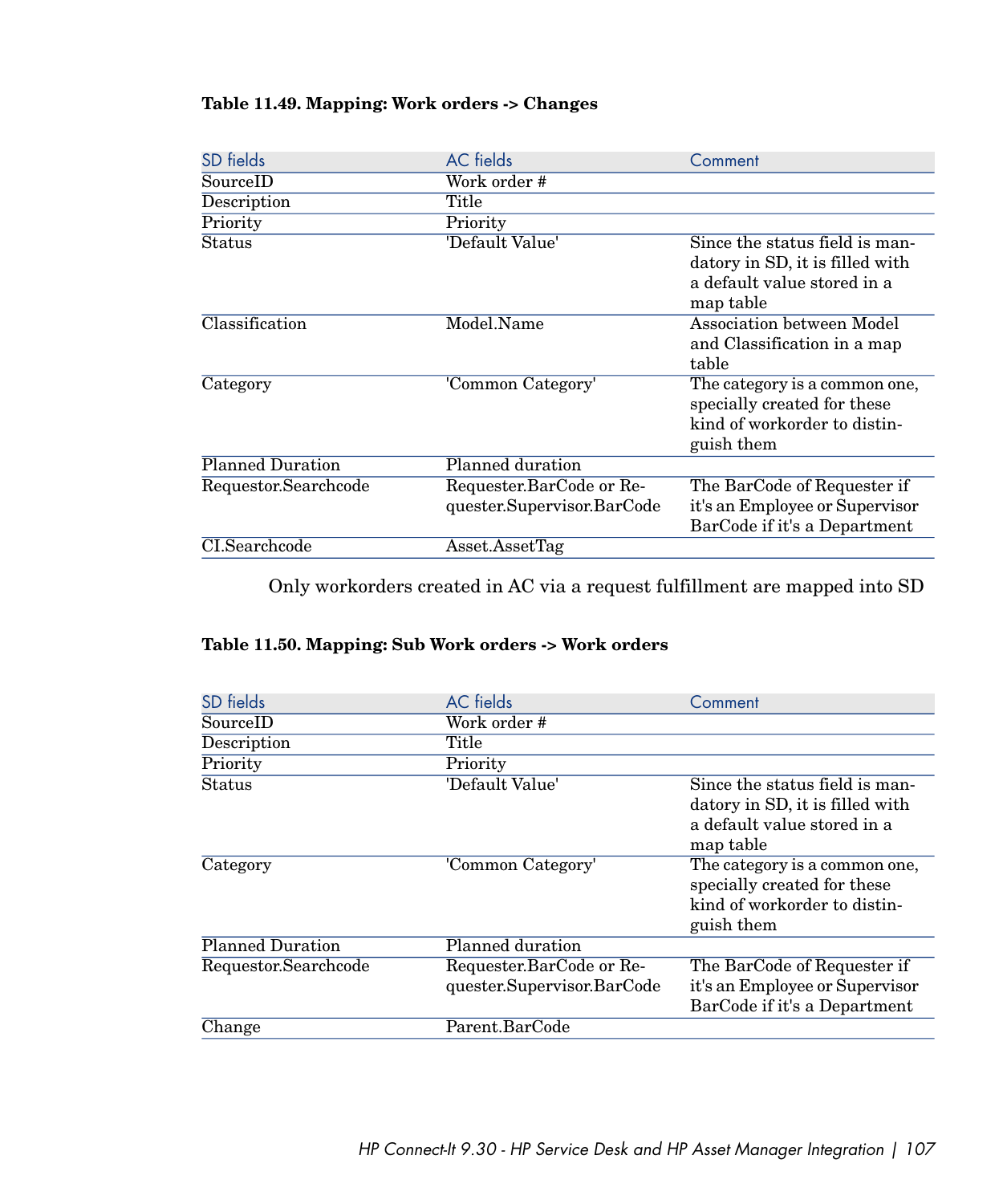Only sub workorders created in AC via a request fulfillment are mapped into SD

#### **Table 11.51. Mapping: Sub Work orders CI -> Work orders CIs**

| SD fields          | AC fields               | Comment |
|--------------------|-------------------------|---------|
| Workorder.SourceID | Workorder.Work order #  |         |
| CI.Searchcode      | Workorder.Asset.BarCode |         |

This mapping defines the link between Work orders and their CI

#### **Table 11.52. Mapping: Reconciliation Proposals -> Incidents**

| SD fields          | <b>AC</b> fields | Comment                       |
|--------------------|------------------|-------------------------------|
| SourceID           | Code             |                               |
| Classification     | 'Reconciliation' | A new Classification must be  |
|                    |                  | created into SD               |
| <b>Status</b>      | 'Registered'     |                               |
| Description        | Name             |                               |
| Information        | built string     | Code<br>٠                     |
|                    |                  | Path<br>m.                    |
|                    |                  | New Value<br>٠                |
|                    |                  | Previous Value                |
|                    |                  | Comment<br>٠                  |
|                    |                  | a string including following  |
|                    |                  | fields:                       |
| Configuration Item |                  | The linked asset (in Computer |
|                    |                  | table)                        |

#### **Table 11.53. Mapping: Relationship Employee/Group -> Members of Group**

| SD fields            | AC fields        | Comment |
|----------------------|------------------|---------|
| Workgroup.Searchcode | Group.BarCode    |         |
| Person.Searchcode    | Employee.BarCode |         |

This mapping is used to define the relationship between employees and workgroups.

The mappings:

- <sup>n</sup> Deletions / SD\_Deletions
- Process-end / Events-deletion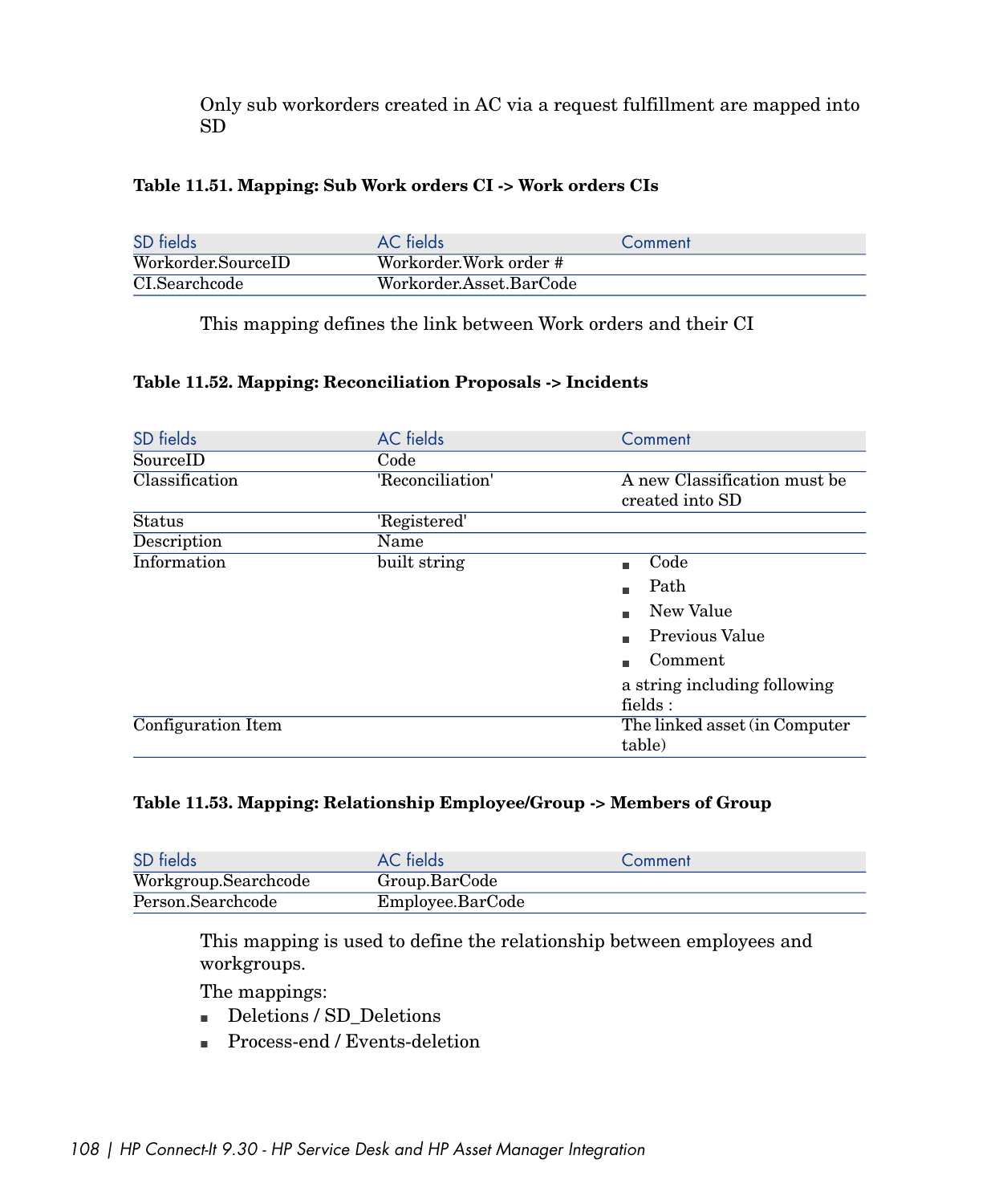aim at propagating the deletion of Employees, Departments, Companies, Groups, Assets and Maintenance Contracts, from AC to SD. Let's consider an example to explain its functioning : if an employee is physically deleted from AC, the corresponding SD Person will have 'Deleted' as Folder and will no longer be synchronized.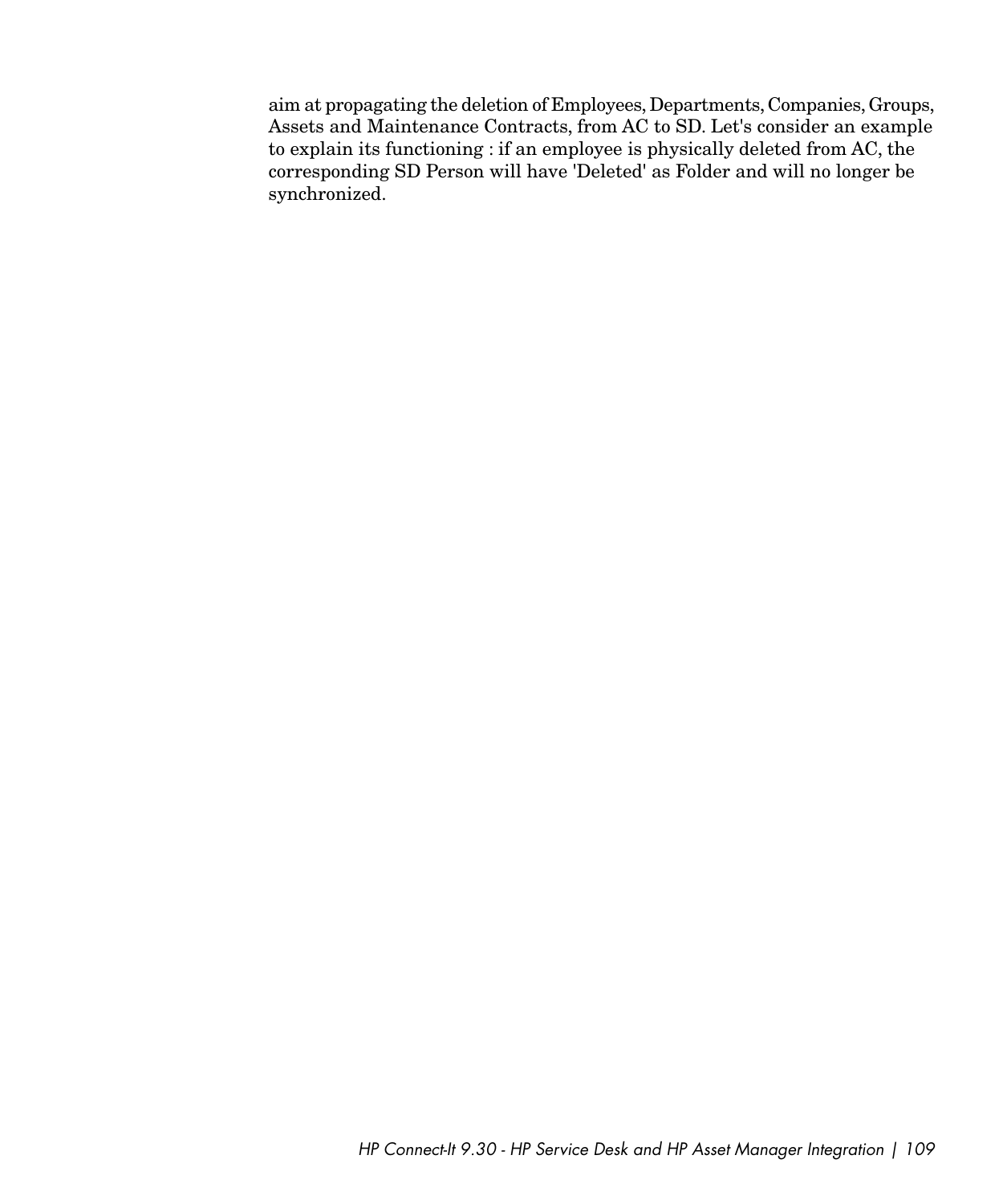*110 | HP Connect-It 9.30 - HP Service Desk and HP Asset Manager Integration*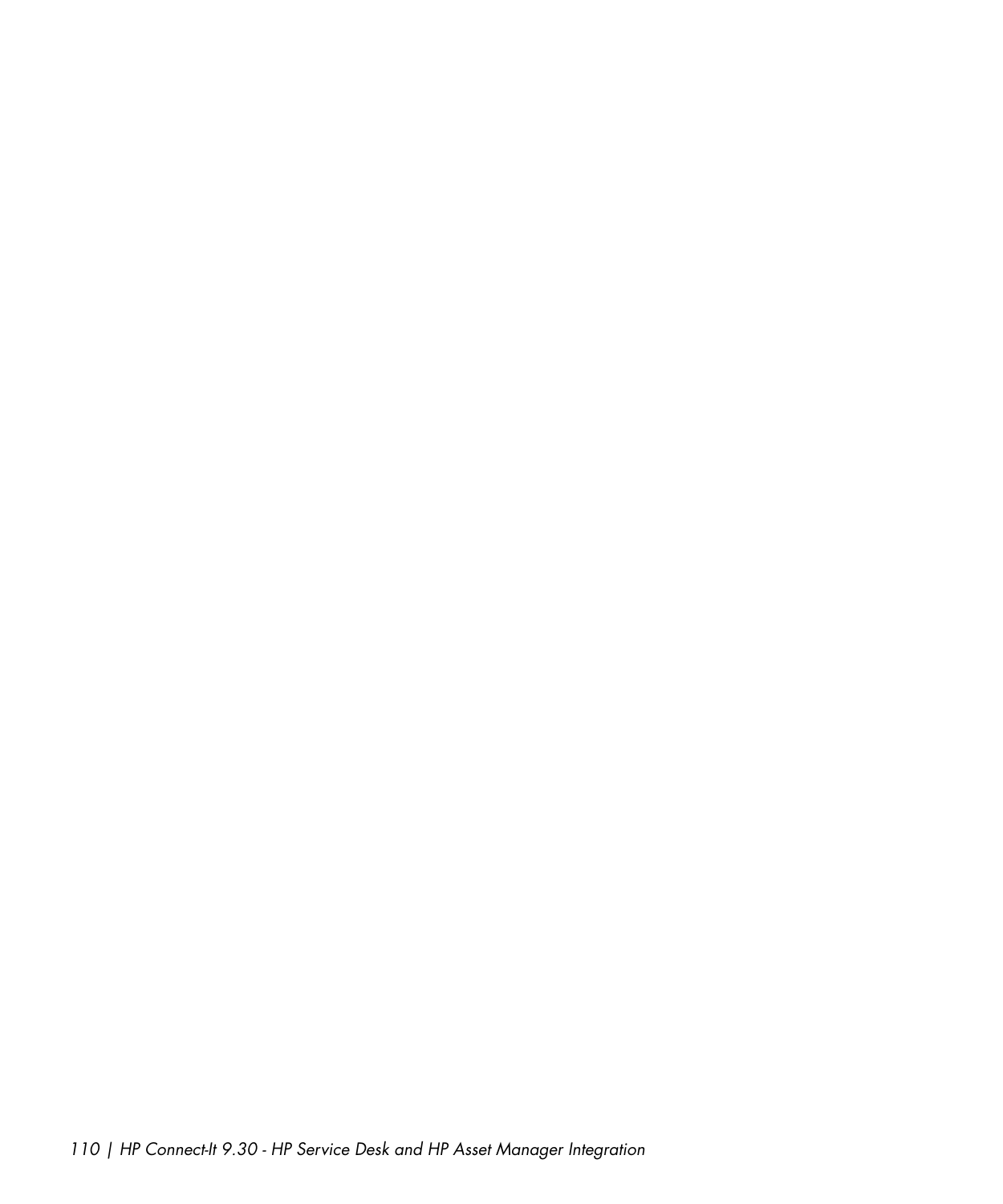# 12 Scenario documentation for Asset Manager 5.0 and Service Desk 4.5

# Scenario Documentation File sdac\_init.scn

This appendix presents information about the mapping realized by the scenario sdac init.scn, which corresponds to the initialization phase between Service Desk and Asset Manager.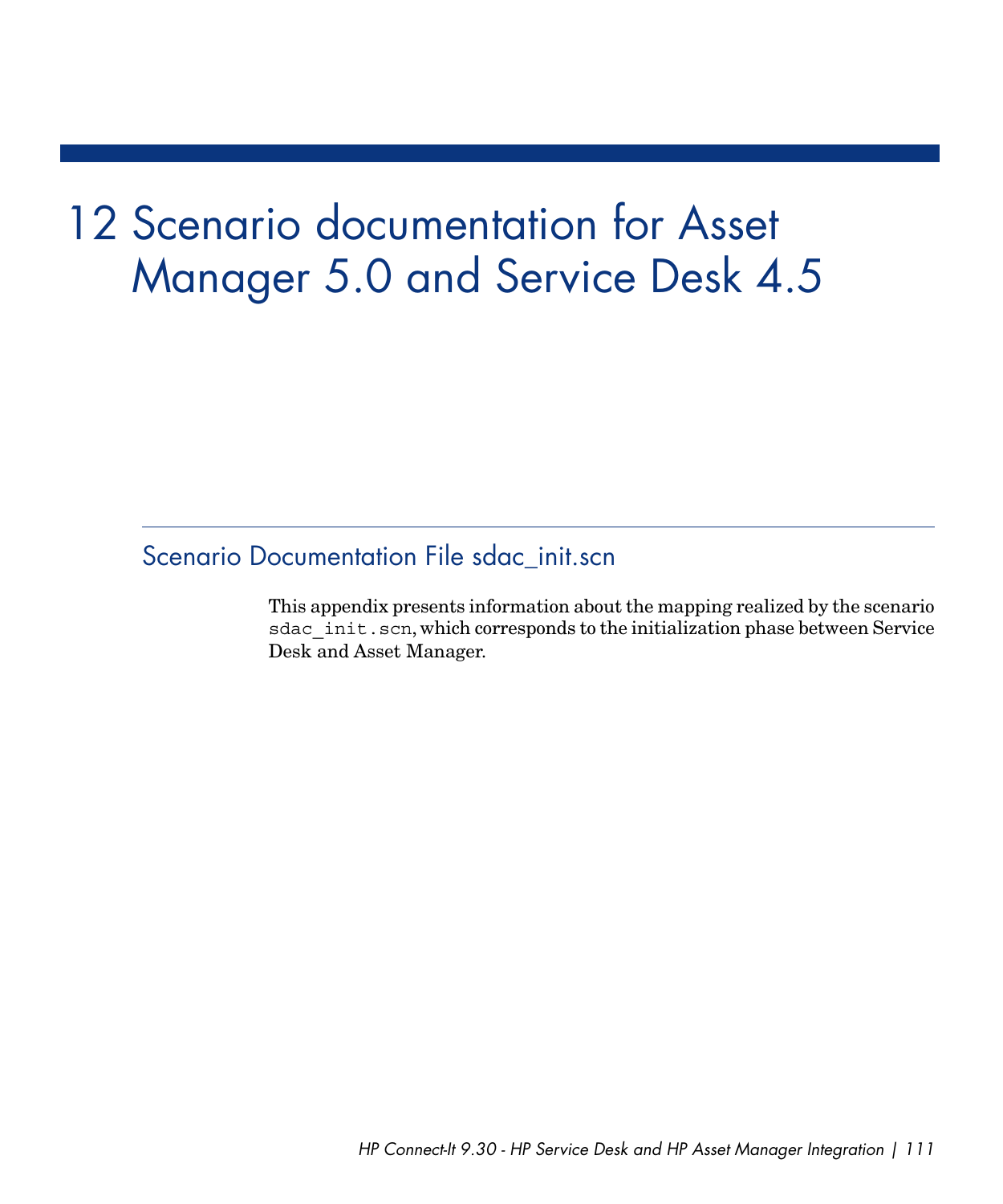| <b>View Name</b> | <b>Associated Mappings</b>                            |
|------------------|-------------------------------------------------------|
| Global           | SD LOCATIONS / AC LOCATIONS                           |
|                  | SD PERSONS/AC PERSONS                                 |
|                  | SD WORKGROUPS/AC WORKGROUPS                           |
|                  | SD DEPARTMENT/AC DEPARTMENT                           |
|                  | SD CI SUPPLIER/AC COMPANIES                           |
|                  | SD CATEGORY/AC MODEL                                  |
|                  | SD MAINTENANCE CONTRACTS/<br>AC CONTRACTS             |
|                  | SD CONFIGURA-                                         |
|                  | TION ITEMS SD CI CATEGORY/                            |
|                  | AC ASSETS SD CI CATEGORY                              |
|                  | SD CONFIGURA-                                         |
|                  | TION ITEMS NO CI CATEGORY/                            |
|                  | AC ASSETS NO CI CATEGORY                              |
|                  | SD_CONFIGURATION_ITEMS_RE-                            |
|                  | LATED/AC ASSET RELATED                                |
|                  | SD CONFIGURATION ITEMS USERS/                         |
|                  | AC ASSET USERS                                        |
|                  | SD CONFIGURATION ITEMS USERS/<br><b>AC ASSET ORGS</b> |

#### **Table 12.1. Information about the views**

#### **Table 12.2. Connector configuration : Service Desk 4.5**

| Connector name | Produced document types       |
|----------------|-------------------------------|
| Service Desk   | SD LOCATIONS                  |
|                | <b>SD PERSONS</b>             |
|                | <b>SD DEPARTMENT</b>          |
|                | <b>SD TELEPHONES</b>          |
|                | SD_CI_SUPPLIER                |
|                | <b>SD WORKGROUPS</b>          |
|                | SD CATEGORY<br>٠              |
|                | SD MAINTENANCE CONTRACTS<br>٠ |
|                | SD CONFIGURA-<br>٠            |
|                | TION ITEMS SD CI CATEGORY     |
|                | SD CONFIGURA-<br>m.           |
|                | TION ITEMS NO CI CATEGORY     |
|                | SD CONFIGURATION ITEMS RE-    |
|                | <b>LATED</b>                  |
|                | SD CONFIGURATION ITEMS USERS  |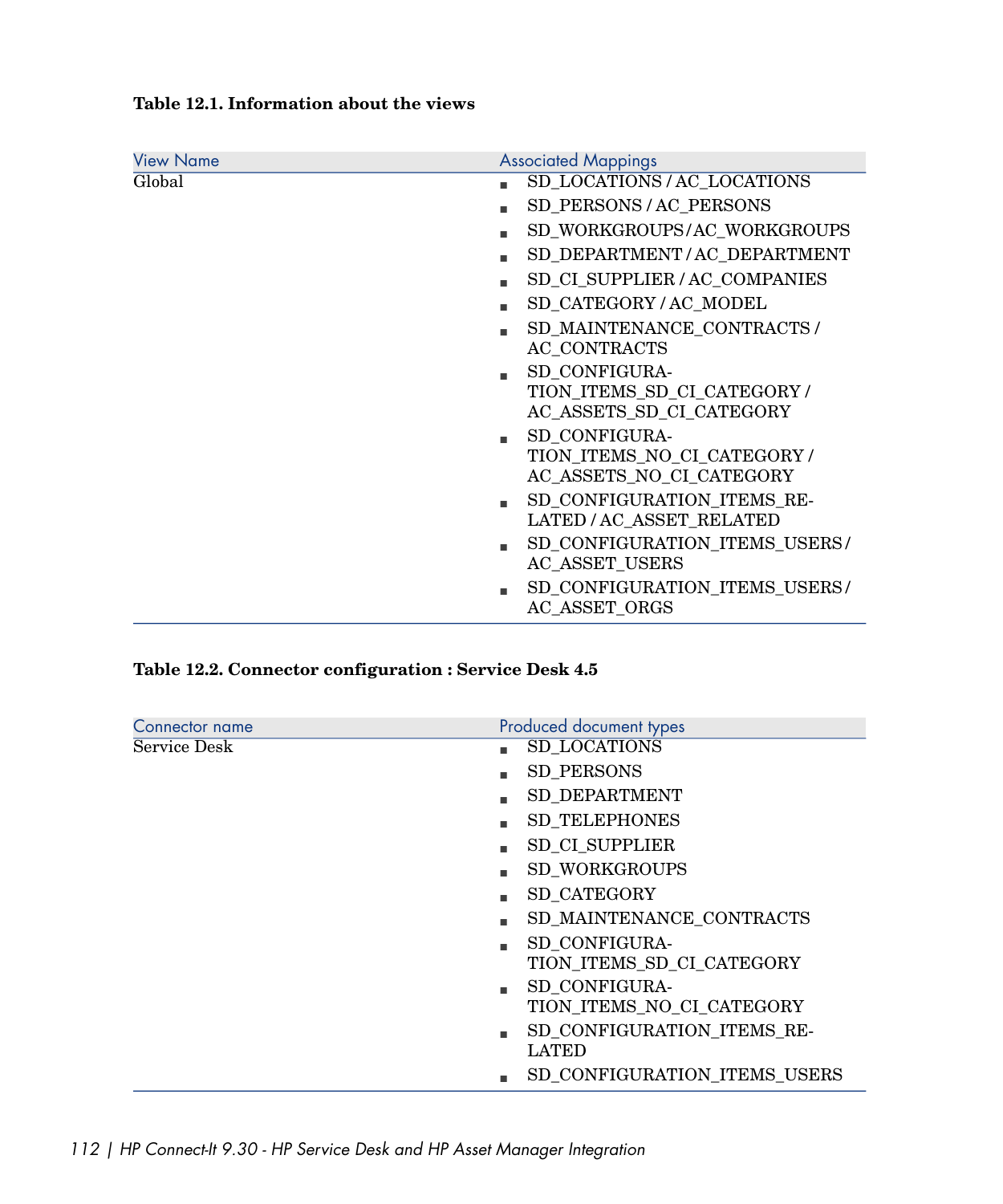| Connector name          | Consumed document types  |
|-------------------------|--------------------------|
| <b>Asset Management</b> | AC LOCATIONS             |
|                         | <b>AC_PERSONS</b>        |
|                         | AC WORKGROUPS            |
|                         | AC DEPARTMENT            |
|                         | <b>AC COMPANIES</b>      |
|                         | AC MODEL                 |
|                         | AC EMPLOYEES             |
|                         | AC CONTRACTS             |
|                         | AC ASSETS SD CI CATEGORY |
|                         | AC ASSETS NO CI CATEGORY |
|                         | AC ASSET RELATED         |
|                         | AC ASSET USERS           |
|                         | AC ASSET ORGS            |

#### **Table 12.3. Connector configuration : AssetCenter 5.0**

#### **Table 12.4. Mapping: Locations -> Locations**

| <b>AC</b> fields            | SD fields         | Comment |
|-----------------------------|-------------------|---------|
| $\overline{\text{Comment}}$ | Remark            |         |
| Name                        | Name              |         |
| BarCode                     | SearchCode        |         |
| LocationType                | Category          |         |
| Parent.BarCode              | Parent.Searchcode |         |
| Parent.Name                 | Parent.Searchcode |         |

#### **Table 12.5. Mapping: Persons -> Employees**

| <b>AC</b> fields | SD fields              | Comment                                                                                                                 |
|------------------|------------------------|-------------------------------------------------------------------------------------------------------------------------|
| <b>BarCode</b>   | Searchcode             |                                                                                                                         |
| Name             | Last Name              |                                                                                                                         |
| First            | First Name             |                                                                                                                         |
| FirstName2       | Middle Name            |                                                                                                                         |
| MrMrs            | Gender                 |                                                                                                                         |
| bDepartment      |                        | Boolean defining the type of<br>object to map. For an employ-<br>ee the value is 0, whereas it's<br>1 for a department. |
| Comment          | Remark                 |                                                                                                                         |
| EMail            | Primary E-Mail Address |                                                                                                                         |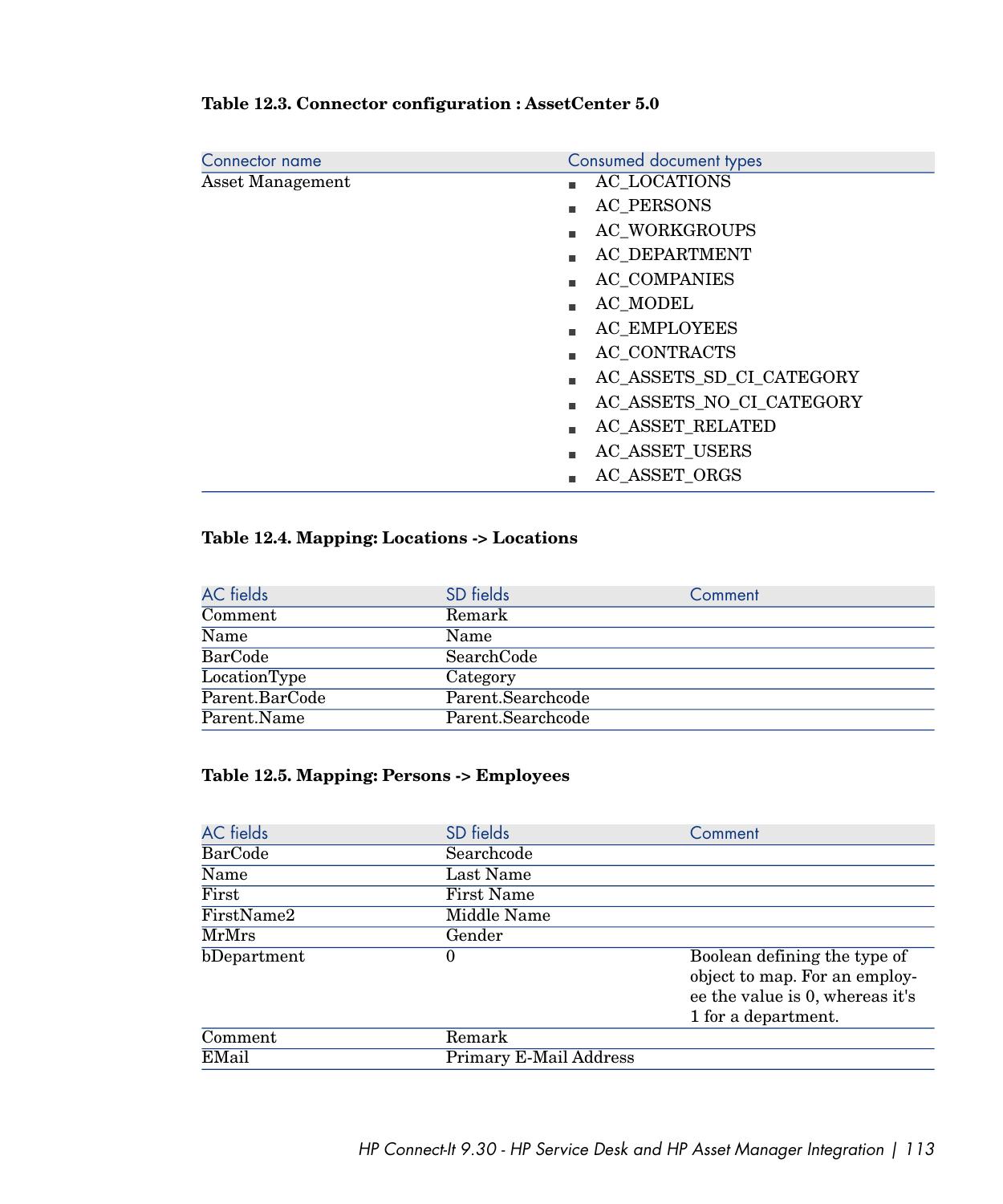| <b>AC</b> fields    | SD fields                    | Comment                                                                                          |
|---------------------|------------------------------|--------------------------------------------------------------------------------------------------|
| ID#                 | <b>Identification Number</b> | Boolean defining the type of<br>object to map. for an employee<br>the value is 0, whereas it's 1 |
|                     |                              | for a department.                                                                                |
| Field <sub>2</sub>  | <b>Birthdate</b>             |                                                                                                  |
| Field <sub>3</sub>  | Status                       |                                                                                                  |
| Title               | Category                     |                                                                                                  |
| Telephone           | Business Phone               |                                                                                                  |
| Fax                 | Fax                          |                                                                                                  |
| Mobile tel          | Mobile                       |                                                                                                  |
| Home tel            | Home                         |                                                                                                  |
| <b>Icon</b>         | $images\img16x16\perp$       | Chosen icon among these                                                                          |
|                     | .bmp                         | provided in Asset Manager                                                                        |
| Parent.Name         | Organization.Name1           | the parent of an employee is a                                                                   |
|                     |                              | department                                                                                       |
| Parent.BarCode      | Organization.Searchcode      | the parent of an employee is a                                                                   |
|                     |                              | department                                                                                       |
| Parent. bDepartment | 1                            | the parent of an employee is a                                                                   |
|                     |                              | department                                                                                       |
| Location.BarCode    | Location. Searchcode         |                                                                                                  |

#### **Table 12.6. Mapping: Workgroups -> Groups**

| <b>AC</b> fields | SD fields          | Comment                                        |
|------------------|--------------------|------------------------------------------------|
| BarCode          | Searchcode         |                                                |
| Name             | Name               |                                                |
| bAssignable      | Status             | Boolean defining the status of<br>a workgroup. |
| Parent.Name      | Parent.Name1       |                                                |
| Parent.BarCode   | Parent.Searchcode  |                                                |
| Members.BarCode  | Members.Searchcode | Relation between employees<br>and workgroup    |

#### **Table 12.7. Mapping: Organizations -> Departments**

| AC fields   | SD fields             | Comment                                                                                                                 |
|-------------|-----------------------|-------------------------------------------------------------------------------------------------------------------------|
| BarCode     | Searchcode            |                                                                                                                         |
| Name        | Name1                 |                                                                                                                         |
| bDepartment |                       | Boolean defining the type of<br>object to map. For an employ-<br>ee the value is 0, whereas it's<br>1 for a department. |
| Comment     | Remark                |                                                                                                                         |
| Telephone   | <b>Business Phone</b> |                                                                                                                         |
|             |                       |                                                                                                                         |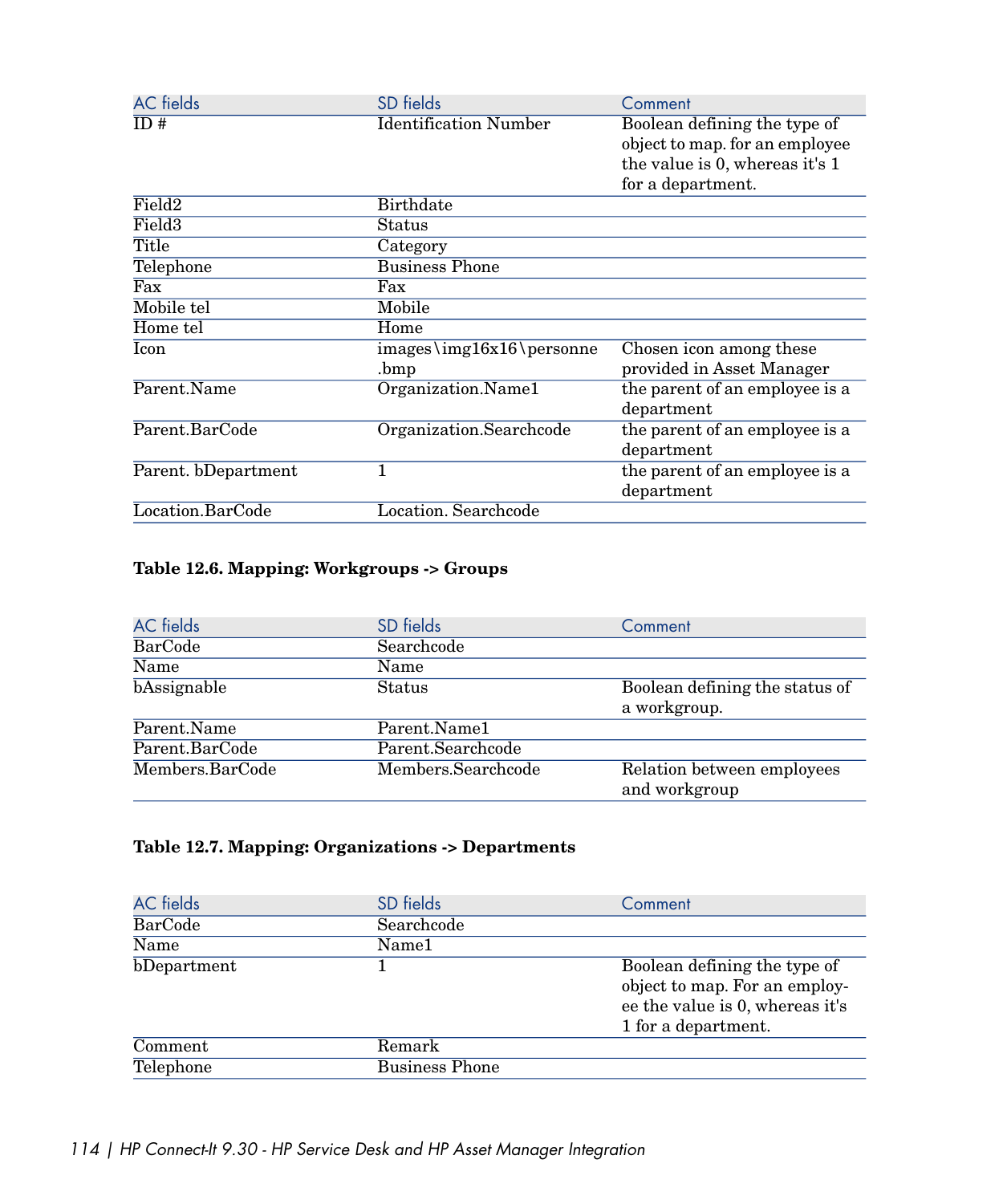| <b>AC</b> fields   | SD fields              | Comment                   |
|--------------------|------------------------|---------------------------|
| Fax                | Fax                    |                           |
| EMail              | Primary E-Mail Address |                           |
| Icon               | $images\img16x16\ser-$ | Chosen icon among these   |
|                    | vice.bmp               | provided in Asset Manager |
| Parent.Name        | Parent.Name1           |                           |
| Parent.BarCode     | Parent.Searchcode      |                           |
| Supervisor.BarCode | Manager.Searchcode     |                           |
| Location.BarCode   | Location. Searchcode   |                           |

An SD Organization is mapped in AC Departments only if it is referenced by a Person.

#### **Table 12.8. Mapping: Organizations -> Companies**

| <b>AC</b> fields | SD fields             | Comment |
|------------------|-----------------------|---------|
| Code             | Searchcode            |         |
| Name             | Name1                 |         |
| <b>Qualif1</b>   | Category              |         |
| Comment          | Remark                |         |
| Telephone        | <b>Business Phone</b> |         |
| Fax              | Fax                   |         |
| EMail            | E-Mail                |         |
| URL              | Web page              |         |
| Mainsite.BarCode | Location. Searchcode  |         |

#### **Table 12.9. Mapping: CI Categories -> Models**

| <b>AC</b> fields   | SD fields   | Comment                                       |
|--------------------|-------------|-----------------------------------------------|
| Name               | Text        |                                               |
| bInvent            | 0           | Determines if BarCode is<br>mandatory or not. |
| Nature.Code        | Text        | Association defined in a map<br>table         |
| Parent.Name        | Parent.Text |                                               |
| Parent, bInvent    | 0           | Determines if BarCode is<br>mandatory or not. |
| Parent.Nature.Code | Parent.Text | Association defined in a map<br>table         |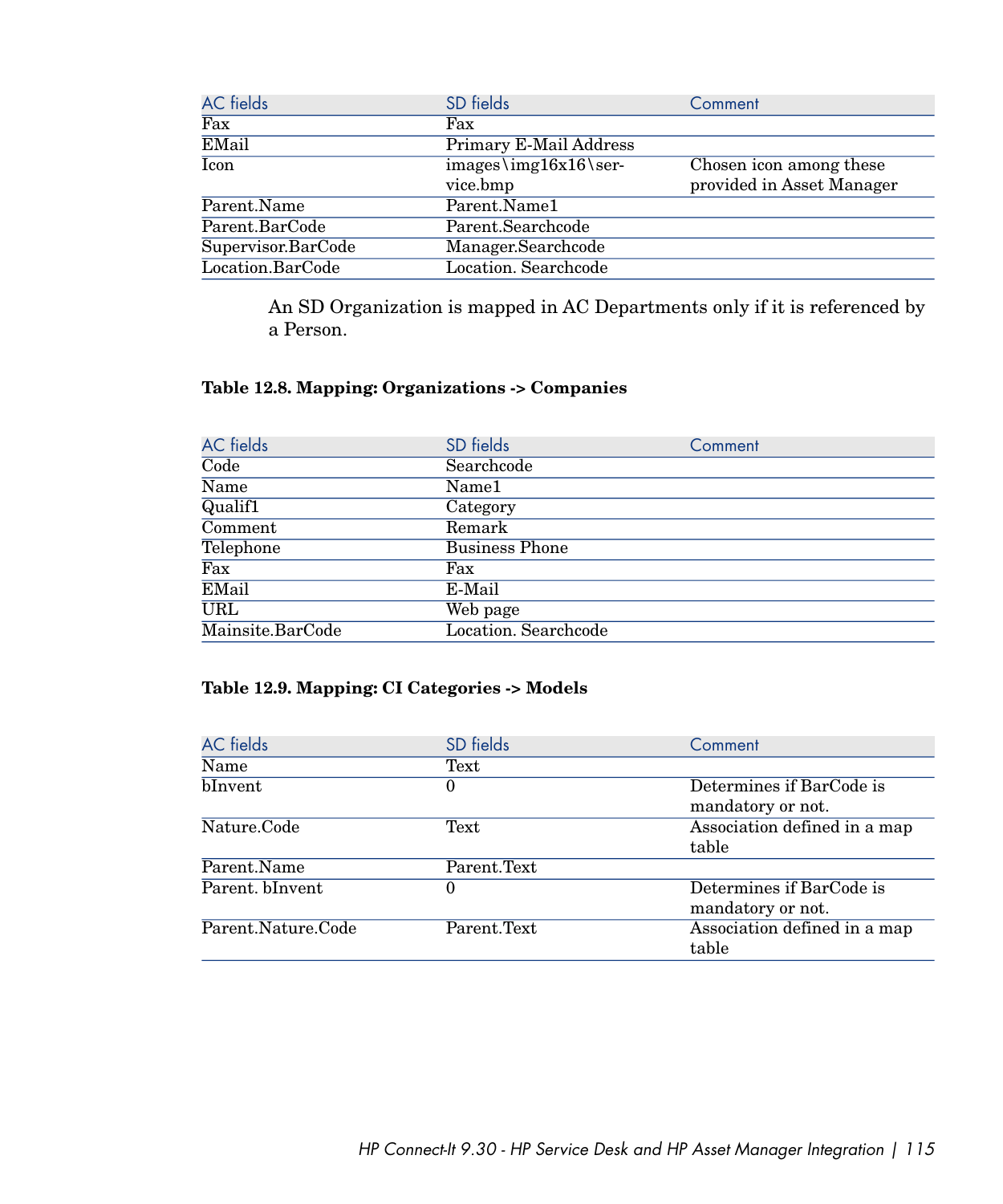| <b>AC</b> fields         | SD fields               | Comment                         |
|--------------------------|-------------------------|---------------------------------|
| Reference                | OID                     | built with a common tag and     |
|                          |                         | the OID database of the con-    |
|                          |                         | tract                           |
| Comment                  | Description             |                                 |
| $\operatorname{End}$     | End date                |                                 |
| Start                    | Start date              |                                 |
| Init Payment             | Price                   |                                 |
| <b>IntPayCur</b>         | Currency                | gives by a map table            |
| Purpose                  | Name                    |                                 |
| Type                     | 4                       | Always a contract of type       |
|                          |                         | 'maintenance'                   |
| <b>Status</b>            | Status                  |                                 |
| Model.Name               | 'maintenance'           | Always the 'maintenance'        |
|                          |                         | model used                      |
| Company.Code             | Organization.Searchcode | If a company is referenced by   |
| Company.Name             | Organization.Name1      | the contract, it is created 'on |
| Company.Qualif1          | Organization.Category   | the fly' as Company into Asset  |
| Company.Comment          | Organization.Remark     | Manager                         |
| Company.EMail            | Organization.E-Mail     |                                 |
| Company.URL              | Organization. Web page  |                                 |
| Company.Mainsite.BarCode | Organization.Location.  |                                 |
|                          | Searchcode              |                                 |

### **Table 12.10. Mapping: Maintenance Contracts -> Contracts**

#### **Table 12.11. Mapping: CI -> Assets**

| <b>AC</b> fields             | SD fields<br>Comment    |                                                                      |
|------------------------------|-------------------------|----------------------------------------------------------------------|
| <b>BarCode</b>               | Searchcode              |                                                                      |
| AssetTag                     | Searchcode              |                                                                      |
| $\overline{\text{Serial}\#}$ | Serial Number           |                                                                      |
| External ID                  | Name2                   |                                                                      |
| Comment                      | Remark                  |                                                                      |
| Icon                         | images\img16x16\pc-     | Chosen icon among these                                              |
|                              | statn.bmp               | provided in Asset Manager                                            |
| Acquis.Purchase date         | Purchase date           |                                                                      |
| Acquis.Purchas Price         | Price                   |                                                                      |
| Acquis.Procurement.Suppli-   | Supplier.Searchcode     |                                                                      |
| er.BarCode                   |                         |                                                                      |
| Maint.Expiration             | Warranty date           |                                                                      |
| Maint.dInstall               | Purchase date           |                                                                      |
| Maint.Maint. Contract.Ref    | MaintenanceContract.OID | built with a common tag and<br>the OID database of the con-<br>tract |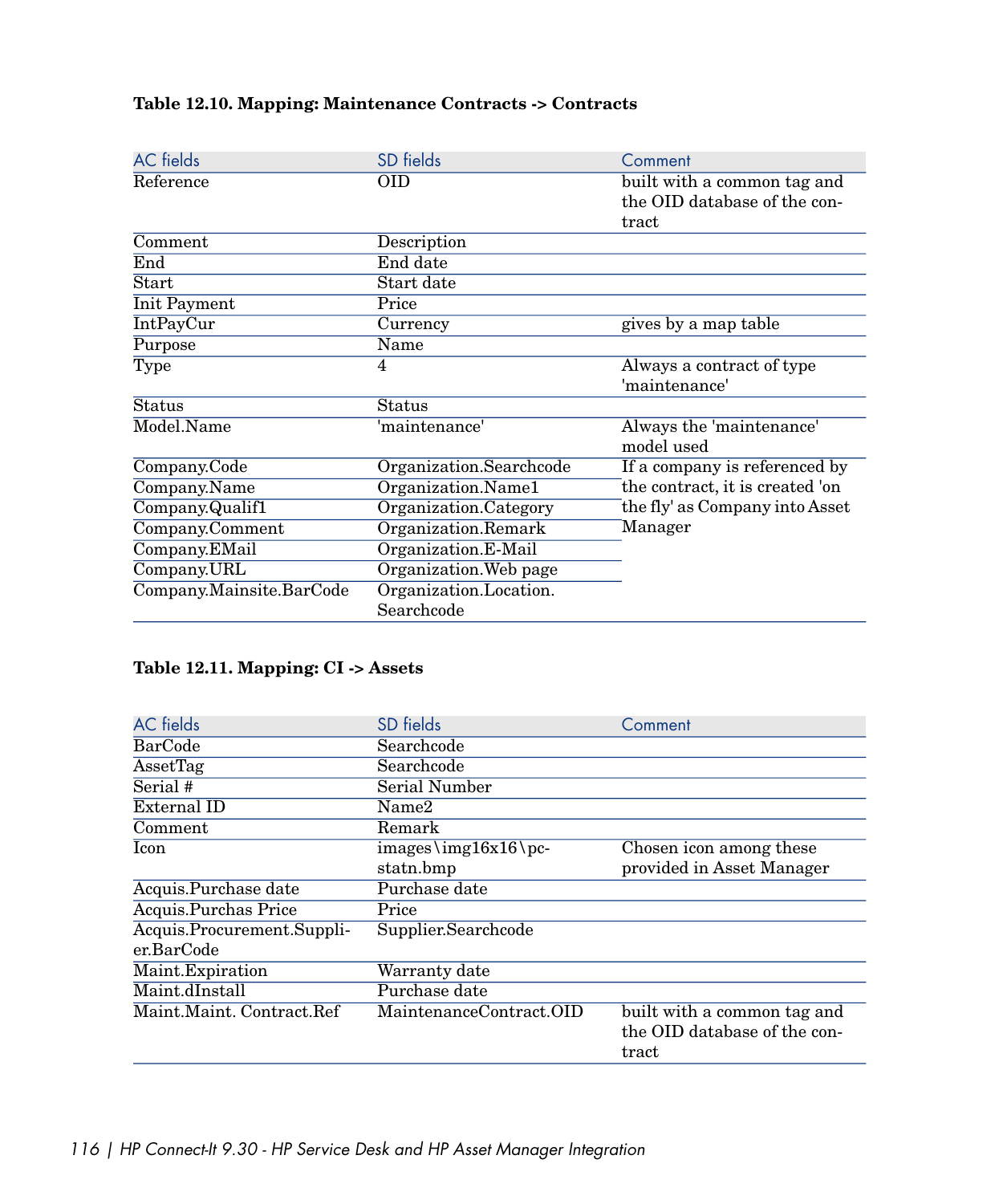| <b>AC</b> fields            | SD fields                                                         | Comment                                                    |
|-----------------------------|-------------------------------------------------------------------|------------------------------------------------------------|
| Model.Name                  | Name1 or Name1 + Search-<br>$if Name1 = \text{Category}$ then the |                                                            |
|                             | Code                                                              | Name of Model is mapped on                                 |
|                             |                                                                   | Name1+ SearchCode else on                                  |
|                             |                                                                   | Name1                                                      |
| Model.bInvent               | $\theta$                                                          | Determines if BarCode is                                   |
|                             |                                                                   | mandatory or not.                                          |
| Model.Brand.Name            | <b>Brand.Name</b>                                                 |                                                            |
| Model.Nature.Code           | Category                                                          | Association defined in a map                               |
|                             |                                                                   | table                                                      |
| Model.Parent.Name           | Category.Text                                                     | Association defined in a map                               |
|                             |                                                                   | table. Special mapping for                                 |
|                             |                                                                   | UNSPCS categories.                                         |
| Model.Parent.Technical Ref  | Category.Text                                                     | Technical Ref is mapped if the                             |
|                             |                                                                   | SD Category contains the                                   |
|                             |                                                                   | technical reference between [                              |
|                             |                                                                   | l. Otherwise the Reconciliation                            |
|                             |                                                                   | script is used to replace the                              |
| Model.Parent.Nature.Code    | Category.Text                                                     | empty [] by the old value.<br>Association defined in a map |
|                             |                                                                   | table.                                                     |
| Portfolio.AssetTag          | Searchcode                                                        |                                                            |
| Portfolio.Comment           | Remark                                                            |                                                            |
| Portfolio.AvgPriceCur       | Currency                                                          | gives by a map table                                       |
| Portfolio.Unit Value        | Price                                                             |                                                            |
| Portfolio.Model.Name        | $\overline{\text{Name1}}$                                         |                                                            |
| Portfolio.Model.bInvent     | $\theta$                                                          | Determines if BarCode is                                   |
|                             |                                                                   | mandatory or not.                                          |
| Portfolio.Model.Nature.Code | Category                                                          | Association defined in a map                               |
|                             |                                                                   | table                                                      |
| Portfolio.Model.Parent.Name | Category.Text                                                     |                                                            |
| Portfolio.Location.BarCode  | Location.Searchcode                                               |                                                            |
| Portfolio.Location.Name     | Location.Searchcode                                               |                                                            |
| Portfolio.Icon              | images\img16x16\pc-                                               | Chosen icon among these                                    |
|                             | statn.bmp                                                         | provided in Asset Manager                                  |
| Portfolio.Parent.AssetTag   | ParentCI.Searchcode                                               |                                                            |
| Portfolio.Parent.Model.Name | ParentCI.Name1                                                    |                                                            |
| Portfolio.Parent.Model.bIn- | $\Omega$                                                          | Determines if BarCode is                                   |
| vent.                       |                                                                   | mandatory or not.                                          |
| Portfolio.Parent.Mod-       | ParentCI.Category                                                 | Association defined in a map                               |
| el.Nature.Code              |                                                                   | table                                                      |
| Portfolio.User.BarCode      | Person                                                            |                                                            |
| Network.IP Address          | <b>IP</b> Address                                                 |                                                            |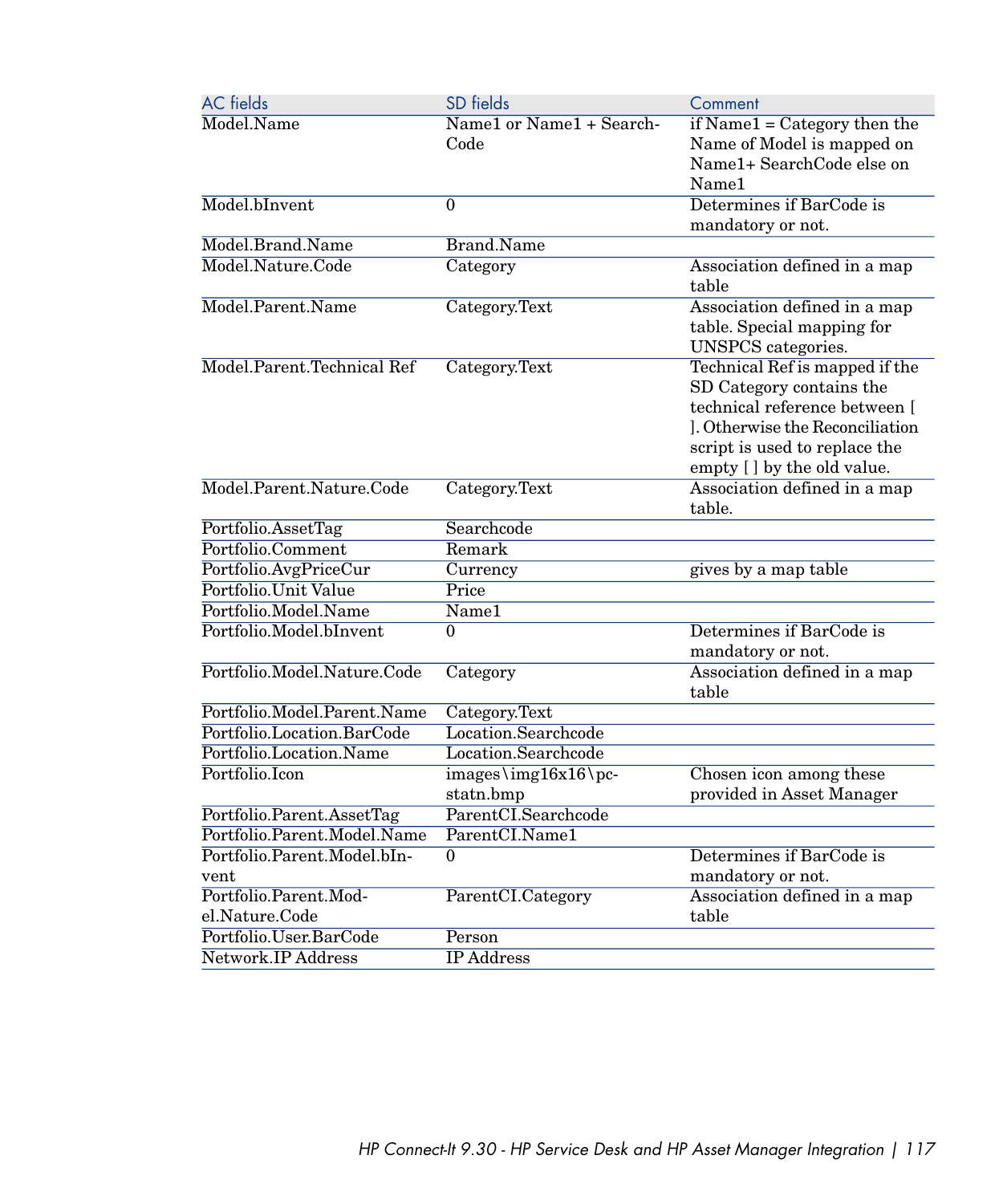#### **Table 12.12. Mapping: CI Related -> Assets Related**

| AC fields                                                  | SD fields<br>Comments |                              |
|------------------------------------------------------------|-----------------------|------------------------------|
| AssetTag                                                   | Searchcode            |                              |
| Portfolio.Business Ser-                                    | Searchcode            |                              |
| vices.Ressource                                            |                       |                              |
| Portfolio.Business Services.Cli-Related CLCL_To.Searchcode |                       |                              |
| ent                                                        |                       |                              |
| Portfolio. Business Services. Re- Related CLCI Relatio     |                       | Association defined in a map |
| lationship Type                                            |                       | table.                       |

#### **Table 12.13. Mapping: CI Users or Organization -> Assets Users**

| <b>AC</b> fields                              | SD fields                        | Comments                                                                                                                |
|-----------------------------------------------|----------------------------------|-------------------------------------------------------------------------------------------------------------------------|
| AC fields                                     | Searchcode                       |                                                                                                                         |
| Portfolio.User.BarCode                        | Users Searchcode                 | Portfolio. User is mapped if the<br>CI have only one user.                                                              |
| Portfolio.Users.barcode                       | Users.Searchcode                 | Portfolio.User isn't mapped if<br>the CI have only one user.                                                            |
| Portfolio.User/Users.Name                     | Name1                            | Following fields are mapped<br>only if the user is an organiza-<br>tion.                                                |
| Portfolio. User/Users.bDepart-<br>ment        | $\mathbf{1}$                     | Boolean defining the type of<br>object to map. For an employ-<br>ee the value is 0, whereas it's<br>1 for a department. |
| Portfolio. User/Users.Com-<br>ment            | Remark                           |                                                                                                                         |
| Portfolio. User/Users. Tele-<br>phone         | <b>Business Phone</b>            |                                                                                                                         |
| Portfolio. User/Users.Fax                     | $\overline{\text{Fax}}$          |                                                                                                                         |
| Portfolio. User/Users.EMail                   | E-Mail                           |                                                                                                                         |
| Portfolio. User/Users.Icon                    | images\img16x16\ser-<br>vice.bmp | Chosen icon among these<br>provided in Asset Manager                                                                    |
| Portfolio User/Users Par-<br>ent.Name         | Parent Name1                     |                                                                                                                         |
| Portfolio. User/Users.Par-<br>ent.BarCode     | Parent.Searchcode                |                                                                                                                         |
| Portfolio. User/Users.Super-<br>visor.BarCode | Manager.Searchcode               |                                                                                                                         |
| Portfolio. User/Users.Loca-<br>tion.BarCode   | Location. Searchcode             |                                                                                                                         |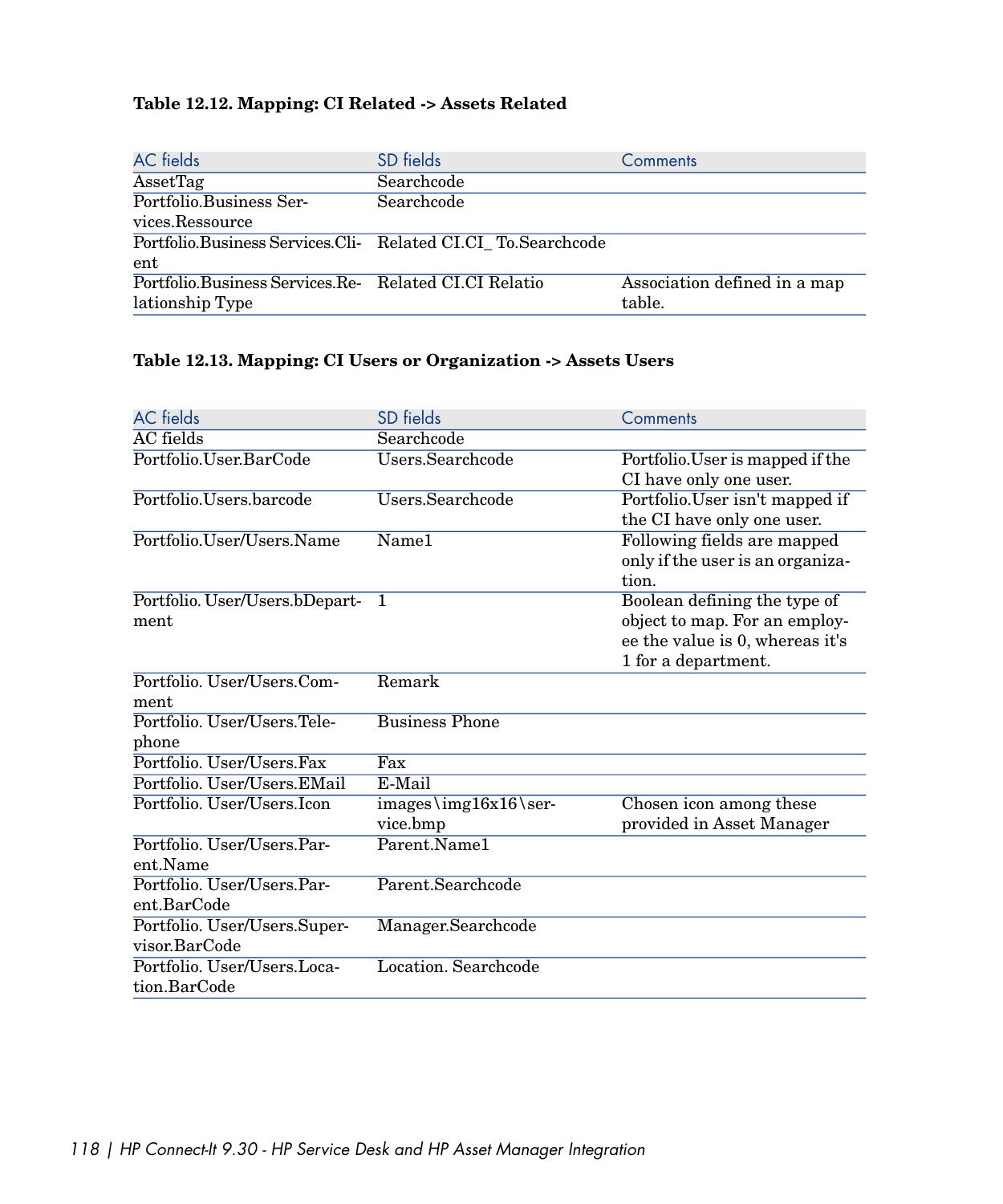# Scenario Documentation File sdac\_Sync.scn

This appendix presents information about the mapping realized by the scenario sdac\_sync.scn, which corresponds to the synchronization phase between Service Desk and Asset Manager.

#### **Table 12.14. Information about the views**

| <b>View Name</b> | <b>Associated Mappings</b>                              |
|------------------|---------------------------------------------------------|
| Global           | SD CONFIGURA-<br>×.                                     |
|                  | TION_ITEMS_SD_CI_CATEGORY /<br>AC ASSETS SD CI CATEGORY |
|                  | SD CONFIGURA-                                           |
|                  | TION_ITEMS_AC_CI_CATEGORY /                             |
|                  | AC ASSETS AC CI CATEGORY                                |
|                  | SD CONFIGURA-                                           |
|                  | TION_ITEMS_NO_CI_CATEGORY /<br>AC ASSETS NO CI CATEGORY |
|                  | SD CONFIGURATION ITEMS RE-<br>۰.                        |
|                  | LATED / AC_ASSET_RELATED                                |
|                  | SD_CONFIGURATION_ITEMS_USERS/                           |
|                  | AC ASSET EMPL                                           |
|                  | SD_CONFIGURATION_ITEMS_USERS/<br>AC ASSET DEPT          |
|                  | SD_CHANGES / AC_WORKORDERS                              |
|                  | SD_CHANGES / AC_WORKORDERS0                             |
|                  | SD CHANGES/AC WORKORDERS2                               |
|                  | SD_WORKORDERS / AC_SUB-<br>٠                            |
|                  | <b>WORKORDERS</b>                                       |
|                  | SD_WORKORDERS / AC_SUB-                                 |
|                  | WORKORDERS2                                             |
|                  | SD_WORKORDERS / AC_SUB-                                 |
|                  | WORKORDERS3                                             |
|                  | SD_INCIDENTS/AC_RECONC_PROPOS-<br>AL                    |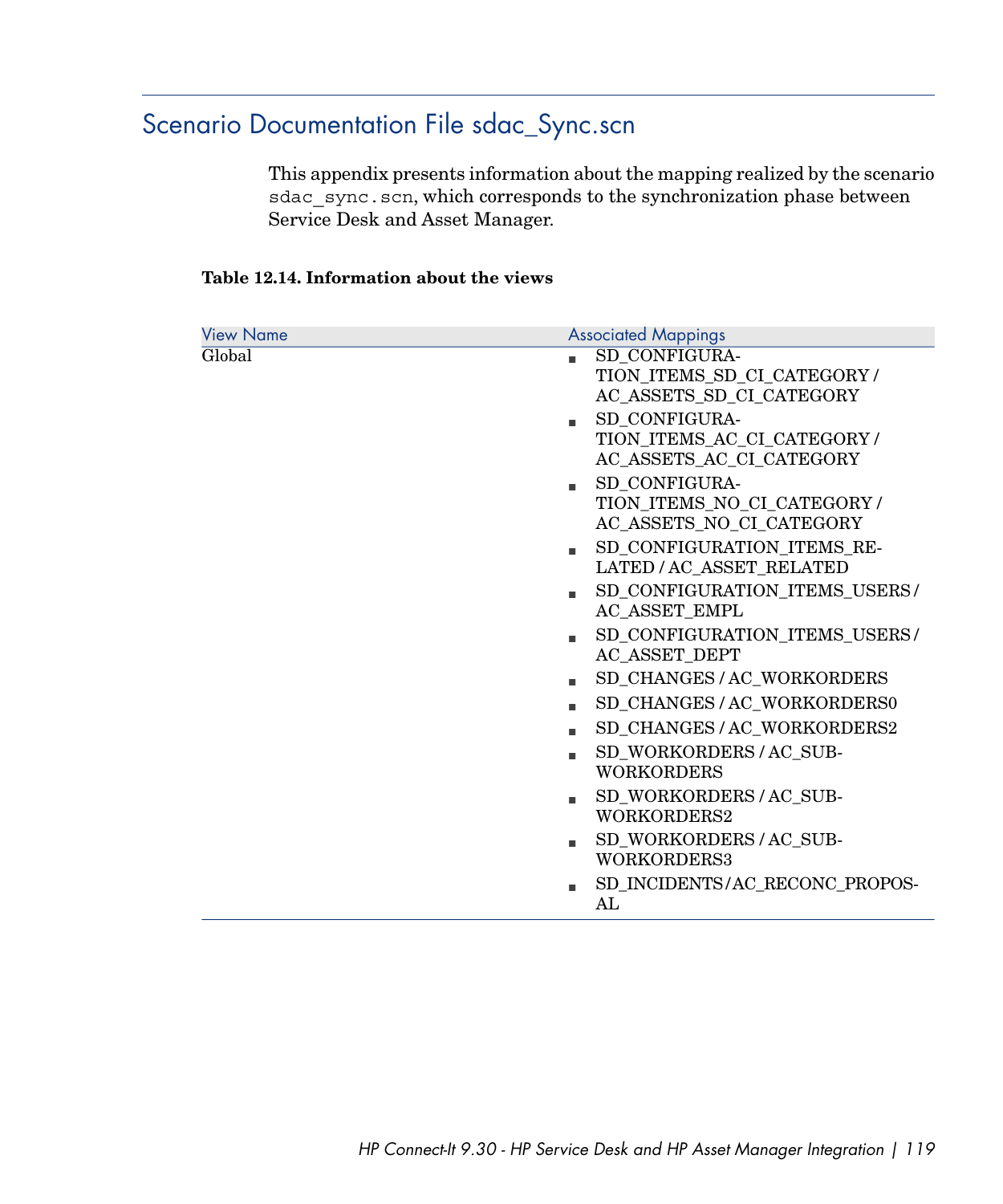|  |  | Table 12.15. Connector configuration : Service Desk 4.5 |  |  |  |  |
|--|--|---------------------------------------------------------|--|--|--|--|
|--|--|---------------------------------------------------------|--|--|--|--|

| Connector name | Produced document types                    |
|----------------|--------------------------------------------|
| Service Desk   | SD CONFIGURA-<br>TION ITEMS SD CI CATEGORY |
|                | SD CONFIGURA-<br>TION ITEMS AC CI CATEGORY |
|                | SD CONFIGURA-<br>TION ITEMS NO CI CATEGORY |
|                | SD CONFIGURATION ITEMS RE-<br><b>LATED</b> |
|                | SD CONFIGURATION ITEMS USERS               |
|                | <b>SD CHANGES</b>                          |
|                | SD CHANGES0                                |
|                | <b>SD WORKORDERS</b>                       |
|                | <b>SD INCIDENTS</b>                        |

## **Table 12.16. Connector configuration : AssetCenter 5.0**

| Connector name          | Consumed document types  |
|-------------------------|--------------------------|
| <b>Asset Management</b> | AC ASSET RELATED         |
|                         | AC ASSETS SD CI CATEGORY |
|                         | AC ASSETS AC CI CATEGORY |
|                         | AC ASSETS NO CI CATEGORY |
|                         | AC ASSET EMPL            |
|                         | AC ASSET DEPT            |
|                         | AC WORKORDERS            |
|                         | AC WORKORDERS0           |
|                         | AC WORKORDERS2           |
|                         | <b>AC SUBWORKORDERS</b>  |
|                         | AC SUBWORKORDERS2        |
|                         | <b>AC SUBWORKORDERS3</b> |
|                         | AC_RECONC_PROPOSAL       |

# **Table 12.17. ORDER BY clauses by Document type**

| Document type | <b>WHERE</b> clause | Comment                     |
|---------------|---------------------|-----------------------------|
| SD WORKORDERS | Status              | In order to closed the sub- |
|               |                     | workorders and their parent |
|               |                     | at the appropriate moment   |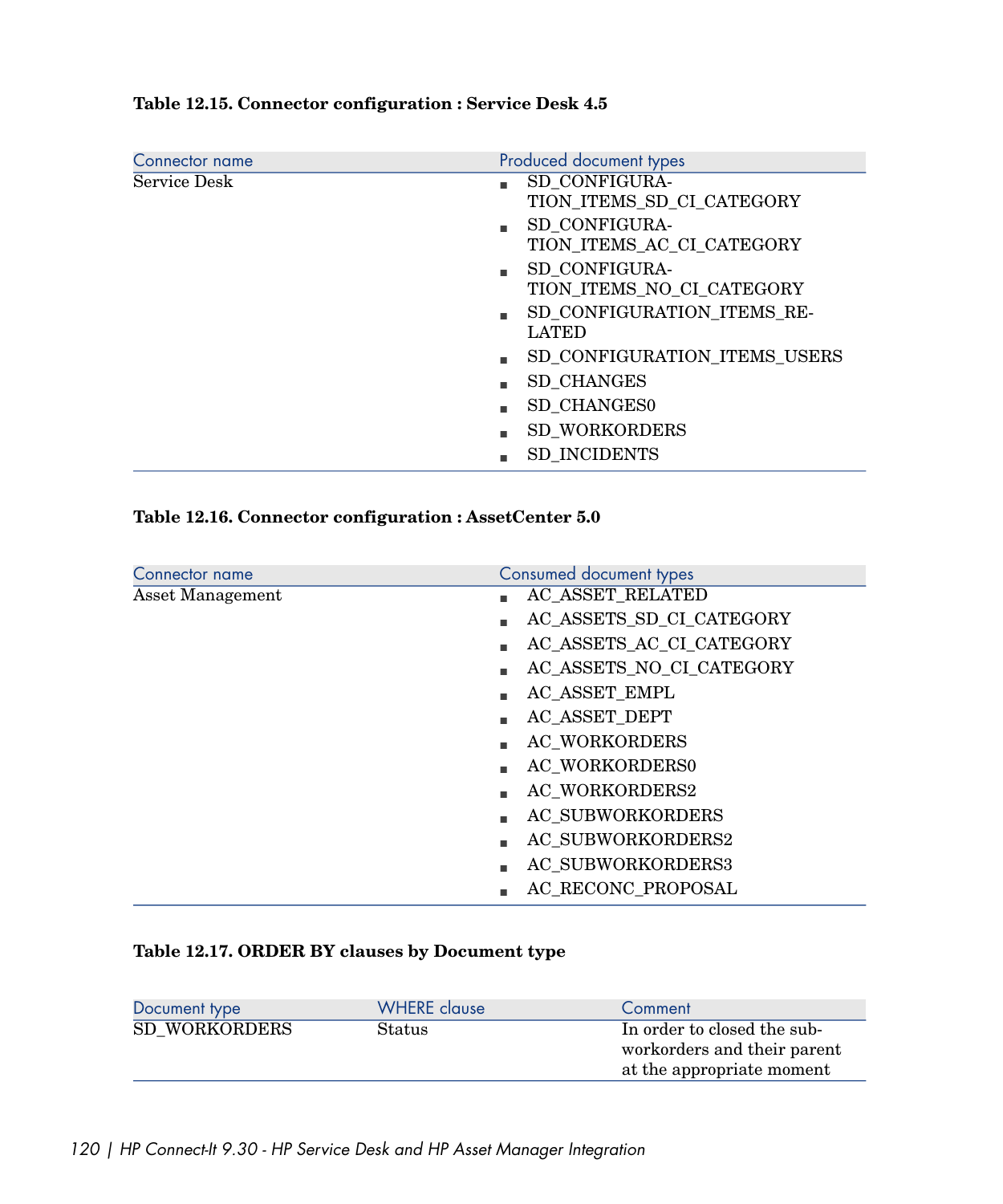## **Table 12.18. Mapping: CI -> Assets**

| <b>AC</b> fields                         | SD fields                                                         | Comment                                                                                                                                                                                                          |
|------------------------------------------|-------------------------------------------------------------------|------------------------------------------------------------------------------------------------------------------------------------------------------------------------------------------------------------------|
| BarCode                                  | Searchcode                                                        |                                                                                                                                                                                                                  |
| <b>AssetTag</b>                          | Searchcode                                                        |                                                                                                                                                                                                                  |
| Serial #                                 | <b>Serial Number</b>                                              |                                                                                                                                                                                                                  |
| External ID                              | $\overline{\text{Name2}}$                                         |                                                                                                                                                                                                                  |
| Comment                                  | Remark                                                            |                                                                                                                                                                                                                  |
| <b>Icon</b>                              | images\img16x16\pc-                                               | Chosen icon among these                                                                                                                                                                                          |
|                                          | statn.bmp                                                         | provided in Asset Manager                                                                                                                                                                                        |
| Acquis.Purchase date                     | Purchase date                                                     |                                                                                                                                                                                                                  |
| Acquis.Purchas Price                     | Price                                                             |                                                                                                                                                                                                                  |
| Acquis.Procurement.Suppli-<br>er.BarCode | Supplier.Searchcode                                               |                                                                                                                                                                                                                  |
| Maint.Expiration                         | Warranty date                                                     |                                                                                                                                                                                                                  |
| Maint.dInstall                           | Purchase date                                                     |                                                                                                                                                                                                                  |
| Maint.Maint. Contract.Ref                | MaintenanceCon-<br>tract.SourceID or Maintenance-<br>Contract.OID | if SourceID is filled and begins<br>with the correct tag, the origin-<br>al AC reference is extracted.<br>otherwise the reference is re-<br>built with a common tag and<br>the OID database of the con-<br>tract |
| Model.Name                               | Name1                                                             |                                                                                                                                                                                                                  |
| Model.Brand.Name                         | <b>Brand.Name</b>                                                 |                                                                                                                                                                                                                  |
| Model.Nature.Code                        | Category                                                          | Association defined in a map<br>table                                                                                                                                                                            |
| Model.Parent.Name                        | Category.Text                                                     |                                                                                                                                                                                                                  |
| Model.Parent.Technical Ref               | Category.Text                                                     | Technical Ref is mapped if the<br>SD Category contains the<br>technical reference between [<br>. Otherwise the Reconciliation<br>script is used to replace the<br>empty [] by the old value.                     |
| Model.Parent.Nature.Code                 | Category.Text                                                     | Association defined in a map<br>table.                                                                                                                                                                           |
| Portfolio.AssetTag                       | Searchcode                                                        |                                                                                                                                                                                                                  |
| Portfolio.Comment                        | Remark                                                            |                                                                                                                                                                                                                  |
| Portfolio.Unit Value                     | Price                                                             |                                                                                                                                                                                                                  |
| Portfolio.AvgPriceCur                    | Currency                                                          | gives by a map table                                                                                                                                                                                             |
| Portfolio.Model.Name                     | Name1                                                             |                                                                                                                                                                                                                  |
| Portfolio.Model.Nature.Code              | Category                                                          | Association defined in a map<br>table. Special mapping for<br>UNSPCS categories.                                                                                                                                 |
| Portfolio.Model.Parent.Name              | Category.Text                                                     | Special mapping for UNSPCS<br>categories.                                                                                                                                                                        |
| Portfolio.Location.BarCode               | Location.Searchcode                                               |                                                                                                                                                                                                                  |
| Portfolio.Location.Name                  | Location.Name.Searchcode                                          |                                                                                                                                                                                                                  |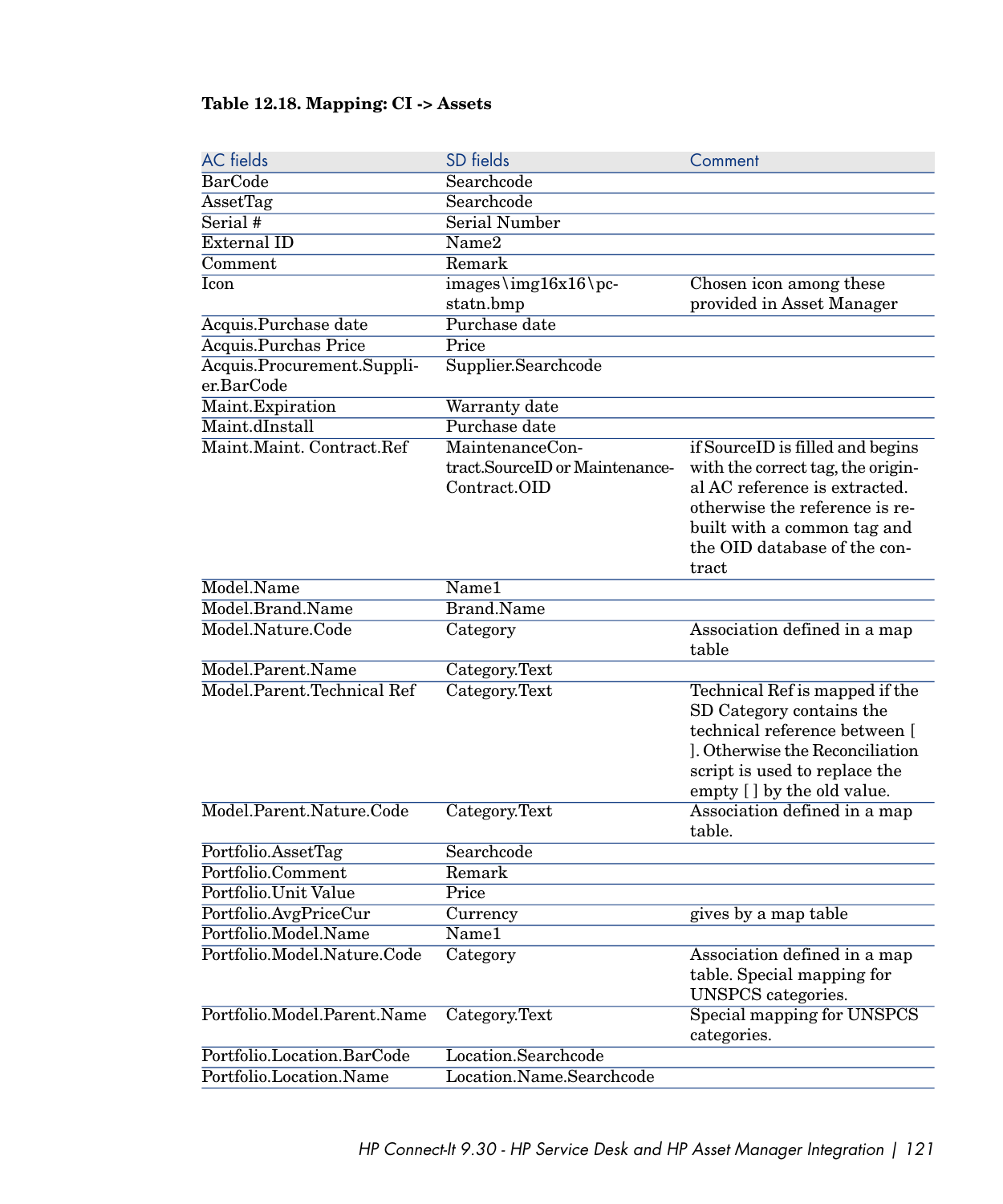| AC fields                   | SD fields                   | Comment                   |
|-----------------------------|-----------------------------|---------------------------|
| Portfolio.Icon              | $images\img16x16\locas.bmp$ | Chosen icon among these   |
|                             |                             | provided in Asset Manager |
| Portfolio.Parent.AssetTag   | ParentCI.Searchcode         |                           |
| Portfolio.Parent.Model.Name | ParentCI.Name1              |                           |
| Portfolio.User.BarCode      | Person                      |                           |
| Network.IP Address          | <b>IP</b> Address           |                           |

Mapping of the CIs into Assets consists of 3 mappings: Configuration Items SD CI Category, Configuration Items AC CI Category and Configuration Items no CI Category.

#### **Table 12.19. Mapping: CI Related -> Assets Related**

| AC fields                                                     | SD fields  | Comment                      |
|---------------------------------------------------------------|------------|------------------------------|
| AssetTag                                                      | Searchcode |                              |
| Portfolio.Business Ser-                                       | Searchcode |                              |
| vices.Ressource                                               |            |                              |
| Portfolio.Business Services.Cli-Related CLCL_To.Searchcode    |            |                              |
| ent                                                           |            |                              |
| Portfolio. Business Services. Re- Related CI.CI Relation Type |            | Association defined in a map |
| lationship Type                                               |            | table.                       |

#### **Table 12.20. Mapping: CI Users or Organizations -> Assets Users**

| <b>AC</b> fields               | SD fields             | Comment                          |
|--------------------------------|-----------------------|----------------------------------|
| AssetTag                       | Searchcode            |                                  |
| Portfolio.User.BarCode         | Users.Searchcode      | Portfolio. User is mapped if the |
|                                |                       | CI have only one user.           |
| Portfolio.Users.BarCode        | Users.Searchcode      | Portfolio.User isn't mapped if   |
|                                |                       | the CI have only one user.       |
| Portfolio.User/Users.Name      | Name1                 | Following fields are mapped      |
|                                |                       | only if the user is an organiza- |
|                                |                       | tion.                            |
| Portfolio. User/Users.bDepart- | -1                    | Boolean defining the type of     |
| ment                           |                       | object to map. For an employ-    |
|                                |                       | ee the value is 0, whereas it's  |
|                                |                       | 1 for a department.              |
| Portfolio. User/Users.Com-     | Remark                |                                  |
| ment                           |                       |                                  |
| Portfolio. User/Users.Tele-    | <b>Business Phone</b> |                                  |
| phone                          |                       |                                  |
| Portfolio. User/Users.Fax      | Fax                   |                                  |
| Portfolio. User/Users.EMail    | E-Mail                |                                  |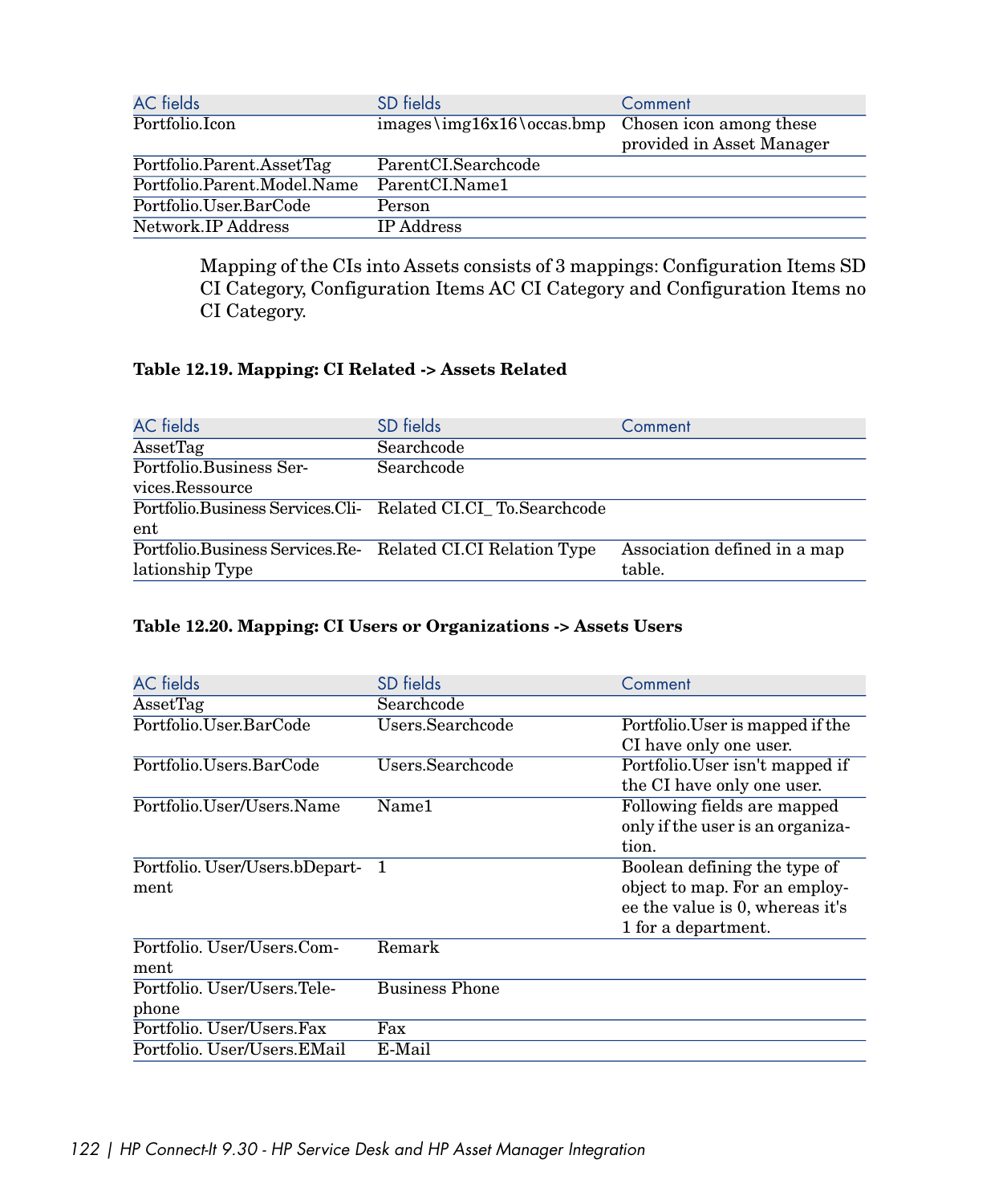| AC fields                    | SD fields              | Comment                   |
|------------------------------|------------------------|---------------------------|
| Portfolio. User/Users.Icon   | $images\img16x16\ser-$ | Chosen icon among these   |
|                              | vice.bmp               | provided in Asset Manager |
| Portfolio. User/Users.Par-   | Parent.Name1           |                           |
| ent.Name                     |                        |                           |
| Portfolio. User/Users.Par-   | Parent.Searchcode      |                           |
| ent.BarCode                  |                        |                           |
| Portfolio. User/Users.Super- | Manager.Searchcode     |                           |
| visor.BarCode                |                        |                           |
| Portfolio. User/Users.Loca-  | Location, Searchcode   |                           |
| tion.BarCode                 |                        |                           |

# **Table 12.21. Mapping: Changes -> Work orders**

| <b>AC</b> fields            | SD fields                    | Comment                        |
|-----------------------------|------------------------------|--------------------------------|
|                             |                              |                                |
| Work order #                | SourceID or ID               | if the change originally comes |
|                             |                              | from AC, the SourceID is       |
|                             |                              | mapped, otherwise it's the ID  |
| <b>Expected Resol</b>       | Deadline                     |                                |
| $\overline{T}$ ype          | 0                            | always 'internal maintenance'  |
|                             |                              | type                           |
| <b>Title</b>                | Description                  |                                |
| Problem                     | Description                  |                                |
| <b>Icon</b>                 | images\img16x16\pc-          | Chosen icon among these        |
|                             | statn.bmp                    | provided in Asset Manager      |
| Priority                    | Priority                     |                                |
| <b>Estimated Cost</b>       | Planned Cost                 |                                |
| Init. Cost                  | <b>Actual Cost</b>           |                                |
| Planned end date            | <b>Planned Finish</b>        |                                |
| Planned start               | <b>Planned Start</b>         |                                |
| Actual end date             | <b>Actual Finish</b>         |                                |
| Actual start                | <b>Actual Start</b>          |                                |
| Notified On                 | Creation date                |                                |
| Requester.BarCode           | Requestor.Searchcode         |                                |
| Tracking.Closure.workTime   | Actual Finish - Actual Start |                                |
| Tracking.Technician.BarCode | ToPerson.Searchcode          |                                |
| Tracking.Group.BarCode      | ToWorkgroup.Searchcode       |                                |
| Asset.BarCode               | CLSearchcode                 |                                |
| Asset.Model.Name            | CLName1                      |                                |
| Parent work order           | Default value                | each change originally created |
|                             |                              | in SD are mapped under a       |
|                             |                              | common parent into AC          |
|                             |                              |                                |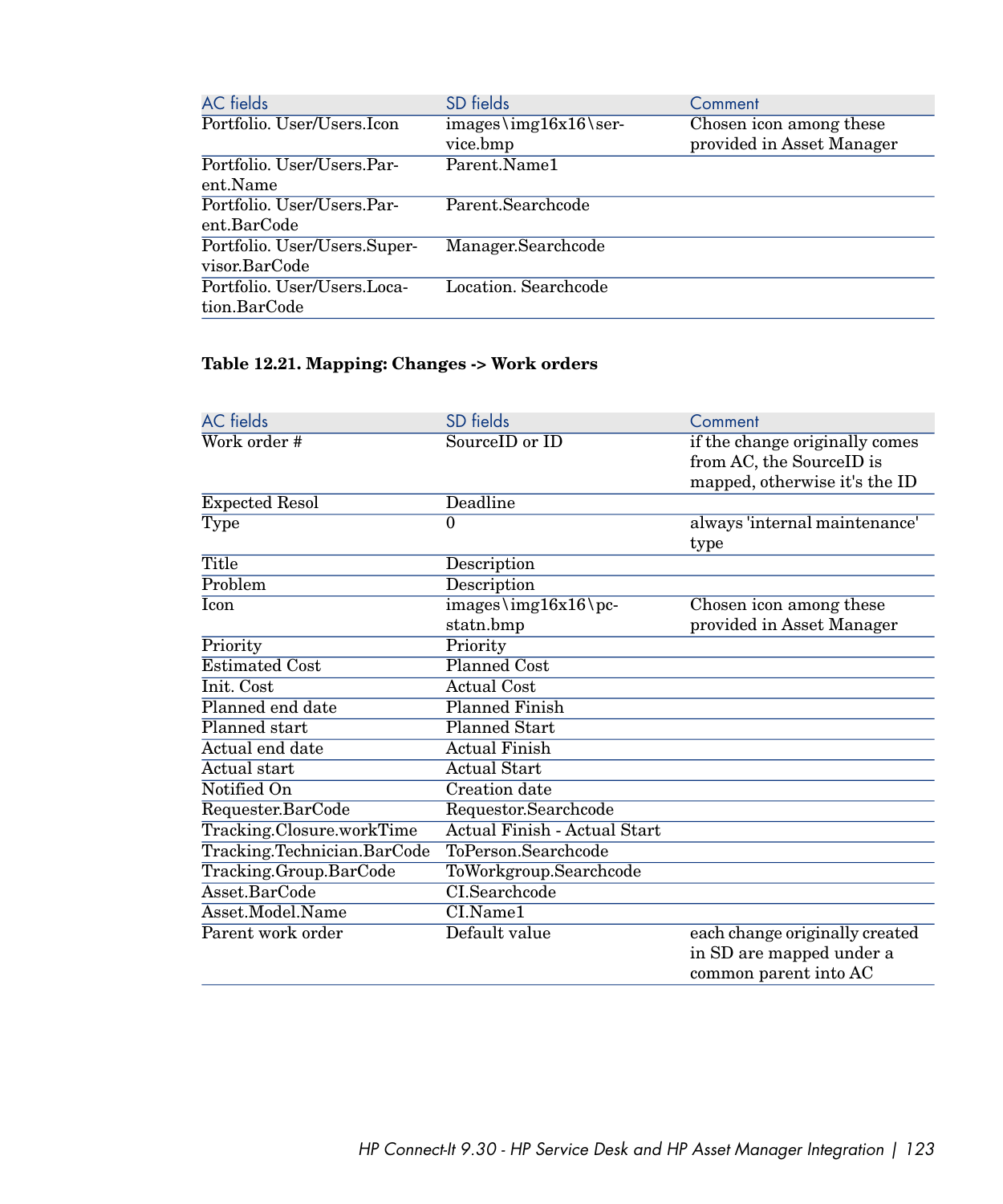| <b>AC</b> fields      | SD fields                   | Comment                                                                                            |
|-----------------------|-----------------------------|----------------------------------------------------------------------------------------------------|
| Work order #          | SourceID or ID              | if the work order originally<br>comes from AC, the SourceID<br>is mapped, otherwise it's the<br>ID |
| <b>Expected Resol</b> | Deadline                    |                                                                                                    |
| <b>Type</b>           | 0                           | always 'internal maintenance'<br>type                                                              |
| Title                 | Description                 |                                                                                                    |
| Problem               | Description                 |                                                                                                    |
| Icon                  | $images\img16x16\occas.bmp$ | Chosen icon among these<br>provided in Asset Manager                                               |
| Priority              | Priority                    |                                                                                                    |
| <b>Estimated Cost</b> | Planned Cost                |                                                                                                    |
| Init. Cost            | Actual Cost                 |                                                                                                    |
| Planned end date      | Planned Finish              |                                                                                                    |
| Planned start         | <b>Planned Start</b>        |                                                                                                    |
| Actual end date       | <b>Actual Finish</b>        |                                                                                                    |
| Actual start          | Actual Start                |                                                                                                    |
| Notified On           | Creation date               |                                                                                                    |
| Requester.BarCode     | Requestor.Searchcode        |                                                                                                    |

#### **Table 12.23. Mapping: Parent link between Work orders and Sub Work orders**

| <b>AC</b> fields     | SD fields          | Comment                         |
|----------------------|--------------------|---------------------------------|
| Work order #         | SourceID or ID     | if the work order originally    |
|                      |                    | comes from AC, the SourceID     |
|                      |                    | is mapped, otherwise it's the   |
|                      |                    | ΙD                              |
| Parent. Work order # | Change.SourceID or | if the parent change originally |
|                      | Change.ID          | comes from AC, the SourceID     |
|                      |                    | is mapped, otherwise it's the   |
|                      |                    | ID. If the work order hasn't    |
|                      |                    | any parent, it is mapped under  |
|                      |                    | the common parent into AC.      |

#### **Table 12.24. Mapping: Incidents -> Reconciliation Proposals**

| <b>AC</b> fields | SD fields | Comment                                                        |
|------------------|-----------|----------------------------------------------------------------|
| Code             | SourceID  |                                                                |
| Selected Value   | Solution  | only if the Incident was closed<br>with the code <b>solved</b> |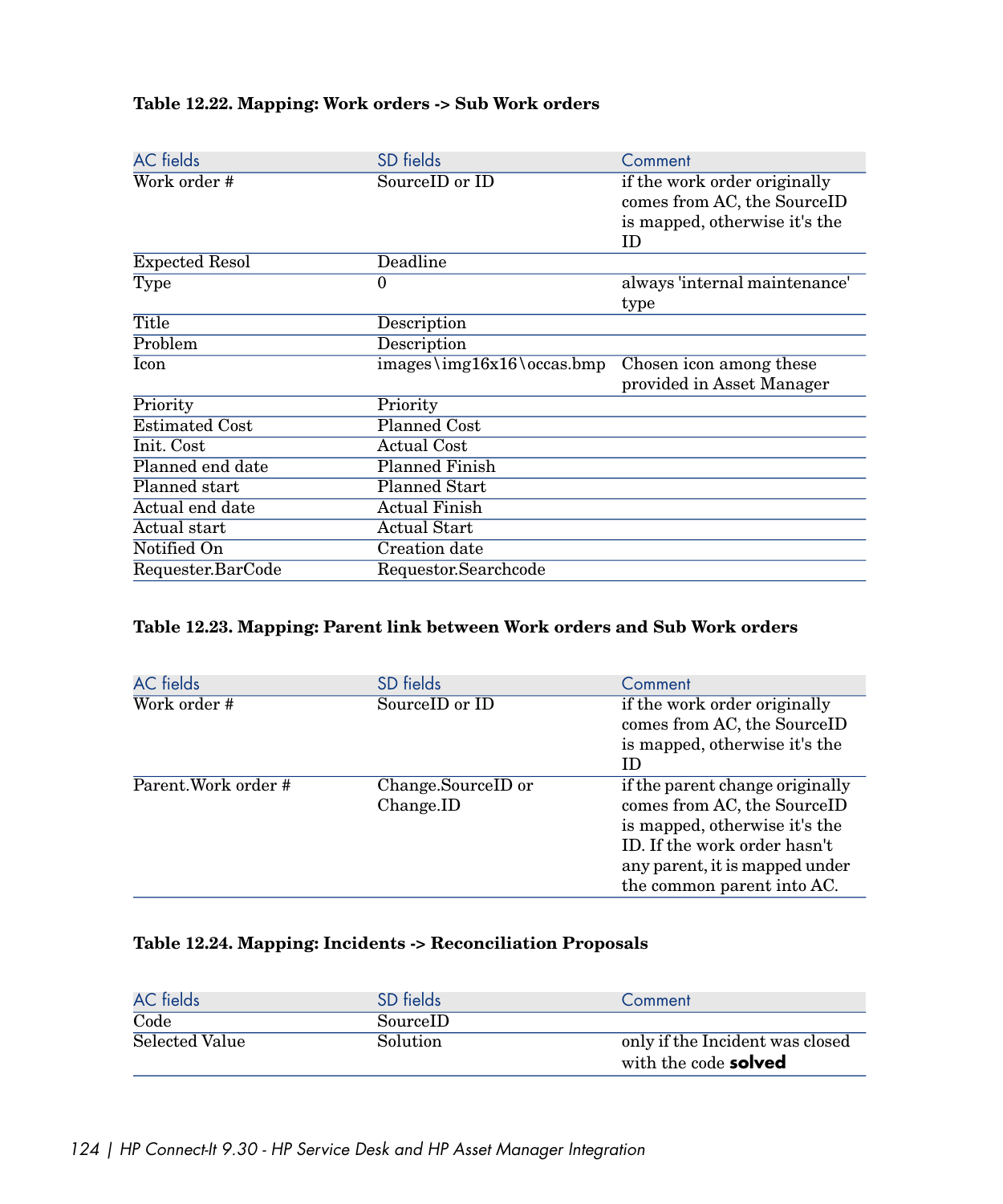| <b>AC</b> fields | SD fields                                                        | Comment                                                                               |
|------------------|------------------------------------------------------------------|---------------------------------------------------------------------------------------|
| <b>Status</b>    | Validated or Document re- Validated if closed with the<br>jected | code solved, Document rejec-<br><b>ted</b> if closed with the code<br><b>Unsolved</b> |
| Comment          | m                                                                |                                                                                       |

this mapping defines the link between the Asset and their supervisor.

Two other mappings deals with the deletion of items :

- <sup>n</sup> SD\_CHANGES / AC\_WORKORDERS2 : manages the deletion of Changes from SD to AC
- <sup>n</sup> SD\_WORKORDERS / AC\_SUBWORKORDERS2 : manages the deletion of Workorders from SD to AC

To propagate the deletion of these objects, they must not be physically removed from SD, but must be moved into the **Deleted** Folder. Then these mappings will physically remove the corresponding AC objects from database.

# Scenario Documentation File acsd\_Sync.scn

This appendix presents information about the mapping realized by the scenario acsd\_sync.scn, which corresponds to the synchronization phase between Asset Manager and Service Desk.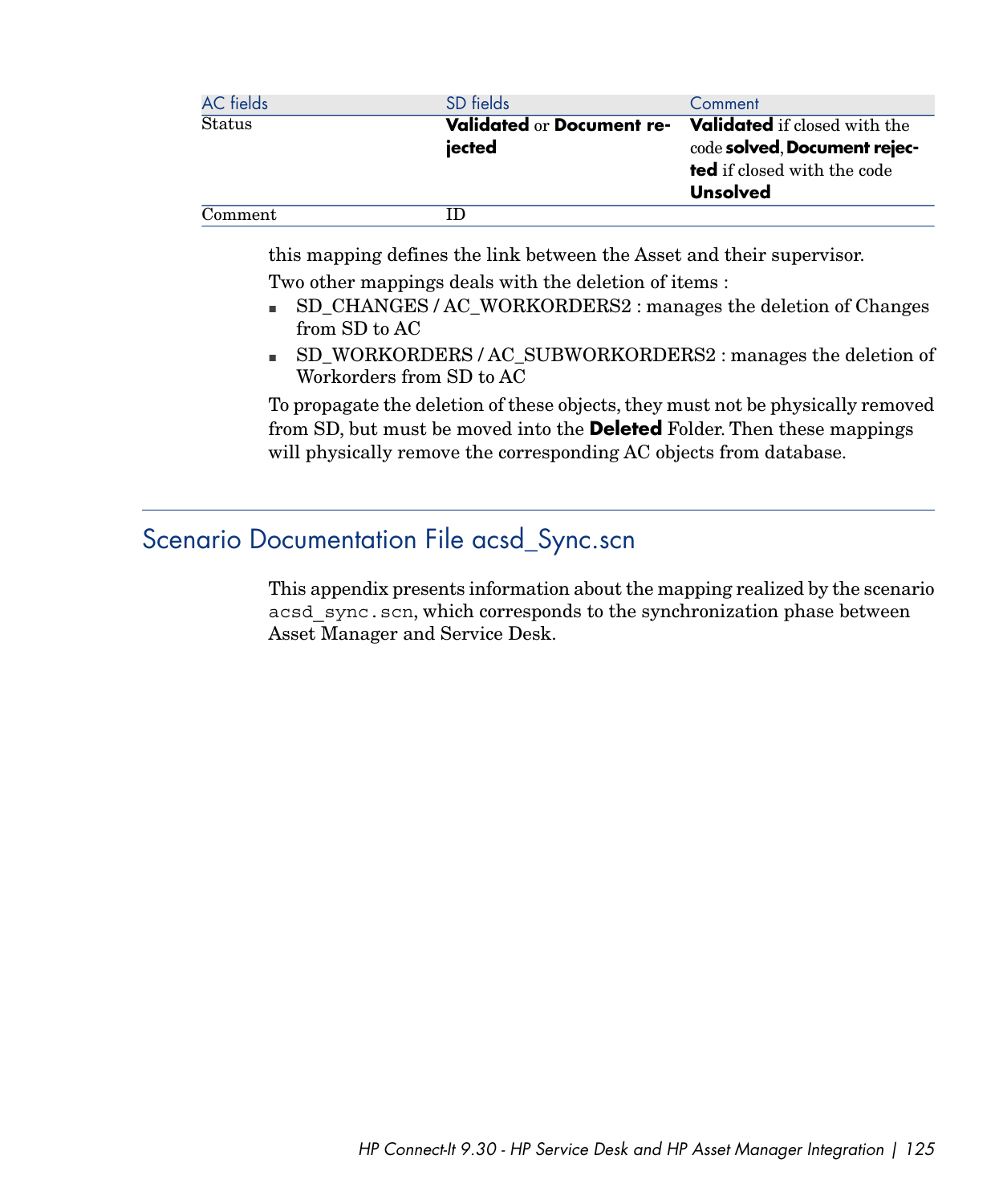| <b>View Name</b> |   | <b>Associated Mappings</b>              |
|------------------|---|-----------------------------------------|
| Global           |   | Deletions / SD Deletions                |
|                  |   | Process-end / Events-deletion           |
|                  |   | Locations / SD_Locations                |
|                  | ٠ | WorkGroups / SD_Workgroups              |
|                  |   | Departments / SD_Departments            |
|                  |   | Departments / SD_Departments-phone      |
|                  |   | Departments / SD_Departments-fax        |
|                  | ٠ | Departments/SD_Departments-supervisor   |
|                  | ٠ | Employees / SD_Employees                |
|                  |   | Employees / SD_Employees-phone          |
|                  |   | Employees / SD_Employees-address        |
|                  |   | Employees / SD_Employees-group          |
|                  |   | Employees / SD_Employees-fax            |
|                  | ٠ | Employees / SD_Employees-mobilephone    |
|                  |   | Employees / SD_Employees-homephone      |
|                  |   | Company / SD_Companies                  |
|                  |   | Company / SD_Companies-phone            |
|                  |   | Company / SD_Companies-fax              |
|                  |   | Company / SD_Companies-locations        |
|                  |   | Contracts / SD_Contracts                |
|                  |   | Asset / SD_CIs-Portfolios               |
|                  |   | Asset / SD_CIs-parents                  |
|                  |   | Asset / SD_CIs                          |
|                  |   | PortFolioItem / SD_CIs_portfolios       |
|                  |   | PortFolioItem/SD_CIs-supervisors_person |
|                  |   | ClientRessource / SD_CIs-related        |
|                  |   | RelPortfUsers / SD_CIs_Users-person     |
|                  |   | RelPortfUsers / SD_CIs_Users-org        |
|                  |   | Workorders / SD_Changes                 |
|                  |   | Workorders / SD_Workorders              |
|                  |   | Workorders / SD_Workorders_Cis          |
|                  |   | Reconciliation Proposal / SD_Incidents  |
| Exception        | ò | Process-end / Events-deletion           |

#### **Table 12.25. Information about the views**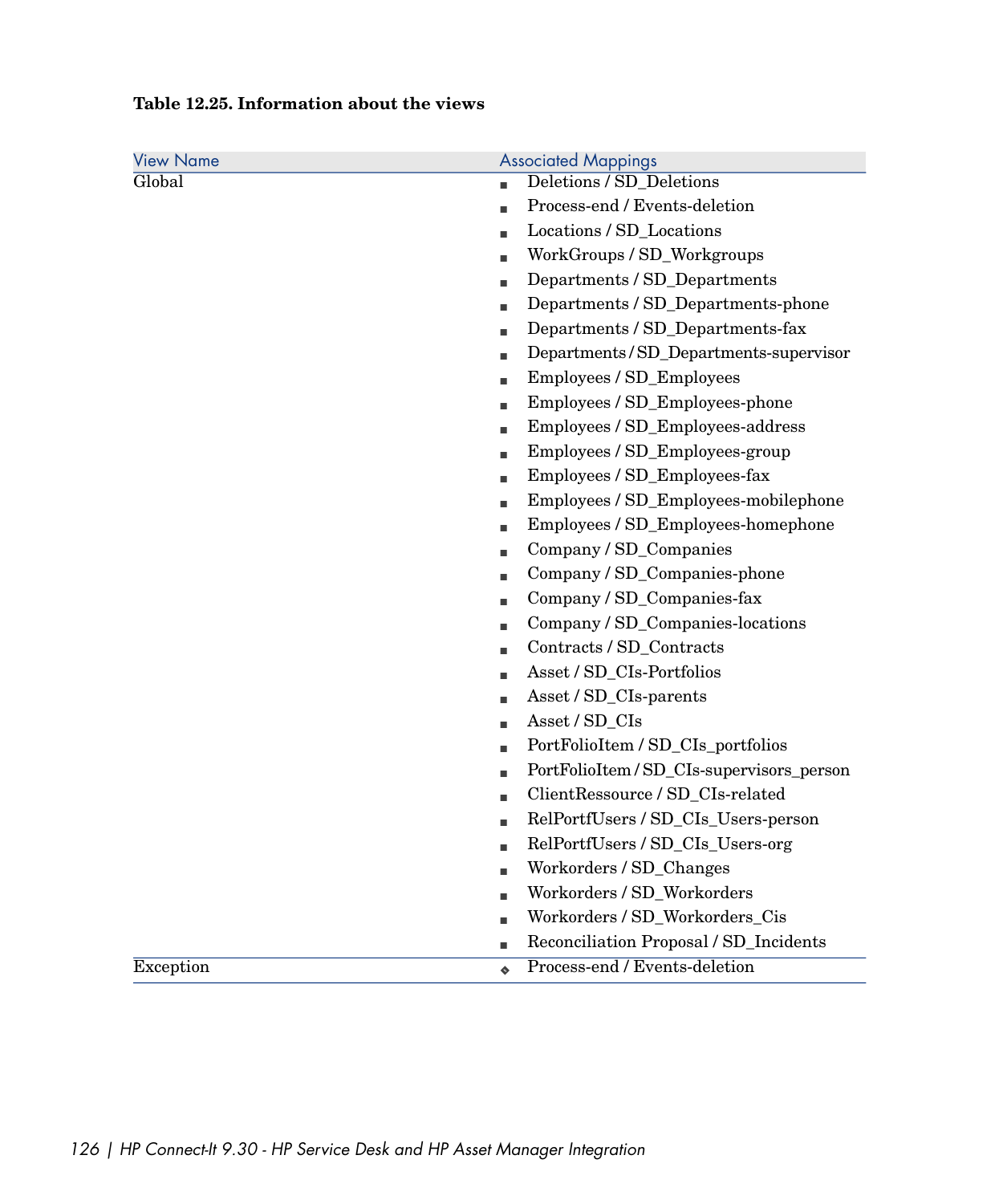| Connector name          | Produced document types      |   | Consumed document types    |
|-------------------------|------------------------------|---|----------------------------|
| <b>Asset Management</b> | Deletions<br>٠               | ٠ | Process-end / Events-dele- |
|                         | Locations<br>٠               |   | tion                       |
|                         | WorkGroups<br>٠              |   |                            |
|                         | Departments<br>٠             |   |                            |
|                         | Company<br>٠                 |   |                            |
|                         | Employees<br>٠               |   |                            |
|                         | Contracts<br>٠               |   |                            |
|                         | Asset<br>٠                   |   |                            |
|                         | PortFolios<br>٠              |   |                            |
|                         | RelPortfUsers<br>٠           |   |                            |
|                         | ClientRessource<br>٠         |   |                            |
|                         | Workorders<br>٠              |   |                            |
|                         | Reconciliation Proposal<br>٠ |   |                            |

## **Table 12.26. Connector configuration : AssetCenter 5.0**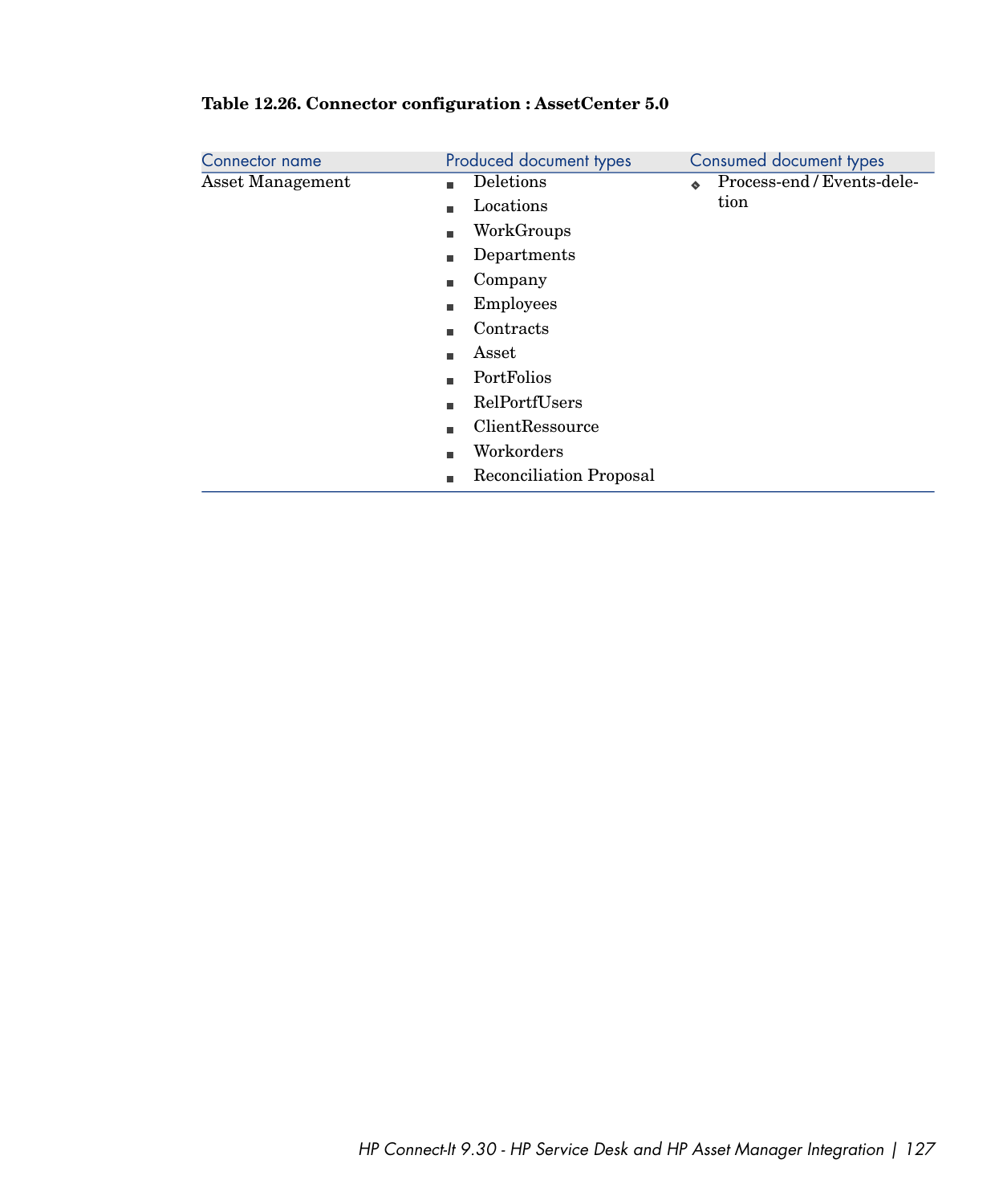| Connector name      | Consumed document types        |
|---------------------|--------------------------------|
| <b>Service Desk</b> | <b>SD_Deletions</b>            |
|                     | SD_Locations                   |
|                     | SD_Workgroups                  |
|                     | SD_Departments                 |
|                     | SD_Departments-phone           |
|                     | SD_Departments-fax             |
|                     | SD_Departments-supervisor<br>٠ |
|                     | SD_Employees                   |
|                     | SD_Employees-phone             |
|                     | SD_Employees-address           |
|                     | SD_Employees-group             |
|                     | SD_Employees-fax               |
|                     | SD_Employees-mobilephone<br>٠  |
|                     | SD_Employees-homephone         |
|                     | SD_Companies                   |
|                     | SD_Companies-phone             |
|                     | SD_Companies-fax<br>٠          |
|                     | SD_Contracts<br>٠              |
|                     | SD_CIs-users-person            |
|                     | SD_CIs-users-org               |
|                     | SD_Portfolios-parents<br>٠     |
|                     | SD_CIs_portfolios              |
|                     | SD_CIs                         |
|                     | SD_CIs-relateds                |
|                     | SD_Changes                     |
|                     | SD_Workorders                  |
|                     | SD_Workorders_Cis              |
|                     | SD_Incidents                   |
|                     | SD_Employee-Group              |

### **Table 12.27. Connector configuration : Service Desk 5.0**

#### **Table 12.28. Connector configuration : Command line (cleanup)**

| Connector name      | Consumed document types |
|---------------------|-------------------------|
| <b>Service Desk</b> | Command cleanup         |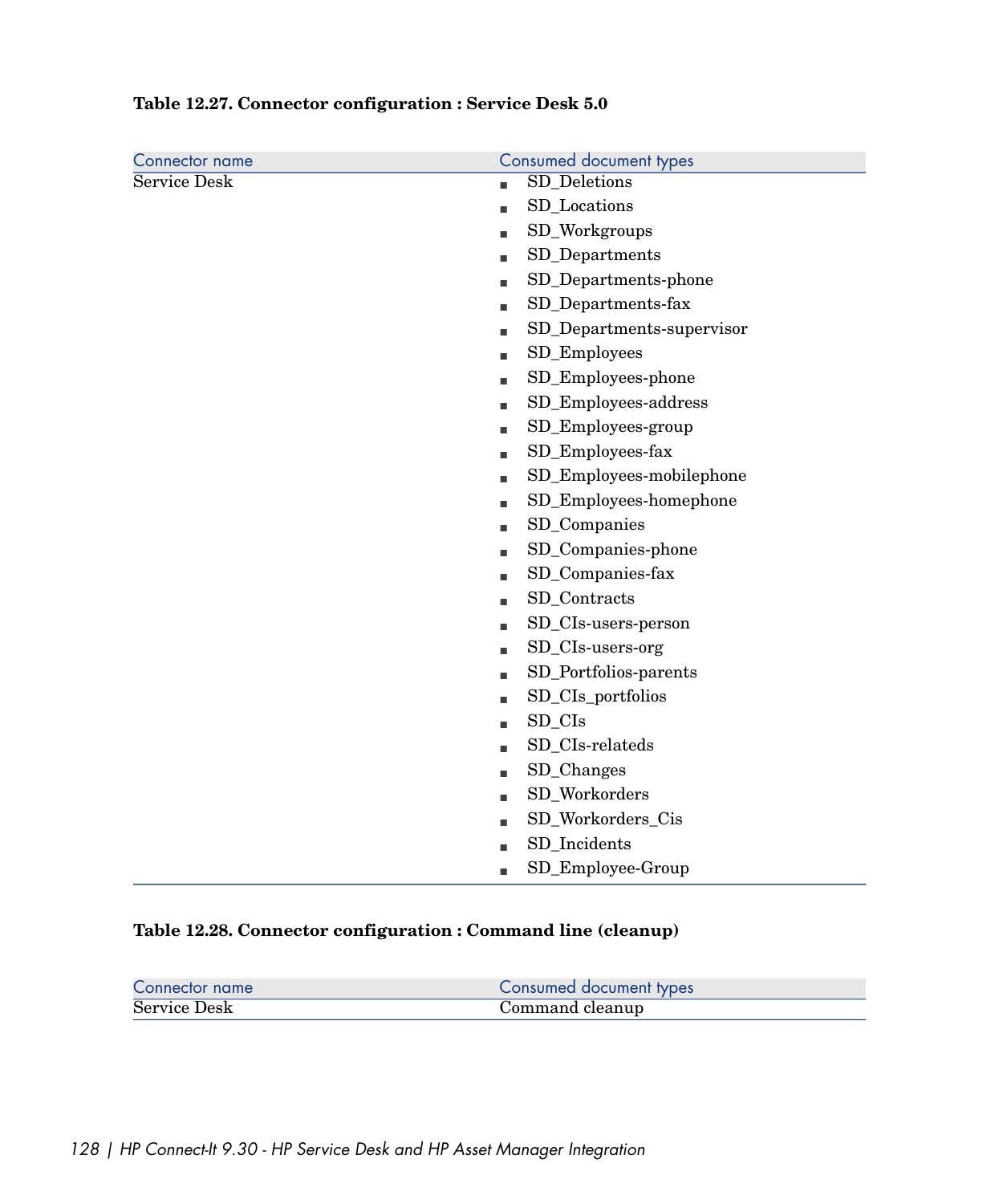# **Table 12.29. Connector configuration : Command line (SD import)**

| Connector name      | Consumed document types |
|---------------------|-------------------------|
| <b>Service Desk</b> | Command SD import       |

#### **Table 12.30. WHERE clauses by Document type**

| Document type | <b>WHERE</b> clause | Comment                                                                                                        |
|---------------|---------------------|----------------------------------------------------------------------------------------------------------------|
| Departments   | $b$ Department = 1  | Selects only the departments<br>as AC stores in the same table<br>the departments and the em-<br>ployees       |
| Employees     | $b$ Department = 0  | Selects only the employees as<br>AC stores in the same table<br>the departments and the em-<br>ployees         |
| Contracts     | $seType = 4$        | Selects only the contracts<br>whose type is 'maintenance',<br>since SD manages only this<br>type of contracts. |

#### **Table 12.31. Mapping: Locations -> Locations**

| SD fields         | AC fields      | Comment |
|-------------------|----------------|---------|
| Remark            | Comment        |         |
| Searchcode        | Name           |         |
| Category          | LocationType   |         |
| Parent.Searchcode | Parent.BarCode |         |

#### **Table 12.32. Mapping: Groups -> Workgroups**

| SD fields         | AC fields      | Comment                                        |
|-------------------|----------------|------------------------------------------------|
| Searchcode        | <b>BarCode</b> |                                                |
| Name              | Name           |                                                |
| Status            | bAssignable    | Boolean defining the status of<br>a workgroup. |
| Parent.Searchcode | Parent.BarCode |                                                |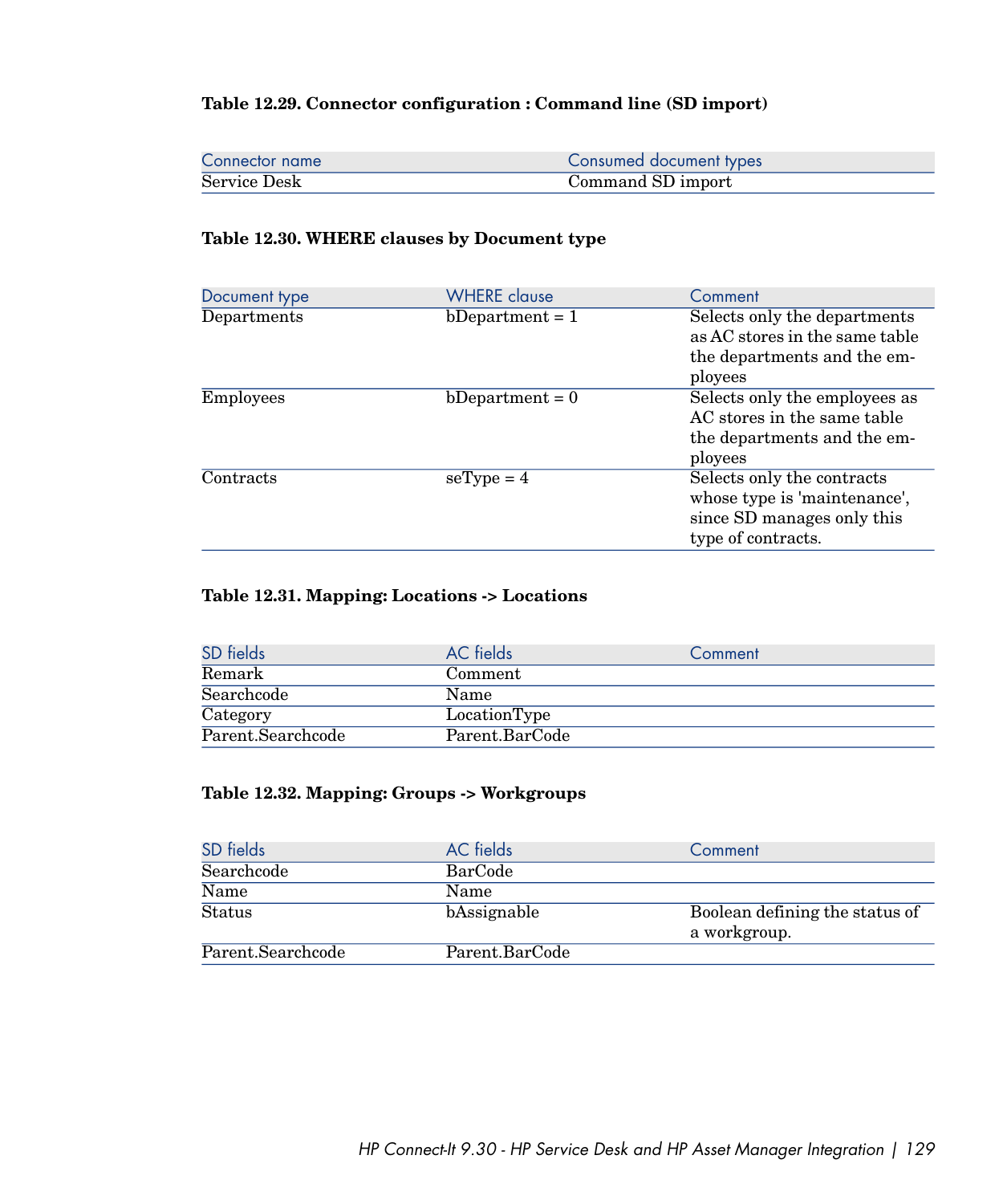#### **Table 12.33. Mapping: Departments -> Organizations**

| SD fields           | AC fields        | Comment |
|---------------------|------------------|---------|
| Searchcode          | <b>BarCode</b>   |         |
| Name1               | Name             |         |
| Remark              | Comment          |         |
| E-Mail              | EMail            |         |
| Parent.Searchcode   | Parent.BarCode   |         |
| Location.Searchcode | Location.BarCode |         |

#### **Table 12.34. Mapping: Departments Phones -> Telephones**

| SD fields               | AC fields           | Comment                                         |
|-------------------------|---------------------|-------------------------------------------------|
| Organization.Searchcode | Department.BarCode  |                                                 |
| Number                  | Number              |                                                 |
| Category                | 'value of Category' | the value of the category cur-<br>rently mapped |
| Primary                 |                     |                                                 |

Subsidiary mapping to associates the different phone numbers to the departments (same mapping is duplicated two times for each category)

#### **Table 12.35. Mapping: Departments Supervisor -> Organizations**

| SD fields             | AC fields          | Comment |
|-----------------------|--------------------|---------|
| Department.Searchcode | Department.BarCode |         |
| Supervisor.Searchcode | Supervisor.BarCode |         |

This mapping defines the relation between the departments and their supervisor.

#### **Table 12.36. Mapping: Employees -> Persons**

| SD fields      | <b>AC</b> fields | Comment               |
|----------------|------------------|-----------------------|
| Searchcode     | BarCode          |                       |
| Last Name      | Name             |                       |
| FirstName      | FirstName        |                       |
| Middle Name    | FirstName2       |                       |
| Gender         | MrMrs            | thanks to a map table |
| FullName.Title | MrMrs            |                       |
| Remark         | Comment          |                       |
| E-Mail         | EMail            |                       |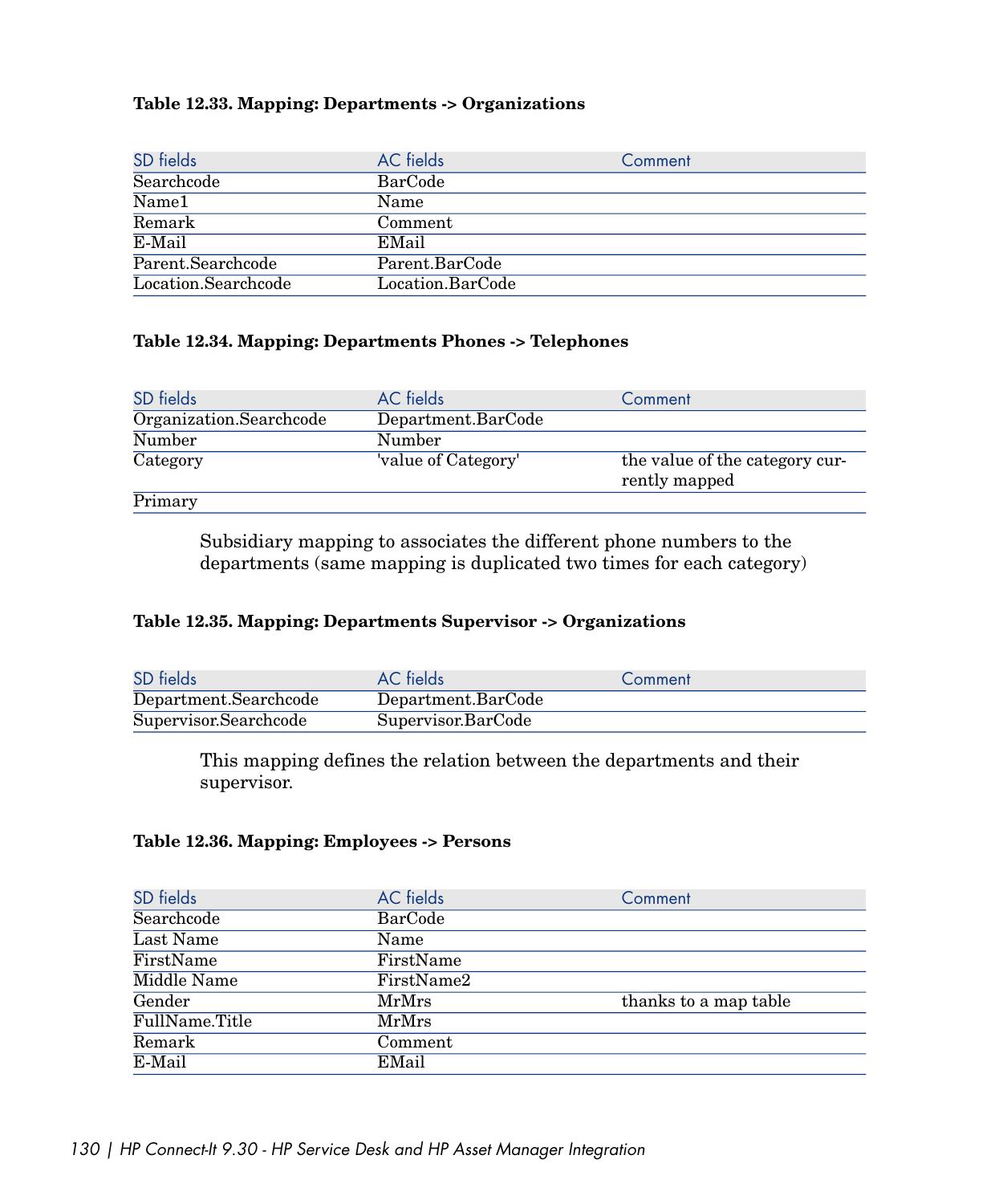| SD fields                    | <b>AC</b> fields   | Comment                        |
|------------------------------|--------------------|--------------------------------|
| <b>Identification Number</b> | ID#                | Boolean defining the type of   |
|                              |                    | object to map. for an employee |
|                              |                    | the value is 0, whereas it's 1 |
|                              |                    | for a department.              |
| Job title                    | Title              |                                |
| Category                     | 'Default category' | value in a map table           |
| Organization.Searchcode      | Parent.BarCode     |                                |
| Location. Searchcode         | Location.BarCode   |                                |

#### **Table 12.37. Mapping: Employees Phones -> Telephones**

| SD fields         | AC fields           | Comment                                         |
|-------------------|---------------------|-------------------------------------------------|
| Person.Searchcode | Employee.BarCode    |                                                 |
| Number            | Number              |                                                 |
| Category          | 'value of Category' | the value of the category cur-<br>rently mapped |
| Primary           |                     |                                                 |

Subsidiary mapping to associates the different phone numbers to the persons (same mapping is duplicated four times for each category)

#### **Table 12.38. Mapping: Employees Address -> Persons**

| SD fields           | <b>AC</b> fields           | Comment       |
|---------------------|----------------------------|---------------|
| Person.Searchcode   | Employee.BarCode           |               |
| Address type        | 'Business'                 | default value |
| Street1             | Employee.Location.Address1 |               |
| Street <sub>2</sub> | Employee.Location.Address2 |               |
| City                | Employee.Location.City     |               |
| ZIP                 | Employee.Location.ZIP      |               |
| State               | Employee.Location.State    |               |
| Country             | Employee.Location.Coun-    |               |
|                     | try.Name                   |               |

Subsidiary mapping to associates the business address to the persons

#### **Table 12.39. Mapping: Employees Workgroup -> Persons**

| SD fields            | AC fields              | Comment       |
|----------------------|------------------------|---------------|
| Person.Searchcode    | Employee.BarCode       |               |
| Workgroup.Searchcode | Employee.Group.BarCode | default value |

Subsidiary mapping to associates the workgroup to the persons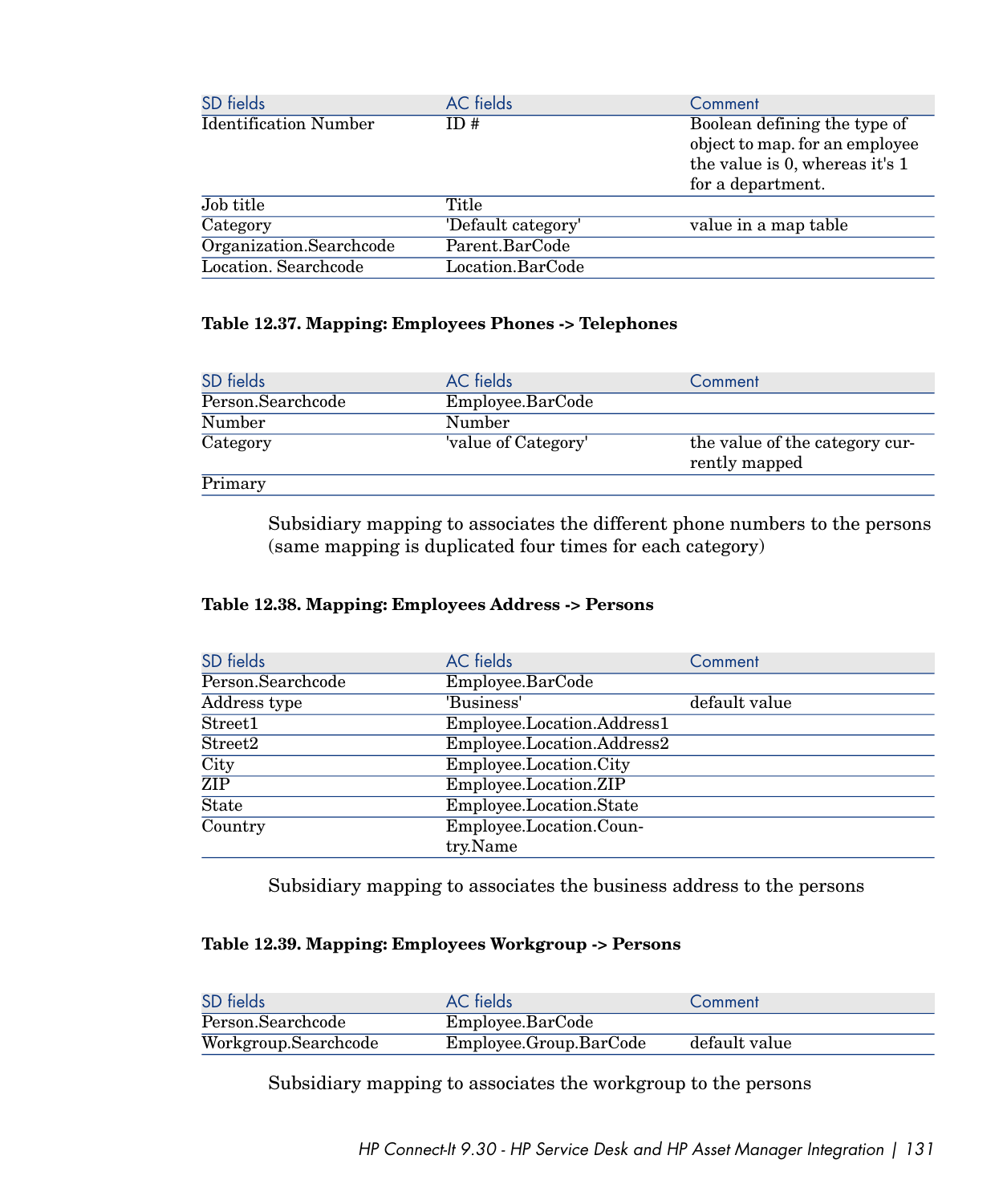#### **Table 12.40. Mapping: Companies -> Organizations**

| SD fields            | AC fields        | Comment |
|----------------------|------------------|---------|
| Searchcode           | Code             |         |
| Name1                | Name             |         |
| Remark               | Comment          |         |
| Web page             | URL              |         |
| Location. Searchcode | Mainsite.BarCode |         |

#### **Table 12.41. Mapping: Companies Phones -> Telephones**

| SD fields               | AC fields           | Comment                                         |
|-------------------------|---------------------|-------------------------------------------------|
| Organization.Searchcode | Company.BarCode     |                                                 |
| Number                  | Number              |                                                 |
| Category                | 'value of Category' | the value of the category cur-<br>rently mapped |
| Primary                 |                     |                                                 |

Subsidiary mapping to associates the different phone numbers to the companies (same mapping is duplicated two times for each category)

#### **Table 12.42. Mapping: Maintenance Contracts -> Contracts**

| SD fields               | <b>AC</b> fields         | Comment                         |
|-------------------------|--------------------------|---------------------------------|
| Name                    | Purpose + Reference      | to respect unicity of name      |
| Description             | $\operatorname{Comment}$ |                                 |
| End date                | End                      |                                 |
| Start date              | Start                    |                                 |
| Price                   | Init Payment             |                                 |
| <b>Status</b>           | <b>Status</b>            |                                 |
| SourceID                | Reference                | common tag + Reference          |
| Organization.Searchcode | Company.Code             | If a company is referenced by   |
|                         |                          | the contract, it is created 'on |
|                         |                          | the fly' as Company into Asset  |
|                         |                          | Manager                         |

#### **Table 12.43. Mapping: Assets -> CIs**

| SD fields     | AC fields   | Comment |
|---------------|-------------|---------|
| Searchcode    | AssetTag    |         |
| Name1         | Model.Name  |         |
| Serial Number | Serial #    |         |
| Name2         | External ID |         |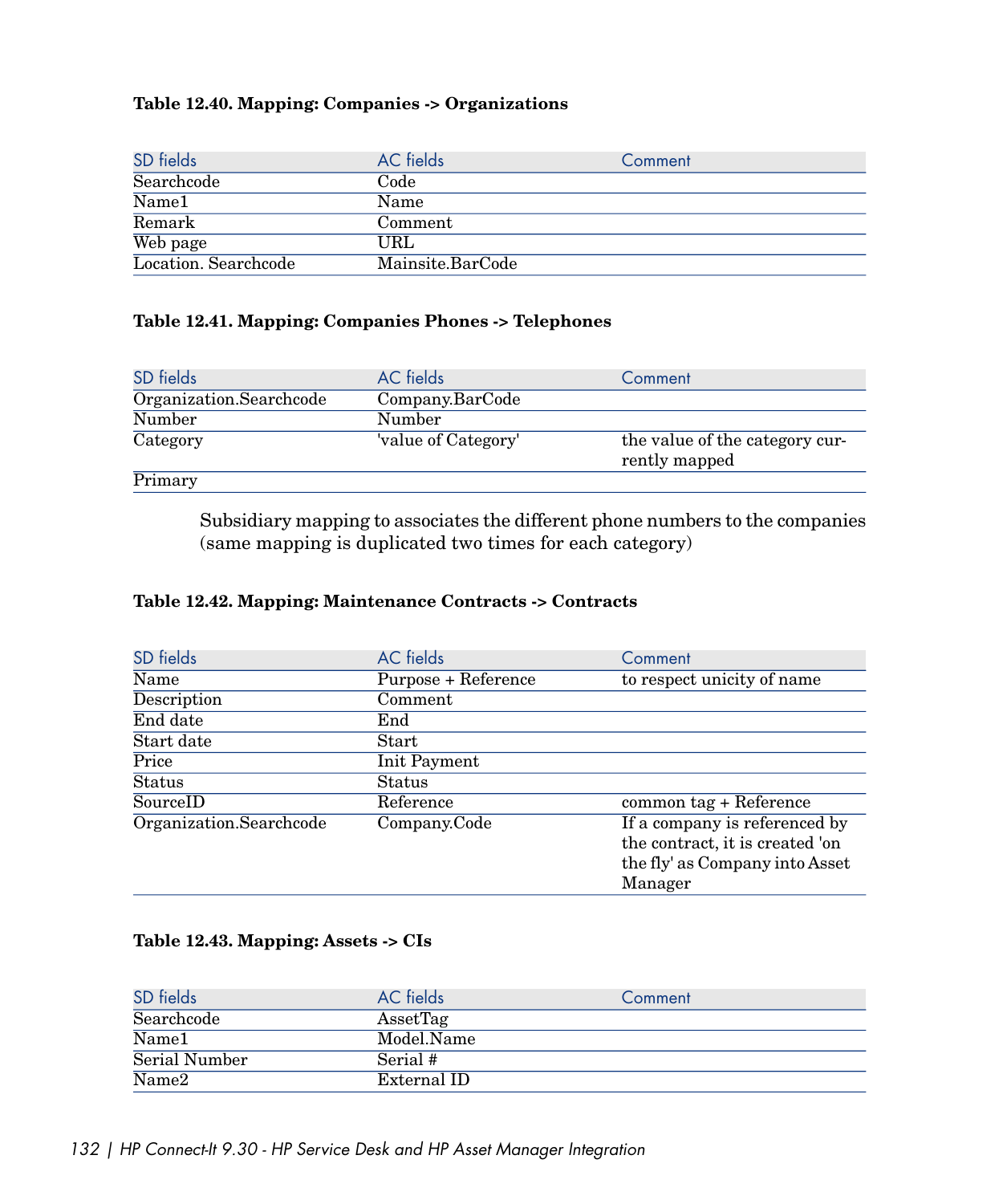| SD fields                     | <b>AC</b> fields                         | Comment                                                              |
|-------------------------------|------------------------------------------|----------------------------------------------------------------------|
| Price                         | Acquis.Purchas Price                     |                                                                      |
| $\overline{\text{C}}$ ategory | Model.Parent.Name                        | Special mapping for UNSPCS<br>categories.                            |
| <b>Status</b>                 | Assignment                               |                                                                      |
| Remark                        | Comment                                  |                                                                      |
| Purchase date                 | Acquis.Purchase date                     |                                                                      |
| Warranty date                 | Maint.Expiration                         |                                                                      |
| Brand.Name                    | Model.Brand.Name                         |                                                                      |
| Supplier.Searchcode           | Acquis.Procurement.Suppli-<br>er.BarCode |                                                                      |
| MaintenanceContract.OID       | Maint.Maint. Contract.Ref                | built with a common tag and<br>the OID database of the con-<br>tract |

#### **Table 12.44. Mapping: Portfolios -> CIs**

| <b>SC</b> fields    | AC fields                | Comment                                                                                      |
|---------------------|--------------------------|----------------------------------------------------------------------------------------------|
| Searchcode          | Asset.AssetTag           |                                                                                              |
| <b>IP</b> Address   | Network.IP Address       |                                                                                              |
| Location.Searchcode | Location.BarCode         |                                                                                              |
| Status              | Assignment               |                                                                                              |
| Owner.Searchcode    | Supervisor.BarCode Owner | Organization if Supervisor is<br>a Department, Owner Person<br>if Supervisor is an Employee. |

#### **Table 12.45. Mapping: Portfolios Users -> CIs Users**

| SD fields       | <b>AC</b> fields | Comment |
|-----------------|------------------|---------|
| CI.Searchcode   | Asset.AssetTag   |         |
| User.Searchcode | Users.BarCode    |         |

This mapping defines the link between the CIs and their users.

#### **Table 12.46. Mapping: Portfolios Parent -> CIs Parent**

| SD fields         | <b>AC</b> fields | Comment |
|-------------------|------------------|---------|
| CI.Searchcode     | Asset.AssetTag   |         |
| Parent.Searchcode | Parent.AssetTag  |         |

This mapping defines the relationship between the CIs.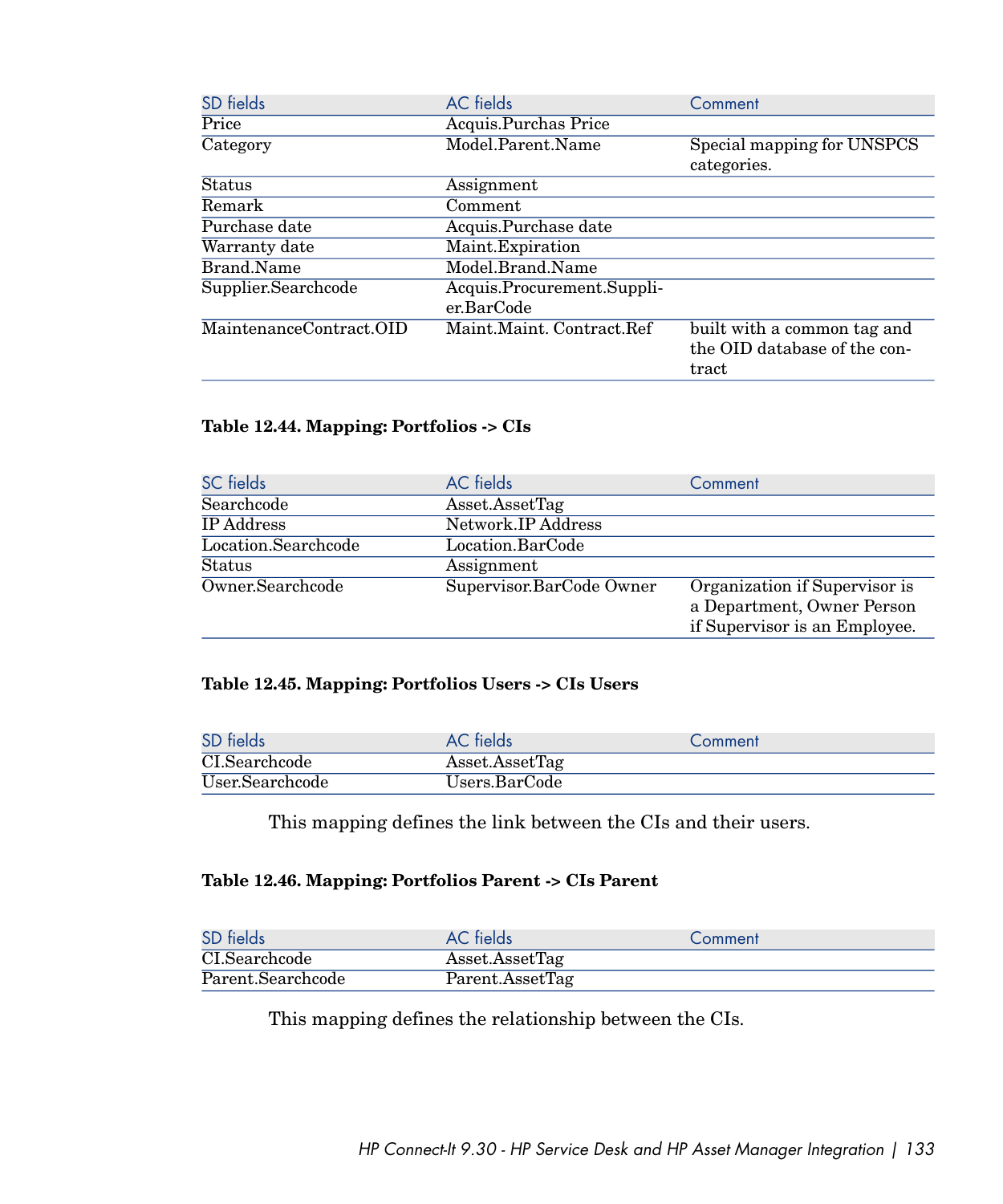#### **Table 12.47. Mapping: Assets Related -> CIs Related**

| SD fields        | AC fields                                                         |         |
|------------------|-------------------------------------------------------------------|---------|
| CI.Searchcode    | Asset.AssetTag                                                    | Comment |
| CI To.Searchcode | Portfolio.Business Services.Cli-                                  |         |
|                  | ent.AssetTag                                                      |         |
| CI Relation Type | Portfolio. Business Services. Re-<br>Association defined in a map |         |
|                  | lationship Type                                                   | table   |

#### **Table 12.48. Mapping: Work orders -> Changes**

| SD fields               | <b>AC</b> fields                                       | Comment                                                                                                       |
|-------------------------|--------------------------------------------------------|---------------------------------------------------------------------------------------------------------------|
| SourceID                | Work order #                                           |                                                                                                               |
| Description             | Title                                                  |                                                                                                               |
| Priority                | Priority                                               |                                                                                                               |
| <b>Status</b>           | 'Default Value'                                        | Since the status field is man-<br>datory in SD, it is filled with<br>a default value stored in a<br>map table |
| Classification          | Model.Name                                             | Association between Model<br>and Classification in a map<br>table                                             |
| Category                | 'Common Category'                                      | The category is a common one,<br>specially created for these<br>kind of workorder to distin-<br>guish them    |
| <b>Planned Duration</b> | Planned duration                                       |                                                                                                               |
| Requestor.Searchcode    | Requester.BarCode or Re-<br>quester.Supervisor.BarCode | The BarCode of Requester if<br>it's an Employee or Supervisor<br>BarCode if it's a Department                 |
| CI.Searchcode           | Asset.AssetTag                                         |                                                                                                               |

#### **Table 12.49. Mapping: Sub Work orders -> Work orders**

| SD fields     | <b>AC</b> fields | Comment                                                                                                       |
|---------------|------------------|---------------------------------------------------------------------------------------------------------------|
| SourceID      | Work order #     |                                                                                                               |
| Description   | Title            |                                                                                                               |
| Priority      | Priority         |                                                                                                               |
| <b>Status</b> | 'Default Value'  | Since the status field is man-<br>datory in SD, it is filled with<br>a default value stored in a<br>map table |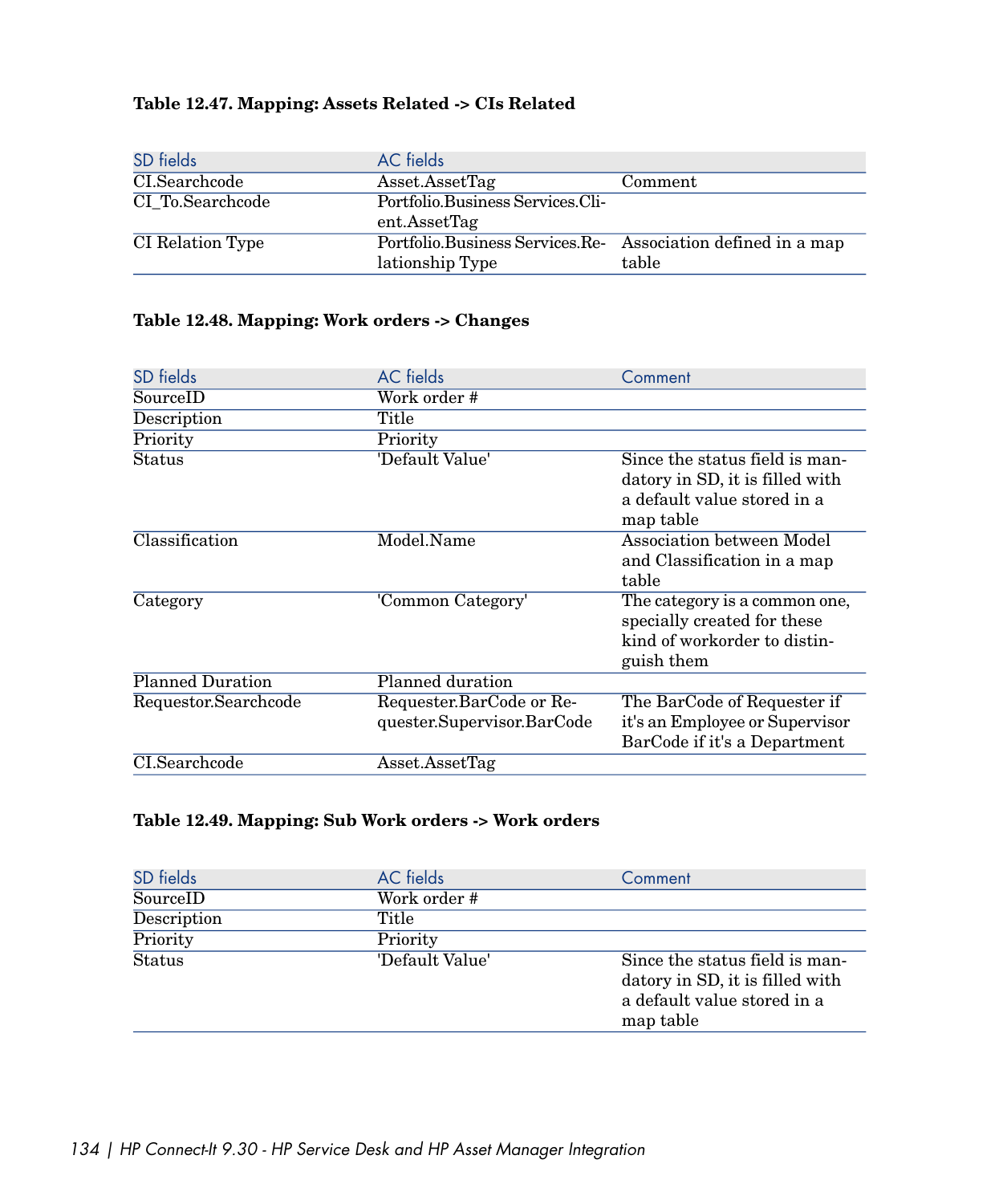| SD fields               | <b>AC</b> fields                                        | Comment                                                                                                    |
|-------------------------|---------------------------------------------------------|------------------------------------------------------------------------------------------------------------|
| Category                | 'Common Category'                                       | The category is a common one,<br>specially created for these<br>kind of workorder to distin-<br>guish them |
| <b>Planned Duration</b> | Planned duration                                        |                                                                                                            |
| Requestor.Searchcode    | Requester, BarCode or Re-<br>quester.Supervisor.BarCode | The BarCode of Requester if<br>it's an Employee or Supervisor<br>BarCode if it's a Department              |
| Change                  | Parent.BarCode                                          |                                                                                                            |

Only sub workorders created in AC via a request fulfillment are mapped into SD

#### **Table 12.50. Mapping: Sub Work orders CI -> Work orders CIs**

| SD fields          | AC fields               | Comment |
|--------------------|-------------------------|---------|
| Workorder.SourceID | Workorder.Work order #  |         |
| CI.Searchcode      | Workorder.Asset.BarCode |         |

This mapping defines the link between Work orders and their CI

#### **Table 12.51. Mapping: Reconciliation Proposals -> Incidents**

| SD fields          | <b>AC</b> fields | Comment                                                                                                             |
|--------------------|------------------|---------------------------------------------------------------------------------------------------------------------|
| SourceID           | Code             |                                                                                                                     |
| Classification     | 'Reconciliation' | A new Classification must be<br>created into SD                                                                     |
| <b>Status</b>      | 'Registered'     |                                                                                                                     |
| Description        | Name             |                                                                                                                     |
| Information        | built string     | A string including following<br>fields:<br>Code<br>Path<br>$\blacksquare$<br>New Value<br>Previous Value<br>Comment |
| Configuration Item |                  | The linked asset (in Computer<br>table)                                                                             |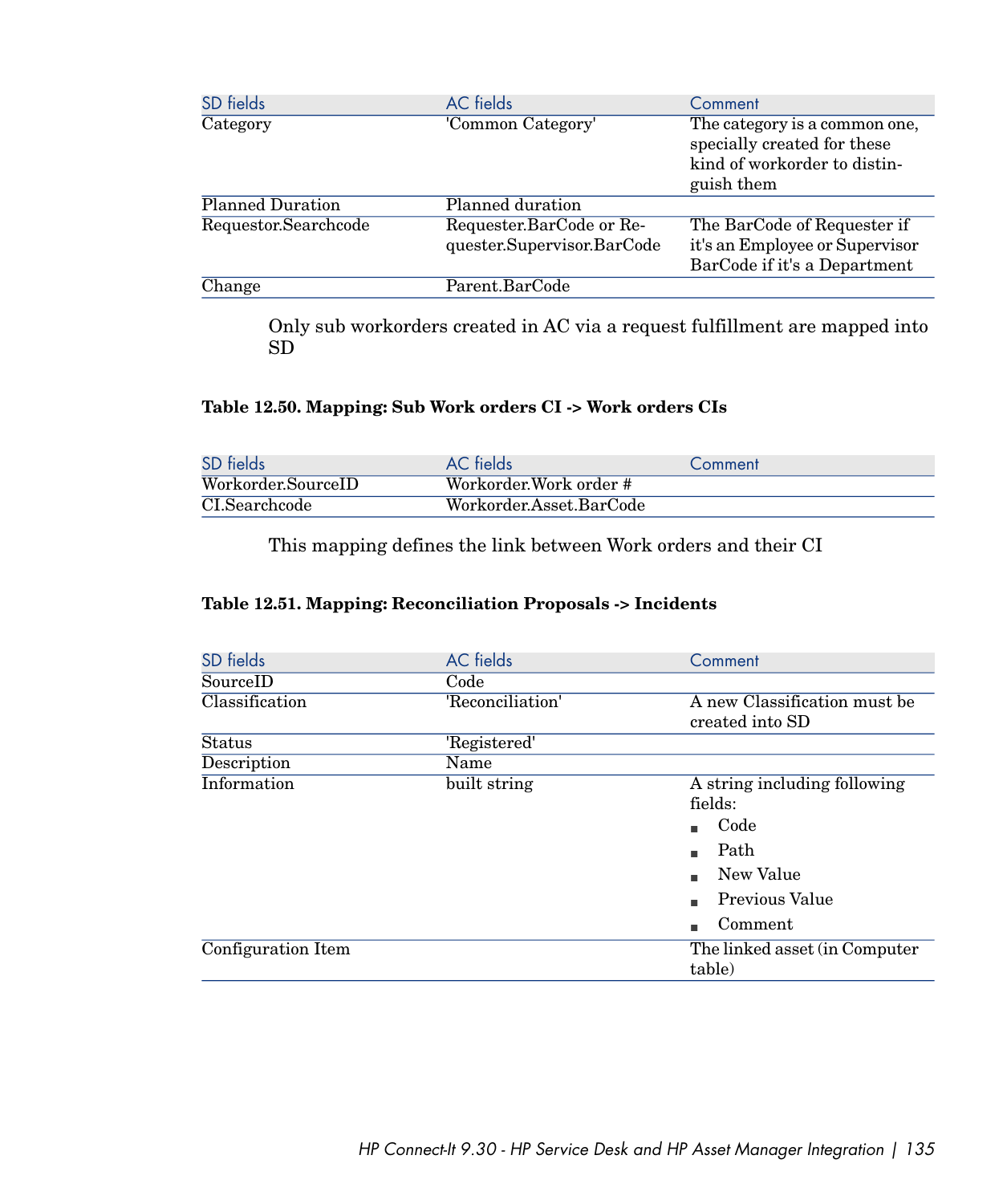#### **Table 12.52. Mapping: Relationship Employee/Group -> Members of Group**

| SD fields            | <b>AC</b> fields | Comment |
|----------------------|------------------|---------|
| Workgroup.Searchcode | Group.BarCode    |         |
| Person.Searchcode    | Employee.BarCode |         |

This mapping is used to define the relationship between employees and workgroups.

The mappings:

- <sup>n</sup> Deletions / SD\_Deletions
- Process-end / Events-deletion

aim at propagating the deletion of Employees, Departments, Companies, Groups, Assets and Maintenance Contracts, from AC to SD. Let's consider an example to explain its functioning : if an employee is physically deleted from AC, the corresponding SD Person will have 'Deleted' as Folder and will no longer be synchronized.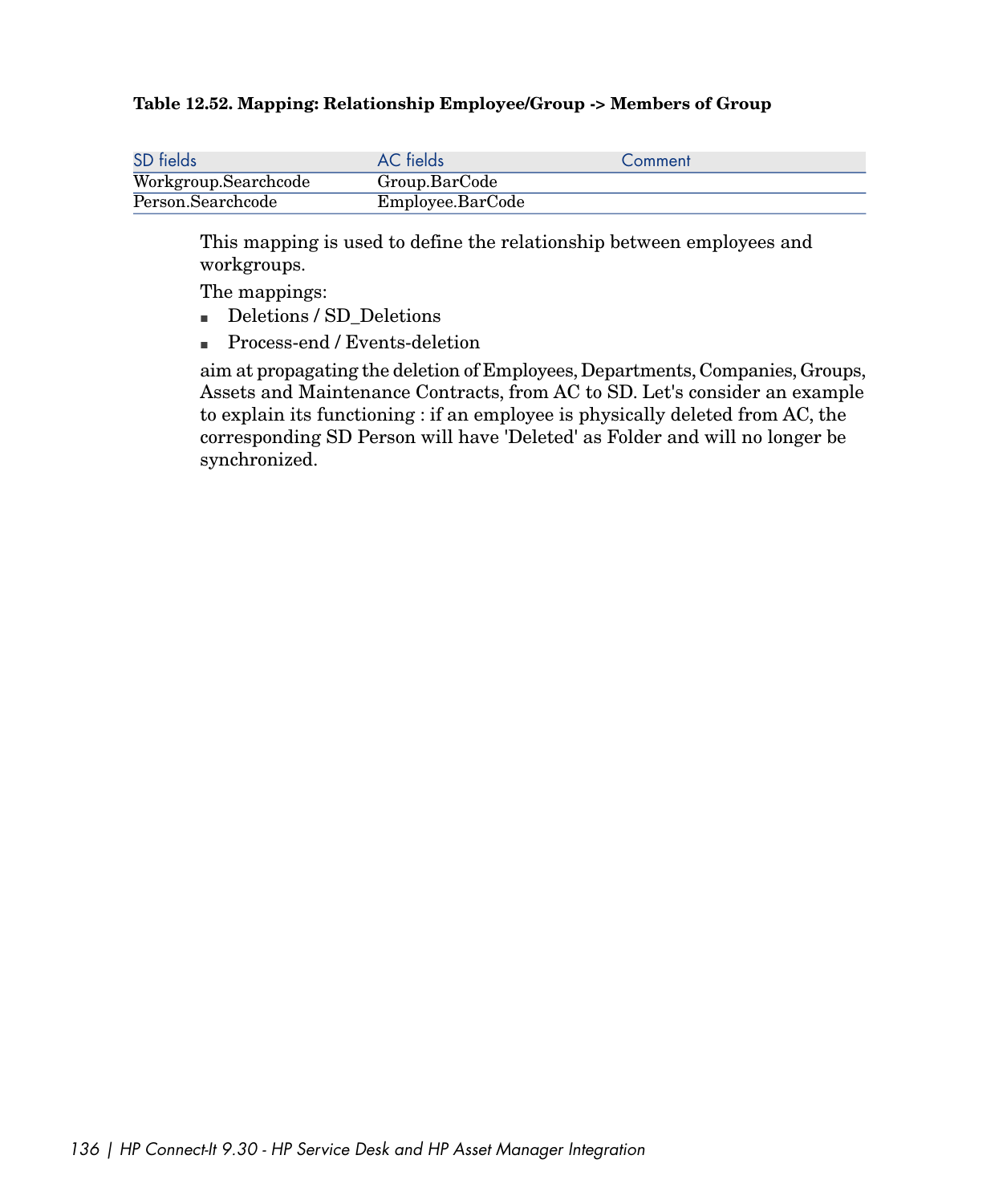# 13 Scenario documentation for Asset Manager 5.0 and Service Desk 5.0

# Scenario Documentation File sdac\_init.scn

This appendix presents information about the mapping realized by the scenario sdac init.scn, which corresponds to the initialization phase between Service Desk and Asset Manager.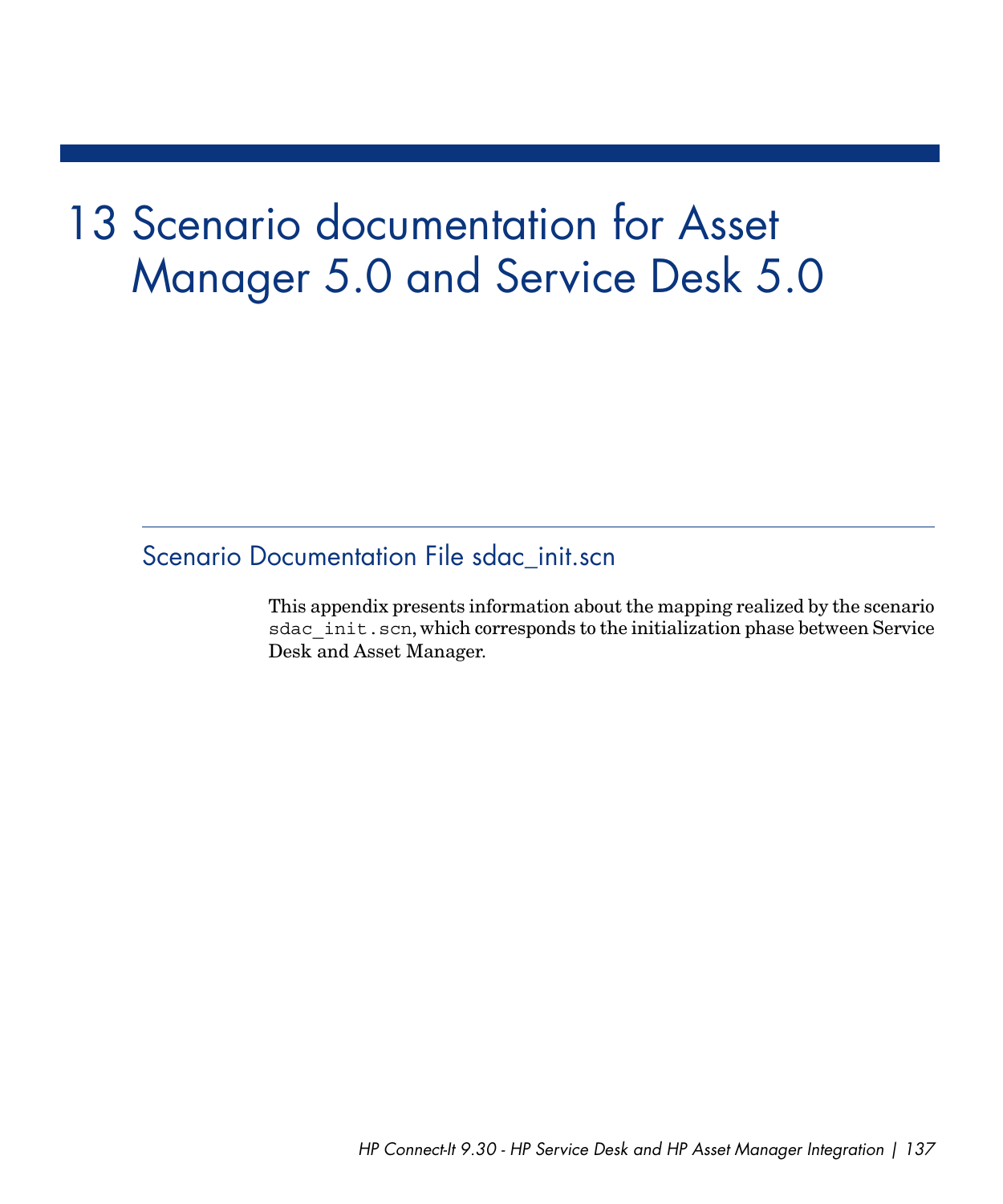| <b>View Name</b> | <b>Associated Mappings</b>                                  |
|------------------|-------------------------------------------------------------|
| Global           | SD LOCATIONS / AC LOCATIONS                                 |
|                  | SD PERSONS/AC PERSONS                                       |
|                  | SD_WORKGROUPS/AC_WORKGROUPS                                 |
|                  | SD DEPARTMENT/AC DEPARTMENT                                 |
|                  | SD CI SUPPLIER/AC COMPANIES                                 |
|                  | SD_CATEGORY / AC_MODEL                                      |
|                  | SD MAINTENANCE CONTRACTS/<br>AC CONTRACTS                   |
|                  | SD_CONFIGURA-                                               |
|                  | TION ITEMS SD CI CATEGORY/                                  |
|                  | AC_ASSETS_SD_CI_CATEGORY                                    |
|                  | SD CONFIGURA-<br>TION ITEMS NO CI CATEGORY/                 |
|                  | AC ASSETS NO CI CATEGORY                                    |
|                  | SD_COUNTRIES / AC_COUNTRIES                                 |
|                  | SD_CI_ORGS / AC_ASSETS_SUPER-<br>VISOR ORGS                 |
|                  | SD_CIPERSONS / AC_ASSETS_SUPER-<br><b>VISOR PERSONS</b>     |
|                  | SD CONFIGURATION ITEMS RE-<br><b>LATED/AC ASSET RELATED</b> |
|                  | SD_CONFIGURATION_ITEMS_USERS/<br><b>AC_ASSET_USERS</b>      |
|                  | SD CONFIGURATION ITEMS USERS/<br><b>AC ASSET ORGS</b>       |

#### **Table 13.1. Information about the views**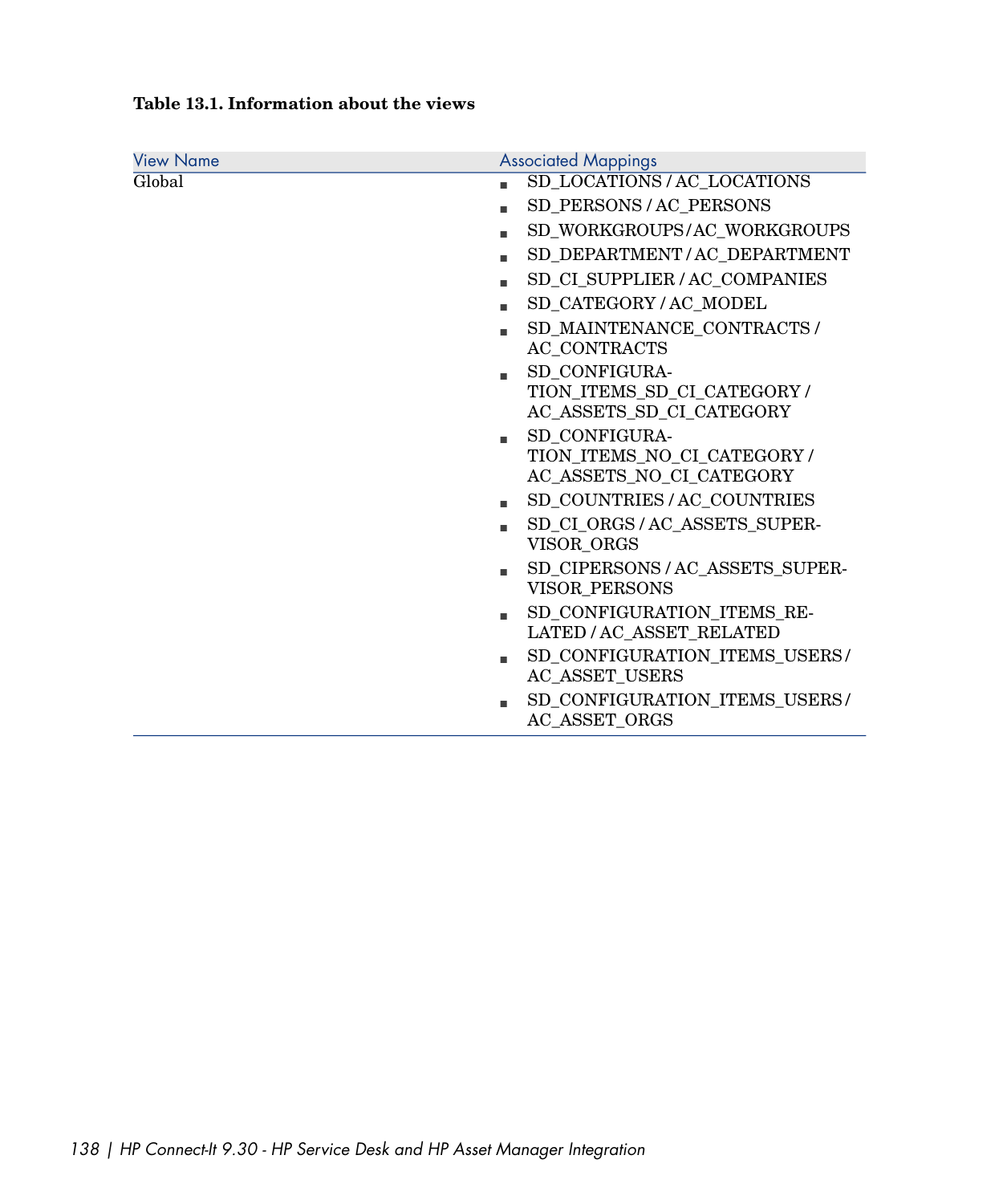| Connector name | Produced document types      |
|----------------|------------------------------|
| Service Desk   | SD LOCATIONS                 |
|                | <b>SD_PERSONS</b>            |
|                | <b>SD WORKGROUPS</b>         |
|                | <b>SD DEPARTMENT</b>         |
|                | <b>SD CI SUPPLIER</b>        |
|                | <b>SD CATEGORY</b>           |
|                | SD MAINTENANCE CONTRACTS     |
|                | SD CONFIGURA-                |
|                | TION ITEMS SD CI CATEGORY    |
|                | SD CONFIGURA-                |
|                | TION_ITEMS_NO_CI_CATEGORY    |
|                | <b>SD COUNTRIES</b>          |
|                | SD CI ORGS                   |
|                | <b>SD CIPERSONS</b>          |
|                | SD CONFIGURATION ITEMS RE-   |
|                | <b>LATED</b>                 |
|                | SD CONFIGURATION ITEMS USERS |

### **Table 13.2. Connector configuration : Service Desk 5.0**

#### **Table 13.3. Connector configuration : AssetCenter 5.0**

| Connector name          | Consumed document types  |  |
|-------------------------|--------------------------|--|
| <b>Asset Management</b> | <b>AC_LOCATIONS</b>      |  |
|                         | AC PERSONS               |  |
|                         | <b>AC_WORKGROUPS</b>     |  |
|                         | <b>AC DEPARTMENT</b>     |  |
|                         | <b>AC COMPANIES</b>      |  |
|                         | AC MODEL                 |  |
|                         | <b>AC_EMPLOYEES</b>      |  |
|                         | AC CONTRACTS             |  |
|                         | AC ASSETS SD CI CATEGORY |  |
|                         | AC ASSETS NO CI CATEGORY |  |
|                         | AC ASSET RELATED         |  |
|                         | AC ASSET USERS           |  |
|                         | AC ASSET ORGS            |  |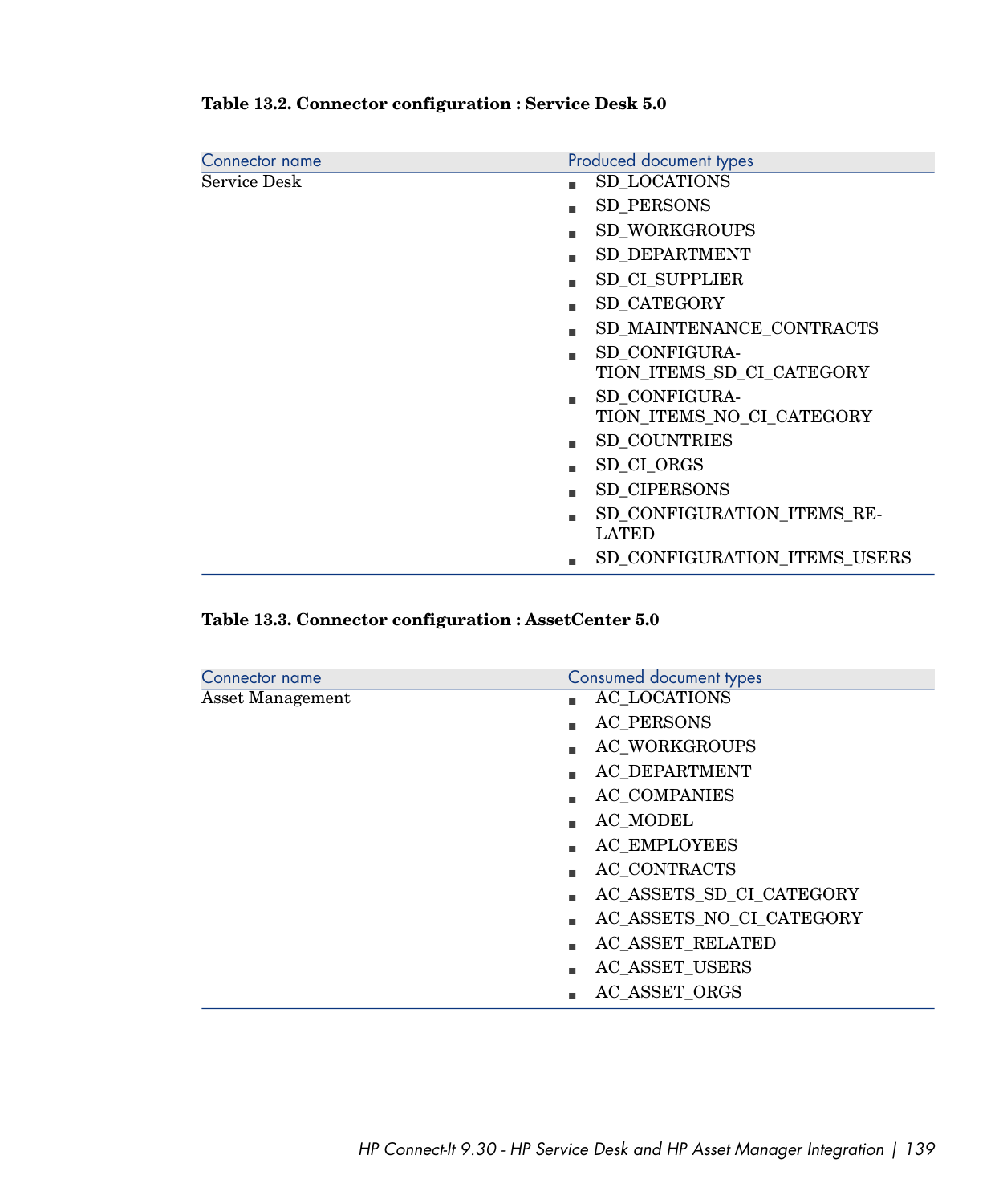#### **Table 13.4. Mapping: Locations -> Locations**

| <b>AC</b> fields             | SD fields         | Comment |
|------------------------------|-------------------|---------|
| Comment                      | Remark            |         |
| Name                         | Name              |         |
| <b>BarCode</b>               | SearchCode        |         |
| LocationType                 | Category          |         |
| Parent.BarCode               | Parent.Searchcode |         |
| Parent.Name                  | Parent.Searchcode |         |
| Address1                     | Street1           |         |
| $\overline{\text{Address}}2$ | Street2           |         |
| $\overline{\mathrm{City}}$   | City              |         |
| ZIP                          | ZIP               |         |
| Country.ISOCode              | Country           |         |

#### **Table 13.5. Mapping: Persons -> Employees**

| <b>AC</b> fields           | SD fields                      | Comment                                                                                                                 |
|----------------------------|--------------------------------|-------------------------------------------------------------------------------------------------------------------------|
| BarCode                    | Searchcode                     |                                                                                                                         |
| Name                       | Last Name                      |                                                                                                                         |
| First                      | <b>First Name</b>              |                                                                                                                         |
| FirstName2                 | <b>Middle Name</b>             |                                                                                                                         |
| MrMrs                      | Gender                         |                                                                                                                         |
| bDepartment                | $\Omega$                       | Boolean defining the type of<br>object to map. For an employ-<br>ee the value is 0, whereas it's<br>1 for a department. |
| Comment                    | Remark                         |                                                                                                                         |
| EMail                      | <b>Primary E-Mail Address</b>  |                                                                                                                         |
| ID#                        | <b>Identification Number</b>   | Boolean defining the type of<br>object to map. for an employee<br>the value is 0, whereas it's 1<br>for a department.   |
| $\overline{\text{Field2}}$ | <b>Birthdate</b>               |                                                                                                                         |
| Field <sub>3</sub>         | <b>Status</b>                  |                                                                                                                         |
| <b>Title</b>               | Category                       |                                                                                                                         |
| Telephone                  | <b>Business Phone</b>          |                                                                                                                         |
| Fax                        | Fax                            |                                                                                                                         |
| Mobile tel                 | Mobile                         |                                                                                                                         |
| Home tel                   | Home                           |                                                                                                                         |
| Icon                       | $images\img16x16\perp$<br>.bmp | Chosen icon among these<br>provided in Asset Manager                                                                    |
| Parent Name                | Organization.Name1             | the parent of an employee is a<br>department                                                                            |
| Parent.BarCode             | Organization.Searchcode        | the parent of an employee is a<br>department                                                                            |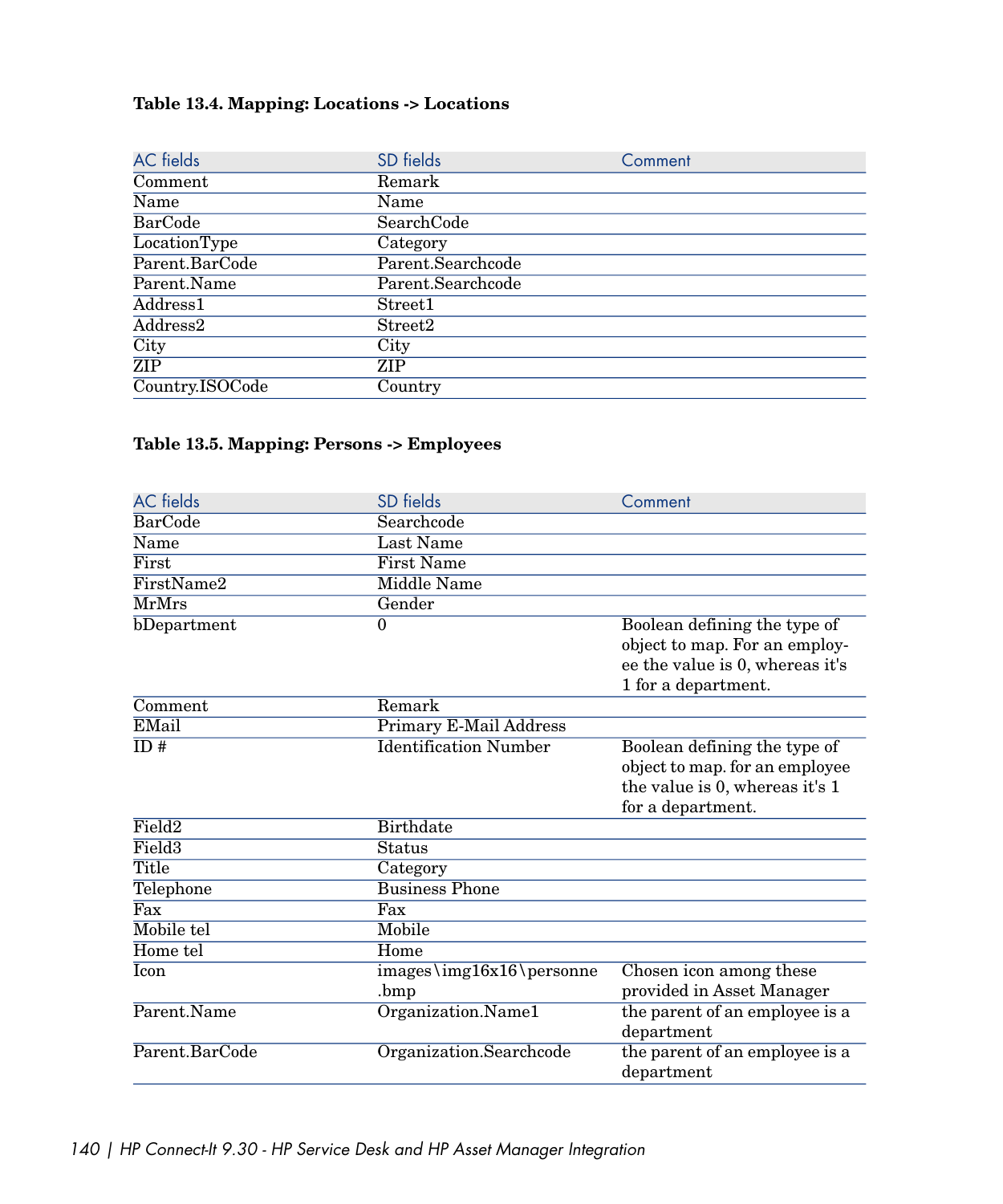| AC fields           | SD fields            | Comment                                      |
|---------------------|----------------------|----------------------------------------------|
| Parent. bDepartment |                      | the parent of an employee is a<br>department |
| Location.BarCode    | Location. Searchcode |                                              |

#### **Table 13.6. Mapping: Workgroups -> Groups**

| SD fields          | Comment                        |
|--------------------|--------------------------------|
| Searchcode         |                                |
| Name               |                                |
| Status             | Boolean defining the status of |
|                    | a workgroup.                   |
| Parent.Name1       |                                |
| Parent.Searchcode  |                                |
| Members.Searchcode | Relation between employees     |
|                    | and workgroup                  |
| Remark             |                                |
|                    |                                |

#### **Table 13.7. Mapping: Organizations -> Departments**

| <b>AC</b> fields   | SD fields                          | Comment                                                                                                                 |
|--------------------|------------------------------------|-------------------------------------------------------------------------------------------------------------------------|
| BarCode            | Searchcode                         |                                                                                                                         |
| Name               | Name1                              |                                                                                                                         |
| bDepartment        |                                    | Boolean defining the type of<br>object to map. For an employ-<br>ee the value is 0, whereas it's<br>1 for a department. |
| Comment            | Remark                             |                                                                                                                         |
| Telephone          | <b>Business Phone</b>              |                                                                                                                         |
| Fax                | Fax                                |                                                                                                                         |
| EMail              | Primary E-Mail Address             |                                                                                                                         |
| Icon               | $images\img16x16\ser-$<br>vice.bmp | Chosen icon among these<br>provided in Asset Manager                                                                    |
| Parent.Name        | Parent.Name1                       |                                                                                                                         |
| Parent.BarCode     | Parent.Searchcode                  |                                                                                                                         |
| Supervisor.BarCode | Manager.Searchcode                 |                                                                                                                         |
| Location.BarCode   | Location, Searchcode               |                                                                                                                         |

An SD Organization is mapped in AC Departments only if it is referenced by a Person.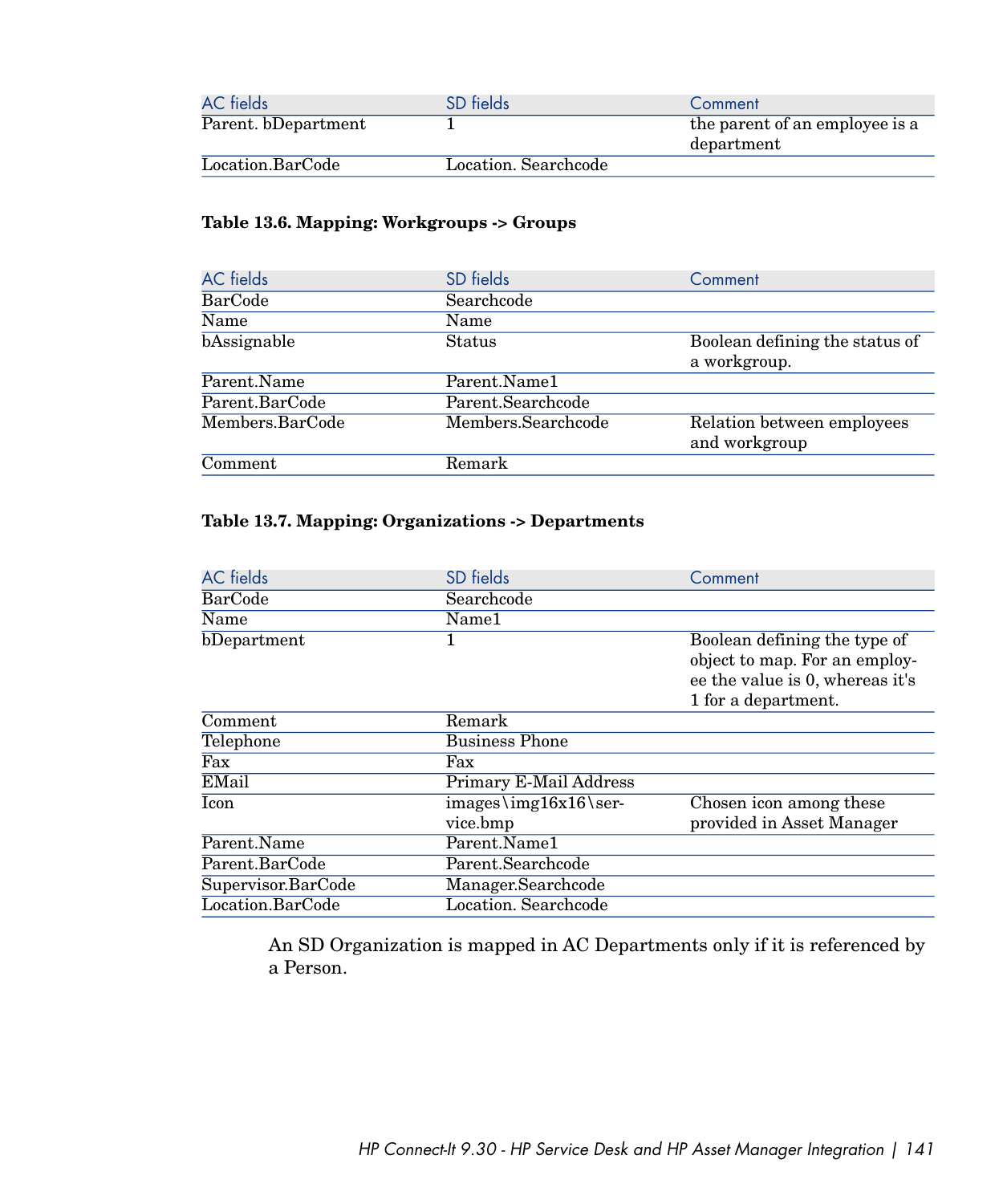#### **Table 13.8. Mapping: Organizations -> Companies**

| <b>AC</b> fields         | SD fields             | Comment |
|--------------------------|-----------------------|---------|
| $\overline{\text{Code}}$ | Searchcode            |         |
| Name                     | Name1                 |         |
| <b>Qualif1</b>           | Category              |         |
| Comment                  | Remark                |         |
| Telephone                | <b>Business Phone</b> |         |
| Fax                      | Fax                   |         |
| EMail                    | E-Mail                |         |
| URL                      | Web page              |         |
| Mainsite.BarCode         | Location. Searchcode  |         |

#### **Table 13.9. Mapping: CI Categories -> Models**

| <b>AC</b> fields   | SD fields   | Comment                      |
|--------------------|-------------|------------------------------|
| Name               | Text        |                              |
| bInvent            | 0           | Determines if BarCode is     |
|                    |             | mandatory or not.            |
| Nature.Code        | Text        | Association defined in a map |
|                    |             | table                        |
| Parent.Name        | Parent.Text |                              |
| Parent. bInvent    | $_{0}$      | Determines if BarCode is     |
|                    |             | mandatory or not.            |
| Parent.Nature.Code | Parent.Text | Association defined in a map |
|                    |             | table                        |

#### **Table 13.10. Mapping: Maintenance Contracts -> Contracts**

| <b>AC</b> fields     | SD fields     | Comment                                                     |
|----------------------|---------------|-------------------------------------------------------------|
| Reference            | OID           | built with a common tag and<br>the OID database of the con- |
|                      |               | tract                                                       |
| Comment              | Description   |                                                             |
| $\operatorname{End}$ | End date      |                                                             |
| Start                | Start date    |                                                             |
| Init Payment         | Price         |                                                             |
| <b>IntPayCur</b>     | Currency      | gives by a map table                                        |
| Purpose              | Name          |                                                             |
| Type                 | 4             | Always a contract of type                                   |
|                      |               | 'maintenance'                                               |
| Status               | Status        |                                                             |
| Model.Name           | 'maintenance' | Always the 'maintenance'<br>model used                      |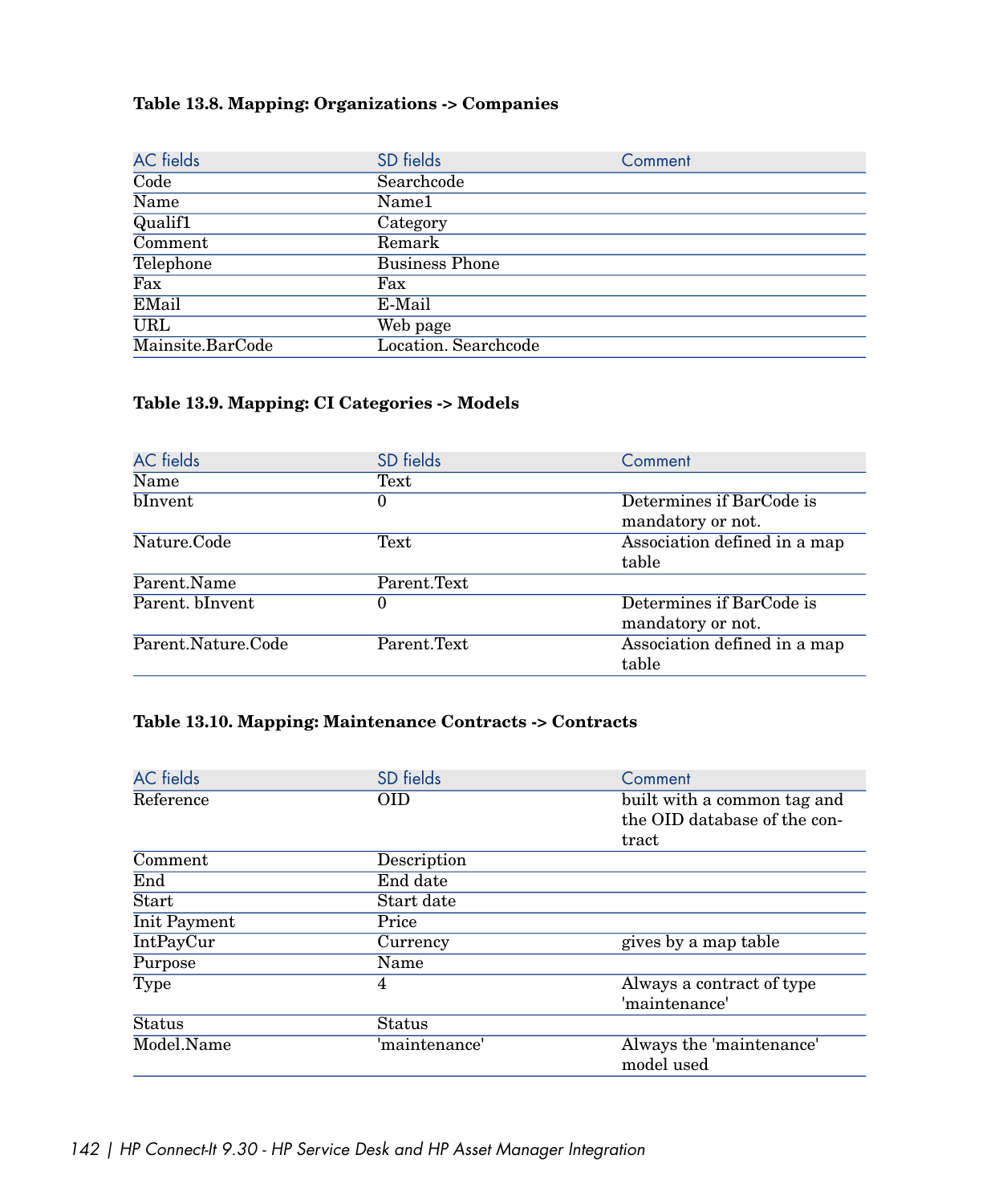| <b>AC</b> fields         | SD fields                   | Comment                         |
|--------------------------|-----------------------------|---------------------------------|
| Company.Code             | Organization.Searchcode     | If a company is referenced by   |
| Company.Name             | Organization.Name1          | the contract, it is created 'on |
| Company.Qualif1          | Organization.Category       | the fly' as Company into Asset  |
| Company.Comment          | Organization.Remark         | Manager                         |
| Company.EMail            | Organization.E-Mail         |                                 |
| Company.URL              | Organization. Web page      |                                 |
| Company.Telephone        | Organization.Business Phone |                                 |
| Company.Fax              | Organization.Fax            |                                 |
| Company.Mainsite.BarCode | Organization.Location.      |                                 |
|                          | Searchcode                  |                                 |

## **Table 13.11. Mapping: CI -> Assets**

| <b>AC</b> fields                         | SD fields                        | Comment                                                                                             |
|------------------------------------------|----------------------------------|-----------------------------------------------------------------------------------------------------|
| <b>BarCode</b>                           | Searchcode                       |                                                                                                     |
| <b>AssetTag</b>                          | Searchcode                       |                                                                                                     |
| Serial #                                 | <b>Serial Number</b>             |                                                                                                     |
| Field <sub>3</sub>                       | <b>OID</b>                       | Use this attribute to manage.<br>cross-Launches on CIs.                                             |
| External ID                              | Name2                            |                                                                                                     |
| Comment                                  | Remark                           |                                                                                                     |
| dtPriceCv                                | Purchase date                    |                                                                                                     |
| Icon                                     | images\img16x16\pc-<br>statn.bmp | Chosen icon among these<br>provided in Asset Manager                                                |
| Acquis.Purchase date                     | Purchase date                    |                                                                                                     |
| Acquis.Purchas Price                     | Price                            |                                                                                                     |
| Acquis.Procurement.Suppli-<br>er.BarCode | Supplier.Searchcode              |                                                                                                     |
| Maint.Expiration                         | Warranty date                    |                                                                                                     |
| Fixed Asset.dInstall                     | Purchase date                    |                                                                                                     |
| Maint Maint, Contract Ref                | MaintenanceContract.OID          | built with a common tag and<br>the OID database of the con-<br>tract                                |
| Model.Name                               | Name1 or Name1 + Search-<br>Code | if Name $1 =$ Category then the<br>Name of Model is mapped on<br>Name1+ SearchCode else on<br>Name1 |
| Model.bInvent                            | $\Omega$                         | Determines if BarCode is<br>mandatory or not.                                                       |
| dtAvgPriceCur                            | Purchase date                    |                                                                                                     |
| Model.Brand.Name                         | <b>Brand.Name</b>                |                                                                                                     |
| Model.Nature.Code                        | Category                         | Association defined in a map<br>table                                                               |
| Model.Parent.Name                        | Category.Text                    | Association defined in a map<br>table. Special mapping for<br>UNSPCS categories.                    |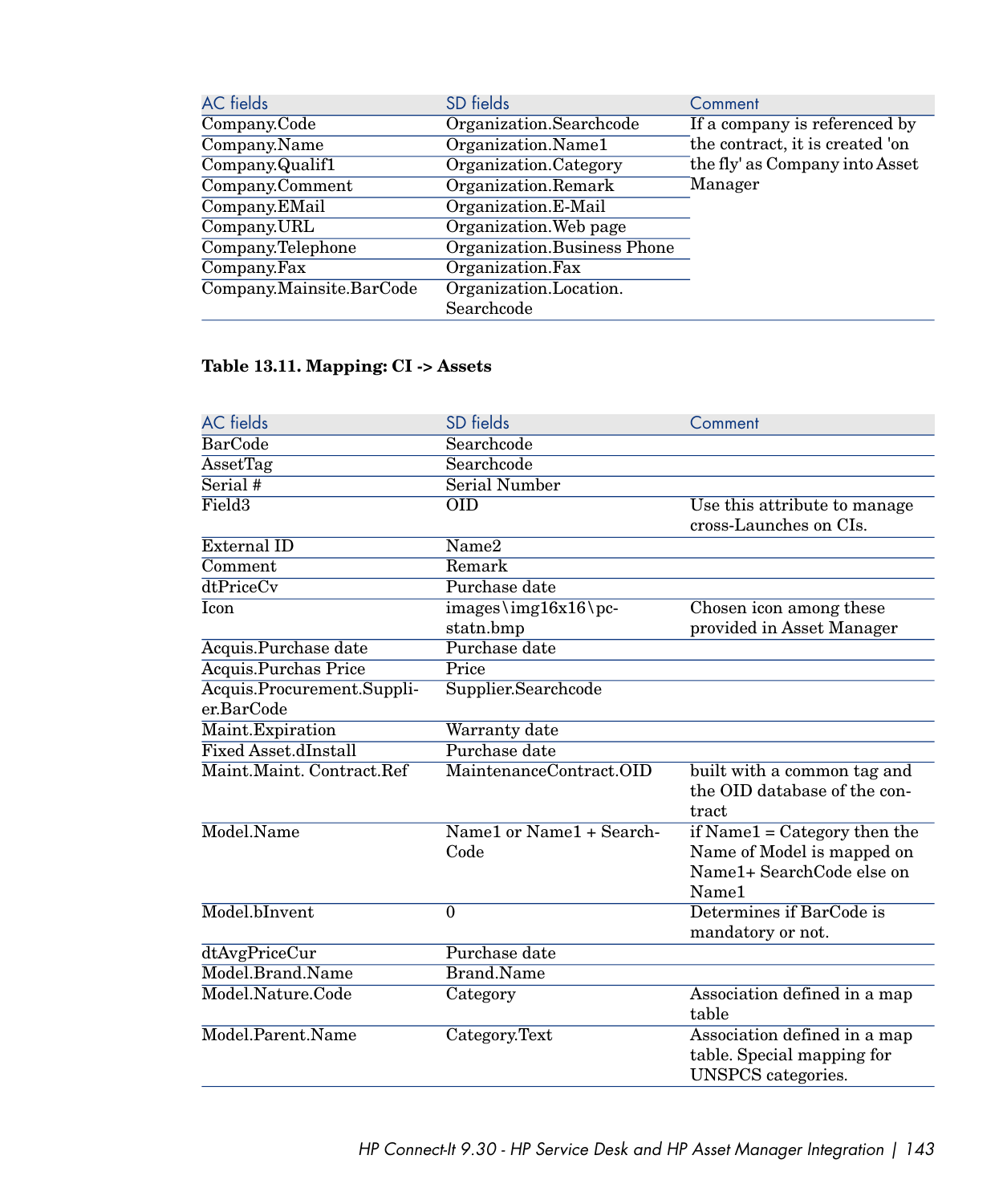| <b>AC</b> fields            | SD fields                 | Comment                         |
|-----------------------------|---------------------------|---------------------------------|
| Model.Parent.Technical Ref  | Category.Text             | Technical Ref is mapped if the  |
|                             |                           | SD Category contains the        |
|                             |                           | technical reference between [   |
|                             |                           | l. Otherwise the Reconciliation |
|                             |                           | script is used to replace the   |
|                             |                           | empty [] by the old value.      |
| Model.Parent.Nature.Code    | Category.Text             | Association defined in a map    |
|                             |                           | table.                          |
| Portfolio.AssetTag          | Searchcode                |                                 |
| Portfolio.Comment           | Remark                    |                                 |
| Portfolio.AvgPriceCur       | Currency                  | gives by a map table            |
| Portfolio.Model.Name        | Name1                     |                                 |
| Portfolio.Model.bInvent     | $\Omega$                  | Determines if BarCode is        |
|                             |                           | mandatory or not.               |
| Portfolio.Model.Nature.Code | Category                  | Association defined in a map    |
|                             |                           | table                           |
| Portfolio.Model.Parent.Name | Category.Text             |                                 |
| Portfolio.Location.BarCode  | Location.Searchcode       |                                 |
| Portfolio.Location.Name     | Location.Searchcode       |                                 |
| Portfolio.Icon              | $images\img16x16\cdot pc$ | Chosen icon among these         |
|                             | statn.bmp                 | provided in Asset Manager       |
| Portfolio.Parent.AssetTag   | ParentCLSearchcode        |                                 |
| Portfolio.Parent.Model.Name | ParentCI.Name1            |                                 |
| Portfolio.Parent.Model.bIn- | $\Omega$                  | Determines if BarCode is        |
| vent                        |                           | mandatory or not.               |
| Portfolio.Parent.Mod-       | ParentCI.Category         | Association defined in a map    |
| el.Nature.Code              |                           | table                           |
| Portfolio.User.BarCode      | Person                    |                                 |
| Network.IP Address          | <b>IP</b> Address         |                                 |

#### **Table 13.12. Mapping: CI Person or Organization -> Assets Supervisor**

| <b>AC</b> fields              | SD fields                   | Comment                          |
|-------------------------------|-----------------------------|----------------------------------|
| AssetTag                      | Searchcode                  |                                  |
| PortFolioItem.Supervisor.Bar- | Roles.Persons.Searchcode or | Supervisor is mapped on CI       |
| Code                          | Roles.Organizations.Search- | Person if Role of Person is      |
|                               | code                        | "Owner" else on CI Organiza-     |
|                               |                             | tion if the Role of Organization |
|                               |                             | is "Owner"                       |

this mapping defines the link between the Asset and their supervisor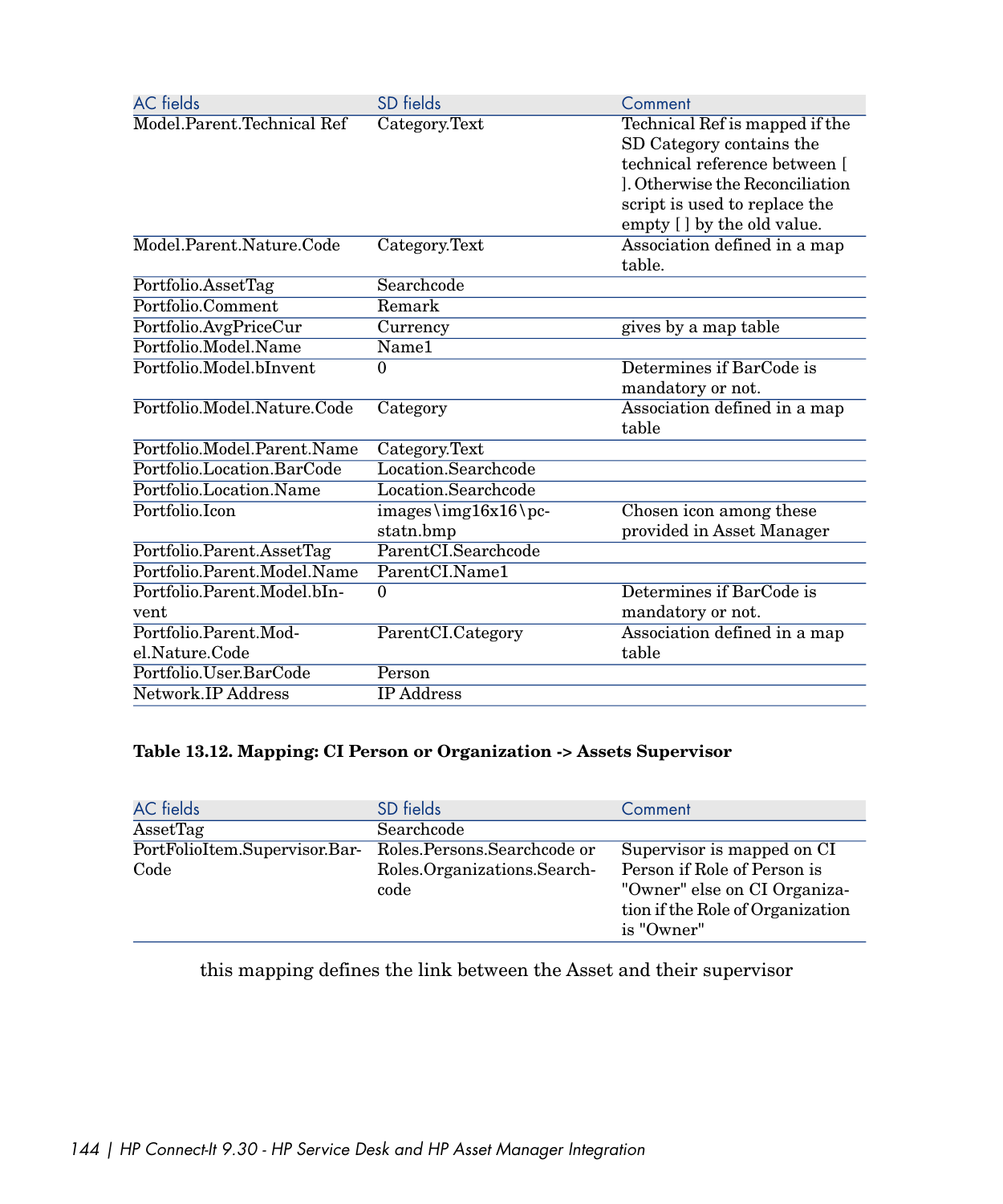## **Table 13.13. Mapping: Countries -> Countries**

| <b>AC</b> fields | tields<br>ישנ | comment |
|------------------|---------------|---------|
| <b>ISOCode</b>   | $\rm{Code}$   |         |
| Name             | Name          |         |

#### **Table 13.14. Mapping: CI Related -> Assets Related**

| <b>AC</b> fields           | SD fields                   | Comments                      |
|----------------------------|-----------------------------|-------------------------------|
| AssetTag                   | Searchcode                  |                               |
| Portfolio. AssetTag        | Searchcode                  |                               |
| Portfolio.ResourceOfs.Res- | Searchcode                  |                               |
| source.AssetTag            |                             |                               |
| Portfolio.ResourceOfs.Cli- | Related CI.CI_To.Searchcode | Association defined in a map  |
| ent.AssetTag               |                             | table.                        |
| Portfolio.ResourceOfs.CR-  | 0                           | Determines if one or more re- |
| Type.bResourceUnicity      |                             | sources are allowed by client |
|                            |                             | (Relation type).              |
| Portfolio.ResourceOfs.CR-  | Relation Type               | Association defined in a map  |
| Type.Name                  |                             | table.                        |

## **Table 13.15. Mapping: CI Users or Organization -> Assets Users**

| <b>AC</b> fields               | SD fields             | Comments                           |
|--------------------------------|-----------------------|------------------------------------|
| AC fields                      | Searchcode            |                                    |
| Portfolio.AssetTag             | Searchcode            |                                    |
| Portfolio.bUsers               | $0$ or $1$            | $0$ if the number of users is less |
|                                |                       | or equal to 1, 1 otherwise.        |
| Portfolio.User.BarCode         | Users.Searchcode      | Portfolio. User is mapped if the   |
|                                |                       | CI have only one user.             |
| Portfolio.Users.Barcode        | Users Searchcode      | Portfolio. User isn't mapped if    |
|                                |                       | the CI have only one user.         |
| Portfolio.User/Users.Name      | Name1                 | Following fields are mapped        |
|                                |                       | only if the user is an organiza-   |
|                                |                       | tion.                              |
| Portfolio. User/Users.bDepart- | $\mathbf{1}$          | Boolean defining the type of       |
| ment                           |                       | object to map. For an employ-      |
|                                |                       | ee the value is 0, whereas it's    |
|                                |                       | 1 for a department.                |
| Portfolio. User/Users.Com-     | Remark                |                                    |
| ment                           |                       |                                    |
| Portfolio. User/Users.Tele-    | <b>Business Phone</b> |                                    |
| phone                          |                       |                                    |
| Portfolio. User/Users.Fax      | Fax                   |                                    |
| Portfolio. User/Users.EMail    | E-Mail                |                                    |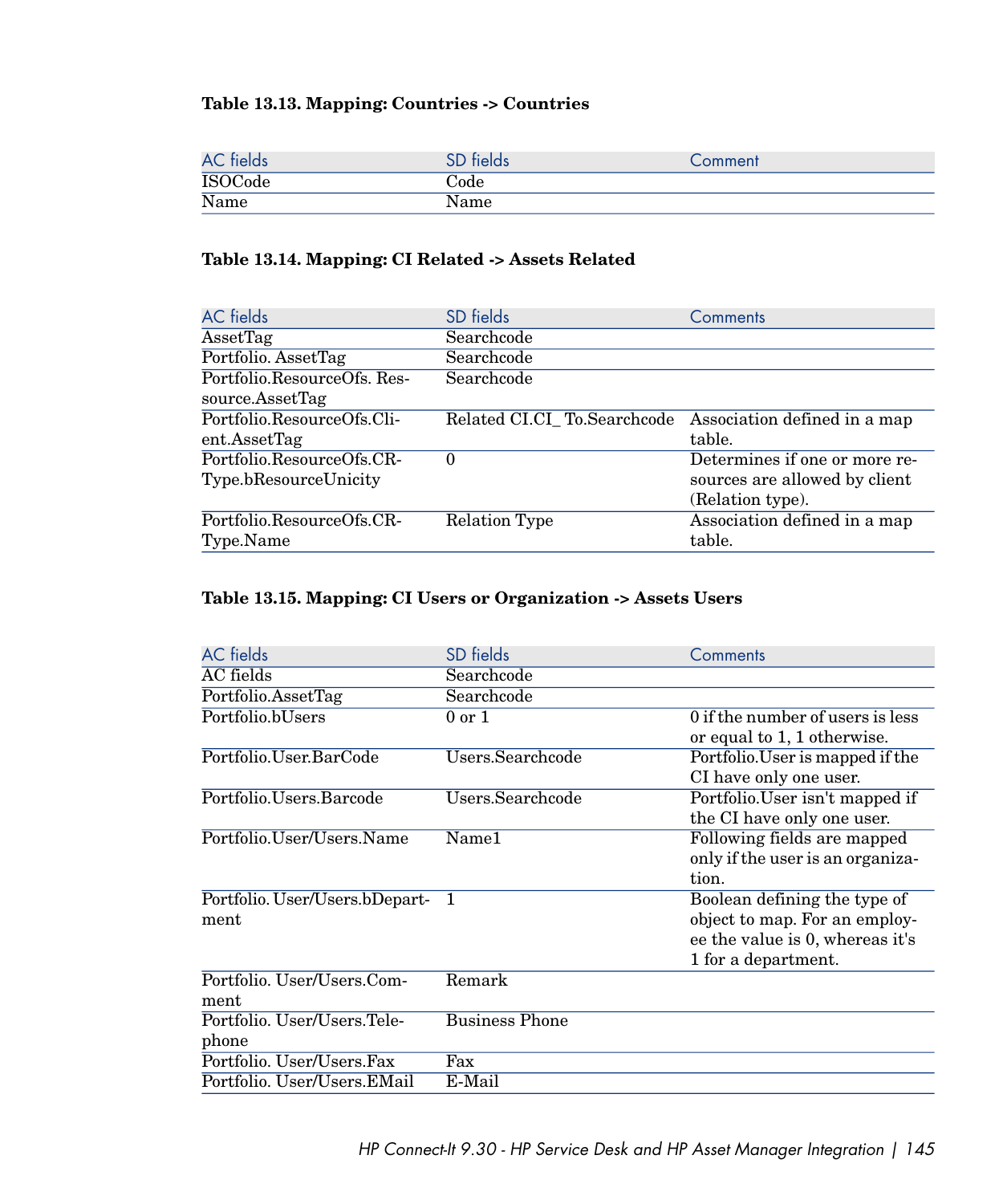| <b>AC</b> fields             | SD fields              | Comments                  |
|------------------------------|------------------------|---------------------------|
| Portfolio. User/Users.Icon   | $images\img16x16\ser-$ | Chosen icon among these   |
|                              | vice.bmp               | provided in Asset Manager |
| Portfolio. User/Users.Par-   | Parent.Name1           |                           |
| ent.Name                     |                        |                           |
| Portfolio. User/Users.Par-   | Parent.Searchcode      |                           |
| ent.BarCode                  |                        |                           |
| Portfolio. User/Users.Super- | Manager.Searchcode     |                           |
| visor.BarCode                |                        |                           |
| Portfolio. User/Users.Loca-  | Location. Searchcode   |                           |
| tion.BarCode                 |                        |                           |
|                              |                        |                           |

# Scenario Documentation File sdac\_Sync.scn

This appendix presents information about the mapping realized by the scenario sdac\_sync.scn, which corresponds to the synchronization phase between Service Desk and Asset Manager.

#### **Table 13.16. Information about the views**

| <b>View Name</b> | <b>Associated Mappings</b>                                                      |
|------------------|---------------------------------------------------------------------------------|
| Global           | SD CONFIGURA-<br>×.<br>TION_ITEMS_SD_CI_CATEGORY /<br>AC ASSETS SD CI CATEGORY  |
|                  | SD CONFIGURA-<br>TION ITEMS AC CI CATEGORY/<br>AC ASSETS AC CI CATEGORY         |
|                  | SD_CONFIGURA-<br>a li<br>TION ITEMS NO CI CATEGORY/<br>AC ASSETS NO CI CATEGORY |
|                  | SD CHANGES/AC WORKORDERS<br>۰.                                                  |
|                  | SD_CHANGES0 / AC_WORKORDERS0<br>٠                                               |
|                  | SD_CI_ORGS/AC_ASSETS_SUPER-<br>٠<br>VISOR ORGS                                  |
|                  | SD CIPERSONS/AC ASSETS SUPER-<br><b>VISOR PERSONS</b>                           |
|                  | SD CONFIGURATION ITEMS RE-<br>×.<br>LATED/AC ASSET RELATED                      |
|                  | SD CONFIGURATION ITEMS USERS/<br>٠<br>AC ASSET USERS                            |
|                  | SD_CONFIGURATION_ITEMS_USERS/<br>٠<br>AC ASSET ORGS                             |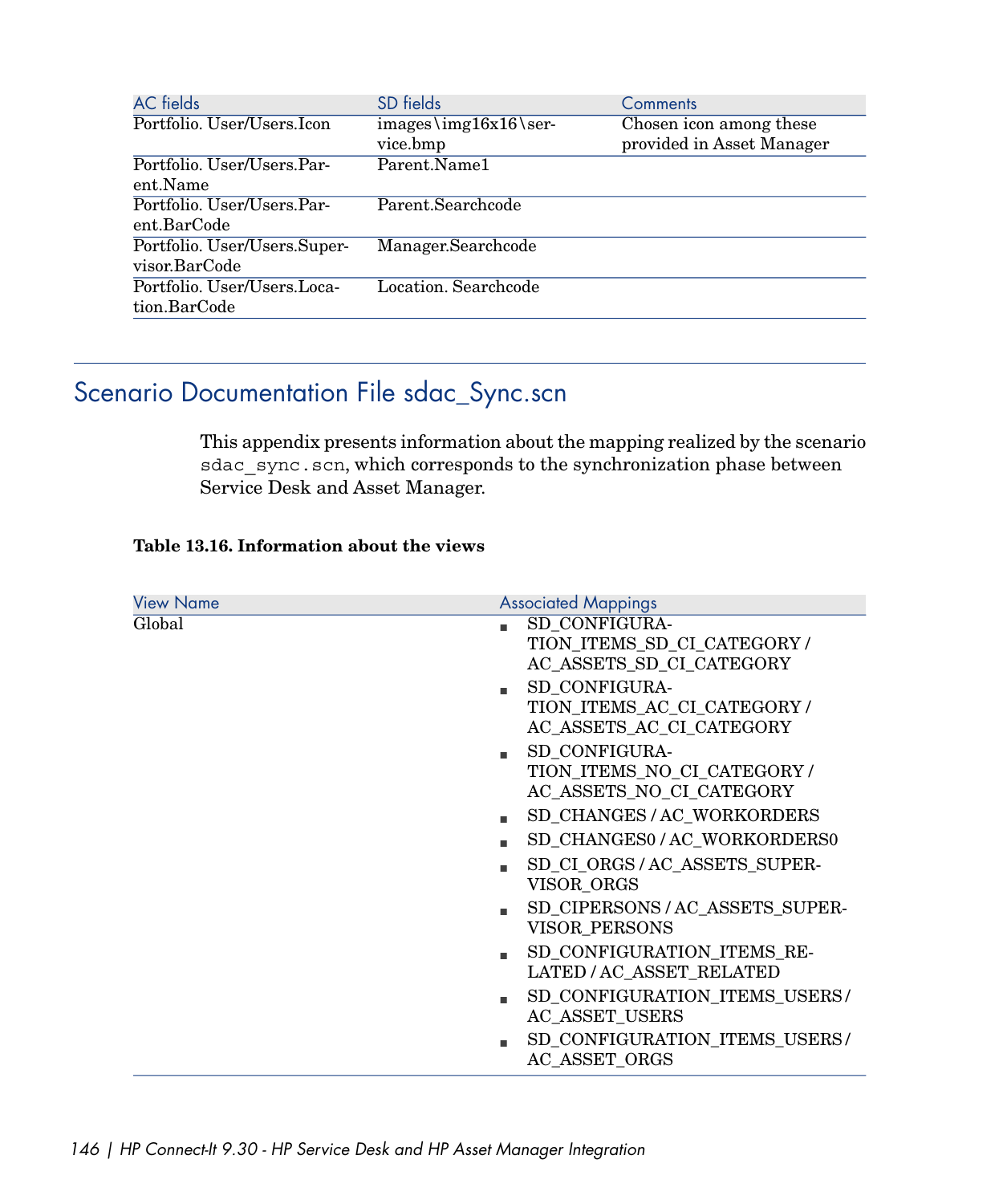| Connector name | Produced document types                                                                                                                                                    |
|----------------|----------------------------------------------------------------------------------------------------------------------------------------------------------------------------|
| Service Desk   | SD CONFIGURA-<br>TION ITEMS SD CI CATEGORY<br>SD CONFIGURA-<br>TION ITEMS AC CI CATEGORY<br>SD CONFIGURA-<br>TION ITEMS NO CI CATEGORY<br><b>SD CHANGES</b><br>SD CHANGES0 |
|                | <b>SD WORKORDERS</b><br><b>SD INCIDENTS</b><br>SD CI ORGS<br><b>SD CIPERSONS</b><br>SD CONFIGURATION ITEMS RE-<br><b>LATED</b><br>SD CONFIGURATION ITEMS USERS             |

## **Table 13.17. Connector configuration : Service Desk 5.0**

## **Table 13.18. Connector configuration : AssetCenter 5.0**

| Connector name   | Consumed document types      |
|------------------|------------------------------|
| Asset Management | AC ASSETS SD CI CATEGORY     |
|                  | AC ASSETS AC CI CATEGORY     |
|                  | AC ASSETS NO CI CATEGORY     |
|                  | AC ASSET ORGS                |
|                  | AC ASSET RELATED             |
|                  | AC ASSETS SUPERVISOR ORGS    |
|                  | AC ASSETS SUPERVISOR PERSONS |
|                  | AC ASSET USERS               |
|                  | <b>AC WORKORDERS</b>         |
|                  | AC_WORKORDERS0               |
|                  | <b>AC SUBWORKORDERS</b>      |
|                  | AC SUBWORKORDERS0            |
|                  | AC SUBWORKORDERS3            |
|                  | AC RECONC PROPOSAL           |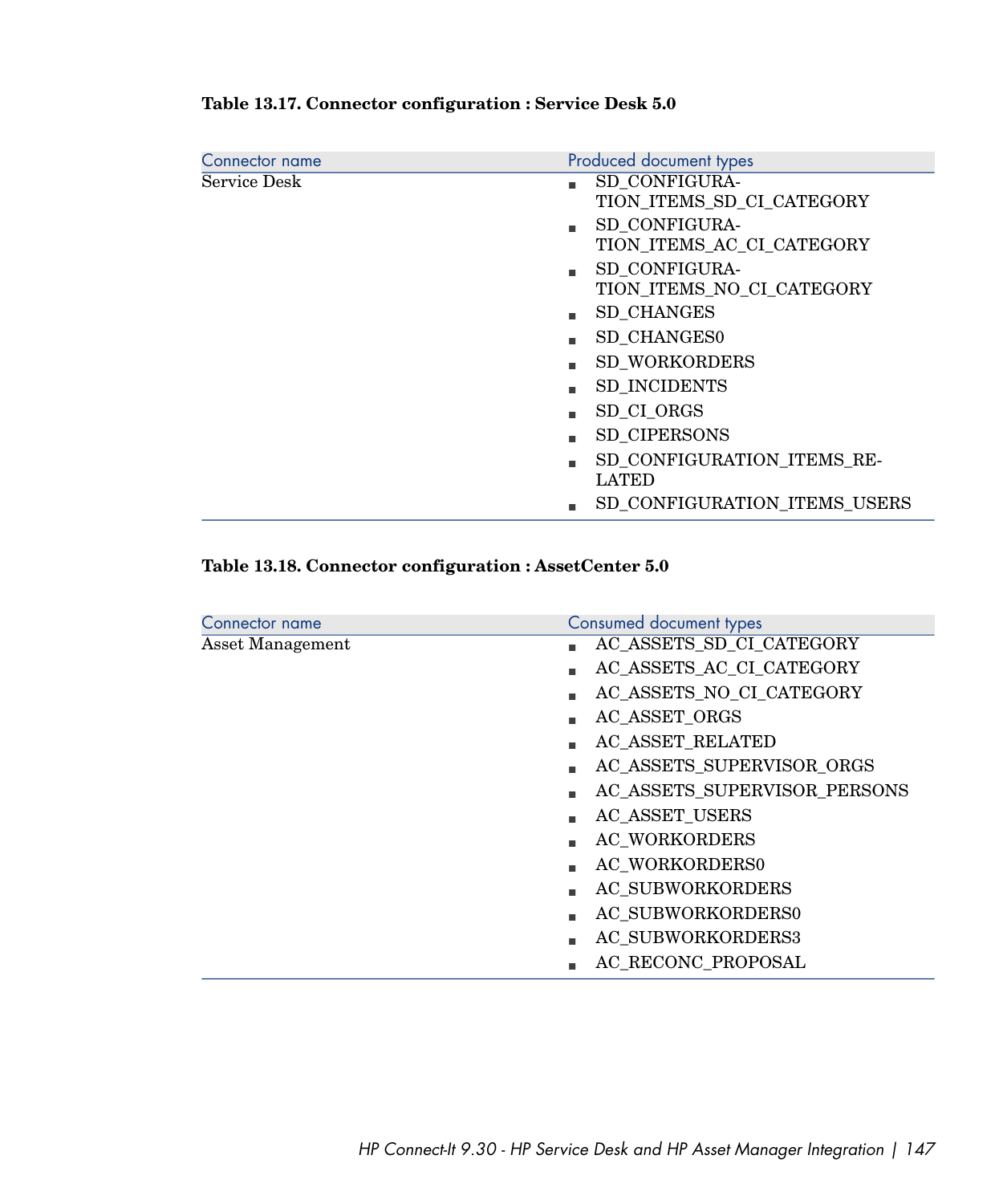## **Table 13.19. ORDER BY clauses by Document type**

| Document type        | <b>WHERE</b> clause | Comment                     |
|----------------------|---------------------|-----------------------------|
| <b>SD WORKORDERS</b> | Status              | In order to closed the sub- |
|                      |                     | workorders and their parent |
|                      |                     | at the appropriate moment   |

## **Table 13.20. Mapping: CI -> Assets**

| <b>AC</b> fields                         | SD fields                          | Comment                                                 |
|------------------------------------------|------------------------------------|---------------------------------------------------------|
| BarCode                                  | Searchcode                         |                                                         |
| AssetTag                                 | Searchcode                         |                                                         |
| Field <sub>3</sub>                       | $\overline{\mathrm{OD}}$           | Use this attribute to manage.<br>cross-Launches on CIs. |
| Serial $#$                               | <b>Serial Number</b>               |                                                         |
| External ID                              | Name2                              |                                                         |
| Comment                                  | Remark                             |                                                         |
| Icon                                     | 'images\img16x16\pc-<br>statn.bmp' | Chosen icon among these<br>provided in Asset Manager    |
| dtPriceCv                                | Purchase date                      |                                                         |
| PriceCur                                 | Currency                           |                                                         |
| Acquis.Purchase date                     | Purchase date                      |                                                         |
| Acquis.Purchas Price                     | Price                              |                                                         |
| Acquis.Procurement.Suppli-               | Supplier.Searchcode                |                                                         |
| er.BarCode                               |                                    |                                                         |
| Acquis.Procurement.Suppli-               | Supplier.Remark                    |                                                         |
| er.Comment                               |                                    |                                                         |
| Acquis.Procurement.Suppli-               | Supplier.PrimaryEmailAd-           |                                                         |
| er Email                                 | dress                              |                                                         |
| Acquis.Procurement.Suppli-               | Supplier.Telephone                 |                                                         |
| er.Phone                                 |                                    |                                                         |
| Acquis.Procurement.Suppli-<br>er.Fax     | Supplier.Name1                     |                                                         |
| Acquis.Procurement.Suppli-<br>er IIRL    | Supplier.Fax                       |                                                         |
| Acquis.Procurement.Suppli-<br>er.Qualif1 | SupplierWebPage                    |                                                         |
| Acquis.Procurement.Suppli-               | Supplier.Location.searchCode       |                                                         |
| er.Address                               |                                    |                                                         |
| Maint.Expiration                         | Warranty date                      |                                                         |
| <b>Fixed Asset.dInstall</b>              | Purchase date                      |                                                         |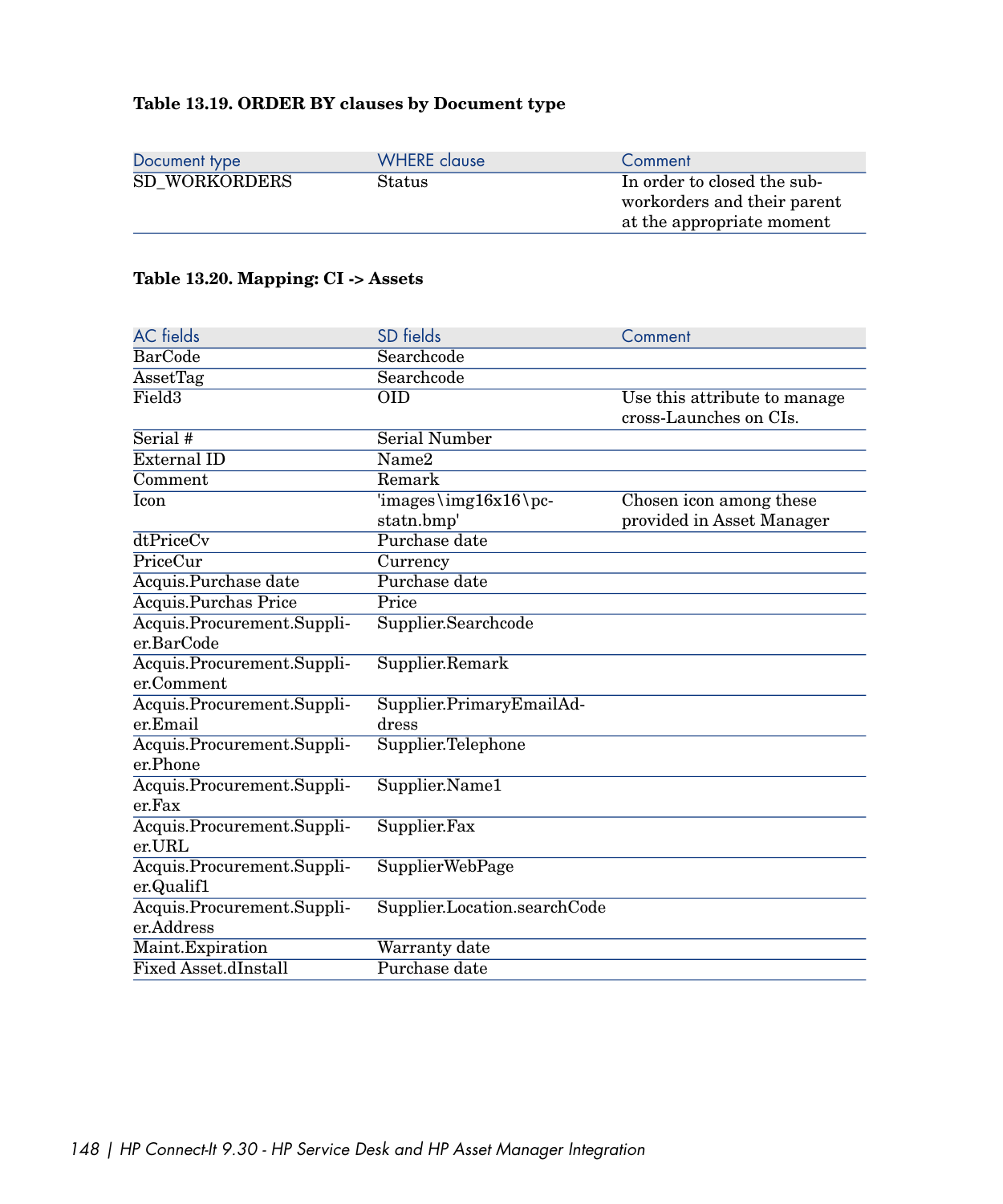| <b>AC</b> fields                             | SD fields                        | Comment                                                 |
|----------------------------------------------|----------------------------------|---------------------------------------------------------|
| Maint.Maint.Contract.Ref                     | MaintenanceCon-                  | if SourceID is filled and begins                        |
|                                              | tractSourceID or Mainten-        | with the correct tag, the origin-                       |
|                                              | anceContract.OID                 | al AC reference is extracted.                           |
|                                              |                                  | otherwise the reference is re-                          |
|                                              |                                  | built with a common tag and                             |
|                                              |                                  | the OID database of the con-                            |
|                                              |                                  | tract                                                   |
| Model.Name                                   | Name1 or Name1 + Search-         | if Name1 = Category then the                            |
|                                              | Code                             | Name of Model is mapped on                              |
|                                              |                                  | Name1+ SearchCode else on<br>Name1                      |
| Model.Brand.Name                             | Brand.Name                       |                                                         |
| Model.Nature.Code                            | Category                         | Association defined in a map                            |
|                                              |                                  | table                                                   |
| Model.Parent.Name                            | Category.Text                    |                                                         |
| Model.Parent.Technical                       | <b>Ref Category.Text</b>         | Technical Ref is mapped if the                          |
|                                              |                                  | SD Category contains the                                |
|                                              |                                  | technical reference between [                           |
|                                              |                                  | l. Otherwise the Reconciliation                         |
|                                              |                                  | script is used to replace the                           |
|                                              |                                  | empty [] by the old value.                              |
| Model.Parent.Nature.Code                     | Category.Text                    | Association defined in a map                            |
|                                              |                                  | table.                                                  |
| Portfolio.AssetTag                           | Searchcode                       |                                                         |
| Portfolio.Comment                            | Remark                           |                                                         |
| Portfolio.AvgPriceCur                        | Currency                         | gives by a map table                                    |
| Portfolio.Unit Value<br>Portfolio.Model.Name | Price<br>Name1 or Name1+ Search- |                                                         |
|                                              | Code                             | if Name $1 =$ Category then the                         |
|                                              |                                  | Name of Model is mapped on<br>Name1+ SearchCode else on |
|                                              |                                  | Name1                                                   |
| Portfolio.Model.Nature.Code                  | Category                         | Association defined in a map                            |
|                                              |                                  | table                                                   |
| Portfolio.Model.Parent.Name                  | Category.Text                    |                                                         |
| Portfolio.Model.Brand.Name                   | Brand.Name                       |                                                         |
| Portfolio.Location.BarCode                   | Location.Searchcode              |                                                         |
| Portfolio.Location.Name                      | Location.Name                    |                                                         |
| Portfolio.Icon                               | 'images\img16x16\pc-             | Chosen icon among these                                 |
|                                              | statn.bmp'                       | provided in Asset Manager                               |
| Portfolio.Parent.AssetTag                    | ParentCI.Searchcode              |                                                         |
| Portfolio.Parent.Model.Name                  | ParentCI.Name1                   |                                                         |
| Portfolio.AvgPriceCur                        | Currency                         |                                                         |
| Portfolio.dt AvgPriceCur                     | Purchase date                    |                                                         |
| Network.IP Address                           | <b>IP</b> Address                |                                                         |

Mapping of the CIs into Assets consists of 3 mappings: Configuration Items SD CI Category, Configuration Items AC CI Category and Configuration Items no CI Category.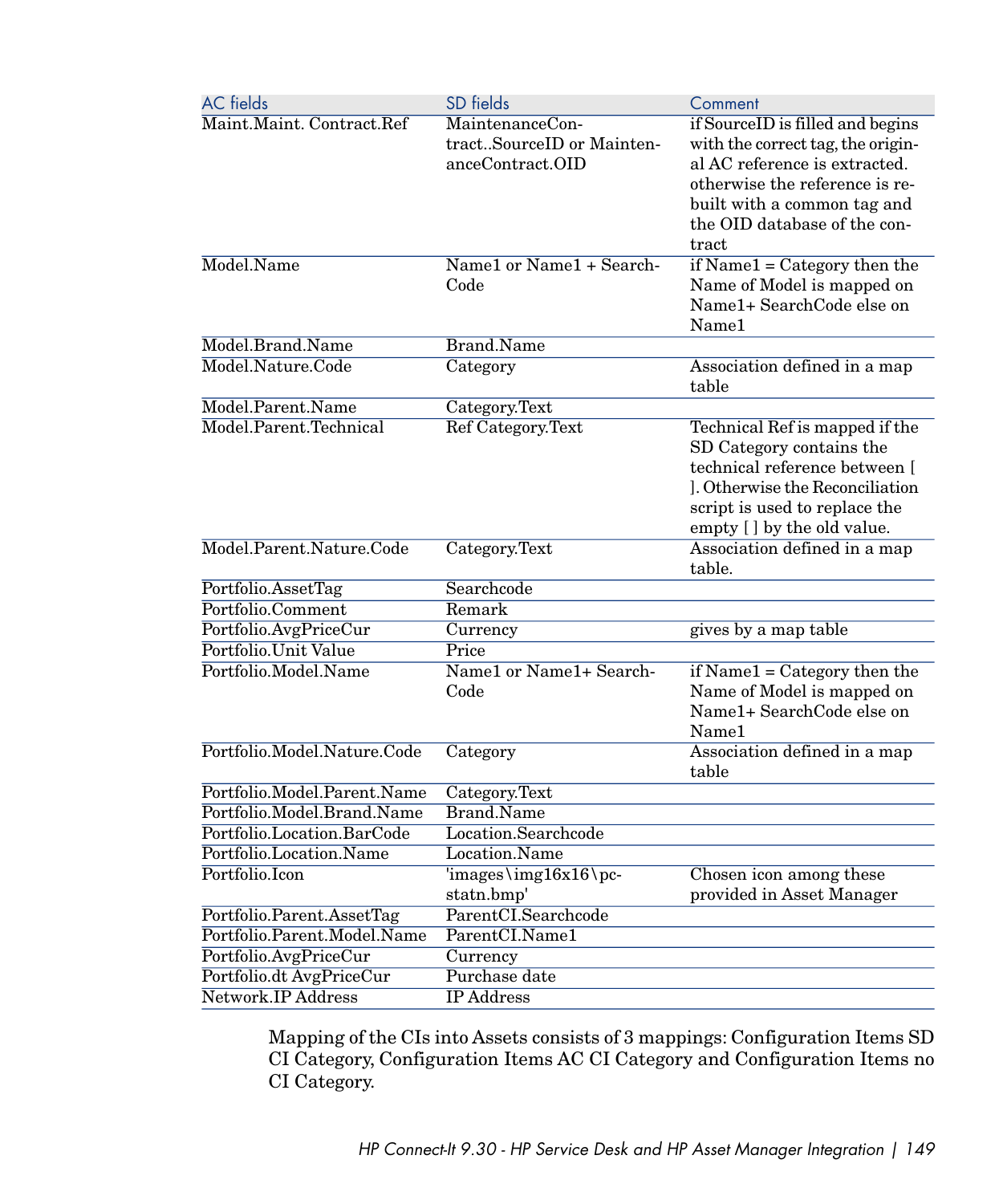## **Table 13.21. Mapping: Changes -> Work orders**

| <b>AC</b> fields            | SD fields                           | Comment                                                    |
|-----------------------------|-------------------------------------|------------------------------------------------------------|
| Work order #                | SourceID or ID                      | if the change originally comes<br>from AC, the SourceID is |
|                             |                                     | mapped, otherwise it's the ID                              |
| Field2                      | $\overline{OD}$                     | Use this attribute to manage                               |
|                             |                                     | cross-Launches on                                          |
|                             |                                     | change/work orders.                                        |
| <b>Expected Resol</b>       | Deadline                            |                                                            |
| Type                        | $\Omega$                            | Always 'internal maintenance'<br>type                      |
| <b>Title</b>                | Description                         |                                                            |
| Problem                     | Description                         |                                                            |
| Icon                        | images\img16x16\pc-                 | Chosen icon among these                                    |
|                             | statn.bmp                           | provided in Asset Manager                                  |
| Priority                    | Priority                            |                                                            |
| Acquis.Estimated Cost       | <b>Planned Cost</b>                 |                                                            |
| Real Cost                   | <b>Actual Cost</b>                  |                                                            |
| Planned end date            | <b>Planned Finish</b>               |                                                            |
| Planned start               | <b>Planned Start</b>                |                                                            |
| Actual end date             | <b>Actual Finish</b>                |                                                            |
| Actual start                | <b>Actual Start</b>                 |                                                            |
| Notified On                 | Creation date                       |                                                            |
| $\overline{\text{CostCur}}$ | Currency                            |                                                            |
| dtCostCv                    | <b>REG CREATED</b>                  |                                                            |
| Requester.BarCode           | Requestor.Searchcode                |                                                            |
| Tracking.Closure.workTime   | <b>Actual Finish - Actual Start</b> |                                                            |
| Tracking.Technician.BarCode | ToPerson.Searchcode                 |                                                            |
| Tracking.Group.BarCode      | ToWorkgroup.Searchcode              |                                                            |
| Asset.BarCode               | CLSearchcode                        |                                                            |
| Asset.Model.Name            | CI(Name1)                           |                                                            |
| Parent work order           | Default value                       | each change originally created                             |
|                             |                                     | in SD are mapped under a                                   |
|                             |                                     | common parent into AC                                      |

#### **Table 13.22. Mapping: Work orders -> Sub Work orders**

| AC fields             | SD fields      | Comment                                                                                      |
|-----------------------|----------------|----------------------------------------------------------------------------------------------|
| Work order #          | SourceID or ID | if the work order originally<br>comes from AC, the SourceID<br>is mapped, otherwise it's the |
| <b>Expected Resol</b> | Deadline       |                                                                                              |
| Field1                | Status         |                                                                                              |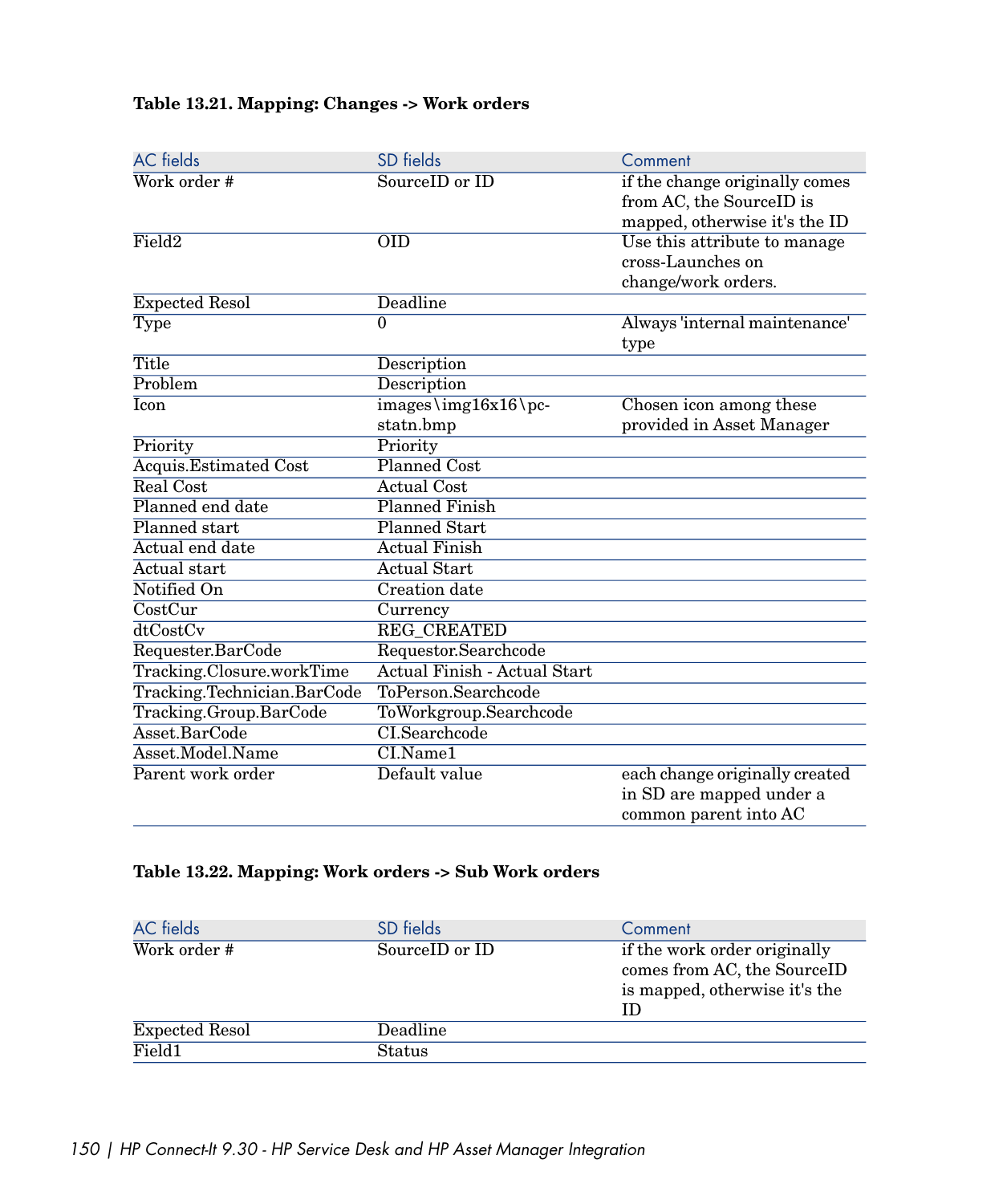| <b>AC</b> fields          | SD fields                    | Comment                       |
|---------------------------|------------------------------|-------------------------------|
| Field <sub>2</sub>        | <b>OID</b>                   | Use this attribute to manage  |
|                           |                              | cross-Launches on work or-    |
|                           |                              | ders.                         |
| Type                      | $\theta$                     | always 'internal maintenance' |
|                           |                              | type                          |
| <b>Title</b>              | Description                  |                               |
| Problem                   | Description                  |                               |
| Icon                      | $images\img16x16\locas.bmp$  | Chosen icon among these       |
|                           |                              | provided in Asset Manager     |
| Priority                  | Priority                     |                               |
| Acquis. Estimated Cost    | Planned Cost                 |                               |
| Real Cost                 | Actual Cost                  |                               |
| Planned end date          | Planned Finish               |                               |
| Planned start             | <b>Planned Start</b>         |                               |
| Actual end date           | Actual Finish                |                               |
| Actual start              | Actual Start                 |                               |
| Tracking.Closure.workTime | Actual Finish - Actual Start |                               |
| Requester.BarCode         | Requestor.Searchcode         |                               |

## **Table 13.23. Mapping: Parent link between Work orders and Sub Work orders**

| <b>AC</b> fields     | SD fields                       | Comment                                                                                                                                                                                         |
|----------------------|---------------------------------|-------------------------------------------------------------------------------------------------------------------------------------------------------------------------------------------------|
| Work order #         | SourceID or ID                  | if the work order originally<br>comes from AC, the SourceID<br>is mapped, otherwise it's the<br>ΙD                                                                                              |
| Parent. Work order # | Change.SourceID or<br>Change.ID | if the parent change originally<br>comes from AC, the SourceID<br>is mapped, otherwise it's the<br>ID. If the work order hasn't<br>any parent, it is mapped under<br>the common parent into AC. |

## **Table 13.24. Mapping: Incidents -> Reconciliation Proposals**

| <b>AC</b> fields | SD fields                                  | Comment                                                                                                                      |
|------------------|--------------------------------------------|------------------------------------------------------------------------------------------------------------------------------|
| Code             | SourceID                                   |                                                                                                                              |
| Selected Value   | Solution                                   | only if the Incident was closed<br>with the code solved                                                                      |
| <b>Status</b>    | <b>Validated or Document re-</b><br>jected | <b>Validated</b> if closed with the<br>code solved, Document rejec-<br><b>ted</b> if closed with the code<br><b>Unsolved</b> |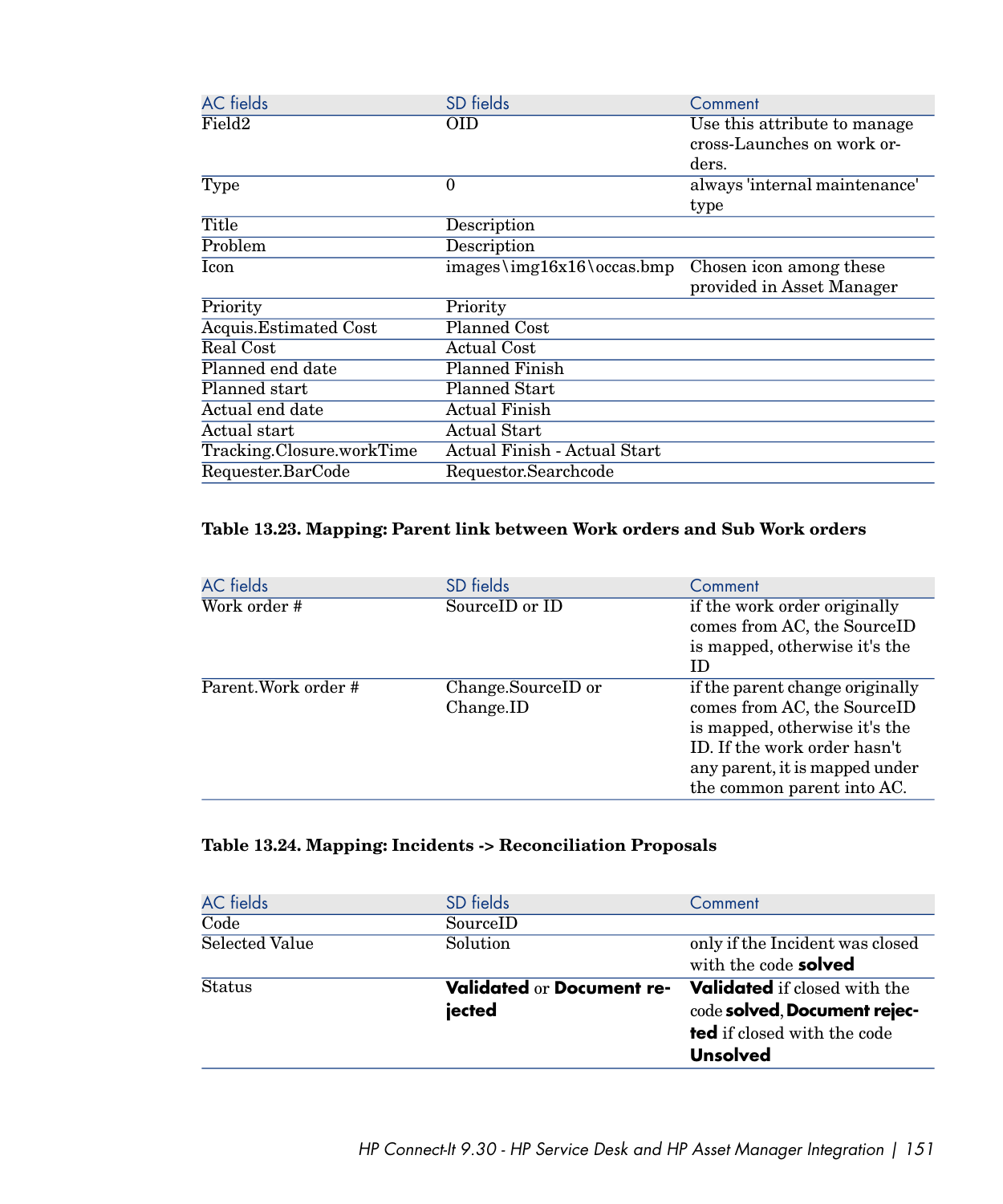| <b>AC</b> fields | SD fields                           | Comment |
|------------------|-------------------------------------|---------|
| Comment          | $'$ The incident' + ID + 'has been' |         |
|                  | created in Service Desk.'           |         |

#### **Table 13.25. Mapping: CI Person or Organization -> Assets Supervisor**

| <b>AC</b> fields              | SD fields                   | Comment                          |
|-------------------------------|-----------------------------|----------------------------------|
| AssetTag                      | Searchcode                  |                                  |
| PortfolioItem.AssetTag        | Searchcode                  |                                  |
| PortFolioItem.Supervisor.Bar- | Roles.Persons.Searchcode or | Supervisor is mapped on CI       |
| Code                          | Roles.Organizations.Search- | Person if Role of Person is      |
|                               | code                        | "Owner" else on CI Organiza-     |
|                               |                             | tion if the Role of Organization |
|                               |                             | is "Owner"                       |

## **Table 13.26. Mapping: CI Related -> Assets Related**

| <b>AC</b> fields           | SD fields                   | Comment                       |
|----------------------------|-----------------------------|-------------------------------|
| AssetTag                   | Searchcode                  |                               |
| Portfolio.AssetTag         | Searchcode                  |                               |
| Portfolio.ResourceOfs.Res- | Searchcode                  |                               |
| source.AssetTag            |                             |                               |
| Portfolio.ResourceOfs.Cli- | Related CI.CI_To.Searchcode |                               |
| ent.AssetTag               |                             |                               |
| Portfolio.ResourceOfs.CR-  | $\Omega$                    | Determines if one or more re- |
| Type.bResourceUnicity      |                             | sources are allowed by client |
|                            |                             | (Relation type).              |
| Portfolio.ResourceOfs.CR-  | Relation Type               | Association defined in a map  |
| Type.Name                  |                             | table.                        |

# **Table 13.27. Mapping: CI Users or Organization -> Assets Users**

| AssetTag                  | Searchcode       |                                  |
|---------------------------|------------------|----------------------------------|
| Portfolio.AssetTag        | Searchcode       |                                  |
| Portfolio.bUsers          | 0 or 1           | 0 if the number of users is less |
|                           |                  | or equal to 1, 1 otherwise.      |
| Portfolio.User.BarCode    | Users.Searchcode | Portfolio. User is mapped if the |
|                           |                  | CI have only one user.           |
| Portfolio.Users.BarCode   | Users.Searchcode | Portfolio. Users is mapped if    |
|                           |                  | the CI have more than one        |
|                           |                  | user.                            |
| Portfolio.User/Users.Name | Name1            | Following fields are mapped      |
|                           |                  | only if the user is an organiza- |
|                           |                  | tion.                            |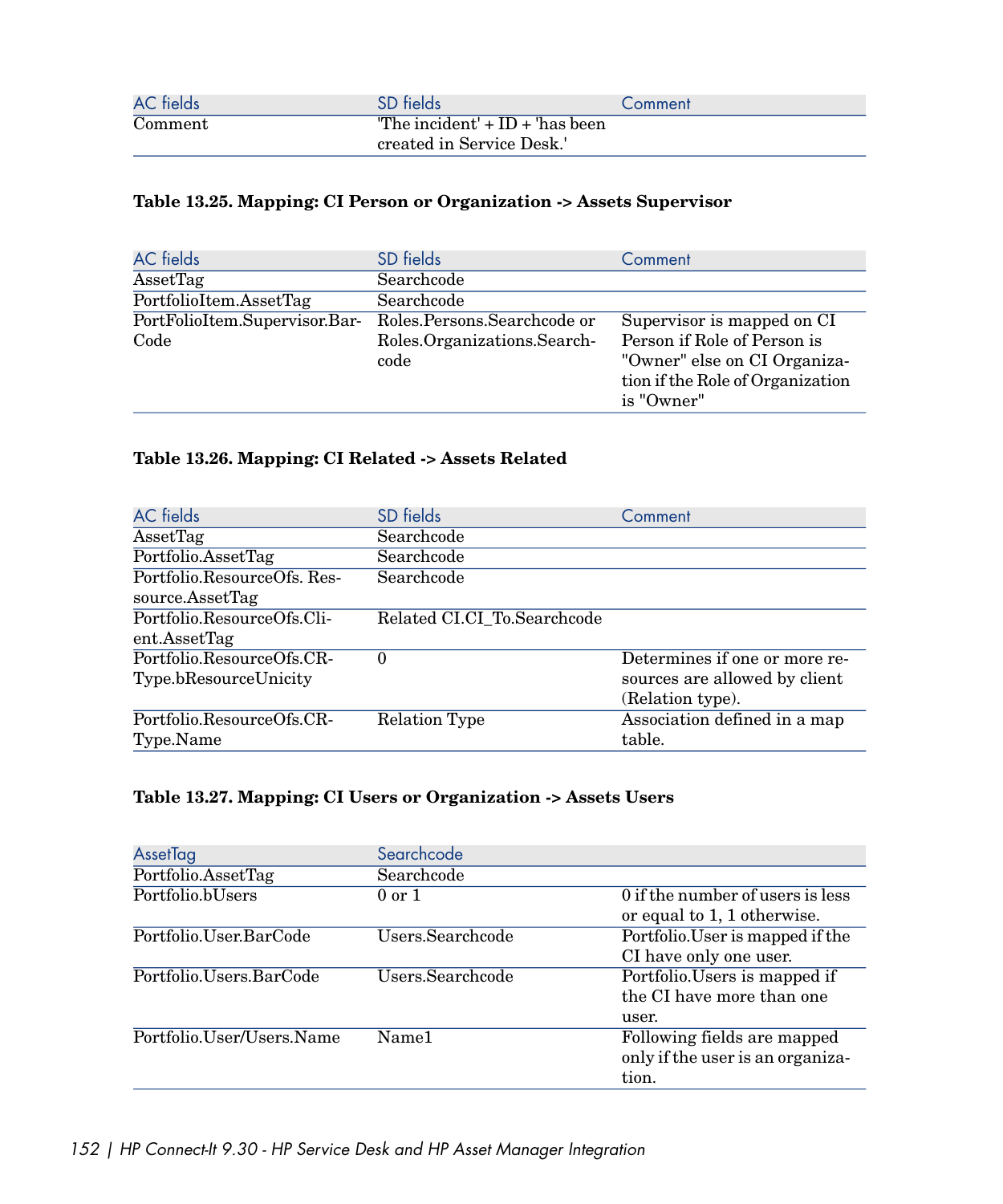| AssetTag                               | Searchcode            |                                                                                                                         |
|----------------------------------------|-----------------------|-------------------------------------------------------------------------------------------------------------------------|
| Portfolio. User/Users.bDepart-<br>ment | -1                    | Boolean defining the type of<br>object to map. For an employ-<br>ee the value is 0, whereas it's<br>1 for a department. |
| Portfolio. User/Users.Com-             | Remark                |                                                                                                                         |
| ment                                   |                       |                                                                                                                         |
| Portfolio User/Users Tele-             | <b>Business Phone</b> |                                                                                                                         |
| phone                                  |                       |                                                                                                                         |
| Portfolio. User/Users.Fax              | Fax                   |                                                                                                                         |
| Portfolio. User/Users.EMail            | E-Mail                |                                                                                                                         |
| Portfolio. User/Users.Icon             | images\img16x16\ser-  | Chosen icon among these                                                                                                 |
|                                        | vice.bmp              | provided in Asset Manager                                                                                               |
| Portfolio. User/Users.Par-             | Parent Name1          |                                                                                                                         |
| ent.Name                               |                       |                                                                                                                         |
| Portfolio. User/Users.Par-             | Parent.Searchcode     |                                                                                                                         |
| ent.BarCode                            |                       |                                                                                                                         |
| Portfolio. User/Users.Super-           | Manager.Searchcode    |                                                                                                                         |
| visor.BarCode                          |                       |                                                                                                                         |
| Portfolio. User/Users.Loca-            | Location. Searchcode  |                                                                                                                         |
| tion.BarCode                           |                       |                                                                                                                         |

This mapping defines the link between the Asset and their supervisor.

Two other mappings deals with the deletion of items :

- n SD\_CHANGES / AC\_WORKORDERS2 : manages the deletion of Changes from SD to AC
- <sup>n</sup> SD\_WORKORDERS / AC\_SUBWORKORDERS2 : manages the deletion of Workorders from SD to AC

To propagate the deletion of these objects, they must not be physically removed from SD, but must be moved into the **Deleted** Folder. Then these mappings will physically remove the corresponding AC objects from database.

# Scenario Documentation File acsd\_Sync.scn

This appendix presents information about the mapping realized by the scenario acsd\_sync.scn, which corresponds to the synchronization phase between Asset Manager and Service Desk.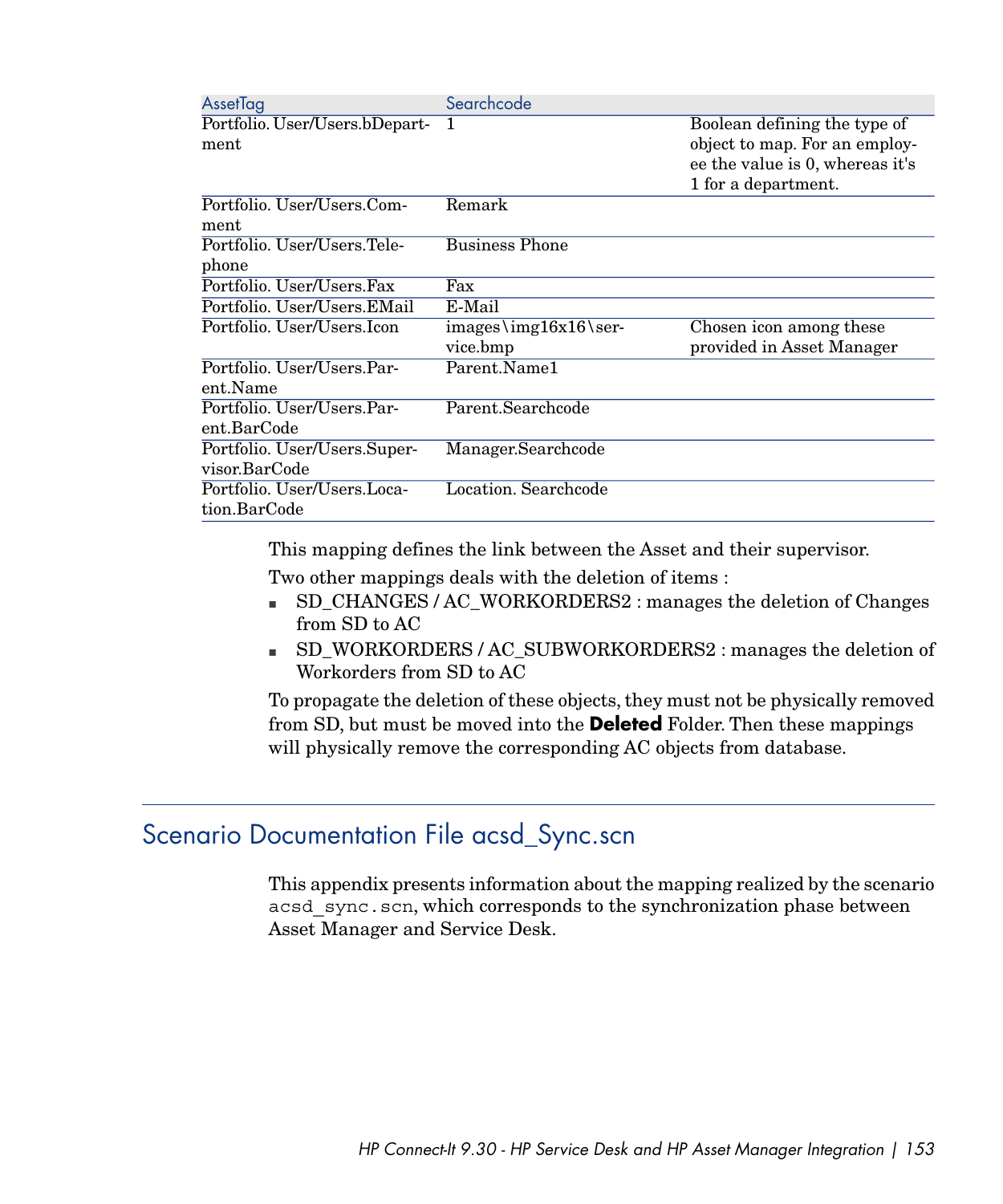| <b>View Name</b> | <b>Associated Mappings</b>                      |  |
|------------------|-------------------------------------------------|--|
| Global           | Deletions / SD_Deletions                        |  |
| ×.               | Process-end / Events-deletion                   |  |
| ٠                | Locations / SD_Locations                        |  |
| ٠                | WorkGroups / SD_Workgroups                      |  |
| ٠                | Departments / SD_Departments                    |  |
| ٠                | Departments / SD_Departments-phone              |  |
| ٠                | Departments / SD_Departments-fax                |  |
| ٠                | Departments/SD_Departments-supervisor           |  |
| ٠                | Departments / SD_Departments-emails             |  |
| ٠                | Departments / SD_Departments-locations          |  |
| ٠                | Employees / SD_Employees                        |  |
| ٠                | Employees / SD_Employees-phone                  |  |
| ٠                | Employees / SD_Employees-fax                    |  |
| ٠                | Employees / SD_Employees-email                  |  |
| ٠                | Employees / SD_Employees-fax                    |  |
| ٠                | Employees / SD_Employees-mobilephone            |  |
| ٠                | Employees / SD_Employees-homephone              |  |
| ٠                | Company / SD_Companies                          |  |
| ٠                | Company / SD_Companies-phone                    |  |
| ш                | Company / SD_Companies-fax                      |  |
|                  | Company / SD_Companies-emails                   |  |
| ٠                | Company / SD_Companies-locations                |  |
| ٠                | Contracts / SD_Contracts                        |  |
| ٠                | Asset / SD_CIs                                  |  |
|                  | PortFolios / SD_CIs_portfolios                  |  |
| ٠                | PortFolios/SD_CIs-supervisors_person            |  |
| ٠                | PortFolios/SD_CIs-supervisors_organiza-<br>tion |  |
| ٠                | PortFolios / SD_CIs-parents                     |  |
| ٠                | Workorders / SD_Changes                         |  |
| ٠                | Workorders / SD_Workorders                      |  |
| ٠                | Workorders / SD_Workorders_Cis                  |  |
| ٠                | Reconciliation Proposal / SD_Incidents          |  |
| ×.               | Countries / SD_Countries                        |  |
| ٠                | Employees-Groups/SD_Employees-Groups            |  |
| ٠                | ClientRessource / SD_CIs-related                |  |
|                  | PortfolioUsers / SD_CIs-Users_person            |  |
| ٠                | PortfolioUsers / SD_CIs-Users_orgs              |  |

## **Table 13.28. Information about the views**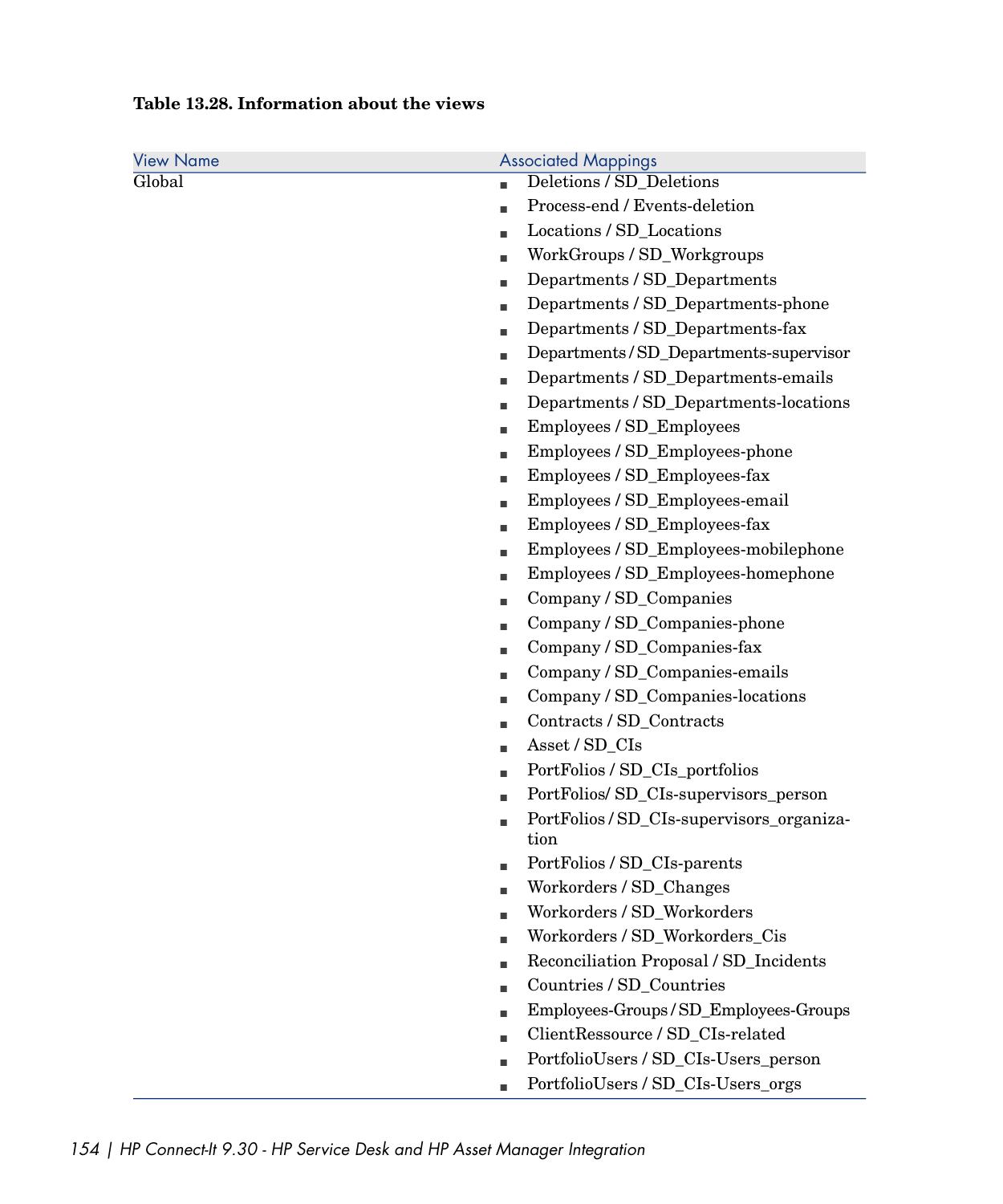| <b>View Name</b> | <b>Associated Mappings</b>    |
|------------------|-------------------------------|
| Exception        | Process-end / Events-deletion |

## **Table 13.29. Connector configuration : AssetCenter 5.0**

| Connector name   | Produced document types      | Consumed document types         |
|------------------|------------------------------|---------------------------------|
| Asset Management | Deletions<br>٠               | Process-end / Events-dele-<br>۰ |
|                  | Locations<br>٠               | tion                            |
|                  | WorkGroups<br>٠              |                                 |
|                  | Departments<br>٠             |                                 |
|                  | Company<br>٠                 |                                 |
|                  | Employees<br>٠               |                                 |
|                  | Contracts<br>٠               |                                 |
|                  | Asset<br>٠                   |                                 |
|                  | PortFolios<br>٠              |                                 |
|                  | Workorders<br>٠              |                                 |
|                  | Reconciliation Proposal<br>٠ |                                 |
|                  | Countries<br>٠               |                                 |
|                  | Employee-Groups<br>٠         |                                 |
|                  | ClientRessource<br>٠         |                                 |
|                  | PortfolioUsers<br>٠          |                                 |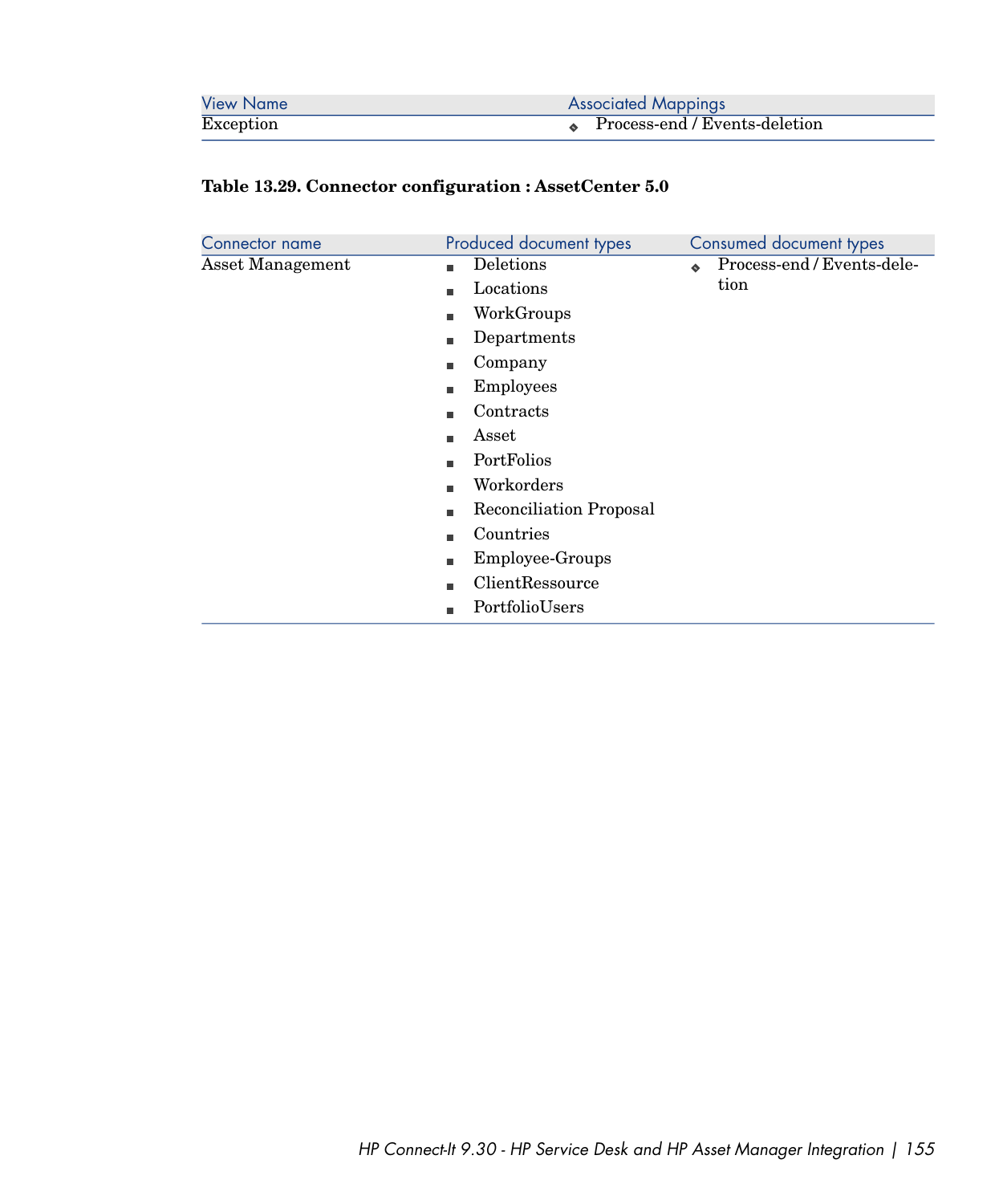| Connector name | Consumed document types              |
|----------------|--------------------------------------|
| Service Desk   | <b>SD_Deletions</b>                  |
|                | SD_Locations<br>٠                    |
|                | SD_Workgroups<br>٠                   |
|                | SD_Departments<br>٠                  |
|                | SD_Departments-phone<br>٠            |
|                | SD_Departments-fax<br>٠              |
|                | SD_Departments-supervisor<br>٠       |
|                | SD_Departments-emails<br>٠           |
|                | SD_Departments-locations<br>ш        |
|                | SD_Employees<br>٠                    |
|                | SD_Employees-phone<br>٠              |
|                | SD_Employees-fax<br>٠                |
|                | SD_Employees-mobilephone<br>٠        |
|                | SD_Employees-homephone<br>٠          |
|                | SD_Employees-email<br>٠              |
|                | SD_Companies<br>٠                    |
|                | SD_Companies-phone<br>٠              |
|                | SD_Companies-fax<br>٠                |
|                | SD_Companies-emails<br>٠             |
|                | SD_Companies-locations<br>٠          |
|                | SD_Contracts<br>٠                    |
|                | SD_CIs<br>٠                          |
|                | SD_CIs-supervisors_person<br>٠       |
|                | SD_CIs-supervisors_organization<br>٠ |
|                | SD_CIs-portfolios<br>٠               |
|                | SD_CIs-parents<br>٠                  |
|                | SD_Changes<br>٠                      |
|                | SD_Workorders<br>٠                   |
|                | SD_Workorders_Cis<br>٠               |
|                | SD_Incidents<br>٠                    |
|                | SD_Countries<br>٠                    |
|                | SD_Employees-Groups<br>٠             |
|                | SD_CIs-related<br>٠                  |
|                | SD_CIs-Users_person<br>Ű.            |
|                | SD_CIs-Users_orgs<br>٠               |
|                |                                      |

# **Table 13.30. Connector configuration : Service Desk 5.0**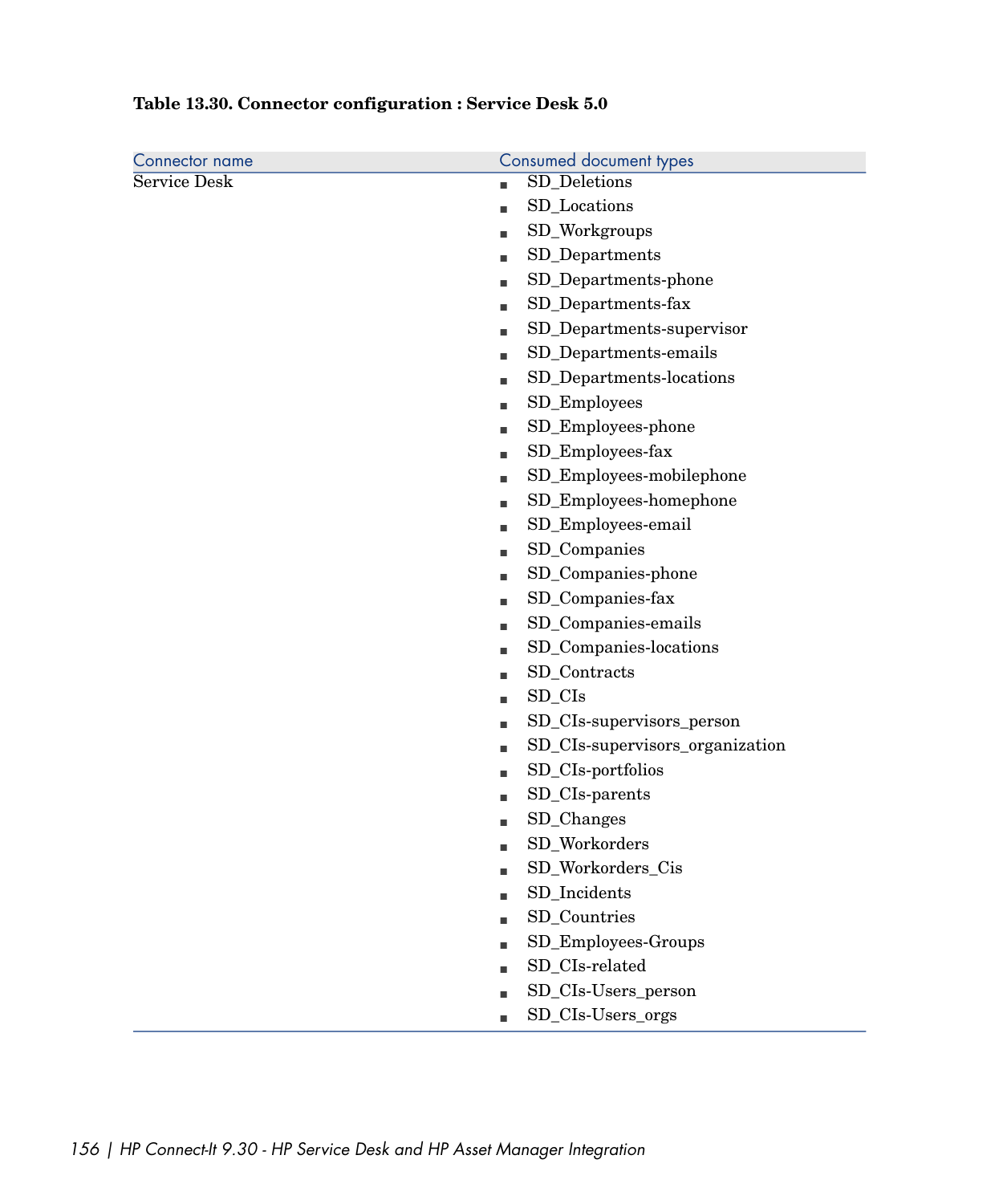#### **Table 13.31. Connector configuration : Command line (cleanup)**

| Connector name      | Consumed document types |
|---------------------|-------------------------|
| <b>Service Desk</b> | Command cleanup         |

#### **Table 13.32. Connector configuration : Command line (SD import)**

| Connector name | Consumed document types |
|----------------|-------------------------|
| Service Desk   | Command SD import       |

#### **Table 13.33. WHERE clauses by Document type**

| <b>WHERE</b> clause | Comment                        |
|---------------------|--------------------------------|
| $b$ Department = 1  | Selects only the departments   |
|                     | as AC stores in the same table |
|                     | the departments and the em-    |
|                     | ployees                        |
| $b$ Department = 0  | Selects only the employees as  |
|                     | AC stores in the same table    |
|                     | the departments and the em-    |
|                     | ployees                        |
| $seType = 4$        | Selects only the contracts     |
|                     | whose type is 'maintenance',   |
|                     | since SD manages only this     |
|                     | type of contracts.             |
|                     |                                |

## **Table 13.34. Mapping: Locations -> Locations**

| <b>SD</b> fields           | <b>AC</b> fields | Comment |
|----------------------------|------------------|---------|
| Remark                     | Comment          |         |
| Searchcode                 | BarCode          |         |
| Name                       | Name             |         |
| Category                   | LocationType     |         |
| Parent.Searchcode          | Parent.BarCode   |         |
| Street1                    | Address1         |         |
| Street <sub>2</sub>        | Address2         |         |
| $\overline{\mathrm{City}}$ | City             |         |
| <b>ZIP</b>                 | ZIP              |         |
| Country                    | Country.ISOCode  |         |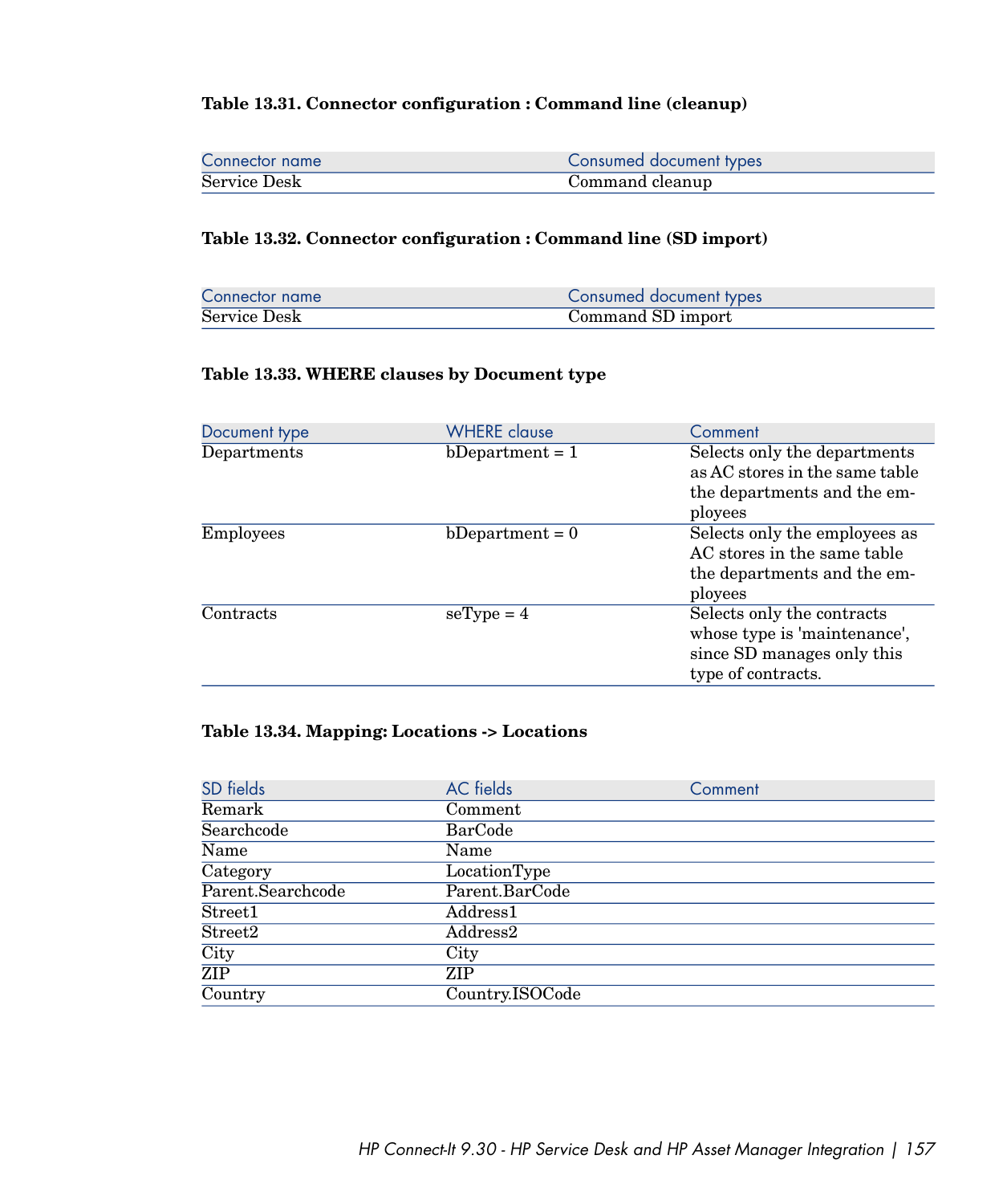## **Table 13.35. Mapping: Groups -> Workgroups**

| SD fields         | AC fields      | Comment                                                     |
|-------------------|----------------|-------------------------------------------------------------|
| Searchcode        | BarCode        |                                                             |
| Name              | Name           |                                                             |
| <b>Status</b>     | bAssignable    | Active if bAssignable is equal<br>to 1. Inactive otherwise. |
| Parent.Searchcode | Parent.BarCode |                                                             |

#### **Table 13.36. Mapping: Departments -> Organizations**

| SD fields           | AC fields        | Comment |
|---------------------|------------------|---------|
| Searchcode          | <b>BarCode</b>   |         |
| Name1               | Name             |         |
| Remark              | Comment          |         |
| E-Mail              | EMail            |         |
| Parent.Searchcode   | Parent.BarCode   |         |
| Location.Searchcode | Location.BarCode |         |

#### **Table 13.37. Mapping: Departments Phones -> Telephones**

| SD fields               | AC fields          | Comment                     |
|-------------------------|--------------------|-----------------------------|
| Organization.Searchcode | Department.BarCode |                             |
| Number                  | Number             |                             |
| Category                | "Type"             | Type can be Fax or Business |
| Primary                 |                    |                             |

Subsidiary mapping to associates the different phone numbers to the departments (same mapping is duplicated two times for each category)

#### **Table 13.38. Mapping: Departments Supervisor -> Organizations**

| SD fields             | AC fields          | Comment |
|-----------------------|--------------------|---------|
| Department.Searchcode | Department.BarCode |         |
| Supervisor.Searchcode | Supervisor.BarCode |         |

This mapping defines the relation between the departments and their supervisor.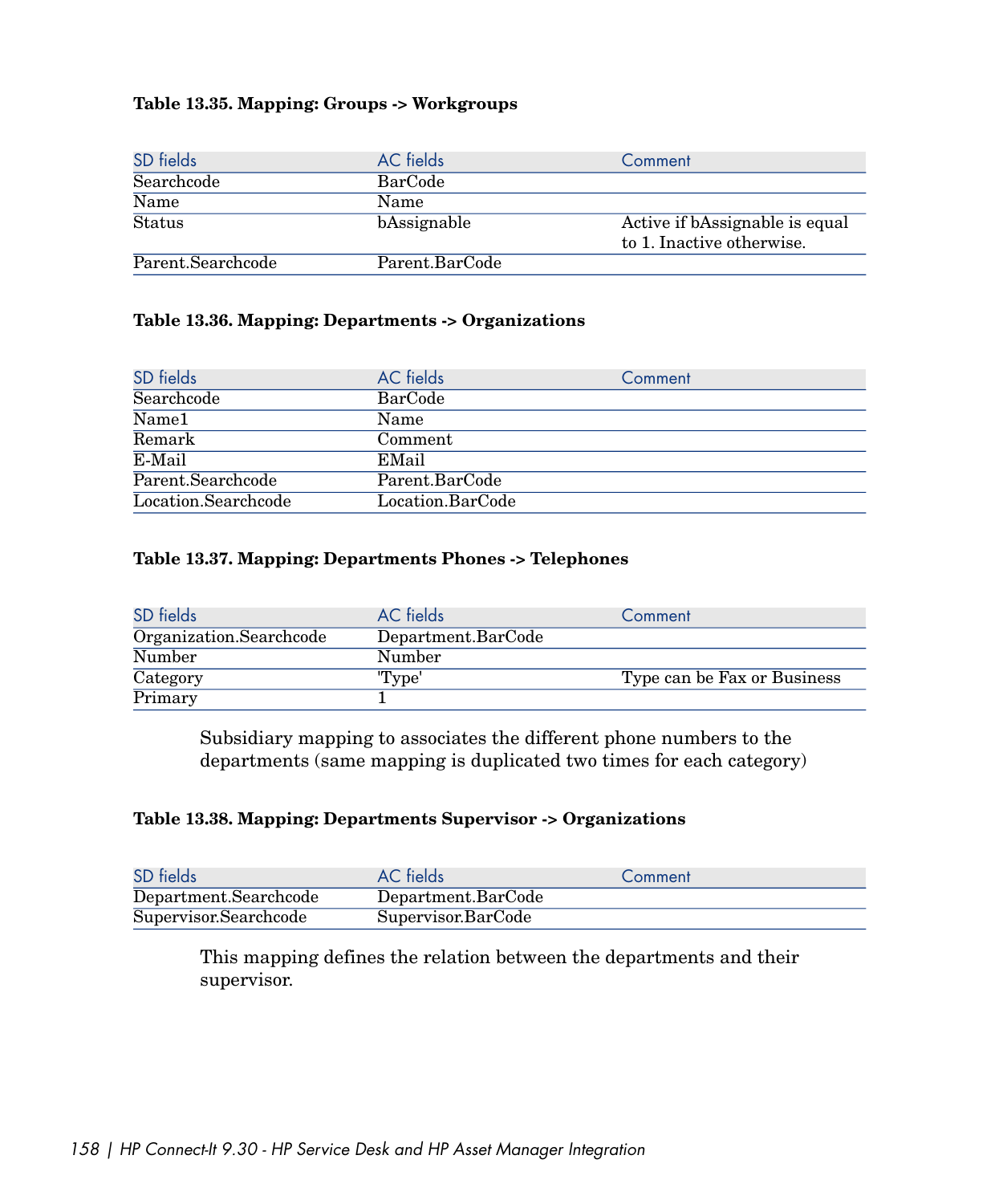#### **Table 13.39. Mapping: Employees -> Persons**

| SD fields                    | <b>AC</b> fields   | Comment                        |
|------------------------------|--------------------|--------------------------------|
| Searchcode                   | BarCode            |                                |
| Last Name                    | Name               |                                |
| FirstName                    | FirstName          |                                |
| Middle Name                  | FirstName2         |                                |
| Gender                       | MrMrs              | thanks to a map table          |
| FullName.Title               | MrMrs              |                                |
| Remark                       | Comment            |                                |
| E-Mail                       | EMail              |                                |
| <b>Identification Number</b> | ID#                | Boolean defining the type of   |
|                              |                    | object to map. for an employee |
|                              |                    | the value is 0, whereas it's 1 |
|                              |                    | for a department.              |
| Job title                    | Title              |                                |
| Category                     | 'Default category' | value in a map table           |
| Organization.Searchcode      | Parent.BarCode     |                                |
| Location. Searchcode         | Location.BarCode   |                                |

#### **Table 13.40. Mapping: Employees Phones -> Telephones**

| SD fields         | AC fields         | Comment                                              |
|-------------------|-------------------|------------------------------------------------------|
| Person.Searchcode | Emplogee, BarCode |                                                      |
| Number            | Number            |                                                      |
| Category          | "Type"            | tType can be Home, Mobile,<br><b>Fax or Business</b> |
| Primary           |                   |                                                      |

Subsidiary mapping to associates the different phone numbers to the persons (same mapping is duplicated four times for each category)

## **Table 13.41. Mapping: Assets -> CIs**

| SD fields     | <b>AC</b> fields     | Comment                    |
|---------------|----------------------|----------------------------|
| Searchcode    | AssetTag             |                            |
| Name1         | Model.Name           |                            |
| Name2         | External Asset ID    |                            |
| Price         | Acquis.Purchas Price |                            |
| Category      | Model.Parent.Name    | Special mapping for UNSPCS |
|               |                      | categories.                |
| Remark        | Comment              |                            |
| Purchase date | Acquis.Purchase date |                            |
| Warranty date | Maint.Expiration     |                            |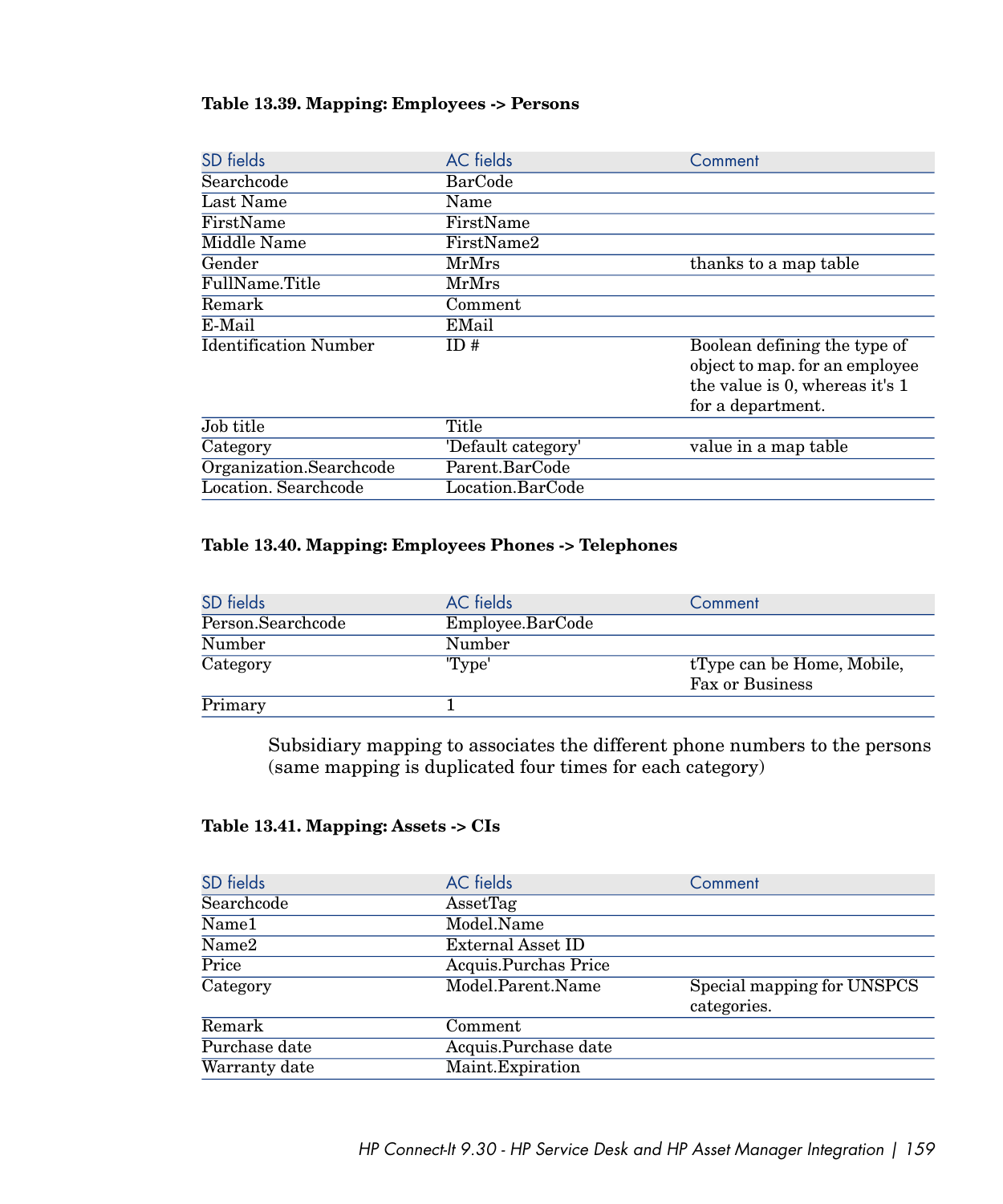| SD fields               | AC fields                                | Comment                                                              |
|-------------------------|------------------------------------------|----------------------------------------------------------------------|
| Brand.Name              | Model.Brand.Name                         |                                                                      |
| Supplier.Searchcode     | Acquis.Procurement.Suppli-<br>er.BarCode |                                                                      |
| MaintenanceContract.OID | Maint.Maint.Contract.Ref                 | built with a common tag and<br>the OID database of the con-<br>tract |

## **Table 13.42. Mapping: Companies Phones -> Telephones**

| SD fields               | AC fields           | Comment                                         |
|-------------------------|---------------------|-------------------------------------------------|
| Organization.Searchcode | Company.BarCode     |                                                 |
| Number                  | Number              |                                                 |
| Category                | 'value of Category' | the value of the category cur-<br>rently mapped |
| Primary                 |                     |                                                 |

Subsidiary mapping to associates the different phone numbers to the companies (same mapping is duplicated two times for each category)

#### **Table 13.43. Mapping: Maintenance Contracts -> Contracts**

| SD fields               | <b>AC</b> fields               | Comment                         |
|-------------------------|--------------------------------|---------------------------------|
| Name                    | Purpose + Reference            | to respect unicity of name      |
| Description             | Comment                        |                                 |
| End date                | End                            |                                 |
| Start date              | Start                          |                                 |
| Price                   | Init Payment                   |                                 |
| <b>Status</b>           | <b>Status</b>                  |                                 |
| <b>Status</b>           | Status                         | Association defined in a map    |
|                         |                                | table                           |
| SourceID                | 'AC Maint. Contract :' + Maint | built with a common tag and     |
|                         | Contract.Ref                   | the OID database of the con-    |
|                         |                                | tract                           |
| Organization.Searchcode | Company.Code                   | If a company is referenced by   |
|                         |                                | the contract, it is created 'on |
|                         |                                | the fly' as Company into Asset  |
|                         |                                | Manager                         |

#### **Table 13.44. Mapping: Companies -> Organizations**

| <b>SD</b> fields | tields | Comment |
|------------------|--------|---------|
| Searchcode       | Code   |         |
| Email            | Email  |         |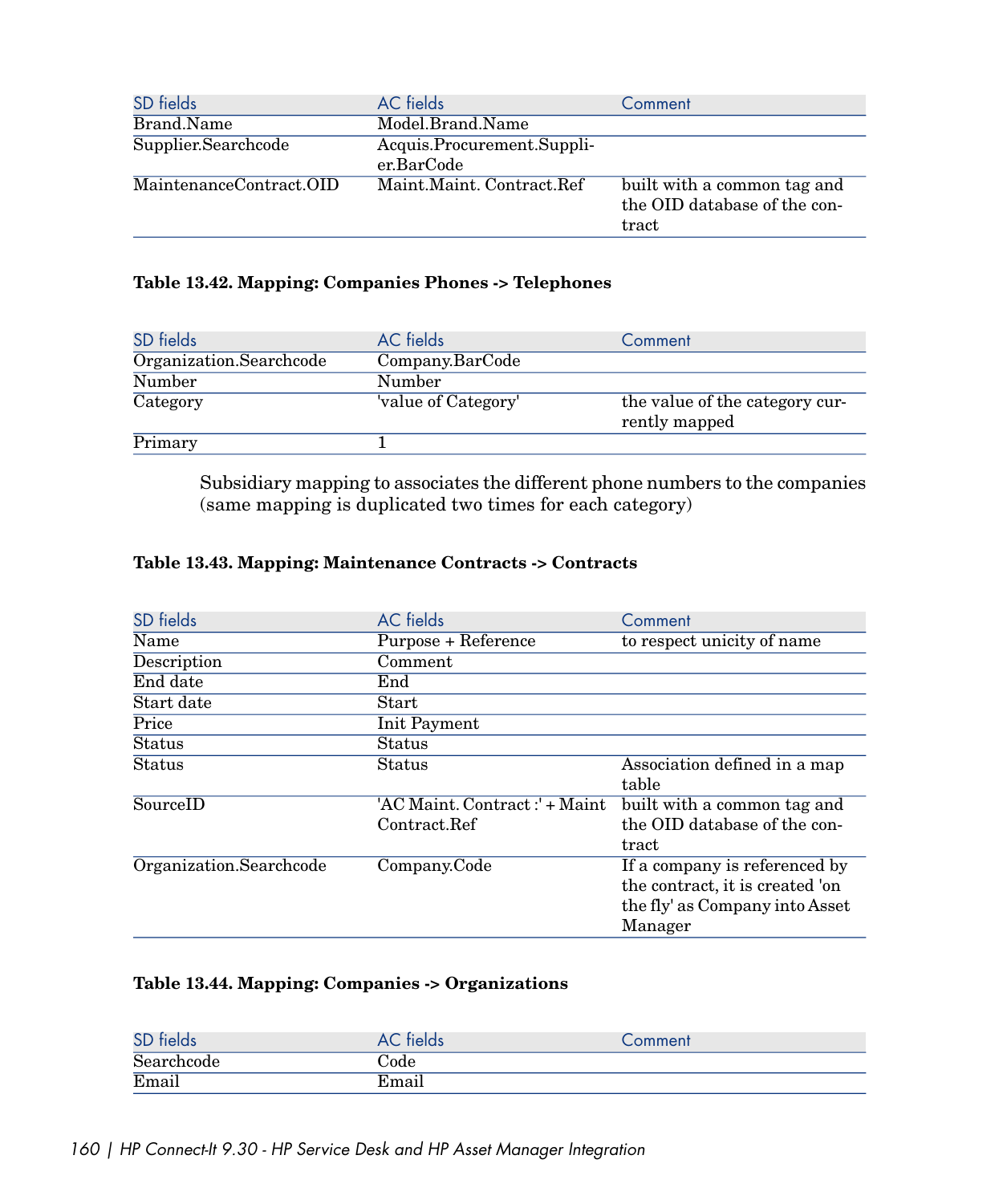| SD fields            | AC fields        | Comment |
|----------------------|------------------|---------|
| Name1                | Name             |         |
| Remark               | Comment          |         |
| Web page             | URL              |         |
| Location. Searchcode | Mainsite.BarCode |         |

## **Table 13.45. Mapping: Employees Address -> Persons**

| SD fields                   | AC fields                  | Comment       |
|-----------------------------|----------------------------|---------------|
| Person.Searchcode           | Employee.BarCode           |               |
| Address type                | 'Business'                 | default value |
| Street1                     | Employee.Location.Address1 |               |
| Street <sub>2</sub>         | Employee.Location.Address2 |               |
| $\overline{\mathrm{City}}$  | Employee.Location.City     |               |
| <b>ZIP</b>                  | Employee.Location.ZIP      |               |
| <b>State</b>                | Employee.Location.State    |               |
| $\overline{\text{Country}}$ | Employee.Location.Coun-    |               |
|                             | try.Name                   |               |

Subsidiary mapping to associates the business address to the persons

## **Table 13.46. Mapping: Employees Workgroup -> Persons**

| SD fields            | <b>AC</b> fields       | Comment       |
|----------------------|------------------------|---------------|
| Person.Searchcode    | Employee.BarCode       |               |
| Workgroup.Searchcode | Employee.Group.BarCode | default value |

Subsidiary mapping to associates the workgroup to the persons

#### **Table 13.47. Mapping: Portfolios -> CIs**

| <b>SC</b> fields    | AC fields                | Comment                                                                                      |
|---------------------|--------------------------|----------------------------------------------------------------------------------------------|
| Searchcode          | Asset.AssetTag           |                                                                                              |
| <b>IP</b> Address   | Network.IP Address       |                                                                                              |
| Location.Searchcode | Location.BarCode         |                                                                                              |
| <b>Status</b>       | Assignment               |                                                                                              |
| Owner.Searchcode    | Supervisor.BarCode Owner | Organization if Supervisor is<br>a Department, Owner Person<br>if Supervisor is an Employee. |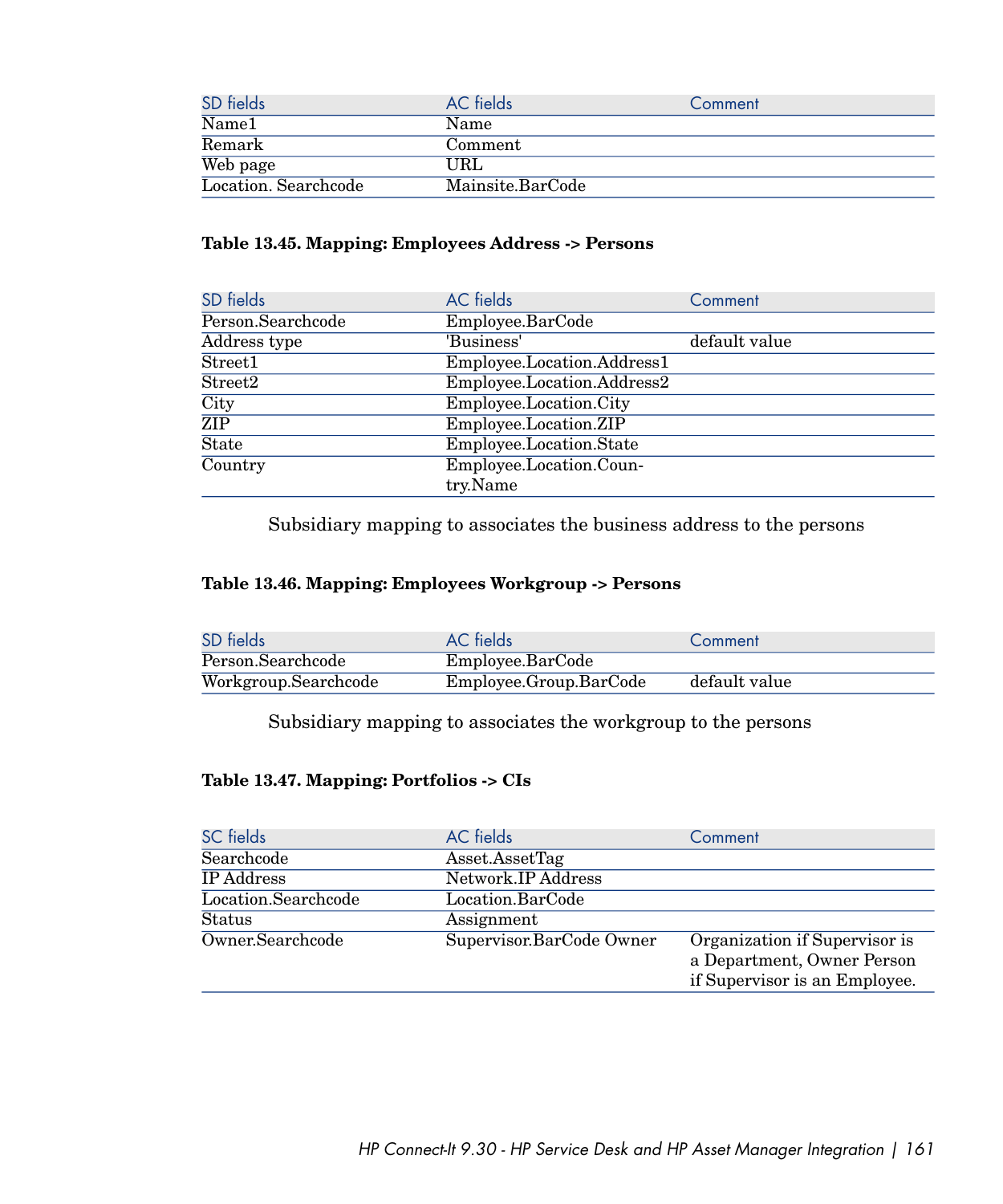## **Table 13.48. Mapping: Work orders -> Changes**

| SD fields               | <b>AC</b> fields           | Comment                                                                                                       |
|-------------------------|----------------------------|---------------------------------------------------------------------------------------------------------------|
| SourceID                | Work order #               |                                                                                                               |
| Description             | Title                      |                                                                                                               |
| Priority                | Priority                   |                                                                                                               |
| <b>Status</b>           | 'Default Value'            | Since the status field is man-<br>datory in SD, it is filled with<br>a default value stored in a<br>map table |
| Classification          | Model.Name                 | Association between Model<br>and Classification in a map<br>table                                             |
| Category                | 'Common Category'          | The category is a common one,<br>specially created for these<br>kind of workorder to distin-<br>guish them    |
| <b>Planned Duration</b> | Planned duration           |                                                                                                               |
| Requestor.Searchcode    | Requester.BarCode or Re-   | The BarCode of Requester if                                                                                   |
|                         | quester.Supervisor.BarCode | it's an Employee or Supervisor                                                                                |
|                         |                            | BarCode if it's a Department                                                                                  |
| CI.Searchcode           | Asset.AssetTag             |                                                                                                               |

Only workorders created in AC via a request fulfillment are mapped into SD

## **Table 13.49. Mapping: Sub Work orders -> Work orders**

| SD fields               | <b>AC</b> fields                                       | Comment                                                                                                       |
|-------------------------|--------------------------------------------------------|---------------------------------------------------------------------------------------------------------------|
| SourceID                | Work order #                                           |                                                                                                               |
| Description             | Title                                                  |                                                                                                               |
| Priority                | Priority                                               |                                                                                                               |
| <b>Status</b>           | 'Default Value'                                        | Since the status field is man-<br>datory in SD, it is filled with<br>a default value stored in a<br>map table |
| Category                | 'Common Category'                                      | The category is a common one,<br>specially created for these<br>kind of workorder to distin-<br>guish them    |
| <b>Planned Duration</b> | Planned duration                                       |                                                                                                               |
| Requestor.Searchcode    | Requester.BarCode or Re-<br>quester.Supervisor.BarCode | The BarCode of Requester if<br>it's an Employee or Supervisor<br>BarCode if it's a Department                 |
| Change                  | Parent.BarCode                                         |                                                                                                               |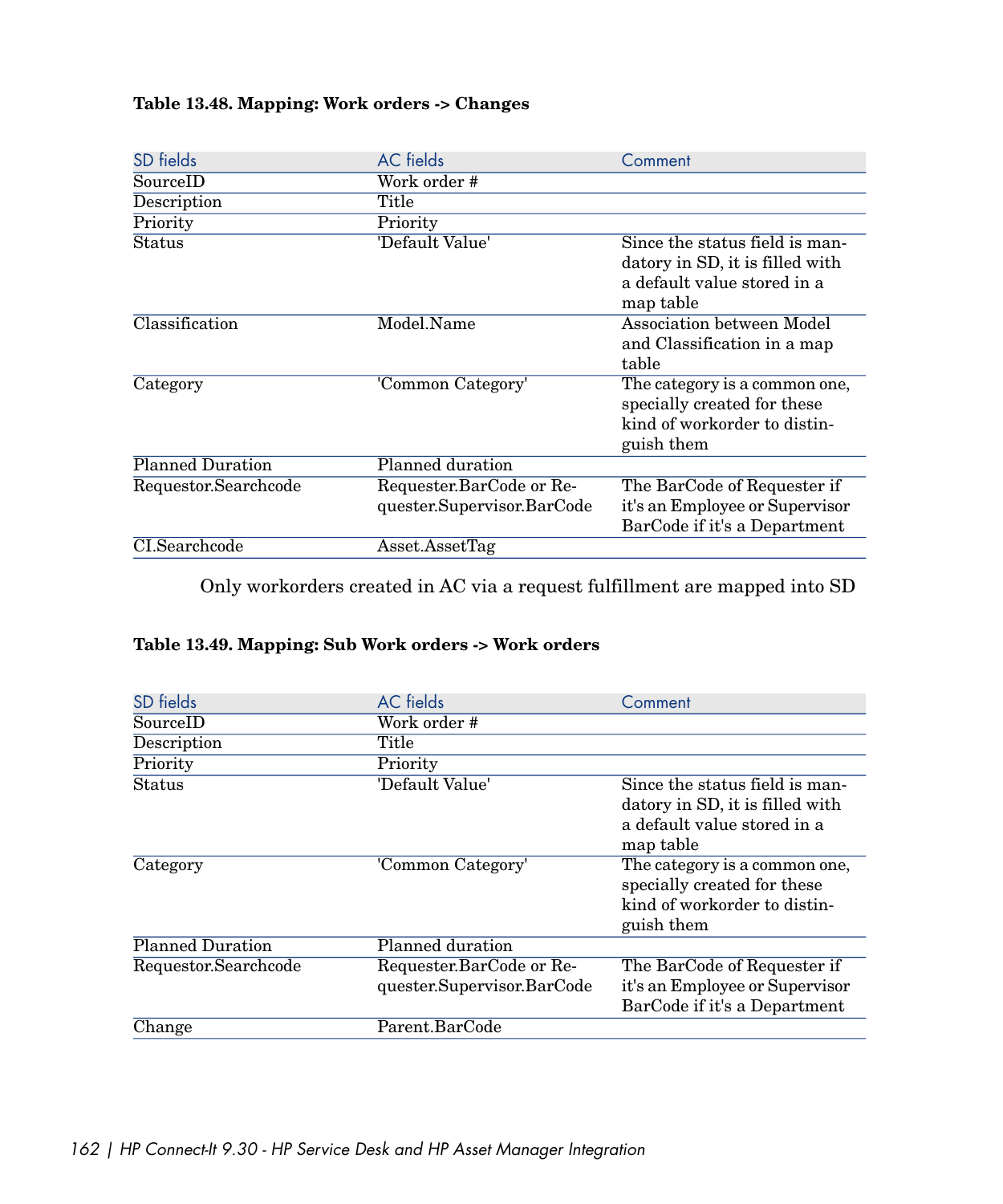Only sub workorders created in AC via a request fulfillment are mapped into SD

#### **Table 13.50. Mapping: Sub Work orders CI -> Work orders CIs**

| SD fields          | AC fields               | Comment |
|--------------------|-------------------------|---------|
| Workorder.SourceID | Workorder.Work order #  |         |
| CI.Searchcode      | Workorder.Asset.BarCode |         |

This mapping defines the link between Work orders and their CI

#### **Table 13.51. Mapping: Reconciliation Proposals -> Incidents**

| SD fields          | <b>AC</b> fields | Comment                                                                                                |
|--------------------|------------------|--------------------------------------------------------------------------------------------------------|
| SourceID           | Code             |                                                                                                        |
| Classification     | 'Reconciliation' | A new Classification must be<br>created into SD                                                        |
| Status             | 'Registered'     |                                                                                                        |
| Description        | Name             |                                                                                                        |
| Information        | built string     | A string including following<br>fields:<br>Code<br>Path<br>٠<br>New Value<br>Previous Value<br>Comment |
| Configuration Item |                  | The linked asset (in Computer<br>table)                                                                |

#### **Table 13.52. Mapping: Employees Workgroup -> Persons**

| SD fields            | AC fields              | Comment |
|----------------------|------------------------|---------|
| Person.Searchcode    | Employee.BarCode       |         |
| Workgroup.Searchcode | Employee.Group.BarCode |         |

Subsidiary mapping to associates the workgroup to the persons

#### **Table 13.53. Mapping: PortFolio Supervisor -> CIs Persons or Organizations**

| SD fields     | tields         | omment |
|---------------|----------------|--------|
| CI.Searchcode | Asset.AssetTag |        |

*HP Connect-It 9.30 - HP Service Desk and HP Asset Manager Integration | 163*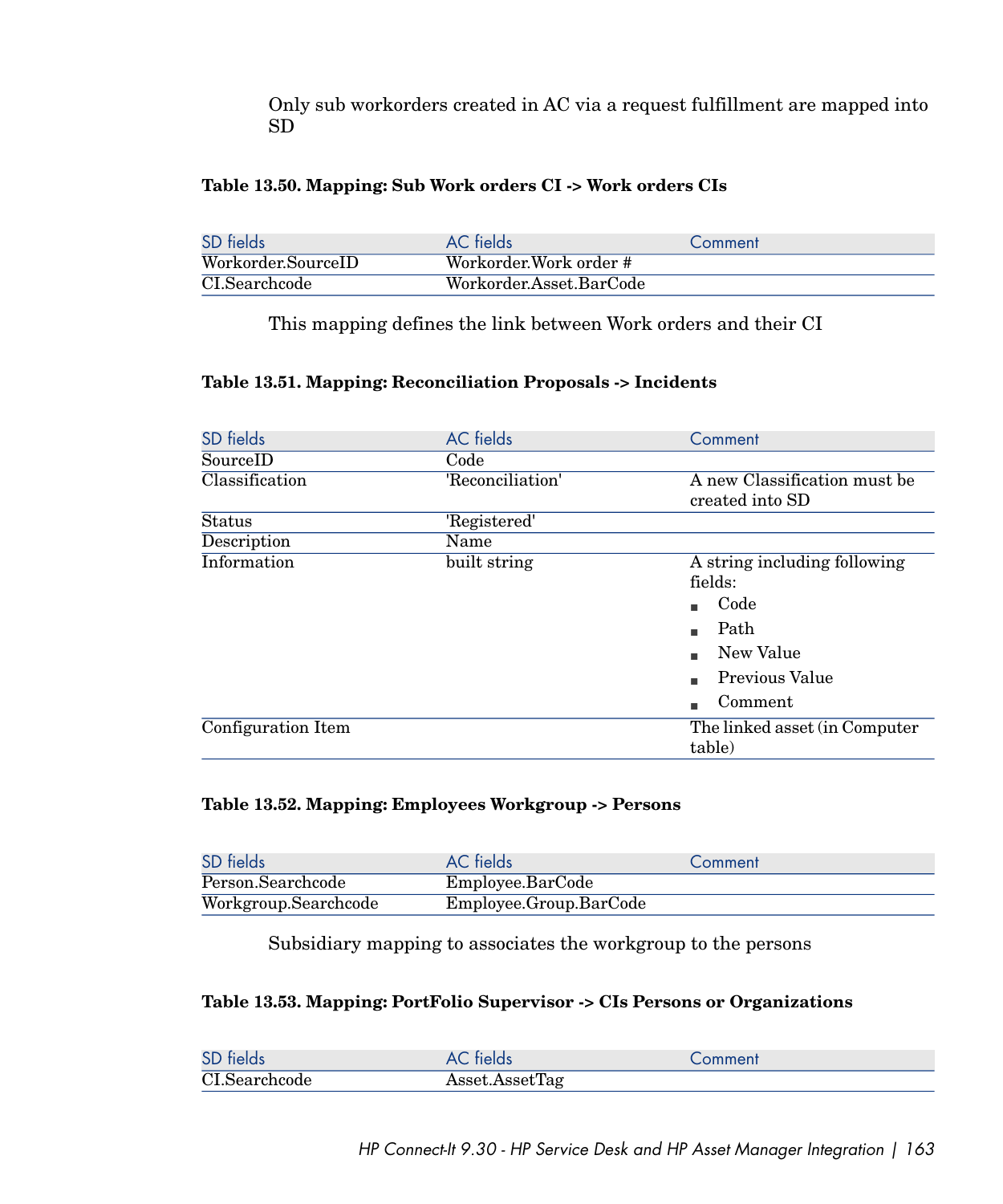| SD fields                           | <b>AC</b> fields                                     | Comment                                                                                                                                                                                           |
|-------------------------------------|------------------------------------------------------|---------------------------------------------------------------------------------------------------------------------------------------------------------------------------------------------------|
| Roles.Persons.Searchcode            | Supervisor.BarCode                                   | BarCode is mapped if Super-<br>$visor.bDepartment = 0$                                                                                                                                            |
| Roles.Organizations.Search-<br>code | Supervisor.BarCode or Super-<br>visor.Parent.BarCode | Supervisor.BarCode is mapped<br>if Supervisor.bDepartment =<br>1. Supervisor. Parent. BarCode<br>is mapped if Supervisor.bDe-<br>$partment = 0$ and Super-<br>visor.Parent.BarCode is not<br>Null |
| Roles. Persons. Role                | Default 'Owner'                                      | Role is mapped if Super-<br>$visor.bDepartment = 0$                                                                                                                                               |
| Roles.Organizations.Role            | Default 'Owner'                                      | Role is mapped if Super-<br>visor.bDepartment = $1$ or if<br>$Supervisor.bDepartment = 0$<br>and Supervisor. Parent. Bar-<br>Code is not Null                                                     |

This mapping defines the link between the CIs and their supervisors.

#### **Table 13.54. Mapping: Portfolios Users -> CIs Users**

| SD fields       | <b>AC</b> fields | Comment |
|-----------------|------------------|---------|
| CI.Searchcode   | Asset.AssetTag   |         |
| User.Searchcode | Users.BarCode    |         |

This mapping defines the link between the CIs and their users.

#### **Table 13.55. Mapping: PortfolioItem -> CIs**

| SD fields           | AC fields         | Comment                      |
|---------------------|-------------------|------------------------------|
| Searchcode          | Asset.AssetTag    |                              |
| <b>IP</b> Address   | Network.IP Adress |                              |
| Location.Searchcode | Location.BarCode  |                              |
| Status              | Assignment        | Association defined in a map |
|                     |                   | table                        |

This mapping defines the relationship between the CIs.

#### **Table 13.56. Mapping: Assets Related -> CIs Related**

| SD fields         | AC fields       | Comment |
|-------------------|-----------------|---------|
| CIFROM.Searchcode | Source.AssetTag |         |
| CITO.Searchcode   | Client.AssetTag |         |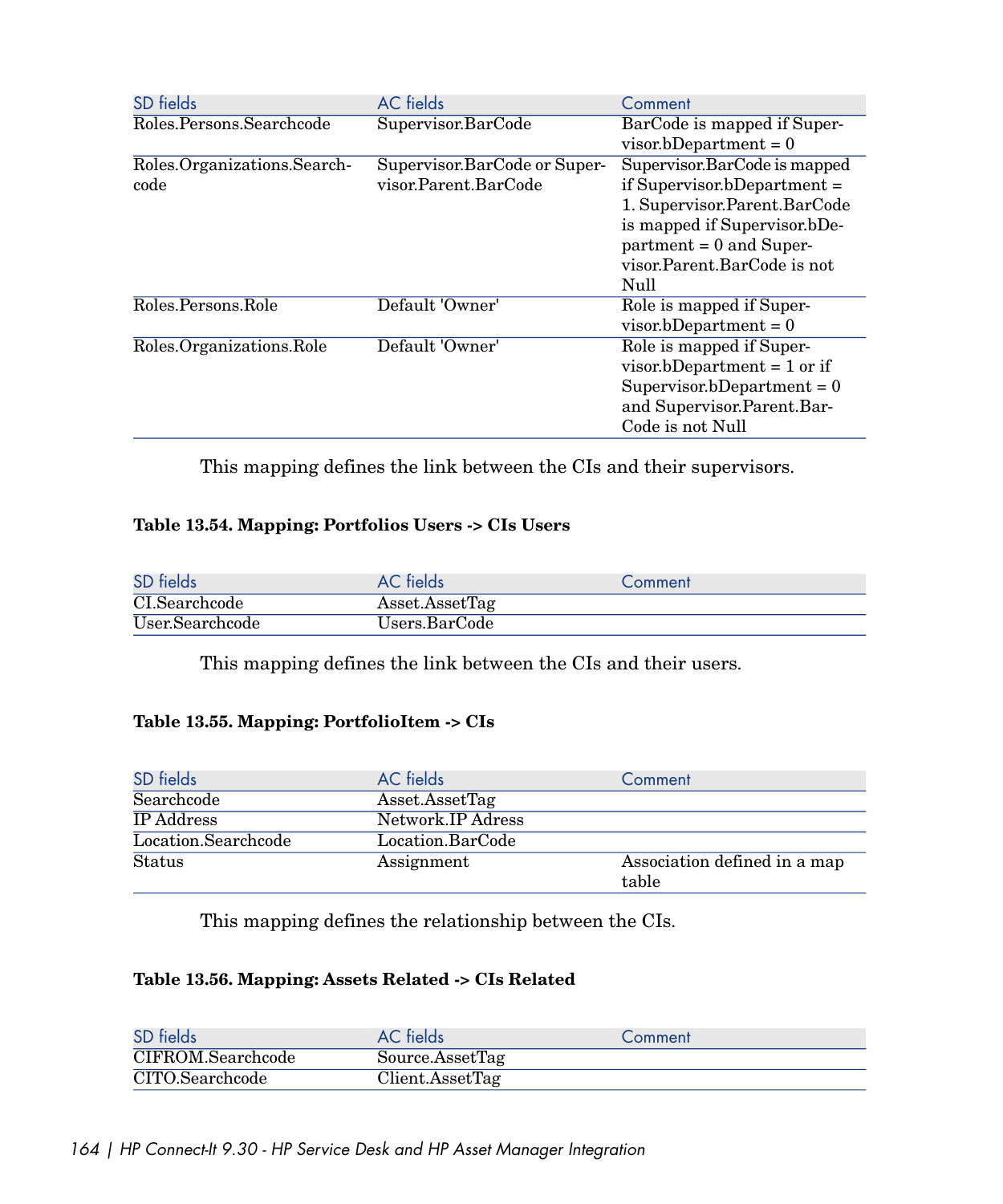| SD fields     | AC fields   | Comment                               |
|---------------|-------------|---------------------------------------|
| <b>CRType</b> | CRType.Name | Association defined in a map<br>table |

#### **Table 13.57. Mapping: Assets Users -> CIs Users Persons or Organizations**

| SD fields       | AC fields                | Comment                                                                                                |
|-----------------|--------------------------|--------------------------------------------------------------------------------------------------------|
| CI.Searchcode   | Portfolio.Asset.AssetTag |                                                                                                        |
| User.Searchcode | User.BarCode             | User is mapped into Persons<br>if bDepartment $= 0$ and into<br>Organizations if bDepartment<br>$= 1.$ |

This mapping defines the link between the CIs and their users

The mappings:

- Deletions / SD\_Deletions
- Process-end / Events-deletion

aim at propagating the deletion of Employees, Departments, Companies, Groups, Assets and Maintenance Contracts, from AC to SD. Let's consider an example to explain its functioning : if an employee is physically deleted from AC, the corresponding SD Person will have 'Deleted' as Folder and will no longer be synchronized.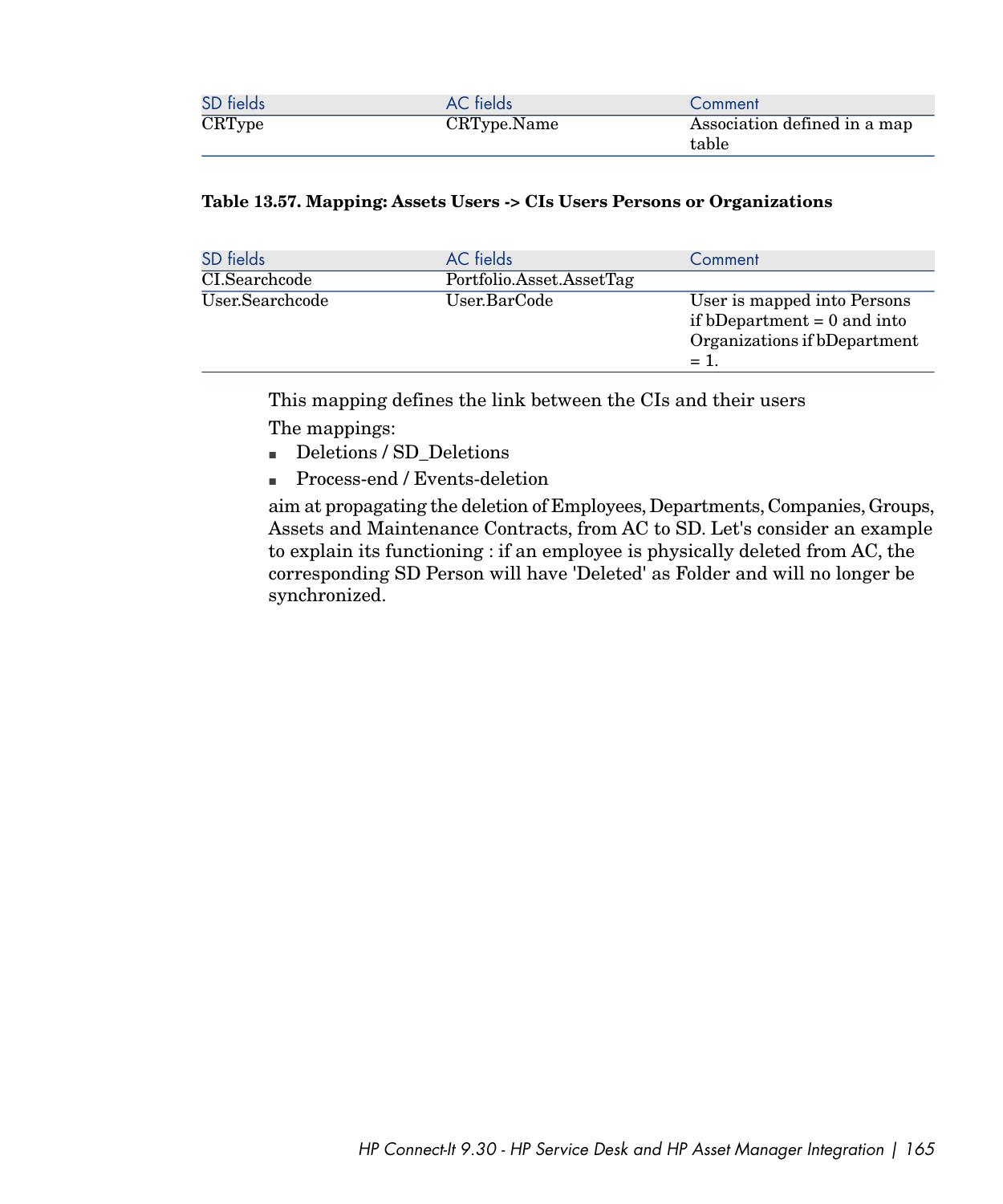*166 | HP Connect-It 9.30 - HP Service Desk and HP Asset Manager Integration*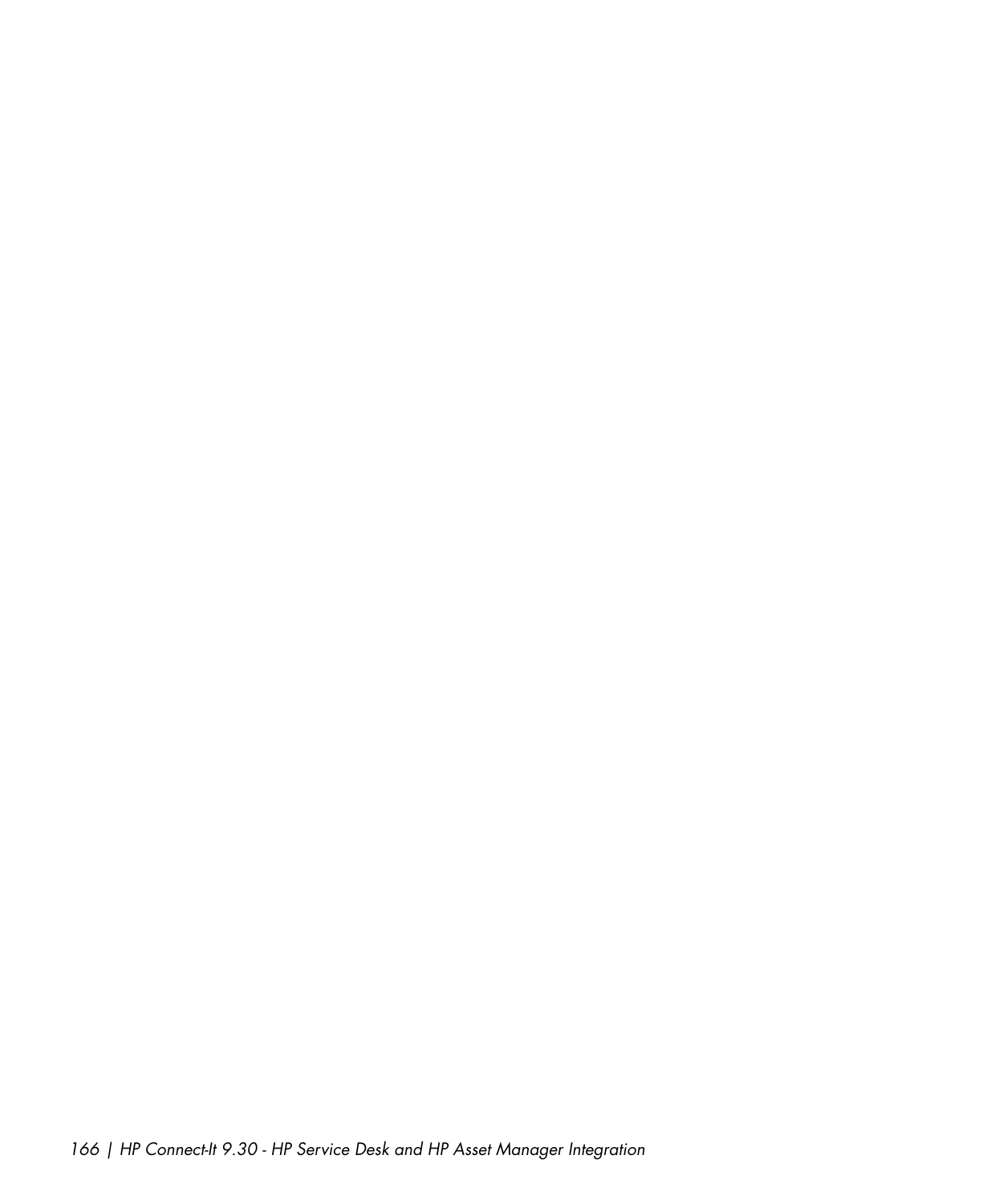# 14 How to perform an integration to a Service Desk 5.1 database

Each scenario used with a Service Desk 5.0 integration is compatible with a Service Desk 5.1 database.

The preparation and configuration steps described in the previous chapters are the same. You will have to perform a post install customization to have the graphical integration work for a Service Desk 5.1 database.

The main difference between an SD 5.0 and an SD 5.1 integration is the following:

 $\bullet$  The actions do not point to the right object in AC. It points to the first item in the list, and displays the details of this first item.

Because the syntax in SD 5.1 has changed, commands must now end with the  $\epsilon$  separator.

Before performing any customizations, please read the following section [Configuration of cross-launches](#page-40-0) [page 41].

For each smart action that was imported in SD 5.1, you will have to perform the following customization:

<sup>n</sup> For instance, for the smart action "Show CI details in AssetCenter", the parameters are:

-d¤OpenTable(amPortfolio)¤amPortfolio.SetSelection(AssetTag='[Search co de]')

 $\blacksquare$  As there is no separator at the end, only the OpenTable command is executed. When a separator is added to the end, both commands (OpenTable and SetSelection) are executed: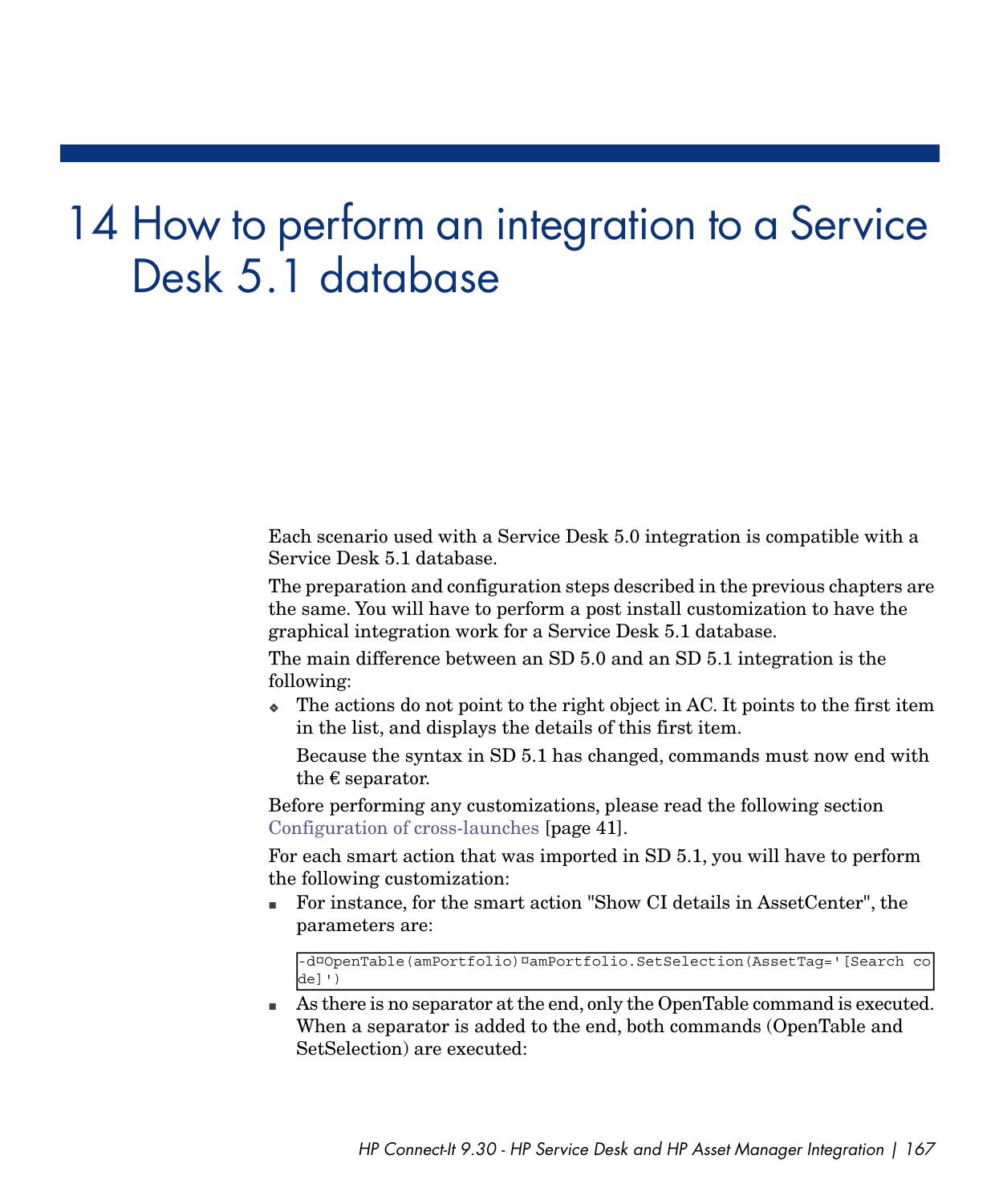-d¤OpenTable(amPortfolio)¤amPortfolio.SetSelection(AssetTag='[Search co de]')¤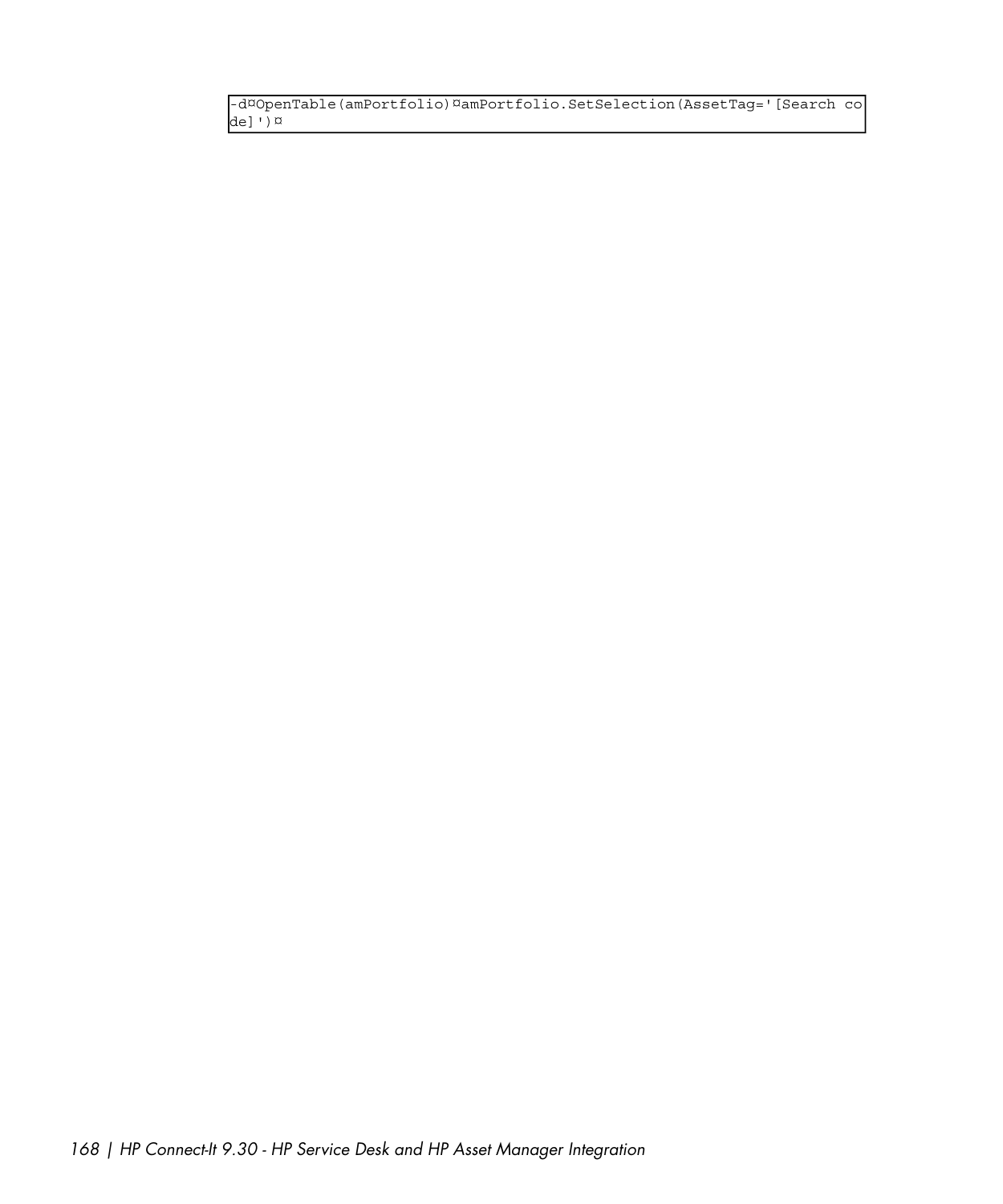# A Glossary

# Asset Manager

HP Asset Manager serves as the consolidated asset information hub, providing a complete lifecycle view of the assets. It allows the organizations to manage its assets portfolio and associated fiscal and operational characteristics, in line with business objectives. Sometimes its short name (AC) is used in this documentation.

# Connect-It

Connect-It is an EAI (Enterprise Application Integration) type integration platform. An EAI solution enables a company to integrate the different applications from which it can obtain or to which it can provide internal data (Internal support, equipment management software, etc.) or external data (ERP, B2B, B2C).